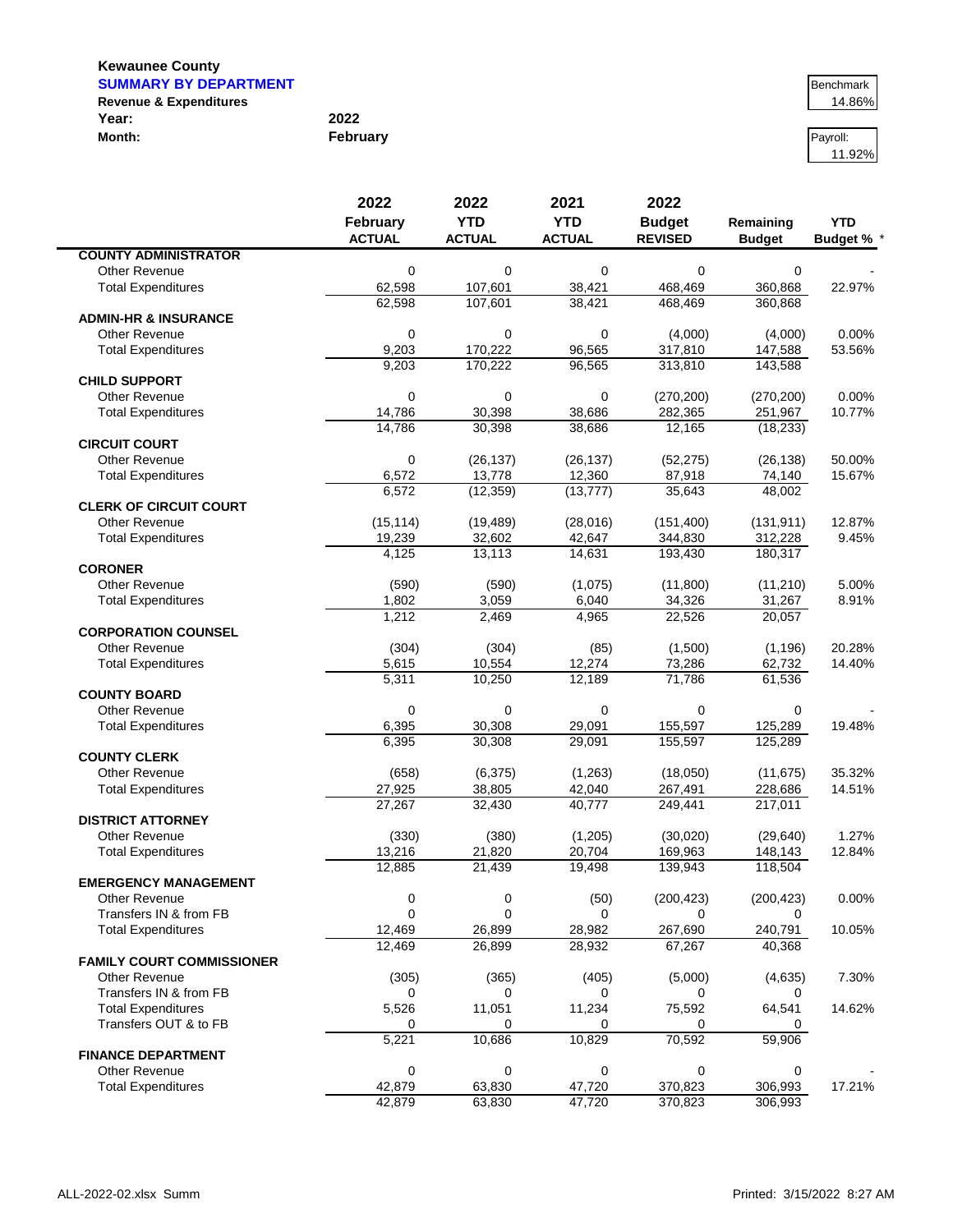| <b>SUMMARY BY DEPARTMENT</b>      |          | Benchmark |
|-----------------------------------|----------|-----------|
| <b>Revenue &amp; Expenditures</b> |          | 14.86%    |
| Year:                             | 2022     |           |
| Month:                            | February | Pavroll:  |

| Benchmark |  |
|-----------|--|
| 14.86%    |  |

11.92%

|                                                    | 2022          | 2022                  | 2021            | 2022                |               |                 |
|----------------------------------------------------|---------------|-----------------------|-----------------|---------------------|---------------|-----------------|
|                                                    | February      | <b>YTD</b>            | <b>YTD</b>      | <b>Budget</b>       | Remaining     | <b>YTD</b>      |
|                                                    | <b>ACTUAL</b> | <b>ACTUAL</b>         | <b>ACTUAL</b>   | <b>REVISED</b>      | <b>Budget</b> | <b>Budget %</b> |
| <b>COUNTY ROADS &amp; BRIDGES FUND</b>             |               |                       |                 |                     |               |                 |
| Tax Levy                                           | 0             | (2,669,289)           | (2,700,169)     | (2,669,289)         | 0             | 100.00%         |
| Other Revenue                                      | $\mathbf 0$   | (188, 916)            | (197, 697)      | (1,080,538)         | (891, 622)    | 17.48%          |
| Transfers IN & from FB                             | $\Omega$      | $\Omega$              | 0               | (141, 450)          | (141, 450)    |                 |
| <b>Total Expenditures</b>                          | 241,096       | 460,839               | 478,690         | 3,891,277           | 3,430,438     | 11.84%          |
| Transfers OUT & to FB                              | 0             | 0                     | $\Omega$        | 0                   | 0             |                 |
|                                                    | 241,096       | (2,397,367)           | (2, 419, 176)   | $\overline{0}$      | 2,397,367     |                 |
| <b>HIGHWAY INTERNAL SERV FUND</b>                  |               |                       |                 |                     |               |                 |
| Other Revenue                                      | (363, 881)    | (762, 083)            | (405, 653)      | (5,501,549)         | (4,739,466)   | 13.85%          |
| Transfers IN & from FB                             | 0             | $\Omega$              | $\Omega$        | 0                   | 0             |                 |
| <b>Total Expenditures</b>                          | 427,773       | 784,290               | 864,961         | 5,501,549           | 4,717,259     | 14.26%          |
| Transfers OUT & to FB                              | 0             | 0                     | 0               | 0                   | 0             |                 |
|                                                    | 63,892        | 22,208                | 459,308         | $\overline{0}$      | (22, 208)     |                 |
| <b>HSD SUMMARY</b>                                 |               |                       |                 |                     |               |                 |
| Tax Levy                                           | 0             | (1,032,946)           | (1,084,036)     | (1,032,946)         | 0             | 100.00%         |
| Other Revenue                                      | (149, 453)    | (151, 244)            | (261, 854)      | (5,224,098)         | (5,072,854)   | 2.90%           |
| Transfers IN & from FB                             | 0             | $\Omega$              | 0               | 0                   | 0             |                 |
| <b>Total Expenditures</b>                          | 362,031       | 509,871               | 554,663         | 6,257,044           | 5,747,173     | 8.15%           |
| Transfers OUT & to FB                              | $\Omega$      | $\Omega$              | 0               | 0                   | 0             |                 |
|                                                    | 212,578       | (674, 320)            | (791, 228)      | $\Omega$            | 674,320       |                 |
| <b>AGING DISABILITY RSRCE CNTR</b>                 | 0             |                       |                 |                     | 0             |                 |
| Tax Levy                                           | $\mathbf 0$   | (92, 500)<br>$\Omega$ | (92, 500)<br>0  | (92, 500)<br>0      | $\Omega$      | 100.00%         |
| <b>Other Revenue</b><br>Transfers IN & from FB     | $\mathbf 0$   | $\mathbf 0$           |                 | 0                   | $\Omega$      |                 |
|                                                    | 503           | 503                   | 0<br>591        |                     |               | 0.54%           |
| <b>Total Expenditures</b>                          | $\mathbf 0$   | $\mathbf 0$           | 0               | 92,500              | 91,997        |                 |
| Transfers OUT & to FB                              | 503           |                       |                 | 0<br>$\overline{0}$ | 0<br>91,997   |                 |
| <b>INFORMATION SERVICES</b>                        |               | (91, 997)             | (91, 909)       |                     |               |                 |
| Tax Levy                                           | 0             | (6,000)               | (6,000)         | (6,000)             | 0             | 100.00%         |
| <b>Other Revenue</b>                               | 0             | 0                     | 0               | (11,500)            | (11,500)      | 0.00%           |
|                                                    | $\Omega$      | $\Omega$              | $\mathbf 0$     | $\Omega$            | 0             |                 |
| Transfers IN & from FB                             |               |                       |                 |                     |               | 12.29%          |
| <b>Total Expenditures</b><br>Transfers OUT & to FB | 26,670        | 45,087                | 48,623          | 366,906             | 321,819       |                 |
|                                                    | 0<br>26,670   | 0<br>39,087           | 0<br>42,623     | 0<br>349,406        | 0<br>310,319  |                 |
| <b>LAND CONSERVATION FUND</b>                      |               |                       |                 |                     |               |                 |
| Tax Levy                                           | 0             | (359,080)             | (345, 260)      | (359,080)           | 0             | 100.00%         |
| Other Revenue                                      | (50, 222)     | (73,069)              |                 | (379, 836)          | (306, 767)    | 19.24%          |
| Transfers IN & from FB                             | 0             | 0                     | (177, 147)<br>0 | (20,000)            | (20,000)      |                 |
| <b>Total Expenditures</b>                          | 36,365        | 74,769                | 210,905         | 758,916             | 684,147       | 9.85%           |
| Transfers OUT & to FB                              | 0             | $\Omega$              | 0               | 0                   | 0             |                 |
|                                                    | (13, 857)     | (357, 379)            | (311, 502)      | 0                   | 357,379       |                 |
| <b>LAND INFORMATION OFFICE</b>                     |               |                       |                 |                     |               |                 |
| Tax Levy                                           | 0             | (65, 788)             | (112, 749)      | (65, 788)           | 0             | 100.00%         |
| Other Revenue                                      | (3, 248)      | (5,612)               | (5, 548)        | (148, 550)          | (142, 938)    | 3.78%           |
| Transfers IN & from FB                             | 0             | 0                     | 0               | $\Omega$            | 0             |                 |
| <b>Total Expenditures</b>                          | 12,281        | 33,049                | 54,224          | 214,338             | 181,289       | 15.42%          |
| Transfers OUT & to FB                              | 0             | 0                     | 0               | 0                   | 0             |                 |
|                                                    | 9,033         | (38, 351)             | (64,073)        | 0                   | 38,351        |                 |
| <b>MAINTENANCE</b>                                 |               |                       |                 |                     |               |                 |
| Tax Levy                                           | 0             | $\mathbf 0$           | 0               | 0                   | $\mathbf 0$   |                 |
| Other Revenue                                      | (221)         | (248)                 | (22)            | (7,000)             | (6, 752)      | 3.54%           |
| Transfers IN & from FB                             | 0             | $\Omega$              | 0               | 0                   | 0             |                 |
| <b>Total Expenditures</b>                          | 35,985        | 59,133                | 62,775          | 466,816             | 407,683       | 12.67%          |
| Transfers OUT & to FB                              | 0             | 0                     | 0               | 5,000               | 5,000         |                 |
|                                                    | 35,765        | 58,885                | 62,753          | 464,816             | 405,931       |                 |
|                                                    |               |                       |                 |                     |               |                 |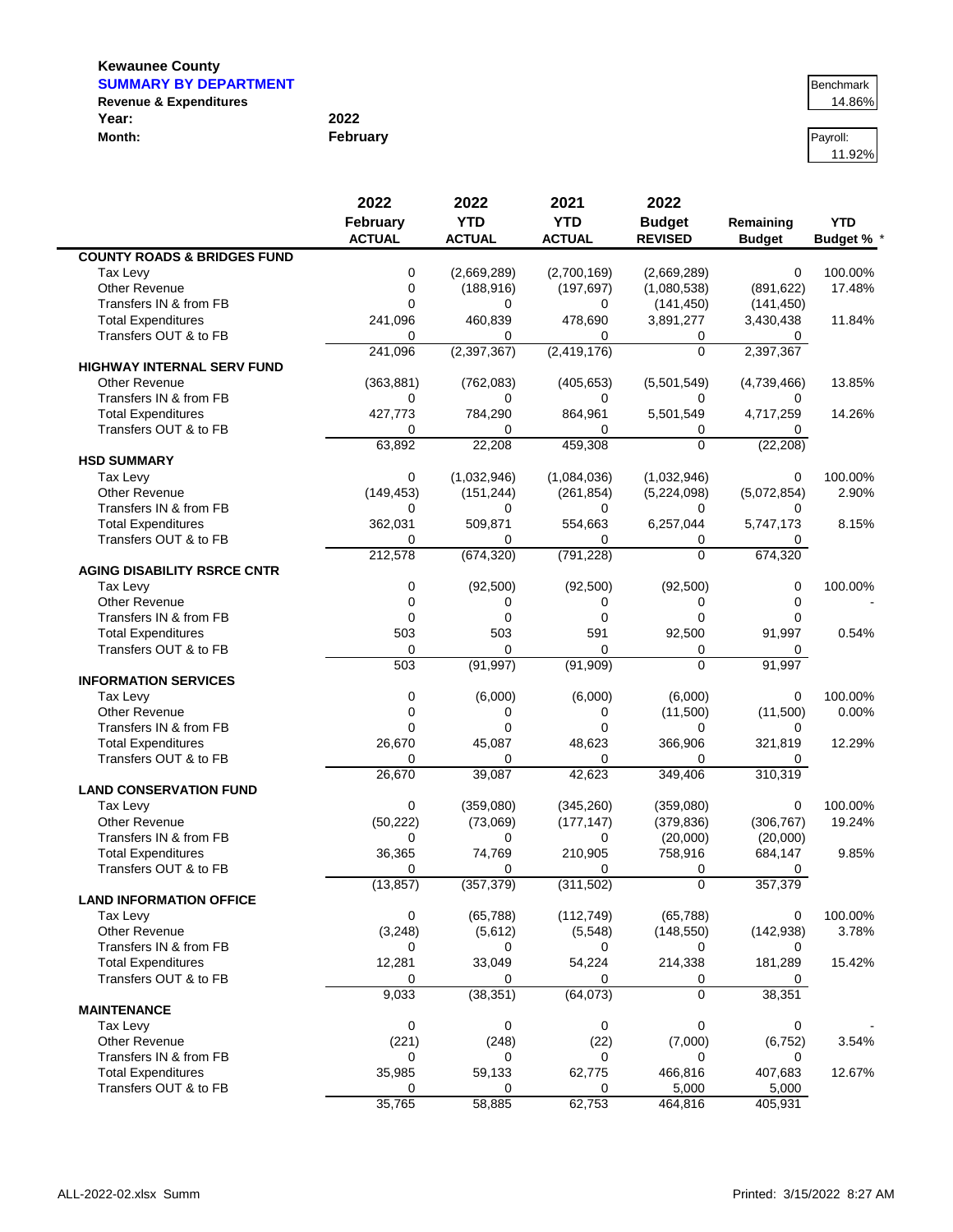| <b>SUMMARY BY DEPARTMENT</b>      |          | Benchmark |
|-----------------------------------|----------|-----------|
| <b>Revenue &amp; Expenditures</b> |          | 14.86%    |
| Year:                             | 2022     |           |
| Month:                            | Februarv | Pavroll:  |

11.92%

| February      | 2022                                                                                                                                                                                                                                                         | 2021                                                                                                                                                                                                                                                           | 2022                                                                                                                                                                                                                                                             | Remaining                                                                                                                                                                                                                                                       | <b>YTD</b>                                                                                                                                                                                                                                                                                                  |
|---------------|--------------------------------------------------------------------------------------------------------------------------------------------------------------------------------------------------------------------------------------------------------------|----------------------------------------------------------------------------------------------------------------------------------------------------------------------------------------------------------------------------------------------------------------|------------------------------------------------------------------------------------------------------------------------------------------------------------------------------------------------------------------------------------------------------------------|-----------------------------------------------------------------------------------------------------------------------------------------------------------------------------------------------------------------------------------------------------------------|-------------------------------------------------------------------------------------------------------------------------------------------------------------------------------------------------------------------------------------------------------------------------------------------------------------|
|               | <b>YTD</b>                                                                                                                                                                                                                                                   | <b>YTD</b>                                                                                                                                                                                                                                                     | <b>Budget</b>                                                                                                                                                                                                                                                    |                                                                                                                                                                                                                                                                 |                                                                                                                                                                                                                                                                                                             |
| <b>ACTUAL</b> | <b>ACTUAL</b>                                                                                                                                                                                                                                                | <b>ACTUAL</b>                                                                                                                                                                                                                                                  | <b>REVISED</b>                                                                                                                                                                                                                                                   | <b>Budget</b>                                                                                                                                                                                                                                                   | Budget % *                                                                                                                                                                                                                                                                                                  |
|               |                                                                                                                                                                                                                                                              |                                                                                                                                                                                                                                                                |                                                                                                                                                                                                                                                                  |                                                                                                                                                                                                                                                                 |                                                                                                                                                                                                                                                                                                             |
| 0             | 0                                                                                                                                                                                                                                                            | $\mathbf 0$                                                                                                                                                                                                                                                    | 0                                                                                                                                                                                                                                                                | 0                                                                                                                                                                                                                                                               |                                                                                                                                                                                                                                                                                                             |
| (1, 204)      | (1,804)                                                                                                                                                                                                                                                      | (9,560)                                                                                                                                                                                                                                                        | (218, 582)                                                                                                                                                                                                                                                       | (216, 778)                                                                                                                                                                                                                                                      | 0.83%                                                                                                                                                                                                                                                                                                       |
| 0             | 0                                                                                                                                                                                                                                                            | 0                                                                                                                                                                                                                                                              | (6,000)                                                                                                                                                                                                                                                          | (6,000)                                                                                                                                                                                                                                                         |                                                                                                                                                                                                                                                                                                             |
| 51,498        |                                                                                                                                                                                                                                                              | 72,850                                                                                                                                                                                                                                                         | 755,509                                                                                                                                                                                                                                                          | 676,603                                                                                                                                                                                                                                                         | 10.44%                                                                                                                                                                                                                                                                                                      |
| 0             | 0                                                                                                                                                                                                                                                            | $\Omega$                                                                                                                                                                                                                                                       | 0                                                                                                                                                                                                                                                                | 0                                                                                                                                                                                                                                                               |                                                                                                                                                                                                                                                                                                             |
|               |                                                                                                                                                                                                                                                              |                                                                                                                                                                                                                                                                |                                                                                                                                                                                                                                                                  |                                                                                                                                                                                                                                                                 |                                                                                                                                                                                                                                                                                                             |
|               |                                                                                                                                                                                                                                                              |                                                                                                                                                                                                                                                                |                                                                                                                                                                                                                                                                  |                                                                                                                                                                                                                                                                 |                                                                                                                                                                                                                                                                                                             |
|               |                                                                                                                                                                                                                                                              |                                                                                                                                                                                                                                                                |                                                                                                                                                                                                                                                                  |                                                                                                                                                                                                                                                                 | 100.00%                                                                                                                                                                                                                                                                                                     |
|               |                                                                                                                                                                                                                                                              |                                                                                                                                                                                                                                                                |                                                                                                                                                                                                                                                                  |                                                                                                                                                                                                                                                                 | 1.89%                                                                                                                                                                                                                                                                                                       |
| 0             | 0                                                                                                                                                                                                                                                            | 0                                                                                                                                                                                                                                                              | 0                                                                                                                                                                                                                                                                | 0                                                                                                                                                                                                                                                               |                                                                                                                                                                                                                                                                                                             |
|               |                                                                                                                                                                                                                                                              |                                                                                                                                                                                                                                                                |                                                                                                                                                                                                                                                                  |                                                                                                                                                                                                                                                                 | 13.59%                                                                                                                                                                                                                                                                                                      |
| $\Omega$      | $\Omega$                                                                                                                                                                                                                                                     | 0                                                                                                                                                                                                                                                              | 0                                                                                                                                                                                                                                                                | 0                                                                                                                                                                                                                                                               |                                                                                                                                                                                                                                                                                                             |
|               |                                                                                                                                                                                                                                                              |                                                                                                                                                                                                                                                                |                                                                                                                                                                                                                                                                  |                                                                                                                                                                                                                                                                 |                                                                                                                                                                                                                                                                                                             |
|               |                                                                                                                                                                                                                                                              |                                                                                                                                                                                                                                                                |                                                                                                                                                                                                                                                                  |                                                                                                                                                                                                                                                                 |                                                                                                                                                                                                                                                                                                             |
| (2, 383)      |                                                                                                                                                                                                                                                              | (2, 594)                                                                                                                                                                                                                                                       | (38,500)                                                                                                                                                                                                                                                         | (36, 117)                                                                                                                                                                                                                                                       | 6.19%                                                                                                                                                                                                                                                                                                       |
| 22,115        | 34,657                                                                                                                                                                                                                                                       | 22,271                                                                                                                                                                                                                                                         | 222,704                                                                                                                                                                                                                                                          | 188,047                                                                                                                                                                                                                                                         | 15.56%                                                                                                                                                                                                                                                                                                      |
| 19,733        | 32,274                                                                                                                                                                                                                                                       | 19,677                                                                                                                                                                                                                                                         | 184,204                                                                                                                                                                                                                                                          | 151,930                                                                                                                                                                                                                                                         |                                                                                                                                                                                                                                                                                                             |
|               |                                                                                                                                                                                                                                                              |                                                                                                                                                                                                                                                                |                                                                                                                                                                                                                                                                  |                                                                                                                                                                                                                                                                 |                                                                                                                                                                                                                                                                                                             |
| (12, 595)     | (24, 797)                                                                                                                                                                                                                                                    | (20, 979)                                                                                                                                                                                                                                                      | (175,000)                                                                                                                                                                                                                                                        | (150, 203)                                                                                                                                                                                                                                                      | 14.17%                                                                                                                                                                                                                                                                                                      |
| 15,158        | 38,405                                                                                                                                                                                                                                                       | 37,486                                                                                                                                                                                                                                                         | 202,442                                                                                                                                                                                                                                                          | 164,037                                                                                                                                                                                                                                                         | 18.97%                                                                                                                                                                                                                                                                                                      |
| 0.00          | $\Omega$                                                                                                                                                                                                                                                     | 0                                                                                                                                                                                                                                                              | 0                                                                                                                                                                                                                                                                | 0                                                                                                                                                                                                                                                               |                                                                                                                                                                                                                                                                                                             |
| 2,563         |                                                                                                                                                                                                                                                              |                                                                                                                                                                                                                                                                |                                                                                                                                                                                                                                                                  |                                                                                                                                                                                                                                                                 |                                                                                                                                                                                                                                                                                                             |
|               |                                                                                                                                                                                                                                                              |                                                                                                                                                                                                                                                                |                                                                                                                                                                                                                                                                  |                                                                                                                                                                                                                                                                 |                                                                                                                                                                                                                                                                                                             |
|               |                                                                                                                                                                                                                                                              |                                                                                                                                                                                                                                                                |                                                                                                                                                                                                                                                                  |                                                                                                                                                                                                                                                                 | 12.52%                                                                                                                                                                                                                                                                                                      |
| 0             | 0                                                                                                                                                                                                                                                            | $\mathbf 0$                                                                                                                                                                                                                                                    | 0                                                                                                                                                                                                                                                                | 0                                                                                                                                                                                                                                                               |                                                                                                                                                                                                                                                                                                             |
|               |                                                                                                                                                                                                                                                              |                                                                                                                                                                                                                                                                |                                                                                                                                                                                                                                                                  |                                                                                                                                                                                                                                                                 | 12.40%                                                                                                                                                                                                                                                                                                      |
|               |                                                                                                                                                                                                                                                              |                                                                                                                                                                                                                                                                |                                                                                                                                                                                                                                                                  |                                                                                                                                                                                                                                                                 |                                                                                                                                                                                                                                                                                                             |
|               |                                                                                                                                                                                                                                                              |                                                                                                                                                                                                                                                                |                                                                                                                                                                                                                                                                  |                                                                                                                                                                                                                                                                 |                                                                                                                                                                                                                                                                                                             |
|               |                                                                                                                                                                                                                                                              |                                                                                                                                                                                                                                                                |                                                                                                                                                                                                                                                                  |                                                                                                                                                                                                                                                                 |                                                                                                                                                                                                                                                                                                             |
|               | $\mathbf 0$                                                                                                                                                                                                                                                  |                                                                                                                                                                                                                                                                |                                                                                                                                                                                                                                                                  |                                                                                                                                                                                                                                                                 |                                                                                                                                                                                                                                                                                                             |
|               |                                                                                                                                                                                                                                                              |                                                                                                                                                                                                                                                                |                                                                                                                                                                                                                                                                  |                                                                                                                                                                                                                                                                 | 8.01%                                                                                                                                                                                                                                                                                                       |
|               | 0                                                                                                                                                                                                                                                            |                                                                                                                                                                                                                                                                |                                                                                                                                                                                                                                                                  |                                                                                                                                                                                                                                                                 |                                                                                                                                                                                                                                                                                                             |
|               |                                                                                                                                                                                                                                                              |                                                                                                                                                                                                                                                                |                                                                                                                                                                                                                                                                  |                                                                                                                                                                                                                                                                 | 14.95%                                                                                                                                                                                                                                                                                                      |
|               |                                                                                                                                                                                                                                                              |                                                                                                                                                                                                                                                                |                                                                                                                                                                                                                                                                  |                                                                                                                                                                                                                                                                 |                                                                                                                                                                                                                                                                                                             |
|               |                                                                                                                                                                                                                                                              |                                                                                                                                                                                                                                                                | $\Omega$                                                                                                                                                                                                                                                         |                                                                                                                                                                                                                                                                 |                                                                                                                                                                                                                                                                                                             |
|               |                                                                                                                                                                                                                                                              |                                                                                                                                                                                                                                                                |                                                                                                                                                                                                                                                                  |                                                                                                                                                                                                                                                                 |                                                                                                                                                                                                                                                                                                             |
|               |                                                                                                                                                                                                                                                              |                                                                                                                                                                                                                                                                |                                                                                                                                                                                                                                                                  |                                                                                                                                                                                                                                                                 | $-24.06%$                                                                                                                                                                                                                                                                                                   |
|               |                                                                                                                                                                                                                                                              |                                                                                                                                                                                                                                                                |                                                                                                                                                                                                                                                                  |                                                                                                                                                                                                                                                                 | 14.01%                                                                                                                                                                                                                                                                                                      |
|               |                                                                                                                                                                                                                                                              |                                                                                                                                                                                                                                                                |                                                                                                                                                                                                                                                                  |                                                                                                                                                                                                                                                                 |                                                                                                                                                                                                                                                                                                             |
|               |                                                                                                                                                                                                                                                              |                                                                                                                                                                                                                                                                |                                                                                                                                                                                                                                                                  |                                                                                                                                                                                                                                                                 |                                                                                                                                                                                                                                                                                                             |
|               |                                                                                                                                                                                                                                                              |                                                                                                                                                                                                                                                                |                                                                                                                                                                                                                                                                  |                                                                                                                                                                                                                                                                 | 25.40%                                                                                                                                                                                                                                                                                                      |
|               |                                                                                                                                                                                                                                                              |                                                                                                                                                                                                                                                                |                                                                                                                                                                                                                                                                  |                                                                                                                                                                                                                                                                 | 6.09%                                                                                                                                                                                                                                                                                                       |
|               |                                                                                                                                                                                                                                                              |                                                                                                                                                                                                                                                                |                                                                                                                                                                                                                                                                  |                                                                                                                                                                                                                                                                 |                                                                                                                                                                                                                                                                                                             |
|               |                                                                                                                                                                                                                                                              |                                                                                                                                                                                                                                                                |                                                                                                                                                                                                                                                                  |                                                                                                                                                                                                                                                                 |                                                                                                                                                                                                                                                                                                             |
|               |                                                                                                                                                                                                                                                              |                                                                                                                                                                                                                                                                |                                                                                                                                                                                                                                                                  |                                                                                                                                                                                                                                                                 |                                                                                                                                                                                                                                                                                                             |
|               |                                                                                                                                                                                                                                                              |                                                                                                                                                                                                                                                                |                                                                                                                                                                                                                                                                  |                                                                                                                                                                                                                                                                 | 100.00%                                                                                                                                                                                                                                                                                                     |
|               |                                                                                                                                                                                                                                                              |                                                                                                                                                                                                                                                                |                                                                                                                                                                                                                                                                  |                                                                                                                                                                                                                                                                 | 1.69%                                                                                                                                                                                                                                                                                                       |
|               |                                                                                                                                                                                                                                                              |                                                                                                                                                                                                                                                                |                                                                                                                                                                                                                                                                  |                                                                                                                                                                                                                                                                 | 14.89%                                                                                                                                                                                                                                                                                                      |
|               |                                                                                                                                                                                                                                                              |                                                                                                                                                                                                                                                                |                                                                                                                                                                                                                                                                  |                                                                                                                                                                                                                                                                 |                                                                                                                                                                                                                                                                                                             |
|               | 2022<br>50,294<br>0<br>(2,716)<br>43,865<br>41,149<br>(26, 771)<br>333,063<br>0<br>306,292<br>0<br>$\mathbf 0$<br>$\mathbf 0$<br>4,107<br>$\Omega$<br>4,107<br>2,984<br>15,433<br>18,417<br>(152)<br>10,623<br>0<br>10,471<br>0<br>(100)<br>11,928<br>11,828 | 78,906<br>77,103<br>(5, 250)<br>(5, 847)<br>74,081<br>62,984<br>(2, 383)<br>13,608<br>(35, 413)<br>564,272<br>0<br>528,858<br>(6,508)<br>12,152<br>0<br>5,644<br>52,364<br>28,716<br>81,080<br>(2, 210)<br>17,287<br>0<br>15,077<br>(4,869)<br>(200)<br>24,759 | 63,290<br>(3,750)<br>(6,676)<br>63,323<br>52,897<br>16,507<br>15,113<br>485,688<br>$\Omega$<br>500,801<br>$\mathbf 0$<br>55,861<br>0<br>6,728<br>0<br>62,589<br>(28, 592)<br>27,640<br>(952)<br>(1,653)<br>13,014<br>0<br>11,361<br>(4,869)<br>(1,000)<br>23,605 | 530,927<br>(5,250)<br>(308, 589)<br>545,022<br>231,183<br>27,442<br>(282,900)<br>4,552,255<br>0<br>4,269,355<br>0<br>(81, 275)<br>0<br>81,275<br>0<br>(217,600)<br>205,019<br>(12, 581)<br>(8,700)<br>284,006<br>0<br>275,306<br>(4,869)<br>(11,800)<br>166,317 | 453,824<br>0<br>(302, 742)<br>470,941<br>168,199<br>13,834<br>(267, 538)<br>3,988,623<br>0<br>3,721,084<br>0<br>(74, 767)<br>0<br>69,123<br>0<br>(5,644)<br>(269, 964)<br>176,303<br>(93, 661)<br>(6, 490)<br>266,719<br>0<br>260,229<br>0<br>(11,600)<br>141,558<br>19,690<br>17,736<br>149,648<br>129,958 |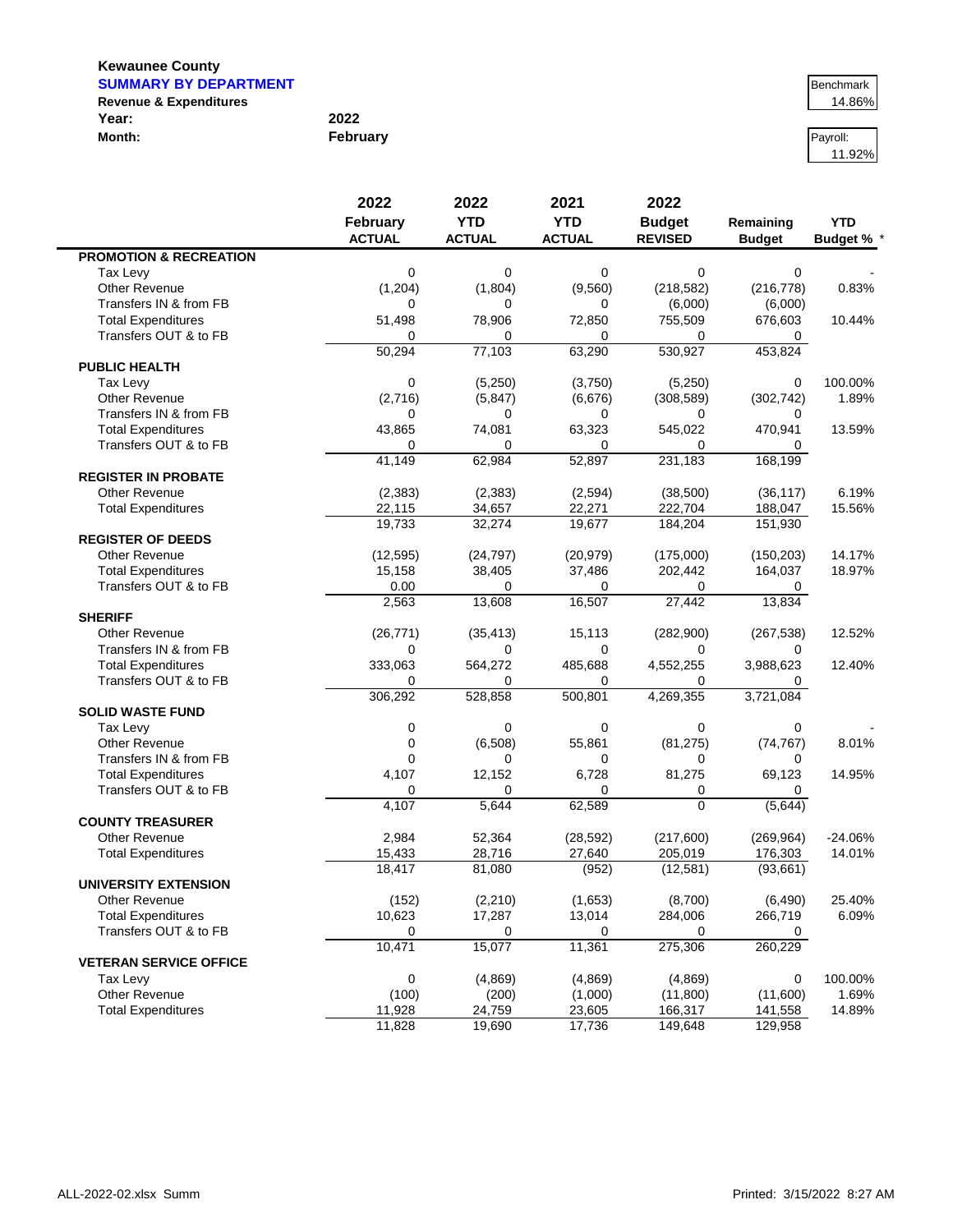| <b>SUMMARY BY DEPARTMENT</b>      |          | Benchmark |
|-----------------------------------|----------|-----------|
| <b>Revenue &amp; Expenditures</b> |          | 14.86%    |
| Year:                             | 2022     |           |
| Month:                            | February | Pavroll:  |

11.92%

|                                    | 2022<br>February<br><b>ACTUAL</b> | 2022<br><b>YTD</b><br><b>ACTUAL</b> | 2021<br><b>YTD</b><br><b>ACTUAL</b> | 2022<br><b>Budget</b><br><b>REVISED</b> | Remaining<br><b>Budget</b> | <b>YTD</b><br>Budget % * |
|------------------------------------|-----------------------------------|-------------------------------------|-------------------------------------|-----------------------------------------|----------------------------|--------------------------|
| <b>NON-DEPARTMENT</b>              |                                   |                                     |                                     |                                         |                            |                          |
| Tax Levy                           | 0                                 | (7, 119, 911)                       | (6,635,463)                         | (7, 119, 911)                           | 0                          | 100.00%                  |
| Other Revenue                      | (165, 804)                        | (166, 455)                          | (135, 994)                          | (4, 198, 708)                           | (4,032,253)                | 3.96%                    |
| Transfers IN & from FB             | 0                                 | 0                                   | 0                                   | (230,000)                               | (230,000)                  |                          |
| <b>Total Expenditures</b>          | 553,808                           | 593,808                             | 607,943                             | 912,455                                 | 318,647                    | 65.08%                   |
| Transfers OUT & to FB              | 0                                 | 0                                   | 0                                   | 2,016,338                               | 2,016,338                  |                          |
|                                    | 388,004                           | (6,692,558)                         | (6, 163, 514)                       | (8,619,826)                             | (1,927,268)                |                          |
| <b>DEBT SERVICE FUND</b>           |                                   |                                     |                                     |                                         |                            |                          |
| Tax Levy                           | 0                                 | (1,520,756)                         | (1,671,709)                         | (1,520,756)                             | 0                          | 100.00%                  |
| Other Revenue                      | 0                                 | 0                                   | 0                                   | 0                                       | 0                          |                          |
| Transfers IN & from FB             | $\overline{0}$                    | $\Omega$                            | $\mathbf 0$                         | (11, 982)                               | (11, 982)                  |                          |
| <b>Total Expenditures</b>          | 0                                 | 0                                   | 0                                   | 1,520,756                               | 1,520,756                  | 0.00%                    |
| Transfers OUT & to FB              | 0                                 | $\Omega$                            | $\mathbf 0$                         | 11,982                                  | 11,982                     |                          |
|                                    | $\Omega$                          | (1,520,756)                         | (1,671,709)                         | $\Omega$                                | 1,520,756                  |                          |
| <b>CAPITAL IMPROVEMENT FUND</b>    |                                   |                                     |                                     |                                         |                            |                          |
| Tax Levy                           | 0                                 | 0                                   | (30, 794)                           | 0                                       | 0                          |                          |
| Transfers IN & from FB             | 0                                 | $\mathbf 0$                         | 0                                   | 0                                       | $\Omega$                   |                          |
| <b>Total Expenditures</b>          | 0                                 | 0                                   | 0                                   | 0                                       | $\mathbf 0$                |                          |
| Transfers OUT & to FB              | 0                                 | $\mathbf 0$                         | $\mathbf 0$                         | 0                                       | 0                          |                          |
|                                    | $\Omega$                          | $\Omega$                            | (30, 794)                           | 0                                       | $\Omega$                   |                          |
| <b>ECONOMIC DEVELOPMENT FUND</b>   |                                   |                                     |                                     |                                         |                            |                          |
| <b>Other Revenue</b>               | (250,000)                         | (250,000)                           | (246,000)                           | (593, 918)                              | (343, 918)                 | 42.09%                   |
| Transfers IN & from FB             | 0                                 | 0                                   | 0                                   | 0                                       | 0                          |                          |
| <b>Total Expenditures</b>          | 0                                 | $\mathbf 0$                         | 0                                   | 0                                       | $\Omega$                   |                          |
| Transfers OUT & to FB              | 0                                 | $\Omega$                            | $\Omega$                            | 593,918                                 | 593,918                    |                          |
|                                    | (250,000)                         | (250,000)                           | (246,000)                           | 0                                       | 250,000                    |                          |
| <b>REVOLVING LOAN FUND</b>         |                                   |                                     |                                     |                                         |                            |                          |
| <b>Other Revenue</b>               | (2,672)                           | (8, 876)                            | (11, 433)                           |                                         |                            |                          |
| <b>Total Expenditures</b>          | 6,204                             | 15,641                              | 14,615                              |                                         |                            |                          |
| Transfers OUT & to FB              | 0                                 | 0                                   | 0                                   |                                         |                            |                          |
| <b>BUSINESS DEVELPMNT LOAN PGM</b> | 3,533                             | 6,765                               | 3,183                               |                                         |                            |                          |
|                                    |                                   |                                     |                                     |                                         |                            |                          |
| <b>Other Revenue</b>               | (152)                             | (303)                               | 0                                   | (1,820)                                 | (1,517)                    | 16.66%                   |
| Transfers IN & from FB             | 0                                 | 0                                   | 0                                   | 0                                       | 0                          |                          |
| <b>Total Expenditures</b>          | 0                                 | $\mathbf 0$                         | 0                                   | 0                                       | $\Omega$                   |                          |
| Transfers OUT & to FB              | 0                                 | $\Omega$                            | $\mathbf 0$<br>$\Omega$             | 1,820                                   |                            |                          |
| <b>HEALTH SELF INSURANCE FUND</b>  | (152)                             | (303)                               |                                     | 0                                       | (1, 517)                   |                          |
| Other Revenue                      |                                   |                                     |                                     |                                         |                            |                          |
|                                    | (269, 407)                        | (538, 381)                          | (514, 147)                          |                                         |                            |                          |
| <b>Total Expenditures</b>          | 344,747                           | 597,347                             | 609,143                             |                                         |                            |                          |
| DENTAL SELF INSURANCE FUND         | 75,341                            | 58,966                              | 94,996                              |                                         |                            |                          |
| <b>Other Revenue</b>               | (13, 512)                         | (27,080)                            | (25, 955)                           |                                         |                            |                          |
|                                    |                                   | 30,672                              |                                     |                                         |                            |                          |
| <b>Total Expenditures</b>          | 14,579<br>1,068                   | 3,592                               | 28,610<br>2,655                     |                                         |                            |                          |
|                                    |                                   |                                     |                                     |                                         |                            |                          |
| <b>Grand Total</b>                 | 1,469,248                         | (10, 489, 923)                      | (10,011,953)                        | 21,372                                  | 10,559,387                 |                          |
|                                    |                                   |                                     |                                     |                                         |                            |                          |
| Tax Levy                           | 0                                 | (12, 876, 389)                      | (12,687,299)                        | (12, 876, 389)                          | 0                          | 100.00%                  |
| <b>Other Revenue</b>               | (1,328,809)                       | (2,252,706)                         | (2,039,766)                         | (19, 235, 131)                          | (17.576.814)               | 11.71%                   |
| Transfers IN & from FB             | 0                                 | 0                                   | 0                                   | (409, 432)                              | (409, 432)                 | 0.00%                    |
| <b>Total Expenditures</b>          | 2,798,057                         | 4,639,172                           | 4,715,112                           | 29,913,266                              | 25,918,395                 | 15.51%                   |
| Transfers OUT & to FB              | 0                                 | 0                                   | 0                                   | 2,629,058                               | 2,627,238                  | 0.00%                    |
|                                    |                                   |                                     |                                     |                                         |                            |                          |
|                                    | 1,469,248                         | (10, 489, 923)                      | (10,011,953)                        | 21,372                                  | 10,559,387                 |                          |

proof **0.00 0.00 0.00 0.00 0.00** \* \* \* \* \* \* \* \* \* \*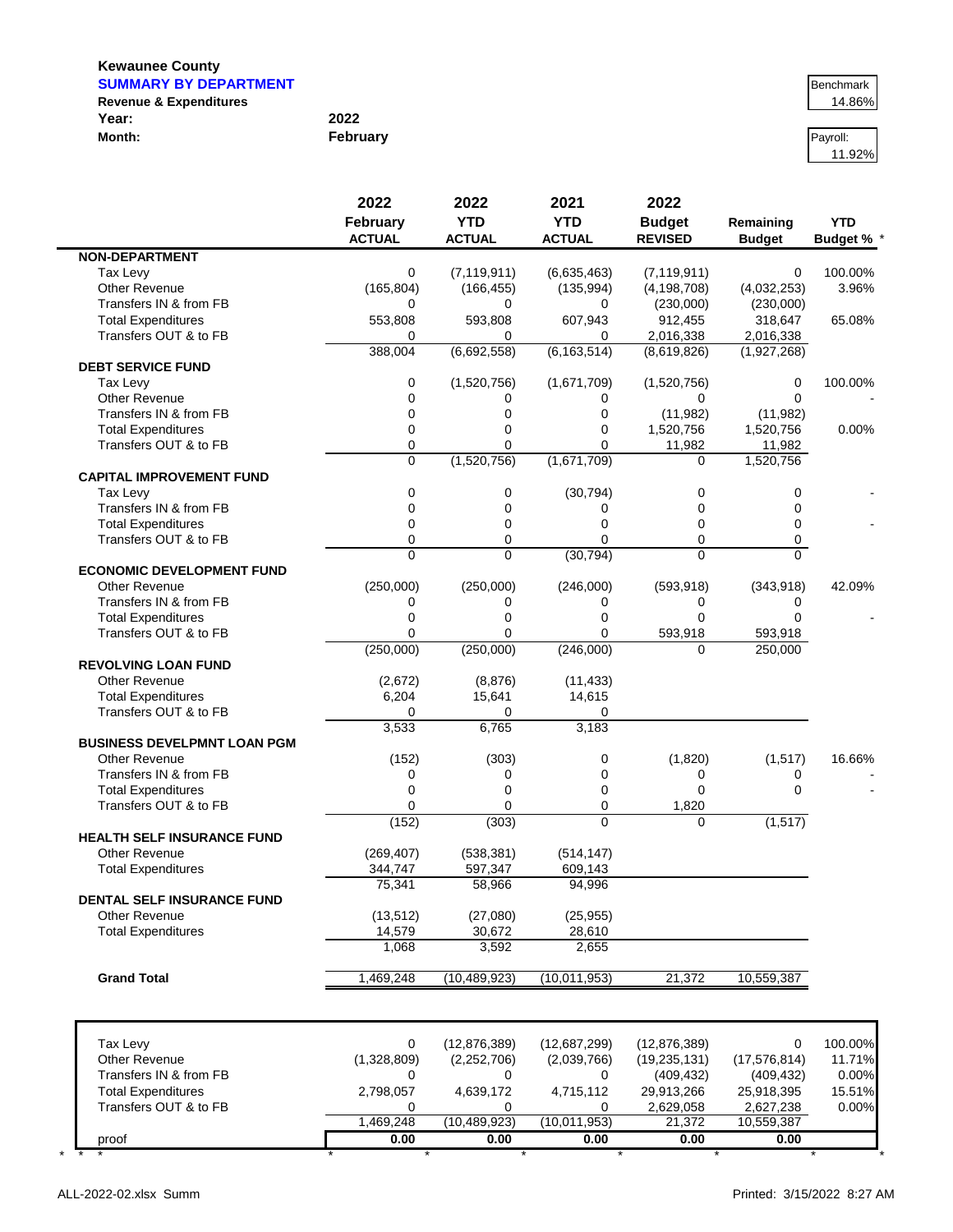**Timing differences of significant items** (accounts that do not follow an even monthly posting pattern)

| <b>REVENUE</b>                                       |                                                                                               | <b>EXPENDITURE</b>                                                                  |                                                                       |
|------------------------------------------------------|-----------------------------------------------------------------------------------------------|-------------------------------------------------------------------------------------|-----------------------------------------------------------------------|
| <b>COUNTY ADMINISTRATOR</b>                          |                                                                                               |                                                                                     |                                                                       |
| <b>ADMIN-HR &amp; INSURANCE</b>                      |                                                                                               | <b>Contracted Services</b><br><b>Professional Development</b>                       | Sporadic, as invoiced<br>Sporadic, as invoiced                        |
| <b>Liability &amp; WC dividends</b>                  | <b>Approximately Sept-Oct</b>                                                                 | <b>Insurance Premiums</b>                                                           | <b>Expensed in January</b>                                            |
| <b>CHILD SUPPORT</b>                                 |                                                                                               |                                                                                     |                                                                       |
| <b>Child Support Grant</b>                           | <b>Payments received Quarterly</b>                                                            |                                                                                     |                                                                       |
| <b>CIRCUIT COURT</b><br><b>Circuit Ct Reimb</b>      | Semi-annual by Feb & Aug                                                                      |                                                                                     |                                                                       |
| <b>CLERK OF CIRCUIT COURT</b>                        |                                                                                               |                                                                                     |                                                                       |
| <b>Revenue-all through CCAP</b>                      | Amounts collected in a month are<br>deposited & recorded in the next month<br>(2 in December) | <b>GAL &amp; Legal Fees</b>                                                         | sporadic, as invoiced by Attorney(s)                                  |
| <b>CORONER</b>                                       |                                                                                               | <b>Jury Expenses</b>                                                                | <b>ONLY</b> if Jury trial                                             |
|                                                      |                                                                                               |                                                                                     |                                                                       |
| <b>CORPORATION COUNSEL</b>                           |                                                                                               |                                                                                     |                                                                       |
| <b>COUNTY BOARD</b>                                  |                                                                                               | <b>Membership Dues</b>                                                              | Paid in January                                                       |
| <b>COUNTY CLERK</b>                                  |                                                                                               |                                                                                     |                                                                       |
| <b>State Voter Reg Fee</b>                           | When invoiced (later in year)                                                                 | <b>Election expenses</b>                                                            | Seasonal, just prior to election                                      |
| <b>DISTRICT ATTORNEY</b>                             |                                                                                               |                                                                                     |                                                                       |
| <b>EMERGENCY MANAGEMENT</b>                          |                                                                                               |                                                                                     |                                                                       |
| <b>EMPG Grant</b>                                    | Semi annual (Jul & Feb)                                                                       |                                                                                     |                                                                       |
| <b>Nuke Plant</b>                                    | Quarterly invoice (May, Aug, Nov, Feb)                                                        |                                                                                     |                                                                       |
| <b>SARA/EPCRA Grant</b><br><b>Clean Sweep Grant</b>  | Semi-annual report (Jul, Jan)<br><b>Seasonal event</b>                                        | <b>Clean Sweep</b>                                                                  | Seasonal - around event date                                          |
| <b>Other Grants</b>                                  | Seasonal, IF awarded                                                                          |                                                                                     |                                                                       |
| <b>FAMILY COURT COMMISSIONER</b>                     |                                                                                               |                                                                                     |                                                                       |
| <b>FINANCE DEPARTMENT</b>                            |                                                                                               |                                                                                     |                                                                       |
|                                                      |                                                                                               | <b>Audit</b><br><b>Other Prof Svcs</b>                                              | as invoiced, usually by Sept<br>Indirect cost (Oct) & OPEB Rept (Mar) |
| <b>COUNTY ROADS &amp; BRIDGES FUND</b>               |                                                                                               |                                                                                     |                                                                       |
| <b>Transp Aid</b>                                    | Pmt recd: Jan 25%, Jul 50%, Oct 25%                                                           | <b>Winter Maint</b><br><b>Maint &amp; construction</b><br><b>Bridge Aid (towns)</b> | Early & late in calendar year<br>April - Oct<br>sporadic-as requested |
| <b>HIGHWAY INTERNAL SERV FUND</b>                    |                                                                                               |                                                                                     |                                                                       |
| <b>Revenue invoiced</b>                              | Billing cycles are 4 or 6 weeks (P/R)                                                         |                                                                                     |                                                                       |
| <b>HSD SUMMARY</b>                                   |                                                                                               |                                                                                     |                                                                       |
| <b>Grant revenue</b><br><b>Charges for Svc (MA)</b>  | 3 mo lag time (spend, invoice, receive)<br>billing cycle s/b no more than 30 days             | <b>Family Care payment to WI</b>                                                    | Due in May                                                            |
| <b>AGING DISABILITY RSRCE CNTR</b>                   |                                                                                               |                                                                                     |                                                                       |
|                                                      |                                                                                               | Admin (phone, copier, etc)<br><b>Payment to Manitowoc Co</b>                        | Expensed as used through year<br>Paid in March of following year      |
| <b>INFORMATION SERVICES</b><br><b>Charge to City</b> | Annual fee due Jan, balance as work                                                           | Maintenance agreements                                                              | Most in Jan & April                                                   |
|                                                      | requested & invoiced                                                                          | <b>Outlay/Computer</b>                                                              | Early in year if possible                                             |
| <b>LAND CONSERVATION FUND</b>                        |                                                                                               |                                                                                     |                                                                       |
| <b>Land Conservation State Aid</b>                   | One pmt per year (Sept/Oct)<br>Septic System Surcharge-Feb                                    |                                                                                     |                                                                       |
| <b>Charges &amp; Fees</b>                            | Invoiced as work is done, some seasonal<br>(less in Winter)                                   |                                                                                     |                                                                       |
| <b>Wildlife Damage Abatement</b>                     | Passthrough grant-may not be as much<br>as budgeted. Recvd late in year                       | <b>Wildlife Damage</b>                                                              | as claims rec'd                                                       |
| <b>SWRM Cast Share</b>                               | Passthrough grant-may not be as much<br>as budgeted. Recvd late in year                       | <b>SWRM Cost Share</b>                                                              | as requests are rec'd & completed                                     |
| <b>Other Grants</b>                                  | Passthrough grant-may not be as much<br>as budgeted. Recvd late in year                       |                                                                                     |                                                                       |
| <b>WI Fund Grant</b>                                 | Passthrough grant-may not be as much<br>as budgeted. Recvd late in year                       |                                                                                     |                                                                       |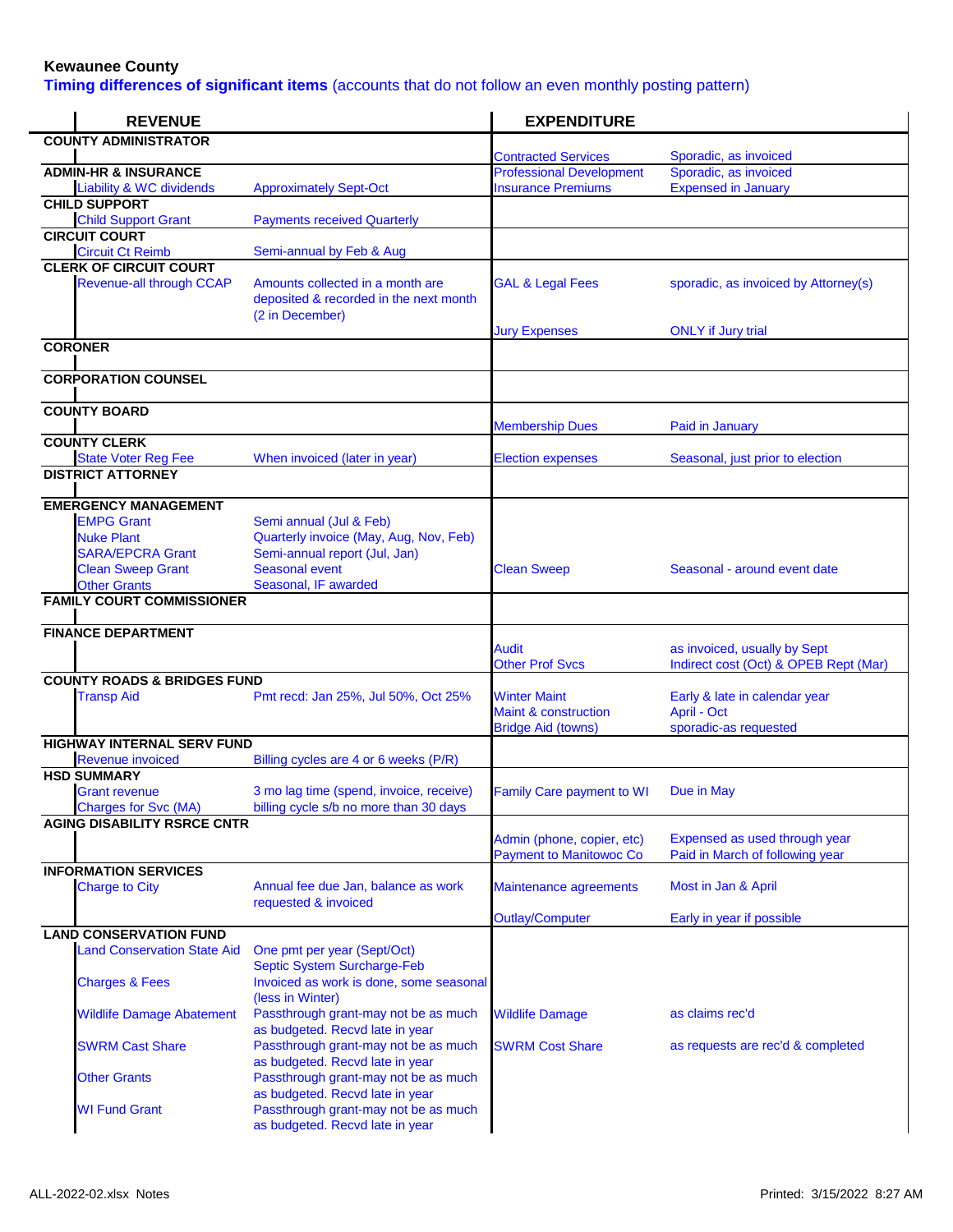**Timing differences of significant items** (accounts that do not follow an even monthly posting pattern)

| <b>REVENUE</b>                                   |                                                                                               | <b>EXPENDITURE</b>                                          |                                                                              |
|--------------------------------------------------|-----------------------------------------------------------------------------------------------|-------------------------------------------------------------|------------------------------------------------------------------------------|
| <b>LAND INFORMATION OFFICE</b>                   |                                                                                               |                                                             |                                                                              |
| <b>STRATEGIC INITIATIVE</b>                      | As work completed & invoiced                                                                  | <b>OTHER PROJECTS</b>                                       | as work completed & invoiced                                                 |
| <b>Base Budget grant</b>                         | Rec'd 1st quarter of year                                                                     | <b>MAINT AGREEMENTS</b>                                     | Most paid in January                                                         |
| <b>MAINTENANCE</b>                               |                                                                                               |                                                             |                                                                              |
|                                                  |                                                                                               | Utilities & snow removal                                    | seasonal                                                                     |
|                                                  |                                                                                               | <b>Outlay (frequent)</b>                                    | vehicles, mowers, major building                                             |
| <b>PROMOTION &amp; RECREATION</b>                |                                                                                               |                                                             |                                                                              |
| <b>Rent-Racing</b>                               | Seasonal-May-Sept                                                                             | Race related<br><b>Outlay (frequent)</b>                    | track grading, utilities - Apr-Sept<br>vehicles, mowers, equip, improvements |
| <b>Winter Park</b>                               | Season revenue recvd in March                                                                 | <b>Winter Park</b>                                          | seasonal, Dec - Mar                                                          |
| <b>Snowmobile Aids</b>                           | reimbursed after clubs paid                                                                   | <b>Snowmobile Trails</b>                                    | as requested by clubs (July)                                                 |
| <b>Other parks</b>                               | project grants, as completed & submitted Other parks                                          |                                                             | as project work completed                                                    |
| <b>PUBLIC HEALTH</b>                             |                                                                                               |                                                             |                                                                              |
| <b>Grant revenue</b>                             | 3 mo lag time (spend, invoice, receive)                                                       |                                                             |                                                                              |
| <b>REGISTER IN PROBATE</b>                       |                                                                                               |                                                             |                                                                              |
| <b>Revenue-through CCAP</b>                      | Amounts collected in a month are<br>deposited & recorded in the next month<br>(2 in December) |                                                             |                                                                              |
| <b>REGISTER OF DEEDS</b>                         |                                                                                               |                                                             |                                                                              |
|                                                  |                                                                                               | <b>Maintenance Agreements</b>                               | Paid in January                                                              |
| <b>SHERIFF</b><br><b>School Liaison</b>          | <b>Semi Annual</b>                                                                            | <b>Outlay (frequent)</b><br><b>Maintenance Agreements</b>   | Vehicles early in year<br>Most paid Jan-Apr                                  |
| <b>SOLID WASTE FUND</b>                          |                                                                                               |                                                             |                                                                              |
| <b>Facility rent</b>                             | Due in January                                                                                | Admin Fees-Tn W Kewaunee Paid in May                        |                                                                              |
| <b>Tipping Fees</b>                              | <b>Monthly</b>                                                                                |                                                             |                                                                              |
| <b>LTC Trust (Misc)</b>                          | Sent report to DNR in January for year,<br>received in Feb or March                           |                                                             |                                                                              |
| <b>COUNTY TREASURER</b>                          |                                                                                               |                                                             |                                                                              |
| <b>UNIVERSITY EXTENSION</b>                      |                                                                                               |                                                             |                                                                              |
|                                                  |                                                                                               | <b>Agent Contracts</b>                                      | semi annual - July & Dec                                                     |
| <b>VETERAN SERVICE OFFICE</b>                    | <b>Vet Service Grant-March</b>                                                                |                                                             |                                                                              |
| <b>NON-DEPARTMENT</b>                            |                                                                                               |                                                             |                                                                              |
| <b>State Shared taxes</b>                        | Recd in Jul (15%) & Nov (85%)                                                                 | <b>Illegal Taxes &amp; Refunds</b>                          | <b>Paid in February</b>                                                      |
| <b>Exempt Computer Aid</b>                       | Recd in Jul (100%)                                                                            | <b>Violence Intervention Proj</b>                           | <b>January</b>                                                               |
| <b>Utility Tax</b>                               | Recd in Jul (15%) & Nov (85%)                                                                 | <b>KCEDC</b>                                                | Paid early in year                                                           |
| <b>DEBT SERVICE FUND</b>                         |                                                                                               | <b>Principal &amp; Interest</b>                             | Apr & May                                                                    |
|                                                  |                                                                                               | <b>Principal</b>                                            | Oct & Nov                                                                    |
| <b>CAPITAL IMPROVEMENT FUND</b>                  |                                                                                               |                                                             |                                                                              |
| <b>ECONOMIC DEVELOPMENT FUND</b>                 |                                                                                               |                                                             |                                                                              |
|                                                  |                                                                                               |                                                             |                                                                              |
| Loan payments (BT)<br><b>REVOLVING LOAN FUND</b> | <b>Annual-September</b>                                                                       | Projects-as approved & invoiced<br>No more loans as of 2019 |                                                                              |
| <b>BUSINESS DEVELPMNT LOAN PGM</b>               |                                                                                               | As loans approved                                           |                                                                              |
| <b>HEALTH SELF INSURANCE FUND</b>                |                                                                                               |                                                             |                                                                              |
| DENTAL SELF INSURANCE FUND                       |                                                                                               |                                                             |                                                                              |
|                                                  |                                                                                               |                                                             |                                                                              |

Threshold to be on this list - about 10% of deptment revenue or expense Other frequent items (may not meet threshold): memberships, maintenance agreements, contracted services Outlay - usually a significant part of department expense, routinely changes from year to year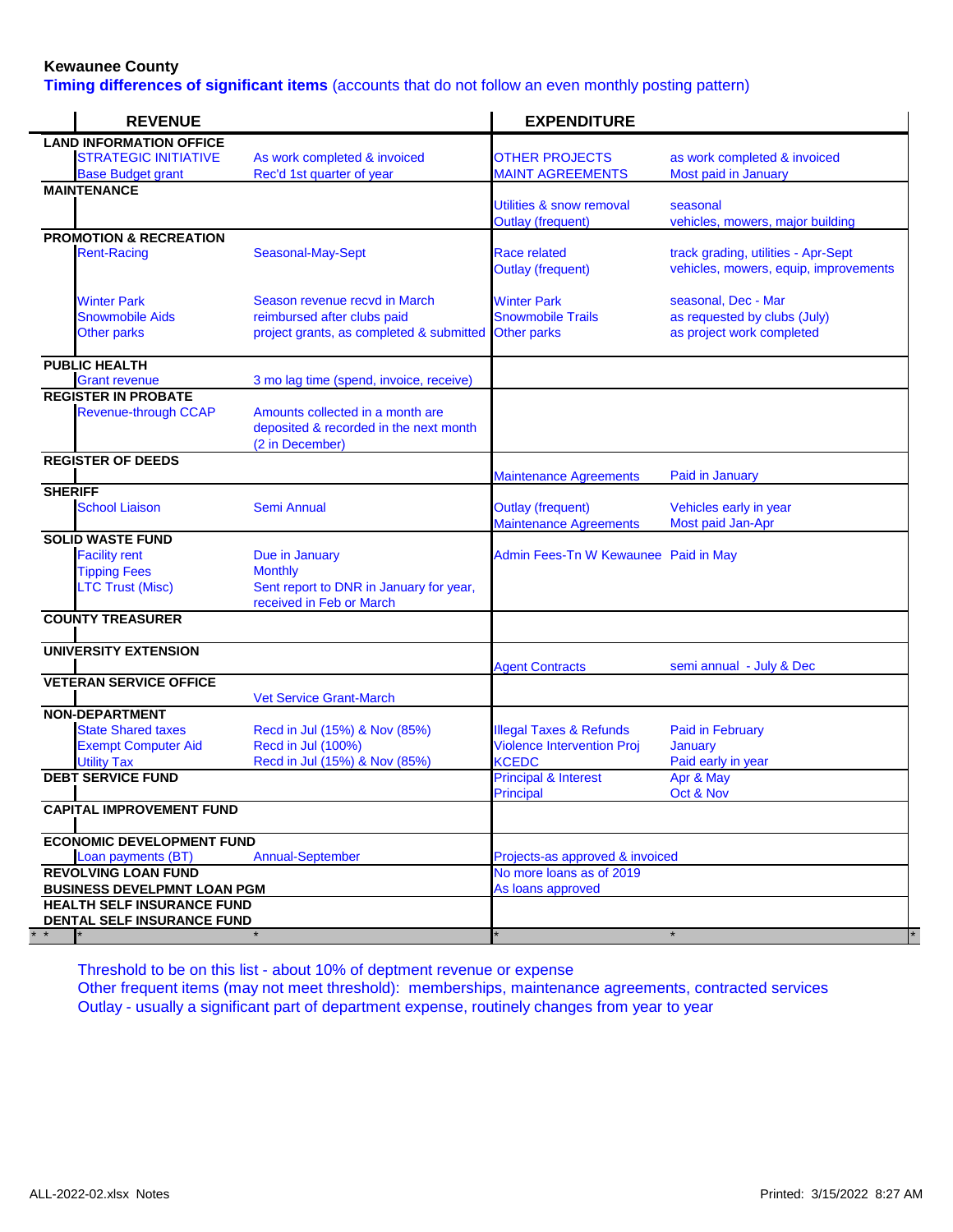|            | <b>Kewaunee County</b><br><b>COUNTY ADMINISTRATOR</b><br><b>Revenue &amp; Expenditures</b><br><b>Year: 2022</b><br>Month: February |     |            | AcctYear<br>Ledger Type<br>Year<br>Format | <b>NEXT</b><br><b>ACTUAL</b><br>2022<br><b>PER</b> | <b>NEXT</b><br><b>ACTUAL</b><br>2022<br><b>YTD</b> | <b>CURRENT</b><br><b>ACTUAL</b><br>2021<br><b>YTD</b> | <b>NEXT</b><br><b>REVISED</b><br>2022<br><b>YTD</b> |                         | Benchmark<br>14.86% |
|------------|------------------------------------------------------------------------------------------------------------------------------------|-----|------------|-------------------------------------------|----------------------------------------------------|----------------------------------------------------|-------------------------------------------------------|-----------------------------------------------------|-------------------------|---------------------|
|            |                                                                                                                                    |     |            | Period                                    | $\overline{2}$                                     | $\overline{2}$                                     | $\overline{2}$                                        | 13                                                  |                         | Payroll:            |
|            |                                                                                                                                    |     |            | DesignerGL                                | <b>GFS</b>                                         | <b>GFS</b>                                         | <b>GFS</b>                                            | <b>GFS</b>                                          |                         | 11.92%              |
|            |                                                                                                                                    |     |            | Reverse sign?                             | $\mathbf{1}$                                       | $\mathbf{1}$                                       | $\mathbf{1}$                                          | $-1$                                                |                         |                     |
|            |                                                                                                                                    |     |            |                                           | 2022                                               | 2022                                               | 2021                                                  | 2022                                                |                         |                     |
|            |                                                                                                                                    |     |            |                                           | <b>February</b>                                    | <b>YTD</b>                                         | <b>YTD</b>                                            | <b>Budget</b>                                       | Remaining               | <b>YTD</b>          |
| Fund       | L20                                                                                                                                |     | L30 L40    | Description                               | <b>ACTUAL</b>                                      | <b>ACTUAL</b>                                      | <b>ACTUAL</b>                                         | <b>REVISED</b>                                      | <b>Budget</b>           | Budget %*           |
| 100        |                                                                                                                                    |     |            | <b>GENERAL FUND</b>                       |                                                    |                                                    |                                                       |                                                     |                         |                     |
| 100        | 51410                                                                                                                              |     |            | <b>COUNTY ADMINISTRATOR</b>               |                                                    |                                                    |                                                       |                                                     |                         |                     |
|            |                                                                                                                                    |     |            | <b>Revenue</b>                            |                                                    |                                                    |                                                       |                                                     |                         |                     |
| 100        | 43249 010                                                                                                                          |     |            | <b>COVID GRANTS-ADM</b>                   | 0.00                                               | 0.00                                               | 0.00                                                  | 0.00                                                | 0.00                    |                     |
|            |                                                                                                                                    |     |            |                                           | 0.00                                               | 0.00                                               | 0.00                                                  | 0.00                                                | 0.00                    |                     |
|            |                                                                                                                                    |     |            | <b>Expenditures</b>                       |                                                    |                                                    |                                                       |                                                     |                         |                     |
| 100<br>100 | 51410<br>51410 000                                                                                                                 | 000 | 111<br>151 | <b>SALARIES</b><br>SOCIAL SECURITY        | 13,297.60<br>916.08                                | 26,595.20<br>1,832.16                              | 25,833.60<br>1,796.56                                 | 172,843.00<br>13,222.00                             | 146,247.80<br>11,389.84 | 15.39%<br>13.86%    |
| 100        | 51410                                                                                                                              | 000 | 152        | <b>RETIREMENT</b>                         | 864.34                                             | 1,728.68                                           | 1,743.80                                              | 11,235.00                                           | 9,506.32                | 15.39%              |
| 100        | 51410                                                                                                                              | 000 | 153        | <b>WORKMEN'S COMPENSATION</b>             | 24.52                                              | 49.04                                              | 48.60                                                 | 325.00                                              | 275.96                  | 15.09%              |
| 100        | 51410                                                                                                                              | 000 | 154        | <b>HEALTH INSURANCE</b>                   | 4,647.88                                           | 9,295.76                                           | 8,276.80                                              | 55,774.00                                           | 46,478.24               | 16.67%              |
| 100        | 51410                                                                                                                              | 000 | 155        | <b>DENTAL INSURANCE</b>                   | 135.64                                             | 271.28                                             | 258.32                                                | 1,627.00                                            | 1,355.72                | 16.67%              |
| 100        | 51410                                                                                                                              | 000 | 156        | HEALTH REIMBURSEMENT ACCOUNT              | 0.00                                               | 0.00                                               | 0.00                                                  | 0.00                                                | 0.00                    |                     |
| 100        | 51410                                                                                                                              | 000 | 225        | <b>TELEPHONE</b>                          | 99.70                                              | 189.06                                             | 123.97                                                | 1,593.00                                            | 1,403.94                | 11.87%              |
| 100        | 51410                                                                                                                              | 000 | 296        | <b>CONTRACTED SERVICES</b>                | 42,500.00                                          | 67,500.00                                          | 0.00                                                  | 205,000.00                                          | 137,500.00              | 32.93%              |
| 100        | 51410                                                                                                                              | 000 | 311        | <b>POSTAGE</b>                            | 3.37                                               | 3.37                                               | 5.82                                                  | 150.00                                              | 146.63                  | 2.25%               |
| 100        | 51410                                                                                                                              | 000 | 312        | OFFICE SUPPLIES                           | 0.00                                               | 0.00                                               | 0.00                                                  | 1,500.00                                            | 1,500.00                | 0.00%               |
| 100        | 51410                                                                                                                              | 000 | 313        | <b>PRINTING</b>                           | 0.00                                               | 0.00                                               | 0.00                                                  | 0.00                                                | 0.00                    |                     |
| 100        | 51410                                                                                                                              | 000 | 322        | <b>SUBSCRIPTIONS</b>                      | 0.00                                               | 0.00                                               | 0.00                                                  | 0.00                                                | 0.00                    |                     |
| 100        | 51410                                                                                                                              | 000 | 324        | <b>MEMBERSHIP DUES</b>                    | 0.00                                               | 0.00                                               | 0.00                                                  | 200.00                                              | 200.00                  | 0.00%               |
| 100        | 51410                                                                                                                              | 000 | 332        | <b>TRAVEL EXPENSES</b>                    | 0.00                                               | 27.50                                              | 0.00                                                  | 1,500.00                                            | 1,472.50                | 1.83%               |
| 100        | 51410                                                                                                                              | 000 | 533        | <b>EQUIPMENT RENTAL &amp; LEASES</b>      | 108.68                                             | 108.68                                             | 333.87                                                | 3,500.00                                            | 3,391.32                | 3.11%               |
| 100        | 51410                                                                                                                              | 000 | 813        | <b>OUTLAY</b>                             | 0.00<br>62,597.81                                  | 0.00<br>107,600.73                                 | 0.00<br>38,421.34                                     | 0.00<br>468,469.00                                  | 0.00<br>360,868.27      | 22.97%              |
|            |                                                                                                                                    |     |            |                                           | 62,597.81                                          | 107,600.73                                         | 38,421.34                                             | 468,469.00                                          | 360,868.27              |                     |
| 100        |                                                                                                                                    |     |            | <b>ADMIN-HR &amp; INSURANCE</b>           |                                                    |                                                    |                                                       |                                                     |                         |                     |
|            |                                                                                                                                    |     |            | <b>Revenue</b>                            |                                                    |                                                    |                                                       |                                                     |                         |                     |
| 100        | 48401 000                                                                                                                          |     |            | LIABILITY INS DIVIDENDS                   | 0.00                                               | 0.00                                               | 0.00                                                  | (3,000.00)                                          | (3,000.00)              | $0.00\%$            |
| 100        | 48402 000                                                                                                                          |     |            | <b>WORKERS COMP DIVIDENDS</b>             | 0.00                                               | 0.00                                               | 0.00                                                  | (1,000.00)                                          | (1,000.00)              | 0.00%               |
|            |                                                                                                                                    |     |            |                                           | 0.00                                               | 0.00                                               | 0.00                                                  | (4,000.00)                                          | (4,000.00)              | 0.00%               |
|            |                                                                                                                                    |     |            | <b>Expenditures</b>                       |                                                    |                                                    |                                                       |                                                     |                         |                     |
| 100        | 51430 000 161                                                                                                                      |     |            | PRE-EMPLOYMENT SCREENING                  | 0.00                                               | 0.00                                               | 0.00                                                  | 0.00                                                | 0.00                    |                     |
| 100        | 51430 000 162                                                                                                                      |     |            | PROFESSIONAL DEVELOPMENT                  | 0.00                                               | 0.00                                               | 0.00                                                  | 26,000.00                                           | 26,000.00               | 0.00%               |
| 100        | 51430 000                                                                                                                          |     | 211        | <b>MEDICAL SERVICES</b>                   | 0.00                                               | 102.00                                             | 0.00                                                  | 0.00                                                | (102.00)                |                     |
| 100        | 51430 000 253                                                                                                                      |     |            | <b>TESTING</b>                            | 0.00                                               | 0.00                                               | 0.00                                                  | 1,000.00                                            | 1,000.00                | 0.00%               |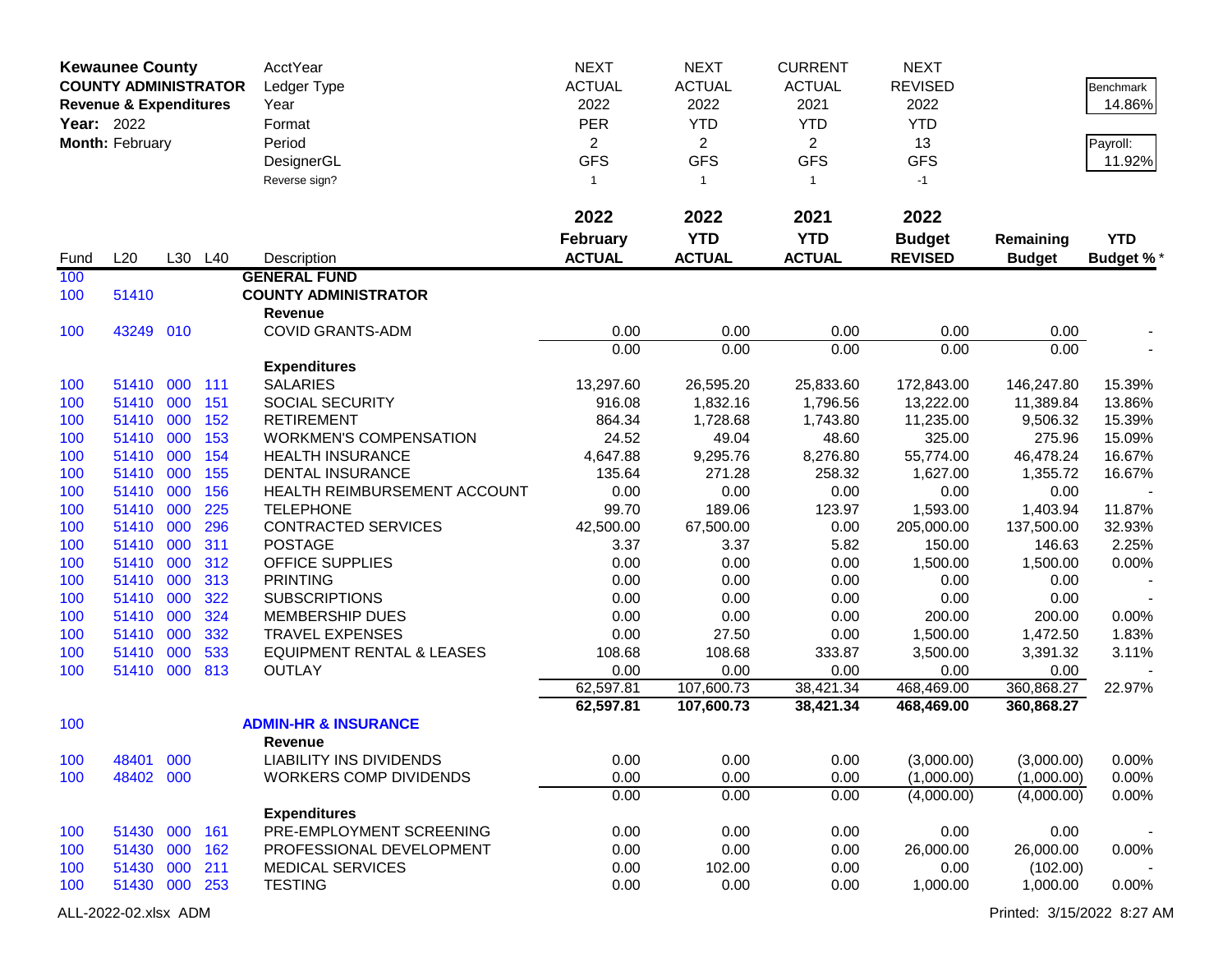|      | <b>Kewaunee County</b><br><b>COUNTY ADMINISTRATOR</b> |     |     | AcctYear                      | <b>NEXT</b>     | <b>NEXT</b>    | <b>CURRENT</b> | <b>NEXT</b>    |               |                  |
|------|-------------------------------------------------------|-----|-----|-------------------------------|-----------------|----------------|----------------|----------------|---------------|------------------|
|      |                                                       |     |     | Ledger Type                   | <b>ACTUAL</b>   | <b>ACTUAL</b>  | <b>ACTUAL</b>  | <b>REVISED</b> |               | <b>Benchmark</b> |
|      | <b>Revenue &amp; Expenditures</b>                     |     |     | Year                          | 2022            | 2022           | 2021           | 2022           |               | 14.86%           |
|      | Year: 2022                                            |     |     | Format                        | PER             | <b>YTD</b>     | <b>YTD</b>     | <b>YTD</b>     |               |                  |
|      | Month: February                                       |     |     | Period                        | $\overline{2}$  | $\overline{2}$ | $\overline{2}$ | 13             |               | Payroll:         |
|      |                                                       |     |     | DesignerGL                    | <b>GFS</b>      | <b>GFS</b>     | <b>GFS</b>     | <b>GFS</b>     |               | 11.92%           |
|      |                                                       |     |     | Reverse sign?                 | $\mathbf{1}$    | $\overline{1}$ | $\mathbf{1}$   | $-1$           |               |                  |
|      |                                                       |     |     |                               |                 |                |                |                |               |                  |
|      |                                                       |     |     |                               | 2022            | 2022           | 2021           | 2022           |               |                  |
|      |                                                       |     |     |                               | <b>February</b> | <b>YTD</b>     | <b>YTD</b>     | <b>Budget</b>  | Remaining     | <b>YTD</b>       |
| Fund | L20                                                   | L30 | L40 | Description                   | <b>ACTUAL</b>   | <b>ACTUAL</b>  | <b>ACTUAL</b>  | <b>REVISED</b> | <b>Budget</b> | <b>Budget %</b>  |
| 100  | 51430                                                 | 000 | 296 | <b>CONTRACTED SERVICES</b>    | 0.00            | 5,500.00       | 5,500.00       | 23,000.00      | 17,500.00     | 23.91%           |
| 100  | 51430 000                                             |     | 321 | PUBLICATIONS OF LEGAL NOTICE  | 0.00            | 0.00           | 208.33         | 5,000.00       | 5,000.00      | 0.00%            |
| 100  | 51940                                                 | 000 | 601 | UNEMPLOYMENT COMPENSATION     | 0.00            | 0.00           | 0.00           | 1,000.00       | 1,000.00      | 0.00%            |
| 100  | 51970                                                 | 000 | 601 | SECTION 125 & HRA ADMINISTRA  | 282.00          | 558.00         | 1,273.00       | 5,000.00       | 4,442.00      | 11.16%           |
| 100  | 51960                                                 | 000 | 601 | <b>WORKER'S COMPENSATION</b>  | 0.00            | 0.00           | 4,532.00       | 0.00           | 0.00          |                  |
| 100  | 51930                                                 | 000 | 601 | PROPERTY & LIABILITY INS      | 0.00            | 144,488.00     | 65,009.59      | 145,000.00     | 512.00        | 99.65%           |
| 100  | 51931                                                 | 000 | 601 | <b>AUTO PHYSICAL DAMAGE</b>   | 0.00            | 0.00           | 1,000.00       | 4,000.00       | 4,000.00      | 0.00%            |
| 100  | 51935 000                                             |     | 601 | <b>OTHER INSURANCE</b>        | 0.00            | 3,381.00       | 3,381.00       | 3,500.00       | 119.00        | 96.60%           |
|      |                                                       |     |     |                               | 282.00          | 154,029.00     | 80,903.92      | 213,500.00     | 59,471.00     | 72.14%           |
|      |                                                       |     |     |                               | 282.00          | 154,029.00     | 80,903.92      | 209,500.00     | 55,471.00     |                  |
| 100  | 51460                                                 |     |     | PUBLIC INFO/TOURISM OFFICE    |                 |                |                |                |               |                  |
|      |                                                       |     |     | <b>Expenditures</b>           |                 |                |                |                |               |                  |
| 100  | 51460                                                 | 000 | 111 | <b>SALARIES</b>               | 4,136.00        | 8,272.00       | 8,118.40       | 53,777.00      | 45,505.00     | 15.38%           |
| 100  | 51460                                                 | 000 | 151 | <b>SOCIAL SECURITY</b>        | 279.84          | 559.68         | 554.84         | 4,114.00       | 3,554.32      | 13.60%           |
| 100  | 51460 000                                             |     | 152 | <b>RETIREMENT</b>             | 268.84          | 537.68         | 548.00         | 3,496.00       | 2,958.32      | 15.38%           |
| 100  | 51460                                                 | 000 | 153 | <b>WORKMEN'S COMPENSATION</b> | 153.66          | 307.32         | 316.68         | 2,039.00       | 1,731.68      | 15.07%           |
| 100  | 51460                                                 | 000 | 154 | <b>HEALTH INSURANCE</b>       | 2,323.94        | 4,647.88       | 4,138.40       | 27,887.00      | 23,239.12     | 16.67%           |
| 100  | 51460                                                 | 000 | 155 | <b>DENTAL INSURANCE</b>       | 67.82           | 135.64         | 102.52         | 814.00         | 678.36        | 16.66%           |
| 100  | 51460                                                 | 000 | 156 | HEALTH REIMBURSEMENT ACCOUNT  | 0.00            | 0.00           | 0.00           | 0.00           | 0.00          |                  |
| 100  | 51460                                                 | 000 | 225 | <b>TELEPHONE</b>              | 45.23           | 87.72          | 68.28          | 823.00         | 735.28        | 10.66%           |
| 100  | 51460                                                 | 000 | 311 | <b>POSTAGE</b>                | 0.00            | 0.00           | 0.00           | 100.00         | 100.00        | 0.00%            |
| 100  | 51460                                                 | 000 | 312 | OFFICE SUPPLIES               | 0.00            | 0.00           | 69.99          | 150.00         | 150.00        | 0.00%            |
| 100  | 51460                                                 | 000 | 313 | <b>PRINTING</b>               | 0.00            | 0.00           | 0.00           | 2,000.00       | 2,000.00      | 0.00%            |
| 100  | 51460                                                 | 000 | 316 | WEB SITE & OTHER INFO         | 1,645.33        | 1,645.33       | 1,744.33       | 5,000.00       | 3,354.67      | 32.91%           |
| 100  | 51460                                                 | 000 | 322 | <b>SUBSCRIPTIONS</b>          | 0.00            | 0.00           | 0.00           | 100.00         | 100.00        | 0.00%            |
| 100  | 51460                                                 | 000 | 324 | <b>MEMBERSHIP DUES</b>        | 0.00            | 0.00           | 0.00           | 500.00         | 500.00        | 0.00%            |
| 100  | 51460                                                 | 000 | 332 | <b>TRAVEL EXPENSES</b>        | 0.00            | 0.00           | 0.00           | 1,500.00       | 1,500.00      | 0.00%            |
| 100  | 51460 000 813                                         |     |     | <b>OUTLAY</b>                 | 0.00            | 0.00           | 0.00           | 2,010.00       | 2,010.00      | 0.00%            |
|      |                                                       |     |     |                               | 8,920.66        | 16,193.25      | 15,661.44      | 104,310.00     | 88,116.75     | 15.52%           |
|      |                                                       |     |     |                               | 8,920.66        | 16,193.25      | 15,661.44      | 104,310.00     | 88,116.75     |                  |
|      |                                                       |     |     |                               | 71,800.47       | 277,822.98     | 134,986.70     | 782,279.00     | 504,456.02    |                  |
|      |                                                       |     |     |                               |                 |                |                |                |               |                  |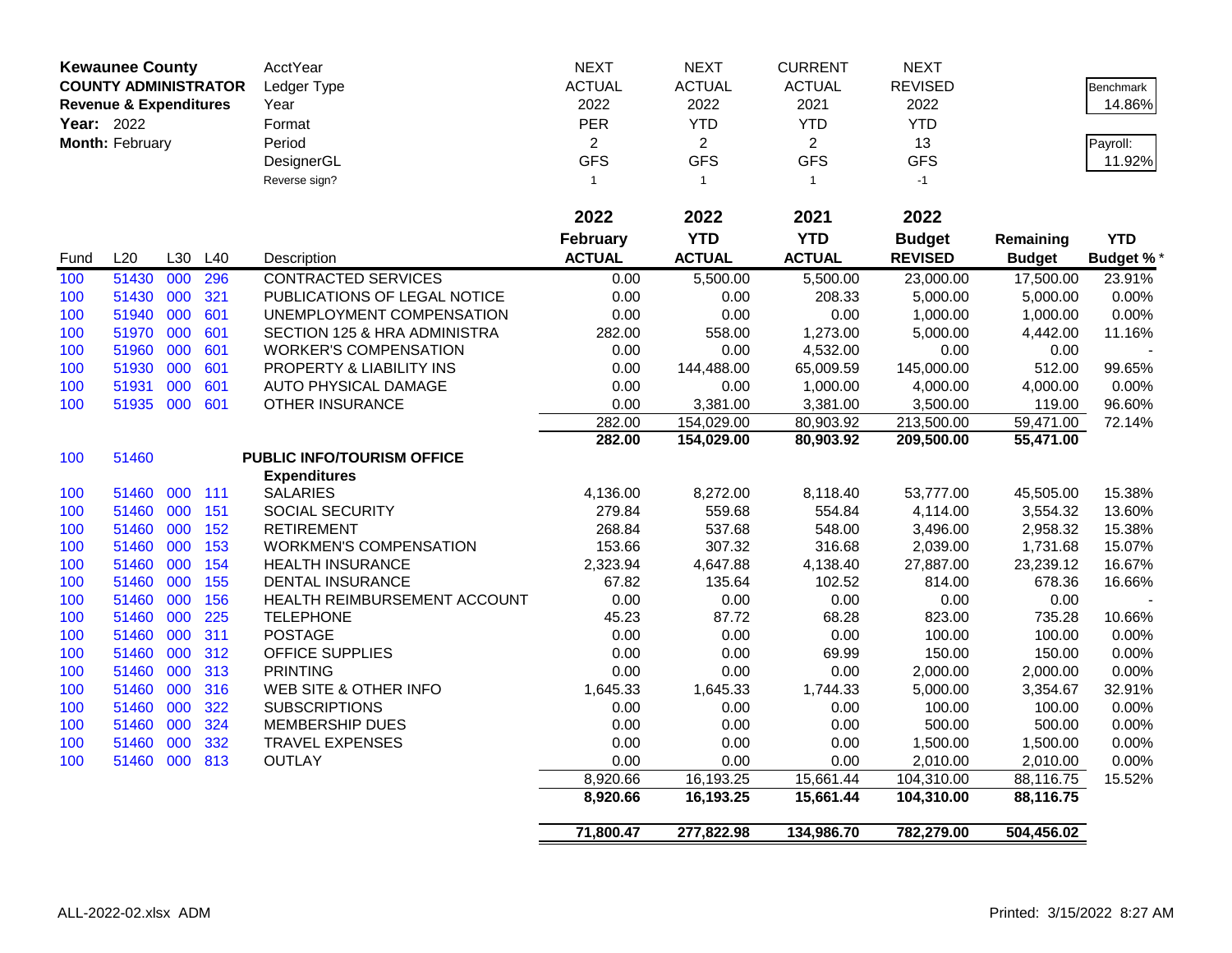|      | <b>Kewaunee County</b>                                           |     |     | AcctYear                                | <b>NEXT</b>     | <b>NEXT</b>   | <b>CURRENT</b> | <b>NEXT</b>    |               |                   |
|------|------------------------------------------------------------------|-----|-----|-----------------------------------------|-----------------|---------------|----------------|----------------|---------------|-------------------|
|      | <b>COUNTY ADMINISTRATOR</b><br><b>Revenue &amp; Expenditures</b> |     |     | Ledger Type                             | <b>ACTUAL</b>   | <b>ACTUAL</b> | <b>ACTUAL</b>  | <b>REVISED</b> |               | Benchmark         |
|      |                                                                  |     |     | Year                                    | 2022            | 2022          | 2021           | 2022           |               | 14.86%            |
|      | <b>Year: 2022</b>                                                |     |     | Format                                  | <b>PER</b>      | <b>YTD</b>    | YTD.           | <b>YTD</b>     |               |                   |
|      | Month: February                                                  |     |     | Period                                  | 2               |               |                | 13             |               | Payroll:          |
|      |                                                                  |     |     | DesignerGL                              | <b>GFS</b>      | <b>GFS</b>    | <b>GFS</b>     | <b>GFS</b>     |               | 11.92%            |
|      |                                                                  |     |     | Reverse sign?                           |                 |               |                | $-1$           |               |                   |
|      |                                                                  |     |     |                                         | 2022            | 2022          | 2021           | 2022           |               |                   |
|      |                                                                  |     |     |                                         | <b>February</b> | <b>YTD</b>    | YTD.           | <b>Budget</b>  | Remaining     | <b>YTD</b>        |
| Fund | L20                                                              | L30 | L40 | Description                             | <b>ACTUAL</b>   | <b>ACTUAL</b> | <b>ACTUAL</b>  | <b>REVISED</b> | <b>Budget</b> | <b>Budget %*</b>  |
| 100  |                                                                  |     |     | <b>FUND BALANCE - Beginning of year</b> |                 |               |                |                |               |                   |
| 100  | 34504                                                            |     |     | FB ASSIGND-VEHICLE DAMAGE               |                 | (79,508.36)   |                | (83,508.36)    |               | 100.51931.000.601 |
|      |                                                                  |     |     | <b>INTEGRITY CHECK:</b>                 |                 |               |                |                |               |                   |
|      |                                                                  |     |     | <b>Total Expenditures (report)</b>      | 71,800.47       | 277,822.98    | 134,986.70     | 786,279.00     |               |                   |
| 100  | $[51410,51.*$                                                    |     |     | Total Dept expenditures (G/L)           | 71,800.47       | 277,822.98    | 134,986.70     | 786,279.00     |               |                   |
|      |                                                                  |     |     |                                         | 0.00            | 0.00          | 0.00           | 0.00           |               |                   |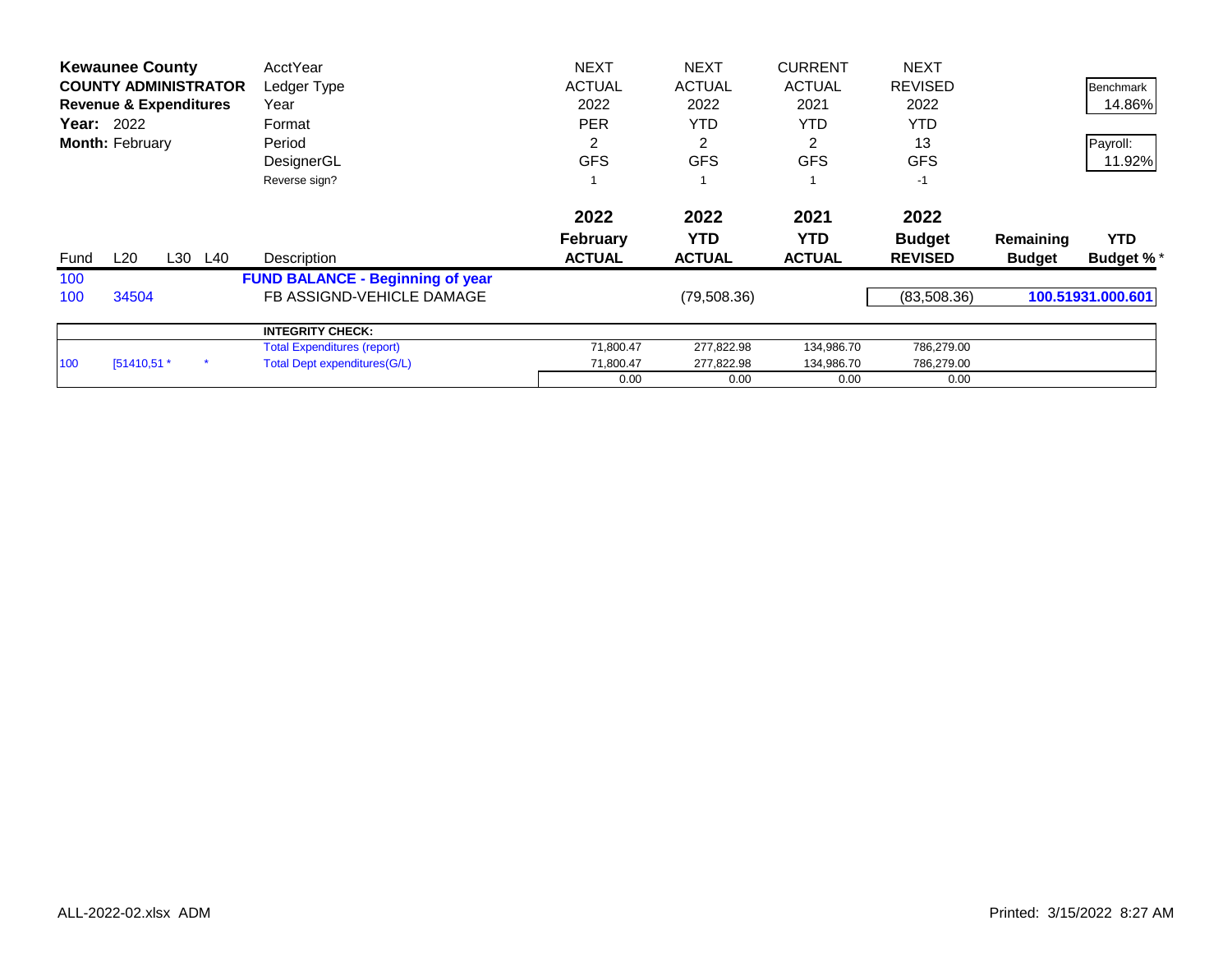|            | <b>Kewaunee County</b>            |         |                 | AcctYear                             | <b>NEXT</b>     | <b>NEXT</b>    | <b>CURRENT</b> | <b>NEXT</b>    |               |                 |
|------------|-----------------------------------|---------|-----------------|--------------------------------------|-----------------|----------------|----------------|----------------|---------------|-----------------|
|            | <b>CHILD SUPPORT</b>              |         |                 | Ledger Type                          | <b>ACTUAL</b>   | <b>ACTUAL</b>  | <b>ACTUAL</b>  | <b>REVISED</b> |               | Benchmark       |
|            | <b>Revenue &amp; Expenditures</b> |         |                 | Year                                 | 2022            | 2022           | 2021           | 2022           |               | 14.86%          |
| Year: 2022 |                                   |         |                 | Format                               | PER             | <b>YTD</b>     | <b>YTD</b>     | <b>YTD</b>     |               |                 |
|            | Month: February                   |         |                 | Period                               | $\overline{2}$  | $\overline{2}$ | $\overline{2}$ | 13             |               | Payroll:        |
|            |                                   |         |                 | DesignerGL                           | <b>GFS</b>      | <b>GFS</b>     | <b>GFS</b>     | <b>GFS</b>     |               | 11.92%          |
|            |                                   |         |                 | Reverse sign?                        | $\mathbf{1}$    | $\overline{1}$ | $\mathbf{1}$   | $-1$           |               |                 |
|            |                                   |         |                 |                                      |                 |                |                |                |               |                 |
|            |                                   |         |                 |                                      | 2022            | 2022           | 2021           | 2022           |               |                 |
|            |                                   |         |                 |                                      | <b>February</b> | <b>YTD</b>     | <b>YTD</b>     | <b>Budget</b>  | Remaining     | <b>YTD</b>      |
| Fund       | L20                               | L30     | L <sub>40</sub> | Descr-L40                            | <b>ACTUAL</b>   | <b>ACTUAL</b>  | <b>ACTUAL</b>  | <b>REVISED</b> | <b>Budget</b> | <b>Budget %</b> |
| 100        |                                   |         |                 | <b>GENERAL FUND</b>                  |                 |                |                |                |               |                 |
| 100        | 51330                             |         |                 | <b>CHILD SUPPORT</b>                 |                 |                |                |                |               |                 |
|            |                                   |         |                 | Revenue                              |                 |                |                |                |               |                 |
| 100        | 43249                             | 020     |                 | <b>COVID GRANTS-CSA</b>              | 0.00            | 0.00           | 0.00           | 0.00           | 0.00          |                 |
| 100        | 43562                             | 000     |                 | CHILD SUPPORT                        | 0.00            | 0.00           | 0.00           | (270, 200.00)  | (270, 200.00) | 0.00%           |
| 100        | 43562 002                         |         |                 | CHILD SUPP VITAL STATISTICS          | 0.00            | 0.00           | 0.00           | 0.00           | 0.00          |                 |
|            |                                   |         |                 |                                      | 0.00            | 0.00           | 0.00           | (270, 200.00)  | (270, 200.00) | 0.00%           |
|            |                                   |         |                 | <b>Expenditures</b>                  |                 |                |                |                |               |                 |
| 100        | 51330                             | 000 111 |                 | <b>SALARIES</b>                      | 4,891.04        | 9,972.64       | 9,971.20       | 66,051.00      | 56,078.36     | 15.10%          |
| 100        | 51330                             | 000     | 121             | WAGES-REGULAR                        | 3,500.80        | 7,967.02       | 10,341.60      | 89,728.00      | 81,760.98     | 8.88%           |
| 100        | 51330                             | 000     | 122             | WAGES-OVERTIME                       | 0.00            | 0.00           | 0.00           | 0.00           | 0.00          |                 |
| 100        | 51330                             | 000     | 149             | <b>INTERPRETERS</b>                  | 0.00            | 0.00           | 0.00           | 0.00           | 0.00          |                 |
| 100        | 51330                             | 000     | 151             | SOCIAL SECURITY                      | 604.37          | 1,318.39       | 1,341.98       | 11,917.00      | 10,598.61     | 11.06%          |
| 100        | 51330                             | 000     | 152             | <b>RETIREMENT</b>                    | 409.23          | 1,029.84       | 1,371.09       | 10,126.00      | 9,096.16      | 10.17%          |
| 100        | 51330                             | 000     | 153             | <b>WORKMEN'S COMPENSATION</b>        | 139.07          | 322.14         | 531.92         | 3,526.00       | 3,203.86      | 9.14%           |
| 100        | 51330                             | 000     | 154             | <b>HEALTH INSURANCE</b>              | 3,449.20        | 7,603.20       | 14,150.40      | 84,350.00      | 76,746.80     | 9.01%           |
| 100        | 51330                             | 000     | 155             | <b>DENTAL INSURANCE</b>              | 121.66          | 243.32         | 387.48         | 2,441.00       | 2,197.68      | 9.97%           |
| 100        | 51330                             | 000     | 156             | HEALTH REIMBURSEMENT ACCOUNT         | 0.00            | 0.00           | 0.00           | 0.00           | 0.00          |                 |
| 100        | 51330                             | 000     | 211             | <b>MEDICAL SERVICES</b>              | 69.00           | 69.00          | (20.45)        | 150.00         | 81.00         | 46.00%          |
| 100        | 51330                             | 000     | 214             | <b>FILING FEES</b>                   | 0.00            | 0.00           | 10.00          | 150.00         | 150.00        | 0.00%           |
| 100        | 51330                             | 000     | 225             | <b>TELEPHONE</b>                     | 134.41          | 218.81         | 208.87         | 1,566.00       | 1,347.19      | 13.97%          |
| 100        | 51330                             | 000     | 249             | MAINTENANCE AGREEMENTS               | 0.00            | 0.00           | 0.00           | 200.00         | 200.00        | 0.00%           |
| 100        | 51330                             | 000     | 255             | <b>PAPER SERVICE</b>                 | 75.00           | 75.00          | 0.00           | 400.00         | 325.00        | 18.75%          |
| 100        | 51330                             | 000     | 311             | <b>POSTAGE</b>                       | 48.10           | 48.10          | 48.46          | 900.00         | 851.90        | 5.34%           |
| 100        | 51330                             | 000     | 312             | <b>OFFICE SUPPLIES</b>               | 71.85           | 71.85          | 50.00          | 1,500.00       | 1,428.15      | 4.79%           |
| 100        | 51330                             | 000     | 313             | <b>PRINTING</b>                      | 0.00            | 186.80         | 0.00           | 250.00         | 63.20         | 74.72%          |
| 100        | 51330                             | 000     | 321             | PUBLICATIONS OF LEGAL NOTICE         | 0.00            | 0.00           | 0.00           | 100.00         | 100.00        | 0.00%           |
| 100        | 51330                             | 000     | 324             | MEMBERSHIP DUES                      | 0.00            | 0.00           | 0.00           | 65.00          | 65.00         | 0.00%           |
| 100        | 51330                             | 000     | 332             | <b>TRAVEL EXPENSES</b>               | 0.00            | 0.00           | 0.00           | 500.00         | 500.00        | 0.00%           |
| 100        | 51330                             | 000     | 533             | <b>EQUIPMENT RENTAL &amp; LEASES</b> | 67.98           | 67.98          | 293.13         | 2,415.00       | 2,347.02      | 2.81%           |
| 100        | 51330 000 813                     |         |                 | <b>OUTLAY</b>                        | 1,204.23        | 1,204.23       | 0.00           | 6,030.00       | 4,825.77      | 19.97%          |
|            |                                   |         |                 |                                      | 14,785.94       | 30,398.32      | 38,685.68      | 282,365.00     | 251,966.68    | 10.77%          |
|            |                                   |         |                 |                                      | 14,785.94       | 30,398.32      | 38,685.68      | 12,165.00      | (18, 233.32)  |                 |

55,290 Indirect Cost 2022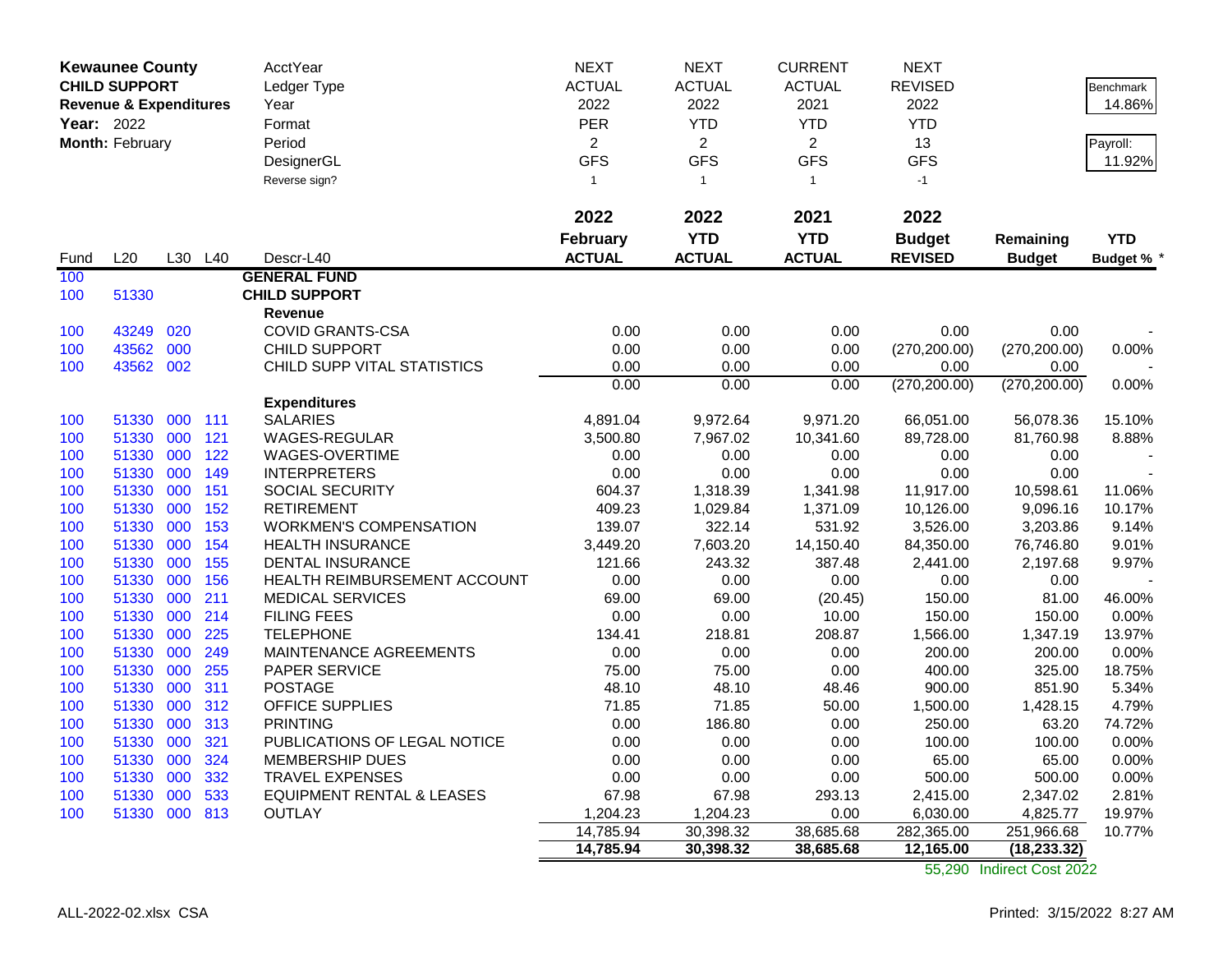| <b>Kewaunee County</b>            | AcctYear                           | <b>NEXT</b>     | <b>NEXT</b>    | <b>CURRENT</b> | <b>NEXT</b>    |                           |                  |
|-----------------------------------|------------------------------------|-----------------|----------------|----------------|----------------|---------------------------|------------------|
| <b>CHILD SUPPORT</b>              | Ledger Type                        | <b>ACTUAL</b>   | <b>ACTUAL</b>  | <b>ACTUAL</b>  | <b>REVISED</b> |                           | <b>Benchmark</b> |
| <b>Revenue &amp; Expenditures</b> | Year                               | 2022            | 2022           | 2021           | 2022           |                           | 14.86%           |
| <b>Year: 2022</b>                 | Format                             | <b>PER</b>      | <b>YTD</b>     | <b>YTD</b>     | <b>YTD</b>     |                           |                  |
| Month: February                   | Period                             | 2               | $\overline{2}$ | 2              | 13             |                           | Payroll:         |
|                                   | DesignerGL                         | <b>GFS</b>      | <b>GFS</b>     | <b>GFS</b>     | <b>GFS</b>     |                           | 11.92%           |
|                                   | Reverse sign?                      |                 |                |                | $-1$           |                           |                  |
|                                   |                                    | 2022            | 2022           | 2021           | 2022           |                           |                  |
|                                   |                                    | <b>February</b> | <b>YTD</b>     | YTD.           | <b>Budget</b>  | Remaining                 | <b>YTD</b>       |
| L20<br>L30<br>L40<br>Fund         | Descr-L40                          | <b>ACTUAL</b>   | <b>ACTUAL</b>  | <b>ACTUAL</b>  | <b>REVISED</b> | <b>Budget</b>             | <b>Budget %</b>  |
|                                   |                                    |                 |                |                |                | 80,519 Indirect Cost 2021 |                  |
|                                   | <b>INTEGRITY CHECK:</b>            |                 |                |                |                |                           |                  |
|                                   | <b>Total Expenditures (report)</b> | 14,785.94       | 30,398.32      | 38,685.68      | 282,365.00     |                           |                  |
| 51330<br>100                      | Total Dept expenditures (G/L)      | 14,785.94       | 30,398.32      | 38,685.68      | 282,365.00     |                           |                  |
|                                   |                                    | 0.00            | 0.00           | 0.00           | 0.00           |                           |                  |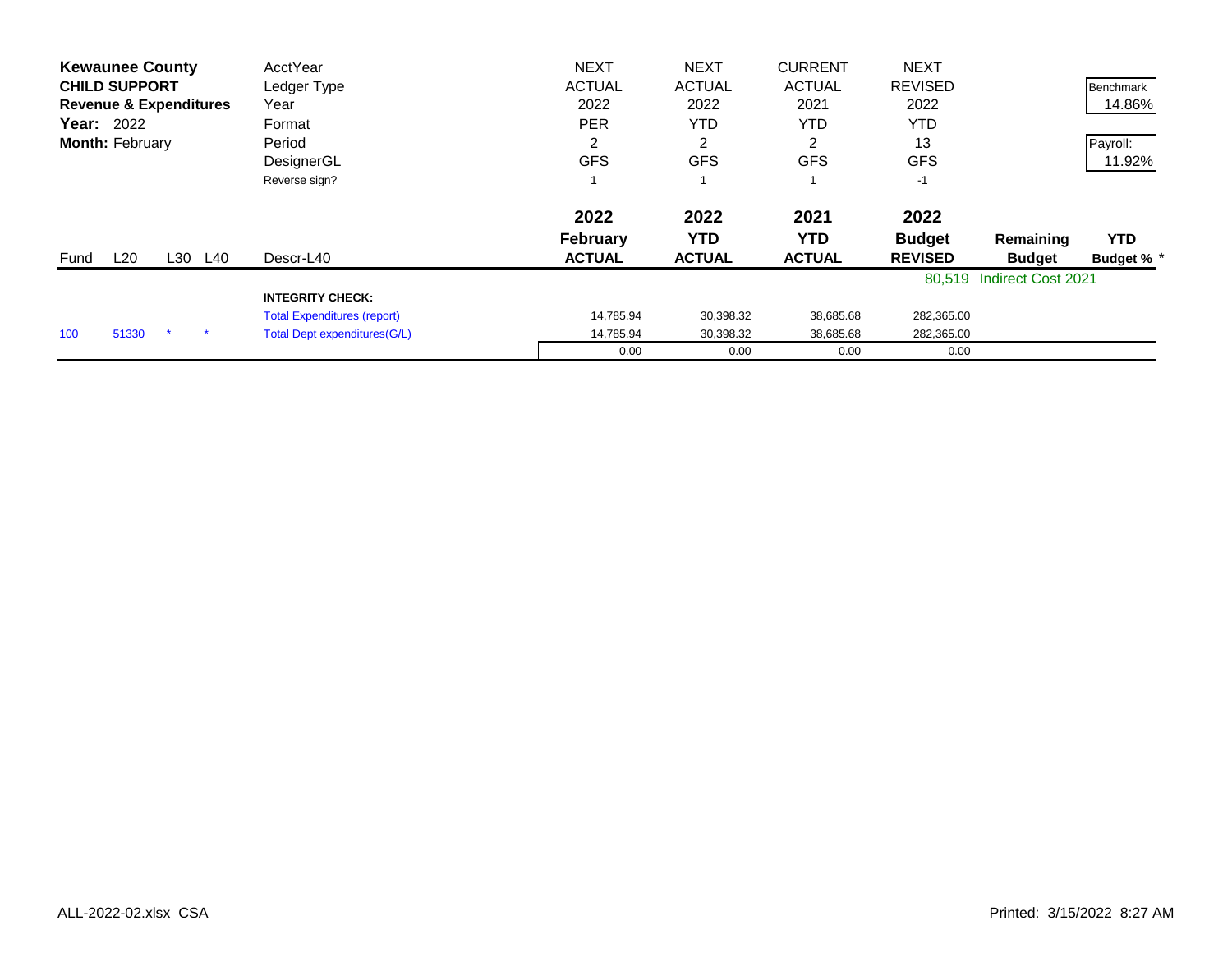|            | <b>Kewaunee County</b><br><b>CIRCUIT COURT</b><br><b>Revenue &amp; Expenditures</b> |     |         | AcctYear<br>Ledger Type<br>Year      | <b>NEXT</b><br><b>ACTUAL</b><br>2022 | <b>NEXT</b><br><b>ACTUAL</b><br>2022 | <b>CURRENT</b><br><b>ACTUAL</b><br>2021 | <b>NEXT</b><br><b>REVISED</b><br>2022 |               | Benchmark<br>14.86% |
|------------|-------------------------------------------------------------------------------------|-----|---------|--------------------------------------|--------------------------------------|--------------------------------------|-----------------------------------------|---------------------------------------|---------------|---------------------|
| Year: 2022 |                                                                                     |     |         | Format                               | PER                                  | <b>YTD</b>                           | <b>YTD</b>                              | <b>YTD</b>                            |               |                     |
|            | Month: February                                                                     |     |         | Period                               | $\overline{2}$                       | $\overline{2}$                       | $\overline{2}$                          | 13                                    |               | Payroll:            |
|            |                                                                                     |     |         | DesignerGL                           | <b>GFS</b>                           | <b>GFS</b>                           | <b>GFS</b>                              | <b>GFS</b>                            |               | 11.92%              |
|            |                                                                                     |     |         | Reverse sign?                        | $\mathbf{1}$                         | $\overline{1}$                       | $\mathbf{1}$                            | $-1$                                  |               |                     |
|            |                                                                                     |     |         |                                      |                                      |                                      |                                         |                                       |               |                     |
|            |                                                                                     |     |         |                                      | 2022                                 | 2022                                 | 2021                                    | 2022                                  |               |                     |
|            |                                                                                     |     |         |                                      | <b>February</b>                      | <b>YTD</b>                           | <b>YTD</b>                              | <b>Budget</b>                         | Remaining     | <b>YTD</b>          |
| Fund       | L20                                                                                 |     | L30 L40 | Descr-L40                            | <b>ACTUAL</b>                        | <b>ACTUAL</b>                        | <b>ACTUAL</b>                           | <b>REVISED</b>                        | <b>Budget</b> | <b>Budget %*</b>    |
| 100        |                                                                                     |     |         | <b>GENERAL FUND</b>                  |                                      |                                      |                                         |                                       |               |                     |
| 100        | 51210                                                                               |     |         | <b>CIRCUIT COURT</b>                 |                                      |                                      |                                         |                                       |               |                     |
|            |                                                                                     |     |         | <b>Revenue</b>                       |                                      |                                      |                                         |                                       |               |                     |
| 100        | 43249                                                                               | 030 |         | <b>COVID GRANTS-CCT</b>              | 0.00                                 | 0.00                                 | 0.00                                    | 0.00                                  | 0.00          |                     |
| 100        | 46144                                                                               | 000 |         | CIRCUIT COURT REIMBURSEMENTS         | 0.00                                 | (26, 137.00)                         | (26, 137.00)                            | (52, 275.00)                          | (26, 138.00)  | 50.00%              |
|            |                                                                                     |     |         |                                      | 0.00                                 | (26, 137.00)                         | (26, 137.00)                            | (52, 275.00)                          | (26, 138.00)  | 50.00%              |
|            |                                                                                     |     |         | <b>Expenditures</b>                  |                                      |                                      |                                         |                                       |               |                     |
| 100        | 51210                                                                               | 000 | 121     | <b>WAGES-REGULAR</b>                 | 3,448.00                             | 5,172.00                             | 5,193.13                                | 44,832.00                             | 39,660.00     | 11.54%              |
| 100        | 51210 000                                                                           |     | 122     | WAGES-OVERTIME                       | 0.00                                 | 0.00                                 | 0.00                                    | 0.00                                  | 0.00          |                     |
| 100        | 51210 000                                                                           |     | 151     | SOCIAL SECURITY                      | 239.79                               | 332.59                               | 312.93                                  | 3,430.00                              | 3,097.41      | 9.70%               |
| 100        | 51210 000                                                                           |     | 152     | <b>RETIREMENT</b>                    | 224.12                               | 336.18                               | 350.55                                  | 2,914.00                              | 2,577.82      | 11.54%              |
| 100        | 51210                                                                               | 000 | 153     | <b>WORKMEN'S COMPENSATION</b>        | 6.84                                 | 10.02                                | 10.16                                   | 84.00                                 | 73.98         | 11.93%              |
| 100        | 51210 000                                                                           |     | 154     | <b>HEALTH INSURANCE</b>              | 2,323.94                             | 6,689.08                             | 6,159.00                                | 29,628.00                             | 22,938.92     | 22.58%              |
| 100        | 51210 000                                                                           |     | 155     | <b>DENTAL INSURANCE</b>              | 67.82                                | 135.64                               | 129.16                                  | 814.00                                | 678.36        | 16.66%              |
| 100        | 51210 000                                                                           |     | 156     | HEALTH REIMBURSEMENT ACCOUNT         | 0.00                                 | 0.00                                 | 0.00                                    | 0.00                                  | 0.00          |                     |
| 100        | 51210                                                                               | 000 | 225     | <b>TELEPHONE</b>                     | 64.60                                | 116.99                               | 50.87                                   | 666.00                                | 549.01        | 17.57%              |
| 100        | 51210                                                                               | 000 | 249     | MAINTENANCE AGREEMENTS               | 0.00                                 | 0.00                                 | 0.00                                    | 500.00                                | 500.00        | 0.00%               |
| 100        | 51210 000                                                                           |     | 251     | <b>TRANSCRIPTS</b>                   | 0.00                                 | 208.00                               | 0.00                                    | 200.00                                | (8.00)        | 104.00%             |
| 100        | 51210                                                                               | 000 | 311     | <b>POSTAGE</b>                       | 21.82                                | 21.82                                | 22.47                                   | 900.00                                | 878.18        | 2.42%               |
| 100        | 51210                                                                               | 000 | 312     | OFFICE SUPPLIES                      | 107.76                               | 624.45                               | 0.00                                    | 1,500.00                              | 875.55        | 41.63%              |
| 100        | 51210                                                                               | 000 | 313     | <b>PRINTING</b>                      | 0.00                                 | 0.00                                 | 0.00                                    | 0.00                                  | 0.00          |                     |
| 100        | 51210 000                                                                           |     | 322     | <b>SUBSCRIPTIONS</b>                 | 0.00                                 | 0.00                                 | 0.00                                    | 900.00                                | 900.00        | 0.00%               |
| 100        | 51210                                                                               | 000 | 324     | <b>MEMBERSHIP DUES</b>               | 0.00                                 | 0.00                                 | 0.00                                    | 500.00                                | 500.00        | 0.00%               |
| 100        | 51210                                                                               | 000 | 332     | <b>TRAVEL EXPENSES</b>               | 0.00                                 | 0.00                                 | 0.00                                    | 250.00                                | 250.00        | 0.00%               |
| 100        | 51210                                                                               | 000 | 533     | <b>EQUIPMENT RENTAL &amp; LEASES</b> | 67.25                                | 130.87                               | 131.26                                  | 800.00                                | 669.13        | 16.36%              |
| 100        | 51210 000                                                                           |     | 813     | <b>OUTLAY</b>                        | 0.00                                 | 0.00                                 | 0.00                                    | 0.00                                  | 0.00          |                     |
|            |                                                                                     |     |         |                                      | 6,571.94                             | 13,777.64                            | 12,359.53                               | 87,918.00                             | 74,140.36     | 15.67%              |
|            |                                                                                     |     |         |                                      | 6,571.94                             | (12, 359.36)                         | (13, 777.47)                            | 35,643.00                             | 48,002.36     |                     |

|     |       |  | <b>INTEGRITY CHECK:</b>             |          |           |           |           |  |
|-----|-------|--|-------------------------------------|----------|-----------|-----------|-----------|--|
|     |       |  | rotal'<br>Expenditures (report)     | 6,571.94 | 13,777.64 | 12,359.53 | 87,918.00 |  |
| 100 | 51210 |  | <b>Total Dept expenditures(G/L)</b> | 6,571.94 | 13,777.64 | 12,359.53 | 87,918.00 |  |
|     |       |  |                                     | 0.00     | 0.00      | 0.00      | 0.00      |  |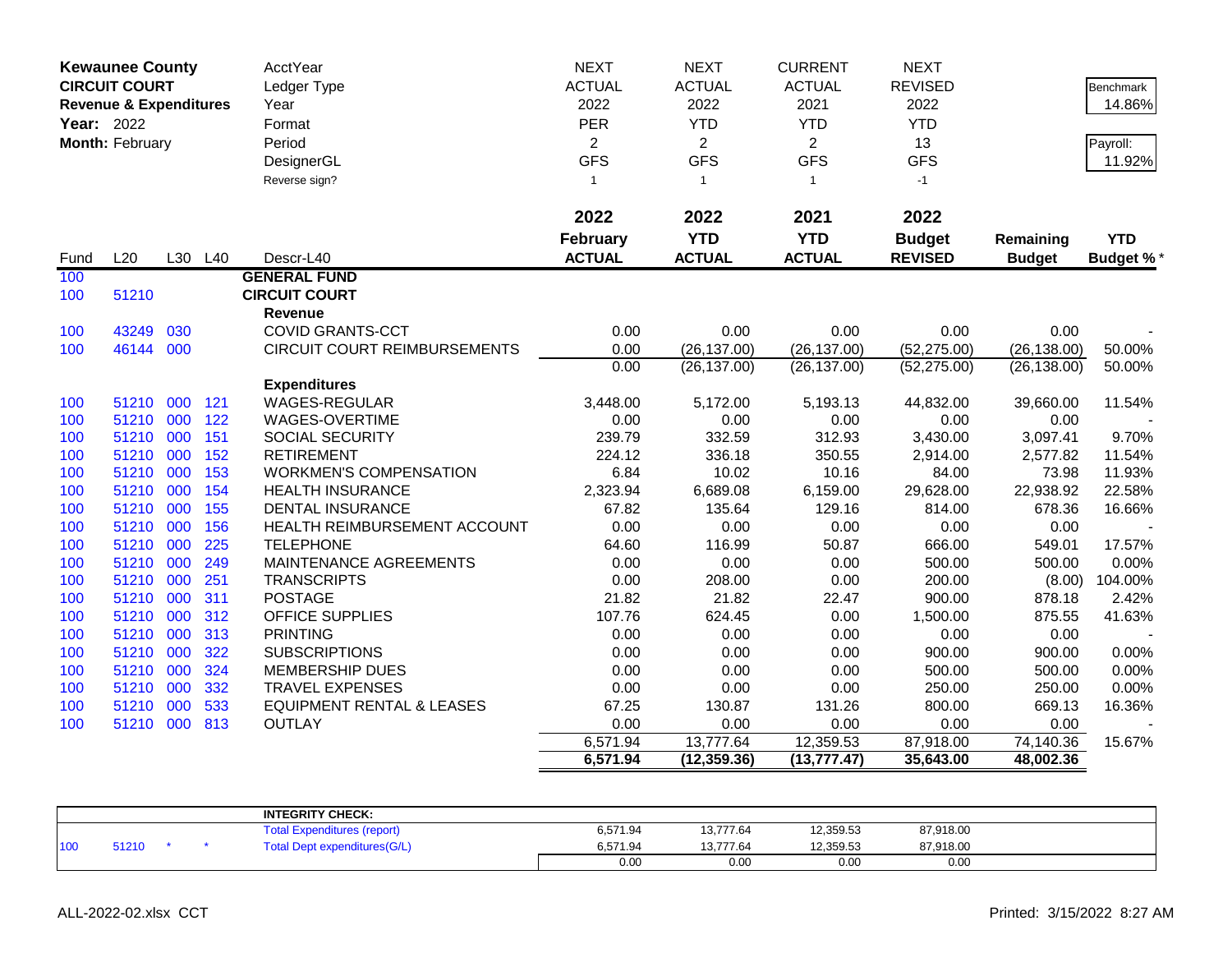| <b>Kewaunee County</b><br><b>CLERK OF CIRCUIT COURT</b> |                                      |     | AcctYear | <b>NEXT</b>                         | <b>NEXT</b>     | <b>CURRENT</b> | <b>NEXT</b>    |                |               |                  |
|---------------------------------------------------------|--------------------------------------|-----|----------|-------------------------------------|-----------------|----------------|----------------|----------------|---------------|------------------|
|                                                         | <b>Revenue &amp; Expenditures</b>    |     |          | Ledger Type                         | <b>ACTUAL</b>   | <b>ACTUAL</b>  | <b>ACTUAL</b>  | <b>REVISED</b> |               | <b>Benchmark</b> |
|                                                         | <b>Year: 2022</b><br>Month: February |     |          | Year                                | 2022            | 2022           | 2021           | 2022           |               | 14.86%           |
|                                                         |                                      |     |          | Format                              | <b>PER</b>      | <b>YTD</b>     | <b>YTD</b>     | <b>YTD</b>     |               |                  |
|                                                         |                                      |     |          | Period                              | $\overline{2}$  | $\overline{2}$ | $\overline{2}$ | 13             |               |                  |
|                                                         |                                      |     |          |                                     | <b>GFS</b>      | <b>GFS</b>     | <b>GFS</b>     | <b>GFS</b>     |               | Payroll:         |
|                                                         |                                      |     |          | DesignerGL                          |                 |                |                |                |               | 11.92%           |
|                                                         |                                      |     |          | Reverse sign?                       | $\mathbf{1}$    | $\mathbf{1}$   | $\mathbf{1}$   | $-1$           |               |                  |
|                                                         |                                      |     |          |                                     | 2022            | 2022           | 2021           | 2022           |               |                  |
|                                                         |                                      |     |          |                                     | <b>February</b> | <b>YTD</b>     | <b>YTD</b>     | <b>Budget</b>  | Remaining     | <b>YTD</b>       |
| Fund                                                    | L20                                  |     | L30 L40  | Descr-L40                           | <b>ACTUAL</b>   | <b>ACTUAL</b>  | <b>ACTUAL</b>  | <b>REVISED</b> | <b>Budget</b> | <b>Budget %*</b> |
| 100                                                     |                                      |     |          | <b>GENERAL FUND</b>                 |                 |                |                |                |               |                  |
| 100                                                     | 51220                                |     |          | <b>CLERK OF CIRCUIT COURT</b>       |                 |                |                |                |               |                  |
|                                                         |                                      |     |          | Revenue                             |                 |                |                |                |               |                  |
| 100                                                     | 43249                                | 040 |          | COVID GRANTS-COC                    | 0.00            | 0.00           | 0.00           | 0.00           | 0.00          |                  |
| 100                                                     | 45110 000                            |     |          | <b>COUNTY ORDINANCE FORFEITURES</b> | (5,550.04)      | (5,550.04)     | (9,090.50)     | (50,000.00)    | (44, 449.96)  | 11.10%           |
| 100                                                     | 45120                                | 000 |          | <b>COUNTY SHARE OF STATE FINES</b>  | (2,065.72)      | (2,065.72)     | (3,004.84)     | (15,000.00)    | (12, 934.28)  | 13.77%           |
| 100                                                     | 45130                                | 000 |          | <b>PARKING TICKETS</b>              | 0.00            | 0.00           | 0.00           | 0.00           | 0.00          |                  |
| 100                                                     | 45150                                | 000 |          | IGNITION DEVICE SUR CO SHARE        | (405.12)        | (405.12)       | (269.41)       | (1,000.00)     | (594.88)      | 40.51%           |
| 100                                                     | 46141                                | 000 |          | <b>CIRCUIT COURT FEES</b>           | (6,762.11)      | (6,762.11)     | (7,937.98)     | (82,000.00)    | (75, 237.89)  | 8.25%            |
| 100                                                     | 46145                                | 000 |          | <b>INTERPRETER SERVICES</b>         | 0.00            | (4,375.00)     | (7,655.00)     | (3,000.00)     | 1,375.00      | 145.83%          |
| 100                                                     | 48111                                | 000 |          | <b>INTEREST ON JUDGEMENTS</b>       | (331.18)        | (331.18)       | (58.41)        | (400.00)       | (68.82)       | 82.80%           |
|                                                         |                                      |     |          |                                     | (15, 114.17)    | (19, 489.17)   | (28,016.14)    | (151, 400.00)  | (131, 910.83) | 12.87%           |
|                                                         |                                      |     |          | <b>Expenditures</b>                 |                 |                |                |                |               |                  |
| 100                                                     | 51220                                | 000 | 111      | <b>SALARIES</b>                     | 5,161.62        | 10,323.24      | 10,170.60      | 67,101.00      | 56,777.76     | 15.38%           |
| 100                                                     | 51220                                | 000 | 121      | WAGES-REGULAR                       | 3,705.60        | 5,558.40       | 10,212.64      | 87,884.00      | 82,325.60     | 6.32%            |
| 100                                                     | 51220                                | 000 | 122      | WAGES-OVERTIME                      | 182.39          | 182.39         | 0.00           | 0.00           | (182.39)      |                  |
| 100                                                     | 51220                                | 000 | 142      | <b>JURY PER DIEM</b>                | 0.00            | 0.00           | 0.00           | 6,800.00       | 6,800.00      | 0.00%            |
| 100                                                     | 51220                                | 000 | 143      | <b>WITNESS FEES</b>                 | 0.00            | 0.00           | 0.00           | 240.00         | 240.00        | 0.00%            |
| 100                                                     | 51220                                | 000 | 149      | <b>INTERPRETERS</b>                 | 0.00            | 431.08         | 1,588.24       | 7,500.00       | 7,068.92      | 5.75%            |
| 100                                                     | 51220                                | 000 | 151      | SOCIAL SECURITY                     | 642.44          | 1,134.76       | 1,416.91       | 11,856.00      | 10,721.24     | 9.57%            |
| 100                                                     | 51220                                | 000 | 152      | <b>RETIREMENT</b>                   | 588.22          | 1,044.15       | 1,375.86       | 10,074.00      | 9,029.85      | 10.36%           |
| 100                                                     | 51220                                | 000 | 153      | <b>WORKMEN'S COMPENSATION</b>       | 16.68           | 29.61          | 38.55          | 292.00         | 262.39        | 10.14%           |
| 100                                                     | 51220                                | 000 | 154      | <b>HEALTH INSURANCE</b>             | 3,268.38        | 6,536.76       | 11,026.50      | 67,107.00      | 60,570.24     | 9.74%            |
| 100                                                     | 51220                                | 000 | 155      | <b>DENTAL INSURANCE</b>             | 121.66          | 243.32         | 231.68         | 1,460.00       | 1,216.68      | 16.67%           |
| 100                                                     | 51220                                | 000 | 156      | HEALTH REIMBURSEMENT ACCOUNT        | 0.00            | 0.00           | 0.00           | 0.00           | 0.00          |                  |
| 100                                                     | 51220                                | 000 | 209      | <b>GUARDIAN AD LITEM FEES</b>       | 4,370.00        | 4,420.00       | 3,200.10       | 31,000.00      | 26,580.00     | 14.26%           |
| 100                                                     | 51220 000                            |     | 211      | <b>MEDICAL SERVICES</b>             | 720.00          | 720.00         | 0.00           | 3,500.00       | 2,780.00      | 20.57%           |
| 100                                                     | 51220 000 212                        |     |          | <b>LEGAL FEES</b>                   | 160.00          | 160.00         | 160.00         | 24,000.00      | 23,840.00     | 0.67%            |
| 100                                                     | 51220 000 225                        |     |          | <b>TELEPHONE</b>                    | 103.36          | 187.19         | 81.39          | 1,186.00       | 998.81        | 15.78%           |
| 100                                                     | 51220 000                            |     | 251      | <b>TRANSCRIPTS</b>                  | 0.00            | 366.00         | 62.00          | 450.00         | 84.00         | 81.33%           |
| 100                                                     | 51220 000                            |     | 271      | PUBLIC DEFENDER-WITNESS FEES        | 0.00            | 0.00           | 0.00           | 80.00          | 80.00         | 0.00%            |
| 100                                                     | 51220 000                            |     | 311      | <b>POSTAGE</b>                      | 126.87          | 126.87         | 902.33         | 4,500.00       | 4,373.13      | 2.82%            |
| 100                                                     | 51220                                | 000 | 312      | <b>OFFICE SUPPLIES</b>              | 0.00            | 0.00           | 140.49         | 2,000.00       | 2,000.00      | 0.00%            |
| 100                                                     | 51220 000                            |     | 313      | <b>PRINTING</b>                     | 0.00            | 0.00           | 0.00           | 0.00           | 0.00          |                  |
| 100                                                     | 51220 000 324                        |     |          | <b>MEMBERSHIP DUES</b>              | 0.00            | 125.00         | 125.00         | 150.00         | 25.00         | 83.33%           |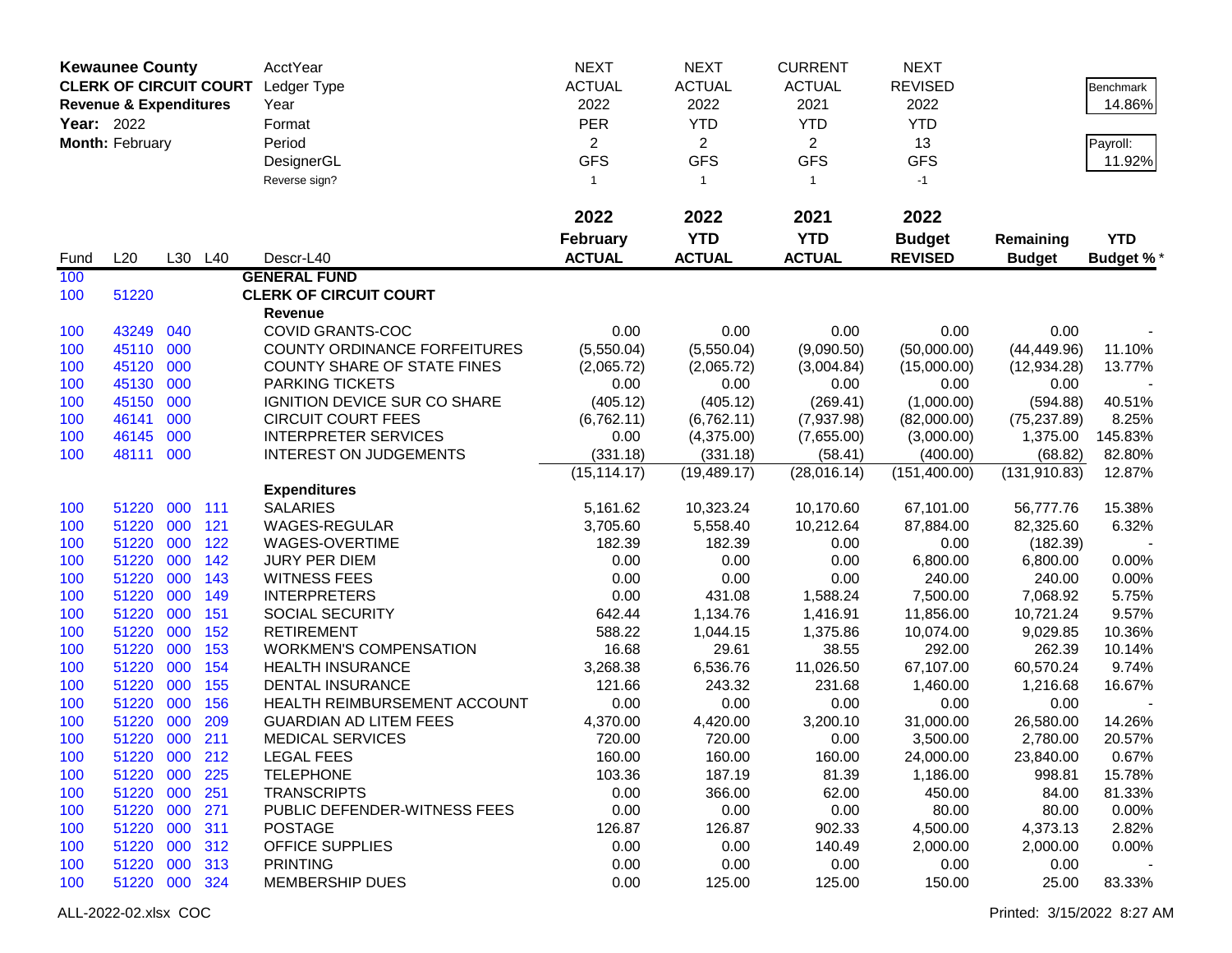|                   | <b>Kewaunee County</b><br><b>CLERK OF CIRCUIT COURT</b> |     |     | <b>AcctYear</b>                           | <b>NEXT</b>     | <b>NEXT</b>    | <b>CURRENT</b> | <b>NEXT</b>    |               |                  |
|-------------------|---------------------------------------------------------|-----|-----|-------------------------------------------|-----------------|----------------|----------------|----------------|---------------|------------------|
|                   |                                                         |     |     | Ledger Type                               | <b>ACTUAL</b>   | <b>ACTUAL</b>  | <b>ACTUAL</b>  | <b>REVISED</b> |               | <b>Benchmark</b> |
|                   | <b>Revenue &amp; Expenditures</b>                       |     |     | Year                                      | 2022            | 2022           | 2021           | 2022           |               | 14.86%           |
| <b>Year: 2022</b> |                                                         |     |     | Format                                    | <b>PER</b>      | <b>YTD</b>     | <b>YTD</b>     | <b>YTD</b>     |               |                  |
|                   | Month: February                                         |     |     | Period                                    | 2               | $\overline{2}$ | 2              | 13             |               | Payroll:         |
|                   |                                                         |     |     | DesignerGL                                | <b>GFS</b>      | <b>GFS</b>     | <b>GFS</b>     | <b>GFS</b>     |               | 11.92%           |
|                   |                                                         |     |     | Reverse sign?                             |                 |                |                | $-1$           |               |                  |
|                   |                                                         |     |     |                                           | 2022            | 2022           | 2021           | 2022           |               |                  |
|                   |                                                         |     |     |                                           | <b>February</b> | <b>YTD</b>     | <b>YTD</b>     | <b>Budget</b>  | Remaining     | <b>YTD</b>       |
| Fund              | L20                                                     | L30 | L40 | Descr-L40                                 | <b>ACTUAL</b>   | <b>ACTUAL</b>  | <b>ACTUAL</b>  | <b>REVISED</b> | <b>Budget</b> | <b>Budget %*</b> |
| 100               | 51220                                                   | 000 | 332 | <b>TRAVEL EXPENSES</b>                    | 0.00            | 0.00           | 0.00           | 1,000.00       | 1,000.00      | 0.00%            |
| 100               | 51220                                                   | 000 | 339 | <b>JURY EXPENSES &amp; MILEAGE</b>        | 0.00            | 0.00           | 0.00           | 2,000.00       | 2,000.00      | 0.00%            |
| 100               | 51220                                                   | 000 | 340 | <b>WITNESS TRAVEL</b>                     | 0.00            | 0.00           | 0.00           | 250.00         | 250.00        | 0.00%            |
| 100               | 51220                                                   | 000 | 533 | <b>EQUIPMENT RENTAL &amp; LEASES</b>      | 71.95           | 135.57         | 242.33         | 1,400.00       | 1,264.43      | 9.68%            |
| 100               | 51220                                                   | 000 | 813 | <b>OUTLAY</b>                             | 0.00            | 0.00           | 0.00           | 0.00           | 0.00          |                  |
|                   |                                                         |     |     |                                           | 19,239.17       | 31,724.34      | 40,974.62      | 331,830.00     | 300,105.66    | 9.56%            |
|                   |                                                         |     |     |                                           | 4,125.00        | 12,235.17      | 12,958.48      | 180,430.00     | 168,194.83    |                  |
| 100               | 51311                                                   |     |     | <b>LAW LIBRARY</b><br><b>Expenditures</b> |                 |                |                |                |               |                  |
| 100               | 51311 000                                               |     | 601 | <b>LAW LIBRARY</b>                        | 0.00            | 878.01         | 1,672.40       | 13,000.00      | 12,121.99     | 6.75%            |
|                   |                                                         |     |     |                                           | 0.00            | 878.01         | 1.672.40       | 13,000.00      | 12,121.99     | 6.75%            |
|                   |                                                         |     |     |                                           | 0.00            | 878.01         | 1,672.40       | 13,000.00      | 12,121.99     |                  |
|                   |                                                         |     |     |                                           | 4,125.00        | 13,113.18      | 14,630.88      | 193,430.00     | 180,316.82    |                  |
|                   |                                                         |     |     |                                           |                 |                |                |                |               |                  |
|                   |                                                         |     |     | <b>INTEGRITY CHECK:</b>                   |                 |                |                |                |               |                  |
|                   |                                                         |     |     | <b>Total Expenditures (report)</b>        | 19,239.17       | 32,602.35      | 42,647.02      | 344,830.00     |               |                  |

100 [51220,51 \* Total Dept expenditures(G/L) 19,239.17 32,602.35 42,647.02 344,830.00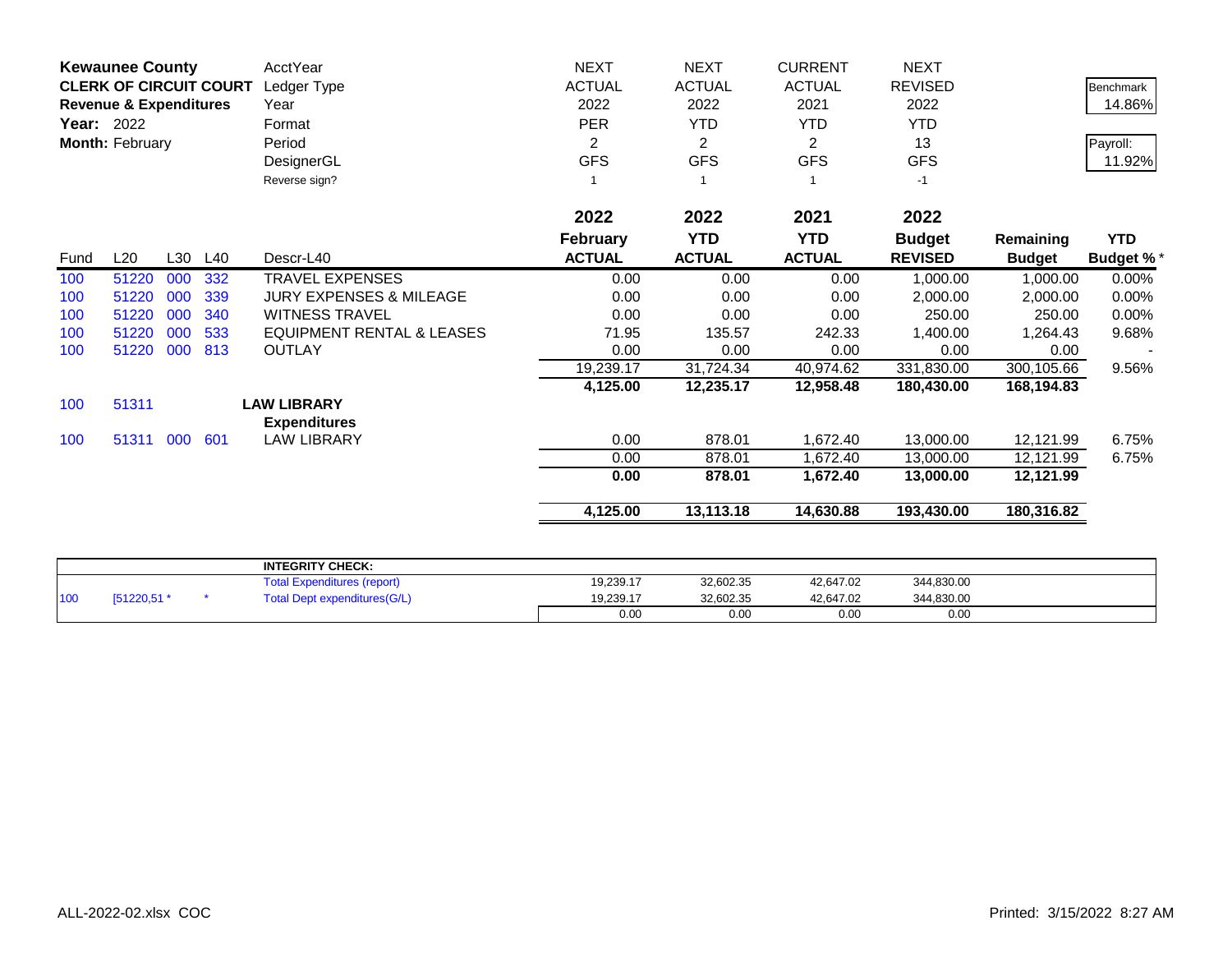| <b>Kewaunee County</b><br><b>CORONER</b><br><b>Revenue &amp; Expenditures</b><br>Year: 2022<br>Month: February |           |         |     | AcctYear<br>Ledger Type<br>Year<br>Format<br>Period<br>DesignerGL<br>Reverse sign? | <b>NEXT</b><br><b>ACTUAL</b><br>2022<br>PER<br>$\overline{2}$<br><b>GFS</b><br>$\mathbf{1}$ | <b>NEXT</b><br><b>ACTUAL</b><br>2022<br><b>YTD</b><br>$\overline{2}$<br><b>GFS</b><br>$\mathbf{1}$ | <b>CURRENT</b><br><b>ACTUAL</b><br>2021<br><b>YTD</b><br>$\overline{2}$<br><b>GFS</b><br>$\mathbf{1}$ | <b>NEXT</b><br><b>REVISED</b><br>2022<br><b>YTD</b><br>13<br><b>GFS</b><br>$-1$ |               | Benchmark<br>14.86%<br>Payroll:<br>11.92% |
|----------------------------------------------------------------------------------------------------------------|-----------|---------|-----|------------------------------------------------------------------------------------|---------------------------------------------------------------------------------------------|----------------------------------------------------------------------------------------------------|-------------------------------------------------------------------------------------------------------|---------------------------------------------------------------------------------|---------------|-------------------------------------------|
|                                                                                                                |           |         |     |                                                                                    | 2022                                                                                        | 2022                                                                                               | 2021                                                                                                  | 2022                                                                            |               |                                           |
|                                                                                                                |           |         |     |                                                                                    | <b>February</b>                                                                             | <b>YTD</b>                                                                                         | <b>YTD</b>                                                                                            | <b>Budget</b>                                                                   | Remaining     | <b>YTD</b>                                |
| Fund                                                                                                           | L20       | L30 L40 |     | Descr-L40                                                                          | <b>ACTUAL</b>                                                                               | <b>ACTUAL</b>                                                                                      | <b>ACTUAL</b>                                                                                         | <b>REVISED</b>                                                                  | <b>Budget</b> | Budget %*                                 |
| 100                                                                                                            |           |         |     | <b>GENERAL FUND</b>                                                                |                                                                                             |                                                                                                    |                                                                                                       |                                                                                 |               |                                           |
| 100                                                                                                            | 51201     |         |     | <b>CORONER</b><br><b>Revenue</b>                                                   |                                                                                             |                                                                                                    |                                                                                                       |                                                                                 |               |                                           |
| 100                                                                                                            | 43249     | 050     |     | <b>COVID GRANTS-COR</b>                                                            | 0.00                                                                                        | 0.00                                                                                               | 0.00                                                                                                  | 0.00                                                                            | 0.00          |                                           |
| 100                                                                                                            | 46160     | 000     |     | <b>CREMATION PERMITS</b>                                                           | (450.00)                                                                                    | (450.00)                                                                                           | (900.00)                                                                                              | (10,000.00)                                                                     | (9,550.00)    | 4.50%                                     |
| 100                                                                                                            | 46161     | 000     |     | DEATH CERTIFICATES SIGNED                                                          | (140.00)                                                                                    | (140.00)                                                                                           | (175.00)                                                                                              | (1,500.00)                                                                      | (1,360.00)    | 9.33%                                     |
| 100                                                                                                            | 46162 000 |         |     | REFERRAL FEES DONOR TISSUE                                                         | 0.00                                                                                        | 0.00                                                                                               | 0.00                                                                                                  | (300.00)                                                                        | (300.00)      | 0.00%                                     |
|                                                                                                                |           |         |     |                                                                                    | (590.00)                                                                                    | (590.00)                                                                                           | (1,075.00)                                                                                            | (11,800.00)                                                                     | (11, 210.00)  | 5.00%                                     |
|                                                                                                                |           |         |     | <b>Expenditures</b>                                                                |                                                                                             |                                                                                                    |                                                                                                       |                                                                                 |               |                                           |
| 100                                                                                                            | 51201     | 000 141 |     | <b>CORONER'S PER DIEM</b>                                                          | 1,320.00                                                                                    | 2,270.00                                                                                           | 3,360.00                                                                                              | 14,000.00                                                                       | 11,730.00     | 16.21%                                    |
| 100                                                                                                            | 51201     | 000     | 149 | DEPUTY CORONER PER DIEM                                                            | 40.00                                                                                       | 100.00                                                                                             | 420.00                                                                                                | 3,000.00                                                                        | 2,900.00      | 3.33%                                     |
| 100                                                                                                            | 51201     | 000     | 151 | <b>SOCIAL SECURITY</b>                                                             | 104.04                                                                                      | 181.31                                                                                             | 289.18                                                                                                | 1,301.00                                                                        | 1,119.69      | 13.94%                                    |
| 100                                                                                                            | 51201     | 000     | 152 | <b>RETIREMENT</b>                                                                  | 85.80                                                                                       | 147.55                                                                                             | 226.81                                                                                                | 910.00                                                                          | 762.45        | 16.21%                                    |
| 100                                                                                                            | 51201     | 000     | 153 | <b>WORKMEN'S COMPENSATION</b>                                                      | 50.53                                                                                       | 88.05                                                                                              | 147.44                                                                                                | 645.00                                                                          | 556.95        | 13.65%                                    |
| 100                                                                                                            | 51201     | 000     | 211 | <b>MEDICAL SERVICES</b>                                                            | 0.00                                                                                        | 0.00                                                                                               | 1,298.00                                                                                              | 10,000.00                                                                       | 10,000.00     | 0.00%                                     |
| 100                                                                                                            | 51201     | 000     | 225 | <b>TELEPHONE</b>                                                                   | 4.57                                                                                        | 9.00                                                                                               | 11.26                                                                                                 | 60.00                                                                           | 51.00         | 15.00%                                    |
| 100                                                                                                            | 51201     | 000     | 311 | <b>POSTAGE</b>                                                                     | 0.00                                                                                        | 0.00                                                                                               | 0.00                                                                                                  | 100.00                                                                          | 100.00        | 0.00%                                     |
| 100                                                                                                            | 51201     | 000     | 312 | <b>OFFICE SUPPLIES</b>                                                             | 0.00                                                                                        | 0.00                                                                                               | 0.00                                                                                                  | 50.00                                                                           | 50.00         | 0.00%                                     |
| 100                                                                                                            | 51201     | 000     | 324 | <b>MEMBERSHIP DUES</b>                                                             | 0.00                                                                                        | 0.00                                                                                               | 0.00                                                                                                  | 60.00                                                                           | 60.00         | 0.00%                                     |
| 100                                                                                                            | 51201     | 000     | 332 | <b>TRAVEL EXPENSES</b>                                                             | 196.56                                                                                      | 262.64                                                                                             | 287.75                                                                                                | 3,500.00                                                                        | 3,237.36      | 7.50%                                     |
| 100                                                                                                            | 51201     | 000     | 336 | <b>TRAINING</b>                                                                    | 0.00                                                                                        | 0.00                                                                                               | 0.00                                                                                                  | 500.00                                                                          | 500.00        | 0.00%                                     |
| 100                                                                                                            | 51201     | 000     | 342 | <b>MEDICAL SUPPLIES</b>                                                            | 0.00                                                                                        | 0.00                                                                                               | 0.00                                                                                                  | 100.00                                                                          | 100.00        | 0.00%                                     |
| 100                                                                                                            | 51201     | 000     | 346 | UNIFORM ALLOWANCE                                                                  | 0.00                                                                                        | 0.00                                                                                               | 0.00                                                                                                  | 100.00                                                                          | 100.00        | 0.00%                                     |
| 100                                                                                                            | 51201     | 000     | 813 | <b>OUTLAY</b>                                                                      | 0.00                                                                                        | 0.00                                                                                               | 0.00                                                                                                  | 0.00                                                                            | 0.00          |                                           |
|                                                                                                                |           |         |     |                                                                                    | 1,801.50                                                                                    | 3,058.55                                                                                           | 6,040.44                                                                                              | 34,326.00                                                                       | 31,267.45     | 8.91%                                     |
|                                                                                                                |           |         |     |                                                                                    | 1,211.50                                                                                    | 2,468.55                                                                                           | 4,965.44                                                                                              | 22,526.00                                                                       | 20,057.45     |                                           |
|                                                                                                                |           |         |     | <b>INTEGRITY CHECK:</b>                                                            |                                                                                             |                                                                                                    |                                                                                                       |                                                                                 |               |                                           |
|                                                                                                                |           |         |     | <b>Total Expenditures (report)</b>                                                 | 1,801.50                                                                                    | 3,058.55                                                                                           | 6,040.44                                                                                              | 34,326.00                                                                       |               |                                           |
| 100                                                                                                            | 51201     |         |     | <b>Total Dept expenditures(G/L)</b>                                                | 1,801.50                                                                                    | 3,058.55                                                                                           | 6,040.44                                                                                              | 34,326.00                                                                       |               |                                           |
|                                                                                                                |           |         |     |                                                                                    | 0.00                                                                                        | 0.00                                                                                               | 0.00                                                                                                  | 0.00                                                                            |               |                                           |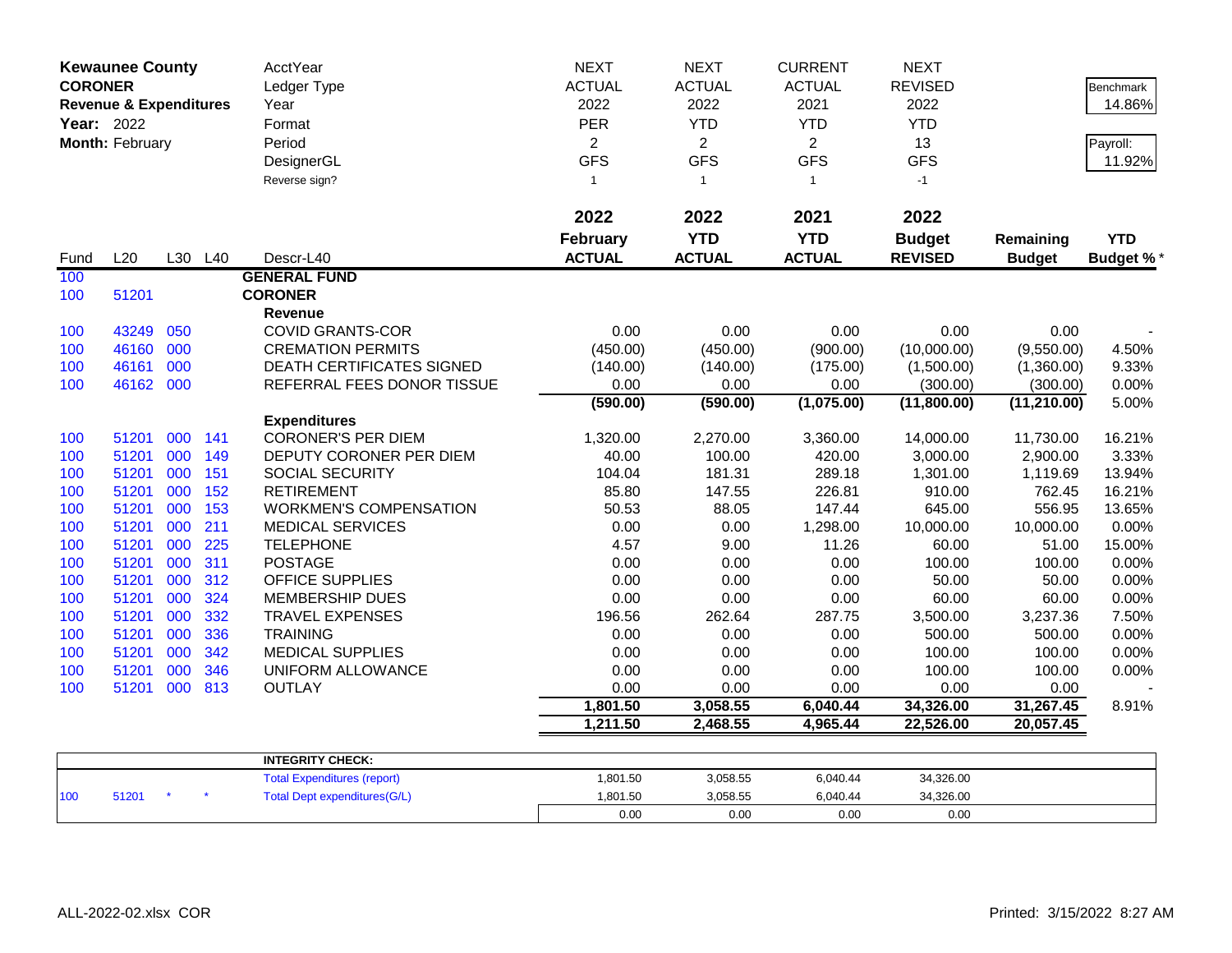| <b>Kewaunee County</b><br><b>CORPORATION COUNSEL</b> |                                   |         |     | AcctYear                            | <b>NEXT</b>     | <b>NEXT</b>    | <b>CURRENT</b> | <b>NEXT</b>    |               |                  |
|------------------------------------------------------|-----------------------------------|---------|-----|-------------------------------------|-----------------|----------------|----------------|----------------|---------------|------------------|
|                                                      |                                   |         |     | Ledger Type                         | <b>ACTUAL</b>   | <b>ACTUAL</b>  | <b>ACTUAL</b>  | <b>REVISED</b> |               | <b>Benchmark</b> |
|                                                      | <b>Revenue &amp; Expenditures</b> |         |     | Year                                | 2022            | 2022           | 2021           | 2022           |               | 14.86%           |
| Year: 2022                                           |                                   |         |     | Format                              | PER             | <b>YTD</b>     | <b>YTD</b>     | <b>YTD</b>     |               |                  |
|                                                      | Month: February                   |         |     | Period                              | $\overline{2}$  | $\overline{2}$ | $\overline{2}$ | 13             |               | Payroll:         |
|                                                      |                                   |         |     | DesignerGL                          | <b>GFS</b>      | <b>GFS</b>     | <b>GFS</b>     | <b>GFS</b>     |               | 11.92%           |
|                                                      |                                   |         |     | Reverse sign?                       | $\mathbf{1}$    | $\mathbf{1}$   | $\mathbf{1}$   | $-1$           |               |                  |
|                                                      |                                   |         |     |                                     |                 |                |                |                |               |                  |
|                                                      |                                   |         |     |                                     | 2022            | 2022           | 2021           | 2022           |               |                  |
|                                                      |                                   |         |     |                                     | <b>February</b> | <b>YTD</b>     | <b>YTD</b>     | <b>Budget</b>  | Remaining     | <b>YTD</b>       |
| Fund                                                 | L20                               | L30 L40 |     | Descr-L40                           | <b>ACTUAL</b>   | <b>ACTUAL</b>  | <b>ACTUAL</b>  | <b>REVISED</b> | <b>Budget</b> | <b>Budget %*</b> |
| 100                                                  |                                   |         |     | <b>GENERAL FUND</b>                 |                 |                |                |                |               |                  |
| 100                                                  | 51320                             |         |     | <b>CORPORATION COUNSEL</b>          |                 |                |                |                |               |                  |
|                                                      |                                   |         |     | <b>Revenue</b>                      |                 |                |                |                |               |                  |
| 100                                                  | 43249                             | 060     |     | <b>COVID GRANTS-CPC</b>             | 0.00            | 0.00           | 0.00           | 0.00           | 0.00          |                  |
| 100                                                  | 46148                             | 000     |     | <b>CORP COUNSEL FEES</b>            | (304.22)        | (304.22)       | (85.00)        | (1,500.00)     | (1, 195.78)   | 20.28%           |
|                                                      |                                   |         |     |                                     | (304.22)        | (304.22)       | (85.00)        | (1,500.00)     | (1, 195.78)   | 20.28%           |
|                                                      |                                   |         |     | <b>Expenditures</b>                 |                 |                |                |                |               |                  |
| 100                                                  | 51320                             | 000     | 111 | <b>SALARIES</b>                     | 2,654.26        | 5,308.52       | 8,360.00       | 35,560.00      | 30,251.48     | 14.93%           |
| 100                                                  | 51320                             | 000     | 121 | WAGES-REGULAR                       | 948.00          | 1,422.02       | 1,426.64       | 12,316.00      | 10,893.98     | 11.55%           |
| 100                                                  | 51320                             | 000     | 151 | SOCIAL SECURITY                     | 255.68          | 485.02         | 731.45         | 3,662.00       | 3,176.98      | 13.24%           |
| 100                                                  | 51320                             | 000     | 152 | <b>RETIREMENT</b>                   | 234.14          | 437.47         | 660.62         | 3,112.00       | 2,674.53      | 14.06%           |
| 100                                                  | 51320                             | 000     | 153 | <b>WORKMEN'S COMPENSATION</b>       | 6.64            | 12.61          | 18.43          | 90.00          | 77.39         | 14.01%           |
| 100                                                  | 51320                             | 000     | 154 | <b>HEALTH INSURANCE</b>             | 1,347.88        | 2,695.78       | 1,034.62       | 16,453.00      | 13,757.22     | 16.38%           |
| 100                                                  | 51320                             | 000     | 155 | <b>DENTAL INSURANCE</b>             | 16.96           | 33.91          | 32.29          | 203.00         | 169.09        | 16.70%           |
| 100                                                  | 51320                             | 000     | 156 | HEALTH REIMBURSEMENT ACCOUNT        | 0.00            | 0.00           | 0.00           | 0.00           | 0.00          |                  |
| 100                                                  | 51320                             | 000     | 212 | <b>LEGAL FEES</b>                   | 130.00          | 130.00         | 0.00           | 500.00         | 370.00        | 26.00%           |
| 100                                                  | 51320                             | 000     | 225 | <b>TELEPHONE</b>                    | 8.60            | 15.59          | 6.76           | 100.00         | 84.41         | 15.59%           |
| 100                                                  | 51320                             | 000     | 251 | <b>TRANSCRIPTS</b>                  | 0.00            | 0.00           | 0.00           | 0.00           | 0.00          |                  |
| 100                                                  | 51320                             | 000     | 255 | PAPER SERVICE                       | 0.00            | 0.00           | 0.00           | 0.00           | 0.00          |                  |
| 100                                                  | 51320                             | 000     | 311 | <b>POSTAGE</b>                      | 13.26           | 13.26          | 3.42           | 180.00         | 166.74        | 7.37%            |
| 100                                                  | 51320                             | 000     | 312 | OFFICE SUPPLIES                     | 0.00            | 0.00           | 0.00           | 150.00         | 150.00        | 0.00%            |
| 100                                                  | 51320                             | 000     | 322 | <b>SUBSCRIPTIONS</b>                | 0.00            | 0.00           | 0.00           | 100.00         | 100.00        | 0.00%            |
| 100                                                  | 51320                             | 000     | 324 | <b>MEMBERSHIP DUES</b>              | 0.00            | 0.00           | 0.00           | 560.00         | 560.00        | 0.00%            |
| 100                                                  | 51320                             | 000     | 332 | TRAVEL EXPENSES                     | 0.00            | 0.00           | 0.00           | 300.00         | 300.00        | 0.00%            |
| 100                                                  | 51320                             | 000     | 813 | <b>OUTLAY</b>                       | 0.00            | 0.00           | 0.00           | 0.00           | 0.00          |                  |
|                                                      |                                   |         |     |                                     | 5,615.42        | 10,554.18      | 12,274.23      | 73,286.00      | 62,731.82     | 14.40%           |
|                                                      |                                   |         |     |                                     | 5,311.20        | 10,249.96      | 12,189.23      | 71,786.00      | 61,536.04     |                  |
|                                                      |                                   |         |     |                                     |                 |                |                |                |               |                  |
|                                                      |                                   |         |     | <b>INTEGRITY CHECK:</b>             |                 |                |                |                |               |                  |
|                                                      |                                   |         |     | <b>Total Expenditures (report)</b>  | 5,615.42        | 10,554.18      | 12,274.23      | 73,286.00      |               |                  |
| 100                                                  | 51320                             |         |     | <b>Total Dept expenditures(G/L)</b> | 5,615.42        | 10,554.18      | 12,274.23      | 73,286.00      |               |                  |
|                                                      |                                   |         |     |                                     | 0.00            | 0.00           | 0.00           | 0.00           |               |                  |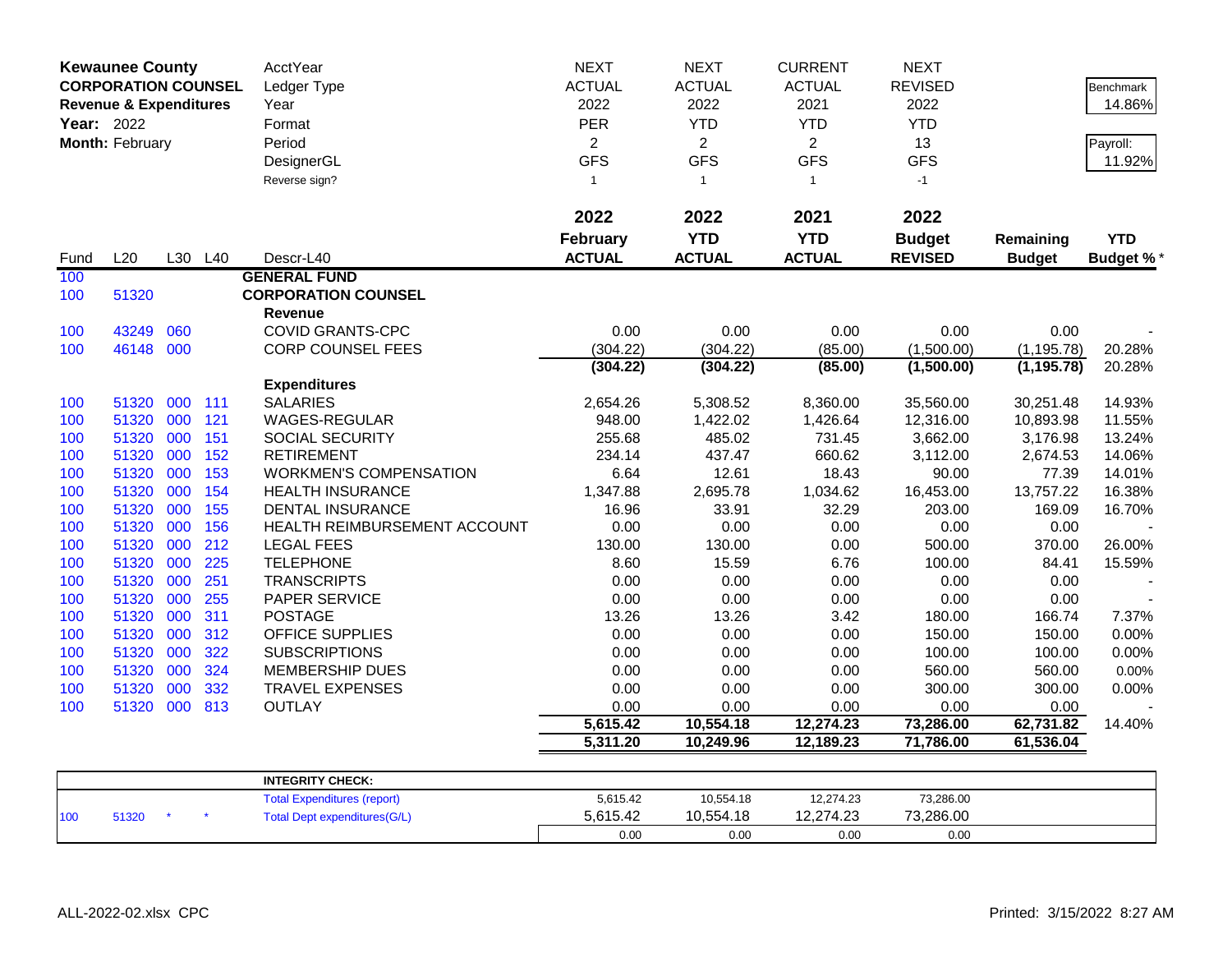|            | <b>Kewaunee County</b><br><b>COUNTY BOARD</b><br><b>Revenue &amp; Expenditures</b><br>Year: 2022<br>Month: February |     |            | AcctYear<br>Ledger Type<br>Year<br>Format<br>Period<br>DesignerGL<br>Reverse sign? | <b>NEXT</b><br><b>ACTUAL</b><br>2022<br><b>PER</b><br>$\overline{2}$<br><b>GFS</b><br>$\mathbf{1}$ | <b>NEXT</b><br><b>ACTUAL</b><br>2022<br><b>YTD</b><br>$\overline{2}$<br><b>GFS</b><br>$\overline{1}$ | <b>CURRENT</b><br><b>ACTUAL</b><br>2021<br><b>YTD</b><br>$\overline{2}$<br><b>GFS</b><br>$\mathbf{1}$ | <b>NEXT</b><br><b>REVISED</b><br>2022<br><b>YTD</b><br>13<br><b>GFS</b><br>$-1$ |                       | <b>Benchmark</b><br>14.86%<br>Payroll:<br>11.92% |
|------------|---------------------------------------------------------------------------------------------------------------------|-----|------------|------------------------------------------------------------------------------------|----------------------------------------------------------------------------------------------------|------------------------------------------------------------------------------------------------------|-------------------------------------------------------------------------------------------------------|---------------------------------------------------------------------------------|-----------------------|--------------------------------------------------|
|            |                                                                                                                     |     |            |                                                                                    | 2022<br>February                                                                                   | 2022<br><b>YTD</b>                                                                                   | 2021<br><b>YTD</b>                                                                                    | 2022<br><b>Budget</b>                                                           | Remaining             | <b>YTD</b>                                       |
| Fund       | L20                                                                                                                 |     | L30 L40    | Descr-L40                                                                          | <b>ACTUAL</b>                                                                                      | <b>ACTUAL</b>                                                                                        | <b>ACTUAL</b>                                                                                         | <b>REVISED</b>                                                                  | <b>Budget</b>         | <b>Budget %*</b>                                 |
| 100        |                                                                                                                     |     |            | <b>GENERAL FUND</b>                                                                |                                                                                                    |                                                                                                      |                                                                                                       |                                                                                 |                       |                                                  |
| 100        | 51100                                                                                                               |     |            | <b>COUNTY BOARD</b>                                                                |                                                                                                    |                                                                                                      |                                                                                                       |                                                                                 |                       |                                                  |
|            |                                                                                                                     |     |            | <b>Revenue</b>                                                                     |                                                                                                    |                                                                                                      |                                                                                                       |                                                                                 |                       |                                                  |
| 100        | 43249 070                                                                                                           |     |            | <b>COVID GRANTS-CB</b>                                                             | 0.00                                                                                               | 0.00                                                                                                 | 0.00                                                                                                  | 0.00                                                                            | 0.00                  |                                                  |
|            |                                                                                                                     |     |            |                                                                                    | 0.00                                                                                               | 0.00                                                                                                 | 0.00                                                                                                  | 0.00                                                                            | 0.00                  |                                                  |
|            | 51100 000                                                                                                           |     |            | <b>Expenditures</b><br><b>SALARIES</b>                                             | 488.92                                                                                             |                                                                                                      |                                                                                                       |                                                                                 |                       |                                                  |
| 100<br>100 | 51100                                                                                                               | 000 | 111<br>141 | <b>COMMITTEE MEMBERS PER DIEM</b>                                                  | 1,500.00                                                                                           | 977.84<br>3,815.00                                                                                   | 977.84<br>4,915.00                                                                                    | 5,867.00<br>38,000.00                                                           | 4,889.16<br>34,185.00 | 16.67%<br>10.04%                                 |
| 100        | 51100                                                                                                               | 000 | 149        | <b>COUNTY BOARD PER DIEM</b>                                                       | 1,800.00                                                                                           | 3,700.00                                                                                             | 3,700.00                                                                                              | 24,000.00                                                                       | 20,300.00             | 15.42%                                           |
| 100        | 51100 000                                                                                                           |     | 151        | SOCIAL SECURITY                                                                    | 289.86                                                                                             | 649.74                                                                                               | 733.87                                                                                                | 5,192.00                                                                        | 4,542.26              | 12.51%                                           |
| 100        | 51100                                                                                                               | 000 | 152        | <b>RETIREMENT</b>                                                                  | 0.00                                                                                               | 0.00                                                                                                 | 0.00                                                                                                  | 0.00                                                                            | 0.00                  |                                                  |
| 100        | 51100                                                                                                               | 000 | 153        | <b>WORKMEN'S COMPENSATION</b>                                                      | 7.00                                                                                               | 15.66                                                                                                | 18.15                                                                                                 | 128.00                                                                          | 112.34                | 12.23%                                           |
| 100        | 51100                                                                                                               | 000 | 160        | <b>EMPLOYEE RECOGNITION</b>                                                        | 0.00                                                                                               | 0.00                                                                                                 | 50.00                                                                                                 | 2,000.00                                                                        | 2,000.00              | 0.00%                                            |
| 100        | 51100                                                                                                               | 000 | 212        | <b>LEGAL FEES</b>                                                                  | 0.00                                                                                               | 0.00                                                                                                 | 0.00                                                                                                  | 0.00                                                                            | 0.00                  |                                                  |
| 100        | 51100                                                                                                               | 000 | 225        | <b>TELEPHONE</b>                                                                   | 87.32                                                                                              | 119.33                                                                                               | 58.10                                                                                                 | 600.00                                                                          | 480.67                | 19.89%                                           |
| 100        | 51100                                                                                                               | 000 | 249        | MAINTENANCE AGREEMENTS                                                             | 0.00                                                                                               | 1,500.00                                                                                             | 0.00                                                                                                  | 0.00                                                                            | (1,500.00)            |                                                  |
| 100        | 51100                                                                                                               | 000 | 296        | <b>CONTRACTED SERVICES</b>                                                         | 0.00                                                                                               | 0.00                                                                                                 | 0.00                                                                                                  | 3,000.00                                                                        | 3,000.00              | 0.00%                                            |
| 100        | 51100                                                                                                               | 000 | 311        | <b>POSTAGE</b>                                                                     | 1.97                                                                                               | 1.97                                                                                                 | 33.32                                                                                                 | 500.00                                                                          | 498.03                | 0.39%                                            |
| 100        | 51100                                                                                                               | 000 | 312        | OFFICE SUPPLIES                                                                    | 50.00                                                                                              | 50.00                                                                                                | 0.00                                                                                                  | 300.00                                                                          | 250.00                | 16.67%                                           |
| 100        | 51100                                                                                                               | 000 | 313        | <b>PRINTING</b>                                                                    | 0.00                                                                                               | 0.00                                                                                                 | 0.00                                                                                                  | 0.00                                                                            | 0.00                  |                                                  |
| 100        | 51100                                                                                                               | 000 | 321        | PUBLICATIONS OF LEGAL NOTICE                                                       | 0.00                                                                                               | 0.00                                                                                                 | 0.00                                                                                                  | 2,000.00                                                                        | 2,000.00              | 0.00%                                            |
| 100        | 51100                                                                                                               | 000 | 322        | <b>SUBSCRIPTIONS</b>                                                               | 0.00                                                                                               | 0.00                                                                                                 | 0.00                                                                                                  | 0.00                                                                            | 0.00                  |                                                  |
| 100        | 51100                                                                                                               | 000 | 324        | <b>MEMBERSHIP DUES</b>                                                             | 0.00                                                                                               | 16,512.00                                                                                            | 16,506.00                                                                                             | 17,000.00                                                                       | 488.00                | 97.13%                                           |
| 100        | 51100                                                                                                               | 000 | 329        | PROCEED/STATS/DIRECTORIES                                                          | 0.00                                                                                               | 0.00                                                                                                 | 0.00                                                                                                  | 2,000.00                                                                        | 2,000.00              | 0.00%                                            |
| 100        | 51100                                                                                                               | 000 | 330        | DOOR-KEW LEGISLATIVE DAYS                                                          | 0.00                                                                                               | 0.00                                                                                                 | 0.00                                                                                                  | 0.00                                                                            | 0.00                  |                                                  |
| 100        | 51100                                                                                                               | 000 | 332        | <b>TRAVEL EXPENSES</b>                                                             | 1,378.08                                                                                           | 2,090.40                                                                                             | 1,534.87                                                                                              | 19,000.00                                                                       | 16,909.60             | 11.00%                                           |
| 100        | 51100                                                                                                               | 000 | 533        | <b>EQUIPMENT RENTAL &amp; LEASES</b>                                               | 390.34                                                                                             | 474.64                                                                                               | 564.02                                                                                                | 5,000.00                                                                        | 4,525.36              | 9.49%                                            |
| 100        | 51100 000                                                                                                           |     | 813        | <b>OUTLAY</b>                                                                      | 401.41                                                                                             | 401.41                                                                                               | 0.00                                                                                                  | 31,010.00                                                                       | 30,608.59             | 1.29%                                            |
|            |                                                                                                                     |     |            |                                                                                    | 6,394.90                                                                                           | 30,307.99                                                                                            | 29,091.17                                                                                             | 155,597.00                                                                      | 125,289.01            | 19.48%                                           |
|            |                                                                                                                     |     |            |                                                                                    | 6,394.90                                                                                           | 30,307.99                                                                                            | 29,091.17                                                                                             | 155,597.00                                                                      | 125,289.01            |                                                  |
|            |                                                                                                                     |     |            |                                                                                    |                                                                                                    |                                                                                                      |                                                                                                       |                                                                                 |                       |                                                  |
|            |                                                                                                                     |     |            | <b>INTEGRITY CHECK:</b>                                                            |                                                                                                    |                                                                                                      |                                                                                                       |                                                                                 |                       |                                                  |
| 100        | 51100                                                                                                               |     |            | <b>Total Expenditures (report)</b><br><b>Total Dept expenditures(G/L)</b>          | 6,394.90<br>6,394.90                                                                               | 30,307.99<br>30,307.99                                                                               | 29,091.17<br>29,091.17                                                                                | 155,597.00<br>155,597.00                                                        |                       |                                                  |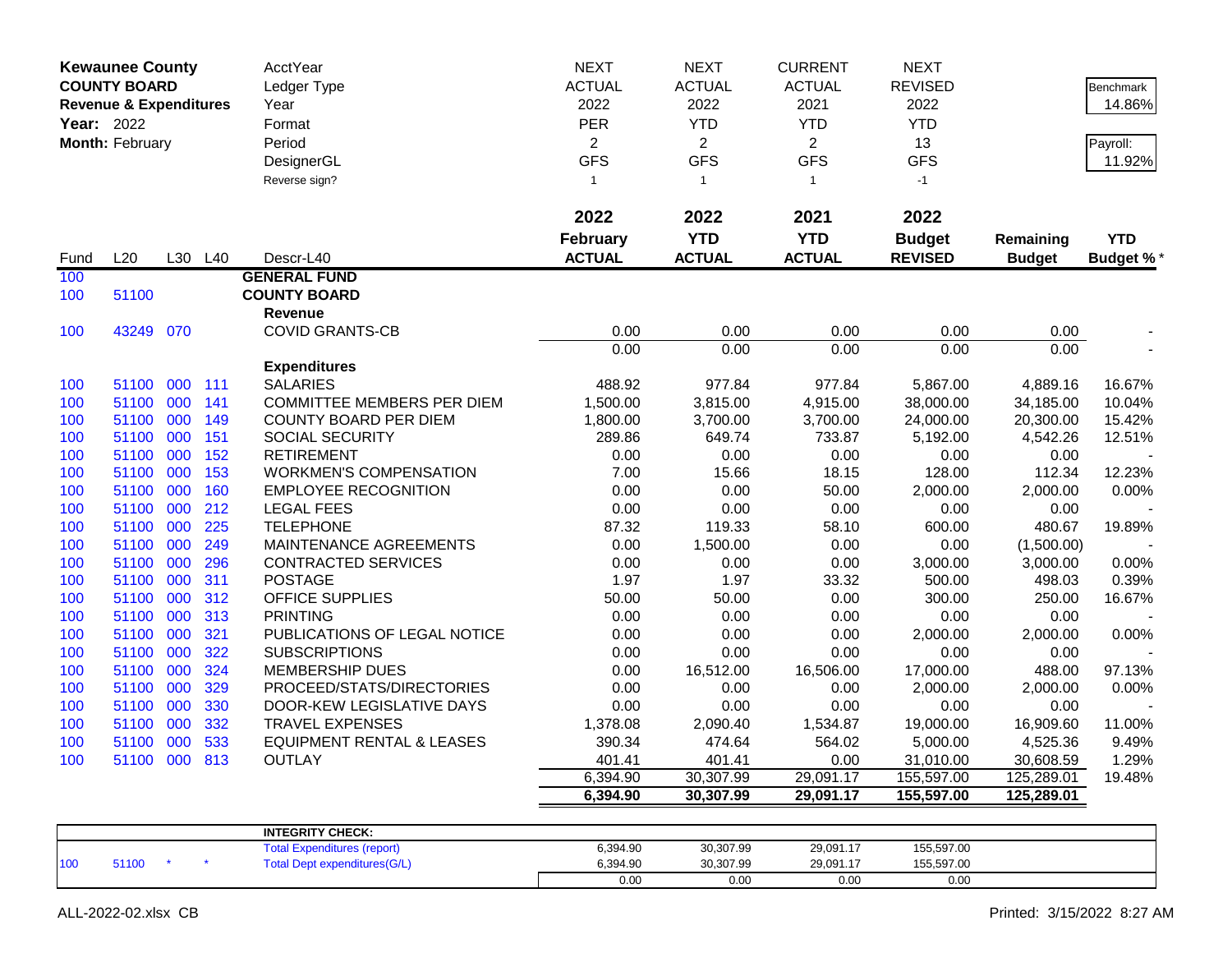|            | <b>Kewaunee County</b>                                   |     |         | <b>AcctYear</b>               | <b>NEXT</b>     | <b>NEXT</b>    | <b>CURRENT</b> | <b>NEXT</b>         |               |                  |
|------------|----------------------------------------------------------|-----|---------|-------------------------------|-----------------|----------------|----------------|---------------------|---------------|------------------|
|            | <b>COUNTY CLERK</b><br><b>Revenue &amp; Expenditures</b> |     |         | Ledger Type                   | <b>ACTUAL</b>   | <b>ACTUAL</b>  | <b>ACTUAL</b>  | <b>REVISED</b>      |               | <b>Benchmark</b> |
|            |                                                          |     |         | Year                          | 2022            | 2022           | 2021           | 2022                |               | 14.86%           |
| Year: 2022 |                                                          |     |         | Format                        | <b>PER</b>      | <b>YTD</b>     | <b>YTD</b>     | <b>YTD</b>          |               |                  |
|            | Month: February                                          |     |         | Period                        | $\overline{2}$  | $\overline{2}$ | $\overline{2}$ | 13                  |               | Payroll:         |
|            |                                                          |     |         | DesignerGL                    | <b>GFS</b>      | <b>GFS</b>     | <b>GFS</b>     | <b>GFS</b>          |               | 11.92%           |
|            |                                                          |     |         | Reverse sign?                 | $\mathbf{1}$    | $\mathbf{1}$   | $\mathbf{1}$   | $-1$                |               |                  |
|            |                                                          |     |         |                               |                 |                |                |                     |               |                  |
|            |                                                          |     |         |                               | 2022            | 2022           | 2021           | 2022                |               |                  |
|            |                                                          |     |         |                               | <b>February</b> | <b>YTD</b>     | <b>YTD</b>     | <b>Budget</b>       | Remaining     | <b>YTD</b>       |
| Fund       | L20                                                      |     | L30 L40 | Descr-L40                     | <b>ACTUAL</b>   | <b>ACTUAL</b>  | <b>ACTUAL</b>  | <b>REVISED</b>      | <b>Budget</b> | <b>Budget %*</b> |
| 100        |                                                          |     |         | <b>GENERAL FUND</b>           |                 |                |                |                     |               |                  |
| 100        | 51420                                                    |     |         | <b>COUNTY CLERK</b>           |                 |                |                |                     |               |                  |
|            |                                                          |     |         | Revenue                       |                 |                |                |                     |               |                  |
| 100        | 43249                                                    | 080 |         | <b>COVID GRANTS-CCL</b>       | 0.00            | 0.00           | 0.00           | 0.00                | 0.00          |                  |
| 100        | 44200                                                    | 000 |         | <b>MARRIAGE LICENSES</b>      | (138.00)        | (241.50)       | (345.00)       | (3,450.00)          | (3,208.50)    | 7.00%            |
| 100        | 46110                                                    | 000 |         | <b>COUNTY CLERK FEES</b>      | (2.00)          | (3.50)         | (5.00)         | (50.00)             | (46.50)       | 7.00%            |
| 100        | 46111                                                    | 000 |         | PASSPORT FEES                 | (350.00)        | (875.00)       | (630.00)       | (4,000.00)          | (3, 125.00)   | 21.88%           |
| 100        | 46113                                                    | 000 |         | PASSPORT PHOTO REVENUE        | (168.00)        | (372.00)       | (252.00)       | (1,500.00)          | (1, 128.00)   | 24.80%           |
| 100        | 46130 000                                                |     |         | DEPT OF NATURAL RESOURCE FEE  | 0.00            | 0.00           | (31.00)        | (50.00)             | (50.00)       | 0.00%            |
|            |                                                          |     |         |                               | (658.00)        | (1,492.00)     | (1,263.00)     | $\sqrt{(9,050.00)}$ | (7,558.00)    | 16.49%           |
|            |                                                          |     |         | <b>Expenditures</b>           |                 |                |                |                     |               |                  |
| 100        | 51420                                                    | 000 | 111     | <b>SALARIES</b>               | 5,519.30        | 11,038.60      | 10,717.08      | 71,751.00           | 60,712.40     | 15.38%           |
| 100        | 51420                                                    | 000 | 121     | WAGES-REGULAR                 | 3,553.60        | 5,330.40       | 5,349.36       | 46,189.00           | 40,858.60     | 11.54%           |
| 100        | 51420                                                    | 000 | 122     | WAGES-OVERTIME                | 0.00            | 0.00           | 0.00           | 0.00                | 0.00          |                  |
| 100        | 51420                                                    | 000 | 151     | SOCIAL SECURITY               | 652.07          | 1,172.53       | 1,084.31       | 9,022.00            | 7,849.47      | 13.00%           |
| 100        | 51420                                                    | 000 | 152     | <b>RETIREMENT</b>             | 589.74          | 1,063.99       | 1,084.49       | 7,666.00            | 6,602.01      | 13.88%           |
| 100        | 51420                                                    | 000 | 153     | <b>WORKMEN'S COMPENSATION</b> | 16.74           | 30.19          | 30.29          | 222.00              | 191.81        | 13.60%           |
| 100        | 51420                                                    | 000 | 154     | <b>HEALTH INSURANCE</b>       | 2,323.94        | 4,647.88       | 8,276.80       | 55,774.00           | 51,126.12     | 8.33%            |
| 100        | 51420                                                    | 000 | 155     | <b>DENTAL INSURANCE</b>       | 0.00            | 0.00           | 129.16         | 814.00              | 814.00        | 0.00%            |
| 100        | 51420                                                    | 000 | 156     | HEALTH REIMBURSEMENT ACCOUNT  | 0.00            | 0.00           | 0.00           | 0.00                | 0.00          |                  |
| 100        | 51420                                                    | 000 | 225     | <b>TELEPHONE</b>              | 51.68           | 93.59          | 40.69          | 593.00              | 499.41        | 15.78%           |
| 100        | 51420                                                    | 000 | 242     | MACHY & EQUIP MAINT/REPAIRS   | 0.00            | 0.00           | 0.00           | 0.00                | 0.00          |                  |
| 100        | 51420                                                    | 000 | 249     | MAINTENANCE AGREEMENTS        | 0.00            | 0.00           | 0.00           | 0.00                | 0.00          |                  |
| 100        | 51420                                                    | 000 | 311     | <b>POSTAGE</b>                | 230.09          | 230.09         | 107.14         | 1,000.00            | 769.91        | 23.01%           |
| 100        | 51420                                                    | 000 | 312     | <b>OFFICE SUPPLIES</b>        | 131.16          | 215.25         | 84.62          | 2,000.00            | 1,784.75      | 10.76%           |
| 100        | 51420                                                    | 000 | 313     | <b>PRINTING</b>               | 0.00            | 0.00           | 0.00           | 200.00              | 200.00        | 0.00%            |
| 100        | 51420                                                    | 000 | 322     | <b>SUBSCRIPTIONS</b>          | 0.00            | 0.00           | 0.00           | 0.00                | 0.00          |                  |
| 100        | 51420                                                    | 000 | 324     | <b>MEMBERSHIP DUES</b>        | 0.00            | 125.00         | 125.00         | 125.00              | 0.00          | 100.00%          |
| 100        | 51420                                                    | 000 | 332     | TRAVEL EXPENSES               | 0.00            | 0.00           | 0.00           | 1,500.00            | 1,500.00      | 0.00%            |
| 100        | 51420 000                                                |     | 813     | <b>OUTLAY</b>                 | 0.00            | 0.00           | 0.00           | 1,500.00            | 1,500.00      | 0.00%            |
|            |                                                          |     |         |                               | 13,068.32       | 23,947.52      | 27,028.94      | 198,356.00          | 174,408.48    | 12.07%           |
|            |                                                          |     |         |                               | 12,410.32       | 22,455.52      | 25,765.94      | 189,306.00          | 166,850.48    |                  |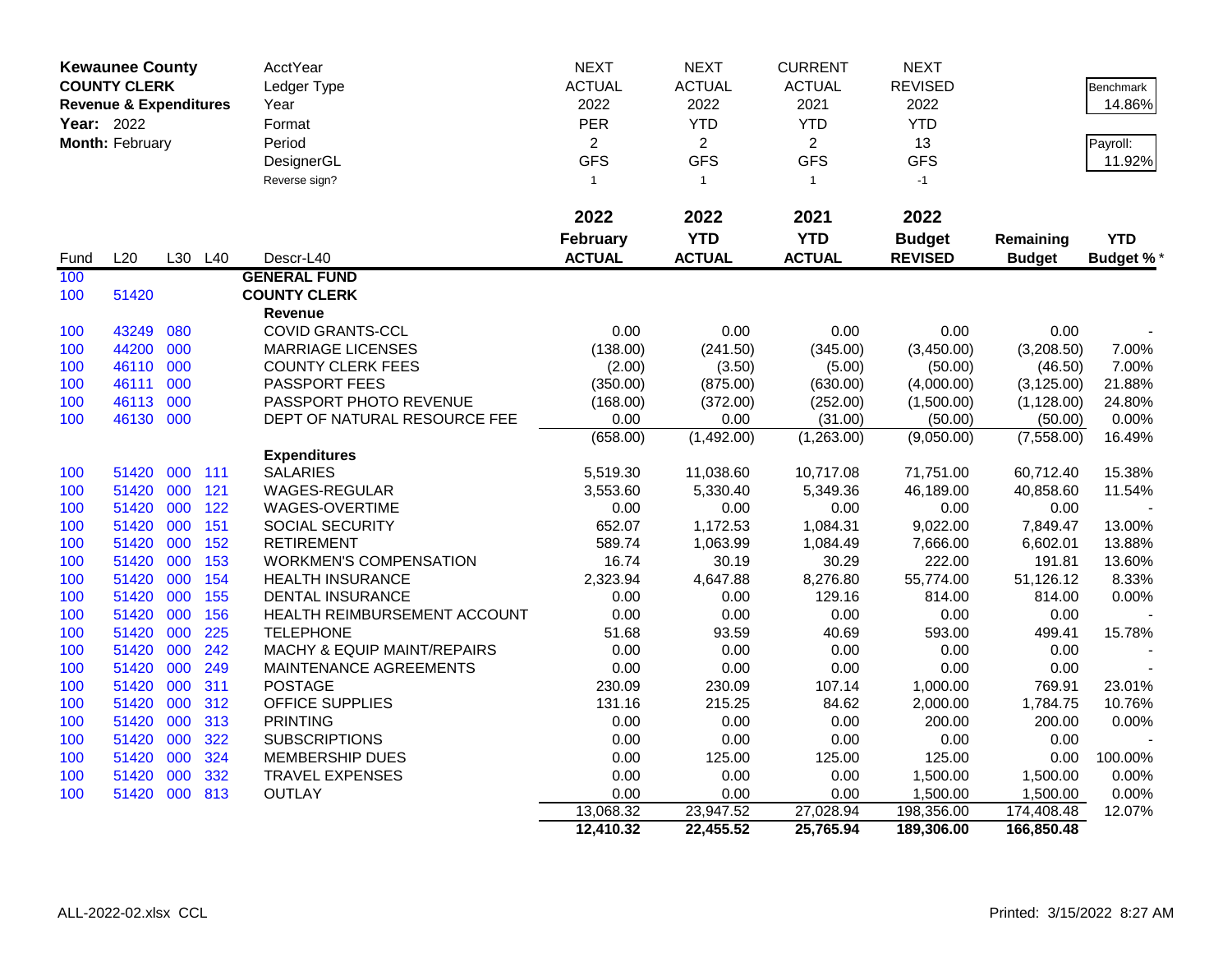| <b>Kewaunee County</b><br><b>COUNTY CLERK</b><br><b>Revenue &amp; Expenditures</b> | AcctYear<br>Ledger Type              | <b>NEXT</b><br><b>ACTUAL</b> | <b>NEXT</b><br><b>ACTUAL</b> | <b>CURRENT</b><br><b>ACTUAL</b> | <b>NEXT</b><br><b>REVISED</b>    |                             | <b>Benchmark</b>            |                                 |                            |                  |
|------------------------------------------------------------------------------------|--------------------------------------|------------------------------|------------------------------|---------------------------------|----------------------------------|-----------------------------|-----------------------------|---------------------------------|----------------------------|------------------|
|                                                                                    | <b>Year: 2022</b><br>Month: February |                              |                              | Year                            | 2022                             | 2022                        | 2021                        | 2022                            |                            | 14.86%           |
|                                                                                    |                                      |                              |                              | Format                          | PER                              | <b>YTD</b>                  | <b>YTD</b>                  | <b>YTD</b>                      |                            |                  |
|                                                                                    |                                      |                              |                              | Period                          | $\overline{c}$                   | $\overline{2}$              | $\overline{2}$              | 13                              |                            | Payroll:         |
|                                                                                    |                                      |                              |                              | DesignerGL                      | <b>GFS</b>                       | <b>GFS</b>                  | <b>GFS</b>                  | <b>GFS</b>                      |                            | 11.92%           |
|                                                                                    |                                      |                              |                              | Reverse sign?                   | $\mathbf{1}$                     | $\overline{1}$              | $\overline{1}$              | $-1$                            |                            |                  |
|                                                                                    |                                      |                              |                              |                                 | 2022                             | 2022                        | 2021                        | 2022                            |                            |                  |
| Fund                                                                               | L20                                  |                              | L30 L40                      | Descr-L40                       | <b>February</b><br><b>ACTUAL</b> | <b>YTD</b><br><b>ACTUAL</b> | <b>YTD</b><br><b>ACTUAL</b> | <b>Budget</b><br><b>REVISED</b> | Remaining<br><b>Budget</b> | <b>YTD</b>       |
| 100                                                                                | 51440                                |                              |                              | <b>ELECTIONS</b>                |                                  |                             |                             |                                 |                            | <b>Budget %*</b> |
|                                                                                    |                                      |                              |                              | <b>Revenue</b>                  |                                  |                             |                             |                                 |                            |                  |
| 100                                                                                | 43510                                | 001                          |                              | <b>ELECTION EQUIPMENT GRANT</b> | 0.00                             | 0.00                        | 0.00                        | 0.00                            | 0.00                       |                  |
| 100                                                                                | 46110                                | 310                          |                              | CO CLERK RECOUNT FEES           | 0.00                             | 0.00                        | 0.00                        | 0.00                            | 0.00                       |                  |
| 100                                                                                | 46112                                | 000                          |                              | STATEWIDE VOTER REG SYSTEM      | 0.00                             | 0.00                        | 0.00                        | (9,000.00)                      | (9,000.00)                 | 0.00%            |
| 100                                                                                | 46112 310                            |                              |                              | ELECTION EQUIPMENT FEES         | 0.00                             | (4,883.00)                  | 0.00                        | 0.00                            | 4,883.00                   |                  |
|                                                                                    |                                      |                              |                              |                                 | 0.00                             | (4,883.00)                  | 0.00                        | (9,000.00)                      | (4, 117.00)                | 54.26%           |
|                                                                                    |                                      |                              |                              | <b>Expenditures</b>             |                                  |                             |                             |                                 |                            |                  |
| 100                                                                                | 51440                                | 000                          | 141                          | BD OF CANVASSERS PER DIEM       | 120.00                           | 120.00                      | 80.00                       | 480.00                          | 360.00                     | 25.00%           |
| 100                                                                                | 51440                                | 000                          | 249                          | MAINTENANCE AGREEMENTS          | 0.00                             | 0.00                        | 585.00                      | 405.00                          | 405.00                     | 0.00%            |
| 100                                                                                | 51440                                | 000                          | 310                          | <b>RECOUNT EXPENSES</b>         | 0.00                             | 0.00                        | 0.00                        | 0.00                            | 0.00                       |                  |
| 100                                                                                | 51440                                | 000                          | 311                          | <b>POSTAGE</b>                  | 0.00                             | 0.00                        | 0.00                        | 0.00                            | 0.00                       |                  |
| 100                                                                                | 51440                                | 000                          | 312                          | <b>OFFICE SUPPLIES</b>          | 297.95                           | 297.95                      | 1,725.94                    | 2,000.00                        | 1,702.05                   | 14.90%           |
| 100                                                                                | 51440                                | 000                          | 313                          | <b>PRINTING</b>                 | 0.00                             | 0.00                        | 3,287.75                    | 22,000.00                       | 22,000.00                  | 0.00%            |
| 100                                                                                | 51440                                | 000                          | 321                          | PUBLICATIONS OF LEGAL NOTICE    | 165.68                           | 165.68                      | 375.28                      | 4,000.00                        | 3,834.32                   | 4.14%            |
| 100                                                                                | 51440                                | 000                          | 332                          | <b>TRAVEL EXPENSES</b>          | 23.40                            | 23.40                       | 22.40                       | 250.00                          | 226.60                     | 9.36%            |
| 100                                                                                | 51440                                | 000                          | 601                          | PROGRAMMING COSTS               | 0.00                             | 0.00                        | 8,934.95                    | 40,000.00                       | 40,000.00                  | 0.00%            |
| 100                                                                                | 51440                                | 000                          | 813                          | <b>OUTLAY</b>                   | 14,250.00                        | 14,250.00                   | 0.00                        | 0.00                            | (14, 250.00)               |                  |
|                                                                                    |                                      |                              |                              |                                 | 14,857.03                        | 14,857.03                   | 15,011.32                   | 69,135.00                       | 54,277.97                  | 21.49%           |
|                                                                                    |                                      |                              |                              |                                 | 14,857.03                        | 9,974.03                    | 15,011.32                   | 60,135.00                       | 50,160.97                  |                  |
|                                                                                    |                                      |                              |                              |                                 | 27,267.35                        | 32,429.55                   | 40,777.26                   | 249,441.00                      | 217,011.45                 |                  |

|     |            | <b>INTEGRITY CHECK:</b>              |           |           |           |            |  |
|-----|------------|--------------------------------------|-----------|-----------|-----------|------------|--|
|     |            | otal<br><b>Expenditures (report)</b> | 27,925.35 | 38,804.55 | 42,040.26 | 267,491.00 |  |
| 100 | [51420,51] | Dept expenditures(G/L)<br>`otal      | 27,925.35 | 38,804.55 | 42,040.26 | 267,491.00 |  |
|     |            |                                      | 0.00      | 0.00      | 0.00      | 0.00       |  |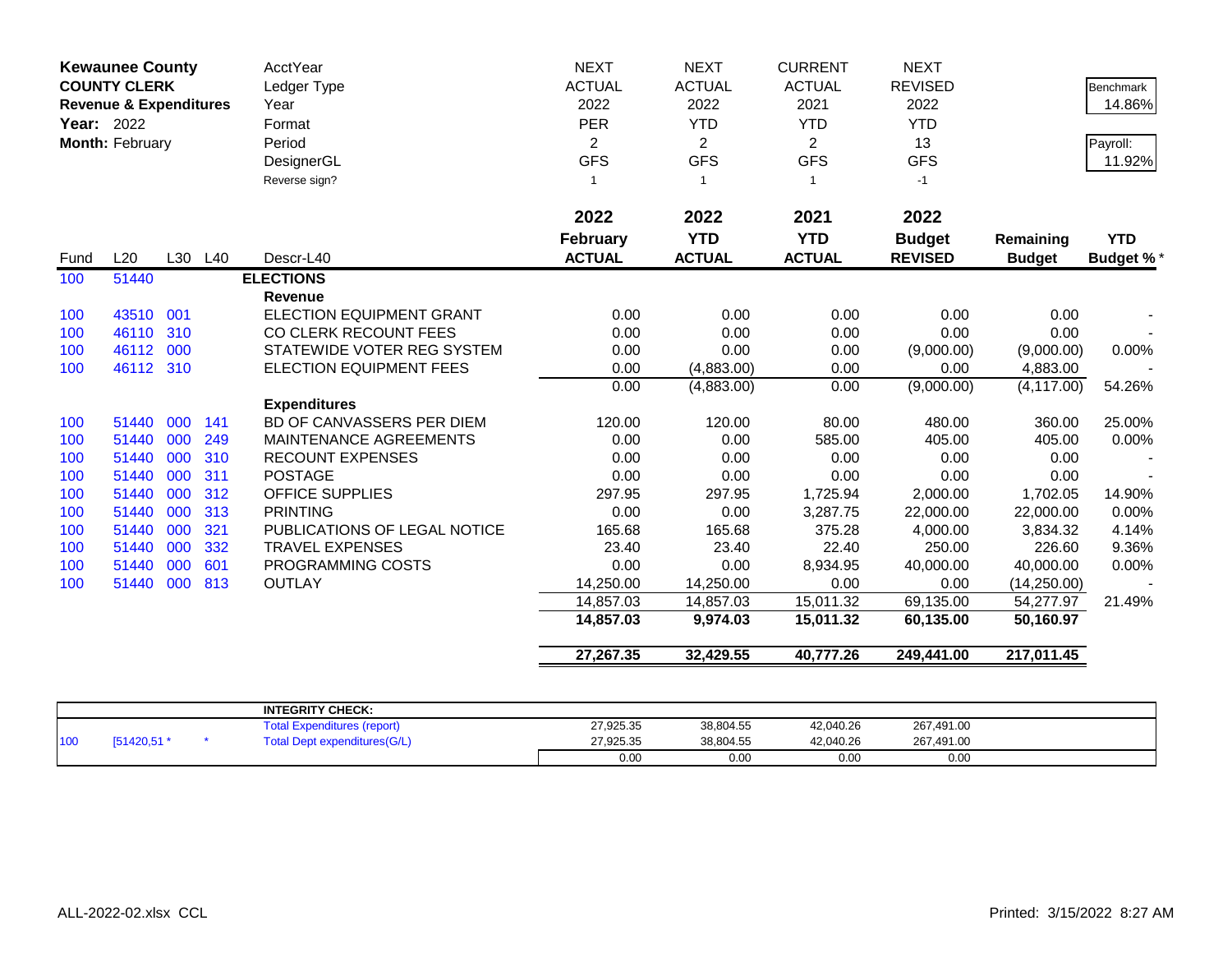|            | <b>Kewaunee County</b>            |     |         | AcctYear                      | <b>NEXT</b>     | <b>NEXT</b>    | <b>CURRENT</b> | <b>NEXT</b>    |               |                  |
|------------|-----------------------------------|-----|---------|-------------------------------|-----------------|----------------|----------------|----------------|---------------|------------------|
|            | <b>DISTRICT ATTORNEY</b>          |     |         | Ledger Type                   | <b>ACTUAL</b>   | <b>ACTUAL</b>  | <b>ACTUAL</b>  | <b>REVISED</b> |               | <b>Benchmark</b> |
|            | <b>Revenue &amp; Expenditures</b> |     |         | Year                          | 2022            | 2022           | 2021           | 2022           |               | 14.86%           |
| Year: 2022 |                                   |     |         | Format                        | PER             | <b>YTD</b>     | <b>YTD</b>     | <b>YTD</b>     |               |                  |
|            | Month: February                   |     |         | Period                        | $\overline{2}$  | $\overline{2}$ | $\overline{2}$ | 13             |               | Payroll:         |
|            |                                   |     |         | DesignerGL                    | <b>GFS</b>      | <b>GFS</b>     | <b>GFS</b>     | <b>GFS</b>     |               | 11.92%           |
|            |                                   |     |         | Reverse sign?                 | $\mathbf{1}$    | $\overline{1}$ | $\mathbf{1}$   | $-1$           |               |                  |
|            |                                   |     |         |                               |                 |                |                |                |               |                  |
|            |                                   |     |         |                               | 2022            | 2022           | 2021           | 2022           |               |                  |
|            |                                   |     |         |                               | <b>February</b> | <b>YTD</b>     | <b>YTD</b>     | <b>Budget</b>  | Remaining     | <b>YTD</b>       |
| Fund       | L20                               |     | L30 L40 | Descr-L40                     | <b>ACTUAL</b>   | <b>ACTUAL</b>  | <b>ACTUAL</b>  | <b>REVISED</b> | <b>Budget</b> |                  |
| 100        |                                   |     |         | <b>GENERAL FUND</b>           |                 |                |                |                |               | <b>Budget %*</b> |
|            | 51310                             |     |         | <b>DISTRICT ATTORNEY</b>      |                 |                |                |                |               |                  |
| 100        |                                   |     |         | Revenue                       |                 |                |                |                |               |                  |
| 100        | 43249                             | 090 |         | <b>COVID GRANTS-DA</b>        | 0.00            | 0.00           | 0.00           | 0.00           | 0.00          |                  |
| 100        | 48308 000                         |     |         | SALE OF CD/DVD                | (80.00)         | (130.00)       | (50.00)        | (2,520.00)     | (2,390.00)    | 5.16%            |
|            |                                   |     |         |                               | (80.00)         | (130.00)       | (50.00)        | (2,520.00)     | (2,390.00)    | 5.16%            |
|            |                                   |     |         | <b>Expenditures</b>           |                 |                |                |                |               |                  |
| 100        | 51310 000 111                     |     |         | <b>SALARIES</b>               | 0.00            | 0.00           | 0.00           | 0.00           | 0.00          |                  |
| 100        | 51310 000                         |     | 121     | WAGES-REGULAR                 | 4,814.41        | 7,221.61       | 7,291.21       | 62,586.00      | 55,364.39     | 11.54%           |
| 100        | 51310                             | 000 | 122     | WAGES-OVERTIME                | 0.00            | 0.00           | 0.00           | 0.00           | 0.00          |                  |
| 100        | 51310 000                         |     | 125     | WAGES-TEMPORARY EMPLOYEES     | 0.00            | 0.00           | 0.00           | 0.00           | 0.00          |                  |
| 100        | 51310 000                         |     | 149     | <b>INTERPRETERS</b>           | 253.04          | 253.04         | 0.00           | 500.00         | 246.96        | 50.61%           |
| 100        | 51310                             | 000 | 151     | SOCIAL SECURITY               | 321.30          | 465.64         | 471.14         | 4,788.00       | 4,322.36      | 9.73%            |
| 100        | 51310 000                         |     | 152     | <b>RETIREMENT</b>             | 223.92          | 335.88         | 353.71         | 2,912.00       | 2,576.12      | 11.53%           |
| 100        | 51310 000                         |     | 153     | <b>WORKMEN'S COMPENSATION</b> | 8.86            | 13.30          | 13.78          | 117.00         | 103.70        | 11.37%           |
| 100        | 51310                             | 000 | 154     | <b>HEALTH INSURANCE</b>       | 2,323.94        | 4,647.88       | 4,138.40       | 27,887.00      | 23,239.12     | 16.67%           |
| 100        | 51310 000                         |     | 155     | <b>DENTAL INSURANCE</b>       | 67.82           | 135.64         | 129.16         | 814.00         | 678.36        | 16.66%           |
| 100        | 51310 000                         |     | 156     | HEALTH REIMBURSEMENT ACCOUNT  | 0.00            | 0.00           | 0.00           | 0.00           | 0.00          |                  |
| 100        | 51310                             | 000 | 211     | <b>MEDICAL SERVICES</b>       | 0.00            | 0.00           | 0.00           | 0.00           | 0.00          |                  |
| 100        | 51310 000                         |     | 212     | <b>LEGAL FEES</b>             | 0.00            | 0.00           | 0.00           | 50.00          | 50.00         | 0.00%            |
| 100        | 51310 000                         |     | 225     | <b>TELEPHONE</b>              | 77.52           | 140.39         | 61.05          | 939.00         | 798.61        | 14.95%           |
| 100        | 51310                             | 000 | 249     | MAINTENANCE AGREEMENTS        | 0.00            | 0.00           | 0.00           | 910.00         | 910.00        | 0.00%            |
| 100        | 51310 000                         |     | 251     | <b>TRANSCRIPTS</b>            | 0.00            | 0.00           | 0.00           | 300.00         | 300.00        | 0.00%            |
| 100        | 51310 000                         |     | 254     | <b>INVESTIGATIONS</b>         | 0.00            | 0.00           | 0.00           | 0.00           | 0.00          |                  |
| 100        | 51310                             | 000 | 255     | PAPER SERVICE                 | 0.00            | 0.00           | 0.00           | 50.00          | 50.00         | 0.00%            |
| 100        | 51310 000                         |     | 311     | <b>POSTAGE</b>                | 48.26           | 44.46          | 19.70          | 450.00         | 405.54        | 9.88%            |
| 100        | 51310 000                         |     | 312     | <b>OFFICE SUPPLIES</b>        | 0.00            | 0.00           | 0.00           | 600.00         | 600.00        | 0.00%            |
| 100        | 51310                             | 000 | 322     | <b>SUBSCRIPTIONS</b>          | 0.00            | 0.00           | 72.90          | 600.00         | 600.00        | $0.00\%$         |
| 100        | 51310 000                         |     | 324     | <b>MEMBERSHIP DUES</b>        | 0.00            | 0.00           | 0.00           | 1,100.00       | 1,100.00      | 0.00%            |
| 100        | 51310                             | 000 | 332     | <b>TRAVEL EXPENSES</b>        | 0.00            | 0.00           | 0.00           | 400.00         | 400.00        | 0.00%            |
| 100        | 51310 000 813                     |     |         | <b>OUTLAY</b>                 | 0.00            | 0.00           | 0.00           | 0.00           | 0.00          |                  |
|            |                                   |     |         |                               | 8,139.07        | 13,257.84      | 12,551.05      | 105,003.00     | 91,745.16     | 12.63%           |
|            |                                   |     |         |                               | 8,059.07        | 13,127.84      | 12,501.05      | 102,483.00     | 89,355.16     |                  |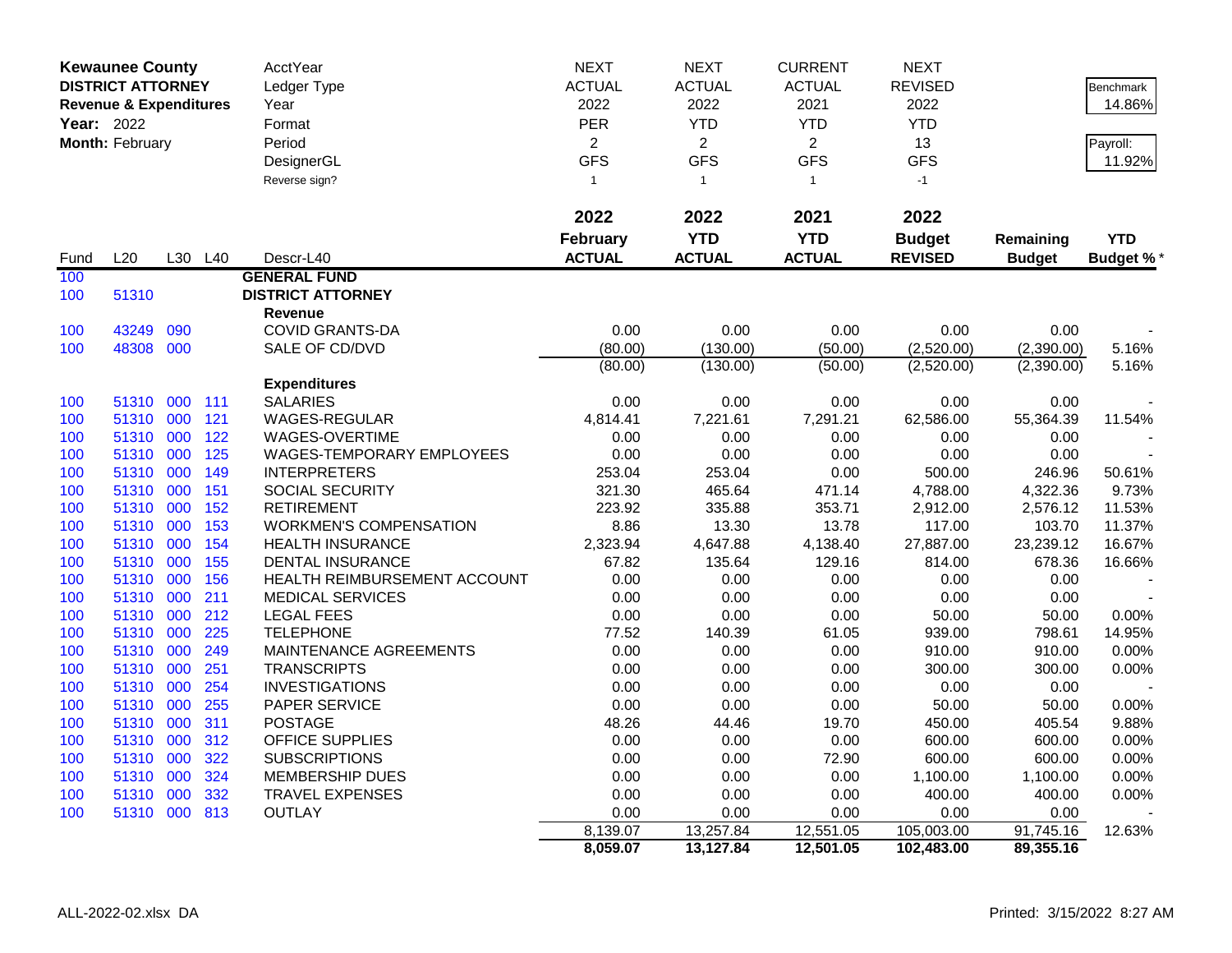| <b>Kewaunee County</b><br><b>DISTRICT ATTORNEY</b><br><b>Revenue &amp; Expenditures</b><br><b>Year: 2022</b><br>Month: February |           |     | <b>AcctYear</b><br>Ledger Type<br>Year<br>Format<br>Period<br>DesignerGL | <b>NEXT</b><br><b>ACTUAL</b><br>2022<br><b>PER</b><br>$\overline{2}$<br><b>GFS</b> | <b>NEXT</b><br><b>ACTUAL</b><br>2022<br><b>YTD</b><br>$\overline{2}$<br><b>GFS</b> | <b>CURRENT</b><br><b>ACTUAL</b><br>2021<br><b>YTD</b><br>$\overline{2}$<br><b>GFS</b> | <b>NEXT</b><br><b>REVISED</b><br>2022<br><b>YTD</b><br>13<br><b>GFS</b> |                               | <b>Benchmark</b><br>14.86%<br>Payroll:<br>11.92% |                  |
|---------------------------------------------------------------------------------------------------------------------------------|-----------|-----|--------------------------------------------------------------------------|------------------------------------------------------------------------------------|------------------------------------------------------------------------------------|---------------------------------------------------------------------------------------|-------------------------------------------------------------------------|-------------------------------|--------------------------------------------------|------------------|
|                                                                                                                                 |           |     |                                                                          | Reverse sign?                                                                      | $\mathbf{1}$<br>2022<br><b>February</b>                                            | $\overline{1}$<br>2022<br><b>YTD</b>                                                  | $\mathbf{1}$<br>2021<br><b>YTD</b>                                      | $-1$<br>2022<br><b>Budget</b> | Remaining                                        | <b>YTD</b>       |
| Fund                                                                                                                            | L20       |     | L30 L40                                                                  | Descr-L40                                                                          | <b>ACTUAL</b>                                                                      | <b>ACTUAL</b>                                                                         | <b>ACTUAL</b>                                                           | <b>REVISED</b>                | <b>Budget</b>                                    | <b>Budget %*</b> |
| 100                                                                                                                             | 51312     |     |                                                                          | <b>VICTIM WITNESS PROGRAM</b><br><b>Revenue</b>                                    |                                                                                    |                                                                                       |                                                                         |                               |                                                  |                  |
| 100                                                                                                                             | 43521     | 000 |                                                                          | VICTIM WITNESS PROGRAM                                                             | 0.00                                                                               | 0.00                                                                                  | 0.00                                                                    | (25,000.00)                   | (25,000.00)                                      | 0.00%            |
| 100                                                                                                                             | 46146 000 |     |                                                                          | <b>VICTIM WITNESS RESTITUTON</b>                                                   | (250.31)                                                                           | (250.31)                                                                              | (1, 155.39)                                                             | (2,500.00)                    | (2,249.69)                                       | 10.01%           |
|                                                                                                                                 |           |     |                                                                          |                                                                                    | (250.31)                                                                           | (250.31)                                                                              | (1, 155.39)                                                             | (27,500.00)                   | (27, 249.69)                                     | 0.91%            |
|                                                                                                                                 |           |     |                                                                          | <b>Expenditures</b>                                                                |                                                                                    |                                                                                       |                                                                         |                               |                                                  |                  |
| 100                                                                                                                             | 51312     | 000 | 121                                                                      | <b>WAGES-REGULAR</b>                                                               | 2,844.00                                                                           | 4,266.00                                                                              | 4,279.85                                                                | 36,947.00                     | 32,681.00                                        | 11.55%           |
| 100                                                                                                                             | 51312 000 |     | 122                                                                      | WAGES-OVERTIME                                                                     | 0.00                                                                               | 0.00                                                                                  | 0.00                                                                    | 0.00                          | 0.00                                             |                  |
| 100                                                                                                                             | 51312 000 |     | 151                                                                      | SOCIAL SECURITY                                                                    | 188.92                                                                             | 298.84                                                                                | 275.65                                                                  | 2,826.00                      | 2,527.16                                         | 10.57%           |
| 100                                                                                                                             | 51312 000 |     | 152                                                                      | <b>RETIREMENT</b>                                                                  | 184.86                                                                             | 277.29                                                                                | 288.88                                                                  | 2,402.00                      | 2,124.71                                         | 11.54%           |
| 100                                                                                                                             | 51312 000 |     | 153                                                                      | <b>WORKMEN'S COMPENSATION</b>                                                      | 5.24                                                                               | 8.48                                                                                  | 8.08                                                                    | 69.00                         | 60.52                                            | 12.29%           |
| 100                                                                                                                             | 51312 000 |     | 154                                                                      | <b>HEALTH INSURANCE</b>                                                            | 1,742.96                                                                           | 3,485.90                                                                              | 3,103.78                                                                | 20,915.00                     | 17,429.10                                        | 16.67%           |
| 100                                                                                                                             | 51312     | 000 | 155                                                                      | <b>DENTAL INSURANCE</b>                                                            | 50.86                                                                              | 101.73                                                                                | 96.87                                                                   | 610.00                        | 508.27                                           | 16.68%           |
| 100                                                                                                                             | 51312 000 |     | 156                                                                      | <b>HEALTH REIMBURSEMENT ACCOUNT</b>                                                | 0.00                                                                               | 0.00                                                                                  | 0.00                                                                    | 0.00                          | 0.00                                             |                  |
| 100                                                                                                                             | 51312 000 |     | 225                                                                      | <b>TELEPHONE</b>                                                                   | 17.23                                                                              | 31.20                                                                                 | 13.59                                                                   | 231.00                        | 199.80                                           | 13.51%           |
| 100                                                                                                                             | 51312 000 |     | 311                                                                      | <b>POSTAGE</b>                                                                     | 42.43                                                                              | 42.43                                                                                 | 35.79                                                                   | 500.00                        | 457.57                                           | 8.49%            |
| 100                                                                                                                             | 51312 000 |     | 312                                                                      | <b>OFFICE SUPPLIES</b>                                                             | 0.00                                                                               | 0.00                                                                                  | 0.00                                                                    | 150.00                        | 150.00                                           | 0.00%            |
| 100                                                                                                                             | 51312 000 |     | 324                                                                      | <b>MEMBERSHIP DUES</b>                                                             | 0.00                                                                               | 50.00                                                                                 | 50.00                                                                   | 60.00                         | 10.00                                            | 83.33%           |
| 100                                                                                                                             | 51312 000 |     | 332                                                                      | <b>TRAVEL EXPENSES</b>                                                             | 0.00                                                                               | 0.00                                                                                  | 0.00                                                                    | 250.00                        | 250.00                                           | 0.00%            |
| 100                                                                                                                             | 51312 000 |     | 813                                                                      | <b>OUTLAY</b>                                                                      | 0.00                                                                               | 0.00                                                                                  | 0.00                                                                    | 0.00                          | 0.00                                             |                  |
|                                                                                                                                 |           |     |                                                                          |                                                                                    | 5,076.50                                                                           | 8,561.87                                                                              | 8,152.49                                                                | 64,960.00                     | 56,398.13                                        | 13.18%           |
|                                                                                                                                 |           |     |                                                                          |                                                                                    | 4,826.19                                                                           | 8,311.56                                                                              | 6,997.10                                                                | 37,460.00                     | 29,148.44                                        |                  |
|                                                                                                                                 |           |     |                                                                          |                                                                                    | 12,885.26                                                                          | 21,439.40                                                                             | 19,498.15                                                               | 139,943.00                    | 118,503.60                                       |                  |

|     |               | <b>INTEGRITY CHECK:</b>            |           |           |           |            |  |
|-----|---------------|------------------------------------|-----------|-----------|-----------|------------|--|
|     |               | <b>Total Expenditures (report)</b> | 13,215.57 | 21,819.71 | 20,703.54 | 169,963.00 |  |
| 100 | $(51310.51*)$ | Total Dept expenditures (G/L)      | 13,215.57 | 21.819.71 | 20,703.54 | 169,963.00 |  |
|     |               |                                    | 0.00      | 0.00      | 0.00      | 0.00       |  |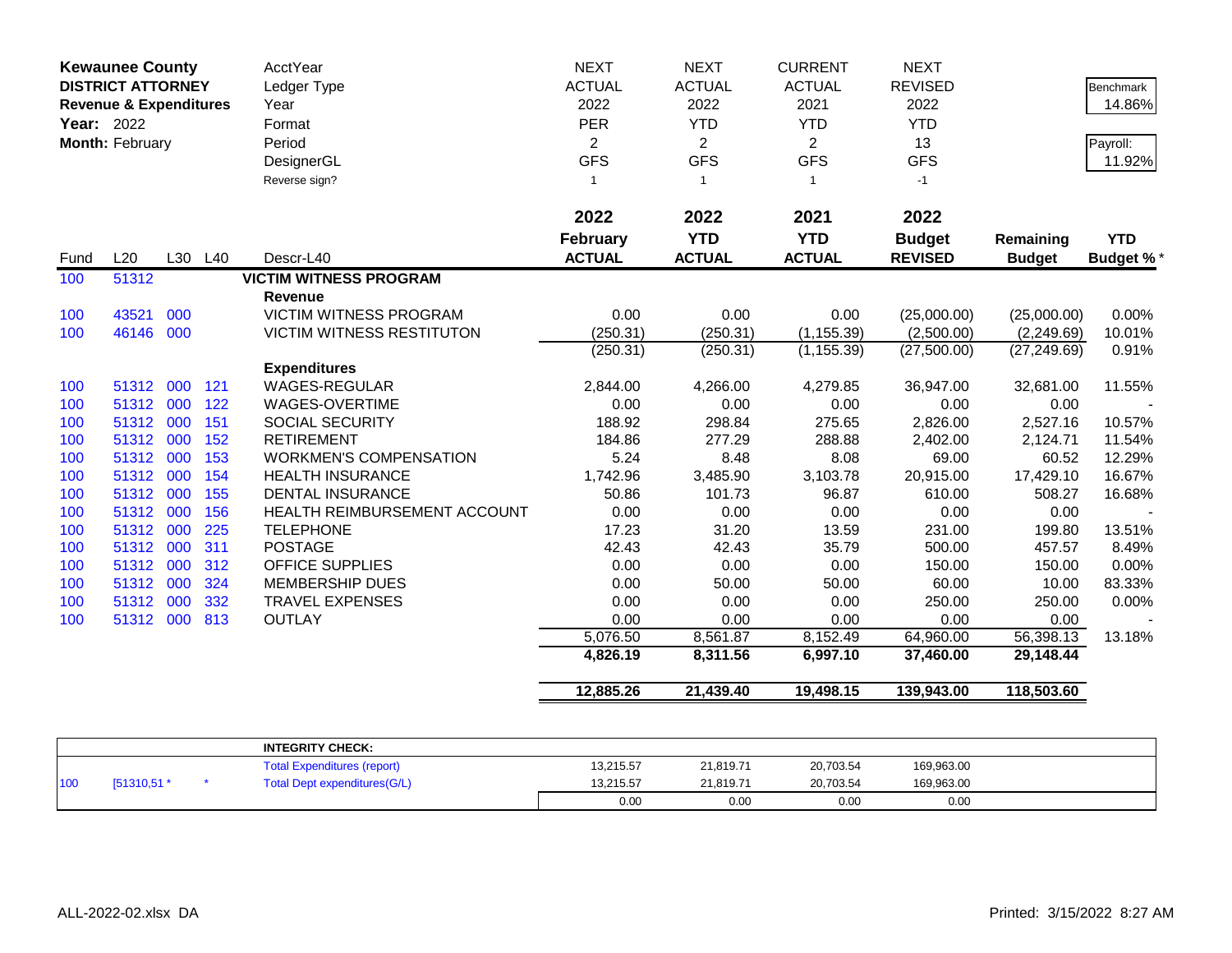|                   | <b>Kewaunee County</b>            |     |         | AcctYear                                | <b>NEXT</b>     | <b>NEXT</b>    | <b>CURRENT</b> | <b>NEXT</b>    |               |                  |
|-------------------|-----------------------------------|-----|---------|-----------------------------------------|-----------------|----------------|----------------|----------------|---------------|------------------|
|                   |                                   |     |         | <b>EMERGENCY MANAGEMENT Ledger Type</b> | <b>ACTUAL</b>   | <b>ACTUAL</b>  | <b>ACTUAL</b>  | <b>REVISED</b> |               | Benchmark        |
|                   | <b>Revenue &amp; Expenditures</b> |     |         | Year                                    | 2022            | 2022           | 2021           | 2022           |               | 14.86%           |
| <b>Year: 2022</b> |                                   |     |         | Format                                  | <b>PER</b>      | <b>YTD</b>     | <b>YTD</b>     | <b>YTD</b>     |               |                  |
|                   | Month: February                   |     |         | Period                                  | $\overline{2}$  | $\overline{2}$ | $\overline{2}$ | 13             |               | Payroll:         |
|                   |                                   |     |         | DesignerGL                              | <b>GFS</b>      | <b>GFS</b>     | <b>GFS</b>     | <b>GFS</b>     |               | 11.92%           |
|                   |                                   |     |         | Reverse sign?                           | $\mathbf{1}$    | $\mathbf{1}$   | $\mathbf{1}$   | $-1$           |               |                  |
|                   |                                   |     |         |                                         |                 |                |                |                |               |                  |
|                   |                                   |     |         |                                         | 2022            | 2022           | 2021           | 2022           |               |                  |
|                   |                                   |     |         |                                         | <b>February</b> | <b>YTD</b>     | <b>YTD</b>     | <b>Budget</b>  | Remaining     | <b>YTD</b>       |
| Fund              | L20                               |     | L30 L40 | Descr-L40                               | <b>ACTUAL</b>   | <b>ACTUAL</b>  | <b>ACTUAL</b>  | <b>REVISED</b> | <b>Budget</b> | <b>Budget %*</b> |
| 100               |                                   |     |         | <b>GENERAL FUND</b>                     |                 |                |                |                |               |                  |
| 100               | 52600                             |     |         | <b>EMERGENCY MANAGEMENT</b>             |                 |                |                |                |               |                  |
|                   |                                   |     |         | Revenue                                 |                 |                |                |                |               |                  |
| 100               | 43249                             | 100 |         | <b>COVID GRANTS-EGT</b>                 | 0.00            | 0.00           | 0.00           | 0.00           | 0.00          |                  |
| 100               | 43301 000                         |     |         | <b>EMERGENCY GOVERNMENT-EMPG</b>        | 0.00            | 0.00           | 0.00           | (33, 291.00)   | (33, 291.00)  | 0.00%            |
|                   |                                   |     |         |                                         | 0.00            | 0.00           | 0.00           | (33, 291.00)   | (33, 291.00)  | 0.00%            |
|                   |                                   |     |         | <b>Expenditures</b>                     |                 |                |                |                |               |                  |
| 100               | 52600                             | 000 | 111     | <b>SALARIES</b>                         | 3,606.00        | 7,212.00       | 6,972.01       | 39,381.00      | 32,169.00     | 18.31%           |
| 100               | 52600 000                         |     | 121     | WAGES-REGULAR                           | 959.77          | 992.61         | 538.35         | 6,490.00       | 5,497.39      | 15.29%           |
| 100               | 52600                             | 000 | 122     | WAGES-OVERTIME                          | 0.00            | 0.00           | 0.00           | 0.00           | 0.00          |                  |
| 100               | 52600                             | 000 | 125     | WAGES-TEMPORARY EMPLOYEES               | 0.00            | 0.00           | 0.00           | 1,000.00       | 1,000.00      | 0.00%            |
| 100               | 52600                             | 000 | 151     | <b>SOCIAL SECURITY</b>                  | 321.13          | 573.74         | 523.08         | 3,588.00       | 3,014.26      | 15.99%           |
| 100               | 52600                             | 000 | 152     | <b>RETIREMENT</b>                       | 296.77          | 591.41         | 470.61         | 2,850.00       | 2,258.59      | 20.75%           |
| 100               | 52600                             | 000 | 153     | <b>WORKMEN'S COMPENSATION</b>           | 135.73          | 269.76         | 272.98         | 1,543.00       | 1,273.24      | 17.48%           |
| 100               | 52600                             | 000 | 154     | <b>HEALTH INSURANCE</b>                 | 1,742.96        | 3,485.92       | 3,103.81       | 17,568.00      | 14,082.08     | 19.84%           |
| 100               | 52600                             | 000 | 155     | <b>DENTAL INSURANCE</b>                 | 50.86           | 101.72         | 96.87          | 513.00         | 411.28        | 19.83%           |
| 100               | 52600                             | 000 | 156     | HEALTH REIMBURSEMENT ACCOUNT            | 0.00            | 0.00           | 0.00           | 0.00           | 0.00          |                  |
| 100               | 52600                             | 000 | 225     | <b>TELEPHONE</b>                        | 285.04          | 480.78         | 323.00         | 3,622.00       | 3,141.22      | 13.27%           |
| 100               | 52600                             | 000 | 241     | <b>CAR/TRUCK MAINTENANCE</b>            | 0.00            | 0.00           | 6.00           | 200.00         | 200.00        | 0.00%            |
| 100               | 52600                             | 000 | 244     | <b>TOWER MAINTENANCE</b>                | 0.00            | 0.00           | 0.00           | 13,200.00      | 13,200.00     | 0.00%            |
| 100               | 52600                             | 000 | 249     | MAINTENANCE AGREEMENTS                  | 0.00            | 0.00           | 0.00           | 1,008.00       | 1,008.00      | 0.00%            |
| 100               | 52600                             | 000 | 286     | <b>EMERGENCY NOTIFICATION SYSTM</b>     | 0.00            | 0.00           | 0.00           | 0.00           | 0.00          |                  |
| 100               | 52600                             | 000 | 292     | RADIO MAINTENANCE                       | 0.00            | 0.00           | 9.24           | 1,000.00       | 1,000.00      | 0.00%            |
| 100               | 52600                             | 000 | 296     | <b>CONTRACTED SERVICES</b>              | 0.00            | 0.00           | 0.00           | 0.00           | 0.00          |                  |
| 100               | 52600                             | 000 | 311     | <b>POSTAGE</b>                          | 0.00            | 0.00           | 0.00           | 56.00          | 56.00         | 0.00%            |
| 100               | 52600                             | 000 | 312     | <b>OFFICE SUPPLIES</b>                  | 0.00            | 0.00           | 9.54           | 450.00         | 450.00        | 0.00%            |
| 100               | 52600 000                         |     | 324     | <b>MEMBERSHIP DUES</b>                  | 0.00            | 0.00           | 0.00           | 25.00          | 25.00         | 0.00%            |
| 100               | 52600 000 332                     |     |         | <b>TRAVEL EXPENSES</b>                  | 225.00          | 225.00         | 0.00           | 1,770.00       | 1,545.00      | 12.71%           |
| 100               | 52600 000                         |     | 336     | <b>TRAINING</b>                         | 280.15          | 280.15         | 2,500.00       | 4,270.00       | 3,989.85      | 6.56%            |
| 100               | 52600 000                         |     | 351     | <b>GASOLINE &amp; DIESEL FUEL</b>       | 0.00            | 0.00           | 43.64          | 600.00         | 600.00        | 0.00%            |
| 100               | 52600 000 533                     |     |         | <b>EQUIPMENT RENTAL &amp; LEASES</b>    | 10.39           | 10.39          | 14.17          | 360.00         | 349.61        | 2.89%            |
| 100               | 52600 000 813                     |     |         | <b>OUTLAY</b>                           | 0.00            | 0.00           | 0.00           | 0.00           | 0.00          |                  |
|                   |                                   |     |         |                                         | 7,913.80        | 14,223.48      | 14,883.30      | 99,494.00      | 85,270.52     | 14.30%           |
|                   |                                   |     |         |                                         | 7,913.80        | 14,223.48      | 14,883.30      | 66,203.00      | 51,979.52     |                  |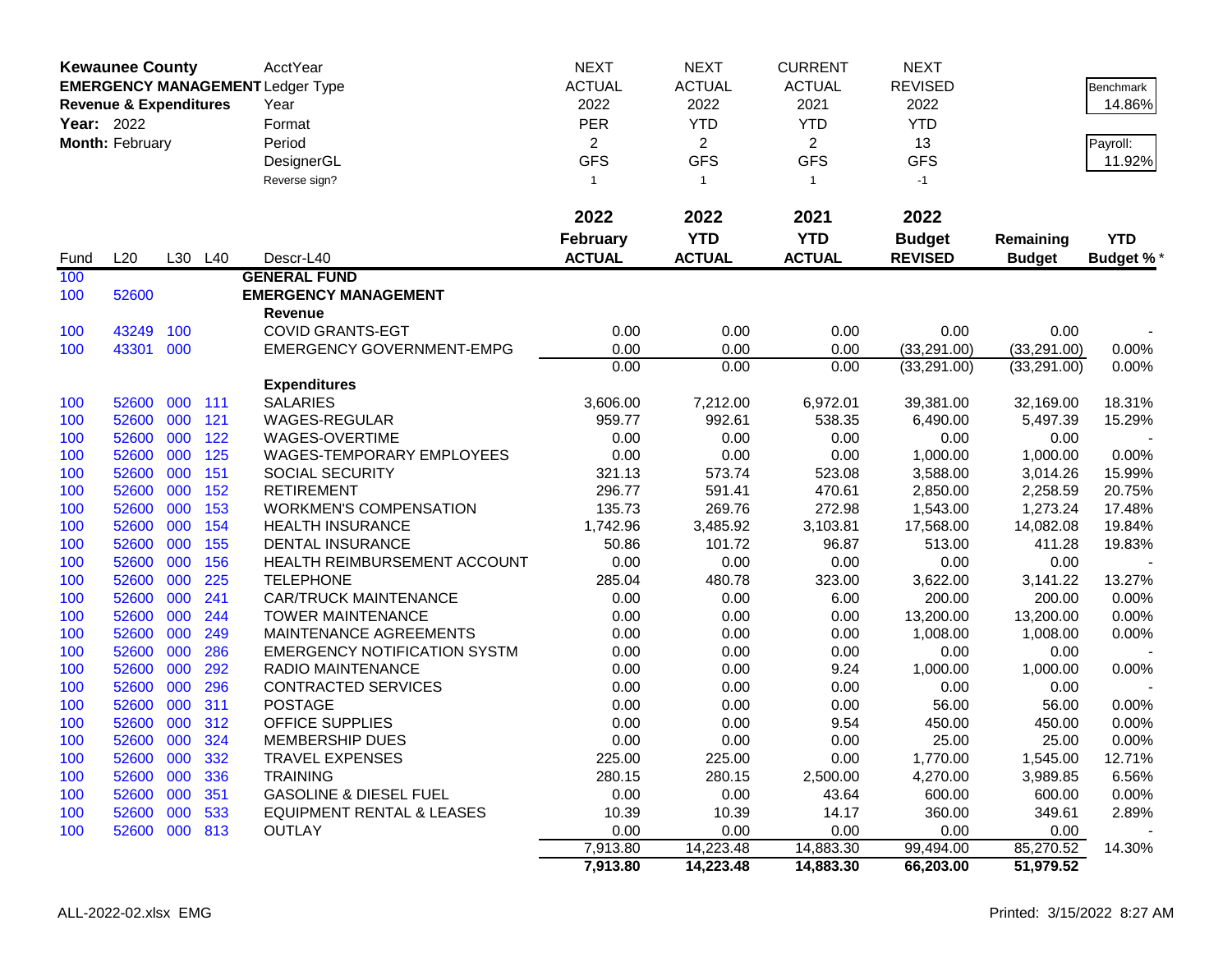| <b>Kewaunee County</b><br><b>EMERGENCY MANAGEMENT Ledger Type</b> |                                   |     | <b>AcctYear</b> | <b>NEXT</b>                          | <b>NEXT</b>     | <b>CURRENT</b> | <b>NEXT</b>    |                |               |                  |
|-------------------------------------------------------------------|-----------------------------------|-----|-----------------|--------------------------------------|-----------------|----------------|----------------|----------------|---------------|------------------|
|                                                                   | <b>Revenue &amp; Expenditures</b> |     | <b>ACTUAL</b>   | <b>ACTUAL</b>                        | <b>ACTUAL</b>   | <b>REVISED</b> |                | Benchmark      |               |                  |
|                                                                   | Year: 2022<br>Month: February     |     |                 | Year                                 | 2022            | 2022           | 2021           | 2022           |               | 14.86%           |
|                                                                   |                                   |     |                 | Format                               | <b>PER</b>      | <b>YTD</b>     | <b>YTD</b>     | <b>YTD</b>     |               |                  |
|                                                                   |                                   |     |                 | Period                               | $\overline{2}$  | $\overline{2}$ | $\overline{2}$ | 13             |               | Payroll:         |
|                                                                   |                                   |     |                 | DesignerGL                           | <b>GFS</b>      | <b>GFS</b>     | <b>GFS</b>     | <b>GFS</b>     |               | 11.92%           |
|                                                                   |                                   |     |                 | Reverse sign?                        | $\mathbf{1}$    | $\mathbf{1}$   | $\mathbf{1}$   | $-1$           |               |                  |
|                                                                   |                                   |     |                 |                                      |                 |                |                |                |               |                  |
|                                                                   |                                   |     |                 |                                      | 2022            | 2022           | 2021           | 2022           |               |                  |
|                                                                   |                                   |     |                 |                                      | <b>February</b> | <b>YTD</b>     | <b>YTD</b>     | <b>Budget</b>  | Remaining     | <b>YTD</b>       |
| Fund                                                              | L20                               |     | L30 L40         | Descr-L40                            | <b>ACTUAL</b>   | <b>ACTUAL</b>  | <b>ACTUAL</b>  | <b>REVISED</b> | <b>Budget</b> | <b>Budget %*</b> |
| 100                                                               | 52602                             |     |                 | <b>EMGT-NUKE PLANT</b>               |                 |                |                |                |               |                  |
|                                                                   |                                   |     |                 | Revenue                              |                 |                |                |                |               |                  |
| 100                                                               | 46203                             | 000 |                 | EMER GOVT-NUKE PLANT REIMB           | 0.00            | 0.00           | 0.00           | (114, 148.00)  | (114, 148.00) | 0.00%            |
|                                                                   |                                   |     |                 |                                      | 0.00            | 0.00           | 0.00           | (114, 148.00)  | (114, 148.00) | 0.00%            |
|                                                                   |                                   |     |                 | <b>Expenditures</b>                  |                 |                |                |                |               |                  |
| 100                                                               | 52602                             | 000 | 111             | <b>SALARIES</b>                      | 1,202.00        | 2,404.00       | 2,323.99       | 15,628.00      | 13,224.00     | 15.38%           |
| 100                                                               | 52602                             | 000 | 121             | <b>WAGES-REGULAR</b>                 | 959.75          | 1,886.67       | 1,131.78       | 12,474.00      | 10,587.33     | 15.12%           |
| 100                                                               | 52602                             | 000 | 122             | WAGES-OVERTIME                       | 0.00            | 0.00           | 0.00           | 0.00           | 0.00          |                  |
| 100                                                               | 52602                             | 000 | 125             | WAGES-TEMPORARY EMPLOYEES            | 0.00            | 0.00           | 0.00           | 2,000.00       | 2,000.00      | 0.00%            |
| 100                                                               | 52602                             | 000 | 151             | SOCIAL SECURITY                      | 156.07          | 309.25         | 246.84         | 2,301.00       | 1,991.75      | 13.44%           |
| 100                                                               | 52602                             | 000 | 152             | <b>RETIREMENT</b>                    | 140.51          | 278.89         | 156.87         | 1,958.00       | 1,679.11      | 14.24%           |
| 100                                                               | 52602                             | 000 | 153             | <b>WORKMEN'S COMPENSATION</b>        | 46.43           | 92.79          | 92.79          | 692.00         | 599.21        | 13.41%           |
| 100                                                               | 52602                             | 000 | 154             | <b>HEALTH INSURANCE</b>              | 580.98          | 1,161.96       | 1,034.59       | 6,973.00       | 5,811.04      | 16.66%           |
| 100                                                               | 52602                             | 000 | 155             | <b>DENTAL INSURANCE</b>              | 16.96           | 33.92          | 32.29          | 203.00         | 169.08        | 16.71%           |
| 100                                                               | 52602                             | 000 | 225             | <b>TELEPHONE</b>                     | 1,005.89        | 1,717.54       | 1,131.73       | 13,222.00      | 11,504.46     | 12.99%           |
| 100                                                               | 52602                             | 000 | 241             | <b>CAR/TRUCK MAINTENANCE</b>         | 0.00            | 0.00           | 6.00           | 200.00         | 200.00        | 0.00%            |
| 100                                                               | 52602                             | 000 | 249             | MAINTENANCE AGREEMENTS               | 0.00            | 0.00           | 0.00           | 9,978.00       | 9,978.00      | 0.00%            |
| 100                                                               | 52602                             | 000 | 286             | <b>EMERGENCY NOTIFICATION SYSTM</b>  | 0.00            | 2,000.00       | 2,000.00       | 2,000.00       | 0.00          | 100.00%          |
| 100                                                               | 52602                             | 000 | 292             | RADIO MAINTENANCE                    | 0.00            | 0.00           | 0.00           | 800.00         | 800.00        | 0.00%            |
| 100                                                               | 52602                             | 000 | 296             | CONTRACTED SERVICES                  | 0.00            | 0.00           | 0.00           | 0.00           | 0.00          |                  |
| 100                                                               | 52602                             | 000 | 311             | <b>POSTAGE</b>                       | 0.00            | 0.00           | 0.00           | 300.00         | 300.00        | 0.00%            |
| 100                                                               | 52602                             | 000 | 312             | OFFICE SUPPLIES                      | 0.00            | 205.70         | 142.34         | 6,451.00       | 6,245.30      | 3.19%            |
| 100                                                               | 52602                             | 000 | 324             | MEMBERSHIP DUES                      | 0.00            | 0.00           | 0.00           | 0.00           | 0.00          |                  |
| 100                                                               | 52602                             | 000 | 332             | <b>TRAVEL EXPENSES</b>               | 0.00            | 0.00           | 0.00           | 7,345.00       | 7,345.00      | 0.00%            |
| 100                                                               | 52602                             | 000 | 336             | <b>TRAINING</b>                      | 33.52           | 33.52          | 2,554.84       | 14,389.00      | 14,355.48     | 0.23%            |
| 100                                                               | 52602                             | 000 | 351             | <b>GASOLINE &amp; DIESEL FUEL</b>    | 58.48           | 58.48          | 0.00           | 600.00         | 541.52        | 9.75%            |
| 100                                                               | 52602                             | 000 | 533             | <b>EQUIPMENT RENTAL &amp; LEASES</b> | 10.70           | 10.70          | 14.17          | 360.00         | 349.30        | 2.97%            |
| 100                                                               | 52602                             | 000 | 813             | <b>OUTLAY</b>                        | 0.00            | 0.00           | 0.00           | 0.00           | 0.00          |                  |
|                                                                   |                                   |     |                 |                                      | 4,211.29        | 10,193.42      | 10,868.23      | 97,874.00      | 87,680.58     | 10.41%           |
|                                                                   |                                   |     |                 |                                      | 4,211.29        | 10,193.42      | 10,868.23      | (16, 274.00)   | (26, 467.42)  |                  |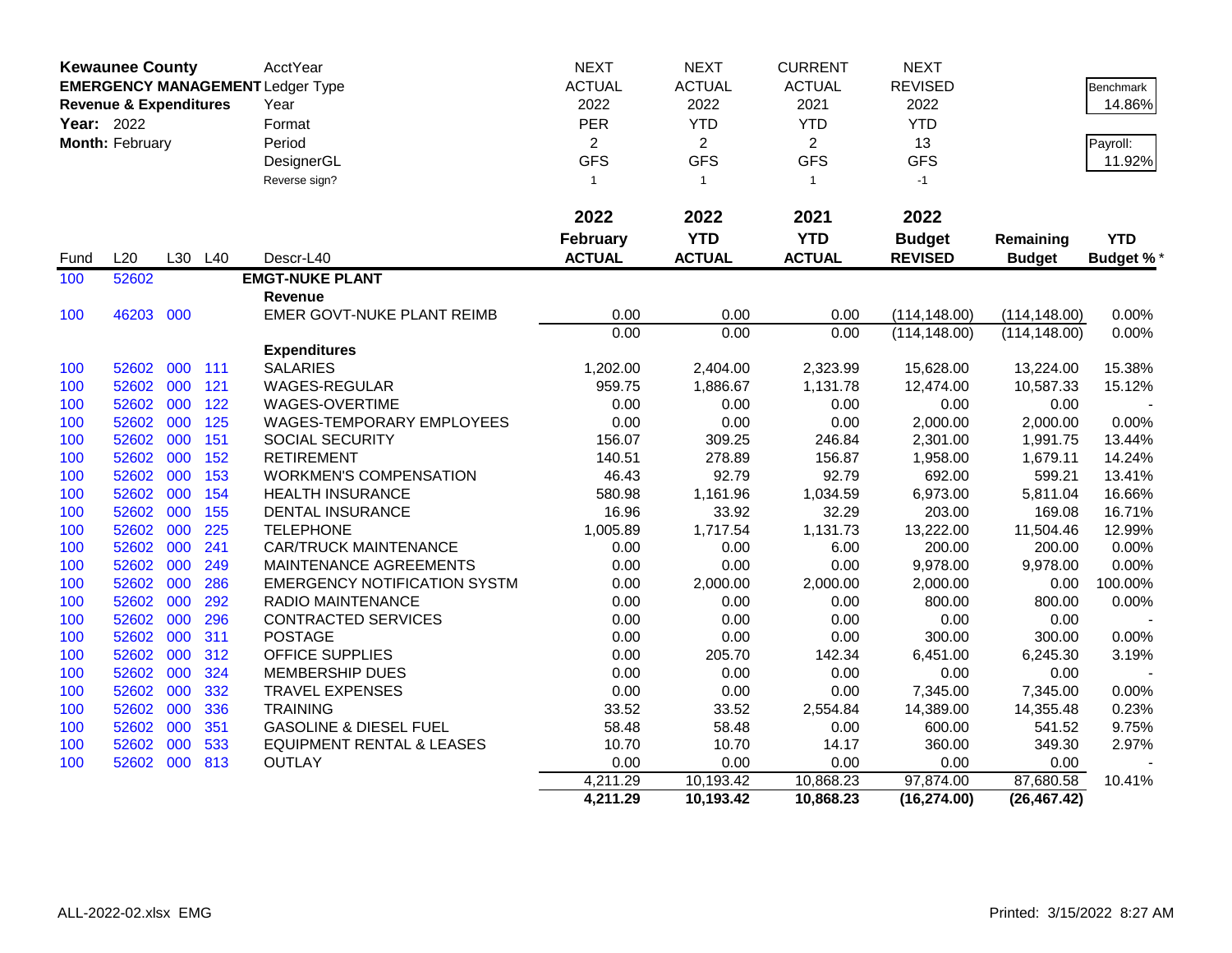|            | <b>Kewaunee County</b>            |         |     | AcctYear                                | <b>NEXT</b>     | <b>NEXT</b>    | <b>CURRENT</b> | <b>NEXT</b>    |               |                  |
|------------|-----------------------------------|---------|-----|-----------------------------------------|-----------------|----------------|----------------|----------------|---------------|------------------|
|            |                                   |         |     | <b>EMERGENCY MANAGEMENT Ledger Type</b> | <b>ACTUAL</b>   | <b>ACTUAL</b>  | <b>ACTUAL</b>  | <b>REVISED</b> |               | <b>Benchmark</b> |
|            | <b>Revenue &amp; Expenditures</b> |         |     | Year                                    | 2022            | 2022           | 2021           | 2022           |               | 14.86%           |
| Year: 2022 |                                   |         |     | Format                                  | PER             | <b>YTD</b>     | <b>YTD</b>     | <b>YTD</b>     |               |                  |
|            | Month: February                   |         |     | Period                                  | $\overline{c}$  | $\overline{c}$ | $\overline{2}$ | 13             |               | Payroll:         |
|            |                                   |         |     | DesignerGL                              | <b>GFS</b>      | <b>GFS</b>     | <b>GFS</b>     | <b>GFS</b>     |               | 11.92%           |
|            |                                   |         |     | Reverse sign?                           | $\mathbf{1}$    | $\overline{1}$ | $\mathbf{1}$   | $-1$           |               |                  |
|            |                                   |         |     |                                         |                 |                |                |                |               |                  |
|            |                                   |         |     |                                         | 2022            | 2022           | 2021           | 2022           |               |                  |
|            |                                   |         |     |                                         | <b>February</b> | <b>YTD</b>     | <b>YTD</b>     | <b>Budget</b>  | Remaining     | <b>YTD</b>       |
| Fund       | L20                               | L30     | L40 | Descr-L40                               | <b>ACTUAL</b>   | <b>ACTUAL</b>  | <b>ACTUAL</b>  | <b>REVISED</b> | <b>Budget</b> | <b>Budget %*</b> |
| 100        | 52601                             |         |     | <b>EMGT-SARA/EPCRA</b>                  |                 |                |                |                |               |                  |
|            |                                   |         |     | Revenue                                 |                 |                |                |                |               |                  |
| 100        | 43302 000                         |         |     | <b>EMERGENCY GOVERNMENT-SARA</b>        | 0.00            | 0.00           | 0.00           | (11,540.00)    | (11,540.00)   | 0.00%            |
|            |                                   |         |     |                                         | 0.00            | 0.00           | 0.00           | (11,540.00)    | (11,540.00)   | 0.00%            |
|            |                                   |         |     | <b>Expenditures</b>                     |                 |                |                |                |               |                  |
| 100        | 52601                             | 000 111 |     | <b>SALARIES</b>                         | 0.00            | 0.00           | 0.00           | 7,501.00       | 7,501.00      | 0.00%            |
| 100        | 52601                             | 000     | 121 | WAGES-REGULAR                           | 0.00            | 0.00           | 0.00           | 5,998.00       | 5,998.00      | 0.00%            |
| 100        | 52601                             | 000     | 125 | WAGES-TEMPORARY EMPLOYEES               | 0.00            | 0.00           | 0.00           | 0.00           | 0.00          |                  |
| 100        | 52601                             | 000     | 151 | <b>SOCIAL SECURITY</b>                  | 0.00            | 0.00           | 0.00           | 1,034.00       | 1,034.00      | 0.00%            |
| 100        | 52601                             | 000     | 152 | <b>RETIREMENT</b>                       | 0.00            | 0.00           | 0.00           | 877.00         | 877.00        | 0.00%            |
| 100        | 52601                             | 000     | 153 | <b>WORKMEN'S COMPENSATION</b>           | 0.00            | 0.00           | 0.00           | 295.00         | 295.00        | 0.00%            |
| 100        | 52601                             | 000     | 154 | <b>HEALTH INSURANCE</b>                 | 0.00            | 0.00           | 0.00           | 3,347.00       | 3,347.00      | 0.00%            |
| 100        | 52601                             | 000     | 155 | <b>DENTAL INSURANCE</b>                 | 0.00            | 0.00           | 0.00           | 99.00          | 99.00         | 0.00%            |
| 100        | 52601                             | 000     | 225 | <b>TELEPHONE</b>                        | 139.30          | 277.58         | 142.61         | 1,742.00       | 1,464.42      | 15.93%           |
| 100        | 52601                             | 000     | 241 | <b>CAR/TRUCK MAINTENANCE</b>            | 0.00            | 0.00           | 6.00           | 200.00         | 200.00        | 0.00%            |
| 100        | 52601                             | 000     | 249 | MAINTENANCE AGREEMENTS                  | 0.00            | 0.00           | 0.00           | 0.00           | 0.00          |                  |
| 100        | 52601                             | 000     | 286 | <b>EMERGENCY NOTIFICATION SYSTM</b>     | 0.00            | 2,000.00       | 2,000.00       | 2,000.00       | 0.00          | 100.00%          |
| 100        | 52601                             | 000     | 292 | RADIO MAINTENANCE                       | 0.00            | 0.00           | 0.00           | 0.00           | 0.00          |                  |
| 100        | 52601                             | 000     | 296 | <b>CONTRACTED SERVICES</b>              | 0.00            | 0.00           | 0.00           | 0.00           | 0.00          |                  |
| 100        | 52601                             | 000     | 311 | <b>POSTAGE</b>                          | 0.00            | 0.00           | 0.00           | 100.00         | 100.00        | 0.00%            |
| 100        | 52601                             | 000     | 312 | <b>OFFICE SUPPLIES</b>                  | 166.67          | 166.67         | 154.17         | 2,331.00       | 2,164.33      | 7.15%            |
| 100        | 52601                             | 000     | 321 | PUBLICATIONS OF LEGAL NOTICE            | 0.00            | 0.00           | 0.00           | 70.00          | 70.00         | 0.00%            |
| 100        | 52601                             | 000     | 332 | <b>TRAVEL EXPENSES</b>                  | 0.00            | 0.00           | 0.00           | 1,016.00       | 1,016.00      | 0.00%            |
| 100        | 52601                             | 000     | 336 | <b>TRAINING</b>                         | 0.00            | 0.00           | 0.00           | 1,608.00       | 1,608.00      | 0.00%            |
| 100        | 52601                             | 000     | 351 | <b>GASOLINE &amp; DIESEL FUEL</b>       | 27.60           | 27.60          | 0.00           | 300.00         | 272.40        | 9.20%            |
| 100        | 52601                             | 000     | 533 | <b>EQUIPMENT RENTAL &amp; LEASES</b>    | 10.39           | 10.39          | 28.33          | 360.00         | 349.61        | 2.89%            |
| 100        | 52601                             | 000     | 813 | <b>OUTLAY</b>                           | 0.00            | 0.00           | 0.00           | 0.00           | 0.00          |                  |
|            |                                   |         |     |                                         | 343.96          | 2,482.24       | 2,331.11       | 28,878.00      | 26,395.76     | 8.60%            |
|            |                                   |         |     |                                         | 343.96          | 2,482.24       | 2,331.11       | 17,338.00      | 14,855.76     |                  |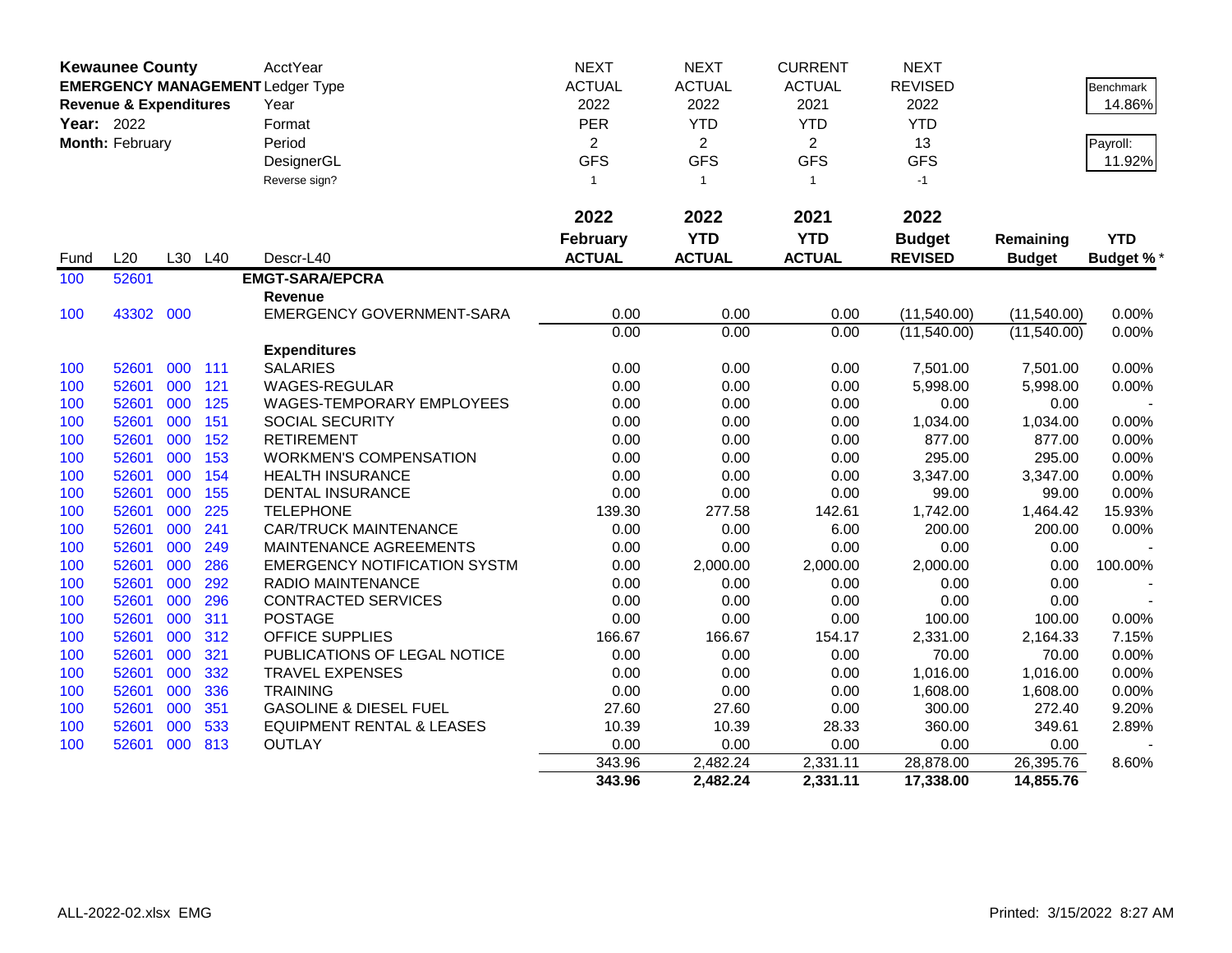|            | <b>Kewaunee County</b>            |     |     | AcctYear                                | <b>NEXT</b>     | <b>NEXT</b>    | <b>CURRENT</b> | <b>NEXT</b>      |               |                  |
|------------|-----------------------------------|-----|-----|-----------------------------------------|-----------------|----------------|----------------|------------------|---------------|------------------|
|            |                                   |     |     | <b>EMERGENCY MANAGEMENT Ledger Type</b> | <b>ACTUAL</b>   | <b>ACTUAL</b>  | <b>ACTUAL</b>  | <b>REVISED</b>   |               | Benchmark        |
|            | <b>Revenue &amp; Expenditures</b> |     |     | Year                                    | 2022            | 2022           | 2021           | 2022             |               | 14.86%           |
| Year: 2022 |                                   |     |     | Format                                  | <b>PER</b>      | <b>YTD</b>     | <b>YTD</b>     | <b>YTD</b>       |               |                  |
|            | Month: February                   |     |     | Period                                  | $\overline{2}$  | $\overline{2}$ | $\overline{2}$ | 13               |               | Payroll:         |
|            |                                   |     |     | DesignerGL                              | <b>GFS</b>      | <b>GFS</b>     | <b>GFS</b>     | <b>GFS</b>       |               | 11.92%           |
|            |                                   |     |     | Reverse sign?                           | $\mathbf{1}$    | $\overline{1}$ | $\mathbf{1}$   | $-1$             |               |                  |
|            |                                   |     |     |                                         |                 |                |                |                  |               |                  |
|            |                                   |     |     |                                         | 2022            | 2022           | 2021           | 2022             |               |                  |
|            |                                   |     |     |                                         | <b>February</b> | <b>YTD</b>     | <b>YTD</b>     | <b>Budget</b>    | Remaining     | <b>YTD</b>       |
| Fund       | L20                               | L30 | L40 | Descr-L40                               | <b>ACTUAL</b>   | <b>ACTUAL</b>  | <b>ACTUAL</b>  | <b>REVISED</b>   | <b>Budget</b> | <b>Budget %*</b> |
| 100        | 52500                             |     |     | <b>CLEAN SWEEP PROGRAM</b>              |                 |                |                |                  |               |                  |
|            |                                   |     |     | <b>Revenue</b>                          |                 |                |                |                  |               |                  |
| 100        | 43303                             | 000 |     | <b>CLEAN SWEEP GRANTS</b>               | 0.00            | 0.00           | 0.00           | (28,000.00)      | (28,000.00)   | 0.00%            |
| 100        | 46203                             | 015 |     | <b>EMGT-CLEAN SWEEP FEES</b>            | 0.00            | 0.00           | 0.00           | 0.00             | 0.00          |                  |
| 100        | 48505                             | 002 |     | <b>CLEAN SWEEP DONATIONS</b>            | 0.00            | 0.00           | (50.00)        | 0.00             | 0.00          |                  |
|            |                                   |     |     |                                         | 0.00            | 0.00           | (50.00)        | (28,000.00)      | (28,000.00)   | 0.00%            |
|            |                                   |     |     | <b>Expenditures</b>                     |                 |                |                |                  |               |                  |
| 100        | 52500                             | 000 | 342 | PHARMACEUTICALS                         | 0.00            | 0.00           | 0.00           | 4,000.00         | 4,000.00      | 0.00%            |
| 100        | 52500                             | 000 | 344 | <b>HOUSEHOLD</b>                        | 0.00            | 0.00           | 0.00           | 16,000.00        | 16,000.00     | 0.00%            |
| 100        | 52500                             | 000 | 790 | <b>AGRICULTURAL</b>                     | 0.00            | 0.00           | 0.00           | 8,000.00         | 8,000.00      | 0.00%            |
|            |                                   |     |     |                                         | 0.00            | 0.00           | 0.00           | 28,000.00        | 28,000.00     | 0.00%            |
|            |                                   |     |     |                                         | 0.00            | 0.00           | (50.00)        | 0.00             | 0.00          |                  |
| 100        | 52604                             |     |     | <b>HAZ MATERIALS EMERG PLANNING</b>     |                 |                |                |                  |               |                  |
|            |                                   |     |     | <b>Revenue</b>                          |                 |                |                |                  |               |                  |
| 100        | 43306                             | 000 |     | HAZARDOUS MATERIALS EMG PREP            | 0.00            | 0.00           | 0.00           | (2,867.00)       | (2,867.00)    | 0.00%            |
|            |                                   |     |     |                                         | 0.00            | 0.00           | 0.00           | (2,867.00)       | (2,867.00)    | 0.00%            |
|            |                                   |     |     | <b>Expenditures</b>                     |                 |                |                |                  |               |                  |
| 100        | 52604                             | 000 | 296 | <b>CONTRACTED SERVICES</b>              | 0.00            | 0.00           | 0.00           | 2,792.00         | 2,792.00      | 0.00%            |
| 100        | 52604 000                         |     | 312 | <b>OFFICE SUPPLIES</b>                  | 0.00            | 0.00           | 0.00           | 75.00            | 75.00         | 0.00%            |
|            |                                   |     |     |                                         | 0.00<br>0.00    | 0.00<br>0.00   | 0.00<br>0.00   | 2,867.00<br>0.00 | 2,867.00      | 0.00%            |
| 100        | 52609                             |     |     | <b>MASS CASUALTY INCIDENT</b>           |                 |                |                |                  | 0.00          |                  |
|            |                                   |     |     | <b>Revenue</b>                          |                 |                |                |                  |               |                  |
| 100        | 43308                             | 000 |     | MASS CASUALTY INCIDENT                  | 0.00            | 0.00           | 0.00           | 0.00             | 0.00          |                  |
|            |                                   |     |     |                                         | 0.00            | 0.00           | 0.00           | 0.00             | 0.00          |                  |
|            |                                   |     |     | <b>Expenditures</b>                     |                 |                |                |                  |               |                  |
| 100        | 52609                             | 000 | 601 | MASS CASUALTY INCIDENT                  | 0.00            | 0.00           | 0.00           | 0.00             | 0.00          |                  |
|            |                                   |     |     |                                         | 0.00            | 0.00           | 0.00           | 0.00             | 0.00          |                  |
|            |                                   |     |     |                                         | 0.00            | 0.00           | 0.00           | 0.00             | 0.00          |                  |
| 100        | 52610                             |     |     | <b>EPCRA COMPUTER &amp; HAZMAT GRNT</b> |                 |                |                |                  |               |                  |
|            |                                   |     |     | <b>Revenue</b>                          |                 |                |                |                  |               |                  |
| 100        | 43309                             | 000 |     | EPCRA COMPUTER & HAZMAT GRNT            | 0.00            | 0.00           | 0.00           | (10,000.00)      | (10,000.00)   | 0.00%            |
|            |                                   |     |     |                                         | 0.00            | 0.00           | 0.00           | (10,000.00)      | (10,000.00)   | 0.00%            |
|            |                                   |     |     |                                         |                 |                |                |                  |               |                  |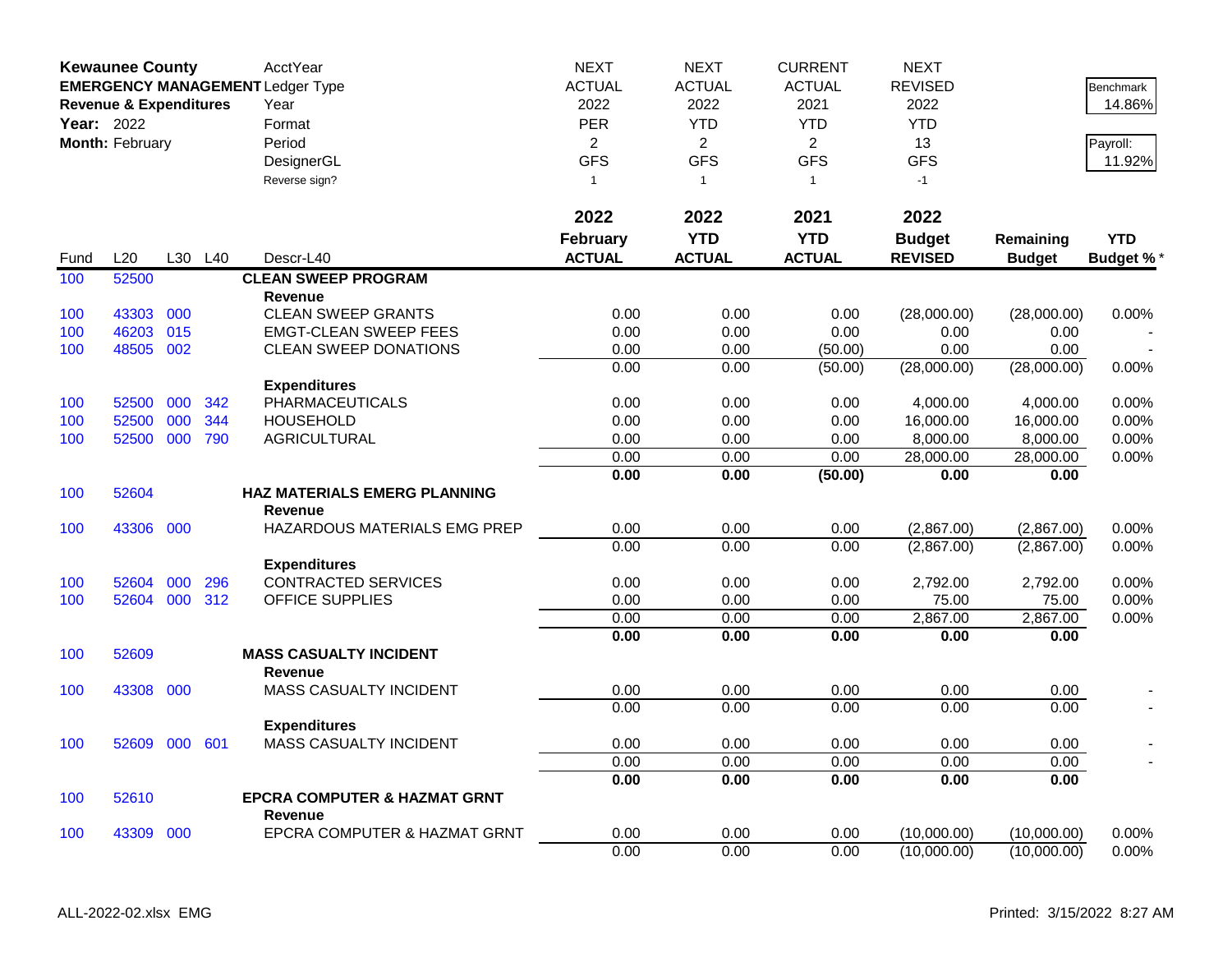|            | <b>Kewaunee County</b><br><b>EMERGENCY MANAGEMENT Ledger Type</b><br><b>Revenue &amp; Expenditures</b><br><b>Year: 2022</b><br>Month: February |     |         | AcctYear<br>Year<br>Format<br>Period<br>DesignerGL<br>Reverse sign?      | <b>NEXT</b><br><b>ACTUAL</b><br>2022<br><b>PER</b><br>$\overline{2}$<br><b>GFS</b><br>1 | <b>NEXT</b><br><b>ACTUAL</b><br>2022<br><b>YTD</b><br>$\overline{2}$<br><b>GFS</b><br>$\overline{1}$ | <b>CURRENT</b><br><b>ACTUAL</b><br>2021<br><b>YTD</b><br>$\overline{2}$<br><b>GFS</b><br>$\mathbf{1}$ | <b>NEXT</b><br><b>REVISED</b><br>2022<br><b>YTD</b><br>13<br><b>GFS</b><br>$-1$ |                            | <b>Benchmark</b><br>14.86%<br>Payroll:<br>11.92% |
|------------|------------------------------------------------------------------------------------------------------------------------------------------------|-----|---------|--------------------------------------------------------------------------|-----------------------------------------------------------------------------------------|------------------------------------------------------------------------------------------------------|-------------------------------------------------------------------------------------------------------|---------------------------------------------------------------------------------|----------------------------|--------------------------------------------------|
|            |                                                                                                                                                |     |         |                                                                          | 2022<br><b>February</b>                                                                 | 2022<br><b>YTD</b>                                                                                   | 2021<br><b>YTD</b>                                                                                    | 2022                                                                            |                            | <b>YTD</b>                                       |
| Fund       | L20                                                                                                                                            |     | L30 L40 | Descr-L40                                                                | <b>ACTUAL</b>                                                                           | <b>ACTUAL</b>                                                                                        | <b>ACTUAL</b>                                                                                         | <b>Budget</b><br><b>REVISED</b>                                                 | Remaining<br><b>Budget</b> | <b>Budget %*</b>                                 |
|            |                                                                                                                                                |     |         | <b>Expenditures</b>                                                      |                                                                                         |                                                                                                      |                                                                                                       |                                                                                 |                            |                                                  |
| 100        | 52610                                                                                                                                          | 000 | 601     | EPCRA COMPUTER & HAZMAT GRNT                                             | 0.00                                                                                    | 0.00                                                                                                 | 899.63                                                                                                | 4,000.00                                                                        | 4,000.00                   | 0.00%                                            |
| 100        | 52610 000                                                                                                                                      |     | 813     | <b>OUTLAY</b>                                                            | 0.00                                                                                    | 0.00                                                                                                 | 0.00                                                                                                  | 6,000.00                                                                        | 6,000.00                   | 0.00%                                            |
|            |                                                                                                                                                |     |         |                                                                          | 0.00<br>0.00                                                                            | 0.00<br>0.00                                                                                         | 899.63<br>899.63                                                                                      | 10,000.00<br>0.00                                                               | 10,000.00<br>0.00          | 0.00%                                            |
| 100        | 52614                                                                                                                                          |     |         | <b>PRE-DISASTER MITIGATION</b><br><b>Revenue</b>                         |                                                                                         |                                                                                                      |                                                                                                       |                                                                                 |                            |                                                  |
| 100        | 43316 000                                                                                                                                      |     |         | PRE-DISASTER MITIGATION                                                  | 0.00                                                                                    | 0.00                                                                                                 | 0.00                                                                                                  | 0.00                                                                            | 0.00                       |                                                  |
|            |                                                                                                                                                |     |         |                                                                          | 0.00                                                                                    | 0.00                                                                                                 | 0.00                                                                                                  | 0.00                                                                            | 0.00                       |                                                  |
|            |                                                                                                                                                |     |         | <b>Expenditures</b>                                                      |                                                                                         |                                                                                                      |                                                                                                       |                                                                                 |                            |                                                  |
| 100        | 52614                                                                                                                                          | 000 | 296     | <b>CONTRACTED SERVICES</b>                                               | 0.00                                                                                    | 0.00                                                                                                 | 0.00                                                                                                  | 0.00                                                                            | 0.00                       |                                                  |
| 100        | 52614                                                                                                                                          | 000 | 312     | <b>OFFICE SUPPLIES</b>                                                   | 0.00                                                                                    | 0.00                                                                                                 | 0.00                                                                                                  | 0.00                                                                            | 0.00                       |                                                  |
| 100        | 52614                                                                                                                                          | 000 | 601     | PRE-DISASTER MITIGATION                                                  | 0.00                                                                                    | 0.00                                                                                                 | 0.00                                                                                                  | 0.00                                                                            | 0.00                       |                                                  |
|            |                                                                                                                                                |     |         |                                                                          | 0.00<br>0.00                                                                            | 0.00<br>0.00                                                                                         | 0.00<br>0.00                                                                                          | 0.00<br>0.00                                                                    | 0.00<br>0.00               |                                                  |
| 100        | 52617                                                                                                                                          |     |         | <b>INCIDENT COMMAND SYSTEM TRNG</b><br>Revenue                           |                                                                                         |                                                                                                      |                                                                                                       |                                                                                 |                            |                                                  |
| 100        | 43317 000                                                                                                                                      |     |         | INCIDENT COMMAND SYSTEM TRNG                                             | 0.00                                                                                    | 0.00                                                                                                 | 0.00                                                                                                  | 0.00                                                                            | 0.00                       |                                                  |
|            |                                                                                                                                                |     |         |                                                                          | 0.00                                                                                    | 0.00                                                                                                 | 0.00                                                                                                  | 0.00                                                                            | 0.00                       |                                                  |
|            |                                                                                                                                                |     |         | <b>Expenditures</b>                                                      |                                                                                         |                                                                                                      |                                                                                                       |                                                                                 |                            |                                                  |
| 100        | 52617 000 601                                                                                                                                  |     |         | INCIDENT COMMAND SYSTEM TRNG                                             | 0.00                                                                                    | 0.00                                                                                                 | 0.00                                                                                                  | 0.00                                                                            | 0.00                       |                                                  |
|            |                                                                                                                                                |     |         |                                                                          | 0.00                                                                                    | 0.00                                                                                                 | 0.00                                                                                                  | 0.00                                                                            | 0.00                       |                                                  |
|            |                                                                                                                                                |     |         |                                                                          | 0.00                                                                                    | 0.00                                                                                                 | 0.00                                                                                                  | 0.00                                                                            | 0.00                       |                                                  |
|            |                                                                                                                                                |     |         | <b>GENERAL FUND</b>                                                      | 12,469.05                                                                               | 26,899.14                                                                                            | 28,932.27                                                                                             | 67,267.00                                                                       | 40,367.86                  |                                                  |
| 150<br>150 | 52624                                                                                                                                          |     |         | <b>MOBILE COMMAND POST FUND</b><br><b>MOBILE COMMAND POST</b><br>Revenue |                                                                                         |                                                                                                      |                                                                                                       |                                                                                 |                            |                                                  |
| 150        | 43326                                                                                                                                          | 000 |         | MOBILE COMMAND POST                                                      | 0.00                                                                                    | 0.00                                                                                                 | 0.00                                                                                                  | 0.00                                                                            | 0.00                       |                                                  |
| 150        | 49202 000                                                                                                                                      |     |         | <b>TRANSFER FROM FUND BALANCE</b>                                        | 0.00                                                                                    | 0.00                                                                                                 | 0.00                                                                                                  | (77.00)                                                                         | (77.00)                    | 0.00%                                            |
|            |                                                                                                                                                |     |         |                                                                          | 0.00                                                                                    | 0.00                                                                                                 | 0.00                                                                                                  | (77.00)                                                                         | (77.00)                    | 0.00%                                            |
| 150        | 52624 000 601                                                                                                                                  |     |         | <b>Expenditures</b><br>MOBILE COMMAND POST                               | 0.00                                                                                    | 0.00                                                                                                 | 0.00                                                                                                  | 77.00                                                                           | 77.00                      | 0.00%                                            |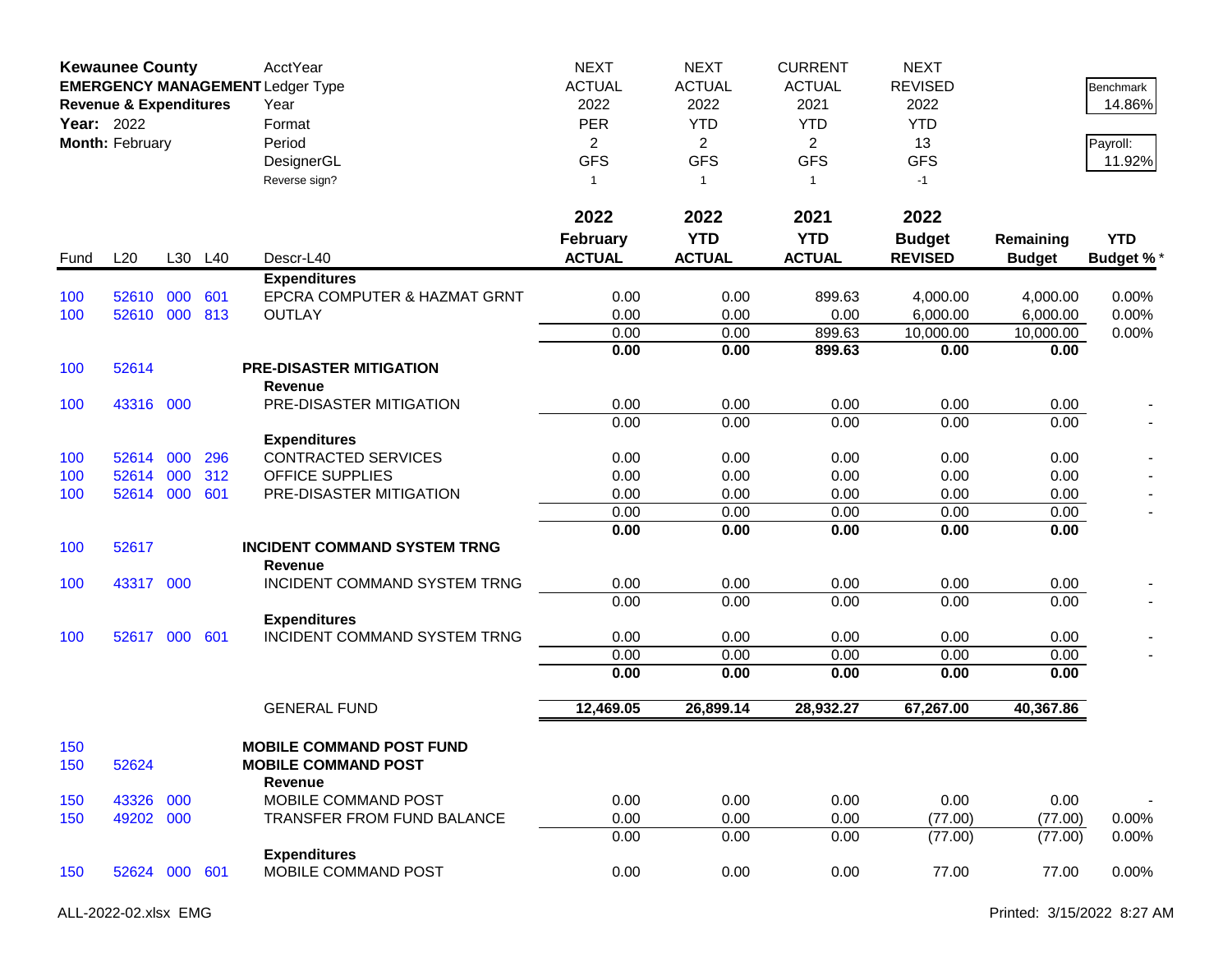|                   | <b>Kewaunee County</b><br><b>EMERGENCY MANAGEMENT Ledger Type</b> |     |         | AcctYear                                | <b>NEXT</b>     | <b>NEXT</b>    | <b>CURRENT</b> | <b>NEXT</b>    |                           |                  |
|-------------------|-------------------------------------------------------------------|-----|---------|-----------------------------------------|-----------------|----------------|----------------|----------------|---------------------------|------------------|
|                   |                                                                   |     |         |                                         | <b>ACTUAL</b>   | <b>ACTUAL</b>  | <b>ACTUAL</b>  | <b>REVISED</b> |                           | <b>Benchmark</b> |
|                   | <b>Revenue &amp; Expenditures</b>                                 |     |         | Year                                    | 2022            | 2022           | 2021           | 2022           |                           | 14.86%           |
| <b>Year: 2022</b> |                                                                   |     |         | Format                                  | <b>PER</b>      | <b>YTD</b>     | <b>YTD</b>     | <b>YTD</b>     |                           |                  |
|                   | Month: February                                                   |     |         | Period                                  | $\overline{2}$  | $\overline{2}$ | 2              | 13             |                           | Payroll:         |
|                   |                                                                   |     |         | DesignerGL                              | <b>GFS</b>      | <b>GFS</b>     | <b>GFS</b>     | <b>GFS</b>     |                           | 11.92%           |
|                   |                                                                   |     |         | Reverse sign?                           |                 | $\overline{1}$ | $\overline{1}$ | $-1$           |                           |                  |
|                   |                                                                   |     |         |                                         | 2022            | 2022           | 2021           | 2022           |                           |                  |
|                   |                                                                   |     |         |                                         | <b>February</b> | <b>YTD</b>     | <b>YTD</b>     | <b>Budget</b>  | Remaining                 | <b>YTD</b>       |
| Fund              | L20                                                               |     | L30 L40 | Descr-L40                               | <b>ACTUAL</b>   | <b>ACTUAL</b>  | <b>ACTUAL</b>  | <b>REVISED</b> | <b>Budget</b>             | <b>Budget %*</b> |
|                   |                                                                   |     |         |                                         | 0.00            | 0.00           | 0.00           | 77.00          |                           | 0.00%            |
|                   |                                                                   |     |         |                                         | 0.00            | 0.00           | 0.00           | 0.00           | 77.00<br>0.00             |                  |
| 160               |                                                                   |     |         | <b>NOAA RADIO FUND</b>                  |                 |                |                |                |                           |                  |
| 160               | 52625                                                             |     |         | <b>NOAA RADIOS</b>                      |                 |                |                |                |                           |                  |
|                   |                                                                   |     |         | <b>Revenue</b>                          |                 |                |                |                |                           |                  |
| 160               | 43327                                                             | 000 |         | <b>NOAA RADIOS</b>                      | 0.00            | 0.00           | 0.00           | (500.00)       | (500.00)                  | 0.00%            |
| 160               | 49202                                                             | 000 |         | <b>TRANSFER FROM FUND BALANCE</b>       | 0.00            | 0.00           | 0.00           | 0.00           | 0.00                      |                  |
|                   |                                                                   |     |         |                                         | 0.00            | 0.00           | 0.00           | (500.00)       | (500.00)                  | 0.00%            |
|                   |                                                                   |     |         | <b>Expenditures</b>                     |                 |                |                |                |                           |                  |
| 160               | 52625                                                             | 000 | 601     | <b>NOAA RADIOS</b>                      | 0.00            | 0.00           | 0.00           | 500.00         | 500.00                    | 0.00%            |
|                   |                                                                   |     |         |                                         | 0.00            | 0.00           | 0.00           | 500.00         | 500.00                    | 0.00%            |
|                   |                                                                   |     |         |                                         | 0.00            | 0.00           | 0.00           | 0.00           | 0.00                      |                  |
|                   |                                                                   |     |         |                                         | 12,469.05       | 26,899.14      | 28,932.27      | 67,267.00      | 40,367.86                 |                  |
|                   |                                                                   |     |         |                                         |                 |                |                |                | 61,016 Indirect Cost 2022 |                  |
|                   |                                                                   |     |         | <b>FUND BALANCE - Beginning of year</b> |                 |                |                |                | 72,130 Indirect Cost 2021 |                  |
| 150               |                                                                   |     |         | MOBILE COMMAND POST FUND                |                 | (371.74)       |                |                | (371.74)                  |                  |
| 160               |                                                                   |     |         | <b>NOAA RADIO FUND</b>                  |                 | (244.00)       |                |                | (244.00)                  |                  |
|                   |                                                                   |     |         | <b>INTEGRITY CHECK:</b>                 |                 |                |                |                |                           |                  |
|                   |                                                                   |     |         | <b>Total Expenditures (report)</b>      | 12,469.05       | 26,899.14      | 28,982.27      | 267,690.00     |                           |                  |
|                   | [100,150,1] 52500.52 *                                            |     |         | <b>Total Dept expenditures(G/L)</b>     | 12,469.05       | 26,899.14      | 28,982.27      | 267,690.00     |                           |                  |
|                   |                                                                   |     |         |                                         | 0.00            | 0.00           | 0.00           | 0.00           |                           |                  |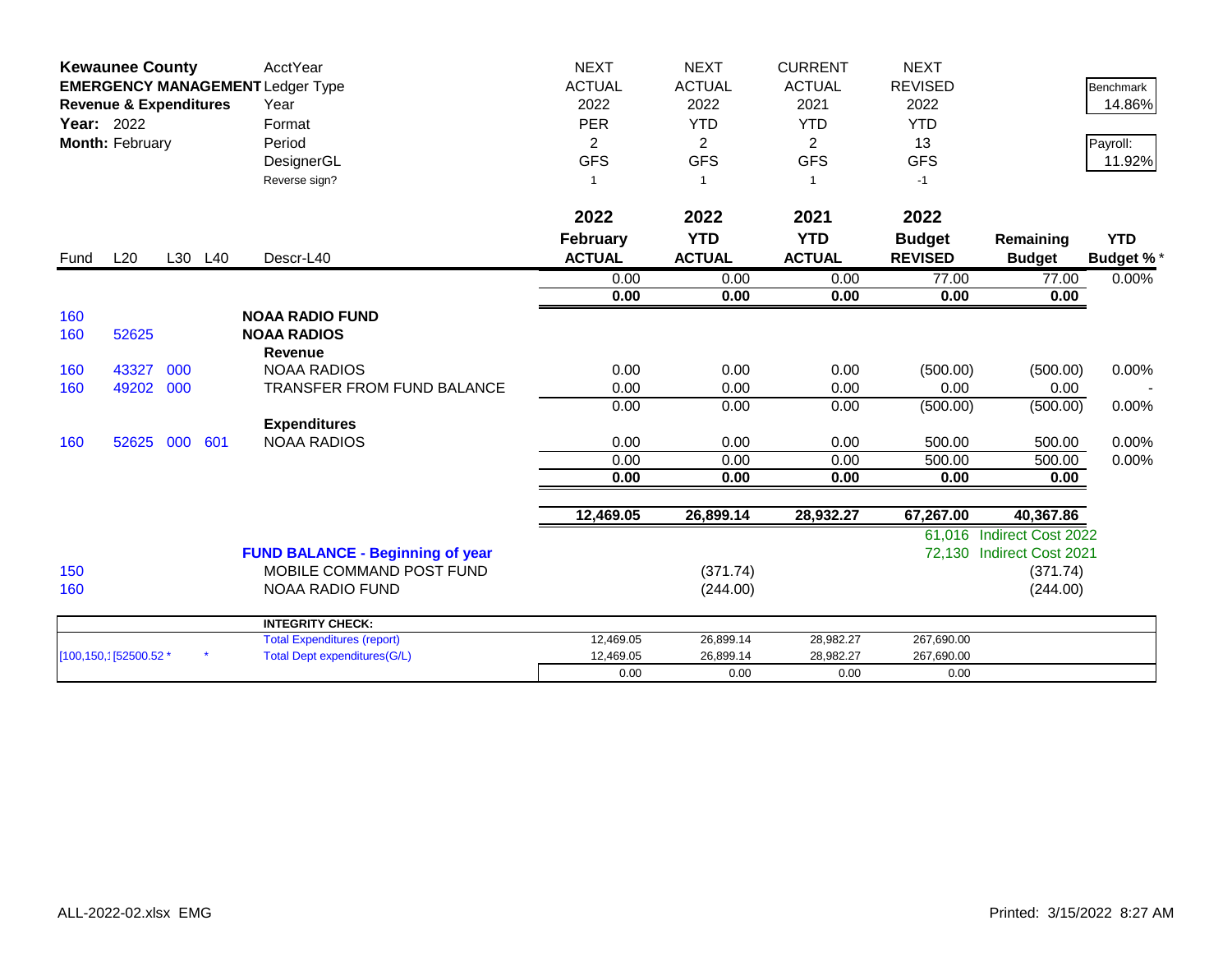|            | <b>Kewaunee County</b>            |     |            | AcctYear                            | <b>NEXT</b>     | <b>NEXT</b>    | <b>CURRENT</b> | <b>NEXT</b>    |               |                  |
|------------|-----------------------------------|-----|------------|-------------------------------------|-----------------|----------------|----------------|----------------|---------------|------------------|
|            |                                   |     |            | FAMILY COURT COMMISSIOI Ledger Type | <b>ACTUAL</b>   | <b>ACTUAL</b>  | <b>ACTUAL</b>  | <b>REVISED</b> |               | Benchmark        |
|            | <b>Revenue &amp; Expenditures</b> |     |            | Year                                | 2022            | 2022           | 2021           | 2022           |               | 14.86%           |
| Year: 2022 |                                   |     |            | Format                              | PER             | <b>YTD</b>     | <b>YTD</b>     | <b>YTD</b>     |               |                  |
|            | Month: February                   |     |            | Period                              | $\overline{2}$  | $\overline{2}$ | $\overline{2}$ | 13             |               | Payroll:         |
|            |                                   |     |            | DesignerGL                          | <b>GFS</b>      | <b>GFS</b>     | <b>GFS</b>     | <b>GFS</b>     |               | 11.92%           |
|            |                                   |     |            | Reverse sign?                       | $\mathbf{1}$    | $\mathbf{1}$   | $\overline{1}$ | $-1$           |               |                  |
|            |                                   |     |            |                                     | 2022            | 2022           | 2021           | 2022           |               |                  |
|            |                                   |     |            |                                     | <b>February</b> | <b>YTD</b>     | <b>YTD</b>     | <b>Budget</b>  | Remaining     | <b>YTD</b>       |
| Fund       | L20                               |     | L30 L40    | Descr-L40                           | <b>ACTUAL</b>   | <b>ACTUAL</b>  | <b>ACTUAL</b>  | <b>REVISED</b> | <b>Budget</b> | <b>Budget %*</b> |
| 100        |                                   |     |            | <b>GENERAL FUND</b>                 |                 |                |                |                |               |                  |
| 100        | 51202                             |     |            | <b>FAMILY COURT COMMISSIONER</b>    |                 |                |                |                |               |                  |
|            |                                   |     |            | Revenue                             |                 |                |                |                |               |                  |
| 100        | 43249                             | 110 |            | <b>COVID GRANTS-FCT</b>             | 0.00            | 0.00           | 0.00           | 0.00           | 0.00          |                  |
| 100        | 46142 000                         |     |            | <b>FAMILY SERVICES FEES</b>         | (305.00)        | (365.00)       | (405.00)       | (5,000.00)     | (4,635.00)    | 7.30%            |
|            |                                   |     |            |                                     | (305.00)        | (365.00)       | (405.00)       | (5,000.00)     | (4,635.00)    |                  |
|            |                                   |     |            | <b>Expenditures</b>                 |                 |                |                |                |               |                  |
| 100        | 51202 000 111                     |     |            | <b>SALARIES</b>                     | 3,087.20        | 6,174.40       | 5,969.60       | 40,137.00      | 33,962.60     | 15.38%           |
| 100        | 51202 000                         |     | 151        | <b>SOCIAL SECURITY</b>              | 236.16          | 472.32         | 456.68         | 3,070.00       | 2,597.68      | 15.39%           |
| 100        | 51202 000                         |     | 152        | <b>RETIREMENT</b>                   | 0.00            | 0.00           | 402.96         | 0.00           | 0.00          |                  |
| 100        | 51202 000                         |     | 153        | <b>WORKMEN'S COMPENSATION</b>       | 5.68            | 11.36          | 11.24          | 75.00          | 63.64         | 15.15%           |
| 100        | 51202 000                         |     | 154        | <b>HEALTH INSURANCE</b>             | 0.00            | 0.00           | 0.00           | 0.00           | 0.00          |                  |
| 100        | 51202 000                         |     | 155        | <b>DENTAL INSURANCE</b>             | 0.00            | 0.00           | 0.00           | 0.00           | 0.00          |                  |
| 100        | 51202 000                         |     | 212        | <b>MEDIATION FEES</b>               | 0.00            | 0.00           | 0.00           | 5,000.00       | 5,000.00      | 0.00%            |
| 100<br>100 | 51202 000<br>51202 000            |     | 225<br>255 | <b>TELEPHONE</b><br>PAPER SERVICE   | 0.00<br>0.00    | 0.00<br>0.00   | 0.00<br>0.00   | 0.00<br>0.00   | 0.00<br>0.00  |                  |
| 100        | 51202                             | 000 | 296        | <b>CONTRACTED SERVICES</b>          | 1,615.50        | 3,231.00       | 3,231.00       | 19,386.00      | 16,155.00     | 16.67%           |
| 100        | 51202 000                         |     | 310        | <b>LUMP SUM OFFICE</b>              | 497.83          | 995.66         | 995.66         | 5,974.00       | 4,978.34      | 16.67%           |
| 100        | 51202 000                         |     | 312        | OFFICE SUPPLIES                     | 83.33           | 166.66         | 166.66         | 1,000.00       | 833.34        | 16.67%           |
| 100        | 51202 000                         |     | 324        | <b>MEMBERSHIP DUES</b>              | 0.00            | 0.00           | 0.00           | 200.00         | 200.00        | 0.00%            |
| 100        | 51202 000                         |     | 332        | <b>TRAVEL EXPENSES</b>              | 0.00            | 0.00           | 0.00           | 750.00         | 750.00        | 0.00%            |
| 100        | 51202 000                         |     | 813        | <b>OUTLAY</b>                       | 0.00            | 0.00           | 0.00           | 0.00           | 0.00          |                  |
|            |                                   |     |            |                                     | 5,525.70        | 11,051.40      | 11,233.80      | 75,592.00      | 64,540.60     | 14.62%           |
|            |                                   |     |            |                                     | 5,220.70        | 10,686.40      | 10,828.80      | 70,592.00      | 59,905.60     |                  |
|            |                                   |     |            | <b>INTEGRITY CHECK:</b>             |                 |                |                |                |               |                  |
|            |                                   |     |            | <b>Total Expenditures (report)</b>  | 5,525.70        | 11,051.40      | 11,233.80      | 75,592.00      |               |                  |
|            | [100,260] [51202,51 *             |     |            | <b>Total Dept expenditures(G/L)</b> | 5,525.70        | 11,051.40      | 11,233.80      | 75,592.00      |               |                  |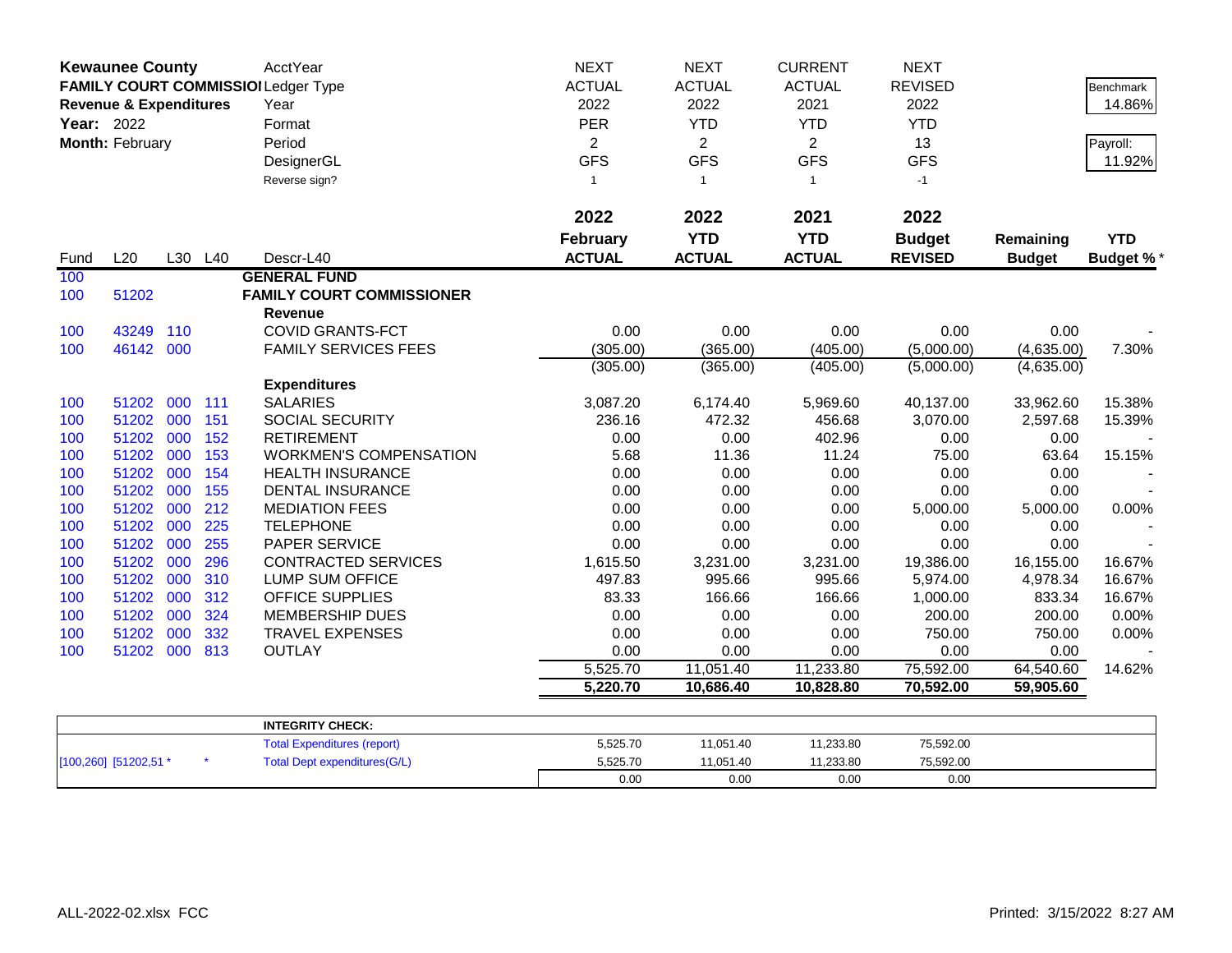| <b>Kewaunee County</b><br><b>FINANCE DEPARTMENT</b><br><b>Revenue &amp; Expenditures</b><br>Year: 2022<br>Month: February |                |            |            | AcctYear<br>Ledger Type<br>Year<br>Format<br>Period<br>DesignerGL<br>Reverse sign? | <b>NEXT</b><br><b>ACTUAL</b><br>2022<br><b>PER</b><br>$\overline{2}$<br><b>GFS</b><br>$\overline{1}$<br>2022 | <b>NEXT</b><br><b>ACTUAL</b><br>2022<br><b>YTD</b><br>$\overline{2}$<br><b>GFS</b><br>$\overline{1}$<br>2022 | <b>CURRENT</b><br><b>ACTUAL</b><br>2021<br><b>YTD</b><br>$\overline{2}$<br><b>GFS</b><br>$\mathbf{1}$<br>2021 | <b>NEXT</b><br><b>REVISED</b><br>2022<br><b>YTD</b><br>13<br><b>GFS</b><br>$-1$<br>2022 |                    | <b>Benchmark</b><br>14.86%<br>Payroll:<br>11.92% |
|---------------------------------------------------------------------------------------------------------------------------|----------------|------------|------------|------------------------------------------------------------------------------------|--------------------------------------------------------------------------------------------------------------|--------------------------------------------------------------------------------------------------------------|---------------------------------------------------------------------------------------------------------------|-----------------------------------------------------------------------------------------|--------------------|--------------------------------------------------|
|                                                                                                                           |                |            |            |                                                                                    | February                                                                                                     | <b>YTD</b>                                                                                                   | <b>YTD</b>                                                                                                    | <b>Budget</b>                                                                           | Remaining          | <b>YTD</b>                                       |
| Fund                                                                                                                      | L20            |            | L30 L40    | Descr-L40                                                                          | <b>ACTUAL</b>                                                                                                | <b>ACTUAL</b>                                                                                                | <b>ACTUAL</b>                                                                                                 | <b>REVISED</b>                                                                          | <b>Budget</b>      | <b>Budget %</b>                                  |
| 100                                                                                                                       |                |            |            | <b>GENERAL FUND</b>                                                                |                                                                                                              |                                                                                                              |                                                                                                               |                                                                                         |                    |                                                  |
| 100                                                                                                                       | 51511          |            |            | <b>FINANCE DEPARTMENT</b>                                                          |                                                                                                              |                                                                                                              |                                                                                                               |                                                                                         |                    |                                                  |
|                                                                                                                           |                |            |            | <b>Revenue</b>                                                                     |                                                                                                              |                                                                                                              |                                                                                                               |                                                                                         |                    |                                                  |
| 100                                                                                                                       | 43249          | 120        |            | <b>COVID GRANTS-FIN</b>                                                            | 0.00                                                                                                         | 0.00                                                                                                         | 0.00                                                                                                          | 0.00                                                                                    | 0.00               |                                                  |
| 100                                                                                                                       | 46850 511      |            |            | FIN-CHARGE FOR SERVICE                                                             | 0.00                                                                                                         | 0.00                                                                                                         | 0.00                                                                                                          | 0.00                                                                                    | 0.00               |                                                  |
|                                                                                                                           |                |            |            |                                                                                    | 0.00                                                                                                         | 0.00                                                                                                         | 0.00                                                                                                          | 0.00                                                                                    | 0.00               |                                                  |
|                                                                                                                           |                |            |            | <b>Expenditures</b>                                                                |                                                                                                              |                                                                                                              |                                                                                                               |                                                                                         |                    |                                                  |
| 100                                                                                                                       | 51511          | 000 111    |            | <b>SALARIES</b>                                                                    | 7,470.40                                                                                                     | 14,940.80                                                                                                    | 14,518.40                                                                                                     | 97,126.00                                                                               | 82,185.20          | 15.38%                                           |
| 100                                                                                                                       | 51511          | 000        | 121        | WAGES-REGULAR                                                                      | 7,304.00                                                                                                     | 10,956.00                                                                                                    | 11,686.70                                                                                                     | 94,943.00                                                                               | 83,987.00          | 11.54%                                           |
| 100                                                                                                                       | 51511          | 000        | 122        | WAGES-OVERTIME                                                                     | 0.00                                                                                                         | 0.00                                                                                                         | 0.00                                                                                                          | 0.00                                                                                    | 0.00               |                                                  |
| 100                                                                                                                       | 51511          | 000        | 151        | SOCIAL SECURITY                                                                    | 1,005.00                                                                                                     | 1,741.64                                                                                                     | 1,776.27                                                                                                      | 14,693.00                                                                               | 12,951.36          | 11.85%                                           |
| 100                                                                                                                       | 51511          | 000        | 152        | <b>RETIREMENT</b>                                                                  | 960.34                                                                                                       | 1,683.31                                                                                                     | 1,768.85                                                                                                      | 12,484.00                                                                               | 10,800.69          | 13.48%                                           |
| 100                                                                                                                       | 51511          | 000        | 153        | <b>WORKMEN'S COMPENSATION</b>                                                      | 27.22                                                                                                        | 47.71                                                                                                        | 49.40                                                                                                         | 361.00                                                                                  | 313.29             | 13.22%                                           |
| 100                                                                                                                       | 51511          | 000        | 154        | <b>HEALTH INSURANCE</b>                                                            | 6,971.82                                                                                                     | 13,943.64                                                                                                    | 12,415.20                                                                                                     | 83,661.00                                                                               | 69,717.36          | 16.67%                                           |
| 100                                                                                                                       | 51511          | 000        | 155        | <b>DENTAL INSURANCE</b>                                                            | 203.46                                                                                                       | 406.92                                                                                                       | 387.48                                                                                                        | 2,441.00                                                                                | 2,034.08           | 16.67%                                           |
| 100                                                                                                                       | 51511          | 000        | 156        | HEALTH REIMBURSEMENT ACCOUNT                                                       | 0.00                                                                                                         | 0.00                                                                                                         | 0.00                                                                                                          | 0.00                                                                                    | 0.00               |                                                  |
| 100                                                                                                                       | 51511          | 000        | 213        | <b>ACCOUNTING &amp; AUDITING</b>                                                   | 12,075.00                                                                                                    | 12,075.00                                                                                                    | 4,620.00                                                                                                      | 25,860.00                                                                               | 13,785.00          | 46.69%                                           |
| 100                                                                                                                       | 51511          | 000        | 219        | OTHER PROFESSIONAL SERVICES                                                        | 0.00                                                                                                         | 0.00                                                                                                         | 0.00                                                                                                          | 9,100.00                                                                                | 9,100.00           | 0.00%                                            |
| 100                                                                                                                       | 51511          | 000        | 225        | <b>TELEPHONE</b>                                                                   | 38.76                                                                                                        | 70.19                                                                                                        | 30.52                                                                                                         | 465.00                                                                                  | 394.81             | 15.09%                                           |
| 100                                                                                                                       | 51511          | 000        | 249        | MAINTENANCE AGREEMENTS                                                             | 6,444.06                                                                                                     | 7,529.97                                                                                                     | 0.00                                                                                                          | 24,262.00                                                                               | 16,732.03          | 31.04%                                           |
| 100                                                                                                                       | 51511          | 000        | 296        | <b>CONTRACTED SERVICES</b>                                                         | 0.00                                                                                                         | 0.00                                                                                                         | 0.00                                                                                                          | 0.00                                                                                    | 0.00               |                                                  |
| 100                                                                                                                       | 51511          | 000        | 311        | <b>POSTAGE</b><br>OFFICE SUPPLIES                                                  | 243.06<br>98.25                                                                                              | 243.06                                                                                                       | 184.61                                                                                                        | 990.00                                                                                  | 746.94             | 24.55%                                           |
| 100                                                                                                                       | 51511          | 000<br>000 | 312<br>322 |                                                                                    | 0.00                                                                                                         | 154.25                                                                                                       | 257.55                                                                                                        | 2,622.00                                                                                | 2,467.75           | 5.88%                                            |
| 100                                                                                                                       | 51511<br>51511 | 000        | 324        | <b>SUBSCRIPTIONS</b><br><b>MEMBERSHIP DUES</b>                                     |                                                                                                              | 0.00<br>25.00                                                                                                | 0.00                                                                                                          | 0.00<br>250.00                                                                          | 0.00<br>225.00     | 10.00%                                           |
| 100<br>100                                                                                                                | 51511          | 000        | 332        | <b>TRAVEL EXPENSES</b>                                                             | 25.00<br>12.87                                                                                               | 12.87                                                                                                        | 25.00<br>0.00                                                                                                 | 1,565.00                                                                                | 1,552.13           | 0.82%                                            |
| 100                                                                                                                       | 51511 000 813  |            |            | <b>OUTLAY</b>                                                                      | 0.00                                                                                                         | 0.00                                                                                                         | 0.00                                                                                                          |                                                                                         |                    |                                                  |
|                                                                                                                           |                |            |            |                                                                                    | 42,879.24                                                                                                    | 63,830.36                                                                                                    | 47,719.98                                                                                                     | 0.00<br>370,823.00                                                                      | 0.00<br>306,992.64 | 17.21%                                           |
|                                                                                                                           |                |            |            |                                                                                    | 42,879.24                                                                                                    | 63,830.36                                                                                                    | 47,719.98                                                                                                     | 370,823.00                                                                              | 306,992.64         |                                                  |
|                                                                                                                           |                |            |            |                                                                                    |                                                                                                              |                                                                                                              |                                                                                                               |                                                                                         |                    |                                                  |
|                                                                                                                           |                |            |            | <b>INTEGRITY CHECK:</b>                                                            |                                                                                                              |                                                                                                              |                                                                                                               |                                                                                         |                    |                                                  |
|                                                                                                                           |                |            |            | <b>Total Expenditures (report)</b>                                                 | 42,879.24                                                                                                    | 63,830.36                                                                                                    | 47,719.98                                                                                                     | 370,823.00                                                                              |                    |                                                  |
| 100                                                                                                                       | [51510.51 *    |            |            | <b>Total Dept expenditures(G/L)</b>                                                | 42,879.24                                                                                                    | 63,830.36                                                                                                    | 47,719.98                                                                                                     | 370,823.00                                                                              |                    |                                                  |
|                                                                                                                           |                |            |            |                                                                                    | 0.00                                                                                                         | 0.00                                                                                                         | 0.00                                                                                                          | 0.00                                                                                    |                    |                                                  |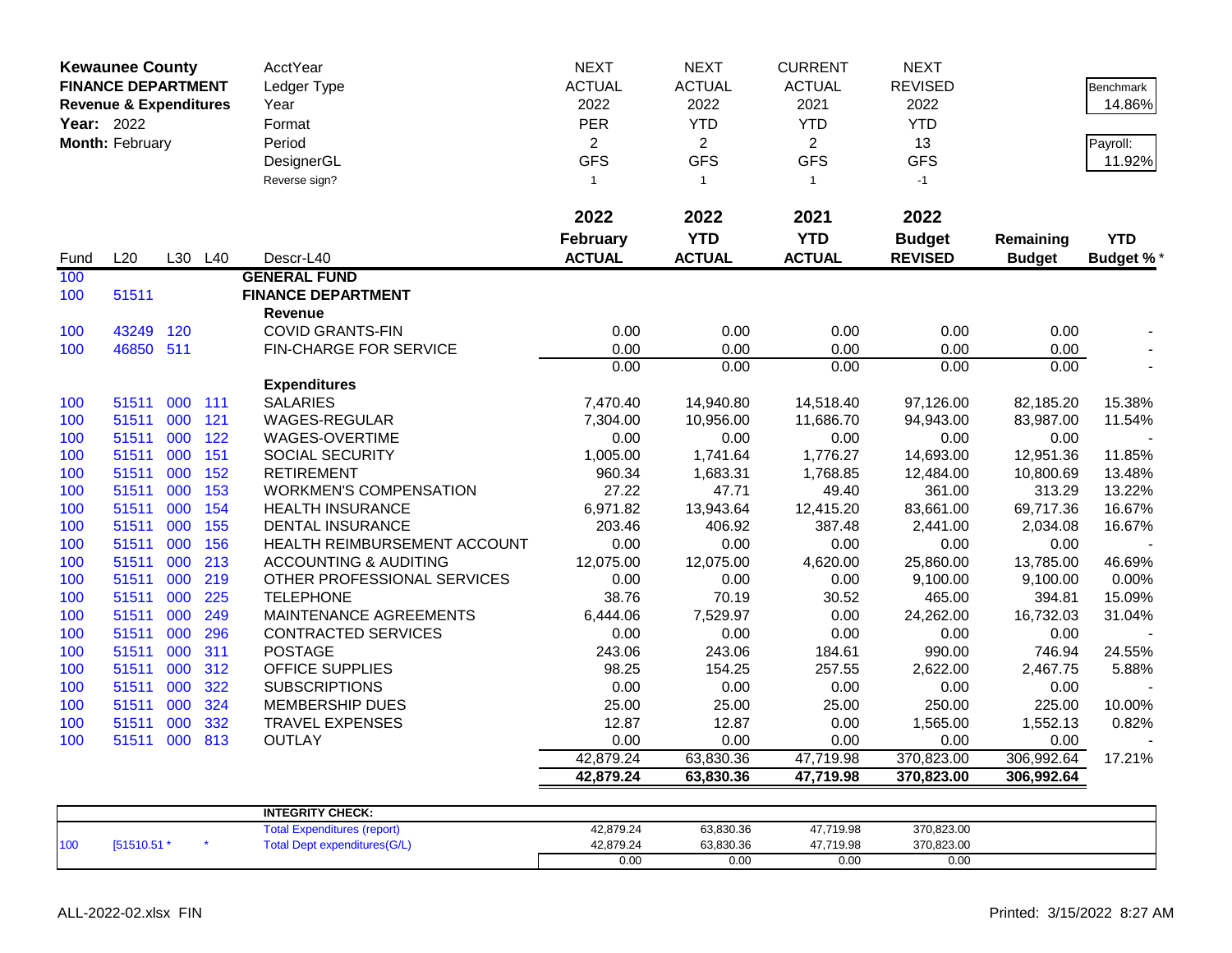| <b>Kewaunee County</b> |                                   |     | AcctYear | <b>NEXT</b>                            | <b>NEXT</b>     | <b>CURRENT</b>   | <b>NEXT</b>    |                  |                  |                  |
|------------------------|-----------------------------------|-----|----------|----------------------------------------|-----------------|------------------|----------------|------------------|------------------|------------------|
|                        | <b>NON-DEPARTMENT</b>             |     |          | Ledger Type                            | <b>ACTUAL</b>   | <b>ACTUAL</b>    | <b>ACTUAL</b>  | <b>REVISED</b>   |                  | Benchmark        |
|                        | <b>Revenue &amp; Expenditures</b> |     |          | Year                                   | 2022            | 2022             | 2021           | 2022             |                  | 14.86%           |
|                        | Year: 2022                        |     |          | Format                                 | <b>PER</b>      | <b>YTD</b>       | <b>YTD</b>     | <b>YTD</b>       |                  |                  |
|                        | Month: February                   |     |          | Period                                 | $\overline{2}$  | $\overline{2}$   | $\overline{2}$ | 13               |                  | Payroll:         |
|                        |                                   |     |          | DesignerGL                             | <b>GFS</b>      | <b>GFS</b>       | <b>GFS</b>     | <b>GFS</b>       |                  | 11.92%           |
|                        |                                   |     |          | Reverse sign?                          | $\mathbf{1}$    | $\mathbf{1}$     | $\mathbf{1}$   | $-1$             |                  |                  |
|                        |                                   |     |          |                                        |                 |                  |                |                  |                  |                  |
|                        |                                   |     |          |                                        | 2022            | 2022             | 2021           | 2022             |                  |                  |
|                        |                                   |     |          |                                        | <b>February</b> | <b>YTD</b>       | <b>YTD</b>     | <b>Budget</b>    | Remaining        | <b>YTD</b>       |
| Fund                   | L20                               |     | L30 L40  | Descr-L40                              | <b>ACTUAL</b>   | <b>ACTUAL</b>    | <b>ACTUAL</b>  | <b>REVISED</b>   | <b>Budget</b>    | <b>Budget %*</b> |
| 100                    |                                   |     |          | <b>GENERAL FUND</b>                    |                 |                  |                |                  |                  |                  |
| 100                    |                                   |     |          | <b>NON-DEPARTMENT</b>                  |                 |                  |                |                  |                  |                  |
|                        |                                   |     |          | <b>Revenue</b>                         |                 |                  |                |                  |                  |                  |
| 100                    | 41100 000                         |     |          | <b>GENERAL PROPERTY TAXES</b>          | 0.00            | (7, 119, 911.00) | (6,635,463.00) | (7, 119, 911.00) | 0.00             | 100.00%          |
| 100                    | 41180                             | 000 |          | <b>OMITTED PROPERTY TAX</b>            | 0.00            | 0.00             | 0.00           | 0.00             | 0.00             |                  |
| 100                    | 41300                             | 000 |          | <b>SALES TAX REVENUE</b>               | (141, 586.65)   | (141, 586.65)    | (112, 125.32)  | (1,200,000.00)   | (1,058,413.35)   | 11.80%           |
| 100                    | 43410                             | 000 |          | <b>STATE SHARED TAXES</b>              | 0.00            | 0.00             | 0.00           | (644,061.00)     | (644,061.00)     | 0.00%            |
| 100                    | 43420                             | 000 |          | <b>EXEMPT COMPUTER STATE AID</b>       | 0.00            | 0.00             | 0.00           | (12,322.00)      | (12, 322.00)     | 0.00%            |
| 100                    | 43425                             | 000 |          | STATE PERSONAL PROPERTY AID            | 0.00            | 0.00             | 0.00           | (67, 638.00)     | (67, 638.00)     | 0.00%            |
| 100                    | 43430                             | 000 |          | UTILITY TAX                            | 0.00            | 0.00             | 0.00           | (229, 129.00)    | (229, 129.00)    | 0.00%            |
| 100                    | 43660                             | 000 |          | DNR PAYMENT IN LIEU OF TAXES           | (25, 227.00)    | (25, 853.13)     | (23,740.27)    | (28,000.00)      | (2, 146.87)      | 92.33%           |
| 100                    | 48110                             | 000 |          | <b>CREDIT CARD REBATE</b>              | 0.00            | 0.00             | (1,576.25)     | (5,525.00)       | (5,525.00)       | 0.00%            |
| 100                    | 48204                             | 000 |          | <b>RENT-COUNTY PROPERTY</b>            | (50.00)         | (50.00)          | 0.00           | (24,000.00)      | (23,950.00)      | 0.21%            |
| 100                    | 48301                             | 000 |          | SALE OF COUNTY PROPERTY                | 0.00            | 0.00             | (144.08)       | (2,000.00)       | (2,000.00)       | 0.00%            |
| 100                    | 48302                             | 000 |          | SALE OF MAPS & PLATS                   | (24.45)         | (49.49)          | (17.34)        | (1,000.00)       | (950.51)         | 4.95%            |
| 100                    | 48304                             | 000 |          | SALE OF DISCOUNTED TICKETS             | 0.00            | 0.00             | 0.00           | 0.00             | 0.00             |                  |
| 100                    | 48400                             | 000 |          | MISCELLANEOUS REVENUE                  | 0.00            | 0.00             | 0.00           | (500.00)         | (500.00)         | 0.00%            |
| 100                    | 49200                             | 000 |          | TRANSFER FROM OTHER FUNDS              | 0.00            | 0.00             | 0.00           | (40,000.00)      | (40,000.00)      | 0.00%            |
| 100                    | 49202 000                         |     |          | TRANSFER FROM FUND BALANCE             | 0.00            | 0.00             | 0.00           | (190,000.00)     | (190,000.00)     | 0.00%            |
|                        |                                   |     |          |                                        | (166, 888.10)   | (7, 287, 450.27) | (6,773,066.26) | (9,564,086.00)   | (2,276,635.73)   | 76.20%           |
|                        |                                   |     |          | <b>Expenditures</b>                    |                 |                  |                |                  |                  |                  |
| 100                    | 51540                             | 000 | 601      | CONTINGENCY (ANNUAL)                   | 0.00            | 0.00             | 0.00           | 100,000.00       | 100,000.00       | 0.00%            |
| 100                    | 51910 000                         |     | 601      | <b>ILLEGAL TAXES &amp; TAX REFUNDS</b> | 485,468.37      | 485,468.37       | 486,005.03     | 485,468.00       | (0.37)           | 100.00%          |
| 100                    | 51990                             | 000 | 813      | OUTLAY, NON-DEPT                       | 0.00            | 0.00             | 0.00           | 0.00             | 0.00             |                  |
| 100                    | 54200                             | 000 | 601      | VIOLENCE INTERVENTION PROJ             | 26,000.00       | 26,000.00        | 26,000.00      | 26,000.00        | 0.00             | 100.00%          |
| 100                    | 55113                             | 000 | 601      | KEW CO ECONOMIC DEVELOPMENT            | 0.00            | 40,000.00        | 40,000.00      | 40,000.00        | 0.00             | 100.00%          |
| 100                    | 59200                             | 000 | 601      | TRANSFER TO OTHER FUNDS                | 0.00            | 0.00             | 0.00           | 11,982.00        | 11,982.00        | 0.00%            |
| 100                    | 59202 000                         |     | 601      | TRANSFER TO FUND BALANCE               | 0.00            | 0.00             | 0.00           | 19,823.00        | 19,823.00        | 0.00%            |
|                        |                                   |     |          |                                        | 511,468.37      | 551,468.37       | 552,005.03     | 683,273.00       | 131,804.63       | 80.71%           |
|                        |                                   |     |          |                                        | 344,580.27      | (6,735,981.90)   | (6,221,061.23) | (8,880,813.00)   | (2, 144, 831.10) |                  |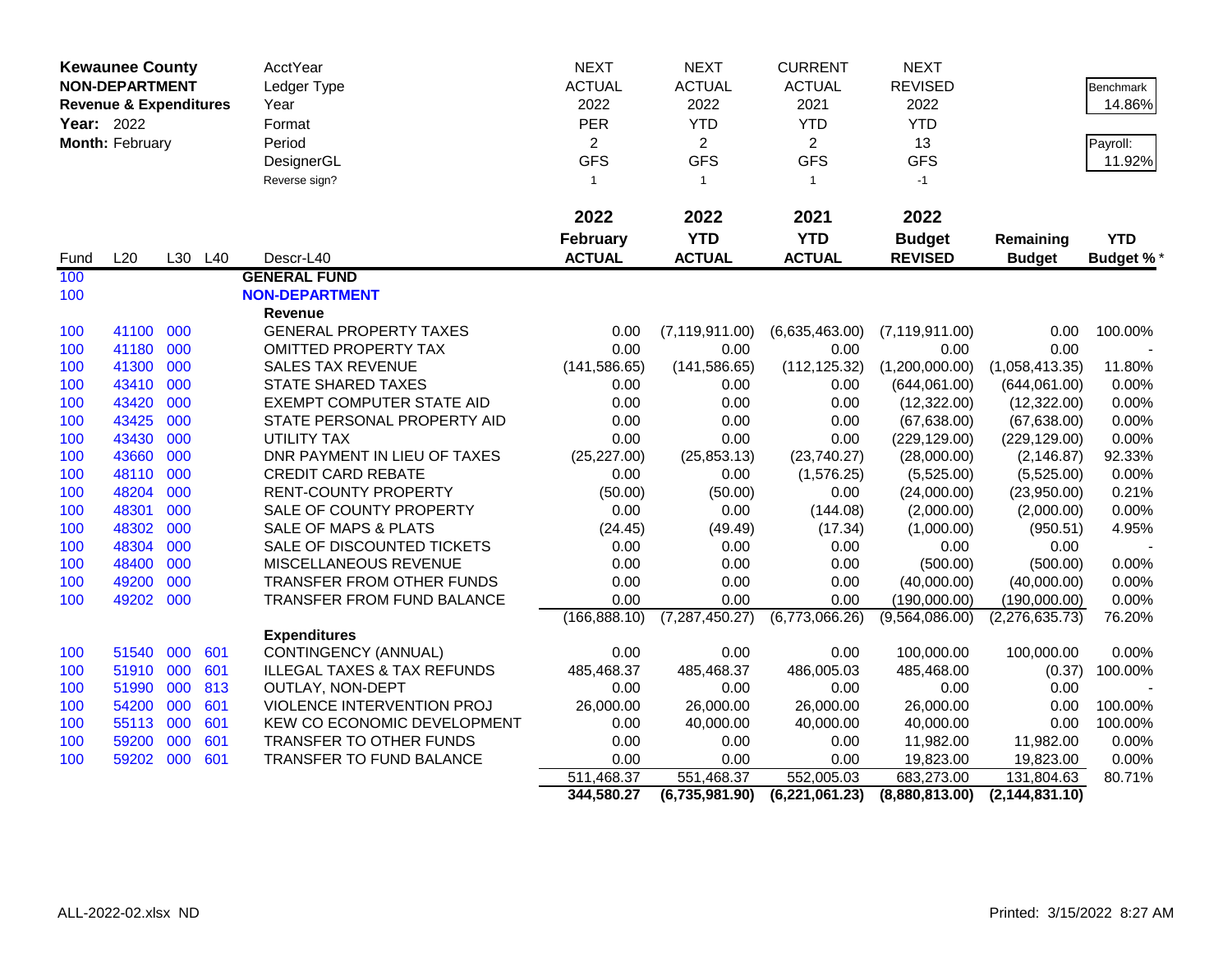| <b>Kewaunee County</b><br><b>NON-DEPARTMENT</b><br><b>Revenue &amp; Expenditures</b><br>Year: 2022<br>Month: February |           |     |         | <b>AcctYear</b><br>Ledger Type<br>Year<br>Format<br>Period<br>DesignerGL<br>Reverse sign? | <b>NEXT</b><br><b>ACTUAL</b><br>2022<br>PER<br>$\overline{2}$<br><b>GFS</b><br>$\mathbf{1}$ | <b>NEXT</b><br><b>ACTUAL</b><br>2022<br><b>YTD</b><br>$\overline{2}$<br><b>GFS</b><br>$\overline{1}$ | <b>CURRENT</b><br><b>ACTUAL</b><br>2021<br><b>YTD</b><br>$\overline{2}$<br><b>GFS</b><br>$\mathbf{1}$ | <b>NEXT</b><br><b>REVISED</b><br>2022<br><b>YTD</b><br>13<br><b>GFS</b><br>$-1$ | Remaining      | <b>Benchmark</b><br>14.86%<br>Payroll:<br>11.92% |
|-----------------------------------------------------------------------------------------------------------------------|-----------|-----|---------|-------------------------------------------------------------------------------------------|---------------------------------------------------------------------------------------------|------------------------------------------------------------------------------------------------------|-------------------------------------------------------------------------------------------------------|---------------------------------------------------------------------------------|----------------|--------------------------------------------------|
|                                                                                                                       |           |     |         |                                                                                           | 2022<br><b>February</b>                                                                     | 2022<br><b>YTD</b>                                                                                   | 2021<br><b>YTD</b>                                                                                    | 2022<br><b>Budget</b>                                                           |                | <b>YTD</b>                                       |
| Fund                                                                                                                  | L20       |     | L30 L40 | Descr-L40                                                                                 | <b>ACTUAL</b>                                                                               | <b>ACTUAL</b>                                                                                        | <b>ACTUAL</b>                                                                                         | <b>REVISED</b>                                                                  | <b>Budget</b>  | Budget %*                                        |
| 100                                                                                                                   | 55110     |     |         | <b>COUNTY LIBRARY BOARD</b>                                                               |                                                                                             |                                                                                                      |                                                                                                       |                                                                                 |                |                                                  |
|                                                                                                                       |           |     |         | <b>Revenue</b>                                                                            |                                                                                             |                                                                                                      |                                                                                                       |                                                                                 |                |                                                  |
| 100                                                                                                                   | 43571     | 000 |         | <b>LIBRARY STATE AID</b>                                                                  | 1,084.29                                                                                    | 1,084.29                                                                                             | 1,608.77                                                                                              | 0.00                                                                            | (1,084.29)     |                                                  |
|                                                                                                                       |           |     |         |                                                                                           | 1,084.29                                                                                    | 1,084.29                                                                                             | 1,608.77                                                                                              | 0.00                                                                            | (1,084.29)     |                                                  |
|                                                                                                                       |           |     |         | <b>Expenditures</b>                                                                       |                                                                                             |                                                                                                      |                                                                                                       |                                                                                 |                |                                                  |
| 100                                                                                                                   | 55110 000 |     | 597     | <b>ADMINISTRATIVE EXPENSES</b>                                                            | 0.00                                                                                        | 0.00                                                                                                 | 0.00                                                                                                  | 1,450.00                                                                        | 1,450.00       | 0.00%                                            |
| 100                                                                                                                   | 55110 000 |     | 598     | <b>ACT 420 PAYMENTS</b>                                                                   | 41,999.00                                                                                   | 41,999.00                                                                                            | 55,662.00                                                                                             | 41,999.00                                                                       | 0.00           | 100.00%                                          |
| 100                                                                                                                   | 55110 000 |     | 599     | NICOLET FED LIB DELIVERY FEE                                                              | 340.48                                                                                      | 340.48                                                                                               | 276.07                                                                                                | 3,750.00                                                                        | 3,409.52       | 9.08%                                            |
| 100                                                                                                                   | 55110 000 |     | 601     | <b>QUARTERLY PAYMENTS</b>                                                                 | 0.00                                                                                        | 0.00                                                                                                 | 0.00                                                                                                  | 213,788.00                                                                      | 213,788.00     | 0.00%                                            |
|                                                                                                                       |           |     |         |                                                                                           | 42,339.48                                                                                   | 42,339.48                                                                                            | 55,938.07                                                                                             | 260,987.00                                                                      | 218,647.52     | 16.22%                                           |
|                                                                                                                       |           |     |         |                                                                                           | 43,423.77                                                                                   | 43,423.77                                                                                            | 57,546.84                                                                                             | 260,987.00                                                                      | 217,563.23     |                                                  |
| 280                                                                                                                   |           |     |         | <b>CORONAVIRUS RECOVERY FUND</b><br><b>Revenue</b>                                        |                                                                                             |                                                                                                      |                                                                                                       |                                                                                 |                |                                                  |
| 280                                                                                                                   | 43351     | 000 |         | <b>ARPA GRANT</b>                                                                         | 0.00                                                                                        | 0.00                                                                                                 | 0.00                                                                                                  | (1,984,533.00)                                                                  | (1,984,533.00) | 0.00%                                            |
| 280                                                                                                                   | 49200     | 000 |         | TRANSFER FROM OTHER FUNDS                                                                 | 0.00                                                                                        | 0.00                                                                                                 | 0.00                                                                                                  | 0.00                                                                            | 0.00           |                                                  |
| 280                                                                                                                   | 49202     | 000 |         | <b>TRANSFER FROM FUND BALANCE</b>                                                         | 0.00                                                                                        | 0.00                                                                                                 | 0.00                                                                                                  | 0.00                                                                            | 0.00           |                                                  |
|                                                                                                                       |           |     |         |                                                                                           | 0.00                                                                                        | 0.00                                                                                                 | 0.00                                                                                                  | (1,984,533.00)                                                                  | (1,984,533.00) | 0.00%                                            |
|                                                                                                                       |           |     |         | <b>Expenditures</b>                                                                       |                                                                                             |                                                                                                      |                                                                                                       |                                                                                 |                |                                                  |
| 280                                                                                                                   | 54950     | 000 | 601     | PROGRAM-ARPA                                                                              | 0.00                                                                                        | 0.00                                                                                                 | 0.00                                                                                                  | 0.00                                                                            | 0.00           |                                                  |
| 280                                                                                                                   | 59200     | 000 | 601     | TRANSFER TO OTHER FUNDS                                                                   | 0.00                                                                                        | 0.00                                                                                                 | 0.00                                                                                                  | 0.00                                                                            | 0.00           |                                                  |
| 280                                                                                                                   | 59202     | 000 | 601     | TRANSFER TO FUND BALANCE                                                                  | 0.00                                                                                        | 0.00                                                                                                 | 0.00                                                                                                  | 1,984,533.00                                                                    | 1,984,533.00   | 0.00%                                            |
|                                                                                                                       |           |     |         |                                                                                           | 0.00                                                                                        | 0.00                                                                                                 | 0.00                                                                                                  | 1,984,533.00                                                                    | 1,984,533.00   | 0.00%                                            |
|                                                                                                                       |           |     |         |                                                                                           | 0.00                                                                                        | 0.00                                                                                                 | 0.00                                                                                                  | 0.00                                                                            | 0.00           |                                                  |
|                                                                                                                       |           |     |         |                                                                                           | 388,004.04                                                                                  | (6,692,558.13)                                                                                       | (6, 163, 514.39)                                                                                      | (8,619,826.00)                                                                  | (1,927,267.87) |                                                  |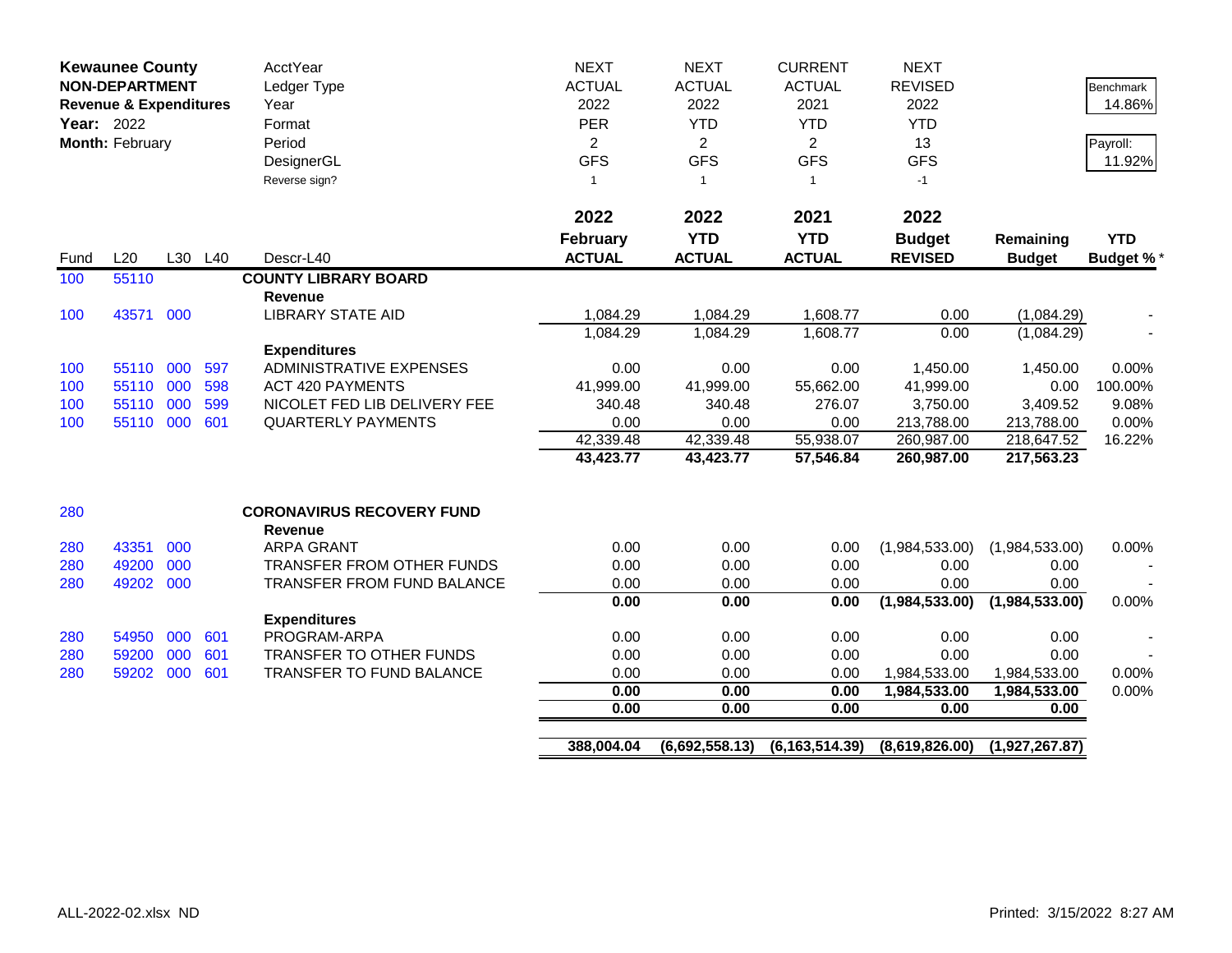| <b>Year: 2022</b> | <b>Kewaunee County</b><br><b>NON-DEPARTMENT</b><br><b>Revenue &amp; Expenditures</b><br>Month: February | AcctYear<br>Ledger Type<br>Year<br>Format<br>Period<br>DesignerGL<br>Reverse sign? | <b>NEXT</b><br><b>ACTUAL</b><br>2022<br><b>PER</b><br>2<br><b>GFS</b> | <b>NEXT</b><br><b>ACTUAL</b><br>2022<br><b>YTD</b><br>2<br><b>GFS</b> | <b>CURRENT</b><br><b>ACTUAL</b><br>2021<br><b>YTD</b><br>$\overline{2}$<br><b>GFS</b><br>-1 | <b>NEXT</b><br><b>REVISED</b><br>2022<br><b>YTD</b><br>13<br><b>GFS</b><br>$-1$ |                            | Benchmark<br>14.86%<br>Payroll:<br>11.92% |
|-------------------|---------------------------------------------------------------------------------------------------------|------------------------------------------------------------------------------------|-----------------------------------------------------------------------|-----------------------------------------------------------------------|---------------------------------------------------------------------------------------------|---------------------------------------------------------------------------------|----------------------------|-------------------------------------------|
|                   |                                                                                                         |                                                                                    | 2022                                                                  | 2022                                                                  | 2021                                                                                        | 2022                                                                            |                            |                                           |
| Fund              | L20<br>L30                                                                                              | L40<br>Descr-L40                                                                   | <b>February</b><br><b>ACTUAL</b>                                      | <b>YTD</b><br><b>ACTUAL</b>                                           | <b>YTD</b><br><b>ACTUAL</b>                                                                 | <b>Budget</b><br><b>REVISED</b>                                                 | Remaining<br><b>Budget</b> | <b>YTD</b><br><b>Budget %*</b>            |
|                   |                                                                                                         | <b>FUND BALANCE - Beginning of year</b>                                            |                                                                       |                                                                       |                                                                                             |                                                                                 |                            |                                           |
| 100               |                                                                                                         | <b>GENERAL FUND</b>                                                                |                                                                       |                                                                       |                                                                                             |                                                                                 |                            |                                           |
| 100               | 34510                                                                                                   | FB ASSIGND-CONTINGENCY                                                             |                                                                       | (400,000.30)                                                          |                                                                                             | (400,000.30)                                                                    |                            | 100.51540.000.601                         |
| 100               | 34300                                                                                                   | <b>Total Fund Balance</b>                                                          |                                                                       | (8,828,158.32)                                                        |                                                                                             |                                                                                 |                            |                                           |
| 100               | 38000.38999                                                                                             | FB-NonSpendable                                                                    |                                                                       | (953, 145.83)                                                         |                                                                                             |                                                                                 |                            |                                           |
| 100               | 38310                                                                                                   | FB-NonSpend (Cash Adv to other Funds)                                              |                                                                       | (293, 879.66)                                                         |                                                                                             |                                                                                 |                            |                                           |
| 100               | 37000.37999                                                                                             | <b>FB-Restricted</b>                                                               |                                                                       | (7, 553.33)                                                           |                                                                                             |                                                                                 |                            |                                           |
| 100               | 36000.36999                                                                                             | <b>FB-Committed</b>                                                                |                                                                       | (415, 465.00)                                                         |                                                                                             |                                                                                 |                            |                                           |
| 100               | 34500.34999                                                                                             | <b>FB Assigned</b>                                                                 |                                                                       | (550, 874.48)                                                         |                                                                                             |                                                                                 |                            |                                           |
|                   |                                                                                                         | <b>Unassigned FB</b>                                                               |                                                                       | (6,607,240.02)                                                        | 0.00                                                                                        |                                                                                 |                            |                                           |
| 280               |                                                                                                         | <b>CORONAVIRUS RECOVERY FUND</b>                                                   |                                                                       |                                                                       |                                                                                             |                                                                                 |                            |                                           |
| 280               | 34300                                                                                                   | <b>FUND BALANCE</b>                                                                |                                                                       | 0.00                                                                  |                                                                                             |                                                                                 | 0.00                       |                                           |
|                   |                                                                                                         | <b>INTEGRITY CHECK:</b>                                                            |                                                                       |                                                                       |                                                                                             |                                                                                 |                            |                                           |
|                   |                                                                                                         | <b>Total Expenditures (report)</b>                                                 | 553,807.85                                                            | 593,807.85                                                            | 607,943.10                                                                                  | 2,928,793.00                                                                    |                            |                                           |
|                   | [100,280] [51540,51 *                                                                                   | <b>Total Dept expenditures(G/L)</b>                                                | 553,807.85                                                            | 593,807.85                                                            | 607,943.10                                                                                  | 2,928,793.00                                                                    |                            |                                           |
|                   |                                                                                                         |                                                                                    | 0.00                                                                  | 0.00                                                                  | 0.00                                                                                        | 0.00                                                                            |                            |                                           |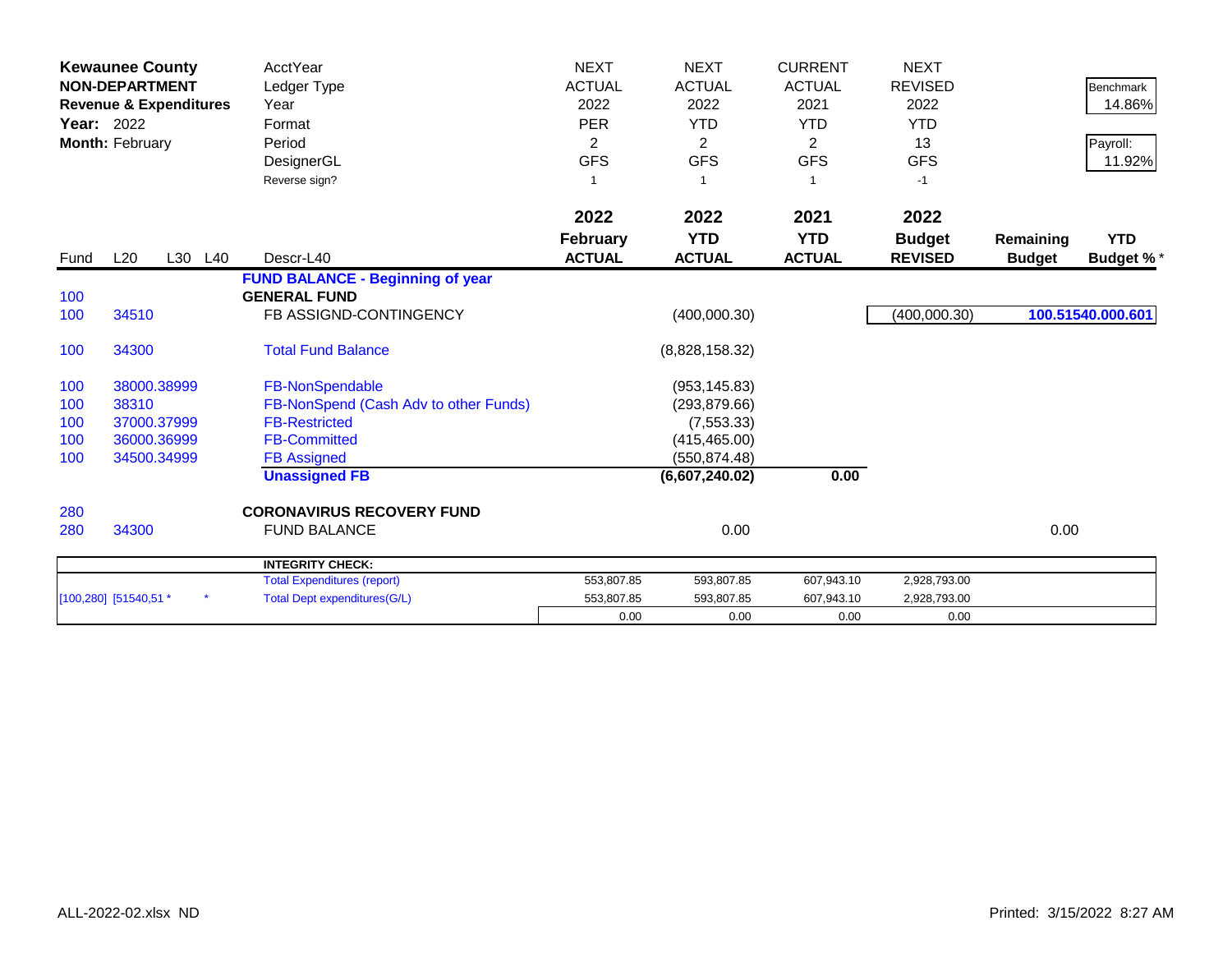| <b>Kewaunee County</b> |                                   |            | <b>AcctYear</b> | <b>NEXT</b>                                                | <b>NEXT</b>     | <b>CURRENT</b> | <b>NEXT</b>    |                   |               |                  |
|------------------------|-----------------------------------|------------|-----------------|------------------------------------------------------------|-----------------|----------------|----------------|-------------------|---------------|------------------|
|                        | <b>DEBT SERVICE FUND</b>          |            |                 | Ledger Type                                                | <b>ACTUAL</b>   | <b>ACTUAL</b>  | <b>ACTUAL</b>  | <b>REVISED</b>    |               | <b>Benchmark</b> |
|                        | <b>Revenue &amp; Expenditures</b> |            |                 | Year                                                       | 2022            | 2022           | 2021           | 2022              |               | 14.86%           |
| Year: 2022             |                                   |            |                 | Format                                                     | PER             | <b>YTD</b>     | <b>YTD</b>     | <b>YTD</b>        |               |                  |
|                        | Month: February                   |            |                 | Period                                                     | $\overline{2}$  | $\overline{2}$ | $\overline{2}$ | 13                |               | Payroll:         |
|                        |                                   |            |                 | DesignerGL                                                 | <b>GFS</b>      | <b>GFS</b>     | <b>GFS</b>     | <b>GFS</b>        |               | 11.92%           |
|                        |                                   |            |                 | Reverse sign?                                              | $\mathbf{1}$    | $\overline{1}$ | $\mathbf{1}$   | $-1$              |               |                  |
|                        |                                   |            |                 |                                                            |                 |                |                |                   |               |                  |
|                        |                                   |            |                 |                                                            | 2022            | 2022           | 2021           | 2022              |               |                  |
|                        |                                   |            |                 |                                                            | <b>February</b> | <b>YTD</b>     | <b>YTD</b>     | <b>Budget</b>     | Remaining     | <b>YTD</b>       |
| Fund                   | L20                               |            | L30 L40         | Descr-L40                                                  | <b>ACTUAL</b>   | <b>ACTUAL</b>  | <b>ACTUAL</b>  | <b>REVISED</b>    | <b>Budget</b> | <b>Budget %*</b> |
| 300                    |                                   |            |                 | <b>DEBT SERVICE FUND</b>                                   |                 |                |                |                   |               |                  |
|                        |                                   |            |                 | Revenue                                                    |                 |                |                |                   |               |                  |
| 300                    | 41100                             | 000        |                 | <b>GENERAL PROPERTY TAXES</b>                              | 0.00            | (1,520,756.00) | (1,671,709.00) | (1,520,756.00)    | 0.00          | 100.00%          |
| 300                    | 48108                             | 000        |                 | <b>BUILD AMERICA BONDS REBATE</b>                          | 0.00            | 0.00           | 0.00           | 0.00              | 0.00          |                  |
| 300                    | 48109                             | 000        |                 | RECOVERY ZONE BOND REBATE                                  | 0.00            | 0.00           | 0.00           | 0.00              | 0.00          |                  |
| 300                    | 49203                             | 000        |                 | PROCEEDS OF DEBT                                           | 0.00            | 0.00           | 0.00           | 0.00              | 0.00          |                  |
| 300                    | 49204                             | 000        |                 | PREMIUM ON DEBT ISSUED                                     | 0.00            | 0.00           | 0.00           | 0.00              | 0.00          |                  |
| 300                    | 49200                             | 000        |                 | <b>TRANSFER FROM OTHER FUNDS</b>                           | 0.00            | 0.00           | 0.00           | (11,982.00)       | (11,982.00)   | 0.00%            |
|                        |                                   |            |                 |                                                            | 0.00            | (1,520,756.00) | (1,671,709.00) | (1,532,738.00)    | (11,982.00)   | 99.22%           |
|                        |                                   |            |                 | <b>Expenditures</b>                                        |                 |                |                |                   |               |                  |
| 300                    | 58107                             | 000        | 601             | PRINCIPAL-ADMINISTRATION CTR                               | 0.00            | 0.00           | 0.00           | 0.00              | 0.00          |                  |
| 300                    | 58111                             | 000        | 601             | PRINCIPAL-HEALTH/HUMAN SERV                                | 0.00            | 0.00           | 0.00           | 0.00              | 0.00          |                  |
| 300                    | 58112                             | 000        | 601             | PRINCIPAL-FAIRGROUNDS PROJ                                 | 0.00            | 0.00           | 0.00           | 0.00              | 0.00          |                  |
| 300                    | 58113                             | 000        | 601             | PRINCIPAL-RADIO/FAIR/EVID                                  | 0.00            | 0.00           | 0.00           | 240,000.00        | 240,000.00    | 0.00%            |
| 300                    | 58116 000                         |            | 601             | <b>PRINCIPAL-16 REFUND CTHSE</b>                           | 0.00            | 0.00           | 0.00           | 575,000.00        | 575,000.00    | 0.00%            |
| 300                    | 58120 000                         |            | 601             | PRINCIPAL-20 REFUND HHS/FAIR                               | 0.00            | 0.00           | 0.00           | 500,000.00        | 500,000.00    | 0.00%            |
| 300                    | 58207                             | 000        | 601             | INTEREST-ADMINISTRATION CTR                                | 0.00            | 0.00           | 0.00           | 0.00              | 0.00          |                  |
| 300                    | 58211<br>58212                    | 000<br>000 | 601<br>601      | INTEREST-HEALTH/HUMAN SERV<br>INTEREST-FAIRGROUNDS PROJECT | 0.00            | 0.00<br>0.00   | 0.00<br>0.00   | 0.00              | 0.00<br>0.00  |                  |
| 300<br>300             | 58213                             | 000        | 601             | INTEREST-RADIO/FAIR/EVIDENCE                               | 0.00<br>0.00    | 0.00           | 0.00           | 0.00<br>78,406.00 | 78,406.00     | 0.00%            |
| 300                    | 58216 000                         |            | 601             | <b>INTEREST-16 REFUND CTHSE</b>                            | 0.00            | 0.00           | 0.00           | 39,450.00         | 39,450.00     | 0.00%            |
| 300                    | 58220                             | 000        | 601             | INTEREST-20 REFUND HHS/FAIR                                | 0.00            | 0.00           | 0.00           | 84,300.00         | 84,300.00     | 0.00%            |
| 300                    | 59500                             | 000        | 312             | DEBT ISSUE EXPENSES                                        | 0.00            | 0.00           | 0.00           | 3,600.00          | 3,600.00      | 0.00%            |
| 300                    | 58150                             | 000        | 601             | PAYMENT TO REFUNDING ESCROW                                | 0.00            | 0.00           | 0.00           | 0.00              | 0.00          |                  |
| 300                    | 59200                             | 000        | 601             | TRANSFER TO OTHER FUNDS                                    | 0.00            | 0.00           | 0.00           | 0.00              | 0.00          |                  |
| 300                    | 59202                             | 000        | 601             | TRANSFER TO FUND BALANCE                                   | 0.00            | 0.00           | 0.00           | 11,982.00         | 11,982.00     | 0.00%            |
|                        |                                   |            |                 |                                                            | 0.00            | 0.00           | 0.00           | 1,532,738.00      | 1,532,738.00  | 0.00%            |
|                        |                                   |            |                 |                                                            | 0.00            | (1,520,756.00) | (1,671,709.00) | 0.00              | 1,520,756.00  |                  |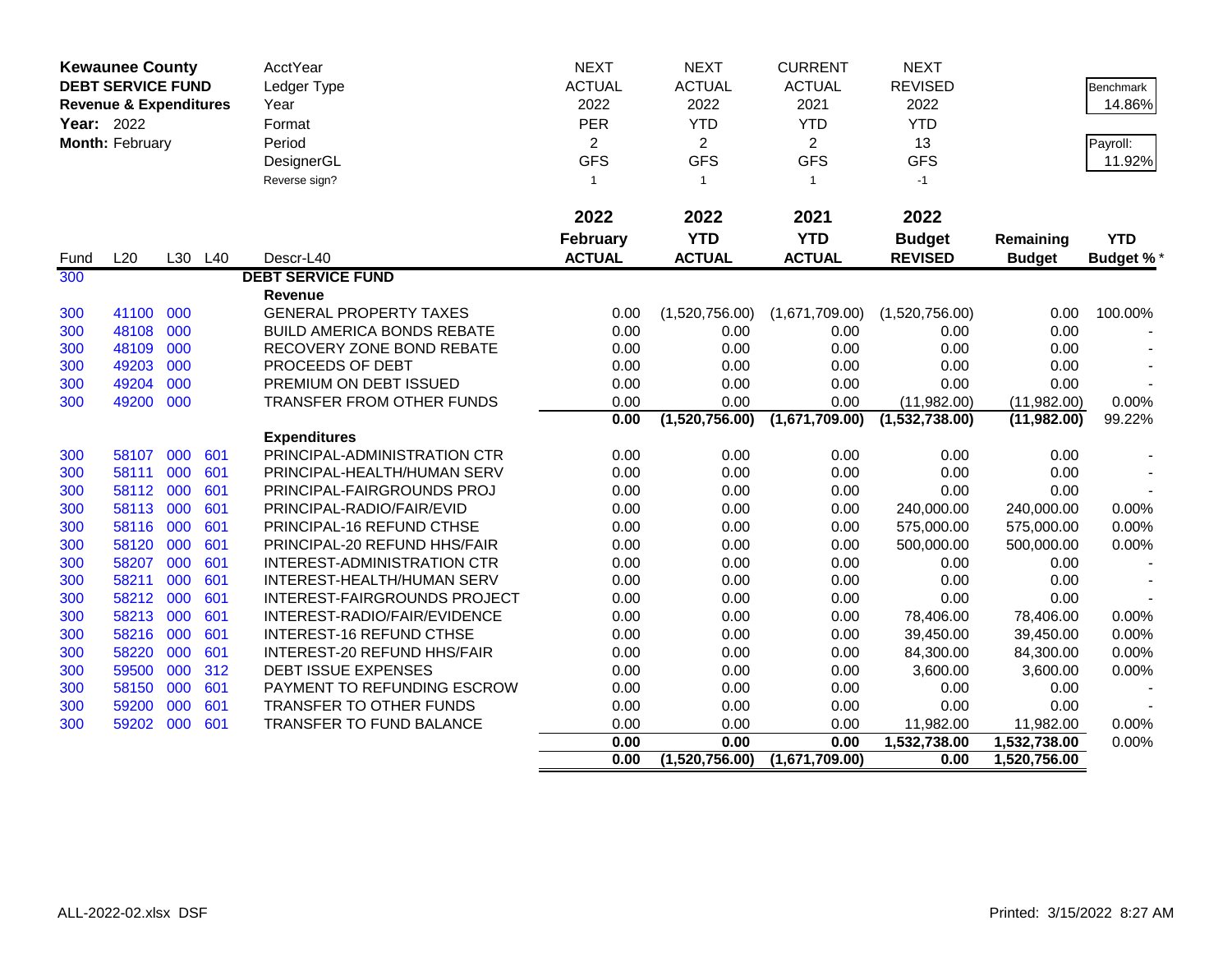| <b>Kewaunee County</b>            | AcctYear                                | <b>NEXT</b>     | <b>NEXT</b>    | <b>CURRENT</b> | <b>NEXT</b>    |                  |                  |
|-----------------------------------|-----------------------------------------|-----------------|----------------|----------------|----------------|------------------|------------------|
| <b>DEBT SERVICE FUND</b>          | Ledger Type                             | <b>ACTUAL</b>   | <b>ACTUAL</b>  | <b>ACTUAL</b>  | <b>REVISED</b> |                  | Benchmark        |
| <b>Revenue &amp; Expenditures</b> | Year                                    | 2022            | 2022           | 2021           | 2022           |                  | 14.86%           |
| <b>Year: 2022</b>                 | Format                                  | <b>PER</b>      | <b>YTD</b>     | <b>YTD</b>     | <b>YTD</b>     |                  |                  |
| <b>Month: February</b>            | Period                                  | 2               | 2              | 2              | 13             |                  | Payroll:         |
|                                   | DesignerGL                              | <b>GFS</b>      | <b>GFS</b>     | <b>GFS</b>     | <b>GFS</b>     |                  | 11.92%           |
|                                   | Reverse sign?                           |                 |                |                | $-1$           |                  |                  |
|                                   |                                         | 2022            | 2022           | 2021           | 2022           |                  |                  |
|                                   |                                         | <b>February</b> | <b>YTD</b>     | YTD.           | <b>Budget</b>  | Remaining        | <b>YTD</b>       |
| L20<br>L30<br>L40<br>Fund         | Descr-L40                               | <b>ACTUAL</b>   | <b>ACTUAL</b>  | <b>ACTUAL</b>  | <b>REVISED</b> | <b>Budget</b>    | <b>Budget %*</b> |
|                                   | <b>FUND BALANCE - Beginning of year</b> |                 |                |                |                |                  |                  |
| 300                               | <b>DEBT SERVICE FUND</b>                |                 | (606, 112.47)  |                |                | (2, 126, 868.47) |                  |
|                                   | <b>INTEGRITY CHECK:</b>                 |                 |                |                |                |                  |                  |
|                                   | Total (report)                          | 0.00            | (1,520,756.00) | (1,671,709.00) | 0.00           |                  |                  |
| [40000.59 *<br>300                | Total Dept (G/L)                        | 0.00            | (1,520,756.00) | (1,671,709.00) | 0.00           |                  |                  |
|                                   |                                         | 0.00            | 0.00           | 0.00           | 0.00           |                  |                  |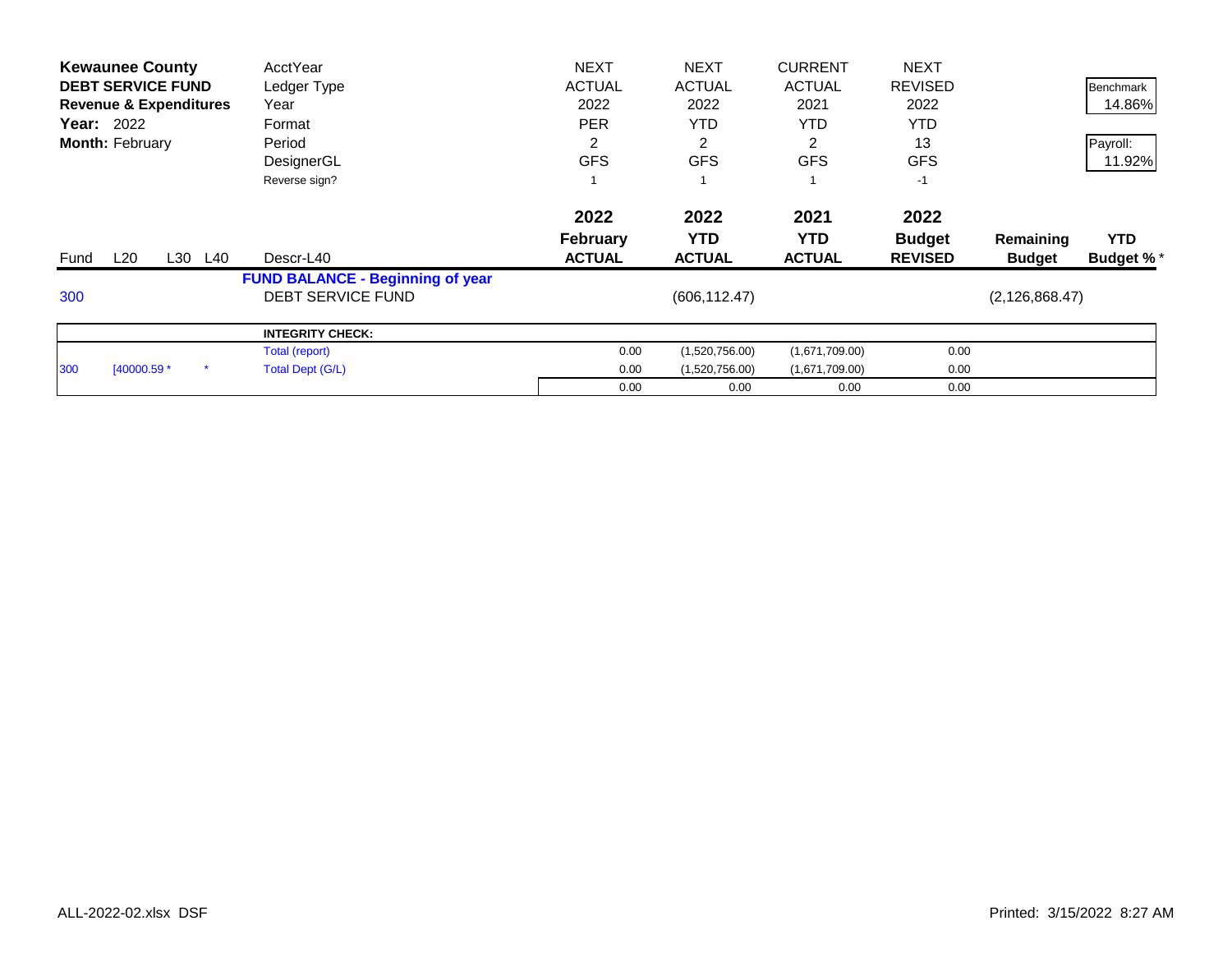| <b>Kewaunee County</b><br><b>REVOLVING LOAN FUND</b><br><b>Revenue &amp; Expenditures</b><br>Year: 2022<br>Month: February |             |     |         | AcctYear<br>Ledger Type<br>Year<br>Format<br>Period<br>DesignerGL<br>Reverse sign? | <b>NEXT</b><br><b>ACTUAL</b><br>2022<br><b>PER</b><br>$\overline{a}$<br><b>GFS</b><br>$\mathbf{1}$ | <b>NEXT</b><br><b>ACTUAL</b><br>2022<br><b>YTD</b><br>$\overline{2}$<br><b>GFS</b><br>-1 | <b>CURRENT</b><br><b>ACTUAL</b><br>2021<br><b>YTD</b><br>$\overline{2}$<br><b>GFS</b><br>$\mathbf{1}$ | <b>NEXT</b><br><b>REVISED</b><br>2022<br><b>YTD</b><br>13<br><b>GFS</b><br>$-1$ |                            | Benchmark<br>14.86%<br>Payroll:<br>11.92% |
|----------------------------------------------------------------------------------------------------------------------------|-------------|-----|---------|------------------------------------------------------------------------------------|----------------------------------------------------------------------------------------------------|------------------------------------------------------------------------------------------|-------------------------------------------------------------------------------------------------------|---------------------------------------------------------------------------------|----------------------------|-------------------------------------------|
|                                                                                                                            |             |     |         |                                                                                    | 2022                                                                                               | 2022                                                                                     | 2021                                                                                                  | 2022                                                                            |                            |                                           |
| Fund                                                                                                                       | L20         |     | L30 L40 | Descr-L40                                                                          | <b>February</b><br><b>ACTUAL</b>                                                                   | <b>YTD</b><br><b>ACTUAL</b>                                                              | <b>YTD</b><br><b>ACTUAL</b>                                                                           | <b>Budget</b><br><b>REVISED</b>                                                 | Remaining<br><b>Budget</b> | <b>YTD</b><br><b>Budget %*</b>            |
| 301                                                                                                                        |             |     |         | <b>REVOLVING LOAN FUND</b>                                                         |                                                                                                    |                                                                                          |                                                                                                       |                                                                                 |                            |                                           |
|                                                                                                                            |             |     |         | Revenue                                                                            |                                                                                                    |                                                                                          |                                                                                                       |                                                                                 |                            |                                           |
| 301                                                                                                                        | 48100 000   |     |         | <b>INTEREST ON INVESTMENTS</b>                                                     | 0.00                                                                                               | 0.00                                                                                     | 0.00                                                                                                  |                                                                                 |                            |                                           |
| 301                                                                                                                        | 48596       | 000 |         | HARBOR EXPRESS-INTEREST                                                            | (123.75)                                                                                           | (249.77)                                                                                 | (303.21)                                                                                              |                                                                                 |                            |                                           |
| 301                                                                                                                        | 48595       | 000 |         | HARBOR EXPRESS-PRINCIPAL                                                           | (683.62)                                                                                           | (1,364.97)                                                                               | (1,311.53)                                                                                            |                                                                                 |                            |                                           |
| 301                                                                                                                        | 48591       | 000 |         | TIPPY CANOE BAR-INTEREST                                                           | (32.51)                                                                                            | (66.37)                                                                                  | (98.17)                                                                                               |                                                                                 |                            |                                           |
| 301                                                                                                                        | 48592       | 000 |         | TIPPY CANOE BAR-PRINCIPAL                                                          | (406.91)                                                                                           | (812.47)                                                                                 | (780.67)                                                                                              |                                                                                 |                            |                                           |
| 301                                                                                                                        | 48603       | 000 |         | C&P OAKS ALGOMA LLC-INTEREST                                                       | 0.00                                                                                               | 0.00                                                                                     | 0.00                                                                                                  |                                                                                 |                            |                                           |
| 301                                                                                                                        | 48604       | 000 |         | <b>C&amp;P OAKS ALGOMA LLC-PRINCIP</b>                                             | 0.00                                                                                               | 0.00                                                                                     | 0.00                                                                                                  |                                                                                 |                            |                                           |
| 301                                                                                                                        | 48605       | 000 |         | D-LUX FLOORING LLC-INTEREST                                                        | 0.00                                                                                               | (85.82)                                                                                  | (191.47)                                                                                              |                                                                                 |                            |                                           |
| 301                                                                                                                        | 48606       | 000 |         | D-LUX FLOORING LLC-PRINCIPAL                                                       | 0.00                                                                                               | (264.18)                                                                                 | (508.53)                                                                                              |                                                                                 |                            |                                           |
| 301                                                                                                                        | 48607       | 000 |         | <b>WAKKER CHEESE LLC-INTEREST</b>                                                  | 0.00                                                                                               | 0.00                                                                                     | 0.00                                                                                                  |                                                                                 |                            |                                           |
| 301                                                                                                                        | 48608       | 000 |         | <b>WAKKER CHEESE LLC-PRINCIPAL</b>                                                 | 0.00                                                                                               | (3, 182.56)                                                                              | (3, 182.56)                                                                                           |                                                                                 |                            |                                           |
| 301                                                                                                                        | 48609       | 000 |         | JV KIDS LLC-INTEREST                                                               | (70.58)                                                                                            | (144.30)                                                                                 | (116.80)                                                                                              |                                                                                 |                            |                                           |
| 301                                                                                                                        | 48610       | 000 |         | JV KIDS LLC-PRINCIPAL                                                              | (929.42)                                                                                           | (1,855.70)                                                                               | (1,883.20)                                                                                            |                                                                                 |                            |                                           |
| 301                                                                                                                        | 48611       | 000 |         | THUMB KNUCKLE-INTEREST                                                             | (145.61)                                                                                           | (291.68)                                                                                 | (302.68)                                                                                              |                                                                                 |                            |                                           |
| 301                                                                                                                        | 48612       | 000 |         | THUMB KNUCKLE-PRINCIPAL                                                            | (154.39)                                                                                           | (308.32)                                                                                 | (297.32)                                                                                              |                                                                                 |                            |                                           |
| 301                                                                                                                        | 48613       | 000 |         | AHNAPEE BREW-INTEREST                                                              | 0.00                                                                                               | 0.00                                                                                     | (420.27)                                                                                              |                                                                                 |                            |                                           |
| 301                                                                                                                        | 48614       | 000 |         | AHNAPEE BREW-PRINCIPAL                                                             | 0.00                                                                                               | 0.00                                                                                     | (1,785.95)                                                                                            |                                                                                 |                            |                                           |
| 301                                                                                                                        | 48615       | 000 |         | L SALON-INTEREST                                                                   | (20.02)                                                                                            | (40.38)                                                                                  | (48.27)                                                                                               |                                                                                 |                            |                                           |
| 301                                                                                                                        | 48616 000   |     |         | L SALON-PRINCIPAL                                                                  | (105.07)                                                                                           | (209.80)                                                                                 | (201.91)                                                                                              |                                                                                 |                            |                                           |
|                                                                                                                            |             |     |         |                                                                                    | (2,671.88)                                                                                         | (8,876.32)                                                                               | (11, 432.54)                                                                                          | 0.00                                                                            | 0.00                       |                                           |
|                                                                                                                            |             |     |         | <b>Expenditures</b>                                                                |                                                                                                    |                                                                                          |                                                                                                       |                                                                                 |                            |                                           |
| 301                                                                                                                        | 56702       | 000 | 602     | <b>RLF-CLOSE FUNDS TO STATE</b>                                                    | 6,204.44                                                                                           | 15,641.44                                                                                | 14,615.10                                                                                             |                                                                                 |                            |                                           |
| 301                                                                                                                        | 56702       | 000 | 601     | <b>RLF ADMIN EXPENSES</b>                                                          | 0.00                                                                                               | 0.00                                                                                     | 0.00                                                                                                  |                                                                                 |                            |                                           |
| 301                                                                                                                        | 59200       | 000 | 601     | TRANSFER TO OTHER FUNDS                                                            | 0.00                                                                                               | 0.00                                                                                     | 0.00                                                                                                  |                                                                                 |                            |                                           |
|                                                                                                                            |             |     |         |                                                                                    | 6,204.44                                                                                           | 15,641.44                                                                                | 14,615.10                                                                                             | 0.00                                                                            | 0.00                       |                                           |
|                                                                                                                            |             |     |         |                                                                                    | 3,532.56                                                                                           | 6,765.12                                                                                 | 3,182.56                                                                                              | 0.00                                                                            | 0.00                       |                                           |
|                                                                                                                            |             |     |         | <b>FUND BALANCE - Beginning of year</b>                                            |                                                                                                    |                                                                                          |                                                                                                       |                                                                                 |                            |                                           |
| 301                                                                                                                        | 34300       |     |         | <b>FUND BALANCE</b>                                                                |                                                                                                    | (9,437.00)                                                                               |                                                                                                       |                                                                                 | (2,671.88)                 |                                           |
|                                                                                                                            |             |     |         | <b>INTEGRITY CHECK:</b>                                                            |                                                                                                    |                                                                                          |                                                                                                       |                                                                                 |                            |                                           |
|                                                                                                                            |             |     |         | Total (report)                                                                     | 3,532.56                                                                                           | 6,765.12                                                                                 | 3,182.56                                                                                              |                                                                                 |                            |                                           |
| 301                                                                                                                        | [40000.59 * |     | $\star$ | <b>Total Dept (G/L)</b>                                                            | 3,532.56<br>0.00                                                                                   | 6,765.12<br>0.00                                                                         | 3,182.56                                                                                              |                                                                                 |                            |                                           |
|                                                                                                                            |             |     |         |                                                                                    |                                                                                                    |                                                                                          | 0.00                                                                                                  |                                                                                 |                            |                                           |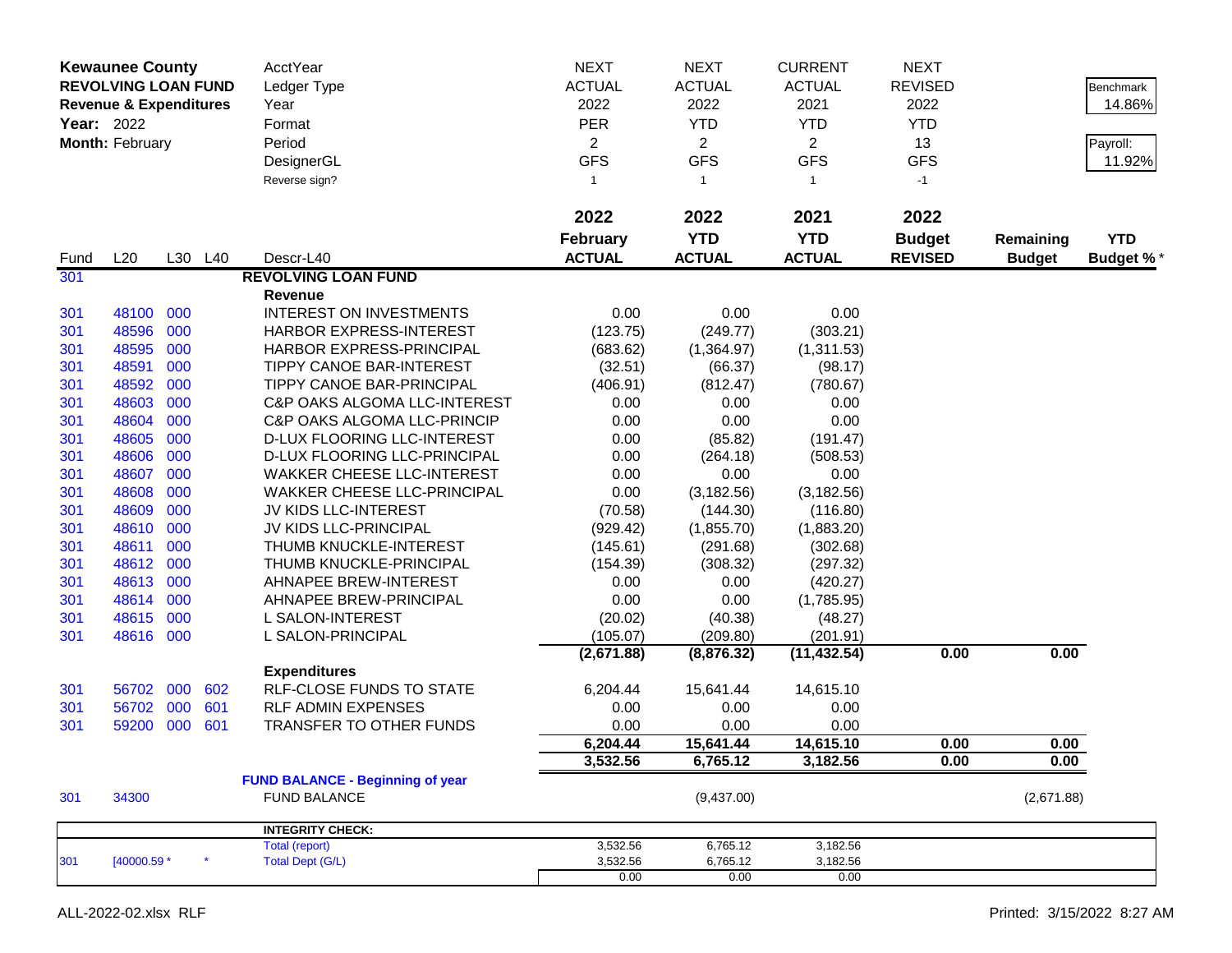|                   | <b>Kewaunee County</b>            |         |     | AcctYear                                 | <b>NEXT</b>     | <b>NEXT</b>    | <b>CURRENT</b> | <b>NEXT</b>    |               |                  |
|-------------------|-----------------------------------|---------|-----|------------------------------------------|-----------------|----------------|----------------|----------------|---------------|------------------|
|                   |                                   |         |     | <b>BUSINESS DEVELPMNT LOALedger Type</b> | <b>ACTUAL</b>   | <b>ACTUAL</b>  | <b>ACTUAL</b>  | <b>REVISED</b> |               | Benchmark        |
|                   | <b>Revenue &amp; Expenditures</b> |         |     | Year                                     | 2022            | 2022           | 2021           | 2022           |               | 14.86%           |
| <b>Year: 2022</b> |                                   |         |     | Format                                   | <b>PER</b>      | <b>YTD</b>     | <b>YTD</b>     | <b>YTD</b>     |               |                  |
|                   | Month: February                   |         |     | Period                                   | $\overline{2}$  | $\overline{2}$ | $\overline{2}$ | 13             |               | Payroll:         |
|                   |                                   |         |     | DesignerGL                               | <b>GFS</b>      | <b>GFS</b>     | <b>GFS</b>     | <b>GFS</b>     |               | 11.92%           |
|                   |                                   |         |     | Reverse sign?                            | $\mathbf{1}$    | $\overline{1}$ | $\mathbf{1}$   | $-1$           |               |                  |
|                   |                                   |         |     |                                          |                 |                |                |                |               |                  |
|                   |                                   |         |     |                                          | 2022            | 2022           | 2021           | 2022           |               |                  |
|                   |                                   |         |     |                                          | <b>February</b> | <b>YTD</b>     | <b>YTD</b>     | <b>Budget</b>  | Remaining     | <b>YTD</b>       |
| Fund              | L20                               | L30 L40 |     | Descr-L40                                | <b>ACTUAL</b>   | <b>ACTUAL</b>  | <b>ACTUAL</b>  | <b>REVISED</b> | <b>Budget</b> | <b>Budget %*</b> |
| 305               |                                   |         |     | <b>BUSINESS DEVELPMNT LOAN PGM</b>       |                 |                |                |                |               |                  |
|                   |                                   |         |     | <b>Revenue</b>                           |                 |                |                |                |               |                  |
| 305               | 48310                             | 000     |     | <b>GAIN/LOSS ON ASSET SALE</b>           | 0.00            | 0.00           | 0.00           | 0.00           | 0.00          |                  |
| 305               | 48700                             | 640     |     | PRIN-THE BAKERY BAR                      | (122.86)        | (245.33)       | 0.00           | (1,502.00)     | (1,256.67)    | 16.33%           |
| 305               | 48710                             | 640     |     | <b>INT-THE BAKERY BAR</b>                | (28.76)         | (57.91)        | 0.00           | (318.00)       | (260.09)      | 18.21%           |
| 305               | 49200                             | 000     |     | TRANSFER FROM OTHER FUNDS                | 0.00            | 0.00           | 0.00           | 0.00           | 0.00          |                  |
| 305               | 49202                             | 000     |     | <b>TRANSFER FROM FUND BALANCE</b>        | 0.00            | 0.00           | 0.00           | 0.00           | 0.00          |                  |
|                   |                                   |         |     |                                          | (151.62)        | (303.24)       | 0.00           | (1,820.00)     | (1, 516.76)   | 16.66%           |
|                   |                                   |         |     | <b>Expenditures</b>                      |                 |                |                |                |               |                  |
| 305               | 56705                             | 000     | 601 | <b>ADMINISTRATION EXP</b>                | 0.00            | 0.00           | 0.00           | 0.00           | 0.00          |                  |
| 305               | 56705                             | 000     | 640 | THE BAKERY BAR                           | 0.00            | 0.00           | 0.00           | 0.00           | 0.00          |                  |
| 305               | 59200                             | 000     | 601 | TRANSFER TO OTHER FUNDS                  | 0.00            | 0.00           | 0.00           | 0.00           | 0.00          |                  |
| 305               | 59202                             | 000     | 601 | TRANSFER TO FUND BALANCE                 | 0.00            | 0.00           | 0.00           | 1,820.00       | 1,820.00      | 0.00%            |
|                   |                                   |         |     |                                          | 0.00            | 0.00           | 0.00           | 1,820.00       | 1,820.00      | 0.00%            |
|                   |                                   |         |     |                                          | (151.62)        | (303.24)       | 0.00           | 0.00           | 303.24        |                  |
|                   |                                   |         |     | <b>FUND BALANCE - Beginning of year</b>  |                 |                |                |                |               |                  |
| 305               | 34300                             |         |     | <b>FUND BALANCE</b>                      |                 | (241,003.82)   |                |                | (241, 307.06) |                  |
|                   |                                   |         |     | <b>CASH BALANCE</b>                      |                 |                |                |                |               |                  |
| 305               | 11100                             |         |     | <b>TREASURER'S CASH</b>                  |                 | 241,307.06     |                |                |               |                  |
|                   |                                   |         |     |                                          |                 |                |                |                |               |                  |
|                   |                                   |         |     | <b>INTEGRITY CHECK:</b>                  |                 |                |                |                |               |                  |
|                   |                                   |         |     | <b>Total (report)</b>                    | (151.62)        | (303.24)       | 0.00           | 0.00           |               |                  |
| 305               | [40000.59 *                       |         |     | <b>Total Dept (G/L)</b>                  | (151.62)        | (303.24)       | 0.00           | 0.00           |               |                  |
|                   |                                   |         |     |                                          | 0.00            | 0.00           | 0.00           | 0.00           |               |                  |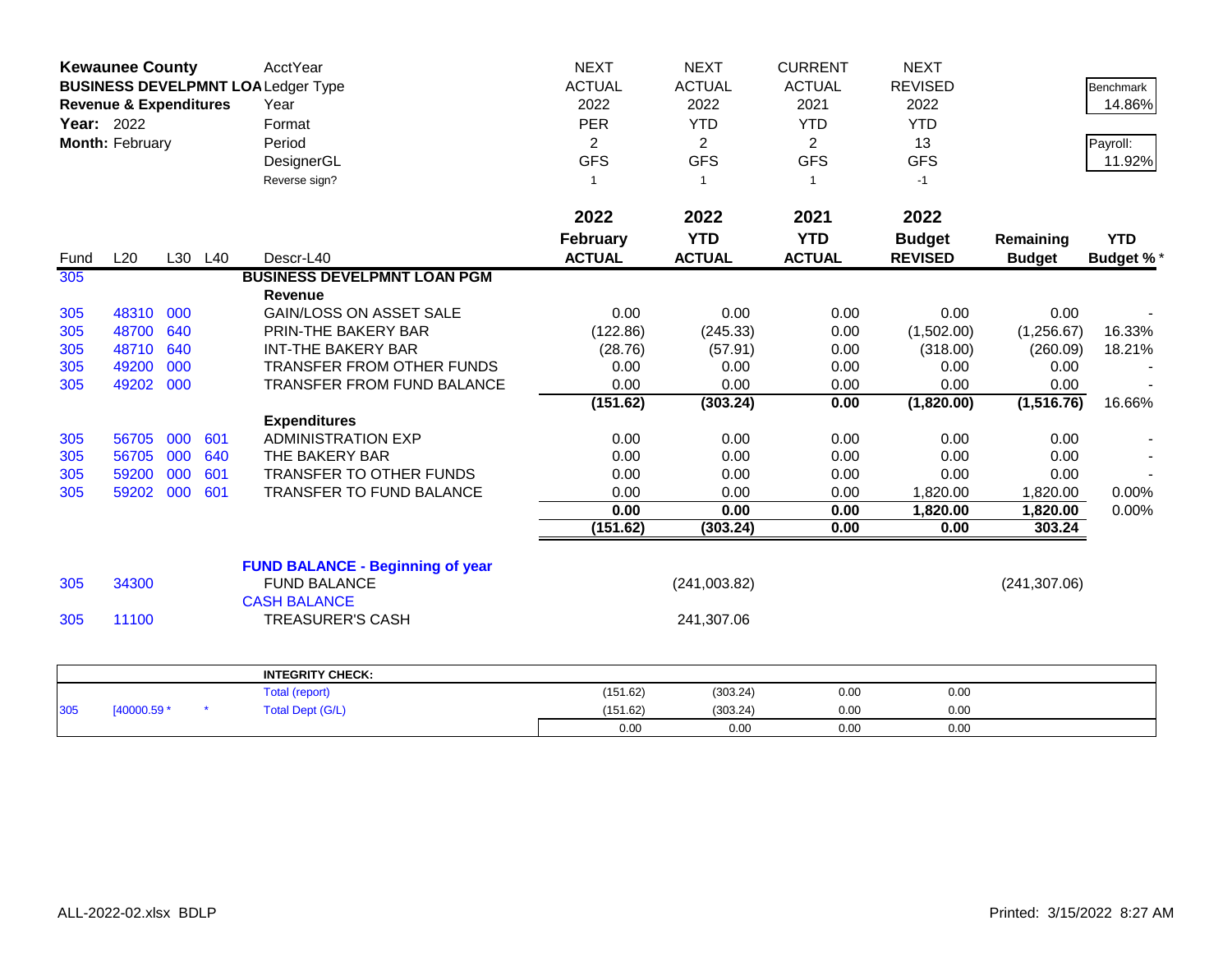|            | <b>Kewaunee County</b><br><b>CAPITAL IMPROVEMENT &amp; ELedger Type</b><br><b>Revenue &amp; Expenditures</b><br>Year: 2022 |     |            | AcctYear<br>Year                                      | <b>NEXT</b><br><b>ACTUAL</b><br>2022 | <b>NEXT</b><br><b>ACTUAL</b><br>2022 | <b>CURRENT</b><br><b>ACTUAL</b><br>2021 | <b>NEXT</b><br><b>REVISED</b><br>2022 |                   | <b>Benchmark</b><br>14.86% |
|------------|----------------------------------------------------------------------------------------------------------------------------|-----|------------|-------------------------------------------------------|--------------------------------------|--------------------------------------|-----------------------------------------|---------------------------------------|-------------------|----------------------------|
|            |                                                                                                                            |     |            | Format                                                | PER                                  | <b>YTD</b>                           | <b>YTD</b>                              | <b>YTD</b>                            |                   |                            |
|            | Month: February                                                                                                            |     |            | Period                                                | $\overline{2}$                       | 2                                    | $\overline{2}$                          | 13                                    |                   |                            |
|            |                                                                                                                            |     |            | DesignerGL                                            | <b>GFS</b>                           | <b>GFS</b>                           | <b>GFS</b>                              | <b>GFS</b>                            |                   | Payroll:<br>11.92%         |
|            |                                                                                                                            |     |            |                                                       | $\mathbf{1}$                         |                                      | $\overline{1}$                          | $-1$                                  |                   |                            |
|            |                                                                                                                            |     |            | Reverse sign?                                         |                                      | $\overline{1}$                       |                                         |                                       |                   |                            |
|            |                                                                                                                            |     |            |                                                       | 2022                                 | 2022                                 | 2021                                    | 2022                                  |                   |                            |
|            |                                                                                                                            |     |            |                                                       | <b>February</b>                      | <b>YTD</b>                           | <b>YTD</b>                              | <b>Budget</b>                         | Remaining         | <b>YTD</b>                 |
| Fund       | L20                                                                                                                        |     | L30 L40    | Descr-L40                                             | <b>ACTUAL</b>                        | <b>ACTUAL</b>                        | <b>ACTUAL</b>                           | <b>REVISED</b>                        | <b>Budget</b>     | <b>Budget %*</b>           |
|            |                                                                                                                            |     |            | <b>CAPITAL IMPROVEMENT &amp; ECONOMIC DEVELOPMENT</b> |                                      |                                      |                                         |                                       |                   |                            |
| 310        |                                                                                                                            |     |            | <b>ECONOMIC DEVELOPMENT FUND</b>                      |                                      |                                      |                                         |                                       |                   |                            |
|            |                                                                                                                            |     |            | <b>Revenue</b>                                        |                                      |                                      |                                         |                                       |                   |                            |
| 310        | 43510                                                                                                                      | 020 |            | <b>BROADBAND EXPANSION GRANT</b>                      | 0.00                                 | 0.00                                 | 4,000.00                                | 0.00                                  | 0.00              |                            |
| 310        | 48510                                                                                                                      | 000 |            | DOMINION DONATION                                     | (250,000.00)                         | (250,000.00)                         | (250,000.00)                            | (500,000.00)                          | (250,000.00)      | 50.00%                     |
| 310        | 48700                                                                                                                      | 639 |            | PRIN-BUG TUSSEL                                       | 0.00                                 | 0.00                                 | 0.00                                    | (67, 851.00)                          | (67, 851.00)      | 0.00%                      |
| 310        | 48710                                                                                                                      | 639 |            | <b>INT-BUG TUSSEL</b>                                 | 0.00                                 | 0.00                                 | 0.00                                    | (26,067.00)                           | (26,067.00)       | 0.00%                      |
| 310        | 49200                                                                                                                      | 000 |            | TRANSFER FROM OTHER FUNDS                             | 0.00                                 | 0.00                                 | 0.00                                    | 0.00                                  | 0.00              |                            |
| 310        | 49202                                                                                                                      | 000 |            | <b>TRANSFER FROM FUND BALANCE</b>                     | 0.00                                 | 0.00                                 | 0.00                                    | 0.00                                  | 0.00              |                            |
|            |                                                                                                                            |     |            |                                                       | (250,000.00)                         | (250,000.00)                         | (246,000.00)                            | (593, 918.00)                         | (343,918.00)      | 42.09%                     |
|            | 56710                                                                                                                      | 000 |            | <b>Expenditures</b><br>ECONOMIC DEVELOPMENT EXPEND    | 0.00                                 | 0.00                                 |                                         | 0.00                                  |                   |                            |
| 310        | 59200                                                                                                                      | 000 | 601<br>601 | TRANSFER TO OTHER FUNDS                               | 0.00                                 | 0.00                                 | 0.00<br>0.00                            | 40,000.00                             | 0.00<br>40,000.00 | 0.00%                      |
| 310<br>310 | 59202 000                                                                                                                  |     | 601        | TRANSFER TO FUND BALANCE                              | 0.00                                 | 0.00                                 | 0.00                                    | 553,918.00                            | 553,918.00        | 0.00%                      |
|            |                                                                                                                            |     |            |                                                       | 0.00                                 | 0.00                                 | 0.00                                    | 593,918.00                            | 593,918.00        | 0.00%                      |
|            |                                                                                                                            |     |            |                                                       | (250,000.00)                         | (250,000.00)                         | (246,000.00)                            | 0.00                                  | 250,000.00        |                            |
|            |                                                                                                                            |     |            |                                                       |                                      |                                      |                                         |                                       |                   |                            |
| 410        |                                                                                                                            |     |            | <b>CAPITAL IMPROVEMENT FUND</b>                       |                                      |                                      |                                         |                                       |                   |                            |
|            |                                                                                                                            |     |            | <b>Revenue</b>                                        |                                      |                                      |                                         |                                       |                   |                            |
| 410        | 41100                                                                                                                      | 000 |            | <b>GENERAL PROPERTY TAXES</b>                         | 0.00                                 | 0.00                                 | (30,794.00)                             | 0.00                                  | 0.00              |                            |
| 410        | 49200                                                                                                                      | 000 |            | TRANSFER FROM OTHER FUNDS                             | 0.00                                 | 0.00                                 | 0.00                                    | 0.00                                  | 0.00              |                            |
| 410        | 49202                                                                                                                      | 000 |            | <b>TRANSFER FROM FUND BALANCE</b>                     | 0.00                                 | 0.00                                 | 0.00                                    | 0.00                                  | 0.00              |                            |
|            |                                                                                                                            |     |            |                                                       | 0.00                                 | 0.00                                 | (30,794.00)                             | 0.00                                  | 0.00              |                            |
|            |                                                                                                                            |     |            | <b>Expenditures</b>                                   |                                      |                                      |                                         |                                       |                   |                            |
| 410        | 59200                                                                                                                      | 000 | 601        | TRANSFER TO OTHER FUNDS                               | 0.00                                 | 0.00                                 | 0.00                                    | 0.00                                  | 0.00              |                            |
| 410        | 59202                                                                                                                      | 000 | 601        | <b>TRANSFER TO FUND BALANCE</b>                       | 0.00                                 | 0.00                                 | 0.00                                    | 0.00                                  | 0.00              |                            |
|            |                                                                                                                            |     |            |                                                       | 0.00                                 | 0.00                                 | 0.00                                    | 0.00                                  | 0.00              |                            |
|            |                                                                                                                            |     |            |                                                       | 0.00                                 | 0.00                                 | (30, 794.00)                            | 0.00                                  | 0.00              |                            |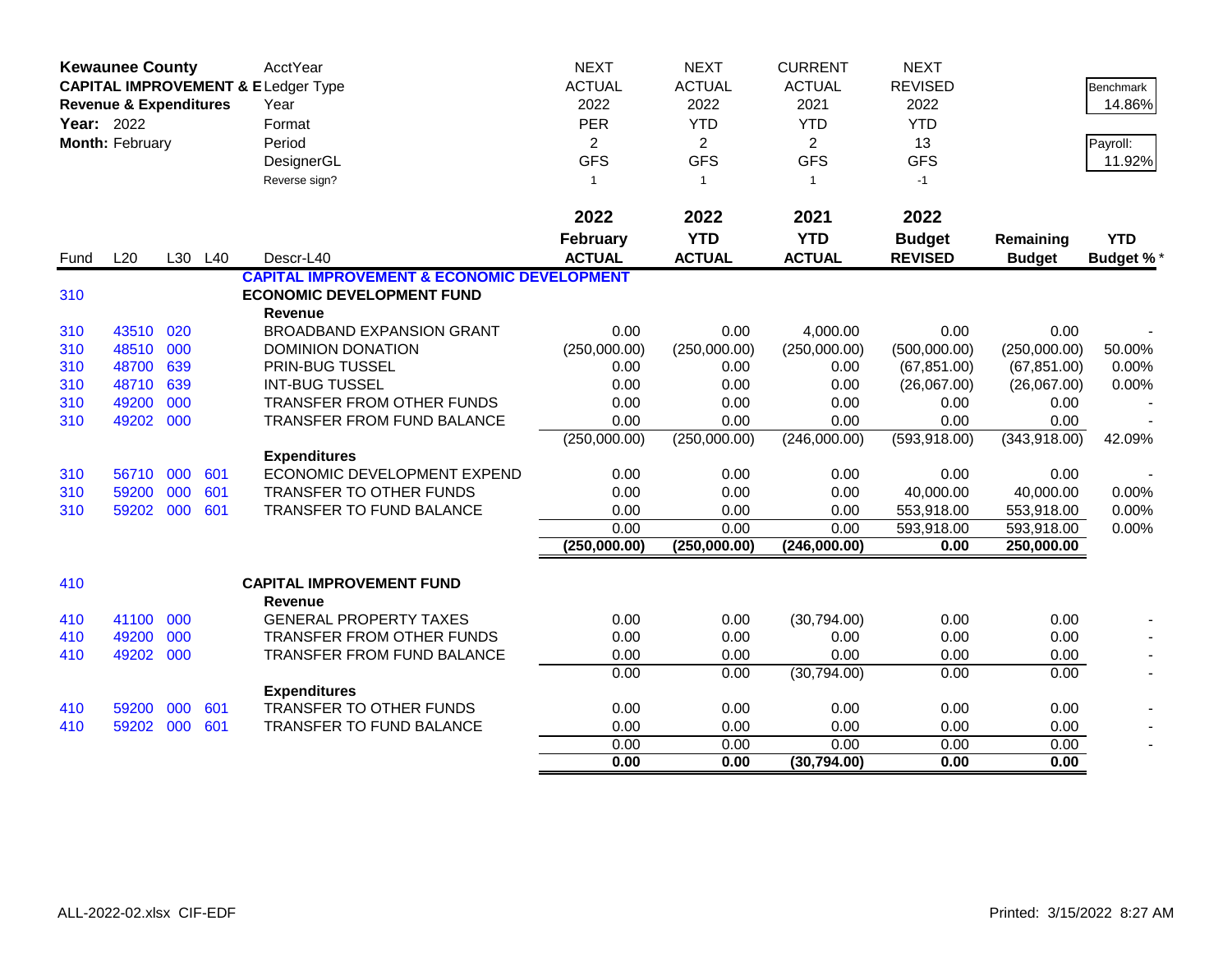|      | <b>Kewaunee County</b>            |         | AcctYear                                      | <b>NEXT</b>     | <b>NEXT</b>   | <b>CURRENT</b> | <b>NEXT</b>    |               |                  |
|------|-----------------------------------|---------|-----------------------------------------------|-----------------|---------------|----------------|----------------|---------------|------------------|
|      |                                   |         | <b>CAPITAL IMPROVEMENT &amp; ELedger Type</b> | <b>ACTUAL</b>   | <b>ACTUAL</b> | <b>ACTUAL</b>  | <b>REVISED</b> |               | Benchmark        |
|      | <b>Revenue &amp; Expenditures</b> |         | Year                                          | 2022            | 2022          | 2021           | 2022           |               | 14.86%           |
|      | <b>Year: 2022</b>                 |         | Format                                        | <b>PER</b>      | <b>YTD</b>    | <b>YTD</b>     | <b>YTD</b>     |               |                  |
|      | Month: February                   |         | Period                                        | 2               | 2             | 2              | 13             |               | Payroll:         |
|      |                                   |         | DesignerGL                                    | <b>GFS</b>      | <b>GFS</b>    | <b>GFS</b>     | <b>GFS</b>     |               | 11.92%           |
|      |                                   |         | Reverse sign?                                 |                 |               |                | $-1$           |               |                  |
|      |                                   |         |                                               | 2022            | 2022          | 2021           | 2022           |               |                  |
|      |                                   |         |                                               | <b>February</b> | <b>YTD</b>    | YTD.           | <b>Budget</b>  | Remaining     | <b>YTD</b>       |
| Fund | L20                               | L30 L40 | Descr-L40                                     | <b>ACTUAL</b>   | <b>ACTUAL</b> | <b>ACTUAL</b>  | <b>REVISED</b> | <b>Budget</b> | <b>Budget %*</b> |
|      |                                   |         | <b>FUND BALANCE - Beginning of year:</b>      |                 |               |                |                |               |                  |
| 310  | 34300                             |         | <b>ECONOMIC DEVELOPMENT FUND</b>              |                 | (723,918.37)  |                |                | (973, 918.37) |                  |
| 410  | 34300                             |         | <b>CAPITAL IMPROVEMENT FUND</b>               |                 | (500, 300.00) |                |                | (500, 300.00) |                  |
|      |                                   |         | <b>INTEGRITY CHECK:</b>                       |                 |               |                |                |               |                  |
|      |                                   |         | Total (report)                                | (250,000.00)    | (250,000.00)  | (276, 794.00)  | 0.00           |               |                  |
|      | $[310, 410]$ $[40000.60 *$        |         | Total Dept expenditures (G/L)                 | (250,000.00)    | (250,000.00)  | (276, 794.00)  | 0.00           |               |                  |
|      |                                   |         |                                               |                 |               |                |                |               |                  |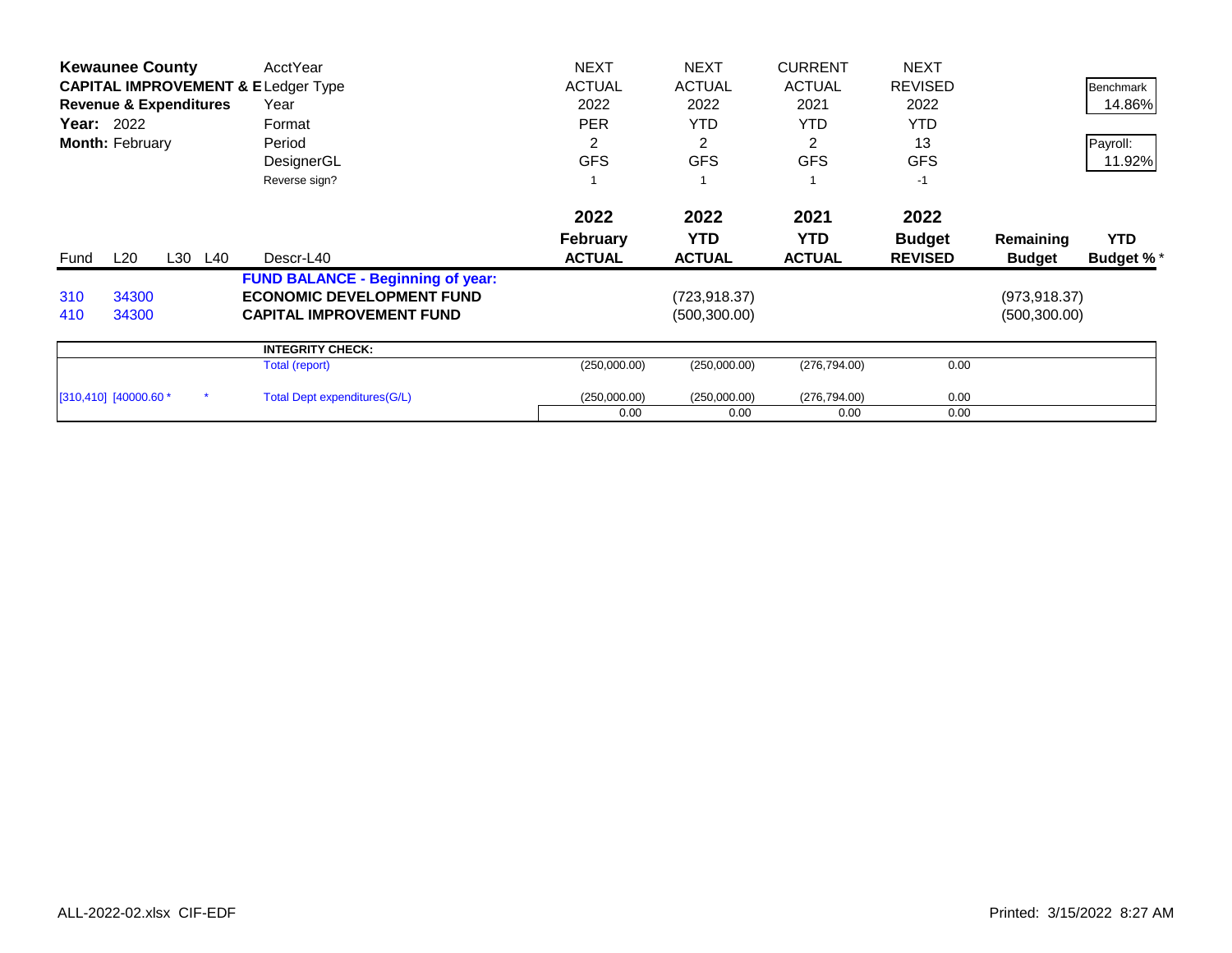|             | <b>Kewaunee County</b>            |     |         | AcctYear                                        | <b>NEXT</b>             | <b>NEXT</b>      | <b>CURRENT</b>   | <b>NEXT</b>    |                |                  |
|-------------|-----------------------------------|-----|---------|-------------------------------------------------|-------------------------|------------------|------------------|----------------|----------------|------------------|
|             |                                   |     |         | <b>COUNTY ROADS &amp; BRIDGES Ledger Type</b>   | <b>ACTUAL</b>           | <b>ACTUAL</b>    | <b>ACTUAL</b>    | <b>REVISED</b> |                | <b>Benchmark</b> |
|             | <b>Revenue &amp; Expenditures</b> |     |         | Year                                            | 2022                    | 2022             | 2021             | 2022           |                | 14.86%           |
| Year: 2022  |                                   |     |         | Format                                          | <b>PER</b>              | <b>YTD</b>       | <b>YTD</b>       | <b>YTD</b>     |                |                  |
|             | Month: February                   |     |         | Period                                          | $\overline{\mathbf{c}}$ | $\overline{2}$   | $\overline{a}$   | 13             |                | Payroll:         |
|             |                                   |     |         | DesignerGL                                      | <b>GFS</b>              | <b>GFS</b>       | <b>GFS</b>       | <b>GFS</b>     |                | 11.92%           |
|             |                                   |     |         | Reverse sign?                                   | $\overline{1}$          | $\overline{1}$   | $\mathbf{1}$     | $-1$           |                |                  |
|             |                                   |     |         |                                                 |                         |                  |                  |                |                |                  |
|             |                                   |     |         |                                                 | 2022                    | 2022             | 2021             | 2022           |                |                  |
|             |                                   |     |         |                                                 | <b>February</b>         | <b>YTD</b>       | <b>YTD</b>       | <b>Budget</b>  | Remaining      | <b>YTD</b>       |
|             | L20                               |     | L30 L40 | Descr-L40                                       | <b>ACTUAL</b>           | <b>ACTUAL</b>    | <b>ACTUAL</b>    | <b>REVISED</b> | <b>Budget</b>  | <b>Budget %*</b> |
| Fund<br>200 |                                   |     |         | <b>COUNTY ROADS &amp; BRIDGES FUND</b>          |                         |                  |                  |                |                |                  |
|             |                                   |     |         |                                                 |                         |                  |                  |                |                |                  |
|             |                                   | 000 |         | <b>Revenue</b><br><b>GENERAL PROPERTY TAXES</b> |                         |                  |                  |                |                | 100.00%          |
| 200         | 41100<br>43531                    |     |         |                                                 | 0.00                    | (2,601,289.00)   | (2,561,289.00)   | (2,601,289.00) | 0.00           |                  |
| 200         |                                   | 000 |         | LOCAL TRANSPORTATION AID                        | 0.00                    | (188, 916.41)    | (197, 697.18)    | (755, 538.00)  | (566, 621.59)  | 25.00%           |
| 200         | 43535                             | 000 |         | <b>CHIP PROGRAM</b>                             | 0.00                    | 0.00             | 0.00             | (325,000.00)   | (325,000.00)   | 0.00%            |
| 200         | 48301                             | 000 |         | SALE OF COUNTY PROPERTY                         | 0.00                    | 0.00             | 0.00             | 0.00           | 0.00           |                  |
| 200         | 49200                             | 000 |         | TRANSFER FROM OTHER FUNDS                       | 0.00                    | 0.00             | 0.00             | 0.00           | 0.00           |                  |
| 200         | 49202 000                         |     |         | TRANSFER FROM FUND BALANCE                      | 0.00                    | 0.00             | 0.00             | (135, 250.00)  | (135, 250.00)  | 0.00%            |
|             |                                   |     |         |                                                 | 0.00                    | (2,790,205.41)   | (2,758,986.18)   | (3,817,077.00) | (1,026,871.59) | 73.10%           |
|             |                                   |     |         | <b>Expenditures</b>                             |                         |                  |                  |                |                |                  |
| 200         | 53310 103                         |     | 902     | <b>COUNTY TRUNK BRIDGES</b>                     | 10,612.04               | 10,612.04        | 11,206.08        | 770,000.00     | 759,387.96     | 1.38%            |
| 200         | 53310 104                         |     | 902     | COUNTY TRUNK CONSTRUCTION                       | 0.00                    | 0.00             | 1,961.60         | 1,012,000.00   | 1,012,000.00   | 0.00%            |
| 200         | 53310 105                         |     | 902     | <b>COUNTY WINTER MAINTENANCE</b>                | 173,824.16              | 381,928.93       | 357,952.91       | 810,000.00     | 428,071.07     | 47.15%           |
| 200         | 53310 106                         |     | 902     | COUNTY GENERAL MAINTENANCE                      | 56,659.65               | 68,297.90        | 67,973.31        | 1,225,077.00   | 1,156,779.10   | 5.57%            |
| 200         | 59200                             | 000 | 601     | TRANSFER TO OTHER FUNDS                         | 0.00                    | 0.00             | 0.00             | 0.00           | 0.00           |                  |
| 200         | 59202 000                         |     | 601     | TRANSFER TO FUND BALANCE                        | 0.00                    | 0.00             | 0.00             | 0.00           | 0.00           |                  |
|             |                                   |     |         |                                                 | 241,095.85              | 460,838.87       | 439,093.90       | 3,817,077.00   | 3,356,238.13   | 12.07%           |
|             |                                   |     |         |                                                 | 241,095.85              | (2,329,366.54)   | (2,319,892.28)   | 0.00           | 2,329,366.54   |                  |
| 201         |                                   |     |         | <b>COUNTY BRIDGE AID FUND</b>                   |                         |                  |                  |                |                |                  |
|             |                                   |     |         | <b>Revenue</b>                                  |                         |                  |                  |                |                |                  |
| 201         | 41100                             | 000 |         | PROPERTY TAX-BRIDGE AID                         | 0.00                    | (68,000.00)      | (138, 880.00)    | (68,000.00)    | 0.00           | 100.00%          |
| 201         | 49202 000                         |     |         | TRANSFER FROM FUND BALANCE                      | 0.00                    | 0.00             | 0.00             | (6,200.00)     | (6,200.00)     | 0.00%            |
|             |                                   |     |         |                                                 | 0.00                    | (68,000.00)      | (138, 880.00)    | (74, 200.00)   | (6,200.00)     | 91.64%           |
|             |                                   |     |         | <b>Expenditures</b>                             |                         |                  |                  |                |                |                  |
| 201         | 53310 101                         |     | 902     | <b>COUNTY CHARGES</b>                           | 0.00                    | 0.00             | 39,596.00        | 74,200.00      | 74,200.00      | 0.00%            |
| 201         | 59202 000                         |     | 601     | TRANSFER TO FUND BALANCE                        | 0.00                    | 0.00             | 0.00             | 0.00           | 0.00           |                  |
|             |                                   |     |         |                                                 | 0.00                    | 0.00             | 39,596.00        | 74,200.00      | 74,200.00      | 0.00%            |
|             |                                   |     |         |                                                 | 0.00                    | (68,000.00)      | (99, 284.00)     | 0.00           | 68,000.00      |                  |
|             |                                   |     |         |                                                 |                         |                  |                  |                |                |                  |
|             |                                   |     |         |                                                 | 241,095.85              | (2, 397, 366.54) | (2, 419, 176.28) | 0.00           | 2,397,366.54   |                  |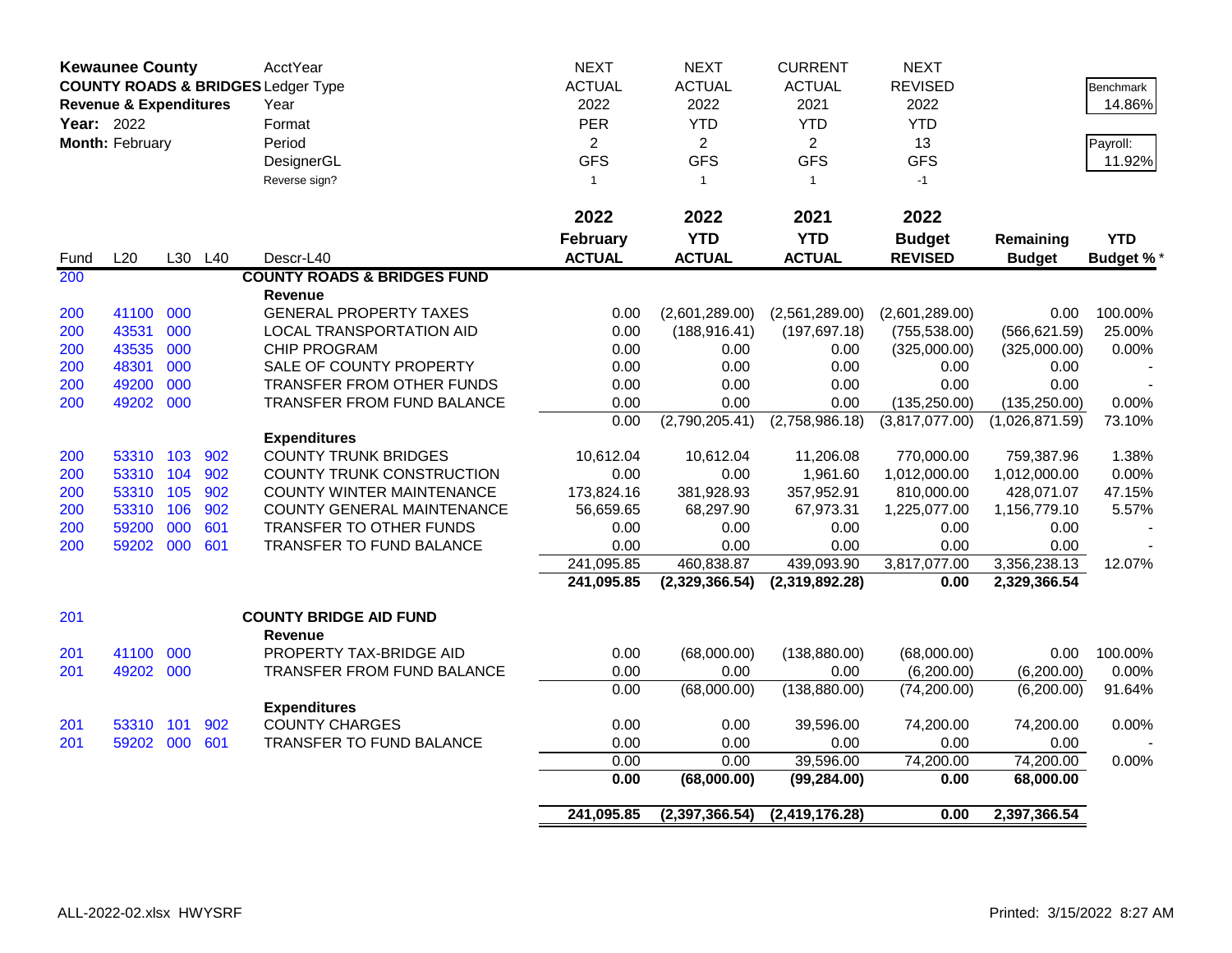|                   | <b>Kewaunee County</b>            |         | AcctYear                                      | <b>NEXT</b>     | <b>NEXT</b>    | <b>CURRENT</b> | <b>NEXT</b>    |                  |                  |
|-------------------|-----------------------------------|---------|-----------------------------------------------|-----------------|----------------|----------------|----------------|------------------|------------------|
|                   |                                   |         | <b>COUNTY ROADS &amp; BRIDGES Ledger Type</b> | <b>ACTUAL</b>   | <b>ACTUAL</b>  | <b>ACTUAL</b>  | <b>REVISED</b> |                  | Benchmark        |
|                   | <b>Revenue &amp; Expenditures</b> |         | Year                                          | 2022            | 2022           | 2021           | 2022           |                  | 14.86%           |
| <b>Year: 2022</b> |                                   |         | Format                                        | <b>PER</b>      | <b>YTD</b>     | YTD.           | <b>YTD</b>     |                  |                  |
|                   | Month: February                   |         | Period                                        | $\overline{c}$  | $\overline{2}$ | 2              | 13             |                  | Payroll:         |
|                   |                                   |         | DesignerGL                                    | <b>GFS</b>      | <b>GFS</b>     | <b>GFS</b>     | <b>GFS</b>     |                  | 11.92%           |
|                   |                                   |         | Reverse sign?                                 |                 |                |                | $-1$           |                  |                  |
|                   |                                   |         |                                               | 2022            | 2022           | 2021           | 2022           |                  |                  |
|                   |                                   |         |                                               | <b>February</b> | <b>YTD</b>     | <b>YTD</b>     | <b>Budget</b>  | Remaining        | <b>YTD</b>       |
| Fund              | L20                               | L30 L40 | Descr-L40                                     | <b>ACTUAL</b>   | <b>ACTUAL</b>  | <b>ACTUAL</b>  | <b>REVISED</b> | <b>Budget</b>    | <b>Budget %*</b> |
|                   |                                   |         | <b>FUND BALANCE - Beginning of year</b>       |                 |                |                |                |                  |                  |
| 200               |                                   |         | <b>COUNTY ROADS &amp; BRIDGES FUND</b>        |                 | (1,829,477.72) |                |                | (4, 158, 844.26) |                  |
| 200               | 36000                             |         | <b>FB COMMITTED</b>                           |                 | 0.00           |                |                |                  |                  |
| 201               |                                   |         | <b>COUNTY BRIDGE AID FUND</b>                 |                 | (102,003.53)   |                |                | (170,003.53)     |                  |
|                   |                                   |         | <b>INTEGRITY CHECK:</b>                       |                 |                |                |                |                  |                  |
|                   |                                   |         | Total (report)                                | 241,095.85      | (2,397,366.54) | (2,419,176.28) | 0.00           |                  |                  |
|                   | 200.203 [40000.59 *               |         | Total Dept (G/L)                              | 241,095.85      | (2,397,366.54) | (2,419,176.28) | 0.00           |                  |                  |
|                   |                                   |         |                                               | 0.00            | 0.00           | 0.00           | 0.00           |                  |                  |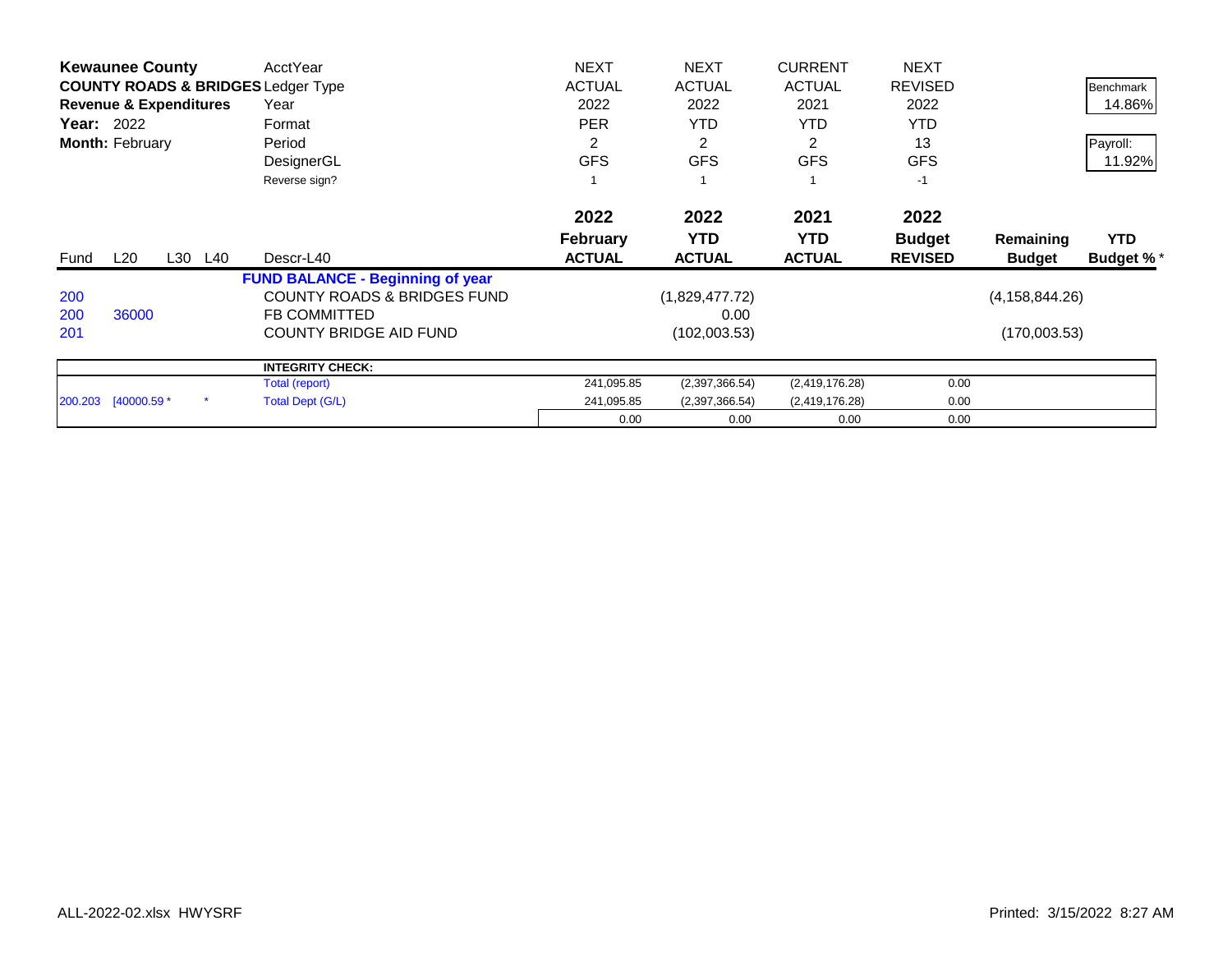|            | <b>Kewaunee County</b>            |     |         | AcctYear                                  | <b>NEXT</b>     | <b>NEXT</b>    | <b>CURRENT</b> | <b>NEXT</b>    |                  |                 |
|------------|-----------------------------------|-----|---------|-------------------------------------------|-----------------|----------------|----------------|----------------|------------------|-----------------|
|            |                                   |     |         | <b>HIGHWAY INTERNAL SERV FLedger Type</b> | <b>ACTUAL</b>   | <b>ACTUAL</b>  | <b>ACTUAL</b>  | <b>REVISED</b> |                  | Benchmark       |
|            | <b>Revenue &amp; Expenditures</b> |     |         | Year                                      | 2022            | 2022           | 2021           | 2022           |                  | 14.86%          |
| Year: 2022 |                                   |     |         | Format                                    | PER             | <b>YTD</b>     | <b>YTD</b>     | <b>YTD</b>     |                  |                 |
|            | Month: February                   |     |         | Period                                    | $\overline{2}$  | $\overline{2}$ | $\overline{2}$ | 13             |                  | Payroll:        |
|            |                                   |     |         | DesignerGL                                | <b>GFS</b>      | <b>GFS</b>     | <b>GFS</b>     | <b>GFS</b>     |                  | 11.92%          |
|            |                                   |     |         |                                           |                 | $\mathbf{1}$   |                |                |                  |                 |
|            |                                   |     |         | Reverse sign?                             | $\mathbf{1}$    |                | $\overline{1}$ | $-1$           |                  |                 |
|            |                                   |     |         |                                           | 2022            | 2022           | 2021           | 2022           |                  |                 |
|            |                                   |     |         |                                           | <b>February</b> | <b>YTD</b>     | <b>YTD</b>     | <b>Budget</b>  | Remaining        | <b>YTD</b>      |
| Fund       | L20                               |     | L30 L40 | Descr-L40                                 | <b>ACTUAL</b>   | <b>ACTUAL</b>  | <b>ACTUAL</b>  | <b>REVISED</b> | <b>Budget</b>    | <b>Budget %</b> |
| 700        |                                   |     |         | <b>HIGHWAY INTERNAL SERV FUND</b>         |                 |                |                |                |                  |                 |
|            |                                   |     |         | Revenue                                   |                 |                |                |                |                  |                 |
| 700        | 43249                             | 130 |         | <b>COVID GRANTS-HWY</b>                   | 0.00            | 0.00           | 0.00           | 0.00           | 0.00             |                 |
| 700        | 43530 000                         |     |         | <b>ADMINISTRATION COSTS</b>               | 0.00            | 0.00           | 0.00           | (3,200.00)     | (3,200.00)       | 0.00%           |
| 700        | 44301                             | 000 |         | UTILITY PERMIT FEES                       | 0.00            | (200.00)       | (175.00)       | (5,500.00)     | (5,300.00)       | 3.64%           |
| 700        | 44302                             | 000 |         | DRIVEWAY PERMIT FEES                      | 0.00            | 0.00           | (225.00)       | (2,200.00)     | (2,200.00)       | 0.00%           |
| 700        | 46310                             | 000 |         | <b>SUNDRY CHARGES</b>                     | (498.24)        | (1,967.15)     | (2,355.64)     | (70, 613.00)   | (68, 645.85)     | 2.79%           |
| 700        | 47231 000                         |     |         | STATE-ROUTINE MAINTENANCE                 | (28, 674.88)    | (28, 674.88)   | (60,058.65)    | (577, 792.00)  | (549, 117.12)    | 4.96%           |
| 700        | 47232 000                         |     |         | STATE-CONSTRUCTION                        | (4,357.59)      | (47, 416.14)   | (1,927.42)     | (79,895.00)    | (32, 478.86)     | 59.35%          |
| 700        | 47238                             |     |         | RECORDS AND REPORTS                       | (14, 951.84)    | (30,024.43)    | (28, 522.16)   | (214, 871.00)  | (184, 846.57)    | 13.97%          |
| 700        | 47239                             | 000 |         | PATROL SUPERVISION                        | (315.69)        | (10,647.36)    | (17,048.37)    | (62,023.00)    | (51, 375.64)     | 17.17%          |
| 700        | 47239                             | 060 |         | <b>RADIO REIMBURSEMENT</b>                | 0.00            | (674.79)       | (1,037.03)     | (1,300.00)     | (625.21)         | 51.91%          |
| 700        | 47239                             | 061 |         | <b>GENERAL PUBLIC LIAB REIMBURS</b>       | 0.00            | (9, 186.67)    | (8,374.06)     | (9,200.00)     | (13.33)          | 99.86%          |
| 700        | 47239                             | 062 |         | SALT STORAGE REIMBURSEMENT                | 0.00            | 0.00           | (90.26)        | (1,400.00)     | (1,400.00)       | 0.00%           |
| 700        | 47330                             | 000 |         | TOWN, VILLAGE, CITY-MAINT                 | (70,001.37)     | (167, 084.73)  | (157,097.31)   | (664, 914.00)  | (497, 829.27)    | 25.13%          |
| 700        | 47401                             | 000 |         | <b>COUNTY-ROAD &amp; BRIDGE MAINT</b>     | (241, 095.85)   | (460, 838.87)  | (122, 420.66)  | (3,652,706.00) | (3, 191, 867.13) | 12.62%          |
| 700        | 47402 000                         |     |         | OTHER COUNTY DEPT-CHARGES                 | (2,766.80)      | (4, 149.23)    | (4,389.30)     | (79, 334.00)   | (75, 184.77)     | 5.23%           |
| 700        | 47410 000                         |     |         | <b>COUNTY CAR MILEAGE</b>                 | 0.00            | 0.00           | 0.00           | (400.00)       | (400.00)         | 0.00%           |
| 700        | 48301                             | 000 |         | SALE OF COUNTY PROPERTY                   | 0.00            | 0.00           | 0.00           | 0.00           | 0.00             |                 |
| 700        | 48310 000                         |     |         | <b>GAIN/LOSS ON ASSET SALE</b>            | 0.00            | 0.00           | 0.00           | 0.00           | 0.00             |                 |
| 700        | 48340                             | 000 |         | SALE OF SALVAGE & WASTE                   | 0.00            | 0.00           | 0.00           | (1,201.00)     | (1,201.00)       | 0.00%           |
| 700        | 48400                             | 000 |         | <b>INSURANCE RECOVERIES</b>               | (1,218.49)      | (1,218.49)     | (540.94)       | (25,000.00)    | (23,781.51)      | 4.87%           |
| 700        | 48402                             | 000 |         | MISCELLANEOUS REVENUE                     | 0.00            | 0.00           | (1,391.00)     | (50,000.00)    | (50,000.00)      | 0.00%           |
| 700        | 49200 000                         |     |         | TRANSFER FROM OTHER FUNDS                 | 0.00            | 0.00           | 0.00           | 0.00           | 0.00             |                 |
|            |                                   |     |         |                                           | (363, 880.75)   | (762, 082.74)  | (405, 652.80)  | (5,501,549.00) | (4,739,466.26)   | 13.85%          |
|            |                                   |     |         | <b>Expenditures</b>                       |                 |                |                |                |                  |                 |
| 700        | 53111 *                           |     |         | <b>HIGHWAY ADMINISTRATION</b>             | 36,015.57       | 60,799.45      | 54,745.56      | 449,429.00     | 388,629.55       | 13.53%          |
| 700        | 53191 *                           |     |         | PATROL SUPERVISION                        | 10,972.23       | 19,946.18      | 19,348.66      | 144,241.00     | 124,294.82       | 13.83%          |
| 700        | 53192 *                           |     |         | RADIO EXPENSES                            | 807.33          | 1,614.66       | 1,556.00       | 9,700.00       | 8,085.34         | 16.65%          |
| 700        | 53193 *                           |     |         | <b>GENERAL PUBLIC LIAB INSUR</b>          | 0.00            | 0.00           | 22,268.95      | 22,500.00      | 22,500.00        | 0.00%           |
| 700        | 53210 *                           |     |         | P/R & INCIDENTAL LABOR POOL               | 10,584.63       | 58,025.77      | 25,768.51      | 292,771.00     | 234,745.23       | 19.82%          |
| 700        | 53220 *                           |     |         | FIELD TOOLS COST POOL                     | (2,520.92)      | (5,819.94)     | (9,202.75)     | 71,883.00      | 77,702.94        | $-8.10%$        |
| 700        | 53225 *                           |     |         | BRINE PRODUCTION COST POOL                | 13,776.64       | 21,352.25      | 28,864.53      | 34,526.00      | 13,173.75        | 61.84%          |
| 700        | 53230 *                           |     |         | <b>SHOP OPERATIONS</b>                    | 35,184.62       | 47,922.09      | 51,494.03      | 4,000.00       | (43,922.09)      | 1198.05%        |
| 700        | 53232 *                           |     |         | FUEL HANDLING COST POOL                   | 433.49          | 6,111.58       | 9,074.44       | (13,360.00)    | (19, 471.58)     | -45.75%         |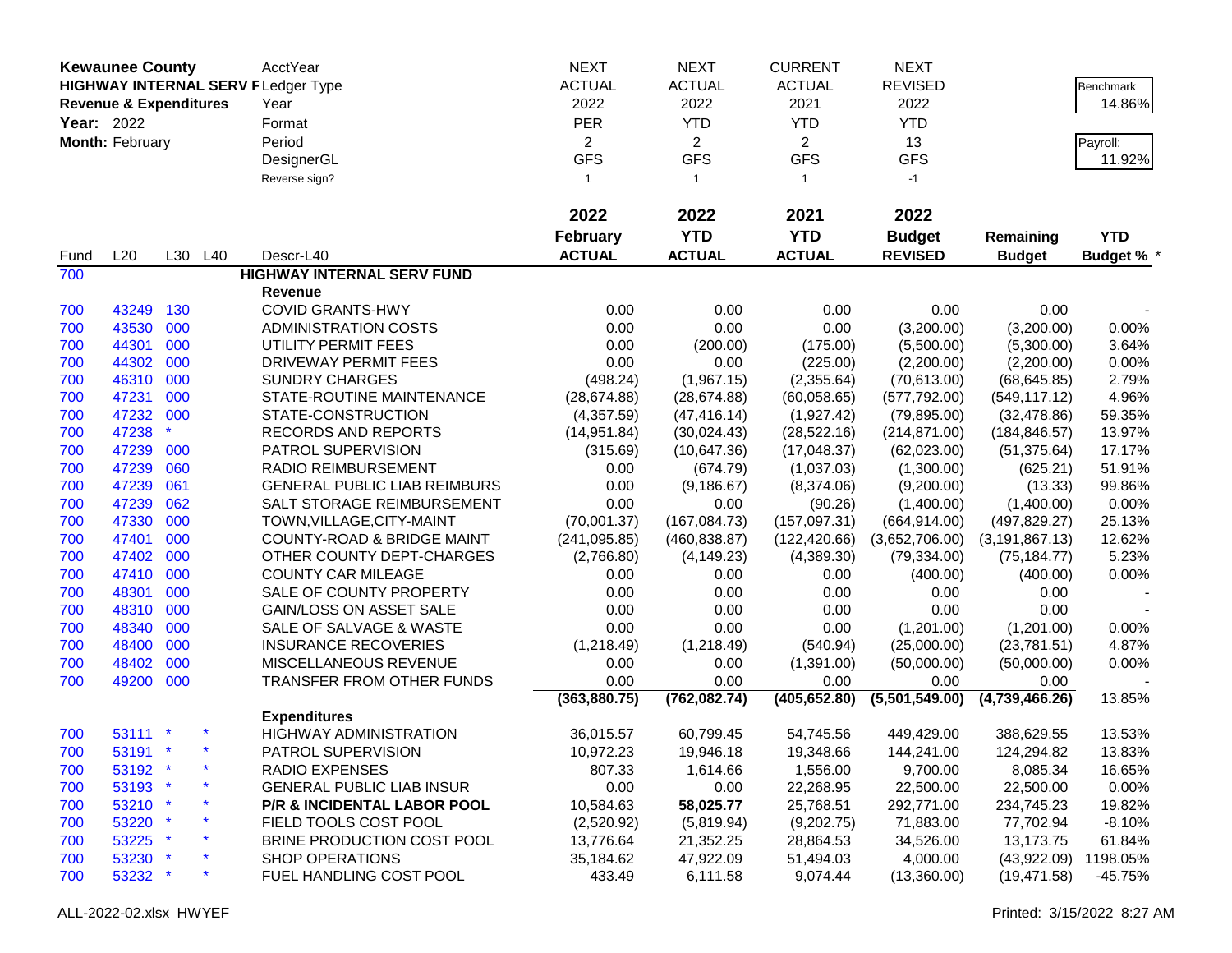|            | <b>Kewaunee County</b>                                                         |     |     | <b>AcctYear</b>                         | <b>NEXT</b>     | <b>NEXT</b>    | <b>CURRENT</b> | <b>NEXT</b>    |               |                  |
|------------|--------------------------------------------------------------------------------|-----|-----|-----------------------------------------|-----------------|----------------|----------------|----------------|---------------|------------------|
|            | <b>HIGHWAY INTERNAL SERV FLedger Type</b><br><b>Revenue &amp; Expenditures</b> |     |     |                                         | <b>ACTUAL</b>   | <b>ACTUAL</b>  | <b>ACTUAL</b>  | <b>REVISED</b> |               | <b>Benchmark</b> |
|            |                                                                                |     |     | Year                                    | 2022            | 2022           | 2021           | 2022           |               | 14.86%           |
| Year: 2022 |                                                                                |     |     | Format                                  | PER             | <b>YTD</b>     | <b>YTD</b>     | <b>YTD</b>     |               |                  |
|            | Month: February                                                                |     |     | Period                                  | $\overline{2}$  | $\overline{2}$ | $\overline{2}$ | 13             |               | Payroll:         |
|            |                                                                                |     |     | DesignerGL                              | <b>GFS</b>      | <b>GFS</b>     | <b>GFS</b>     | <b>GFS</b>     |               | 11.92%           |
|            |                                                                                |     |     | Reverse sign?                           | $\mathbf{1}$    | $\mathbf{1}$   | $\overline{1}$ | $-1$           |               |                  |
|            |                                                                                |     |     |                                         |                 |                |                |                |               |                  |
|            |                                                                                |     |     |                                         | 2022            | 2022           | 2021           | 2022           |               |                  |
|            |                                                                                |     |     |                                         | <b>February</b> | <b>YTD</b>     | <b>YTD</b>     | <b>Budget</b>  | Remaining     | <b>YTD</b>       |
| Fund       | L20                                                                            | L30 | L40 | Descr-L40                               | <b>ACTUAL</b>   | <b>ACTUAL</b>  | <b>ACTUAL</b>  | <b>REVISED</b> | <b>Budget</b> | <b>Budget %</b>  |
| 700        | 53240                                                                          |     |     | EQUIPMENT OPERATN COST POOL             | (50,081.74)     | (92, 474.63)   | (20, 435.41)   | (304,000.00)   | (211, 525.37) | 30.42%           |
| 700        | 53250                                                                          |     |     | PIT OPERATION COST POOL                 | 833.23          | 10,652.15      | 8,489.51       | (296,700.00)   | (307, 352.15) | $-3.59%$         |
| 700        | 53260 *                                                                        |     |     | HOTMIX PLANT OPERATION C/P              | 13,596.15       | 17,000.91      | 7,671.21       | (209, 051.00)  | (226, 051.91) | $-8.13%$         |
| 700        | 53270 *                                                                        |     |     | <b>BUILDING &amp; GROUNDS OPER</b>      | 14,651.33       | 30,250.64      | 30,446.82      | (49,800.00)    | (80,050.64)   | $-60.74%$        |
| 700        | 53273 *                                                                        |     |     | SALT STORAGE COSTS                      | 617.15          | 1,142.87       | 3,749.22       | 5,285.00       | 4,142.13      | 21.62%           |
| 700        | 53280 *                                                                        |     |     | EQUIP & MATL ACQUISTN C/P               | 0.00            | 0.00           | 0.00           | 0.00           | 0.00          |                  |
| 700        | 53310 *                                                                        |     |     | CO ROAD & BRIDGE-MAINT/CONST            | 241,095.85      | 460,838.87     | 435,493.90     | 3,817,077.00   | 3,356,238.13  | 12.07%           |
| 700        | 53321 *                                                                        |     |     | STATE HIGHWAY MAINTENANCE               | 28,912.33       | 71,833.42      | 61,860.01      | 603,966.00     | 532,132.58    | 11.89%           |
| 700        | 53322 *                                                                        |     |     | STATE ROAD & BRIDGE CONST               | 0.00            | 0.00           | 0.00           | 83,424.00      | 83,424.00     | 0.00%            |
| 700        | 53330 *                                                                        |     |     | <b>LOCAL GOVT MAINT &amp; CONST</b>     | 69,971.37       | 167,024.73     | 156,947.31     | 683,361.00     | 516,336.27    | 24.44%           |
| 700        | 53340 *                                                                        |     |     | <b>COUNTY DEPARTMENT CHARGES</b>        | 2,795.97        | 4,178.40       | 4,389.30       | 81,684.00      | 77,505.60     | 5.12%            |
| 700        | 53360 *                                                                        |     |     | OTHER CUSTOMER CHARGES                  | 127.47          | 678.46         | 1,632.58       | 70,613.00      | 69,934.54     | 0.96%            |
| 700        | 60000 *                                                                        |     |     | HWY PAYROLL/CLEARING POOL               | 0.00            | (96, 787.48)   | (29, 201.21)   | 0.00           | 96,787.48     |                  |
|            |                                                                                |     |     |                                         | 427,772.70      | 784,290.38     | 864,961.17     | 5,501,549.00   | 4,717,258.62  | 14.26%           |
|            |                                                                                |     |     |                                         | 63,891.95       | 22,207.64      | 459,308.37     | 0.00           | (22, 207.64)  |                  |
|            |                                                                                |     |     | <b>FUND BALANCE - Beginning of year</b> |                 |                |                |                |               |                  |
| 700        |                                                                                |     |     | HIGHWAY INTERNAL SERV FUND              |                 | (6,062,494.98) |                |                |               |                  |
|            |                                                                                |     |     | <b>Net Invested in Capital Assets</b>   |                 | (3,796,205.78) |                |                |               |                  |
|            |                                                                                |     |     | <b>Unrestricted</b>                     |                 | (2,266,289.20) |                |                |               |                  |
|            |                                                                                |     |     |                                         |                 |                |                |                |               |                  |
|            |                                                                                |     |     | <b>INTEGRITY CHECK:</b>                 |                 |                |                |                |               |                  |
|            |                                                                                |     |     | Total (report)                          | 63,891.95       | 22,207.64      | 459,308.37     | 0.00           |               |                  |
| 700        | [40000.60]                                                                     |     |     | <b>Total Dept (G/L)</b>                 | 63,891.95       | 22,207.64      | 459,308.37     | 0.00           |               |                  |
|            |                                                                                |     |     |                                         | 0.00            | 0.00           | 0.00           | 0.00           |               |                  |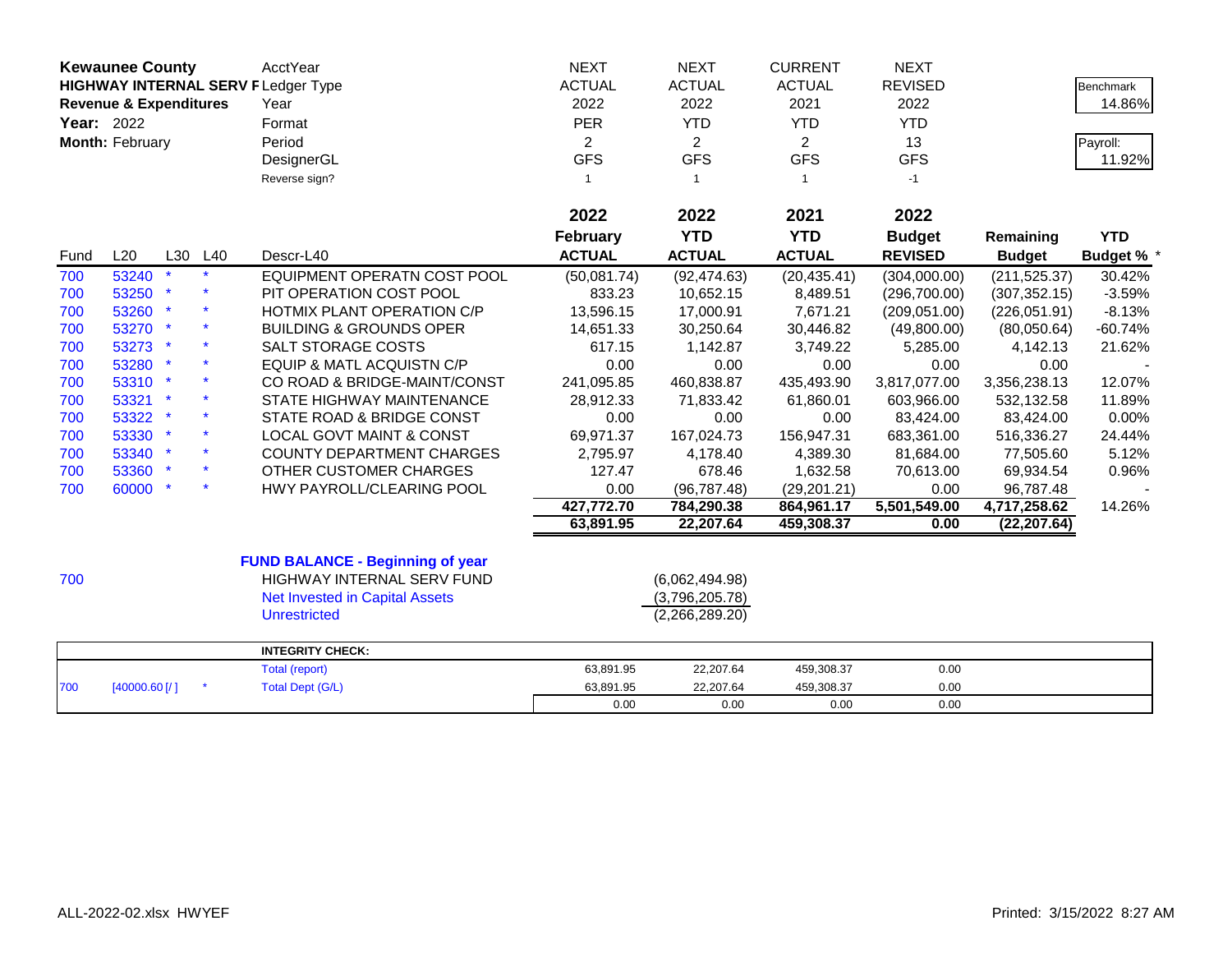|            | <b>Kewaunee County</b>            |         | AcctYear                              | <b>NEXT</b>     | <b>NEXT</b>    | <b>CURRENT</b> | <b>NEXT</b>    |               |                   |
|------------|-----------------------------------|---------|---------------------------------------|-----------------|----------------|----------------|----------------|---------------|-------------------|
|            | <b>HSD SUMMARY</b>                |         | Ledger Type                           | <b>ACTUAL</b>   | <b>ACTUAL</b>  | <b>ACTUAL</b>  | <b>REVISED</b> |               | <b>Benchmark</b>  |
|            | <b>Revenue &amp; Expenditures</b> |         | Year                                  | 2022            | 2022           | 2021           | 2022           |               | 14.86%            |
| Year: 2022 |                                   |         | Format                                | <b>PER</b>      | <b>YTD</b>     | <b>YTD</b>     | <b>YTD</b>     |               |                   |
|            | Month: February                   |         | Period                                | $\overline{2}$  | $\overline{2}$ | $\overline{2}$ | 13             |               | Payroll:          |
|            |                                   |         | DesignerGL                            | <b>GFS</b>      | <b>GFS</b>     | <b>GFS</b>     | <b>GFS</b>     |               | 11.92%            |
|            |                                   |         | Reverse sign?                         | $\overline{1}$  | $\mathbf{1}$   | -1             | $-1$           |               |                   |
|            |                                   |         |                                       |                 |                |                |                |               |                   |
|            |                                   |         |                                       | 2022            | 2022           | 2021           | 2022           |               |                   |
|            |                                   |         |                                       | <b>February</b> | <b>YTD</b>     | <b>YTD</b>     | <b>Budget</b>  | Remaining     | <b>YTD</b>        |
| Fund       | L20                               | L30 L40 | Descr-L40                             | <b>ACTUAL</b>   | <b>ACTUAL</b>  | <b>ACTUAL</b>  | <b>REVISED</b> | <b>Budget</b> | <b>Budget % *</b> |
| 215        |                                   |         | <b>HUMAN SERVICES FUND</b>            |                 |                |                |                |               |                   |
|            |                                   |         | <b>HSD SUMMARY</b>                    |                 |                |                |                |               |                   |
|            |                                   |         | <b>Revenue</b>                        |                 |                |                |                |               |                   |
| 215        | 41100                             | 000     | <b>GENERAL PROPERTY TAXES</b>         | 0.00            | (1,032,946.00) | (1,084,036.00) | (1,032,946.00) | 0.00          | 100.00%           |
| 215        | 43220                             | 000     | 85.21 GRANT                           | (79, 889.00)    | (79, 889.00)   | (79, 889.00)   | (79,889.00)    | 0.00          | 100.00%           |
| 215        | 43249                             |         | <b>CARES/COVID-ROUTES 2 RECOVRY</b>   |                 |                |                |                |               |                   |
| 215        | 43249                             | 140     | <b>COVID GRANTS-HSD</b>               | 0.00            | 0.00           | 0.00           | 0.00           | 0.00          |                   |
| 215        | 43553                             |         | <b>HUMAN SERVICES STATE AID</b>       |                 |                |                |                |               |                   |
| 215        | 43553                             | 000     | PRIOR YEAR REVENUE                    | 0.00            | 0.00           | 0.00           | 0.00           | 0.00          |                   |
| 215        | 43553                             | 306     | <b>FAMILY PRESERVATION &amp; SUPP</b> | 0.00            | 0.00           | 0.00           | (38,069.00)    | (38,069.00)   | 0.00%             |
| 215        | 43553                             | 312     | APS-ADULT PROTECTIVE SERVICE          | 0.00            | (63.76)        | 0.00           | (17,632.00)    | (17, 568.24)  | 0.36%             |
| 215        | 43553                             | 377     | <b>CHILDRENS COP</b>                  | 0.00            | 0.00           | 39,717.00      | (50, 116.00)   | (50, 116.00)  | 0.00%             |
| 215        | 43553                             | 427     | CLTS DD AUTISM FEDERAL                | (36,618.75)     | (36,618.75)    | (52, 938.81)   | (846, 713.00)  | (810,094.25)  | 4.32%             |
| 215        | 43553                             | 515     | <b>COORDINATED SERVICES COUNTY</b>    | 0.00            | 0.00           | 0.00           | (60,000.00)    | (60,000.00)   | 0.00%             |
| 215        | 43553                             | 516     | <b>COMMUNITY MENTAL HEALTH</b>        | 0.00            | 0.00           | 0.00           | (50, 359.00)   | (50, 359.00)  | 0.00%             |
| 215        | 43553                             | 545     | AODA TREATMENT SVCS GRANT             | 0.00            | 0.00           | 0.00           | (15, 275.00)   | (15, 275.00)  | 0.00%             |
| 215        | 43553                             | 546     | AODA WOMENS TREATMENT GRANT           | 0.00            | 0.00           | 0.00           | (4,823.00)     | (4,823.00)    | 0.00%             |
| 215        | 43553                             | 550     | BIRTH TO THREE INITIATIVE             | 0.00            | 0.00           | 0.00           | (44, 287.00)   | (44, 287.00)  | 0.00%             |
| 215        | 43553                             | 561     | <b>BASIC COUNTY ALLOCATION-DHS</b>    | 0.00            | 0.00           | 0.00           | (549, 287.00)  | (549, 287.00) | 0.00%             |
| 215        | 43553                             | 567     | <b>INTOXICATED DRIVERS</b>            | 0.00            | 0.00           | (1,093.00)     | (65,000.00)    | (65,000.00)   | 0.00%             |
| 215        | 43553                             | 569     | MENTAL HEALTH BLOCK GRANT             | 0.00            | 0.00           | 0.00           | (7,486.00)     | (7,486.00)    | 0.00%             |
| 215        | 43553                             | 570     | <b>AODA BLOCK GRANT</b>               | 0.00            | 0.00           | 0.00           | (6,699.00)     | (6,699.00)    | 0.00%             |
| 215        | 43553                             | 681     | STATE/COUNTY MATCH                    | 0.00            | 0.00           | 0.00           | (60, 340.00)   | (60, 340.00)  | 0.00%             |
| 215        | 43553                             | 684     | WIMCR/ACT 318 ADJUSTMENT              | 0.00            | 0.00           | 0.00           | 0.00           | 0.00          |                   |
| 215        | 43553                             | 877     | <b>CLTS OTHER CWA ADMIN GPR</b>       | 0.00            | 0.00           | 4,469.00       | (42, 212.00)   | (42, 212.00)  | 0.00%             |
| 215        | 43553                             | 878     | CLTS OTHER CWS ADMIN FED              | 0.00            | 0.00           | 4,469.00       | (42, 212.00)   | (42, 212.00)  | 0.00%             |
| 215        | 43553                             | 880     | CLTS AUTISM CWS ADMIN GPR             | 0.00            | 0.00           | 175.00         | 0.00           | 0.00          |                   |
| 215        | 43553                             | 881     | <b>CLTS AUTISM CWS ADMIN FED</b>      | 0.00            | 0.00           | 593.00         | 0.00           | 0.00          |                   |
| 215        | 43553                             | 882     | <b>CLTS PF STATE MATCHED</b>          | 0.00            | 0.00           | 0.00           | 0.00           | 0.00          |                   |
| 215        | 43553                             | 883     | <b>CLTS PF BCA MATCHED</b>            | 0.00            | 0.00           | 0.00           | 4,500.00       | 4,500.00      | 0.00%             |
| 215        | 43553 918                         |         | CSH ADJ TPA CLTS BCA MATCH            | 0.00            | 0.00           | 0.00           | 0.00           | 0.00          |                   |
| 215        | 43553 982                         |         | COP RISK RESERVE-REVENUE              | 0.00            | 0.00           | 0.00           | 0.00           | 0.00          |                   |
| 215        | 43563                             | 105     | FUNERAL/CEMETERY W-2                  | 0.00            | 0.00           | 0.00           | 0.00           | 0.00          |                   |
| 215        | 43563 195                         |         | YOUTH AIDS-JUVENILE AODA              | 0.00            | 0.00           | 0.00           | (2,266.00)     | (2,266.00)    | 0.00%             |
| 215        | 43563 203                         |         | <b>ELDER ABUSE</b>                    | 0.00            | 0.00           | 10,000.00      | (14,900.00)    | (14,900.00)   | 0.00%             |
| 215        | 43563 283                         |         | <b>IMAA STATE SHARE</b>               | 0.00            | 0.00           | 0.00           | (64, 210.00)   | (64, 210.00)  | 0.00%             |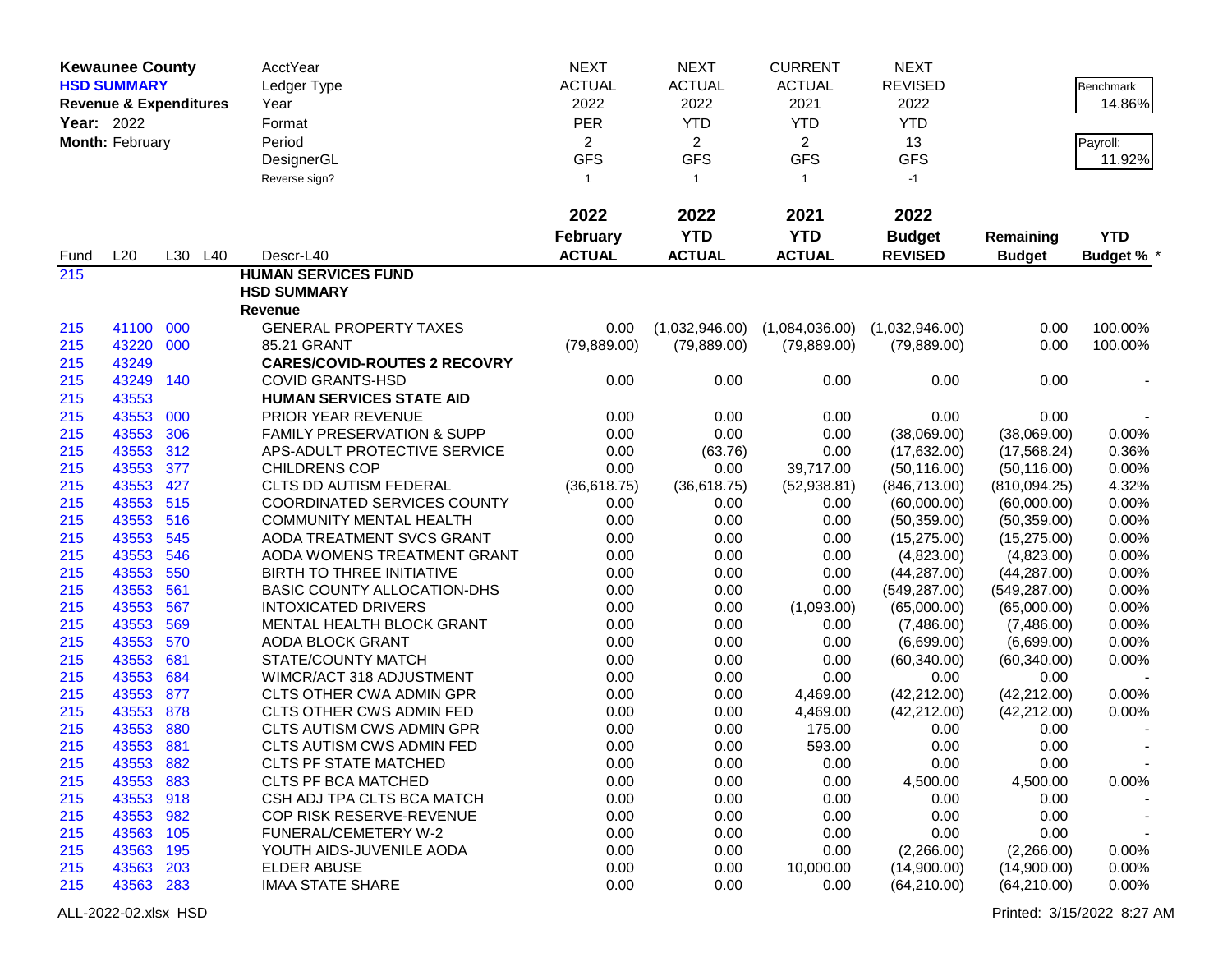|            | <b>Kewaunee County</b>            |     |     | AcctYear                            | <b>NEXT</b>    | <b>NEXT</b>    | <b>CURRENT</b>          | <b>NEXT</b>    |               |                   |
|------------|-----------------------------------|-----|-----|-------------------------------------|----------------|----------------|-------------------------|----------------|---------------|-------------------|
|            | <b>HSD SUMMARY</b>                |     |     | Ledger Type                         | <b>ACTUAL</b>  | <b>ACTUAL</b>  | <b>ACTUAL</b>           | <b>REVISED</b> |               | Benchmark         |
|            | <b>Revenue &amp; Expenditures</b> |     |     | Year                                | 2022           | 2022           | 2021                    | 2022           |               | 14.86%            |
| Year: 2022 |                                   |     |     | Format                              | PER            | <b>YTD</b>     | <b>YTD</b>              | <b>YTD</b>     |               |                   |
|            | Month: February                   |     |     | Period                              | $\overline{2}$ | $\overline{2}$ | $\overline{2}$          | 13             |               | Payroll:          |
|            |                                   |     |     | DesignerGL                          | <b>GFS</b>     | <b>GFS</b>     | <b>GFS</b>              | <b>GFS</b>     |               | 11.92%            |
|            |                                   |     |     | Reverse sign?                       | 1              | $\overline{1}$ | $\overline{\mathbf{1}}$ | $-1$           |               |                   |
|            |                                   |     |     |                                     |                |                |                         |                |               |                   |
|            |                                   |     |     |                                     | 2022           | 2022           | 2021                    | 2022           |               |                   |
|            |                                   |     |     |                                     | February       | <b>YTD</b>     | <b>YTD</b>              | <b>Budget</b>  | Remaining     | <b>YTD</b>        |
| Fund       | L20                               | L30 | L40 | Descr-L40                           | <b>ACTUAL</b>  | <b>ACTUAL</b>  | <b>ACTUAL</b>           | <b>REVISED</b> | <b>Budget</b> | <b>Budget % *</b> |
| 215        | 43563                             | 284 |     | <b>IMAA FEDERAL SHARE</b>           | 0.00           | 0.00           | 62.50                   | (195,000.00)   | (195,000.00)  | 0.00%             |
| 215        | 43563                             | 292 |     | STATE FOODSHARE BONUS               | 0.00           | 0.00           | (11.50)                 | (3,600.00)     | (3,600.00)    | 0.00%             |
| 215        | 43563                             | 293 |     | FEDERAL FOODSHARE BONUS             | 0.00           | 0.00           | 61.00                   | (3,600.00)     | (3,600.00)    | 0.00%             |
| 215        | 43563                             | 366 |     | YOUTH AIDS COMMUNITY                | 0.00           | 0.00           | 0.00                    | (109, 336.00)  | (109, 336.00) | 0.00%             |
| 215        | 43563                             | 367 |     | <b>COMMUNITY INTERVENTION GRANT</b> | 0.00           | 0.00           | 0.00                    | (5,406.00)     | (5,406.00)    | 0.00%             |
| 215        | 43563                             | 377 |     | KINSHIP CARE BASE BENEFITS          | 0.00           | 0.00           | 0.00                    | (43,688.00)    | (43,688.00)   | 0.00%             |
| 215        | 43563                             | 380 |     | KINSHIP CARE ASSESMENTS             | 0.00           | 0.00           | 0.00                    | (4,369.00)     | (4,369.00)    | 0.00%             |
| 215        | 43563                             | 409 |     | YOUTH JUSTICE INNOVATN GRANT        | 0.00           | 0.00           | 0.00                    | 0.00           | 0.00          |                   |
| 215        | 43563                             | 561 |     | BASIC COUNTY ALLOCATION-DCF         | 0.00           | 0.00           | 0.00                    | (404, 474.00)  | (404, 474.00) | 0.00%             |
| 215        | 43563                             | 604 |     | WISACWIS RELATED GRANT              | 0.00           | 0.00           | 0.00                    | 0.00           | 0.00          |                   |
| 215        | 43563                             | 632 |     | <b>TARGETED SAFETY SUPT GRANT</b>   | 0.00           | 0.00           | 0.00                    | (10,000.00)    | (10,000.00)   | 0.00%             |
| 215        | 43563 681                         |     |     | STATE/COUNTY MATCH                  | 0.00           | 0.00           | 0.00                    | (32, 405.00)   | (32, 405.00)  | 0.00%             |
| 215        | 43563 821                         |     |     | <b>CST COUNTIES 2016</b>            | 0.00           | 0.00           | 0.00                    | 0.00           | 0.00          |                   |
| 215        | 43563                             | 831 |     | CHILD CARE CERTIFICATION            | 0.00           | 0.00           | 0.00                    | 0.00           | 0.00          |                   |
| 215        | 43563 833                         |     |     | LIHEAP GENERAL OPERATIONS           | 0.00           | 0.00           | 0.00                    | 0.00           | 0.00          |                   |
| 215        | 43563 841                         |     |     | CHILD CARE-FRAUD                    | 0.00           | 0.00           | 0.00                    | (500.00)       | (500.00)      | 0.00%             |
| 215        | 43563                             | 852 |     | CHILD CARE ADMIN PAYMENTS           | 0.00           | 0.00           | 0.00                    | (15,000.00)    | (15,000.00)   | 0.00%             |
| 215        | 43563                             | 961 |     | FS AGENCY COLLECTIONS               | 0.00           | 0.00           | 0.00                    | 0.00           | 0.00          |                   |
| 215        | 43563                             | 965 |     | <b>FS AGENCY INCENTIVE</b>          | 0.00           | 0.00           | 0.00                    | (500.00)       | (500.00)      | 0.00%             |
| 215        | 43563                             | 966 |     | HEALTHCHECK/OTH SRVS ADM            | 0.00           | 0.00           | 0.00                    | 0.00           | 0.00          |                   |
| 215        | 43563                             | 967 |     | HEALTHCHECK/OTH SERV PART           | 0.00           | 0.00           | 0.00                    | 0.00           | 0.00          |                   |
| 215        | 43563                             | 980 |     | <b>MA AGENCY INCENTIVES</b>         | 0.00           | 0.00           | 0.00                    | (1,000.00)     | (1,000.00)    | 0.00%             |
| 215        | 43563                             | 981 |     | MA AGENCY COLLECTIONS               | 0.00           | 0.00           | 0.00                    | 0.00           | 0.00          |                   |
| 215        | 43568                             |     |     | <b>ELDERLY SERVICES COLLECTIONS</b> |                |                |                         |                |               |                   |
| 215        | 43568                             | 460 |     | <b>DRIVER ESCORT</b>                | (365.95)       | (365.95)       | (130.00)                | (12,500.00)    | (12, 134.05)  | 2.93%             |
| 215        | 43568                             | 461 |     | <b>BUS COLLECTIONS</b>              | (5.00)         | (16.83)        | (50.00)                 | (600.00)       | (583.17)      | 2.81%             |
| 215        | 43568                             | 462 |     | <b>TRANSPORTATION DONATIONS</b>     | (3.00)         | (3.00)         | 0.00                    | (50.00)        | (47.00)       | 6.00%             |
| 215        | 43568                             | 473 |     | <b>KEWAUNEE VAN</b>                 | 0.00           | 0.00           | 0.00                    | 0.00           | 0.00          |                   |
| 215        | 43568 475                         |     |     | 5310 VAN - GRANT                    | (40.00)        | (80.00)        | (75.00)                 | (10,000.00)    | (9,920.00)    | 0.80%             |
| 215        | 45140                             |     |     | DRIVER IMPROVEMENT SURCHARGE        |                |                |                         |                |               |                   |
| 215        | 45140 000                         |     |     | DRIVER IMPROVEMENT SURCHARGE        | (1,946.62)     | (1,946.62)     | (1,811.49)              | (18,750.00)    | (16,803.38)   | 10.38%            |
| 215        | 46560                             |     |     | <b>CLIENT FEES</b>                  |                |                |                         |                |               |                   |
| 215        | 46560 076                         |     |     | CHILD CARING INSTITUTIN FEES        | 0.00           | 0.00           | 0.00                    | 0.00           | 0.00          |                   |
| 215        | 46560 077                         |     |     | <b>GROUP HOME FEES</b>              | 0.00           | 0.00           | 0.00                    | 0.00           | 0.00          |                   |
| 215        | 46560 078                         |     |     | ELECTRONIC MONITORING FEES          | 0.00           | 0.00           | (340.15)                | (800.00)       | (800.00)      | 0.00%             |
| 215        | 46560 079                         |     |     | <b>FOSTER CARE FEES</b>             | (817.94)       | (817.94)       | (1,527.93)              | (22, 398.00)   | (21,580.06)   | 3.65%             |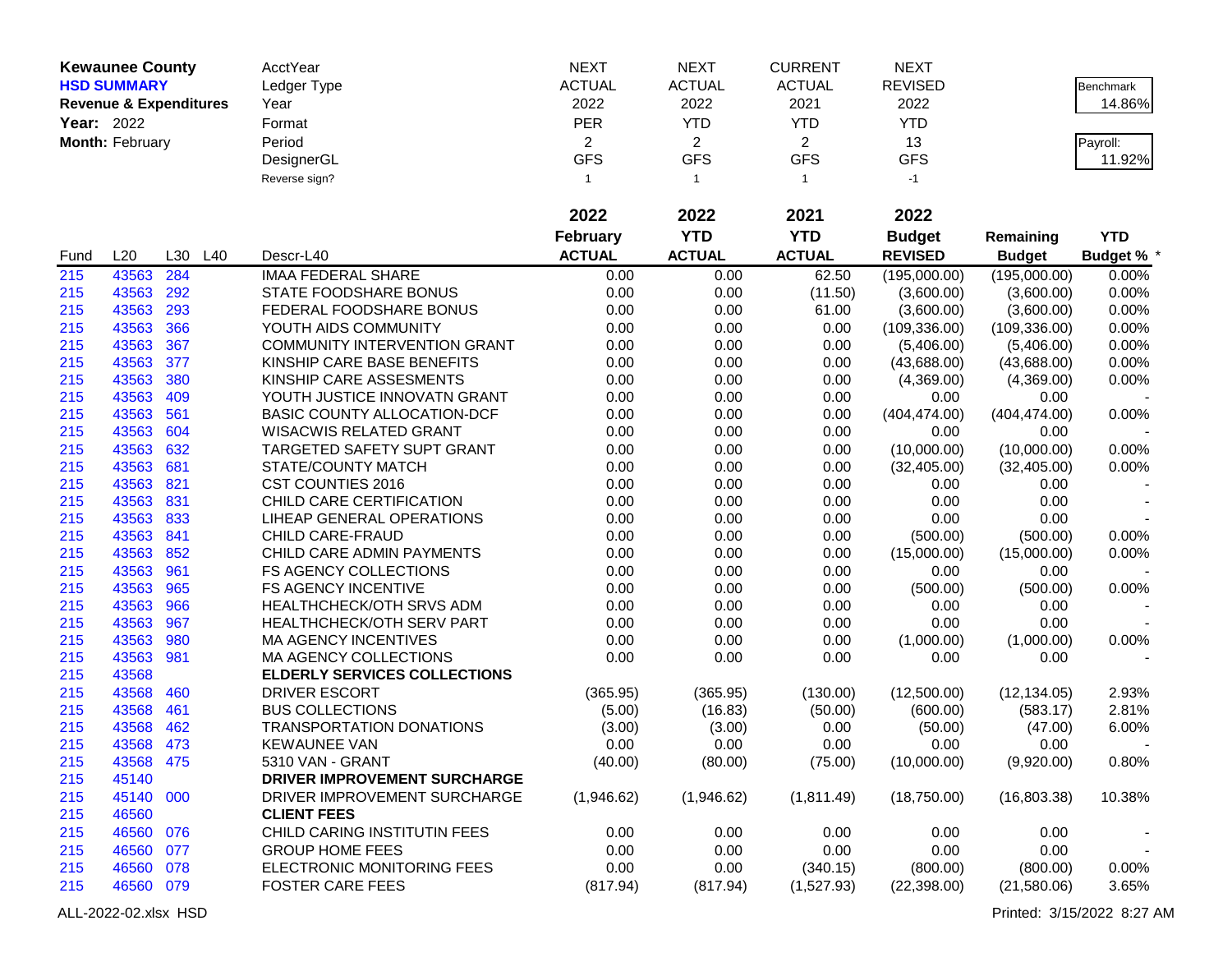|            | <b>Kewaunee County</b>            |     |     | AcctYear                            | <b>NEXT</b>     | <b>NEXT</b>    | <b>CURRENT</b> | <b>NEXT</b>    |               |                   |
|------------|-----------------------------------|-----|-----|-------------------------------------|-----------------|----------------|----------------|----------------|---------------|-------------------|
|            | <b>HSD SUMMARY</b>                |     |     | Ledger Type                         | <b>ACTUAL</b>   | <b>ACTUAL</b>  | <b>ACTUAL</b>  | <b>REVISED</b> |               | Benchmark         |
|            | <b>Revenue &amp; Expenditures</b> |     |     | Year                                | 2022            | 2022           | 2021           | 2022           |               | 14.86%            |
| Year: 2022 |                                   |     |     | Format                              | PER             | <b>YTD</b>     | <b>YTD</b>     | <b>YTD</b>     |               |                   |
|            | Month: February                   |     |     | Period                              | $\overline{2}$  | $\overline{2}$ | $\overline{2}$ | 13             |               | Payroll:          |
|            |                                   |     |     | DesignerGL                          | <b>GFS</b>      | <b>GFS</b>     | <b>GFS</b>     | <b>GFS</b>     |               | 11.92%            |
|            |                                   |     |     | Reverse sign?                       | $\mathbf{1}$    | $\mathbf{1}$   | $\overline{1}$ | $-1$           |               |                   |
|            |                                   |     |     |                                     |                 |                |                |                |               |                   |
|            |                                   |     |     |                                     | 2022            | 2022           | 2021           | 2022           |               |                   |
|            |                                   |     |     |                                     | <b>February</b> | <b>YTD</b>     | <b>YTD</b>     | <b>Budget</b>  | Remaining     | <b>YTD</b>        |
| Fund       | L20                               | L30 | L40 | Descr-L40                           | <b>ACTUAL</b>   | <b>ACTUAL</b>  | <b>ACTUAL</b>  | <b>REVISED</b> | <b>Budget</b> | <b>Budget % *</b> |
| 215        | 46560 080                         |     |     | <b>DRUG TESTING FEES</b>            | 0.00            | 0.00           | 0.00           | 0.00           | 0.00          |                   |
| 215        | 46570                             |     |     | <b>BIRTH TO THREE</b>               |                 |                |                |                |               |                   |
| 215        | 46570 015                         |     |     | <b>CLIENT FEES</b>                  | (275.00)        | (400.00)       | (435.00)       | (2,600.00)     | (2,200.00)    | 15.38%            |
| 215        | 46570                             | 020 |     | <b>HEALTH INSURANCE</b>             | 0.00            | 0.00           | 0.00           | (1,900.00)     | (1,900.00)    | 0.00%             |
| 215        | 46570 022                         |     |     | TITLE 19-MA MEDICAID                | (2, 143.22)     | (2, 143.22)    | (1,350.52)     | (30,000.00)    | (27, 856.78)  | 7.14%             |
| 215        | 46580                             |     |     | <b>CLIENT FEES ADMINISTRATION</b>   |                 |                |                |                |               |                   |
| 215        | 46580 000                         |     |     | CLIENT FEES ADMINISTRATION          | 0.00            | 0.00           | 0.00           | 0.00           | 0.00          |                   |
| 215        | 46581                             |     |     | <b>COLLECTIONS MENTAL HEALTH</b>    |                 |                |                |                |               |                   |
| 215        | 46581                             | 013 |     | <b>DOOR COUNTY</b>                  | 0.00            | 0.00           | 0.00           | 0.00           | 0.00          |                   |
| 215        | 46581 015                         |     |     | <b>CLIENT FEES</b>                  | (180.00)        | (315.00)       | (416.00)       | (4,500.00)     | (4, 185.00)   | 7.00%             |
| 215        | 46581 016                         |     |     | <b>BROWN COUNTY</b>                 | (10.00)         | (20.00)        | (20.00)        | (150.00)       | (130.00)      | 13.33%            |
| 215        | 46581 019                         |     |     | <b>MISCELLANEOUS</b>                | 0.00            | (2,500.00)     | 0.00           | 0.00           | 2,500.00      |                   |
| 215        | 46581                             | 020 |     | <b>HEALTH INSURANCE</b>             | (221.01)        | (221.01)       | 0.00           | (20,500.00)    | (20, 278.99)  | 1.08%             |
| 215        | 46581                             | 021 |     | TITLE 18-MEDICARE                   | (387.70)        | (387.70)       | 0.00           | (5,800.00)     | (5,412.30)    | 6.68%             |
| 215        | 46581                             | 022 |     | TITLE 19-MA MEDICAID                | (95.02)         | (95.02)        | (119.09)       | (11,500.00)    | (11, 404.98)  | 0.83%             |
| 215        | 46581 024                         |     |     | MH COLLECTION AGENCY                | 0.00            | 0.00           | 0.00           | (1,000.00)     | (1,000.00)    | 0.00%             |
| 215        | 46582                             |     |     | <b>DEV DISABILITIES COLLECTIONS</b> |                 |                |                |                |               |                   |
| 215        | 46582 015                         |     |     | <b>CLIENT FEES</b>                  | 0.00            | 0.00           | 0.00           | 0.00           | 0.00          |                   |
| 215        | 46582 017                         |     |     | SOCIAL SECURITY                     | 0.00            | 0.00           | 0.00           | 0.00           | 0.00          |                   |
| 215        | 46582 018                         |     |     | SSI                                 | 0.00            | 0.00           | 0.00           | 0.00           | 0.00          |                   |
| 215        | 46582 020                         |     |     | <b>HEALTH INSURANCE</b>             | 0.00            | 0.00           | 0.00           | 0.00           | 0.00          |                   |
| 215        | 46582 021                         |     |     | <b>TITLE 18-MEDICARE</b>            | 0.00            | 0.00           | 0.00           | 0.00           | 0.00          |                   |
| 215        | 46582                             | 022 |     | TITLE 19-MA MEDICAID                | 0.00            | 0.00           | 0.00           | 0.00           | 0.00          |                   |
| 215        | 46582 023                         |     |     | <b>MISCELLANEOUS</b>                | 0.00            | 0.00           | 0.00           | 0.00           | 0.00          |                   |
| 215        | 46583                             |     |     | <b>AODA COLLECTIONS</b>             |                 |                |                |                |               |                   |
| 215        | 46583 015                         |     |     | <b>CLIENT FEES</b>                  | 0.00            | 0.00           | (5.00)         | (750.00)       | (750.00)      | 0.00%             |
| 215        | 46583 016                         |     |     | <b>BROWN COUNTY</b>                 | 0.00            | 0.00           | 0.00           | 0.00           | 0.00          |                   |
| 215        | 46583 017                         |     |     | SOCIAL SECURITY                     | 0.00            | 0.00           | 0.00           | 0.00           | 0.00          |                   |
| 215        | 46583 019                         |     |     | <b>MISCELLANEOUS</b>                | 0.00            | 0.00           | 0.00           | 0.00           | 0.00          |                   |
| 215        | 46583 020                         |     |     | <b>HEALTH INSURANCE</b>             | 0.00            | 0.00           | 0.00           | (3, 136.00)    | (3, 136.00)   | $0.00\%$          |
| 215        | 46583 021                         |     |     | <b>TITLE 18-MEDICARE</b>            | 0.00            | 0.00           | 0.00           | 0.00           | 0.00          |                   |
| 215        | 46583 022                         |     |     | TITLE 19-MA MEDICAID                | 0.00            | 0.00           | 0.00           | (200.00)       | (200.00)      | 0.00%             |
| 215        | 46583 024                         |     |     | <b>COLLECTION AGENCY</b>            | (100.00)        | (200.00)       | (870.59)       | (2,000.00)     | (1,800.00)    | 10.00%            |
| 215        | 46590                             |     |     | <b>COMMUNITY SUPPORT PROGRAM</b>    |                 |                |                |                |               |                   |
| 215        | 46590 015                         |     |     | <b>CLIENT FEES - CSP</b>            | 0.00            | 0.00           | (26.00)        | 0.00           | 0.00          |                   |
|            |                                   |     |     |                                     |                 |                |                |                |               |                   |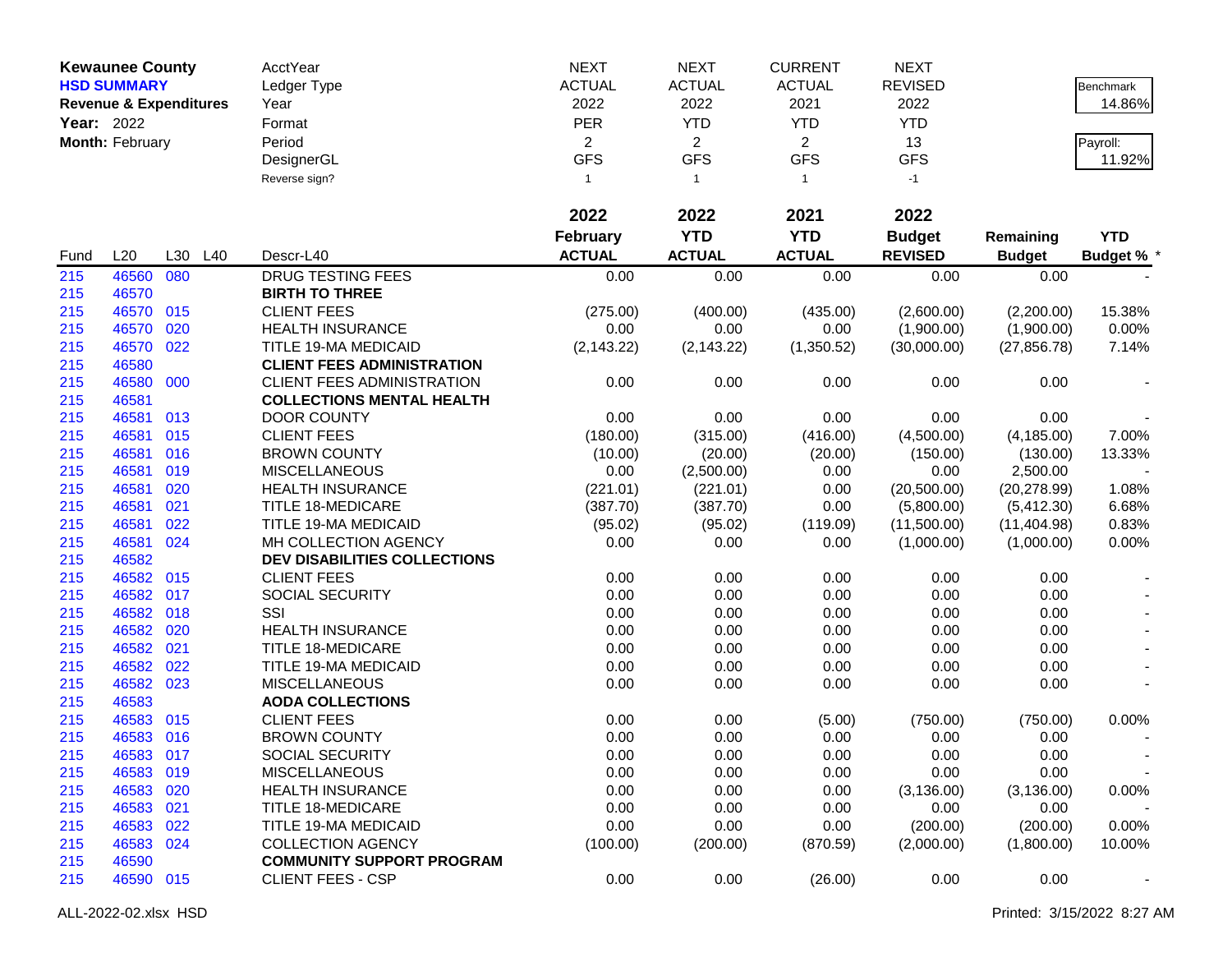|            | <b>Kewaunee County</b>            |     |     | AcctYear                              | <b>NEXT</b>     | <b>NEXT</b>    | <b>CURRENT</b> | <b>NEXT</b>    |               |                   |
|------------|-----------------------------------|-----|-----|---------------------------------------|-----------------|----------------|----------------|----------------|---------------|-------------------|
|            | <b>HSD SUMMARY</b>                |     |     | Ledger Type                           | <b>ACTUAL</b>   | <b>ACTUAL</b>  | <b>ACTUAL</b>  | <b>REVISED</b> |               | <b>Benchmark</b>  |
|            | <b>Revenue &amp; Expenditures</b> |     |     | Year                                  | 2022            | 2022           | 2021           | 2022           |               | 14.86%            |
| Year: 2022 |                                   |     |     | Format                                | PER             | <b>YTD</b>     | <b>YTD</b>     | <b>YTD</b>     |               |                   |
|            | Month: February                   |     |     | Period                                | $\overline{2}$  | $\overline{2}$ | $\overline{2}$ | 13             |               | Payroll:          |
|            |                                   |     |     | DesignerGL                            | <b>GFS</b>      | <b>GFS</b>     | <b>GFS</b>     | <b>GFS</b>     |               | 11.92%            |
|            |                                   |     |     | Reverse sign?                         | $\mathbf{1}$    | $\mathbf{1}$   | -1             | -1             |               |                   |
|            |                                   |     |     |                                       | 2022            | 2022           | 2021           | 2022           |               |                   |
|            |                                   |     |     |                                       | <b>February</b> | <b>YTD</b>     | <b>YTD</b>     | <b>Budget</b>  | Remaining     | <b>YTD</b>        |
| Fund       | L20                               | L30 | L40 | Descr-L40                             | <b>ACTUAL</b>   | <b>ACTUAL</b>  | <b>ACTUAL</b>  | <b>REVISED</b> | <b>Budget</b> | <b>Budget % *</b> |
| 215        | 46590                             | 019 |     | MISCELLANEOUS - CSP                   | 0.00            | 0.00           | 0.00           | 0.00           | 0.00          |                   |
| 215        | 46590                             | 021 |     | <b>TITLE 18-MEDICARE</b>              | 0.00            | 0.00           | 0.00           | 0.00           | 0.00          |                   |
| 215        | 46590                             | 022 |     | TITLE 19-MA MEDICAID                  | (2,200.53)      | (2,200.53)     | (1,981.85)     | (18, 558.00)   | (16, 357.47)  | 11.86%            |
| 215        | 46595                             |     |     | CHILD LONG TERM SUPP-COLLECT          |                 |                |                |                |               |                   |
| 215        | 46595                             | 015 |     | <b>CLIENT FEES</b>                    | 0.00            | 0.00           | (111.86)       | (4,500.00)     | (4,500.00)    | 0.00%             |
| 215        | 46595                             | 022 |     | TITLE 19-MA MEDICAID                  | (16, 649.27)    | (16,649.27)    | (67, 892.88)   | (553, 167.00)  | (536, 517.73) | 3.01%             |
| 215        | 46596                             |     |     | <b>INTOX DRIVER PROG-ASSESSMENT</b>   |                 |                |                |                |               |                   |
| 215        | 46596                             | 000 |     | INTOX DRIVER PROG-ASSESSMENT          | (2,350.00)      | (4,000.00)     | (4, 125.00)    | (21,000.00)    | (17,000.00)   | 19.05%            |
| 215        | 46596                             | 015 |     | <b>CLIENT FEES</b>                    | (300.00)        | (500.00)       | (670.00)       | (5,099.00)     | (4,599.00)    | 9.81%             |
| 215        | 46596                             | 019 |     | MISCELLANEOUS-IDP                     | 0.00            | 0.00           | (100.00)       | 0.00           | 0.00          |                   |
| 215        | 46596                             | 020 |     | <b>HEALTH INSURANCE</b>               | 0.00            | 0.00           | 0.00           | (1,500.00)     | (1,500.00)    | 0.00%             |
| 215        | 46596                             | 021 |     | <b>TITLE 18-MEDICARE</b>              | 0.00            | 0.00           | 0.00           | 0.00           | 0.00          |                   |
| 215        | 46596                             | 022 |     | TITLE 19-MA MEDICAID                  | 0.00            | 0.00           | 0.00           | (375.00)       | (375.00)      | 0.00%             |
| 215        | 46596                             | 024 |     | <b>COLLECTION AGENCY</b>              | 0.00            | 0.00           | 0.00           | (2,000.00)     | (2,000.00)    | 0.00%             |
| 215        | 46598                             |     |     | <b>CHGS TO OTHER COUNTIES</b>         |                 |                |                |                |               |                   |
| 215        | 46598                             | 015 |     | ELDER ABUSE CLIENT FEES               | 0.00            | 0.00           | 0.00           | 0.00           | 0.00          |                   |
| 215        | 46598                             | 281 |     | IM-CHARGES TO OTHER COUNTIES          | 0.00            | 0.00           | 0.00           | 0.00           | 0.00          |                   |
| 215        | 46599                             |     |     | <b>COLLECTIONS-CRISIS</b>             |                 |                |                |                |               |                   |
| 215        | 46599                             | 003 |     | <b>WINNEBAGO</b>                      | (3,098.00)      | 0.00           | 0.00           | (42, 264.00)   | (42, 264.00)  | 0.00%             |
| 215        | 46599                             | 015 |     | <b>CLIENT FEES</b>                    | 0.00            | 0.00           | 0.00           | 0.00           | 0.00          |                   |
| 215        | 46599                             | 016 |     | <b>BROWN COUNTY</b>                   | 0.00            | 0.00           | 0.00           | 0.00           | 0.00          |                   |
| 215        | 46599                             | 020 |     | <b>HEALTH INSURANCE</b>               | 0.00            | 0.00           | 0.00           | 0.00           | 0.00          |                   |
| 215        | 46599                             | 021 |     | <b>TITLE 18-MEDICARE</b>              | 0.00            | 0.00           | 0.00           | 0.00           | 0.00          |                   |
| 215        | 46599                             | 022 |     | TITLE 19-MA MEDICAID                  | (901.46)        | (954.49)       | (2,644.39)     | (18,718.00)    | (17,763.51)   | 5.10%             |
| 215        | 47410                             |     |     | <b>COUNTY CAR MILEAGE</b>             |                 |                |                |                |               |                   |
| 215        | 47410                             | 000 |     | CO CAR MILEAGE CHARGES                | (855.90)        | (855.90)       | (477.00)       | (4,832.00)     | (3,976.10)    | 17.71%            |
|            |                                   |     |     | <b>OTHER REVENUE</b>                  |                 |                |                |                |               |                   |
| 215        | 48100 000                         |     |     | INTEREST ON COP RESERVE               | (0.06)          | (0.06)         | (0.06)         | 0.00           | 0.06          |                   |
| 215        | 48105 000                         |     |     | <b>INTEREST-TRANSP TRUST</b>          | 0.00            | 0.00           | 0.00           | (200.00)       | (200.00)      | 0.00%             |
| 215        | 48201 000                         |     |     | <b>RENT ON COUNTY BLDGS &amp; OFF</b> | 0.00            | 0.00           | (864.00)       | (5, 184.00)    | (5, 184.00)   | 0.00%             |
| 215        | 48301                             | 000 |     | SALE OF COUNTY PROPERTY               | 0.00            | 0.00           | 0.00           | 0.00           | 0.00          |                   |
| 215        | 48400 000                         |     |     | MISCELLANEOUS REVENUE                 | 0.00            | 0.00           | 0.00           | 0.00           | 0.00          |                   |
| 215        | 48508 000                         |     |     | <b>COMPREHENSIVE COMM SERVICE</b>     | 0.00            | 0.00           | 0.00           | 0.00           | 0.00          |                   |
| 215        | 48508 015                         |     |     | <b>CLIENT FEES</b>                    | 0.00            | 0.00           | 0.00           | 0.00           | 0.00          |                   |
| 215        | 48508 020                         |     |     | <b>HEALTH INSURANCE</b>               | 0.00            | 0.00           | 0.00           | 0.00           | 0.00          |                   |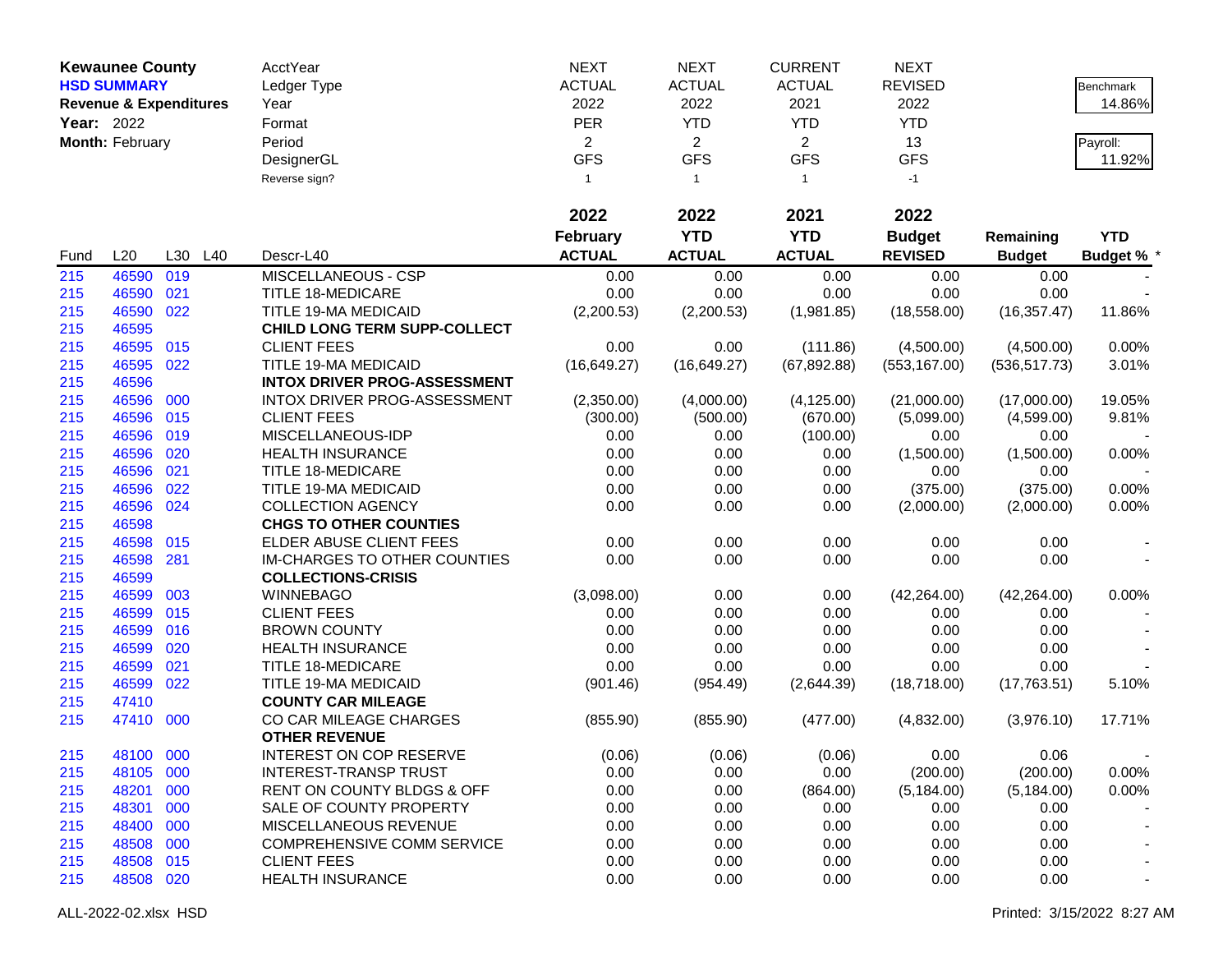|            | <b>Kewaunee County</b>            |     |         | <b>AcctYear</b>                         | <b>NEXT</b>     | <b>NEXT</b>      | <b>CURRENT</b> | <b>NEXT</b>      |                |                 |
|------------|-----------------------------------|-----|---------|-----------------------------------------|-----------------|------------------|----------------|------------------|----------------|-----------------|
|            | <b>HSD SUMMARY</b>                |     |         | Ledger Type                             | <b>ACTUAL</b>   | <b>ACTUAL</b>    | <b>ACTUAL</b>  | <b>REVISED</b>   |                | Benchmark       |
|            | <b>Revenue &amp; Expenditures</b> |     |         | Year                                    | 2022            | 2022             | 2021           | 2022             |                | 14.86%          |
| Year: 2022 |                                   |     |         | Format                                  | <b>PER</b>      | <b>YTD</b>       | <b>YTD</b>     | <b>YTD</b>       |                |                 |
|            | Month: February                   |     |         | Period                                  | $\overline{2}$  | $\overline{c}$   | $\overline{2}$ | 13               |                | Payroll:        |
|            |                                   |     |         |                                         | <b>GFS</b>      | <b>GFS</b>       | <b>GFS</b>     | <b>GFS</b>       |                |                 |
|            |                                   |     |         | DesignerGL                              |                 |                  |                |                  |                | 11.92%          |
|            |                                   |     |         | Reverse sign?                           | $\mathbf{1}$    | $\mathbf{1}$     | $\overline{1}$ | $-1$             |                |                 |
|            |                                   |     |         |                                         | 2022            | 2022             | 2021           | 2022             |                |                 |
|            |                                   |     |         |                                         | <b>February</b> | <b>YTD</b>       | <b>YTD</b>     | <b>Budget</b>    | Remaining      | <b>YTD</b>      |
| Fund       | L20                               |     | L30 L40 | Descr-L40                               | <b>ACTUAL</b>   | <b>ACTUAL</b>    | <b>ACTUAL</b>  | <b>REVISED</b>   | <b>Budget</b>  | <b>Budget %</b> |
| 215        | 48508                             | 021 |         | <b>TITLE 18-MEDICARE</b>                | 0.00            | 0.00             | 0.00           | 0.00             | 0.00           |                 |
| 215        | 48508 022                         |     |         | TITLE 19-MA MEDICAID                    | 0.00            | 0.00             | (101, 424.74)  | (1,510,414.00)   | (1,510,414.00) | 0.00%           |
| 215        | 48509 000                         |     |         | PREVNTN TASK FORCE DONATIONS            | 0.00            | 0.00             | 0.00           | (1,000.00)       | (1,000.00)     | 0.00%           |
|            |                                   |     |         | OFS:                                    |                 |                  |                |                  |                |                 |
| 215        | 49200 000                         |     |         | TRANSFER FROM OTHER FUNDS               | 0.00            | 0.00             | 0.00           | 0.00             | 0.00           |                 |
| 215        | 49202 000                         |     |         | TRANSFER FROM FUND BALANCE              | 0.00            | 0.00             | 0.00           | 0.00             | 0.00           |                 |
|            |                                   |     |         |                                         | (149, 453.43)   | (1, 184, 190.05) | (1,345,890.36) | (6, 257, 044.00) | (5,072,853.95) | 18.93%          |
|            |                                   |     |         | <b>Expenditures</b>                     |                 |                  |                |                  |                |                 |
| 215        | 54300                             |     |         | <b>HUMAN SERVICES</b>                   |                 |                  |                |                  |                |                 |
| 215        | 54300                             | 367 |         | <b>COMMUNITY OPTIONS PROGRAM</b>        | 0.00            | 0.00             | 0.00           | 193,949.00       | 193,949.00     | 0.00%           |
| 215        | 54300                             | 429 |         | CHILDREN'S LONG TERM SPT-DD             | 65,645.49       | 80,255.42        | 92,287.76      | 1,233,596.00     | 1,153,340.58   | 6.51%           |
| 215        | 54300                             | 550 | $\star$ | <b>BIRTH TO THREE</b>                   | 14,052.78       | 18,676.55        | 17,477.99      | 213,530.00       | 194,853.45     | 8.75%           |
| 215        | 54300                             | 567 |         | <b>INTOXICATED DRIVERS</b>              | 5,606.58        | 9,754.37         | 8,104.26       | 69,163.00        | 59,408.63      | 14.10%          |
| 215        | 54300                             | 569 |         | MENTAL HEALTH BLOCK GRANT               | 1,373.00        | 1,373.00         | 0.00           | 7,486.00         | 6,113.00       | 18.34%          |
| 215        | 54300                             | 570 | $\ast$  | AODA BLOCK GRANT                        | 0.00            | 0.00             | 0.00           | 0.00             | 0.00           |                 |
| 215        | 54300 578                         |     | $\star$ | <b>CHILDRENS COP</b>                    | 45.00           | 285.00           | 1,406.00       | 65,169.00        | 64,884.00      | 0.44%           |
| 215        | 54352                             |     |         | <b>MENTAL HEALTH</b>                    |                 |                  |                |                  |                |                 |
| 215        | 54352                             | 516 |         | <b>COMMUNITY MENTAL HEALTH</b>          | 7,163.78        | 7,177.68         | 2,703.36       | 71,966.00        | 64,788.32      | 9.97%           |
| 215        | 54352                             | 561 | $\star$ | <b>MENTAL HEALTH</b>                    | 28,189.50       | 38,676.97        | 33,451.06      | 278,655.00       | 239,978.03     | 13.88%          |
| 215        | 54353                             |     |         | DEVELOPMENTAL DISABILITIES              |                 |                  |                |                  |                |                 |
| 215        | 54353 561                         |     | $\star$ | DEVELOPMENTAL DISABILITIES              | 604.23          | 604.23           | 933.87         | 8,257.00         | 7,652.77       | 7.32%           |
| 215        | 54354                             |     |         | <b>ALCOHOL/DRUG ABUSE</b>               |                 |                  |                |                  |                |                 |
| 215        | 54354 561                         |     | $\star$ | ALCOHOL/DRUG ABUSE                      | 7,985.36        | 9,638.78         | 11,599.32      | 62,342.00        | 52,703.22      | 15.46%          |
| 215        | 54355                             |     |         | <b>COMMUNITY SUPPORT PROGRAM</b>        |                 |                  |                |                  |                |                 |
| 215        | 54355                             | 561 | $\star$ | COMMUNITY SUPPORT PROGRAM               | 11,307.27       | 17,205.13        | 16,920.41      | 150,372.00       | 133,166.87     | 11.44%          |
| 215        | 54358                             |     |         | <b>PREVENTION</b>                       |                 |                  |                |                  |                |                 |
| 215        | 54358 000                         |     |         | PREVENTION TASK FORCE                   | 0.00            | 0.00             | 0.00           | 500.00           | 500.00         | 0.00%           |
| 215        | 54358 572 *                       |     |         | <b>PREVENTION</b>                       | 107.22          | 107.22           | 1,005.31       | 5,090.00         | 4,982.78       | 2.11%           |
| 215        | 54359                             |     |         | <b>COMPREHENSIVE COMM SERVICE</b>       |                 |                  |                |                  |                |                 |
| 215        | 54359 000 *                       |     |         | <b>COMPREHENSIVE COMM SERVICE</b>       | 64,138.13       | 86,585.42        | 118,585.30     | 1,439,138.00     | 1,352,552.58   | 6.02%           |
| 215        | 54362                             |     |         | <b>HUMAN SERVICES - CRISIS</b>          |                 |                  |                |                  |                |                 |
| 215        | 54362 561 *                       |     |         | <b>HUMAN SERVICES - CRISIS</b>          | 7,564.78        | 8,163.32         | 49,378.25      | 309,837.00       | 301,673.68     | 2.63%           |
| 215        | 54410                             |     |         | <b>INCOME MAINTENANCE</b>               |                 |                  |                |                  |                |                 |
| 215        | 54410 076 *                       |     |         | <b>INCOME MAINTENANCE</b>               | 18,139.57       | 31,382.73        | 27,196.59      | 210,497.00       | 179,114.27     | 14.91%          |
| 215        | 54410 059 *                       |     |         | <b>IM-FRAUD PREVENTION &amp; INVEST</b> | 0.00            | 26.74            | (144.43)       | 5,229.00         | 5,202.26       | 0.51%           |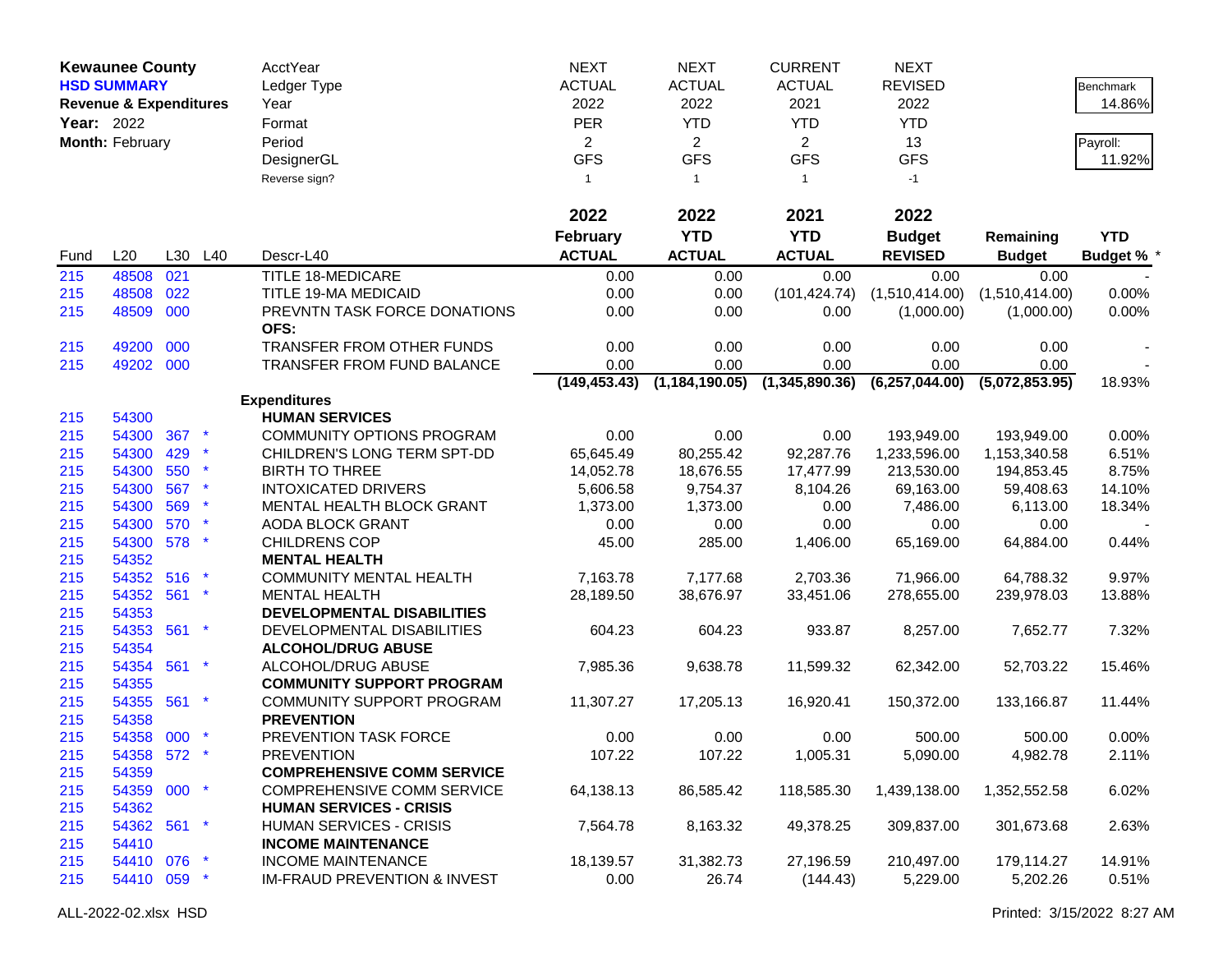|      | <b>Kewaunee County</b>            |     |         | AcctYear                                | <b>NEXT</b>    | <b>NEXT</b>    | <b>CURRENT</b> | <b>NEXT</b>    |               |                  |
|------|-----------------------------------|-----|---------|-----------------------------------------|----------------|----------------|----------------|----------------|---------------|------------------|
|      | <b>HSD SUMMARY</b>                |     |         | Ledger Type                             | <b>ACTUAL</b>  | <b>ACTUAL</b>  | <b>ACTUAL</b>  | <b>REVISED</b> |               | <b>Benchmark</b> |
|      | <b>Revenue &amp; Expenditures</b> |     |         | Year                                    | 2022           | 2022           | 2021           | 2022           |               | 14.86%           |
|      | <b>Year: 2022</b>                 |     |         | Format                                  | PER            | <b>YTD</b>     | <b>YTD</b>     | <b>YTD</b>     |               |                  |
|      | Month: February                   |     |         | Period                                  | $\overline{2}$ | $\overline{2}$ | $\overline{2}$ | 13             |               | Payroll:         |
|      |                                   |     |         | DesignerGL                              | <b>GFS</b>     | <b>GFS</b>     | <b>GFS</b>     | <b>GFS</b>     |               | 11.92%           |
|      |                                   |     |         | Reverse sign?                           | $\mathbf{1}$   | $\mathbf{1}$   | $\overline{1}$ | $-1$           |               |                  |
|      |                                   |     |         |                                         |                |                |                |                |               |                  |
|      |                                   |     |         |                                         | 2022           | 2022           | 2021           | 2022           |               |                  |
|      |                                   |     |         |                                         | February       | <b>YTD</b>     | <b>YTD</b>     | <b>Budget</b>  | Remaining     | <b>YTD</b>       |
| Fund | L20                               | L30 | L40     | Descr-L40                               | <b>ACTUAL</b>  | <b>ACTUAL</b>  | <b>ACTUAL</b>  | <b>REVISED</b> | <b>Budget</b> | <b>Budget %</b>  |
| 215  | 54410 833                         |     | $\star$ | <b>ENERGY ASSISTANCE OPERATIONS</b>     | 0.00           | 0.00           | 2,594.29       | 0.00           | 0.00          |                  |
| 215  | 54410 852                         |     |         | CHILD CARE ADMINISTRATION               | 22.32          | 112.11         | 361.93         | 6,678.00       | 6,565.89      | 1.68%            |
| 215  | 54410 841                         |     | $\ast$  | <b>CC-FRAUD PREVENTION &amp; INVEST</b> | 5.59           | 5.59           | 47.03          | 2,586.00       | 2,580.41      | 0.22%            |
| 215  | 54500                             |     |         | MANAGEMENT/SUPPORT/OVERHEAD             |                |                |                |                |               |                  |
| 215  | 54500 000                         |     | $\star$ | HSD PAYROLL CLEARING                    | (0.09)         | (0.04)         | (0.02)         | 0.00           | 0.04          |                  |
| 215  | 54500                             | 002 |         | AGENCY MGT/SUPPORT OVERHEAD             | 45,391.85      | 80,100.73      | 65,438.00      | 648,695.00     | 568,594.27    | 12.35%           |
| 215  | 54500 004                         |     | $\star$ | HSD VEHICLE POOL                        | 218.56         | 325.88         | 113.06         | 4,832.00       | 4,506.12      | 6.74%            |
| 215  | 54500                             | 301 |         | <b>FAMILIES FIRST</b>                   | 5.33           | 10.61          | 10.52          | 1,444.00       | 1,433.39      | 0.73%            |
| 215  | 54500                             | 303 |         | <b>FAMILY PRESERVATION</b>              | 2,470.53       | 3,381.49       | 11,472.24      | 16,567.00      | 13,185.51     | 20.41%           |
| 215  | 54500                             | 304 | $\star$ | <b>FAMILY REUNIFICATION</b>             | 358.43         | 795.13         | 24.26          | 21,930.00      | 21,134.87     | 3.63%            |
| 215  | 54500                             | 365 | $\star$ | COMM INTERVNTN / ELEC MONITR            | 233.03         | 279.14         | 0.00           | 8,544.00       | 8,264.86      | 3.27%            |
| 215  | 54500                             | 366 |         | <b>COMMUNITY YOUTH AIDS</b>             | 8,417.92       | 14,087.61      | 14,372.25      | 116,335.00     | 102,247.39    | 12.11%           |
| 215  | 54500 378                         |     |         | KINSHIP ASSESSMENTS/BENEFITS            | 4,800.00       | 5,554.61       | 4,771.45       | 53,871.00      | 48,316.39     | 10.31%           |
| 215  | 54500 414                         |     |         | <b>FOSTER CARE</b>                      | 232.08         | 232.08         | 61.60          | 4,811.00       | 4,578.92      | 4.82%            |
| 215  | 54500 811                         |     | $\star$ | <b>COMMUNITY SERVICES TEAM</b>          | 3,520.71       | 5,225.49       | 107.95         | 51,081.00      | 45,855.51     | 10.23%           |
| 215  | 54501                             |     |         | <b>CHILDREN AND FAMILIES</b>            |                |                |                |                |               |                  |
| 215  | 54501 341                         |     | $\star$ | CHILD PROTECTIVE SERVICES               | 48,627.48      | 69,408.39      | 55,445.54      | 823,041.00     | 753,632.61    | 8.43%            |
| 215  |                                   |     |         | <b>AGING PROGRAMS</b>                   |                |                |                |                |               |                  |
| 215  | 54607                             | 000 |         | 85.21 TRANSPORTATION GRANT              | 6,740.08       | 8,612.79       | 5,669.60       | 45,337.00      | 36,724.21     | 19.00%           |
| 215  | 54608                             | 000 |         | <b>BUS TRANSPORTATION</b>               | 1,124.64       | 1,130.14       | 814.56         | 11,193.00      | 10,062.86     | 10.10%           |
| 215  | 54614 000                         |     |         | ELDER ABUSE                             | 4,384.82       | 6,685.61       | 7,283.44       | 64,125.00      | 57,439.39     | 10.43%           |
| 215  | 54624 000                         |     |         | ADULT PROTECTIVE SERVICE                | 1,735.68       | 2,185.96       | 1,459.25       | 12,632.00      | 10,446.04     | 17.30%           |
| 215  | 54615 000                         |     |         | SUPPORTIVE HOME CARE                    | 0.00           | 0.00           | 93.50          | 1,122.00       | 1,122.00      | 0.00%            |
| 215  | 54616                             | 000 |         | <b>KEWAUNEE VAN</b>                     | (1.51)         | 0.00           | 1,161.33       | 0.00           | 0.00          |                  |
| 215  | 54620 000                         |     | $\star$ | 5310 VAN - GRANT                        | 1,821.01       | 1,824.64       | 2,455.84       | 37,444.00      | 35,619.36     | 4.87%            |
|      |                                   |     |         | OFU:                                    |                |                |                |                |               |                  |
| 215  | 59200 000                         |     |         | TRANSFER TO OTHER FUNDS                 | 0.00           | 0.00           | 0.00           | 0.00           | 0.00          |                  |
|      |                                   |     |         |                                         | 362,031.15     | 509,870.52     | 554,662.67     | 6,257,044.00   | 5,747,173.48  | 8.15%            |
|      |                                   |     |         |                                         | 212,577.72     | (674, 319.53)  | (791, 227.69)  | 0.00           | 674,319.53    |                  |
|      |                                   |     |         | Exclude WIMCR:                          | 212,577.72     | (674, 319.53)  |                |                |               |                  |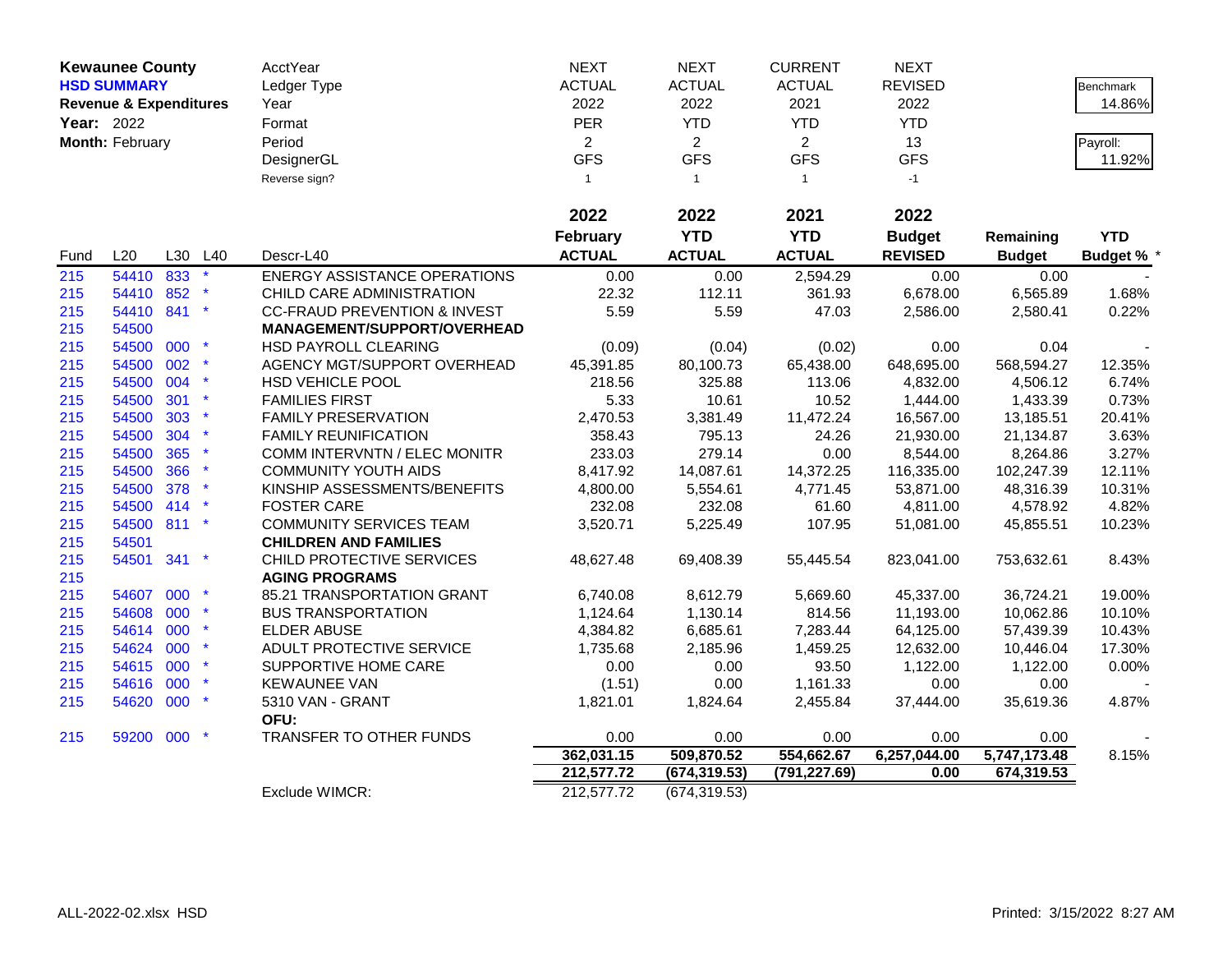|                   | <b>Kewaunee County</b><br><b>HSD SUMMARY</b><br><b>Revenue &amp; Expenditures</b><br><b>Year: 2022</b><br>Month: February |  |         | AcctYear<br>Ledger Type<br>Year<br>Format<br>Period<br>DesignerGL<br>Reverse sign?                                                                        | <b>NEXT</b><br><b>ACTUAL</b><br>2022<br><b>PER</b><br>$\overline{2}$<br><b>GFS</b><br>$\overline{1}$ | <b>NEXT</b><br><b>ACTUAL</b><br>2022<br><b>YTD</b><br>$\overline{2}$<br><b>GFS</b><br>$\overline{1}$ | <b>CURRENT</b><br><b>ACTUAL</b><br>2021<br><b>YTD</b><br>$\overline{2}$<br><b>GFS</b><br>$\overline{1}$ | <b>NEXT</b><br><b>REVISED</b><br>2022<br><b>YTD</b><br>13<br><b>GFS</b><br>$-1$ |                                                          | <b>Benchmark</b><br>14.86%<br>Payroll:<br>11.92% |
|-------------------|---------------------------------------------------------------------------------------------------------------------------|--|---------|-----------------------------------------------------------------------------------------------------------------------------------------------------------|------------------------------------------------------------------------------------------------------|------------------------------------------------------------------------------------------------------|---------------------------------------------------------------------------------------------------------|---------------------------------------------------------------------------------|----------------------------------------------------------|--------------------------------------------------|
|                   |                                                                                                                           |  |         |                                                                                                                                                           | 2022<br><b>February</b>                                                                              | 2022<br><b>YTD</b>                                                                                   | 2021<br><b>YTD</b>                                                                                      | 2022<br><b>Budget</b>                                                           | Remaining                                                | <b>YTD</b>                                       |
| Fund              | L20                                                                                                                       |  | L30 L40 | Descr-L40                                                                                                                                                 | <b>ACTUAL</b>                                                                                        | <b>ACTUAL</b>                                                                                        | <b>ACTUAL</b>                                                                                           | <b>REVISED</b>                                                                  | <b>Budget</b>                                            | Budget % *                                       |
| 215<br>215<br>215 | 37000<br>37020                                                                                                            |  |         | <b>FUND BALANCE - Beginning of year</b><br><b>HUMAN SERVICES FUND</b><br><b>FB-Restricted-Transportation</b><br><b>FB-Restricted-Prevention Donations</b> |                                                                                                      | (742, 316.95)<br>(32,700.44)<br>(4,469.14)                                                           |                                                                                                         |                                                                                 | 364,202 Indirect Cost 2022<br>459,812 Indirect Cost 2021 |                                                  |
|                   |                                                                                                                           |  |         | <b>INTEGRITY CHECK:</b>                                                                                                                                   |                                                                                                      |                                                                                                      |                                                                                                         |                                                                                 |                                                          |                                                  |
|                   |                                                                                                                           |  |         | Total (report)                                                                                                                                            | 212,577.72                                                                                           | (674, 319.53)                                                                                        | (791, 227.69)                                                                                           | 0.00                                                                            |                                                          |                                                  |
| 215<br>215        | $[40000.49*$<br>[50000.59 *                                                                                               |  |         | <b>Total Revenue</b><br><b>Total Expenditures</b>                                                                                                         | (149, 453.43)                                                                                        | (1, 184, 190.05)<br>509,870.52                                                                       | (1,345,890.36)<br>554,662.67                                                                            | (6,257,044.00)                                                                  |                                                          |                                                  |
|                   |                                                                                                                           |  |         |                                                                                                                                                           | 362,031.15<br>212,577.72                                                                             | (674, 319.53)                                                                                        | (791, 227.69)                                                                                           | 6,257,044.00<br>0.00                                                            |                                                          |                                                  |
|                   |                                                                                                                           |  |         |                                                                                                                                                           | 0.00                                                                                                 | 0.00                                                                                                 | 0.00                                                                                                    | 0.00                                                                            |                                                          |                                                  |
|                   |                                                                                                                           |  |         |                                                                                                                                                           |                                                                                                      |                                                                                                      |                                                                                                         |                                                                                 |                                                          |                                                  |
|                   |                                                                                                                           |  |         | Tax Levy (direct)                                                                                                                                         | 0.00                                                                                                 | (1,032,946.00)                                                                                       | (1,084,036.00)                                                                                          | (1,032,946.00)                                                                  | 0.00                                                     |                                                  |
|                   |                                                                                                                           |  |         | <b>Other Revenue</b>                                                                                                                                      | (149, 453.43)                                                                                        | (151, 244.05)                                                                                        | (261, 854.36)                                                                                           | (5,224,098.00)                                                                  | (5,072,853.95)                                           |                                                  |
|                   |                                                                                                                           |  |         | Transfers IN & from FB                                                                                                                                    | 0.00                                                                                                 | 0.00                                                                                                 | 0.00                                                                                                    | 0.00                                                                            | 0.00                                                     |                                                  |
|                   |                                                                                                                           |  |         | <b>Total Expenditures</b>                                                                                                                                 | 362,031.15                                                                                           | 509,870.52                                                                                           | 554,662.67                                                                                              | 6,257,044.00                                                                    | 5,747,173.48                                             |                                                  |
|                   |                                                                                                                           |  |         | Transfers OUT & to FB                                                                                                                                     | 0.00                                                                                                 | 0.00                                                                                                 | 0.00                                                                                                    | 0.00                                                                            | 0.00                                                     |                                                  |
|                   |                                                                                                                           |  |         |                                                                                                                                                           | 212,577.72                                                                                           | (674, 319.53)                                                                                        | (791, 227.69)                                                                                           | 0.00                                                                            | 674,319.53                                               |                                                  |
|                   |                                                                                                                           |  |         | Proof:                                                                                                                                                    | 0.00                                                                                                 | 0.00                                                                                                 | 0.00                                                                                                    | 0.00                                                                            | 0.00                                                     |                                                  |
|                   |                                                                                                                           |  |         | FB Calculation: (consider open year(s))                                                                                                                   |                                                                                                      | <b>CURRENT</b><br>2021<br>13                                                                         | AcctYear<br>PY<br>Period                                                                                |                                                                                 |                                                          |                                                  |
| 215               |                                                                                                                           |  |         | <b>HUMAN SERVICES FUND</b>                                                                                                                                |                                                                                                      | Open                                                                                                 | PY Open?                                                                                                |                                                                                 |                                                          |                                                  |
| 215<br>215        | 34300<br>40000.59*                                                                                                        |  |         | <b>FUND BALANCE</b><br>HUMAN SERVICES FUND                                                                                                                |                                                                                                      | 362,610.78<br>(1, 104, 927.73)<br>(742, 316.95)                                                      |                                                                                                         |                                                                                 |                                                          |                                                  |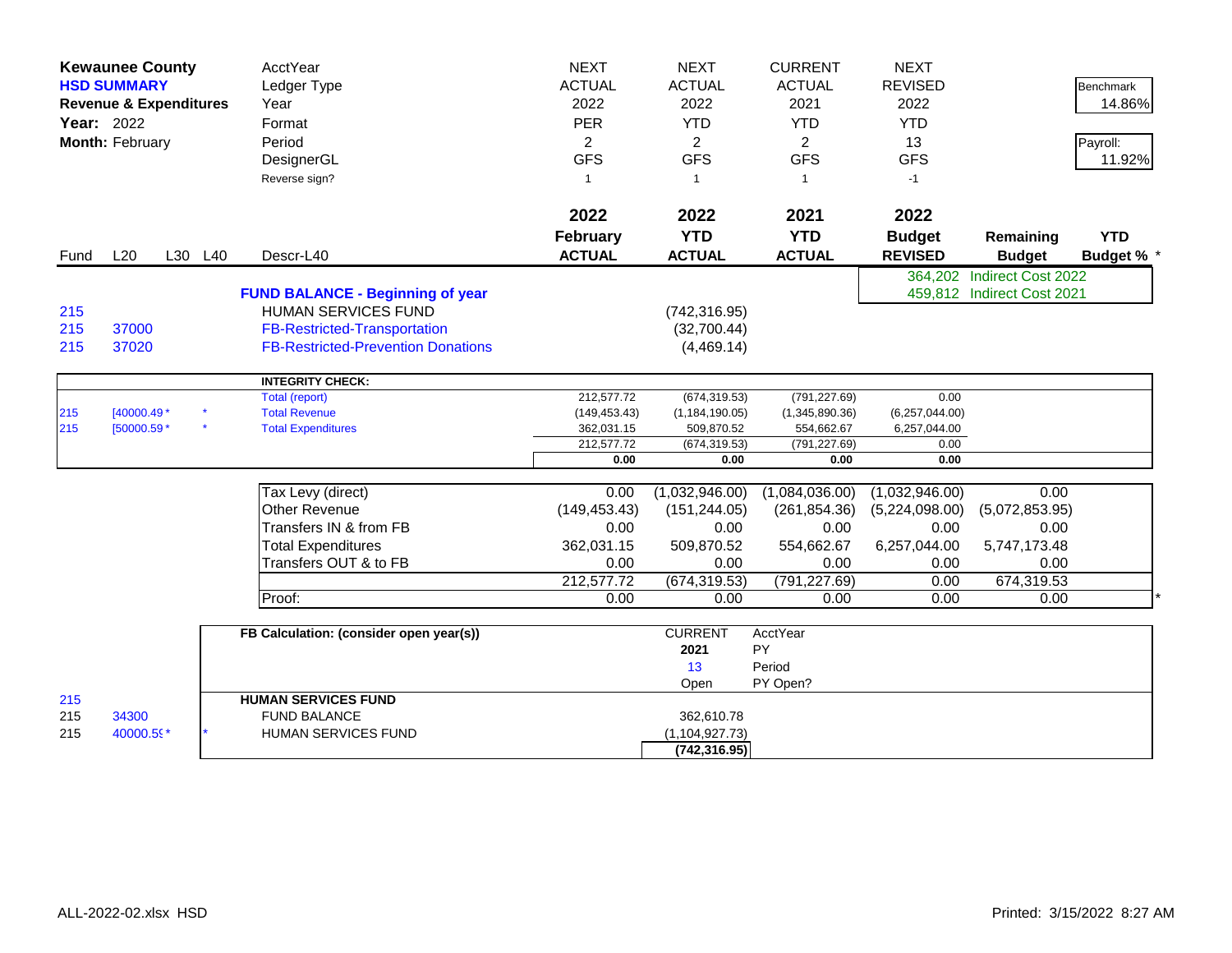|            | <b>Kewaunee County</b> |                                   | AcctYear                                | <b>NEXT</b>    | <b>NEXT</b>    | <b>CURRENT</b> | <b>NEXT</b>    |               |                  |
|------------|------------------------|-----------------------------------|-----------------------------------------|----------------|----------------|----------------|----------------|---------------|------------------|
|            | <b>HSD SUMMARY</b>     |                                   | Ledger Type                             | <b>ACTUAL</b>  | <b>ACTUAL</b>  | <b>ACTUAL</b>  | <b>REVISED</b> |               | <b>Benchmark</b> |
|            |                        | <b>Revenue &amp; Expenditures</b> | Year                                    | 2022           | 2022           | 2021           | 2022           |               | 14.86%           |
| Year: 2022 |                        |                                   | Format                                  | <b>PER</b>     | <b>YTD</b>     | <b>YTD</b>     | <b>YTD</b>     |               |                  |
|            | Month: February        |                                   | Period                                  | $\overline{2}$ | $\overline{a}$ | $\overline{2}$ | 13             |               | Payroll:         |
|            |                        |                                   | DesignerGL                              | <b>GFS</b>     | <b>GFS</b>     | <b>GFS</b>     | <b>GFS</b>     |               | 11.92%           |
|            |                        |                                   | Reverse sign?                           | $\overline{1}$ | $\mathbf{1}$   | $\overline{1}$ | $-1$           |               |                  |
|            |                        |                                   |                                         |                |                |                |                |               |                  |
|            |                        |                                   |                                         | 2022           | 2022           | 2021           | 2022           |               |                  |
|            |                        |                                   |                                         | February       | <b>YTD</b>     | <b>YTD</b>     | <b>Budget</b>  | Remaining     | <b>YTD</b>       |
| Fund       | L20                    | L30 L40                           | Descr-L40                               | <b>ACTUAL</b>  | <b>ACTUAL</b>  | <b>ACTUAL</b>  | <b>REVISED</b> | <b>Budget</b> | <b>Budget %</b>  |
|            |                        | L30                               | Subtotals by L30:                       |                |                |                |                |               |                  |
|            |                        |                                   | <b>EXPENDITURE:</b>                     |                |                |                |                |               |                  |
|            |                        | 000                               | Not Defined (multiple)                  | 79,942.76      | 107,024.52     | 137,522.80     | 1,611,491.00   |               |                  |
|            |                        | 002                               | AGENCY MGT/SUPPORT OVERHEAD             | 45,391.85      | 80,100.73      | 65,438.00      | 648,695.00     |               |                  |
|            |                        | 004                               | <b>HSD VEHICLE POOL</b>                 | 218.56         | 325.88         | 113.06         | 4,832.00       |               |                  |
|            |                        | 059                               | <b>IM-FRAUD PREVENTION &amp; INVEST</b> | 0.00           | 26.74          | (144.43)       | 5,229.00       |               |                  |
|            |                        | 076                               | <b>INCOME MAINTENANCE</b>               | 18,139.57      | 31,382.73      | 27,196.59      | 210,497.00     |               |                  |
|            |                        | 281                               | #N/A                                    | 0.00           | 0.00           | 0.00           | 0.00           |               |                  |
|            |                        | 301                               | <b>FAMILIES FIRST</b>                   | 5.33           | 10.61          | 10.52          | 1,444.00       |               |                  |
|            |                        | 303                               | <b>FAMILY PRESERVATION</b>              | 2,470.53       | 3,381.49       | 11,472.24      | 16,567.00      |               |                  |
|            |                        | 304                               | <b>FAMILY REUNIFICATION</b>             | 358.43         | 795.13         | 24.26          | 21,930.00      |               |                  |
|            |                        | 341                               | CHILD PROTECTIVE SERVICES               | 48,627.48      | 69,408.39      | 55,445.54      | 823,041.00     |               |                  |
|            |                        | 365                               | <b>COMM INTERVNTN / ELEC MONITR</b>     | 233.03         | 279.14         | 0.00           | 8,544.00       |               |                  |
|            |                        | 366                               | <b>COMMUNITY YOUTH AIDS</b>             | 8,417.92       | 14,087.61      | 14,372.25      | 116,335.00     |               |                  |
|            |                        | 367                               | <b>COMMUNITY OPTIONS PROGRAM</b>        | 0.00           | 0.00           | 0.00           | 193,949.00     |               |                  |
|            |                        | 378                               | KINSHIP ASSESSMENTS/BENEFITS            | 4,800.00       | 5,554.61       | 4,771.45       | 53,871.00      |               |                  |
|            |                        | 414                               | <b>FOSTER CARE</b>                      | 232.08         | 232.08         | 61.60          | 4,811.00       |               |                  |
|            |                        | 429                               | CHILDREN'S LONG TERM SPT-DD             | 65,645.49      | 80,255.42      | 92,287.76      | 1,233,596.00   |               |                  |
|            |                        | 516                               | <b>COMMUNITY MENTAL HEALTH</b>          | 7,163.78       | 7,177.68       | 2,703.36       | 71,966.00      |               |                  |
|            |                        | 550                               | <b>BIRTH TO THREE</b>                   | 14,052.78      | 18,676.55      | 17,477.99      | 213,530.00     |               |                  |
|            |                        | 561                               | <b>MENTAL HEALTH</b>                    | 55,651.14      | 74,288.43      | 112,282.91     | 809,463.00     |               |                  |
|            |                        | 567                               | <b>INTOXICATED DRIVERS</b>              | 5,606.58       | 9,754.37       | 8,104.26       | 69,163.00      |               |                  |
|            |                        | 569                               | <b>MENTAL HEALTH BLOCK GRANT</b>        | 1,373.00       | 1,373.00       | 0.00           | 7,486.00       |               |                  |
|            |                        | 570                               | AODA BLOCK GRANT                        | 0.00           | 0.00           | 0.00           | 0.00           |               |                  |
|            |                        | 572                               | <b>PREVENTION</b>                       | 107.22         | 107.22         | 1,005.31       | 5,090.00       |               |                  |
|            |                        | 578                               | <b>CHILDRENS COP</b>                    | 45.00          | 285.00         | 1,406.00       | 65,169.00      |               |                  |
|            |                        | 811                               | <b>COMMUNITY SERVICES TEAM</b>          | 3,520.71       | 5,225.49       | 107.95         | 51,081.00      |               |                  |
|            |                        | 833                               | <b>ENERGY ASSISTANCE OPERATIONS</b>     | 0.00           | 0.00           | 2,594.29       | 0.00           |               |                  |
|            |                        | 841                               | <b>CC-FRAUD PREVENTION &amp; INVEST</b> | 5.59           | 5.59           | 47.03          | 2,586.00       |               |                  |
|            |                        | 852                               | CHILD CARE ADMINISTRATION               | 22.32          | 112.11         | 361.93         | 6,678.00       |               |                  |
|            |                        |                                   | <b>Total</b>                            | 362,031.15     | 509,870.52     | 554,662.67     | 6,257,044.00   |               |                  |
| 215        | 50000.5*               |                                   | <b>Total Dept Expenditures</b>          | 362,031.15     | 509,870.52     | 554,662.67     | 6,257,044.00   |               |                  |
|            |                        |                                   | <b>Difference</b>                       | 0.00           | 0.00           | 0.00           | 0.00           |               |                  |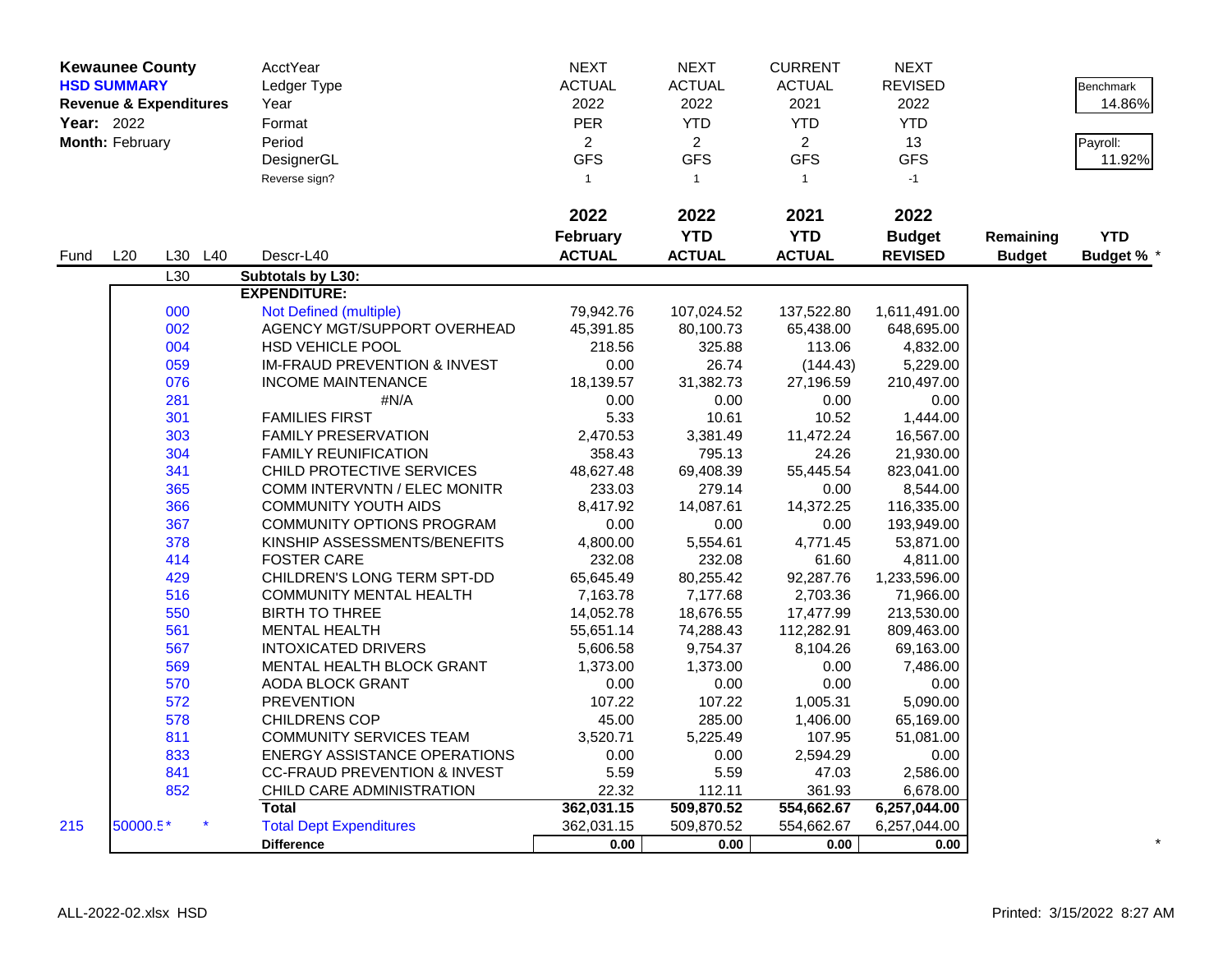|                   | <b>Kewaunee County</b>            |     |         | <b>AcctYear</b>                             | <b>NEXT</b>     | <b>NEXT</b>    | <b>CURRENT</b> | <b>NEXT</b>            |                           |                  |
|-------------------|-----------------------------------|-----|---------|---------------------------------------------|-----------------|----------------|----------------|------------------------|---------------------------|------------------|
|                   |                                   |     |         | <b>AGING DISABILITY RSRCE C Ledger Type</b> | <b>ACTUAL</b>   | <b>ACTUAL</b>  | <b>ACTUAL</b>  | <b>REVISED</b>         |                           | <b>Benchmark</b> |
|                   | <b>Revenue &amp; Expenditures</b> |     |         | Year                                        | 2022            | 2022           | 2021           | 2022                   |                           | 14.86%           |
| <b>Year: 2022</b> |                                   |     |         | Format                                      | <b>PER</b>      | <b>YTD</b>     | <b>YTD</b>     | <b>YTD</b>             |                           |                  |
|                   | Month: February                   |     |         | Period                                      | $\overline{2}$  | $\overline{2}$ | $\overline{2}$ | 13                     |                           | Payroll:         |
|                   |                                   |     |         | DesignerGL                                  | <b>GFS</b>      | <b>GFS</b>     | <b>GFS</b>     | <b>GFS</b>             |                           | 11.92%           |
|                   |                                   |     |         | Reverse sign?                               | -1              | -1             | 1              | $-1$                   |                           |                  |
|                   |                                   |     |         |                                             |                 |                |                |                        |                           |                  |
|                   |                                   |     |         |                                             | 2022            | 2022           | 2021           | 2022                   |                           |                  |
|                   |                                   |     |         |                                             | <b>February</b> | <b>YTD</b>     | <b>YTD</b>     | <b>Budget</b>          | Remaining                 | <b>YTD</b>       |
| Fund              | L20                               |     | L30 L40 | Descr-L40                                   | <b>ACTUAL</b>   | <b>ACTUAL</b>  | <b>ACTUAL</b>  | <b>REVISED</b>         | <b>Budget</b>             | Budget %*        |
| 216               |                                   |     |         | <b>ADRC FUND</b>                            |                 |                |                |                        |                           |                  |
| 216               | 54361                             |     |         | <b>AGING DISABILITY RSRCE CNTR</b>          |                 |                |                |                        |                           |                  |
|                   |                                   |     |         | <b>Revenue</b>                              |                 |                |                |                        |                           |                  |
| 216               | 41100                             | 000 |         | <b>GENERAL PROPERTY TAXES</b>               | 0.00            | (92,500.00)    | (92,500.00)    | (92,500.00)            | 0.00                      | 100.00%          |
| 216               | 46598                             | 000 |         | AGING-DISAB RESOURCE CTR                    | 0.00            | 0.00           | 0.00           | 0.00                   | 0.00                      |                  |
| 216               | 49200                             | 000 |         | <b>TRANSFER FROM OTHER FUNDS</b>            | 0.00            | 0.00           | 0.00           | 0.00                   | 0.00                      |                  |
|                   |                                   |     |         |                                             | 0.00            | (92,500.00)    | (92, 500.00)   | (92, 500.00)           | 0.00                      | 100.00%          |
|                   |                                   |     |         | <b>Expenditures</b>                         |                 |                |                |                        |                           |                  |
| 216               | 54361                             | 000 | 141     | COMMITTEE MEMBERS PER DIEM                  | 0.00            | 0.00           | 0.00           | 525.00                 | 525.00                    | 0.00%            |
| 216               | 54361                             | 000 | 151     | <b>SOCIAL SECURITY</b>                      | 0.00            | 0.00           | 0.00           | 40.00                  | 40.00                     | 0.00%            |
| 216               | 54361                             | 000 | 153     | <b>WORKMEN'S COMPENSATION</b>               | 0.00            | 0.00           | 0.00           | 1.00                   | 1.00                      | 0.00%            |
| 216               | 54361                             | 000 | 158     | <b>OVERHEAD</b>                             | 417.20          | 417.20         | 590.67         | 4,000.00               | 3,582.80                  | 10.43%           |
| 216               | 54361                             | 000 | 332     | <b>TRAVEL EXPENSES</b>                      | 85.42           | 85.42          | 0.00           | 141.00                 | 55.58                     | 60.58%           |
| 216               | 54361                             | 000 | 592     | PMT TO MANITOWOC CO                         | 0.00<br>502.62  | 0.00<br>502.62 | 0.00<br>590.67 | 87,793.00<br>92,500.00 | 87,793.00<br>91,997.38    | 0.00%<br>0.54%   |
|                   |                                   |     |         |                                             | 502.62          | (91, 997.38)   | (91, 909.33)   | 0.00                   | 91,997.38                 |                  |
|                   |                                   |     |         |                                             |                 |                |                | 54,106                 | Indirect Cost 2022        |                  |
|                   |                                   |     |         | <b>FUND BALANCE - Beginning of year</b>     |                 |                |                |                        | 62,015 Indirect Cost 2021 |                  |
| 216               |                                   |     |         | <b>ADRC FUND</b>                            |                 | (107, 529.78)  |                |                        |                           |                  |
|                   |                                   |     |         |                                             |                 |                |                |                        |                           |                  |
|                   |                                   |     |         | <b>INTEGRITY CHECK:</b>                     |                 |                |                |                        |                           |                  |
|                   |                                   |     |         | <b>Total (report)</b>                       | 502.62          | (91, 997.38)   | (91,909.33)    | 0.00                   |                           |                  |
| 216               | [40000.59 *                       |     |         | <b>Total Dept (G/L)</b>                     | 502.62          | (91, 997.38)   | (91,909.33)    | 0.00                   |                           |                  |
|                   |                                   |     |         |                                             | 0.00            | 0.00           | 0.00           | 0.00                   |                           |                  |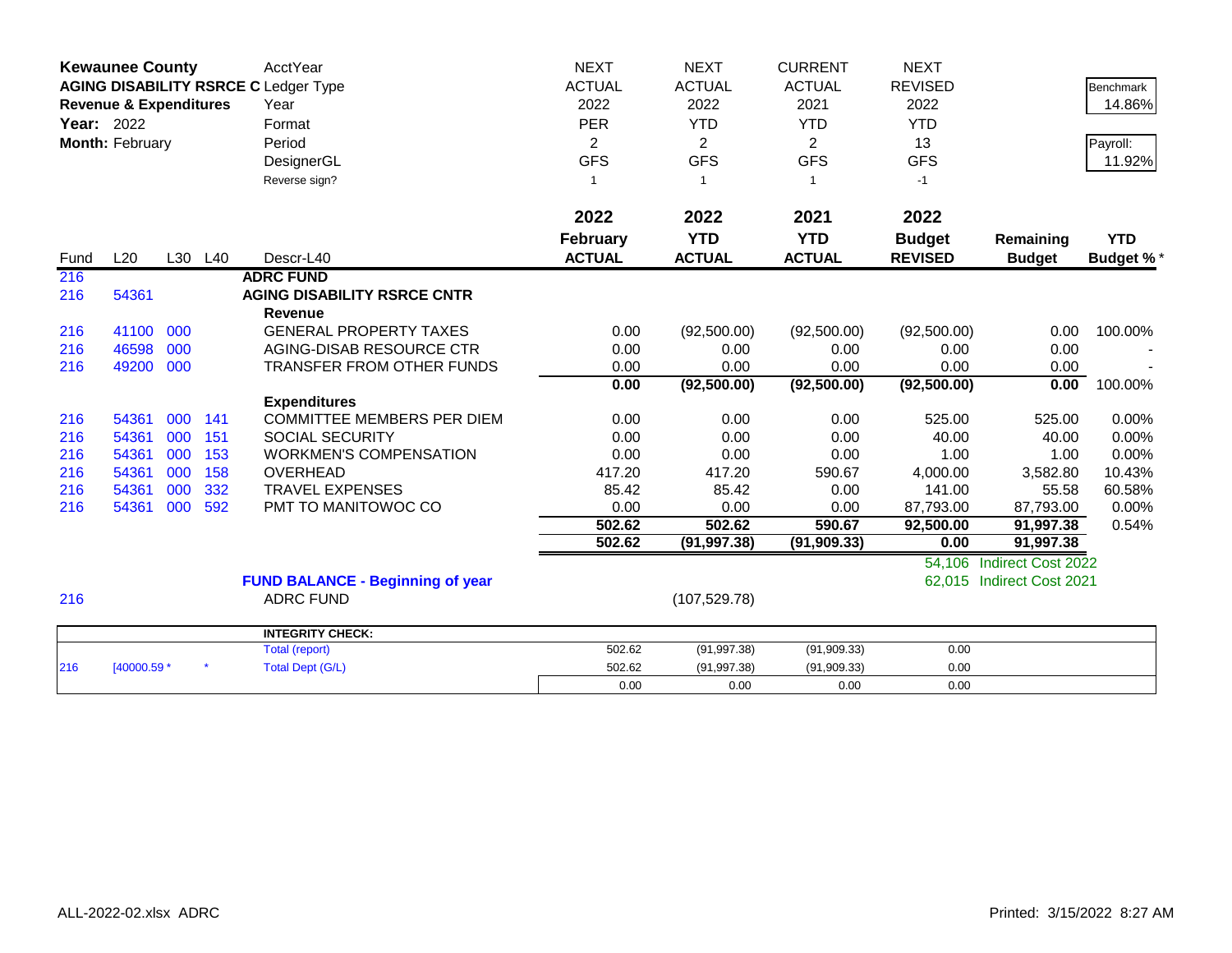|            | <b>Kewaunee County</b>            |     |         | AcctYear                          | <b>NEXT</b>     | <b>NEXT</b>    | <b>CURRENT</b> | <b>NEXT</b>    |               |                  |
|------------|-----------------------------------|-----|---------|-----------------------------------|-----------------|----------------|----------------|----------------|---------------|------------------|
|            | <b>INFORMATION SERVICES</b>       |     |         | Ledger Type                       | <b>ACTUAL</b>   | <b>ACTUAL</b>  | <b>ACTUAL</b>  | <b>REVISED</b> |               | <b>Benchmark</b> |
|            | <b>Revenue &amp; Expenditures</b> |     |         | Year                              | 2022            | 2022           | 2021           | 2022           |               | 14.86%           |
| Year: 2022 |                                   |     |         | Format                            | PER             | <b>YTD</b>     | <b>YTD</b>     | <b>YTD</b>     |               |                  |
|            | Month: February                   |     |         | Period                            | $\overline{2}$  | $\overline{2}$ | $\overline{2}$ | 13             |               | Payroll:         |
|            |                                   |     |         | DesignerGL                        | <b>GFS</b>      | <b>GFS</b>     | <b>GFS</b>     | <b>GFS</b>     |               | 11.92%           |
|            |                                   |     |         | Reverse sign?                     | $\mathbf{1}$    | $\overline{1}$ | $\mathbf{1}$   | $-1$           |               |                  |
|            |                                   |     |         |                                   |                 |                |                |                |               |                  |
|            |                                   |     |         |                                   | 2022            | 2022           | 2021           | 2022           |               |                  |
|            |                                   |     |         |                                   | <b>February</b> | <b>YTD</b>     | <b>YTD</b>     | <b>Budget</b>  | Remaining     | <b>YTD</b>       |
| Fund       | L20                               |     | L30 L40 | Descr-L40                         | <b>ACTUAL</b>   | <b>ACTUAL</b>  | <b>ACTUAL</b>  | <b>REVISED</b> | <b>Budget</b> | <b>Budget %*</b> |
| 100        |                                   |     |         | <b>GENERAL FUND</b>               |                 |                |                |                |               |                  |
| 100        | 51450                             |     |         | <b>INFORMATION SERVICES</b>       |                 |                |                |                |               |                  |
|            |                                   |     |         | <b>Revenue</b>                    |                 |                |                |                |               |                  |
| 100        | 43249                             | 150 |         | <b>COVID GRANTS-IS</b>            | 0.00            | 0.00           | 0.00           | 0.00           | 0.00          |                  |
| 100        | 46850                             | 000 |         | <b>IS-CHARGE FOR SERVICE</b>      | 0.00            | 0.00           | 0.00           | (11,500.00)    | (11,500.00)   | 0.00%            |
|            |                                   |     |         |                                   | 0.00            | 0.00           | 0.00           | (11,500.00)    | (11,500.00)   |                  |
|            |                                   |     |         | <b>Expenditures</b>               |                 |                |                |                |               |                  |
| 100        | 51450                             | 000 | 111     | <b>SALARIES</b>                   | 7,366.76        | 14,733.52      | 14,330.32      | 95,780.00      | 81,046.48     | 15.38%           |
| 100        | 51450                             | 000 | 121     | <b>WAGES-REGULAR</b>              | 4,120.00        | 6,180.00       | 4,992.25       | 53,566.00      | 47,386.00     | 11.54%           |
| 100        | 51450                             | 000 | 151     | <b>SOCIAL SECURITY</b>            | 804.00          | 1,455.33       | 1,342.33       | 11,425.00      | 9,969.67      | 12.74%           |
| 100        | 51450                             | 000 | 152     | <b>RETIREMENT</b>                 | 746.64          | 1,359.38       | 1,304.25       | 9,707.00       | 8,347.62      | 14.00%           |
| 100        | 51450                             | 000 | 153     | <b>WORKMEN'S COMPENSATION</b>     | 21.18           | 38.56          | 36.40          | 281.00         | 242.44        | 13.72%           |
| 100        | 51450                             | 000 | 154     | <b>HEALTH INSURANCE</b>           | 4,647.88        | 9,295.76       | 8,276.80       | 55,774.00      | 46,478.24     | 16.67%           |
| 100        | 51450                             | 000 | 155     | <b>DENTAL INSURANCE</b>           | 135.64          | 271.28         | 258.32         | 1,627.00       | 1,355.72      | 16.67%           |
| 100        | 51450                             | 000 | 156     | HEALTH REIMBURSEMENT ACCOUNT      | 0.00            | 0.00           | 0.00           | 0.00           | 0.00          |                  |
| 100        | 51450                             | 000 | 225     | <b>TELEPHONE</b>                  | 113.16          | 220.57         | 175.71         | 1,546.00       | 1,325.43      | 14.27%           |
| 100        | 51450                             | 000 | 241     | <b>CAR/TRUCK MAINTENANCE</b>      | 0.00            | 0.00           | 48.65          | 400.00         | 400.00        | 0.00%            |
| 100        | 51450                             | 000 | 249     | MAINTENANCE AGREEMENTS            | 8,678.51        | 11,496.49      | 6,541.33       | 62,325.00      | 50,828.51     | 18.45%           |
| 100        | 51450                             | 000 | 311     | <b>POSTAGE</b>                    | 0.00            | 0.00           | 0.00           | 25.00          | 25.00         | 0.00%            |
| 100        | 51450                             | 000 | 312     | <b>OFFICE SUPPLIES</b>            | 0.00            | 0.00           | 0.00           | 100.00         | 100.00        | 0.00%            |
| 100        | 51450                             | 000 | 332     | <b>TRAVEL EXPENSES</b>            | 0.00            | 0.00           | 0.00           | 350.00         | 350.00        | 0.00%            |
| 100        | 51450                             | 000 | 351     | <b>GASOLINE &amp; DIESEL FUEL</b> | 36.38           | 36.38          | 27.23          | 400.00         | 363.62        | 9.10%            |
| 100        | 51450                             | 000 | 601     | <b>COMPUTER</b>                   | 0.00            | 0.00           | 455.02         | 4,000.00       | 4,000.00      | 0.00%            |
| 100        | 51450 000                         |     | 813     | <b>OUTLAY</b>                     | 0.00            | 0.00           | 10,586.78      | 63,600.00      | 63,600.00     | 0.00%            |
|            |                                   |     |         |                                   | 26,670.15       | 45,087.27      | 48,375.39      | 360,906.00     | 315,818.73    | 12.49%           |
|            |                                   |     |         |                                   | 26,670.15       | 45,087.27      | 48,375.39      | 349,406.00     | 304,318.73    |                  |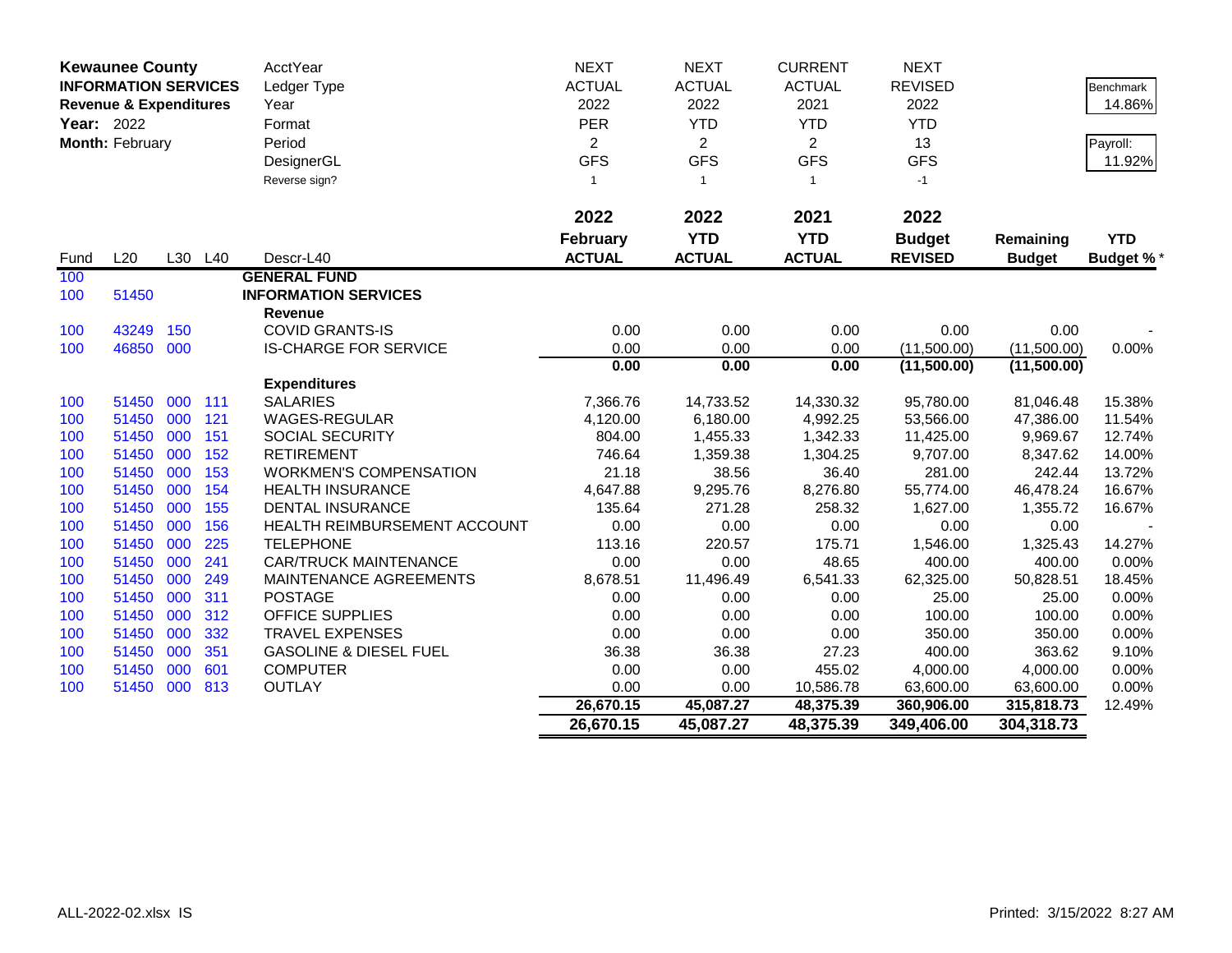|      | <b>Kewaunee County</b><br><b>INFORMATION SERVICES</b><br><b>Revenue &amp; Expenditures</b><br>Year: 2022<br>Month: February |     |         | <b>AcctYear</b><br>Ledger Type<br>Year<br>Format<br>Period<br>DesignerGL<br>Reverse sign? | <b>NEXT</b><br><b>ACTUAL</b><br>2022<br><b>PER</b><br>2<br><b>GFS</b><br>-1 | <b>NEXT</b><br><b>ACTUAL</b><br>2022<br><b>YTD</b><br>2<br><b>GFS</b> | <b>CURRENT</b><br><b>ACTUAL</b><br>2021<br><b>YTD</b><br>$\overline{2}$<br><b>GFS</b><br>1 | <b>NEXT</b><br><b>REVISED</b><br>2022<br><b>YTD</b><br>13<br><b>GFS</b><br>$-1$ |                            | <b>Benchmark</b><br>14.86%<br>Payroll:<br>11.92% |
|------|-----------------------------------------------------------------------------------------------------------------------------|-----|---------|-------------------------------------------------------------------------------------------|-----------------------------------------------------------------------------|-----------------------------------------------------------------------|--------------------------------------------------------------------------------------------|---------------------------------------------------------------------------------|----------------------------|--------------------------------------------------|
| Fund | L20                                                                                                                         |     | L30 L40 | Descr-L40                                                                                 | 2022<br><b>February</b><br><b>ACTUAL</b>                                    | 2022<br><b>YTD</b><br><b>ACTUAL</b>                                   | 2021<br><b>YTD</b><br><b>ACTUAL</b>                                                        | 2022<br><b>Budget</b><br><b>REVISED</b>                                         | Remaining<br><b>Budget</b> | <b>YTD</b><br><b>Budget %*</b>                   |
| 110  |                                                                                                                             |     |         | <b>AVI EQUIPMENT FUND</b>                                                                 |                                                                             |                                                                       |                                                                                            |                                                                                 |                            |                                                  |
| 110  | 51313                                                                                                                       |     |         | <b>AVI EQUIPMENT MAINTENANCE</b><br><b>Revenue</b>                                        |                                                                             |                                                                       |                                                                                            |                                                                                 |                            |                                                  |
| 110  | 41100                                                                                                                       | 000 |         | <b>GENERAL PROPERTY TAXES</b>                                                             | 0.00                                                                        | (6,000.00)                                                            | (6,000.00)                                                                                 | (6,000.00)                                                                      | 0.00                       | 100.00%                                          |
| 110  | 49200                                                                                                                       | 000 |         | <b>TRANSFER FROM OTHER FUNDS</b>                                                          | 0.00                                                                        | 0.00                                                                  | 0.00                                                                                       | 0.00                                                                            | 0.00                       |                                                  |
| 110  | 49202                                                                                                                       | 000 |         | <b>TRANSFER FROM FUND BALANCE</b>                                                         | 0.00                                                                        | 0.00                                                                  | 0.00                                                                                       | 0.00                                                                            | 0.00                       |                                                  |
|      |                                                                                                                             |     |         |                                                                                           | 0.00                                                                        | (6,000.00)                                                            | (6,000.00)                                                                                 | (6,000.00)                                                                      | 0.00                       | 100.00%                                          |
|      |                                                                                                                             |     |         | <b>Expenditures</b>                                                                       |                                                                             |                                                                       |                                                                                            |                                                                                 |                            |                                                  |
| 110  | 51313                                                                                                                       | 000 | 601     | AVI EQUIPMENT MAINTENANCE                                                                 | 0.00                                                                        | 0.00                                                                  | 247.50                                                                                     | 6,000.00                                                                        | 6,000.00                   | 0.00%                                            |
| 110  | 51313 000                                                                                                                   |     | 813     | <b>OUTLAY</b>                                                                             | 0.00                                                                        | 0.00                                                                  | 0.00                                                                                       | 0.00                                                                            | 0.00                       |                                                  |
|      |                                                                                                                             |     |         |                                                                                           | 0.00                                                                        | 0.00                                                                  | 247.50                                                                                     | 6,000.00                                                                        | 6,000.00                   | 0.00%                                            |
|      |                                                                                                                             |     |         |                                                                                           | 0.00                                                                        | (6,000.00)                                                            | (5,752.50)                                                                                 | 0.00                                                                            | 6,000.00                   |                                                  |
|      |                                                                                                                             |     |         |                                                                                           | 26,670.15                                                                   | 39,087.27                                                             | 42,622.89                                                                                  | 349,406.00                                                                      | 310,318.73                 |                                                  |
| 110  |                                                                                                                             |     |         | <b>FUND BALANCE - Beginning of year</b><br><b>AVI EQUIPMENT FUND</b>                      |                                                                             | (5, 148.38)                                                           |                                                                                            |                                                                                 | (11, 148.38)               |                                                  |
|      |                                                                                                                             |     |         | <b>INTEGRITY CHECK:</b>                                                                   |                                                                             |                                                                       |                                                                                            |                                                                                 |                            |                                                  |
|      |                                                                                                                             |     |         | <b>Total Expenditures (report)</b>                                                        | 26,670.15                                                                   | 45,087.27                                                             | 48,622.89                                                                                  | 366,906.00                                                                      |                            |                                                  |
| 100  | 51450                                                                                                                       |     |         | <b>Total Dept expenditures(G/L)</b>                                                       | 26,670.15                                                                   | 45,087.27                                                             | 48,375.39                                                                                  | 360,906.00                                                                      |                            |                                                  |
| 110  | 50000.599*                                                                                                                  |     |         | <b>Total Dept expenditures(G/L)</b>                                                       | 0.00                                                                        | 0.00                                                                  | 247.50                                                                                     | 6,000.00                                                                        |                            |                                                  |
|      |                                                                                                                             |     |         |                                                                                           | 0.00                                                                        | 0.00                                                                  | 0.00                                                                                       | 0.00                                                                            |                            |                                                  |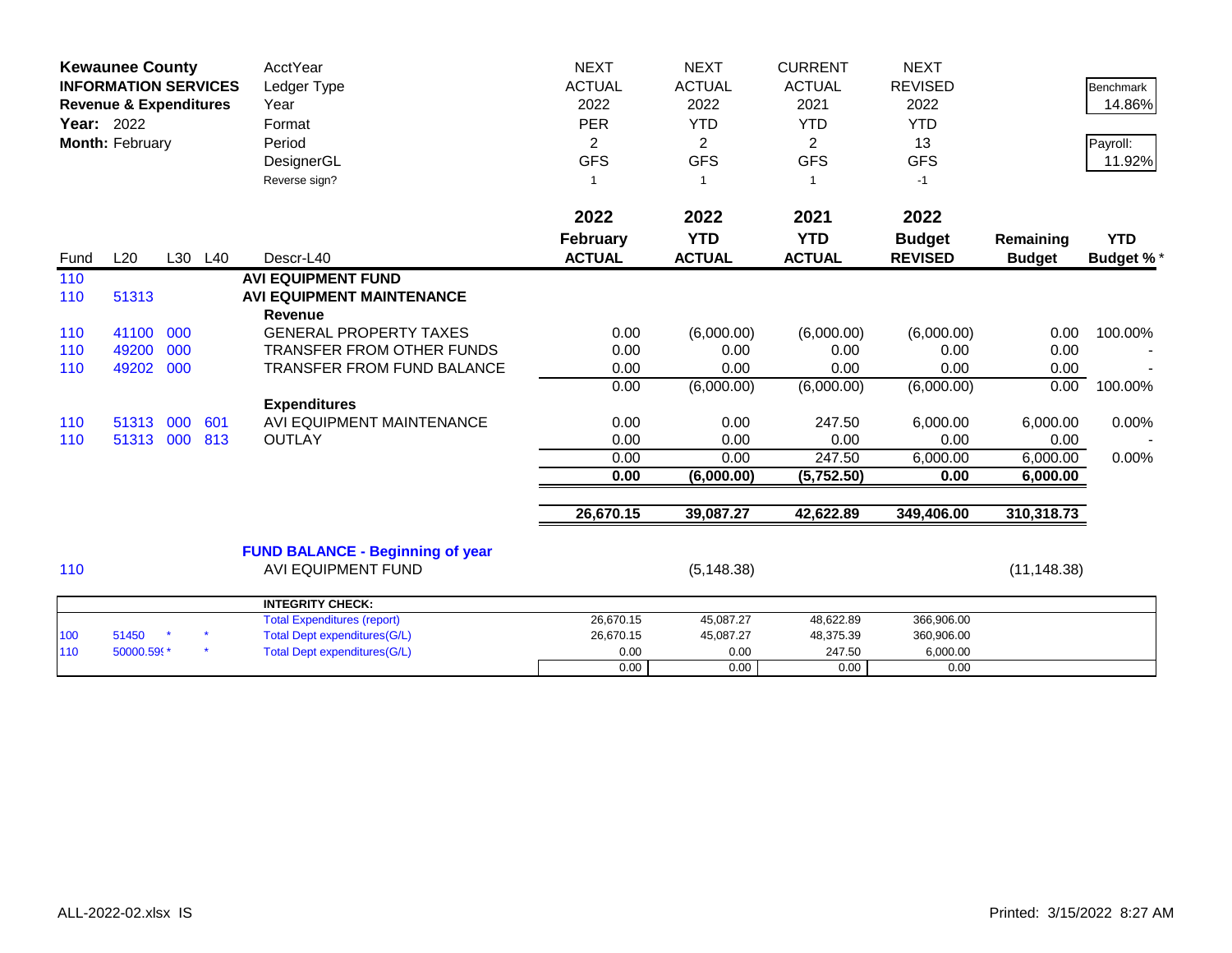| <b>ACTUAL</b><br><b>ACTUAL</b><br><b>LAND AND WATER CONSER\Ledger Type</b><br><b>ACTUAL</b><br><b>REVISED</b><br><b>Benchmark</b><br>2022<br>2022<br>2021<br>2022<br>14.86%<br><b>Revenue &amp; Expenditures</b><br>Year<br><b>PER</b><br><b>Year: 2022</b><br><b>YTD</b><br><b>YTD</b><br><b>YTD</b><br>Format<br>$\overline{2}$<br>$\overline{2}$<br>Month: February<br>Period<br>$\overline{2}$<br>13<br>Payroll:<br><b>GFS</b><br><b>GFS</b><br><b>GFS</b><br><b>GFS</b><br>11.92%<br>DesignerGL<br>Reverse sign?<br>$-1$<br>$\mathbf{1}$<br>$\mathbf{1}$<br>$\mathbf{1}$<br>2022<br>2022<br>2021<br>2022<br><b>YTD</b><br><b>YTD</b><br><b>Budget</b><br><b>February</b><br><b>YTD</b><br>Remaining<br>L20<br><b>ACTUAL</b><br><b>ACTUAL</b><br><b>ACTUAL</b><br><b>REVISED</b><br>L30 L40<br>Descr-L40<br><b>Budget</b><br><b>Budget %*</b><br>Fund<br>240<br><b>LAND CONSERVATION FUND</b><br><b>LAND AND WATER CONSERVATION</b><br>240<br>56101<br>Revenue<br>41100 000<br><b>GENERAL PROPERTY TAXES</b><br>0.00<br>(359,080.00)<br>(345, 260.00)<br>(359,080.00)<br>0.00<br>100.00%<br>240<br>160<br>0.00<br>43249<br><b>COVID GRANTS-LCZ</b><br>0.00<br>0.00<br>0.00<br>0.00<br>240<br>43585<br>000<br>LAND CONSERVATION STATE AID<br>0.00<br>0.00<br>0.00<br>(184, 235.00)<br>(184, 235.00)<br>0.00%<br>240<br>44300<br>000<br><b>BUILDING PERMITS</b><br>0.00<br>0.00<br>(1,200.00)<br>(3,500.00)<br>0.00%<br>240<br>(3,500.00)<br>44401<br>000<br>MISC/OTHER ZONING<br>0.00<br>0.00<br>240<br>(100.00)<br>(1,500.00)<br>(1,500.00)<br>0.00%<br>44403<br>000<br><b>SANITARY PERMITS</b><br>240<br>(2,475.00)<br>(4,075.00)<br>(2,000.00)<br>(15,000.00)<br>(10, 925.00)<br>27.17%<br>44404<br>000<br>WISCONSIN FUND GRANT APP<br>240<br>0.00<br>(300.00)<br>0.00<br>0.00<br>300.00<br>44406<br>(47,660.00)<br>(47, 370.00)<br>98.27%<br>240<br>000<br>SEPTIC SYSTEM SURCHARGE<br>(47,660.00)<br>(48,500.00)<br>(840.00)<br>44407<br>000<br>SOIL TEST FEES<br>240<br>0.00<br>(25.00)<br>(175.00)<br>(1,500.00)<br>(1,475.00)<br>1.67%<br>ANIMAL WASTE STORAGE FAC<br>240<br>44500<br>000<br>0.00<br>0.00<br>0.00<br>(3,000.00)<br>0.00%<br>(3,000.00)<br>44510<br>000<br><b>WASTEWATER IRRIGATION PERMIT</b><br>0.00<br>0.00<br>0.00<br>0.00<br>0.00<br>240<br>45110<br>005<br><b>GROUNDWATER ORDINANCE VIOLTN</b><br>0.00<br>0.00<br>0.00<br>0.00<br>0.00<br>240<br>45110<br>151<br>0.00<br>0.00<br>0.00<br>0.00<br>0.00<br>240<br>NR151 ORDINANCE VIOLATION<br>46820<br>033<br>240<br>TREE PLANTER COLLECTIONS<br>(47.40)<br>(751.64)<br>(242.65)<br>(1,000.00)<br>(248.36)<br>75.16%<br>46820<br>054<br>(16, 115.00)<br>(17,306.00)<br>(17,306.00)<br>240<br>NON-METALLIC MINING PERMIT<br>(40.00)<br>(1, 191.00)<br>93.12%<br>46820<br>066<br><b>WELL TESTING</b><br>240<br>0.00<br>0.00<br>0.00<br>0.00<br>0.00<br>46820<br>076<br>(1, 142.00)<br>(474.00)<br>(30,000.00)<br>(28, 858.00)<br>240<br><b>FPP/WLI WALKOVER FEES</b><br>0.00<br>3.81%<br>48103<br>000<br>NR 243 INTEREST<br>240<br>0.00<br>0.00<br>0.00<br>0.00<br>0.00<br>48301<br>000<br>0.00<br>240<br>SALE OF COUNTY PROPERTY<br>0.00<br>0.00<br>0.00<br>0.00<br>000<br>0.00<br>48400<br>MISCELLANEOUS REVENUE<br>0.00<br>0.00<br>0.00<br>0.00<br>240<br>49200<br>000<br>TRANSFER FROM OTHER FUNDS<br>0.00<br>0.00<br>0.00<br>0.00<br>0.00<br>240<br>49202 000<br>0.00<br>0.00<br>0.00<br>0.00%<br>TRANSFER FROM FUND BALANCE<br>(20,000.00)<br>(20,000.00)<br>240<br>(50, 222.40)<br>(429, 148.64)<br>(414, 127.65)<br>(684, 621.00)<br>(255, 472.36)<br>62.68%<br><b>Expenditures</b><br><b>SALARIES</b><br>240<br>12.91%<br>56101 000 111<br>19,564.80<br>39,129.60<br>45,715.20<br>303,121.00<br>263,991.40<br>56101 000 121<br>WAGES-REGULAR<br>10,479.84<br>90,110.00<br>3,472.32<br>3,538.73<br>86,571.27<br>3.93%<br>240<br>000<br>16.33<br>56101<br>122<br>WAGES-OVERTIME<br>16.33<br>0.00<br>0.00<br>(16.33)<br>240<br>0.00<br>0.00<br>0.00<br>56101<br>000<br>BOARD OF ADJUSTMENT PER DIEM<br>80.00<br>240<br>141<br>0.00<br>56101<br>000<br><b>SOCIAL SECURITY</b><br>1,639.54<br>3,027.58<br>3,958.03<br>27,054.42<br>240<br>151<br>30,082.00<br>10.06%<br>56101 000 152<br><b>RETIREMENT</b><br>1,498.46<br>3,793.16<br>25,560.00<br>240<br>2,774.47<br>22,785.53<br>10.85%<br>56101 000 153<br><b>WORKMEN'S COMPENSATION</b><br>733.29<br>11,663.00<br>1,460.27<br>1,803.16<br>10,202.73<br>12.52%<br>240<br>56101 000 154<br>8,394.76<br><b>HEALTH INSURANCE</b><br>16,311.02<br>24,352.48<br>152,500.00<br>136,188.98<br>10.70%<br>240 | <b>Kewaunee County</b> |  | AcctYear | <b>NEXT</b> | <b>NEXT</b> | <b>CURRENT</b> | <b>NEXT</b> |  |
|-----------------------------------------------------------------------------------------------------------------------------------------------------------------------------------------------------------------------------------------------------------------------------------------------------------------------------------------------------------------------------------------------------------------------------------------------------------------------------------------------------------------------------------------------------------------------------------------------------------------------------------------------------------------------------------------------------------------------------------------------------------------------------------------------------------------------------------------------------------------------------------------------------------------------------------------------------------------------------------------------------------------------------------------------------------------------------------------------------------------------------------------------------------------------------------------------------------------------------------------------------------------------------------------------------------------------------------------------------------------------------------------------------------------------------------------------------------------------------------------------------------------------------------------------------------------------------------------------------------------------------------------------------------------------------------------------------------------------------------------------------------------------------------------------------------------------------------------------------------------------------------------------------------------------------------------------------------------------------------------------------------------------------------------------------------------------------------------------------------------------------------------------------------------------------------------------------------------------------------------------------------------------------------------------------------------------------------------------------------------------------------------------------------------------------------------------------------------------------------------------------------------------------------------------------------------------------------------------------------------------------------------------------------------------------------------------------------------------------------------------------------------------------------------------------------------------------------------------------------------------------------------------------------------------------------------------------------------------------------------------------------------------------------------------------------------------------------------------------------------------------------------------------------------------------------------------------------------------------------------------------------------------------------------------------------------------------------------------------------------------------------------------------------------------------------------------------------------------------------------------------------------------------------------------------------------------------------------------------------------------------------------------------------------------------------------------------------------------------------------------------------------------------------------------------------------------------------------------------------------------------------------------------------------------------------------------------------------------------------------------------------------------------------------------------------------------------------------------------------------------------------------------------------------------------------------------------------------------------------------------------------------------------------------------------------------------------------------------------------------------------------------------------------------------------------------------------------------------------------------------------------------------------------------|------------------------|--|----------|-------------|-------------|----------------|-------------|--|
|                                                                                                                                                                                                                                                                                                                                                                                                                                                                                                                                                                                                                                                                                                                                                                                                                                                                                                                                                                                                                                                                                                                                                                                                                                                                                                                                                                                                                                                                                                                                                                                                                                                                                                                                                                                                                                                                                                                                                                                                                                                                                                                                                                                                                                                                                                                                                                                                                                                                                                                                                                                                                                                                                                                                                                                                                                                                                                                                                                                                                                                                                                                                                                                                                                                                                                                                                                                                                                                                                                                                                                                                                                                                                                                                                                                                                                                                                                                                                                                                                                                                                                                                                                                                                                                                                                                                                                                                                                                                                                                                         |                        |  |          |             |             |                |             |  |
|                                                                                                                                                                                                                                                                                                                                                                                                                                                                                                                                                                                                                                                                                                                                                                                                                                                                                                                                                                                                                                                                                                                                                                                                                                                                                                                                                                                                                                                                                                                                                                                                                                                                                                                                                                                                                                                                                                                                                                                                                                                                                                                                                                                                                                                                                                                                                                                                                                                                                                                                                                                                                                                                                                                                                                                                                                                                                                                                                                                                                                                                                                                                                                                                                                                                                                                                                                                                                                                                                                                                                                                                                                                                                                                                                                                                                                                                                                                                                                                                                                                                                                                                                                                                                                                                                                                                                                                                                                                                                                                                         |                        |  |          |             |             |                |             |  |
|                                                                                                                                                                                                                                                                                                                                                                                                                                                                                                                                                                                                                                                                                                                                                                                                                                                                                                                                                                                                                                                                                                                                                                                                                                                                                                                                                                                                                                                                                                                                                                                                                                                                                                                                                                                                                                                                                                                                                                                                                                                                                                                                                                                                                                                                                                                                                                                                                                                                                                                                                                                                                                                                                                                                                                                                                                                                                                                                                                                                                                                                                                                                                                                                                                                                                                                                                                                                                                                                                                                                                                                                                                                                                                                                                                                                                                                                                                                                                                                                                                                                                                                                                                                                                                                                                                                                                                                                                                                                                                                                         |                        |  |          |             |             |                |             |  |
|                                                                                                                                                                                                                                                                                                                                                                                                                                                                                                                                                                                                                                                                                                                                                                                                                                                                                                                                                                                                                                                                                                                                                                                                                                                                                                                                                                                                                                                                                                                                                                                                                                                                                                                                                                                                                                                                                                                                                                                                                                                                                                                                                                                                                                                                                                                                                                                                                                                                                                                                                                                                                                                                                                                                                                                                                                                                                                                                                                                                                                                                                                                                                                                                                                                                                                                                                                                                                                                                                                                                                                                                                                                                                                                                                                                                                                                                                                                                                                                                                                                                                                                                                                                                                                                                                                                                                                                                                                                                                                                                         |                        |  |          |             |             |                |             |  |
|                                                                                                                                                                                                                                                                                                                                                                                                                                                                                                                                                                                                                                                                                                                                                                                                                                                                                                                                                                                                                                                                                                                                                                                                                                                                                                                                                                                                                                                                                                                                                                                                                                                                                                                                                                                                                                                                                                                                                                                                                                                                                                                                                                                                                                                                                                                                                                                                                                                                                                                                                                                                                                                                                                                                                                                                                                                                                                                                                                                                                                                                                                                                                                                                                                                                                                                                                                                                                                                                                                                                                                                                                                                                                                                                                                                                                                                                                                                                                                                                                                                                                                                                                                                                                                                                                                                                                                                                                                                                                                                                         |                        |  |          |             |             |                |             |  |
|                                                                                                                                                                                                                                                                                                                                                                                                                                                                                                                                                                                                                                                                                                                                                                                                                                                                                                                                                                                                                                                                                                                                                                                                                                                                                                                                                                                                                                                                                                                                                                                                                                                                                                                                                                                                                                                                                                                                                                                                                                                                                                                                                                                                                                                                                                                                                                                                                                                                                                                                                                                                                                                                                                                                                                                                                                                                                                                                                                                                                                                                                                                                                                                                                                                                                                                                                                                                                                                                                                                                                                                                                                                                                                                                                                                                                                                                                                                                                                                                                                                                                                                                                                                                                                                                                                                                                                                                                                                                                                                                         |                        |  |          |             |             |                |             |  |
|                                                                                                                                                                                                                                                                                                                                                                                                                                                                                                                                                                                                                                                                                                                                                                                                                                                                                                                                                                                                                                                                                                                                                                                                                                                                                                                                                                                                                                                                                                                                                                                                                                                                                                                                                                                                                                                                                                                                                                                                                                                                                                                                                                                                                                                                                                                                                                                                                                                                                                                                                                                                                                                                                                                                                                                                                                                                                                                                                                                                                                                                                                                                                                                                                                                                                                                                                                                                                                                                                                                                                                                                                                                                                                                                                                                                                                                                                                                                                                                                                                                                                                                                                                                                                                                                                                                                                                                                                                                                                                                                         |                        |  |          |             |             |                |             |  |
|                                                                                                                                                                                                                                                                                                                                                                                                                                                                                                                                                                                                                                                                                                                                                                                                                                                                                                                                                                                                                                                                                                                                                                                                                                                                                                                                                                                                                                                                                                                                                                                                                                                                                                                                                                                                                                                                                                                                                                                                                                                                                                                                                                                                                                                                                                                                                                                                                                                                                                                                                                                                                                                                                                                                                                                                                                                                                                                                                                                                                                                                                                                                                                                                                                                                                                                                                                                                                                                                                                                                                                                                                                                                                                                                                                                                                                                                                                                                                                                                                                                                                                                                                                                                                                                                                                                                                                                                                                                                                                                                         |                        |  |          |             |             |                |             |  |
|                                                                                                                                                                                                                                                                                                                                                                                                                                                                                                                                                                                                                                                                                                                                                                                                                                                                                                                                                                                                                                                                                                                                                                                                                                                                                                                                                                                                                                                                                                                                                                                                                                                                                                                                                                                                                                                                                                                                                                                                                                                                                                                                                                                                                                                                                                                                                                                                                                                                                                                                                                                                                                                                                                                                                                                                                                                                                                                                                                                                                                                                                                                                                                                                                                                                                                                                                                                                                                                                                                                                                                                                                                                                                                                                                                                                                                                                                                                                                                                                                                                                                                                                                                                                                                                                                                                                                                                                                                                                                                                                         |                        |  |          |             |             |                |             |  |
|                                                                                                                                                                                                                                                                                                                                                                                                                                                                                                                                                                                                                                                                                                                                                                                                                                                                                                                                                                                                                                                                                                                                                                                                                                                                                                                                                                                                                                                                                                                                                                                                                                                                                                                                                                                                                                                                                                                                                                                                                                                                                                                                                                                                                                                                                                                                                                                                                                                                                                                                                                                                                                                                                                                                                                                                                                                                                                                                                                                                                                                                                                                                                                                                                                                                                                                                                                                                                                                                                                                                                                                                                                                                                                                                                                                                                                                                                                                                                                                                                                                                                                                                                                                                                                                                                                                                                                                                                                                                                                                                         |                        |  |          |             |             |                |             |  |
|                                                                                                                                                                                                                                                                                                                                                                                                                                                                                                                                                                                                                                                                                                                                                                                                                                                                                                                                                                                                                                                                                                                                                                                                                                                                                                                                                                                                                                                                                                                                                                                                                                                                                                                                                                                                                                                                                                                                                                                                                                                                                                                                                                                                                                                                                                                                                                                                                                                                                                                                                                                                                                                                                                                                                                                                                                                                                                                                                                                                                                                                                                                                                                                                                                                                                                                                                                                                                                                                                                                                                                                                                                                                                                                                                                                                                                                                                                                                                                                                                                                                                                                                                                                                                                                                                                                                                                                                                                                                                                                                         |                        |  |          |             |             |                |             |  |
|                                                                                                                                                                                                                                                                                                                                                                                                                                                                                                                                                                                                                                                                                                                                                                                                                                                                                                                                                                                                                                                                                                                                                                                                                                                                                                                                                                                                                                                                                                                                                                                                                                                                                                                                                                                                                                                                                                                                                                                                                                                                                                                                                                                                                                                                                                                                                                                                                                                                                                                                                                                                                                                                                                                                                                                                                                                                                                                                                                                                                                                                                                                                                                                                                                                                                                                                                                                                                                                                                                                                                                                                                                                                                                                                                                                                                                                                                                                                                                                                                                                                                                                                                                                                                                                                                                                                                                                                                                                                                                                                         |                        |  |          |             |             |                |             |  |
|                                                                                                                                                                                                                                                                                                                                                                                                                                                                                                                                                                                                                                                                                                                                                                                                                                                                                                                                                                                                                                                                                                                                                                                                                                                                                                                                                                                                                                                                                                                                                                                                                                                                                                                                                                                                                                                                                                                                                                                                                                                                                                                                                                                                                                                                                                                                                                                                                                                                                                                                                                                                                                                                                                                                                                                                                                                                                                                                                                                                                                                                                                                                                                                                                                                                                                                                                                                                                                                                                                                                                                                                                                                                                                                                                                                                                                                                                                                                                                                                                                                                                                                                                                                                                                                                                                                                                                                                                                                                                                                                         |                        |  |          |             |             |                |             |  |
|                                                                                                                                                                                                                                                                                                                                                                                                                                                                                                                                                                                                                                                                                                                                                                                                                                                                                                                                                                                                                                                                                                                                                                                                                                                                                                                                                                                                                                                                                                                                                                                                                                                                                                                                                                                                                                                                                                                                                                                                                                                                                                                                                                                                                                                                                                                                                                                                                                                                                                                                                                                                                                                                                                                                                                                                                                                                                                                                                                                                                                                                                                                                                                                                                                                                                                                                                                                                                                                                                                                                                                                                                                                                                                                                                                                                                                                                                                                                                                                                                                                                                                                                                                                                                                                                                                                                                                                                                                                                                                                                         |                        |  |          |             |             |                |             |  |
|                                                                                                                                                                                                                                                                                                                                                                                                                                                                                                                                                                                                                                                                                                                                                                                                                                                                                                                                                                                                                                                                                                                                                                                                                                                                                                                                                                                                                                                                                                                                                                                                                                                                                                                                                                                                                                                                                                                                                                                                                                                                                                                                                                                                                                                                                                                                                                                                                                                                                                                                                                                                                                                                                                                                                                                                                                                                                                                                                                                                                                                                                                                                                                                                                                                                                                                                                                                                                                                                                                                                                                                                                                                                                                                                                                                                                                                                                                                                                                                                                                                                                                                                                                                                                                                                                                                                                                                                                                                                                                                                         |                        |  |          |             |             |                |             |  |
|                                                                                                                                                                                                                                                                                                                                                                                                                                                                                                                                                                                                                                                                                                                                                                                                                                                                                                                                                                                                                                                                                                                                                                                                                                                                                                                                                                                                                                                                                                                                                                                                                                                                                                                                                                                                                                                                                                                                                                                                                                                                                                                                                                                                                                                                                                                                                                                                                                                                                                                                                                                                                                                                                                                                                                                                                                                                                                                                                                                                                                                                                                                                                                                                                                                                                                                                                                                                                                                                                                                                                                                                                                                                                                                                                                                                                                                                                                                                                                                                                                                                                                                                                                                                                                                                                                                                                                                                                                                                                                                                         |                        |  |          |             |             |                |             |  |
|                                                                                                                                                                                                                                                                                                                                                                                                                                                                                                                                                                                                                                                                                                                                                                                                                                                                                                                                                                                                                                                                                                                                                                                                                                                                                                                                                                                                                                                                                                                                                                                                                                                                                                                                                                                                                                                                                                                                                                                                                                                                                                                                                                                                                                                                                                                                                                                                                                                                                                                                                                                                                                                                                                                                                                                                                                                                                                                                                                                                                                                                                                                                                                                                                                                                                                                                                                                                                                                                                                                                                                                                                                                                                                                                                                                                                                                                                                                                                                                                                                                                                                                                                                                                                                                                                                                                                                                                                                                                                                                                         |                        |  |          |             |             |                |             |  |
|                                                                                                                                                                                                                                                                                                                                                                                                                                                                                                                                                                                                                                                                                                                                                                                                                                                                                                                                                                                                                                                                                                                                                                                                                                                                                                                                                                                                                                                                                                                                                                                                                                                                                                                                                                                                                                                                                                                                                                                                                                                                                                                                                                                                                                                                                                                                                                                                                                                                                                                                                                                                                                                                                                                                                                                                                                                                                                                                                                                                                                                                                                                                                                                                                                                                                                                                                                                                                                                                                                                                                                                                                                                                                                                                                                                                                                                                                                                                                                                                                                                                                                                                                                                                                                                                                                                                                                                                                                                                                                                                         |                        |  |          |             |             |                |             |  |
|                                                                                                                                                                                                                                                                                                                                                                                                                                                                                                                                                                                                                                                                                                                                                                                                                                                                                                                                                                                                                                                                                                                                                                                                                                                                                                                                                                                                                                                                                                                                                                                                                                                                                                                                                                                                                                                                                                                                                                                                                                                                                                                                                                                                                                                                                                                                                                                                                                                                                                                                                                                                                                                                                                                                                                                                                                                                                                                                                                                                                                                                                                                                                                                                                                                                                                                                                                                                                                                                                                                                                                                                                                                                                                                                                                                                                                                                                                                                                                                                                                                                                                                                                                                                                                                                                                                                                                                                                                                                                                                                         |                        |  |          |             |             |                |             |  |
|                                                                                                                                                                                                                                                                                                                                                                                                                                                                                                                                                                                                                                                                                                                                                                                                                                                                                                                                                                                                                                                                                                                                                                                                                                                                                                                                                                                                                                                                                                                                                                                                                                                                                                                                                                                                                                                                                                                                                                                                                                                                                                                                                                                                                                                                                                                                                                                                                                                                                                                                                                                                                                                                                                                                                                                                                                                                                                                                                                                                                                                                                                                                                                                                                                                                                                                                                                                                                                                                                                                                                                                                                                                                                                                                                                                                                                                                                                                                                                                                                                                                                                                                                                                                                                                                                                                                                                                                                                                                                                                                         |                        |  |          |             |             |                |             |  |
|                                                                                                                                                                                                                                                                                                                                                                                                                                                                                                                                                                                                                                                                                                                                                                                                                                                                                                                                                                                                                                                                                                                                                                                                                                                                                                                                                                                                                                                                                                                                                                                                                                                                                                                                                                                                                                                                                                                                                                                                                                                                                                                                                                                                                                                                                                                                                                                                                                                                                                                                                                                                                                                                                                                                                                                                                                                                                                                                                                                                                                                                                                                                                                                                                                                                                                                                                                                                                                                                                                                                                                                                                                                                                                                                                                                                                                                                                                                                                                                                                                                                                                                                                                                                                                                                                                                                                                                                                                                                                                                                         |                        |  |          |             |             |                |             |  |
|                                                                                                                                                                                                                                                                                                                                                                                                                                                                                                                                                                                                                                                                                                                                                                                                                                                                                                                                                                                                                                                                                                                                                                                                                                                                                                                                                                                                                                                                                                                                                                                                                                                                                                                                                                                                                                                                                                                                                                                                                                                                                                                                                                                                                                                                                                                                                                                                                                                                                                                                                                                                                                                                                                                                                                                                                                                                                                                                                                                                                                                                                                                                                                                                                                                                                                                                                                                                                                                                                                                                                                                                                                                                                                                                                                                                                                                                                                                                                                                                                                                                                                                                                                                                                                                                                                                                                                                                                                                                                                                                         |                        |  |          |             |             |                |             |  |
|                                                                                                                                                                                                                                                                                                                                                                                                                                                                                                                                                                                                                                                                                                                                                                                                                                                                                                                                                                                                                                                                                                                                                                                                                                                                                                                                                                                                                                                                                                                                                                                                                                                                                                                                                                                                                                                                                                                                                                                                                                                                                                                                                                                                                                                                                                                                                                                                                                                                                                                                                                                                                                                                                                                                                                                                                                                                                                                                                                                                                                                                                                                                                                                                                                                                                                                                                                                                                                                                                                                                                                                                                                                                                                                                                                                                                                                                                                                                                                                                                                                                                                                                                                                                                                                                                                                                                                                                                                                                                                                                         |                        |  |          |             |             |                |             |  |
|                                                                                                                                                                                                                                                                                                                                                                                                                                                                                                                                                                                                                                                                                                                                                                                                                                                                                                                                                                                                                                                                                                                                                                                                                                                                                                                                                                                                                                                                                                                                                                                                                                                                                                                                                                                                                                                                                                                                                                                                                                                                                                                                                                                                                                                                                                                                                                                                                                                                                                                                                                                                                                                                                                                                                                                                                                                                                                                                                                                                                                                                                                                                                                                                                                                                                                                                                                                                                                                                                                                                                                                                                                                                                                                                                                                                                                                                                                                                                                                                                                                                                                                                                                                                                                                                                                                                                                                                                                                                                                                                         |                        |  |          |             |             |                |             |  |
|                                                                                                                                                                                                                                                                                                                                                                                                                                                                                                                                                                                                                                                                                                                                                                                                                                                                                                                                                                                                                                                                                                                                                                                                                                                                                                                                                                                                                                                                                                                                                                                                                                                                                                                                                                                                                                                                                                                                                                                                                                                                                                                                                                                                                                                                                                                                                                                                                                                                                                                                                                                                                                                                                                                                                                                                                                                                                                                                                                                                                                                                                                                                                                                                                                                                                                                                                                                                                                                                                                                                                                                                                                                                                                                                                                                                                                                                                                                                                                                                                                                                                                                                                                                                                                                                                                                                                                                                                                                                                                                                         |                        |  |          |             |             |                |             |  |
|                                                                                                                                                                                                                                                                                                                                                                                                                                                                                                                                                                                                                                                                                                                                                                                                                                                                                                                                                                                                                                                                                                                                                                                                                                                                                                                                                                                                                                                                                                                                                                                                                                                                                                                                                                                                                                                                                                                                                                                                                                                                                                                                                                                                                                                                                                                                                                                                                                                                                                                                                                                                                                                                                                                                                                                                                                                                                                                                                                                                                                                                                                                                                                                                                                                                                                                                                                                                                                                                                                                                                                                                                                                                                                                                                                                                                                                                                                                                                                                                                                                                                                                                                                                                                                                                                                                                                                                                                                                                                                                                         |                        |  |          |             |             |                |             |  |
|                                                                                                                                                                                                                                                                                                                                                                                                                                                                                                                                                                                                                                                                                                                                                                                                                                                                                                                                                                                                                                                                                                                                                                                                                                                                                                                                                                                                                                                                                                                                                                                                                                                                                                                                                                                                                                                                                                                                                                                                                                                                                                                                                                                                                                                                                                                                                                                                                                                                                                                                                                                                                                                                                                                                                                                                                                                                                                                                                                                                                                                                                                                                                                                                                                                                                                                                                                                                                                                                                                                                                                                                                                                                                                                                                                                                                                                                                                                                                                                                                                                                                                                                                                                                                                                                                                                                                                                                                                                                                                                                         |                        |  |          |             |             |                |             |  |
|                                                                                                                                                                                                                                                                                                                                                                                                                                                                                                                                                                                                                                                                                                                                                                                                                                                                                                                                                                                                                                                                                                                                                                                                                                                                                                                                                                                                                                                                                                                                                                                                                                                                                                                                                                                                                                                                                                                                                                                                                                                                                                                                                                                                                                                                                                                                                                                                                                                                                                                                                                                                                                                                                                                                                                                                                                                                                                                                                                                                                                                                                                                                                                                                                                                                                                                                                                                                                                                                                                                                                                                                                                                                                                                                                                                                                                                                                                                                                                                                                                                                                                                                                                                                                                                                                                                                                                                                                                                                                                                                         |                        |  |          |             |             |                |             |  |
|                                                                                                                                                                                                                                                                                                                                                                                                                                                                                                                                                                                                                                                                                                                                                                                                                                                                                                                                                                                                                                                                                                                                                                                                                                                                                                                                                                                                                                                                                                                                                                                                                                                                                                                                                                                                                                                                                                                                                                                                                                                                                                                                                                                                                                                                                                                                                                                                                                                                                                                                                                                                                                                                                                                                                                                                                                                                                                                                                                                                                                                                                                                                                                                                                                                                                                                                                                                                                                                                                                                                                                                                                                                                                                                                                                                                                                                                                                                                                                                                                                                                                                                                                                                                                                                                                                                                                                                                                                                                                                                                         |                        |  |          |             |             |                |             |  |
|                                                                                                                                                                                                                                                                                                                                                                                                                                                                                                                                                                                                                                                                                                                                                                                                                                                                                                                                                                                                                                                                                                                                                                                                                                                                                                                                                                                                                                                                                                                                                                                                                                                                                                                                                                                                                                                                                                                                                                                                                                                                                                                                                                                                                                                                                                                                                                                                                                                                                                                                                                                                                                                                                                                                                                                                                                                                                                                                                                                                                                                                                                                                                                                                                                                                                                                                                                                                                                                                                                                                                                                                                                                                                                                                                                                                                                                                                                                                                                                                                                                                                                                                                                                                                                                                                                                                                                                                                                                                                                                                         |                        |  |          |             |             |                |             |  |
|                                                                                                                                                                                                                                                                                                                                                                                                                                                                                                                                                                                                                                                                                                                                                                                                                                                                                                                                                                                                                                                                                                                                                                                                                                                                                                                                                                                                                                                                                                                                                                                                                                                                                                                                                                                                                                                                                                                                                                                                                                                                                                                                                                                                                                                                                                                                                                                                                                                                                                                                                                                                                                                                                                                                                                                                                                                                                                                                                                                                                                                                                                                                                                                                                                                                                                                                                                                                                                                                                                                                                                                                                                                                                                                                                                                                                                                                                                                                                                                                                                                                                                                                                                                                                                                                                                                                                                                                                                                                                                                                         |                        |  |          |             |             |                |             |  |
|                                                                                                                                                                                                                                                                                                                                                                                                                                                                                                                                                                                                                                                                                                                                                                                                                                                                                                                                                                                                                                                                                                                                                                                                                                                                                                                                                                                                                                                                                                                                                                                                                                                                                                                                                                                                                                                                                                                                                                                                                                                                                                                                                                                                                                                                                                                                                                                                                                                                                                                                                                                                                                                                                                                                                                                                                                                                                                                                                                                                                                                                                                                                                                                                                                                                                                                                                                                                                                                                                                                                                                                                                                                                                                                                                                                                                                                                                                                                                                                                                                                                                                                                                                                                                                                                                                                                                                                                                                                                                                                                         |                        |  |          |             |             |                |             |  |
|                                                                                                                                                                                                                                                                                                                                                                                                                                                                                                                                                                                                                                                                                                                                                                                                                                                                                                                                                                                                                                                                                                                                                                                                                                                                                                                                                                                                                                                                                                                                                                                                                                                                                                                                                                                                                                                                                                                                                                                                                                                                                                                                                                                                                                                                                                                                                                                                                                                                                                                                                                                                                                                                                                                                                                                                                                                                                                                                                                                                                                                                                                                                                                                                                                                                                                                                                                                                                                                                                                                                                                                                                                                                                                                                                                                                                                                                                                                                                                                                                                                                                                                                                                                                                                                                                                                                                                                                                                                                                                                                         |                        |  |          |             |             |                |             |  |
|                                                                                                                                                                                                                                                                                                                                                                                                                                                                                                                                                                                                                                                                                                                                                                                                                                                                                                                                                                                                                                                                                                                                                                                                                                                                                                                                                                                                                                                                                                                                                                                                                                                                                                                                                                                                                                                                                                                                                                                                                                                                                                                                                                                                                                                                                                                                                                                                                                                                                                                                                                                                                                                                                                                                                                                                                                                                                                                                                                                                                                                                                                                                                                                                                                                                                                                                                                                                                                                                                                                                                                                                                                                                                                                                                                                                                                                                                                                                                                                                                                                                                                                                                                                                                                                                                                                                                                                                                                                                                                                                         |                        |  |          |             |             |                |             |  |
|                                                                                                                                                                                                                                                                                                                                                                                                                                                                                                                                                                                                                                                                                                                                                                                                                                                                                                                                                                                                                                                                                                                                                                                                                                                                                                                                                                                                                                                                                                                                                                                                                                                                                                                                                                                                                                                                                                                                                                                                                                                                                                                                                                                                                                                                                                                                                                                                                                                                                                                                                                                                                                                                                                                                                                                                                                                                                                                                                                                                                                                                                                                                                                                                                                                                                                                                                                                                                                                                                                                                                                                                                                                                                                                                                                                                                                                                                                                                                                                                                                                                                                                                                                                                                                                                                                                                                                                                                                                                                                                                         |                        |  |          |             |             |                |             |  |
|                                                                                                                                                                                                                                                                                                                                                                                                                                                                                                                                                                                                                                                                                                                                                                                                                                                                                                                                                                                                                                                                                                                                                                                                                                                                                                                                                                                                                                                                                                                                                                                                                                                                                                                                                                                                                                                                                                                                                                                                                                                                                                                                                                                                                                                                                                                                                                                                                                                                                                                                                                                                                                                                                                                                                                                                                                                                                                                                                                                                                                                                                                                                                                                                                                                                                                                                                                                                                                                                                                                                                                                                                                                                                                                                                                                                                                                                                                                                                                                                                                                                                                                                                                                                                                                                                                                                                                                                                                                                                                                                         |                        |  |          |             |             |                |             |  |
|                                                                                                                                                                                                                                                                                                                                                                                                                                                                                                                                                                                                                                                                                                                                                                                                                                                                                                                                                                                                                                                                                                                                                                                                                                                                                                                                                                                                                                                                                                                                                                                                                                                                                                                                                                                                                                                                                                                                                                                                                                                                                                                                                                                                                                                                                                                                                                                                                                                                                                                                                                                                                                                                                                                                                                                                                                                                                                                                                                                                                                                                                                                                                                                                                                                                                                                                                                                                                                                                                                                                                                                                                                                                                                                                                                                                                                                                                                                                                                                                                                                                                                                                                                                                                                                                                                                                                                                                                                                                                                                                         |                        |  |          |             |             |                |             |  |
|                                                                                                                                                                                                                                                                                                                                                                                                                                                                                                                                                                                                                                                                                                                                                                                                                                                                                                                                                                                                                                                                                                                                                                                                                                                                                                                                                                                                                                                                                                                                                                                                                                                                                                                                                                                                                                                                                                                                                                                                                                                                                                                                                                                                                                                                                                                                                                                                                                                                                                                                                                                                                                                                                                                                                                                                                                                                                                                                                                                                                                                                                                                                                                                                                                                                                                                                                                                                                                                                                                                                                                                                                                                                                                                                                                                                                                                                                                                                                                                                                                                                                                                                                                                                                                                                                                                                                                                                                                                                                                                                         |                        |  |          |             |             |                |             |  |
|                                                                                                                                                                                                                                                                                                                                                                                                                                                                                                                                                                                                                                                                                                                                                                                                                                                                                                                                                                                                                                                                                                                                                                                                                                                                                                                                                                                                                                                                                                                                                                                                                                                                                                                                                                                                                                                                                                                                                                                                                                                                                                                                                                                                                                                                                                                                                                                                                                                                                                                                                                                                                                                                                                                                                                                                                                                                                                                                                                                                                                                                                                                                                                                                                                                                                                                                                                                                                                                                                                                                                                                                                                                                                                                                                                                                                                                                                                                                                                                                                                                                                                                                                                                                                                                                                                                                                                                                                                                                                                                                         |                        |  |          |             |             |                |             |  |
|                                                                                                                                                                                                                                                                                                                                                                                                                                                                                                                                                                                                                                                                                                                                                                                                                                                                                                                                                                                                                                                                                                                                                                                                                                                                                                                                                                                                                                                                                                                                                                                                                                                                                                                                                                                                                                                                                                                                                                                                                                                                                                                                                                                                                                                                                                                                                                                                                                                                                                                                                                                                                                                                                                                                                                                                                                                                                                                                                                                                                                                                                                                                                                                                                                                                                                                                                                                                                                                                                                                                                                                                                                                                                                                                                                                                                                                                                                                                                                                                                                                                                                                                                                                                                                                                                                                                                                                                                                                                                                                                         |                        |  |          |             |             |                |             |  |
|                                                                                                                                                                                                                                                                                                                                                                                                                                                                                                                                                                                                                                                                                                                                                                                                                                                                                                                                                                                                                                                                                                                                                                                                                                                                                                                                                                                                                                                                                                                                                                                                                                                                                                                                                                                                                                                                                                                                                                                                                                                                                                                                                                                                                                                                                                                                                                                                                                                                                                                                                                                                                                                                                                                                                                                                                                                                                                                                                                                                                                                                                                                                                                                                                                                                                                                                                                                                                                                                                                                                                                                                                                                                                                                                                                                                                                                                                                                                                                                                                                                                                                                                                                                                                                                                                                                                                                                                                                                                                                                                         |                        |  |          |             |             |                |             |  |
|                                                                                                                                                                                                                                                                                                                                                                                                                                                                                                                                                                                                                                                                                                                                                                                                                                                                                                                                                                                                                                                                                                                                                                                                                                                                                                                                                                                                                                                                                                                                                                                                                                                                                                                                                                                                                                                                                                                                                                                                                                                                                                                                                                                                                                                                                                                                                                                                                                                                                                                                                                                                                                                                                                                                                                                                                                                                                                                                                                                                                                                                                                                                                                                                                                                                                                                                                                                                                                                                                                                                                                                                                                                                                                                                                                                                                                                                                                                                                                                                                                                                                                                                                                                                                                                                                                                                                                                                                                                                                                                                         |                        |  |          |             |             |                |             |  |
|                                                                                                                                                                                                                                                                                                                                                                                                                                                                                                                                                                                                                                                                                                                                                                                                                                                                                                                                                                                                                                                                                                                                                                                                                                                                                                                                                                                                                                                                                                                                                                                                                                                                                                                                                                                                                                                                                                                                                                                                                                                                                                                                                                                                                                                                                                                                                                                                                                                                                                                                                                                                                                                                                                                                                                                                                                                                                                                                                                                                                                                                                                                                                                                                                                                                                                                                                                                                                                                                                                                                                                                                                                                                                                                                                                                                                                                                                                                                                                                                                                                                                                                                                                                                                                                                                                                                                                                                                                                                                                                                         |                        |  |          |             |             |                |             |  |
|                                                                                                                                                                                                                                                                                                                                                                                                                                                                                                                                                                                                                                                                                                                                                                                                                                                                                                                                                                                                                                                                                                                                                                                                                                                                                                                                                                                                                                                                                                                                                                                                                                                                                                                                                                                                                                                                                                                                                                                                                                                                                                                                                                                                                                                                                                                                                                                                                                                                                                                                                                                                                                                                                                                                                                                                                                                                                                                                                                                                                                                                                                                                                                                                                                                                                                                                                                                                                                                                                                                                                                                                                                                                                                                                                                                                                                                                                                                                                                                                                                                                                                                                                                                                                                                                                                                                                                                                                                                                                                                                         |                        |  |          |             |             |                |             |  |
|                                                                                                                                                                                                                                                                                                                                                                                                                                                                                                                                                                                                                                                                                                                                                                                                                                                                                                                                                                                                                                                                                                                                                                                                                                                                                                                                                                                                                                                                                                                                                                                                                                                                                                                                                                                                                                                                                                                                                                                                                                                                                                                                                                                                                                                                                                                                                                                                                                                                                                                                                                                                                                                                                                                                                                                                                                                                                                                                                                                                                                                                                                                                                                                                                                                                                                                                                                                                                                                                                                                                                                                                                                                                                                                                                                                                                                                                                                                                                                                                                                                                                                                                                                                                                                                                                                                                                                                                                                                                                                                                         |                        |  |          |             |             |                |             |  |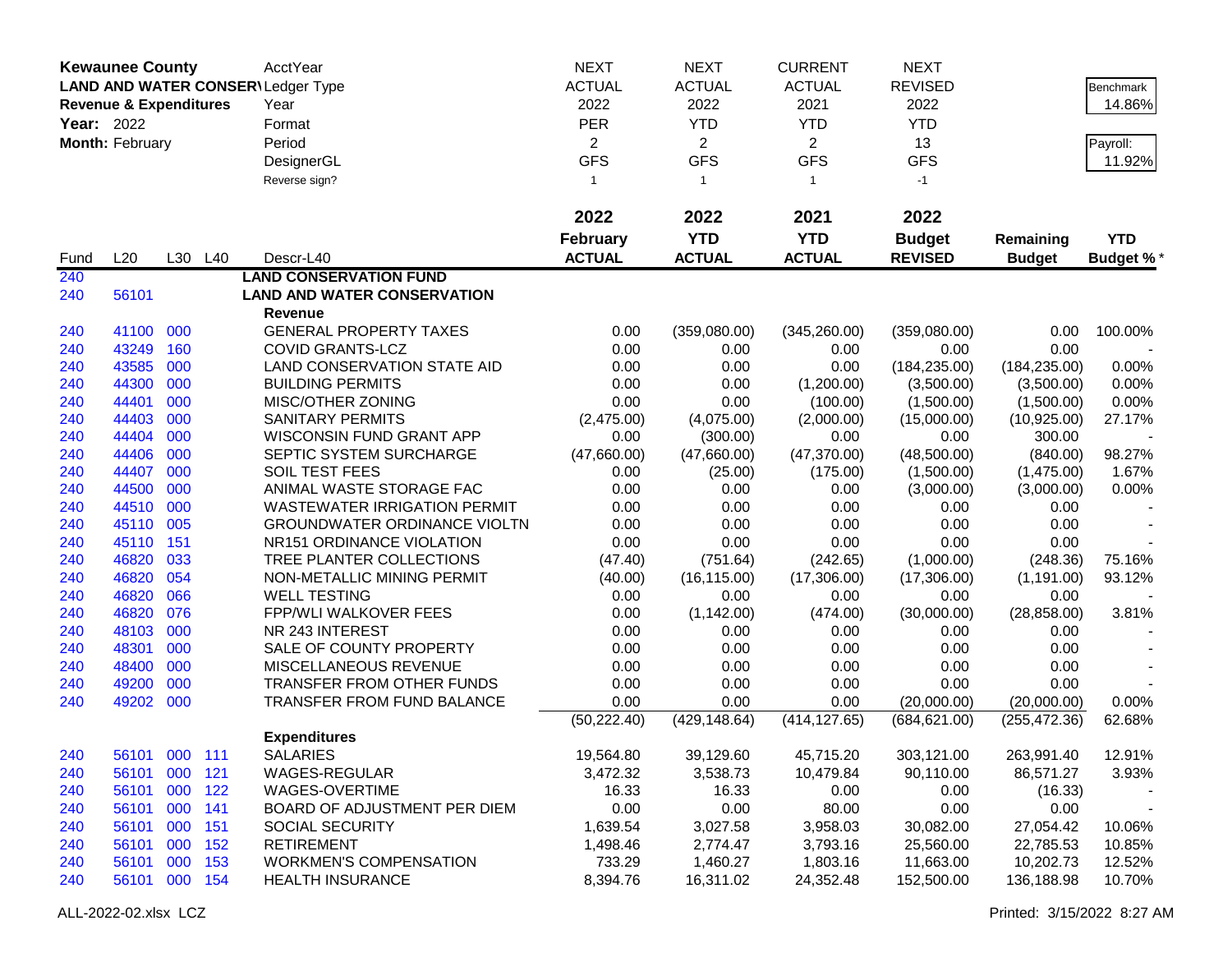|                   | <b>Kewaunee County</b>            |         |     | AcctYear                                 | <b>NEXT</b>     | <b>NEXT</b>    | <b>CURRENT</b> | <b>NEXT</b>    |               |                  |
|-------------------|-----------------------------------|---------|-----|------------------------------------------|-----------------|----------------|----------------|----------------|---------------|------------------|
|                   |                                   |         |     | <b>LAND AND WATER CONSER\Ledger Type</b> | <b>ACTUAL</b>   | <b>ACTUAL</b>  | <b>ACTUAL</b>  | <b>REVISED</b> |               | <b>Benchmark</b> |
|                   | <b>Revenue &amp; Expenditures</b> |         |     | Year                                     | 2022            | 2022           | 2021           | 2022           |               | 14.86%           |
| <b>Year: 2022</b> |                                   |         |     | Format                                   | <b>PER</b>      | <b>YTD</b>     | <b>YTD</b>     | <b>YTD</b>     |               |                  |
|                   | Month: February                   |         |     | Period                                   | $\overline{c}$  | $\overline{2}$ | $\overline{2}$ | 13             |               | Payroll:         |
|                   |                                   |         |     | DesignerGL                               | <b>GFS</b>      | <b>GFS</b>     | <b>GFS</b>     | <b>GFS</b>     |               | 11.92%           |
|                   |                                   |         |     | Reverse sign?                            | $\mathbf{1}$    | $\overline{1}$ | $\mathbf{1}$   | $-1$           |               |                  |
|                   |                                   |         |     |                                          |                 |                |                |                |               |                  |
|                   |                                   |         |     |                                          | 2022            | 2022           | 2021           | 2022           |               |                  |
|                   |                                   |         |     |                                          | <b>February</b> | <b>YTD</b>     | <b>YTD</b>     | <b>Budget</b>  | Remaining     | <b>YTD</b>       |
| Fund              | L20                               | L30     | L40 | Descr-L40                                | <b>ACTUAL</b>   | <b>ACTUAL</b>  | <b>ACTUAL</b>  | <b>REVISED</b> | <b>Budget</b> | <b>Budget %*</b> |
| 240               | 56101                             | 000     | 155 | <b>DENTAL INSURANCE</b>                  | 311.14          | 622.28         | 926.72         | 5,360.00       | 4,737.72      | 11.61%           |
| 240               | 56101                             | 000     | 156 | HEALTH REIMBURSEMENT ACCOUNT             | 0.00            | 0.00           | 0.00           | 0.00           | 0.00          |                  |
| 240               | 56101                             | 000     | 213 | <b>ACCOUNTING &amp; AUDITING</b>         | 0.00            | 0.00           | 1,375.00       | 1,375.00       | 1,375.00      | 0.00%            |
| 240               | 56101                             | 000     | 225 | <b>TELEPHONE</b>                         | 240.84          | 481.08         | 316.28         | 3,785.00       | 3,303.92      | 12.71%           |
| 240               | 56101                             | 000     | 241 | <b>CAR/TRUCK MAINTENANCE</b>             | 0.00            | 0.00           | 165.50         | 850.00         | 850.00        | 0.00%            |
| 240               | 56101                             | 000     | 242 | <b>MACHY &amp; EQUIP MAINT/REPAIRS</b>   | 0.00            | 0.00           | 0.00           | 250.00         | 250.00        | 0.00%            |
| 240               | 56101                             | 000     | 249 | MAINTENANCE AGREEMENTS                   | 0.00            | 1,835.13       | 2,977.33       | 3,200.00       | 1,364.87      | 57.35%           |
| 240               | 56101                             | 000     | 254 | <b>INVESTIGATIONS</b>                    | 0.00            | 0.00           | 0.00           | 400.00         | 400.00        | 0.00%            |
| 240               | 56101                             | 000     | 296 | <b>CONTRACTED SERVICES</b>               | 0.00            | 0.00           | 0.00           | 1,000.00       | 1,000.00      | 0.00%            |
| 240               | 56101                             | 000     | 311 | <b>POSTAGE</b>                           | 0.00            | 0.00           | 0.00           | 2,200.00       | 2,200.00      | 0.00%            |
| 240               | 56101                             | 076     | 311 | POSTAGE-WALKOVER                         | 0.00            | 0.00           | 0.00           | 245.00         | 245.00        | 0.00%            |
| 240               | 56101                             | 000     | 312 | <b>OFFICE SUPPLIES</b>                   | 258.45          | 464.22         | 209.62         | 1,900.00       | 1,435.78      | 24.43%           |
| 240               | 56101                             | 000     | 313 | <b>PRINTING</b>                          | 0.00            | 0.00           | 0.00           | 100.00         | 100.00        | 0.00%            |
| 240               | 56101                             | 000     | 314 | <b>WELL TESTING</b>                      | 0.00            | 0.00           | 0.00           | 0.00           | 0.00          |                  |
| 240               | 56101                             | 151     | 314 | SURFACE WATER TESTING                    | 0.00            | 0.00           | 0.00           | 250.00         | 250.00        | 0.00%            |
| 240               | 56101                             | 000     | 315 | NON-METALLIC MINING                      | 0.00            | 0.00           | 2,080.00       | 2,130.00       | 2,130.00      | 0.00%            |
| 240               | 56101                             | 000     | 321 | PUBLICATIONS OF LEGAL NOTICE             | 0.00            | 0.00           | 0.00           | 350.00         | 350.00        | 0.00%            |
| 240               | 56101                             | 000     | 322 | <b>SUBSCRIPTIONS</b>                     | 0.00            | 0.00           | 0.00           | 100.00         | 100.00        | 0.00%            |
| 240               | 56101                             | 000     | 324 | <b>MEMBERSHIP DUES</b>                   | 0.00            | 1,590.00       | 1,442.00       | 1,692.00       | 102.00        | 93.97%           |
| 240               | 56101                             | 000     | 332 | <b>TRAVEL EXPENSES</b>                   | 0.00            | 0.00           | 31.05          | 1,450.00       | 1,450.00      | 0.00%            |
| 240               | 56101                             | 000     | 336 | <b>TRAINING</b>                          | 0.00            | 0.00           | 0.00           | 1,500.00       | 1,500.00      | 0.00%            |
| 240               | 56101                             | 000     | 351 | <b>GASOLINE &amp; DIESEL FUEL</b>        | 99.51           | 99.51          | 199.88         | 5,000.00       | 4,900.49      | 1.99%            |
| 240               | 56101                             | 000     | 432 | <b>TREE PLANTER</b>                      | 0.00            | 1,173.49       | 698.98         | 728.00         | (445.49)      | 161.19%          |
| 240               | 56101                             | 000     | 533 | <b>EQUIPMENT RENTAL &amp; LEASES</b>     | 83.91           | 138.87         | 118.60         | 1,100.00       | 961.13        | 12.62%           |
| 240               | 56101                             | 000     | 733 | MEETING/BANQUET                          | 0.00            | 0.00           | 0.00           | 0.00           | 0.00          |                  |
| 240               | 56101                             | 000     | 734 | <b>LICENSE</b>                           | 0.00            | 0.00           | 0.00           | 600.00         | 600.00        | $0.00\%$         |
| 240               | 56101                             | 000 813 |     | <b>OUTLAY</b>                            | 0.00            | 0.00           | 0.00           | 36,020.00      | 36,020.00     | 0.00%            |
| 240               | 59200 000 601                     |         |     | TRANSFER TO OTHER FUNDS                  | 0.00            | 0.00           | 0.00           | 0.00           | 0.00          |                  |
|                   |                                   |         |     |                                          | 36,313.35       | 72,662.58      | 100,722.83     | 684,621.00     | 611,958.42    | 10.61%           |
|                   |                                   |         |     |                                          | (13,909.05)     | (356, 486.06)  | (313, 404.82)  | 0.00           | 356,486.06    |                  |
| 240               | 56104                             |         |     | <b>WILDLIFE DAMAGE ABATEMENT</b>         |                 |                |                |                |               |                  |
|                   |                                   |         |     | Revenue                                  |                 |                |                |                |               |                  |
| 240               | 43582 000                         |         |     | WILDLIFE DAMAGE ABATEMENT                | 0.00            | 0.00           | 0.00           | (15,919.00)    | (15,919.00)   | 0.00%            |
|                   |                                   |         |     |                                          | 0.00            | 0.00           | 0.00           | (15,919.00)    | (15,919.00)   | 0.00%            |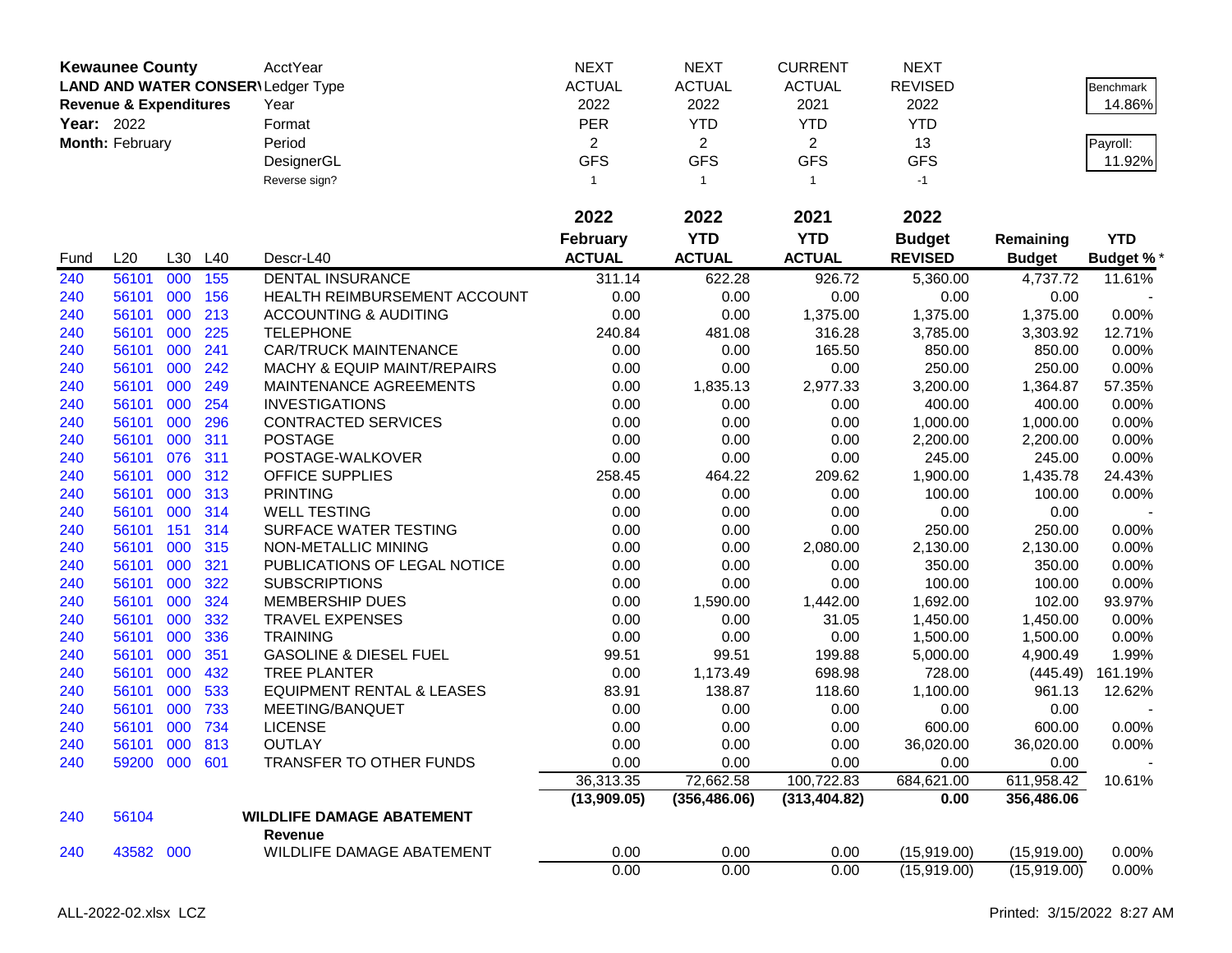|      | <b>Kewaunee County</b>            |     |         | AcctYear                            | <b>NEXT</b>    | <b>NEXT</b>    | <b>CURRENT</b> | <b>NEXT</b>    |               |                 |
|------|-----------------------------------|-----|---------|-------------------------------------|----------------|----------------|----------------|----------------|---------------|-----------------|
|      |                                   |     |         | LAND AND WATER CONSER\Ledger Type   | <b>ACTUAL</b>  | <b>ACTUAL</b>  | <b>ACTUAL</b>  | <b>REVISED</b> |               | Benchmark       |
|      | <b>Revenue &amp; Expenditures</b> |     |         | Year                                | 2022           | 2022           | 2021           | 2022           |               | 14.86%          |
|      | Year: 2022                        |     |         | Format                              | <b>PER</b>     | <b>YTD</b>     | <b>YTD</b>     | <b>YTD</b>     |               |                 |
|      | Month: February                   |     |         | Period                              | $\overline{2}$ | $\overline{2}$ | $\overline{2}$ | 13             |               | Payroll:        |
|      |                                   |     |         | DesignerGL                          | <b>GFS</b>     | <b>GFS</b>     | <b>GFS</b>     | <b>GFS</b>     |               | 11.92%          |
|      |                                   |     |         | Reverse sign?                       | $\mathbf{1}$   | $\overline{1}$ | $\mathbf{1}$   | $-1$           |               |                 |
|      |                                   |     |         |                                     |                |                |                |                |               |                 |
|      |                                   |     |         |                                     | 2022           | 2022           | 2021           | 2022           |               |                 |
|      |                                   |     |         |                                     | February       | <b>YTD</b>     | <b>YTD</b>     | <b>Budget</b>  | Remaining     | <b>YTD</b>      |
| Fund | L20                               | L30 | L40     | Descr-L40                           | <b>ACTUAL</b>  | <b>ACTUAL</b>  | <b>ACTUAL</b>  | <b>REVISED</b> | <b>Budget</b> | <b>Budget %</b> |
|      |                                   |     |         | <b>Expenditures</b>                 |                |                |                |                |               |                 |
| 240  | 56104                             |     | 000 144 | <b>CLAIM REVIEWER</b>               | 0.00           | 0.00           | 0.00           | 8,861.00       | 8,861.00      | 0.00%           |
| 240  | 56104                             | 000 | 147     | <b>DEER PROCESSING</b>              | 0.00           | 0.00           | 0.00           | 5,200.00       | 5,200.00      | 0.00%           |
| 240  | 56104                             | 000 | 312     | <b>OFFICE SUPPLIES</b>              | 0.00           | 0.00           | 0.00           | 0.00           | 0.00          |                 |
| 240  | 56104                             | 000 | 332     | <b>TRAVEL EXPENSES</b>              | 0.00           | 0.00           | 0.00           | 1,106.00       | 1,106.00      | 0.00%           |
| 240  | 56104 000                         |     | 425     | <b>ABATEMENT COSTS</b>              | 0.00           | 0.00           | 0.00           | 752.00         | 752.00        | 0.00%           |
|      |                                   |     |         |                                     | 0.00           | 0.00           | 0.00           | 15,919.00      | 15,919.00     | 0.00%           |
|      |                                   |     |         |                                     | 0.00           | 0.00           | 0.00           | 0.00           | 0.00          |                 |
| 240  | 56109                             |     |         | <b>SWRM GRANT COST SHARING</b>      |                |                |                |                |               |                 |
|      |                                   |     |         | <b>Revenue</b>                      |                |                |                |                |               |                 |
| 240  | 43588 000                         |     |         | <b>SWRM GRANT REVENUE</b>           | 0.00           | 0.00           | 0.00           | (47,000.00)    | (47,000.00)   | 0.00%           |
|      |                                   |     |         |                                     | 0.00           | 0.00           | 0.00           | (47,000.00)    | (47,000.00)   | 0.00%           |
|      |                                   |     |         | <b>Expenditures</b>                 |                |                |                |                |               |                 |
| 240  | 56109                             | 000 | 601     | <b>SWRM COST SHARING</b>            | 0.00           | 0.00           | 0.00           | 47,000.00      | 47,000.00     | 0.00%           |
|      |                                   |     |         |                                     | 0.00           | 0.00           | 0.00           | 47,000.00      | 47,000.00     | 0.00%           |
|      |                                   |     |         |                                     | 0.00           | 0.00           | 0.00           | 0.00           | 0.00          |                 |
|      |                                   |     |         | <b>LAND CONSERVATION-OTHER</b>      |                |                |                |                |               |                 |
|      |                                   |     |         | <b>Revenue</b>                      |                |                |                |                |               |                 |
| 240  | 43585                             | 117 |         | NUTRIENT MGT-FARMER ED GRANT        | 0.00           | 0.00           | 0.00           | (10,900.00)    | (10,900.00)   | 0.00%           |
| 240  | 43590                             | 000 |         | TARGETED MANAGEMENT                 | 0.00           | 0.00           | (108, 279.30)  | 0.00           | 0.00          |                 |
| 240  | 43594                             | 000 |         | <b>GROUNDWATER EDUCATION</b>        | 0.00           | 0.00           | 0.00           | (476.00)       | (476.00)      | 0.00%           |
| 240  | 43595                             | 000 |         | <b>COASTAL MGT-INVASIVE SPECIES</b> | 0.00           | 0.00           | 0.00           | 0.00           | 0.00          |                 |
| 240  | 43595                             | 010 |         | <b>COASTAL MGT-WELL TESTING</b>     | 0.00           | 0.00           | 0.00           | 0.00           | 0.00          |                 |
| 240  | 48501                             | 010 |         | DONATIONS-COASTL MGT MATCH          | 0.00           | (3,000.00)     | 0.00           | 0.00           | 3,000.00      |                 |
|      |                                   |     |         |                                     | 0.00           | (3,000.00)     | (108, 279.30)  | (11, 376.00)   | (8,376.00)    | 26.37%          |
|      |                                   |     |         | <b>Expenditures</b>                 |                |                |                |                |               |                 |
| 240  | 56117                             | 000 | 601     | NUTRIENT MGMT-FARMER EDUCTN         | 21.67          | 2,047.20       | 1,854.83       | 10,900.00      | 8,852.80      | 18.78%          |
| 240  | 56110                             | 000 | 601     | <b>TARGETED RUNOFF MANAGEMENT</b>   | 0.00           | 0.00           | 108,279.30     | 0.00           | 0.00          |                 |
| 240  | 56113                             | 000 | 601     | <b>GROUNDWATER EDUCATION</b>        | 0.00           | 0.00           | 0.00           | 476.00         | 476.00        | 0.00%           |
| 240  | 56119                             | 000 | 601     | COASTL MGT-INVASIVE SPECIES         | 30.08          | 59.62          | 47.68          | 0.00           | (59.62)       |                 |
| 240  | 56119 010                         |     | 601     | COASTL MGT-WELL TESTING             | 0.00           | 0.00           | 0.00           | 0.00           | 0.00          |                 |
|      |                                   |     |         |                                     | 51.75          | 2,106.82       | 110,181.81     | 11,376.00      | 9,269.18      | 18.52%          |
|      |                                   |     |         |                                     | 51.75          | (893.18)       | 1,902.51       | 0.00           | 893.18        |                 |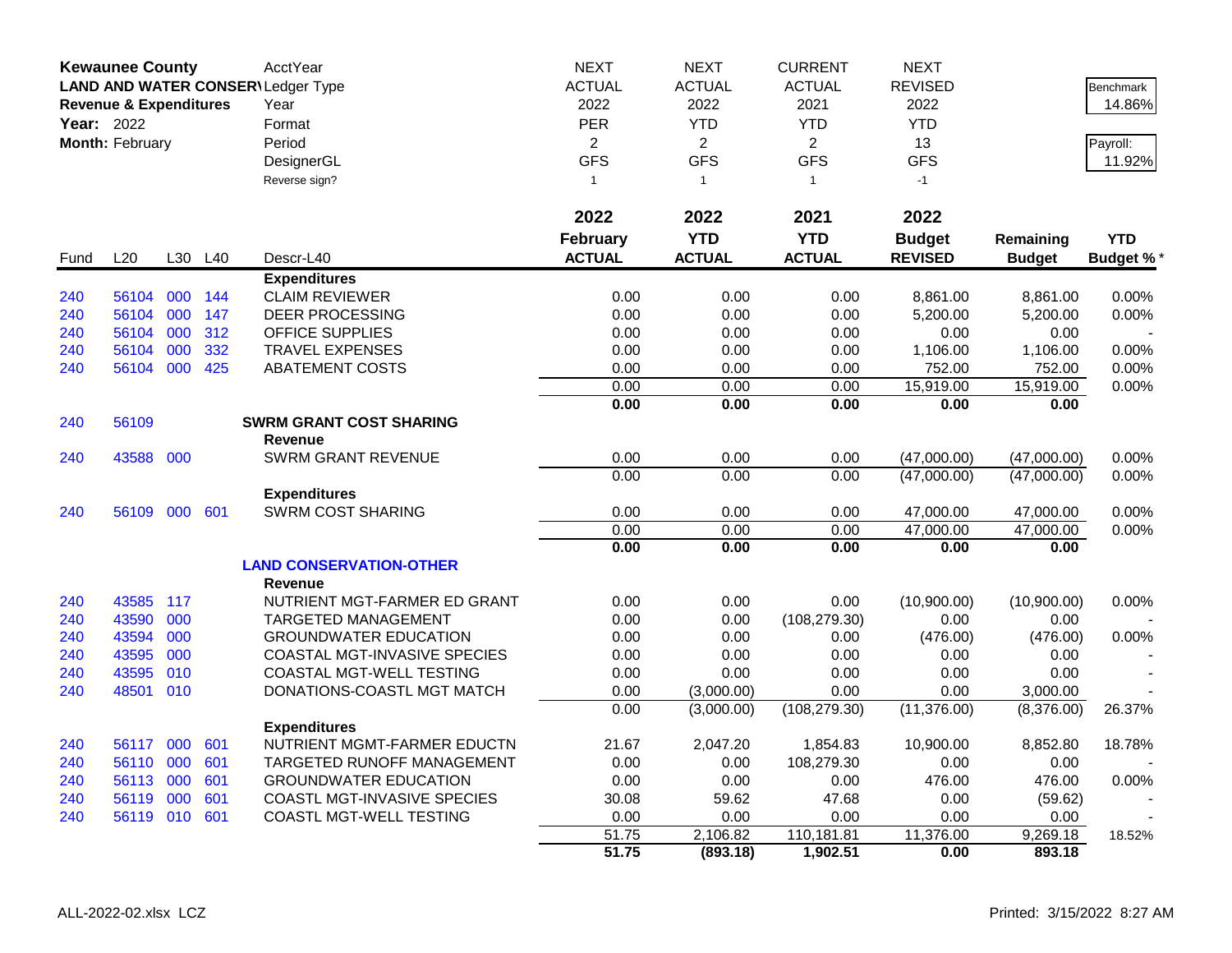|            | <b>Kewaunee County</b>            |         | AcctYear                                 | <b>NEXT</b>   | <b>NEXT</b>   | <b>CURRENT</b> | <b>NEXT</b>    |               |                  |
|------------|-----------------------------------|---------|------------------------------------------|---------------|---------------|----------------|----------------|---------------|------------------|
|            |                                   |         | <b>LAND AND WATER CONSER\Ledger Type</b> | <b>ACTUAL</b> | <b>ACTUAL</b> | <b>ACTUAL</b>  | <b>REVISED</b> |               | <b>Benchmark</b> |
|            | <b>Revenue &amp; Expenditures</b> |         | Year                                     | 2022          | 2022          | 2021           | 2022           |               | 14.86%           |
| Year: 2022 |                                   |         | Format                                   | <b>PER</b>    | <b>YTD</b>    | YTD.           | <b>YTD</b>     |               |                  |
|            | Month: February                   |         | Period                                   | 2             | 2             | 2              | 13             |               | Payroll:         |
|            |                                   |         | DesignerGL                               | <b>GFS</b>    | <b>GFS</b>    | <b>GFS</b>     | <b>GFS</b>     |               | 11.92%           |
|            |                                   |         | Reverse sign?                            |               |               |                | $-1$           |               |                  |
|            |                                   |         |                                          | 2022          | 2022          | 2021           | 2022           |               |                  |
|            |                                   |         |                                          | February      | <b>YTD</b>    | <b>YTD</b>     | <b>Budget</b>  | Remaining     | <b>YTD</b>       |
| Fund       | $L_{20}$                          | L30 L40 | Descr-L40                                | <b>ACTUAL</b> | <b>ACTUAL</b> | <b>ACTUAL</b>  | <b>REVISED</b> | <b>Budget</b> | <b>Budget %*</b> |
|            |                                   |         | <b>LAND CONSERVATION FUND</b>            | (13, 857.30)  | (357, 379.24) | (311, 502.31)  | 0.00           | 357,379.24    |                  |
|            |                                   |         | <b>FUND BALANCE - Beginning of year</b>  |               |               |                |                |               |                  |
| 240        |                                   |         | <b>LAND CONSERVATION FUND</b>            |               | (124, 433.54) |                |                | (481, 812.78) |                  |
|            |                                   |         | <b>INTEGRITY CHECK:</b>                  |               |               |                |                |               |                  |
|            |                                   |         | Total (report)                           | 36,365.10     | 74,769.40     | 210,904.64     | 758,916.00     |               |                  |
| 100        | [56400,56 *                       |         | <b>Total Dept expenditures(Zon)</b>      | 0.00          | 0.00          | 0.00           | 0.00           |               |                  |
| 240        | 50000.599*                        |         | <b>Total Dept Exp (LC)</b>               | 36,365.10     | 74,769.40     | 210,904.64     | 758,916.00     |               |                  |
|            |                                   |         |                                          | 0.00          | 0.00          | 0.00           | 0.00           |               |                  |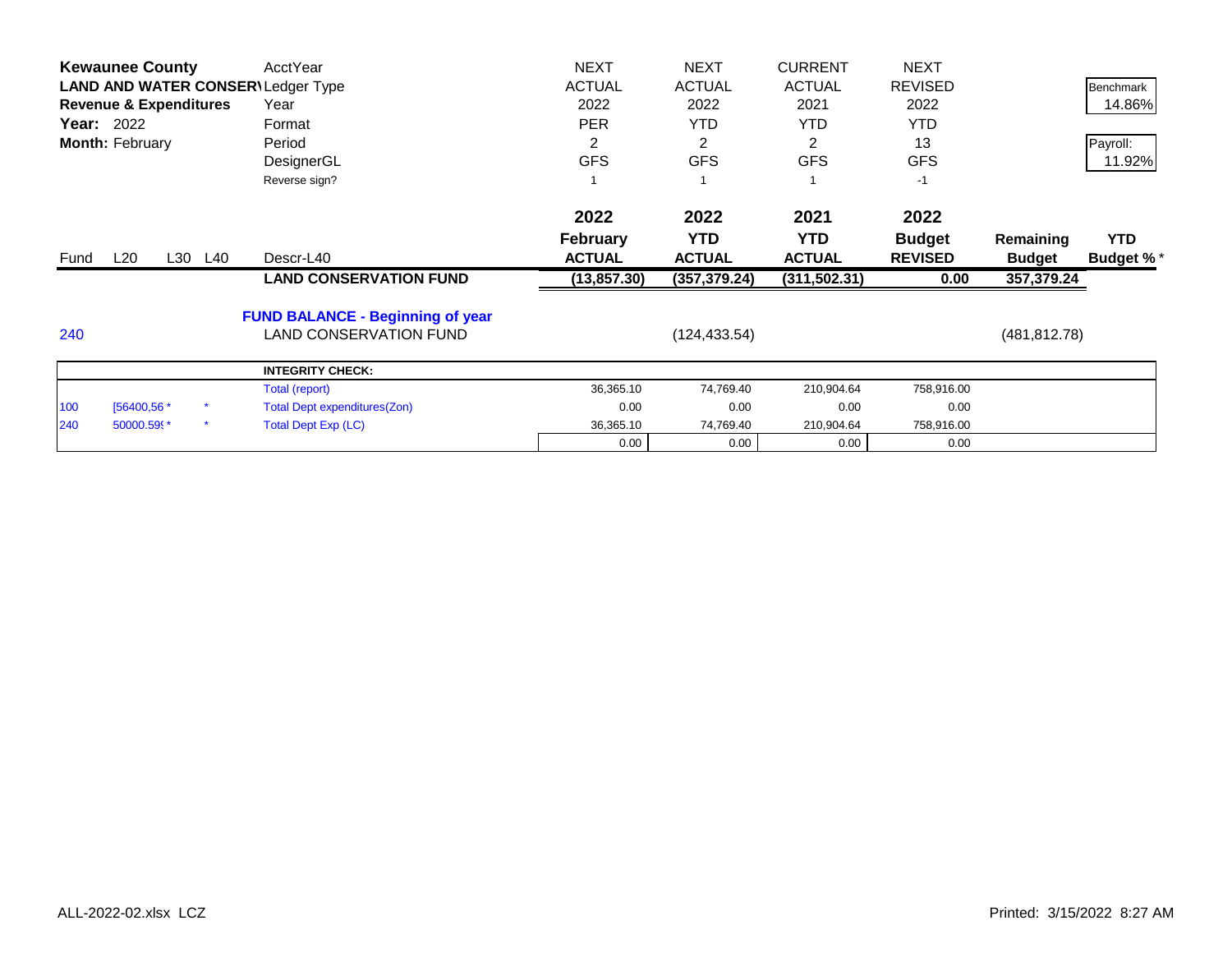|                   | <b>Kewaunee County</b>            |            |            | AcctYear                         | <b>NEXT</b>     | <b>NEXT</b>    | <b>CURRENT</b> | <b>NEXT</b>    |               |            |
|-------------------|-----------------------------------|------------|------------|----------------------------------|-----------------|----------------|----------------|----------------|---------------|------------|
|                   | <b>LAND INFORMATION FUND</b>      |            |            | Ledger Type                      | <b>ACTUAL</b>   | <b>ACTUAL</b>  | <b>ACTUAL</b>  | <b>REVISED</b> |               | Benchmark  |
|                   | <b>Revenue &amp; Expenditures</b> |            |            | Year                             | 2022            | 2022           | 2021           | 2022           |               | 14.86%     |
| <b>Year: 2022</b> |                                   |            |            | Format                           | <b>PER</b>      | <b>YTD</b>     | <b>YTD</b>     | <b>YTD</b>     |               |            |
|                   | Month: February                   |            |            | Period                           | $\overline{2}$  | $\overline{2}$ | $\overline{2}$ | 13             |               | Payroll:   |
|                   |                                   |            |            | DesignerGL                       | <b>GFS</b>      | <b>GFS</b>     | <b>GFS</b>     | <b>GFS</b>     |               | 11.92%     |
|                   |                                   |            |            |                                  | $\mathbf{1}$    | $\mathbf{1}$   | $\mathbf{1}$   | $-1$           |               |            |
|                   |                                   |            |            | Reverse sign?                    |                 |                |                |                |               |            |
|                   |                                   |            |            |                                  | 2022            | 2022           | 2021           | 2022           |               |            |
|                   |                                   |            |            |                                  | <b>February</b> | <b>YTD</b>     | <b>YTD</b>     | <b>Budget</b>  | Remaining     | <b>YTD</b> |
| Fund              | L20                               |            | L30 L40    | Descr-L40                        | <b>ACTUAL</b>   | <b>ACTUAL</b>  | <b>ACTUAL</b>  | <b>REVISED</b> | <b>Budget</b> | Budget %*  |
| 245               |                                   |            |            | <b>LAND INFORMATION FUND</b>     |                 |                |                |                |               |            |
| 245               | 51730                             |            |            | <b>LAND INFORMATION OFFICE</b>   |                 |                |                |                |               |            |
|                   |                                   |            |            | Revenue                          |                 |                |                |                |               |            |
| 245               | 41100 000                         |            |            | <b>GENERAL PROPERTY TAXES</b>    | 0.00            | (65,788.00)    | (112,749.00)   | (65,788.00)    | 0.00          | 100.00%    |
| 245               | 43249                             | 170        |            | <b>COVID GRANTS-LIO</b>          | 0.00            | 0.00           | 0.00           | 0.00           | 0.00          |            |
| 245               | 46132                             | 000        |            | <b>LIO RETAINED FEES</b>         | (2,248.00)      | (4,512.00)     | (4,448.00)     | (27,000.00)    | (22, 488.00)  | 16.71%     |
| 245               | 46132                             | 057        |            | <b>STRATEGIC INITIATIVE</b>      | 0.00            | 0.00           | 0.00           | (50,000.00)    | (50,000.00)   | 0.00%      |
| 245               | 46133                             | 043        |            | LAND INFORMATION GRANT-TRNG      | (1,000.00)      | (1,000.00)     | (1,000.00)     | (1,000.00)     | 0.00          | 100.00%    |
| 245               | 46133                             | 059        |            | <b>BASE BUDGET</b>               | 0.00            | 0.00           | 0.00           | (70,000.00)    | (70,000.00)   | 0.00%      |
| 245               | 48302                             | 000        |            | SALE OF MAPS & PLATS             | 0.00            | 0.00           | 0.00           | (50.00)        | (50.00)       | 0.00%      |
| 245               | 48303                             | 000        |            | SALE OF DIGITAL DATA             | 0.00            | (100.00)       | (100.00)       | (500.00)       | (400.00)      | 20.00%     |
| 245               | 49200                             | 000        |            | TRANSFER FROM OTHER FUNDS        | 0.00            | 0.00           | 0.00           | 0.00           | 0.00          |            |
| 245               | 49202 000                         |            |            | TRANSFER FROM FUND BALANCE       | 0.00            | 0.00           | 0.00           | 0.00           | 0.00          |            |
|                   |                                   |            |            |                                  | (3,248.00)      | (71, 400.00)   | (118, 297.00)  | (214, 338.00)  | (142, 938.00) | 33.31%     |
|                   |                                   |            |            | <b>Expenditures</b>              |                 |                |                |                |               |            |
| 245               | 51730                             |            |            | <b>LAND INFORMATION OFFICE</b>   |                 |                |                |                |               |            |
| 245               | 51730                             | 000<br>000 | 111<br>121 | <b>SALARIES</b><br>WAGES-REGULAR | 5,697.60        | 11,395.20      | 11,180.80      | 21,602.00      | 10,206.80     | 52.75%     |
| 245               | 51730<br>51730                    | 000        | 141        | LOCAL ASSESSORS' PER DIEM        | 4,243.20        | 6,364.80       | 5,832.96       | 55,198.00      | 48,833.20     | 11.53%     |
| 245<br>245        | 51730                             | 000        | 144        | <b>COUNTY SURVEYOR FEES</b>      | 0.00<br>0.00    | 0.00<br>0.00   | 0.00<br>0.00   | 0.00<br>0.00   | 0.00<br>0.00  |            |
| 245               | 51730                             | 000        | 151        | <b>SOCIAL SECURITY</b>           | 737.08          | 1,303.50       | 1,230.33       | 5,875.00       | 4,571.50      | 22.19%     |
| 245               | 51730                             | 000        | 152        | <b>RETIREMENT</b>                | 646.14          | 1,154.38       | 1,148.45       | 4,992.00       | 3,837.62      | 23.12%     |
| 245               | 51730                             | 000        | 153        | <b>WORKMEN'S COMPENSATION</b>    | 18.32           | 32.73          | 32.08          | 145.00         | 112.27        | 22.57%     |
| 245               | 51730                             | 000        | 154        | <b>HEALTH INSURANCE</b>          | 843.25          | 2,732.13       | 3,363.68       | 17,568.00      | 14,835.87     | 15.55%     |
| 245               | 51730                             | 000        | 155        | <b>DENTAL INSURANCE</b>          | 48.07           | 155.75         | 205.04         | 834.00         | 678.25        | 18.68%     |
| 245               | 51730                             | 000        | 156        | HEALTH REIMBURSEMENT ACCOUNT     | 0.00            | 0.00           | 0.00           | 0.00           | 0.00          |            |
| 245               | 51730 000                         |            | 225        | <b>TELEPHONE</b>                 | 38.76           | 70.19          | 30.52          | 549.00         | 478.81        | 12.79%     |
| 245               | 51730 000                         |            | 249        | MAINTENANCE AGREEMENTS           | 0.00            | 0.00           | 21,820.00      | 25,000.00      | 25,000.00     | $0.00\%$   |
| 245               | 51730 000                         |            | 296        | <b>GIS CONSULTANT</b>            | 0.00            | 0.00           | 0.00           | 18,000.00      | 18,000.00     | 0.00%      |
| 245               | 51730 000                         |            | 297        | <b>GIS HOSTING FEES</b>          | 0.00            | 9,700.00       | 9,250.00       | 9,700.00       | 0.00          | 100.00%    |
| 245               | 51730 000                         |            | 311        | <b>POSTAGE</b>                   | 8.26            | 8.26           | 29.14          | 100.00         | 91.74         | 8.26%      |
| 245               | 51730 000                         |            | 312        | <b>OFFICE SUPPLIES</b>           | 0.00            | 51.58          | 100.89         | 2,750.00       | 2,698.42      | 1.88%      |
| 245               | 51730 000                         |            | 314        | <b>COUNTY SURVEYOR SUPPLIES</b>  | 0.00            | 0.00           | 0.00           | 100.00         | 100.00        | 0.00%      |
| 245               | 51730 000                         |            | 324        | <b>MEMBERSHIP DUES</b>           | 0.00            | 80.00          | 0.00           | 175.00         | 95.00         | 45.71%     |
| 245               | 51730 000 332                     |            |            | <b>TRAVEL EXPENSES</b>           | 0.00            | 0.00           | 0.00           | 750.00         | 750.00        | 0.00%      |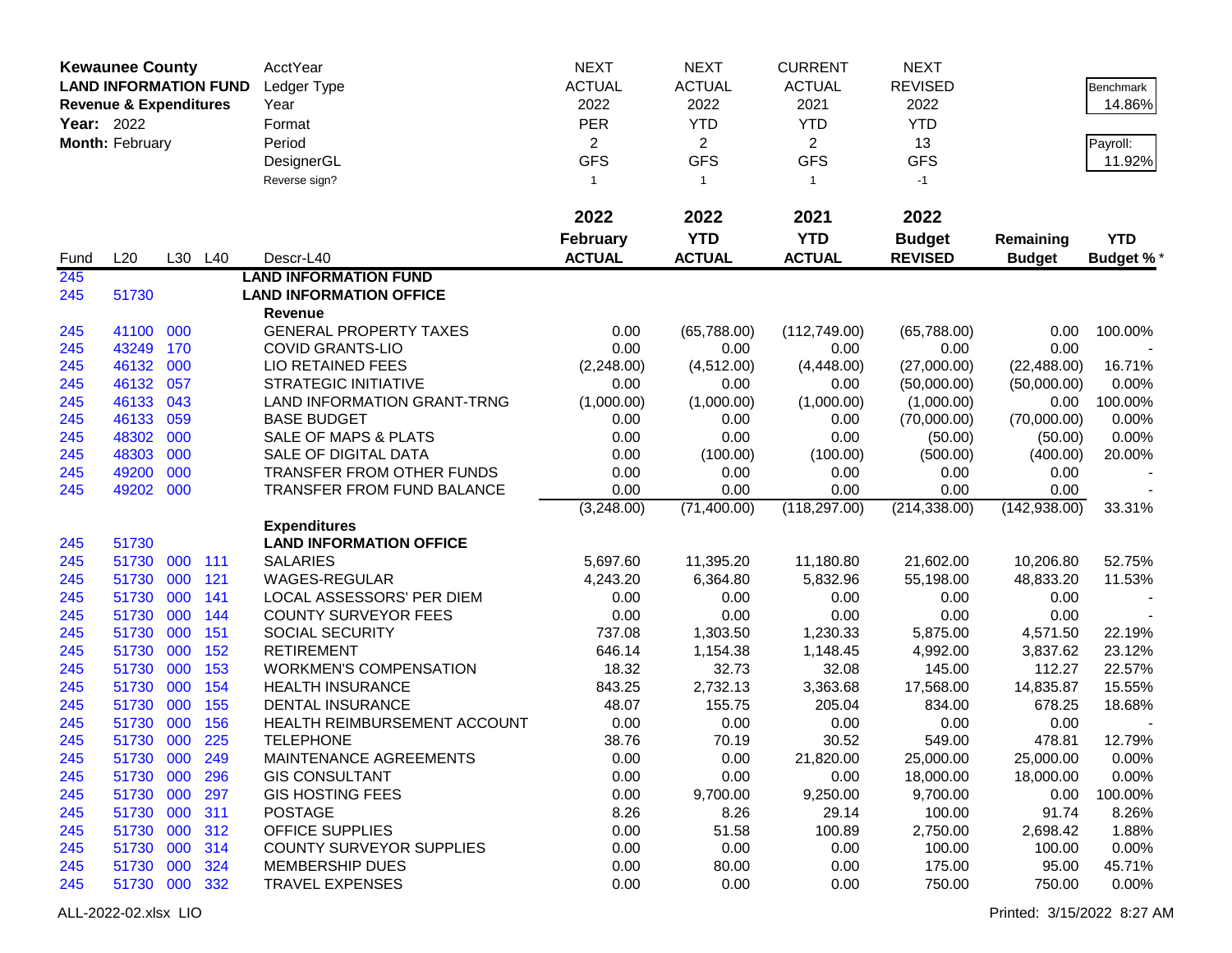|      | <b>Kewaunee County</b><br><b>LAND INFORMATION FUND</b><br><b>Revenue &amp; Expenditures</b><br><b>Year: 2022</b><br>Month: February |     |     | AcctYear<br>Ledger Type<br>Year<br>Format<br>Period<br>DesignerGL<br>Reverse sign? | <b>NEXT</b><br><b>ACTUAL</b><br>2022<br><b>PER</b><br>$\overline{c}$<br><b>GFS</b><br>1 | <b>NEXT</b><br><b>ACTUAL</b><br>2022<br><b>YTD</b><br>$\overline{2}$<br><b>GFS</b><br>-1 | <b>CURRENT</b><br><b>ACTUAL</b><br>2021<br><b>YTD</b><br>$\overline{2}$<br><b>GFS</b> | <b>NEXT</b><br><b>REVISED</b><br>2022<br><b>YTD</b><br>13<br><b>GFS</b><br>$-1$ |                            | <b>Benchmark</b><br>14.86%<br>Payroll:<br>11.92% |
|------|-------------------------------------------------------------------------------------------------------------------------------------|-----|-----|------------------------------------------------------------------------------------|-----------------------------------------------------------------------------------------|------------------------------------------------------------------------------------------|---------------------------------------------------------------------------------------|---------------------------------------------------------------------------------|----------------------------|--------------------------------------------------|
|      |                                                                                                                                     |     |     |                                                                                    | 2022                                                                                    | 2022                                                                                     | 2021                                                                                  | 2022                                                                            |                            |                                                  |
| Fund | L20                                                                                                                                 | L30 | L40 | Descr-L40                                                                          | <b>February</b><br><b>ACTUAL</b>                                                        | <b>YTD</b><br><b>ACTUAL</b>                                                              | <b>YTD</b><br><b>ACTUAL</b>                                                           | <b>Budget</b><br><b>REVISED</b>                                                 | Remaining<br><b>Budget</b> | <b>YTD</b><br><b>Budget %*</b>                   |
| 245  | 51730                                                                                                                               | 000 | 336 | <b>TRAINING</b>                                                                    | 0.00                                                                                    | 0.00                                                                                     | 0.00                                                                                  | 1,000.00                                                                        | 1,000.00                   | 0.00%                                            |
| 245  | 51730                                                                                                                               | 000 | 339 | <b>LOCAL ASSESSORS' TRAVEL</b>                                                     | 0.00                                                                                    | 0.00                                                                                     | 0.00                                                                                  | 0.00                                                                            | 0.00                       |                                                  |
| 245  | 51730                                                                                                                               | 000 | 608 | <b>BASE BUDGET GRANT PROJECTS</b>                                                  | 0.00                                                                                    | 0.00                                                                                     | 0.00                                                                                  | 0.00                                                                            | 0.00                       |                                                  |
| 245  | 51730                                                                                                                               | 000 | 609 | <b>OTHER PROJECTS</b>                                                              | 0.00                                                                                    | 0.00                                                                                     | 0.00                                                                                  | 50,000.00                                                                       | 50,000.00                  | 0.00%                                            |
| 245  | 51730                                                                                                                               | 000 | 813 | <b>OUTLAY</b>                                                                      | 0.00                                                                                    | 0.00                                                                                     | 0.00                                                                                  | 0.00                                                                            | 0.00                       |                                                  |
| 245  | 59200                                                                                                                               | 000 | 601 | TRANSFER TO OTHER FUNDS                                                            | 0.00                                                                                    | 0.00                                                                                     | 0.00                                                                                  | 0.00                                                                            | 0.00                       |                                                  |
| 245  | 59202                                                                                                                               | 000 | 601 | <b>TRANSFER TO FUND BALANCE</b>                                                    | 0.00                                                                                    | 0.00                                                                                     | 0.00                                                                                  | 0.00                                                                            | 0.00                       |                                                  |
|      |                                                                                                                                     |     |     |                                                                                    | 12,280.68                                                                               | 33,048.52                                                                                | 54,223.89                                                                             | 214,338.00                                                                      | 181,289.48                 | 15.42%                                           |
|      |                                                                                                                                     |     |     |                                                                                    | 9,032.68                                                                                | (38, 351.48)                                                                             | (64,073.11)                                                                           | 0.00                                                                            | 38,351.48                  |                                                  |
|      |                                                                                                                                     |     |     | <b>LAND INFORMATION FUND</b>                                                       | 9,032.68                                                                                | (38, 351.48)                                                                             | (64,073.11)                                                                           | 0.00                                                                            | 38,351.48                  |                                                  |
|      |                                                                                                                                     |     |     | <b>FUND BALANCE - Beginning of year</b>                                            |                                                                                         |                                                                                          |                                                                                       |                                                                                 |                            |                                                  |
| 245  |                                                                                                                                     |     |     | <b>LAND INFORMATION FUND</b>                                                       |                                                                                         | (190, 394.34)                                                                            |                                                                                       |                                                                                 | (228, 745.82)              |                                                  |
|      |                                                                                                                                     |     |     | <b>INTEGRITY CHECK:</b>                                                            |                                                                                         |                                                                                          |                                                                                       |                                                                                 |                            |                                                  |
|      |                                                                                                                                     |     |     | Total (report)                                                                     | 9,032.68                                                                                | (38, 351.48)                                                                             | (64,073.11)                                                                           | 0.00                                                                            |                            |                                                  |
| 245  | [40000.59 *                                                                                                                         |     |     | <b>Total Dept (G/L)</b>                                                            | 9,032.68                                                                                | (38, 351.48)                                                                             | (64,073.11)                                                                           | 0.00                                                                            |                            |                                                  |
|      |                                                                                                                                     |     |     |                                                                                    | 0.00                                                                                    | 0.00                                                                                     | 0.00                                                                                  | 0.00                                                                            |                            |                                                  |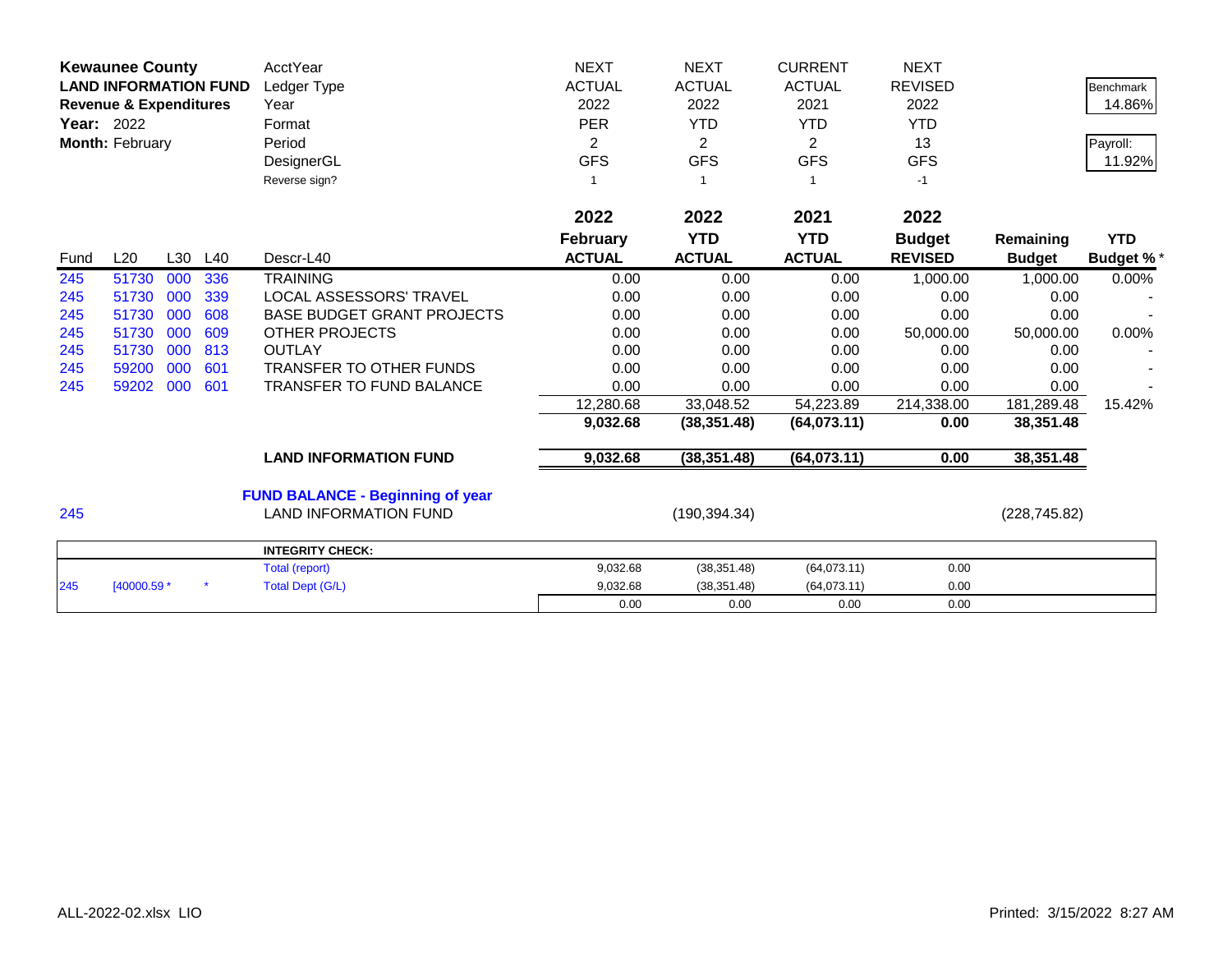|                   | <b>Kewaunee County</b>            |            |            | <b>AcctYear</b>                                          | <b>NEXT</b>      | <b>NEXT</b>        | <b>CURRENT</b>     | <b>NEXT</b>           |                       |                  |
|-------------------|-----------------------------------|------------|------------|----------------------------------------------------------|------------------|--------------------|--------------------|-----------------------|-----------------------|------------------|
|                   |                                   |            |            | <b>COURTHOUSE MAINTENANC Ledger Type</b>                 | <b>ACTUAL</b>    | <b>ACTUAL</b>      | <b>ACTUAL</b>      | <b>REVISED</b>        |                       | Benchmark        |
|                   | <b>Revenue &amp; Expenditures</b> |            |            | Year                                                     | 2022             | 2022               | 2021               | 2022                  |                       | 14.86%           |
| <b>Year: 2022</b> |                                   |            |            | Format                                                   | <b>PER</b>       | <b>YTD</b>         | <b>YTD</b>         | <b>YTD</b>            |                       |                  |
|                   | Month: February                   |            |            | Period                                                   | $\overline{2}$   | $\overline{2}$     | $\overline{2}$     | 13                    |                       | Payroll:         |
|                   |                                   |            |            | DesignerGL                                               | <b>GFS</b>       | <b>GFS</b>         | <b>GFS</b>         | <b>GFS</b>            |                       | 11.92%           |
|                   |                                   |            |            | Reverse sign?                                            | $\overline{1}$   | $\mathbf{1}$       | $\mathbf{1}$       | $-1$                  |                       |                  |
|                   |                                   |            |            |                                                          |                  |                    |                    |                       |                       |                  |
|                   |                                   |            |            |                                                          | 2022             | 2022               | 2021               | 2022                  |                       |                  |
|                   |                                   |            |            |                                                          | <b>February</b>  | <b>YTD</b>         | <b>YTD</b>         | <b>Budget</b>         | Remaining             | <b>YTD</b>       |
| Fund              | L20                               |            | L30 L40    | Descr-L40                                                | <b>ACTUAL</b>    | <b>ACTUAL</b>      | <b>ACTUAL</b>      | <b>REVISED</b>        | <b>Budget</b>         | <b>Budget %*</b> |
| 100               |                                   |            |            | <b>GENERAL FUND</b>                                      |                  |                    |                    |                       |                       |                  |
| 100               |                                   |            |            | <b>MAINTENANCE</b>                                       |                  |                    |                    |                       |                       |                  |
| 100               | 51602                             |            |            | <b>COURTHOUSE MAINTENANCE</b>                            |                  |                    |                    |                       |                       |                  |
|                   |                                   |            |            | <b>Revenue</b>                                           |                  |                    |                    |                       |                       |                  |
| 100               | 43249                             | 180        |            | <b>COVID GRANTS-MNT</b>                                  | 0.00             | 0.00               | 0.00               | 0.00                  | 0.00                  |                  |
| 100               | 48201 000                         |            |            | RENT ON COUNTY BLDGS & OFF                               | 0.00             | 0.00               | 0.00               | 0.00                  | 0.00                  |                  |
|                   |                                   |            |            |                                                          | 0.00             | 0.00               | 0.00               | 0.00                  | 0.00                  |                  |
|                   |                                   |            |            | <b>Expenditures</b>                                      |                  |                    |                    |                       |                       |                  |
| 100               | 51602                             | 000        | 111        | <b>SALARIES</b>                                          | 4,776.00         | 9,552.00           | 9,280.00           | 62,087.00             | 52,535.00             | 15.38%           |
| 100               | 51602                             | 000        | 121        | WAGES-REGULAR                                            | 7,933.22         | 12,819.08          | 12,345.68          | 104,577.00            | 91,757.92             | 12.26%           |
| 100               | 51602 000                         |            | 125        | <b>WAGES-TEMPORARY EMPLOYEES</b>                         | 0.00             | 0.00               | 0.00               | 0.00                  | 0.00                  |                  |
| 100               | 51602 000                         |            | 151        | <b>SOCIAL SECURITY</b><br><b>RETIREMENT</b>              | 909.70           | 1,594.09           | 1,520.73           | 12,750.00             | 11,155.91             | 12.50%           |
| 100               | 51602 000                         |            | 152<br>153 |                                                          | 753.27<br>472.16 | 1,341.37           | 1,339.49           | 9,796.00              | 8,454.63              | 13.69%<br>13.15% |
| 100<br>100        | 51602<br>51602                    | 000<br>000 | 154        | <b>WORKMEN'S COMPENSATION</b><br><b>HEALTH INSURANCE</b> | 3,739.13         | 831.11<br>7,562.36 | 846.59<br>8,276.80 | 6,319.00<br>61,441.00 | 5,487.89<br>53,878.64 | 12.31%           |
| 100               | 51602                             | 000        | 155        | DENTAL INSURANCE                                         | 148.51           | 301.81             | 258.32             | 1,950.00              | 1,648.19              | 15.48%           |
| 100               | 51602                             | 000        | 156        | HEALTH REIMBURSEMENT ACCOUNT                             | 0.00             | 0.00               | 0.00               | 0.00                  | 0.00                  |                  |
| 100               | 51602                             | 000        | 222        | <b>ELECTRIC</b>                                          | 1,951.36         | 1,951.36           | 3,447.71           | 25,000.00             | 23,048.64             | 7.81%            |
| 100               | 51602                             | 000        | 224        | GAS                                                      | 4,279.68         | 4,279.68           | 4,554.44           | 18,000.00             | 13,720.32             | 23.78%           |
| 100               | 51602                             | 000        | 225        | <b>TELEPHONE</b>                                         | 58.82            | 112.46             | 79.79              | 846.00                | 733.54                | 13.29%           |
| 100               | 51602                             | 000        | 235        | <b>SNOW REMOVAL</b>                                      | 0.00             | 0.00               | 0.00               | 1,600.00              | 1,600.00              | 0.00%            |
| 100               | 51602                             | 000        | 241        | <b>CAR/TRUCK MAINTENANCE</b>                             | 0.00             | 0.00               | 0.00               | 400.00                | 400.00                | 0.00%            |
| 100               | 51602 000                         |            | 242        | <b>MACHY &amp; EQUIP MAINT/REPAIRS</b>                   | 0.00             | 0.00               | 0.00               | 900.00                | 900.00                | 0.00%            |
| 100               | 51602 000                         |            | 245        | <b>GROUNDS &amp; GROUND IMPROVEMENT</b>                  | 0.00             | 0.00               | 0.00               | 300.00                | 300.00                | 0.00%            |
| 100               | 51602                             | 000        | 247        | <b>BUILDING MAINTENANCE</b>                              | 18.56            | 18.56              | 280.35             | 5,000.00              | 4,981.44              | 0.37%            |
| 100               | 51602                             | 000        | 249        | MAINTENANCE AGREEMENTS                                   | 0.00             | 3,220.80           | 3,498.32           | 10,500.00             | 7,279.20              | 30.67%           |
| 100               | 51602 000                         |            | 297        | REFUSE COLLECTION                                        | 264.00           | 264.00             | 344.08             | 1,700.00              | 1,436.00              | 15.53%           |
| 100               | 51602 000 312                     |            |            | OFFICE SUPPLIES                                          | 0.00             | 0.00               | 0.00               | 0.00                  | 0.00                  |                  |
| 100               | 51602 000 314                     |            |            | SMALL ITEMS OF EQUIPMENT                                 | 0.00             | 0.00               | 0.00               | 200.00                | 200.00                | 0.00%            |
| 100               | 51602 000                         |            | 332        | <b>TRAVEL EXPENSES</b>                                   | 0.00             | 0.00               | 0.00               | 0.00                  | 0.00                  |                  |
| 100               | 51602 000                         |            | 344        | HOUSEHOLD & JANITORIAL SUPP                              | 1,597.20         | 1,667.10           | 1,148.02           | 8,000.00              | 6,332.90              | 20.84%           |
| 100               | 51602 000                         |            | 351        | <b>GASOLINE &amp; DIESEL FUEL</b>                        | 56.22            | 117.55             | 89.21              | 1,300.00              | 1,182.45              | 9.04%            |
| 100               | 51602 000 813                     |            |            | <b>OUTLAY</b>                                            | 0.00             | 0.00               | (1,512.00)         | 52,350.00             | 52,350.00             | 0.00%            |
|                   |                                   |            |            |                                                          | 26,957.83        | 45,633.33          | 45,797.53          | 385,016.00            | 339,382.67            | 11.85%           |
|                   |                                   |            |            |                                                          | 26,957.83        | 45,633.33          | 45,797.53          | 385,016.00            | 339,382.67            |                  |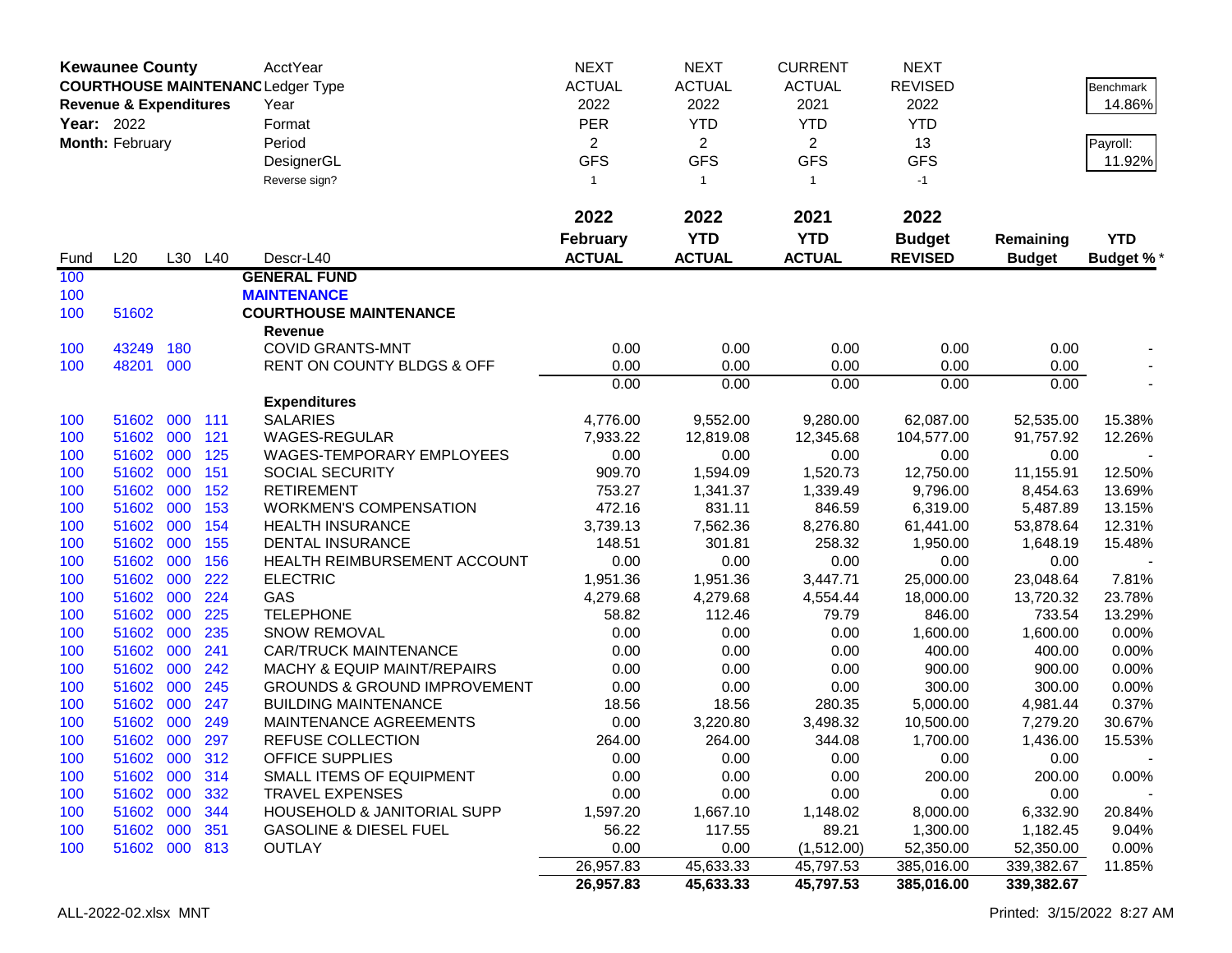|            | <b>Kewaunee County</b>            |     |     | <b>AcctYear</b>                          | <b>NEXT</b>     | <b>NEXT</b>    | <b>CURRENT</b> | <b>NEXT</b>    |               |                  |
|------------|-----------------------------------|-----|-----|------------------------------------------|-----------------|----------------|----------------|----------------|---------------|------------------|
|            |                                   |     |     | <b>COURTHOUSE MAINTENANC Ledger Type</b> | <b>ACTUAL</b>   | <b>ACTUAL</b>  | <b>ACTUAL</b>  | <b>REVISED</b> |               | <b>Benchmark</b> |
|            | <b>Revenue &amp; Expenditures</b> |     |     | Year                                     | 2022            | 2022           | 2021           | 2022           |               | 14.86%           |
| Year: 2022 |                                   |     |     | Format                                   | PER             | <b>YTD</b>     | <b>YTD</b>     | <b>YTD</b>     |               |                  |
|            | Month: February                   |     |     | Period                                   | $\overline{2}$  | $\overline{2}$ | $\overline{2}$ | 13             |               | Payroll:         |
|            |                                   |     |     | DesignerGL                               | <b>GFS</b>      | <b>GFS</b>     | <b>GFS</b>     | <b>GFS</b>     |               | 11.92%           |
|            |                                   |     |     | Reverse sign?                            | $\mathbf{1}$    | $\overline{1}$ | $\mathbf{1}$   | $-1$           |               |                  |
|            |                                   |     |     |                                          |                 |                |                |                |               |                  |
|            |                                   |     |     |                                          | 2022            | 2022           | 2021           | 2022           |               |                  |
|            |                                   |     |     |                                          | <b>February</b> | <b>YTD</b>     | <b>YTD</b>     | <b>Budget</b>  | Remaining     | <b>YTD</b>       |
| Fund       | L20                               | L30 | L40 | Descr-L40                                | <b>ACTUAL</b>   | <b>ACTUAL</b>  | <b>ACTUAL</b>  | <b>REVISED</b> | <b>Budget</b> | <b>Budget %*</b> |
| 100        | 51605                             |     |     | <b>ADMINISTRATION CENTER</b>             |                 |                |                |                |               |                  |
|            |                                   |     |     | <b>Expenditures</b>                      |                 |                |                |                |               |                  |
| 100        | 51605                             | 000 | 221 | <b>WATER &amp; SEWER</b>                 | 0.00            | 0.00           | 0.00           | 3,600.00       | 3,600.00      | 0.00%            |
| 100        | 51605                             | 000 | 222 | <b>ELECTRIC</b>                          | 2,099.51        | 2,099.51       | 4,530.81       | 34,500.00      | 32,400.49     | 6.09%            |
| 100        | 51605                             | 000 | 224 | GAS                                      | 2,522.23        | 2,522.23       | 2,484.45       | 9,600.00       | 7,077.77      | 26.27%           |
| 100        | 51605                             | 000 | 235 | SNOW REMOVAL                             | 0.00            | 0.00           | 0.00           | 1,800.00       | 1,800.00      | 0.00%            |
| 100        | 51605                             | 000 | 245 | <b>GROUNDS &amp; GROUND IMPROVEMENT</b>  | 0.00            | 0.00           | 0.00           | 400.00         | 400.00        | 0.00%            |
| 100        | 51605                             | 000 | 247 | <b>BUILDING MAINTENANCE</b>              | 20.98           | 125.02         | 1,253.69       | 5,000.00       | 4,874.98      | 2.50%            |
| 100        | 51605                             | 000 | 249 | MAINTENANCE AGREEMENTS                   | 2,047.06        | 5,669.29       | 6,923.78       | 14,000.00      | 8,330.71      | 40.49%           |
| 100        | 51605                             | 000 | 297 | REFUSE COLLECTION                        | 528.04          | 528.04         | 688.16         | 3,200.00       | 2,671.96      | 16.50%           |
| 100        | 51605                             | 000 | 314 | SMALL ITEMS OF EQUIPMENT                 | 0.00            | 0.00           | 0.00           | 300.00         | 300.00        | 0.00%            |
| 100        | 51605                             | 000 | 344 | HOUSEHOLD & JANITORIAL SUPP              | 0.00            | 0.00           | 0.00           | 0.00           | 0.00          |                  |
| 100        | 51605                             | 000 | 355 | <b>HVAC MAINTENANCE</b>                  | 881.26          | 881.26         | 0.00           | 0.00           | (881.26)      |                  |
| 100        | 51605                             | 000 | 360 | <b>BOILER REPAIRS</b>                    | 0.00            | 0.00           | 0.00           | 0.00           | 0.00          |                  |
| 100        | 51605                             | 000 | 813 | <b>OUTLAY</b>                            | 680.91          | 680.91         | 0.00           | 4,500.00       | 3,819.09      | 15.13%           |
|            |                                   |     |     |                                          | 8,779.99        | 12,506.26      | 15,880.89      | 76,900.00      | 64,393.74     | 16.26%           |
|            |                                   |     |     |                                          | 8,779.99        | 12,506.26      | 15,880.89      | 76,900.00      | 64,393.74     |                  |
| 100        | 55111                             |     |     | <b>JAIL MUSEUM</b>                       |                 |                |                |                |               |                  |
|            |                                   |     |     | <b>Expenditures</b>                      |                 |                |                |                |               |                  |
| 100        | 55111                             | 000 | 222 | <b>ELECTRIC</b>                          | 86.19           | 86.19          | 191.84         | 1,000.00       | 913.81        | 8.62%            |
| 100        | 55111                             | 000 | 224 | GAS                                      | 121.47          | 121.47         | 220.82         | 900.00         | 778.53        | 13.50%           |
| 100        | 55111                             | 000 | 247 | <b>BUILDING MAINTENANCE</b>              | 0.00            | 746.48         | 683.96         | 1,000.00       | 253.52        | 74.65%           |
| 100        | 55111                             | 000 | 350 | <b>GENERAL REPAIRS</b>                   | 0.00            | 0.00           | 0.00           | 0.00           | 0.00          |                  |
| 100        | 55111                             | 000 | 813 | <b>OUTLAY</b>                            | 0.00            | 0.00           | 0.00           | 0.00           | 0.00          |                  |
|            |                                   |     |     |                                          | 207.66          | 954.14         | 1,096.62       | 2,900.00       | 1,945.86      | 32.90%           |
|            |                                   |     |     |                                          | 207.66          | 954.14         | 1,096.62       | 2,900.00       | 1,945.86      |                  |
|            |                                   |     |     |                                          | 35,945.48       | 59,093.73      | 62,775.04      | 464,816.00     | 405,722.27    |                  |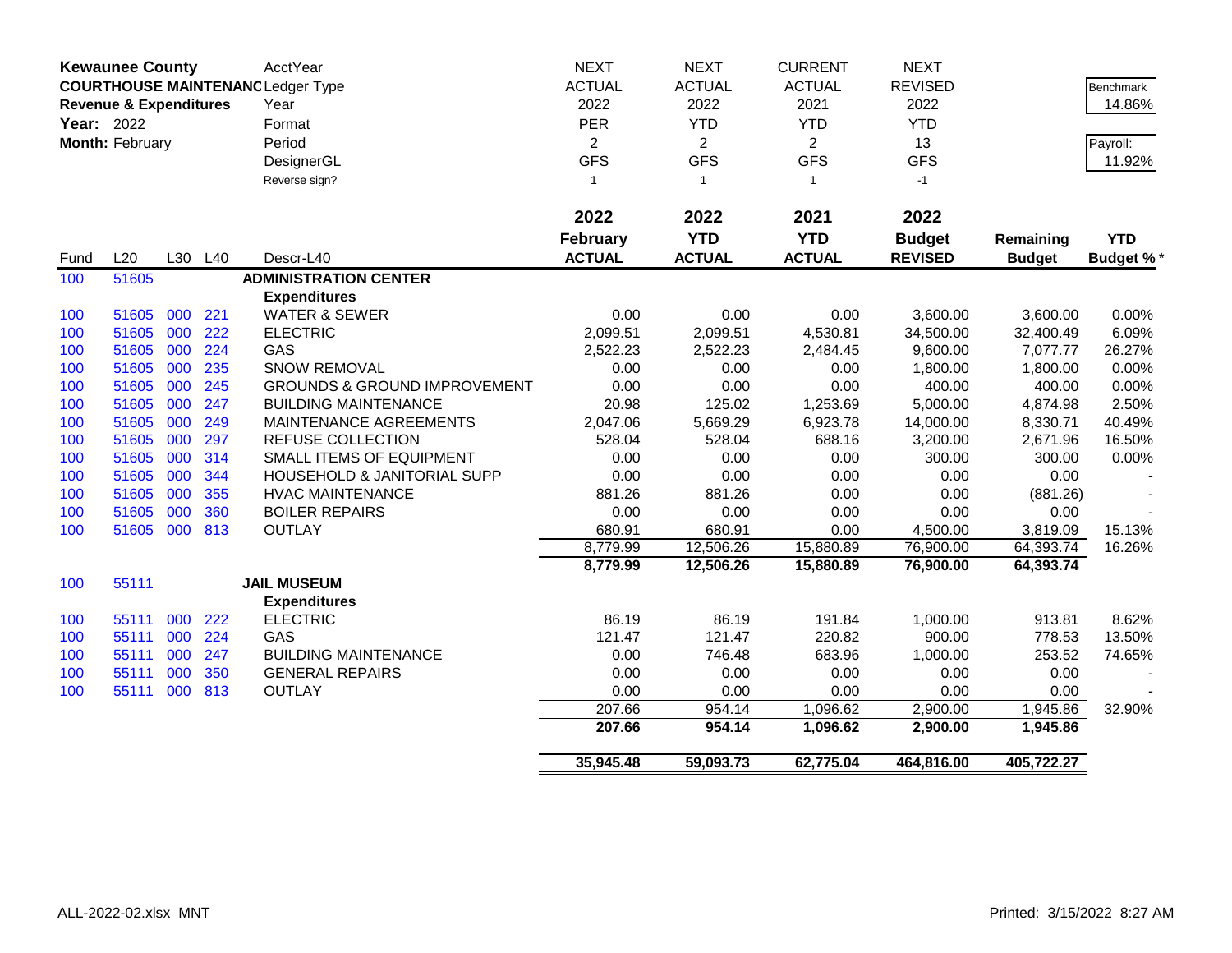|            | <b>Kewaunee County</b>                                                        |     |         | AcctYear                                | <b>NEXT</b>     | <b>NEXT</b>    | <b>CURRENT</b> | <b>NEXT</b>    |               |                  |
|------------|-------------------------------------------------------------------------------|-----|---------|-----------------------------------------|-----------------|----------------|----------------|----------------|---------------|------------------|
|            | <b>COURTHOUSE MAINTENANC Ledger Type</b><br><b>Revenue &amp; Expenditures</b> |     |         |                                         | <b>ACTUAL</b>   | <b>ACTUAL</b>  | <b>ACTUAL</b>  | <b>REVISED</b> |               | <b>Benchmark</b> |
|            |                                                                               |     |         | Year                                    | 2022            | 2022           | 2021           | 2022           |               | 14.86%           |
| Year: 2022 |                                                                               |     |         | Format                                  | <b>PER</b>      | <b>YTD</b>     | <b>YTD</b>     | <b>YTD</b>     |               |                  |
|            | Month: February                                                               |     |         | Period                                  | $\overline{2}$  | $\overline{2}$ | $\overline{2}$ | 13             |               | Payroll:         |
|            |                                                                               |     |         | DesignerGL                              | <b>GFS</b>      | <b>GFS</b>     | <b>GFS</b>     | <b>GFS</b>     |               | 11.92%           |
|            |                                                                               |     |         | Reverse sign?                           | 1               | -1             | $\mathbf{1}$   | $-1$           |               |                  |
|            |                                                                               |     |         |                                         | 2022            | 2022           | 2021           | 2022           |               |                  |
|            |                                                                               |     |         |                                         | <b>February</b> | <b>YTD</b>     | <b>YTD</b>     | <b>Budget</b>  | Remaining     | <b>YTD</b>       |
| Fund       | L20                                                                           |     | L30 L40 | Descr-L40                               | <b>ACTUAL</b>   | <b>ACTUAL</b>  | <b>ACTUAL</b>  | <b>REVISED</b> | <b>Budget</b> | <b>Budget %*</b> |
| 130        |                                                                               |     |         | <b>VEHICLE REPLACEMENT FUND</b>         |                 |                |                |                |               |                  |
|            |                                                                               |     |         | <b>Revenue</b>                          |                 |                |                |                |               |                  |
| 130        | 47410                                                                         | 000 |         | CO CAR MILEAGE CHARGES                  | (220.55)        | (248.05)       | (22.40)        | (7,000.00)     | (6,751.95)    | 3.54%            |
| 130        | 49200                                                                         | 000 |         | TRANSFER FROM OTHER FUNDS               | 0.00            | 0.00           | 0.00           | 0.00           | 0.00          |                  |
| 130        | 49202                                                                         | 000 |         | <b>TRANSFER FROM FUND BALANCE</b>       | 0.00            | 0.00           | 0.00           | 0.00           | 0.00          |                  |
|            |                                                                               |     |         |                                         | (220.55)        | (248.05)       | (22.40)        | (7,000.00)     | (6,751.95)    |                  |
|            |                                                                               |     |         | <b>Expenditures</b>                     |                 |                |                |                |               |                  |
| 130        | 51932                                                                         | 000 | 241     | <b>CAR/TRUCK MAINTENANCE</b>            | 0.00            | 0.00           | 0.00           | 1,000.00       | 1,000.00      | 0.00%            |
| 130        | 51932                                                                         | 000 | 351     | <b>GASOLINE</b>                         | 39.69           | 39.69          | 0.00           | 1,000.00       | 960.31        | 3.97%            |
| 130        | 51932                                                                         | 000 | 813     | <b>OUTLAY</b>                           | 0.00            | 0.00           | 0.00           | 0.00           | 0.00          |                  |
| 130        | 59200                                                                         | 000 | 601     | <b>TRANSFER TO OTHER FUNDS</b>          | 0.00            | 0.00           | 0.00           | 0.00           | 0.00          |                  |
| 130        | 59202                                                                         | 000 | 601     | TRANSFER TO FUND BALANCE                | 0.00            | 0.00           | 0.00           | 5,000.00       | 5,000.00      | 0.00%            |
|            |                                                                               |     |         |                                         | 39.69           | 39.69          | 0.00           | 7,000.00       | 6,960.31      | 0.57%            |
|            |                                                                               |     |         |                                         | (180.86)        | (208.36)       | (22.40)        | 0.00           | 208.36        |                  |
|            |                                                                               |     |         |                                         | 35,764.62       | 58,885.37      | 62,752.64      | 464,816.00     | 405,930.63    |                  |
|            |                                                                               |     |         | <b>FUND BALANCE - Beginning of year</b> |                 |                |                |                |               |                  |
| 130        |                                                                               |     |         | <b>VEHICLE REPLACEMENT FUND</b>         |                 | (38, 473.89)   |                |                | (38, 682.25)  |                  |
|            |                                                                               |     |         | <b>INTEGRITY CHECK:</b>                 |                 |                |                |                |               |                  |
|            |                                                                               |     |         | <b>Total Expenditures (report)</b>      | 35,985.17       | 59,133.42      | 62,775.04      | 471,816.00     |               |                  |
|            | [100,130] [51602,51 *                                                         |     |         | <b>Total Dept expenditures(G/L)</b>     | 35,985.17       | 59,133.42      | 62,775.04      | 471,816.00     |               |                  |
|            |                                                                               |     |         |                                         | 0.00            | 0.00           | 0.00           | 0.00           |               |                  |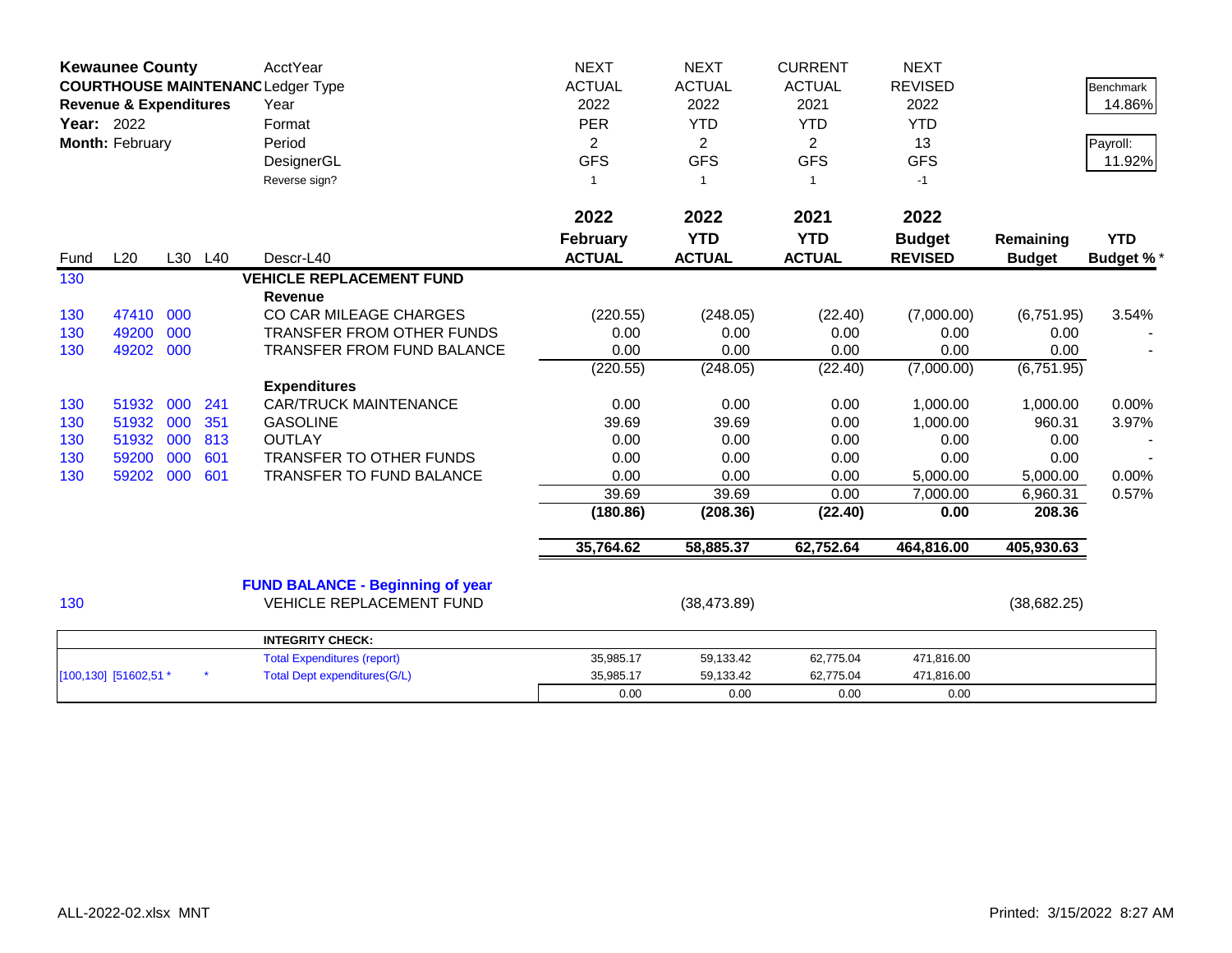|                   | <b>Kewaunee County</b>            |            |            | AcctYear                                      | <b>NEXT</b>      | <b>NEXT</b>        | <b>CURRENT</b>     | <b>NEXT</b>            |                        |                |
|-------------------|-----------------------------------|------------|------------|-----------------------------------------------|------------------|--------------------|--------------------|------------------------|------------------------|----------------|
|                   |                                   |            |            | <b>PROMOTION &amp; RECREATION Ledger Type</b> | <b>ACTUAL</b>    | <b>ACTUAL</b>      | <b>ACTUAL</b>      | <b>REVISED</b>         |                        | Benchmark      |
|                   | <b>Revenue &amp; Expenditures</b> |            |            | Year                                          | 2022             | 2022               | 2021               | 2022                   |                        | 14.86%         |
| <b>Year: 2022</b> |                                   |            |            | Format                                        | <b>PER</b>       | <b>YTD</b>         | <b>YTD</b>         | <b>YTD</b>             |                        |                |
|                   | Month: February                   |            |            | Period                                        | $\overline{2}$   | $\overline{2}$     | $\overline{2}$     | 13                     |                        | Payroll:       |
|                   |                                   |            |            | DesignerGL                                    | <b>GFS</b>       | <b>GFS</b>         | <b>GFS</b>         | <b>GFS</b>             |                        | 11.92%         |
|                   |                                   |            |            | Reverse sign?                                 | $\mathbf{1}$     | $\mathbf{1}$       | $\mathbf{1}$       | $-1$                   |                        |                |
|                   |                                   |            |            |                                               |                  |                    |                    |                        |                        |                |
|                   |                                   |            |            |                                               | 2022             | 2022               | 2021               | 2022                   |                        |                |
|                   |                                   |            |            |                                               | <b>February</b>  | <b>YTD</b>         | <b>YTD</b>         | <b>Budget</b>          | Remaining              | <b>YTD</b>     |
| Fund              | L20                               |            | L30 L40    | Descr-L40                                     | <b>ACTUAL</b>    | <b>ACTUAL</b>      | <b>ACTUAL</b>      | <b>REVISED</b>         | <b>Budget</b>          | Budget %*      |
| 100               |                                   |            |            | <b>GENERAL FUND</b>                           |                  |                    |                    |                        |                        |                |
| 100               |                                   |            |            | <b>PROMOTION &amp; RECREATION</b>             |                  |                    |                    |                        |                        |                |
| 100               | 55200                             |            |            | <b>COUNTY PARKS</b>                           |                  |                    |                    |                        |                        |                |
|                   |                                   |            |            | Revenue                                       |                  |                    |                    |                        |                        |                |
| 100               | 43249                             | 190        |            | <b>COVID GRANTS-P&amp;R</b>                   | 0.00             | 0.00               | 0.00               | 0.00                   | 0.00                   |                |
| 100               | 43604                             | 000        |            | PARKS - STATE AID                             | 0.00             | 0.00               | 0.00               | (884.00)               | (884.00)               | 0.00%          |
| 100               | 46205                             | 000        |            | ANIMAL FEED REVENUE                           | 0.00             | 0.00               | 0.00               | 0.00                   | 0.00                   |                |
| 100               | 46720                             | 000        |            | PARK FACILITIES RENTAL                        | (175.00)         | (175.00)           | (320.00)           | (2,500.00)             | (2,325.00)             | 7.00%          |
| 100               | 46724                             | 000        |            | MISCELLANEOUS PARK REVENUE                    | (78.78)          | (78.78)            | (29.69)            | (100.00)               | (21.22)                | 78.78%         |
|                   |                                   |            |            |                                               | (253.78)         | (253.78)           | (349.69)           | (3,484.00)             | (3,230.22)             | 7.28%          |
|                   |                                   |            |            | <b>Expenditures</b>                           |                  |                    |                    |                        |                        |                |
| 100               | 55200                             | 000        | 111        | <b>SALARIES</b>                               | 5,040.00         | 10,080.00          | 9,740.80           | 65,500.00              | 55,420.00              | 15.39%         |
| 100               | 55200                             | 000        | 121        | WAGES-REGULAR                                 | 3,669.61         | 4,426.26           | 4,051.91           | 106,856.00             | 102,429.74             | 4.14%          |
| 100               | 55200                             | 000        | 122        | WAGES-OVERTIME                                | 6.93             | 6.93               | 0.00               | 1,000.00               | 993.07                 | 0.69%          |
| 100               | 55200                             | 000        | 125        | WAGES-TEMPORARY EMPLOYEES                     | 2,205.41         | 3,720.27           | 3,818.92           | 35,000.00              | 31,279.73              | 10.63%         |
| 100<br>100        | 55200<br>55200                    | 000<br>000 | 151<br>152 | <b>SOCIAL SECURITY</b><br><b>RETIREMENT</b>   | 764.10<br>569.45 | 1,258.81<br>951.97 | 1,208.41<br>931.04 | 17,883.00<br>11,286.00 | 16,624.19<br>10,334.03 | 7.04%          |
| 100               | 55200                             | 000        | 153        | <b>WORKMEN'S COMPENSATION</b>                 | 349.04           | 592.31             | 236.83             | 7,366.00               | 6,773.69               | 8.43%<br>8.04% |
| 100               | 55200                             | 000        | 154        | <b>HEALTH INSURANCE</b>                       | 4,245.52         | 9,349.14           | 8,996.87           | 75,379.00              | 66,029.86              | 12.40%         |
| 100               | 55200                             | 000        | 155        | <b>DENTAL INSURANCE</b>                       | 242.35           | 518.67             | 452.76             | 2,444.00               | 1,925.33               | 21.22%         |
| 100               | 55200                             | 000        | 156        | HEALTH REIMBURSEMENT ACCOUNT                  | 0.00             | 0.00               | 0.00               | 0.00                   | 0.00                   |                |
| 100               | 55200                             | 000        | 211        | MEDICAL SERVICES/VETERNARIAN                  | 0.00             | 0.00               | 0.00               | 3,500.00               | 3,500.00               | 0.00%          |
| 100               | 55200                             | 000        | 221        | <b>WATER &amp; SEWER</b>                      | 0.00             | 70.00              | 70.00              | 2,800.00               | 2,730.00               | 2.50%          |
| 100               | 55200                             | 000        | 222        | <b>ELECTRIC</b>                               | 562.80           | 562.80             | 969.48             | 6,800.00               | 6,237.20               | 8.28%          |
| 100               | 55200                             | 000        | 224        | GAS                                           | 457.69           | 457.69             | 0.00               | 1,700.00               | 1,242.31               | 26.92%         |
| 100               | 55200                             | 000        | 225        | <b>TELEPHONE</b>                              | 145.65           | 282.77             | 156.04             | 1,724.00               | 1,441.23               | 16.40%         |
| 100               | 55200 000                         |            | 241        | <b>CAR/TRUCK MAINTENANCE</b>                  | 0.00             | 0.00               | 169.50             | 0.00                   | 0.00                   |                |
| 100               | 55200 000                         |            | 242        | MACHY & EQUIP MAINT/REPAIRS                   | 0.00             | 0.00               | 137.05             | 4,500.00               | 4,500.00               | 0.00%          |
| 100               | 55200 000                         |            | 245        | <b>GROUNDS &amp; GROUND IMPROVEMENT</b>       | 360.66           | 360.66             | 2,918.52           | 20,000.00              | 19,639.34              | 1.80%          |
| 100               | 55200 000                         |            | 249        | MAINTENANCE AGREEMENTS                        | 0.00             | 0.00               | 0.00               | 254.00                 | 254.00                 | 0.00%          |
| 100               | 55200 000                         |            | 297        | REFUSE COLLECTION                             | 154.50           | 264.40             | 102.15             | 2,500.00               | 2,235.60               | 10.58%         |
| 100               | 55200 000                         |            | 311        | <b>POSTAGE</b>                                | 0.00             | 0.00               | 0.00               | 400.00                 | 400.00                 | 0.00%          |
| 100               | 55200 000                         |            | 312        | OFFICE SUPPLIES                               | 0.00             | 0.00               | 0.00               | 1,200.00               | 1,200.00               | 0.00%          |
| 100               | 55200 000                         |            | 321        | PUBLICATIONS OF LEGAL NOTICE                  | 0.00             | 0.00               | 0.00               | 300.00                 | 300.00                 | 0.00%          |
| 100               | 55200 000 324                     |            |            | <b>MEMBERSHIP DUES</b>                        | 0.00             | 0.00               | 0.00               | 250.00                 | 250.00                 | 0.00%          |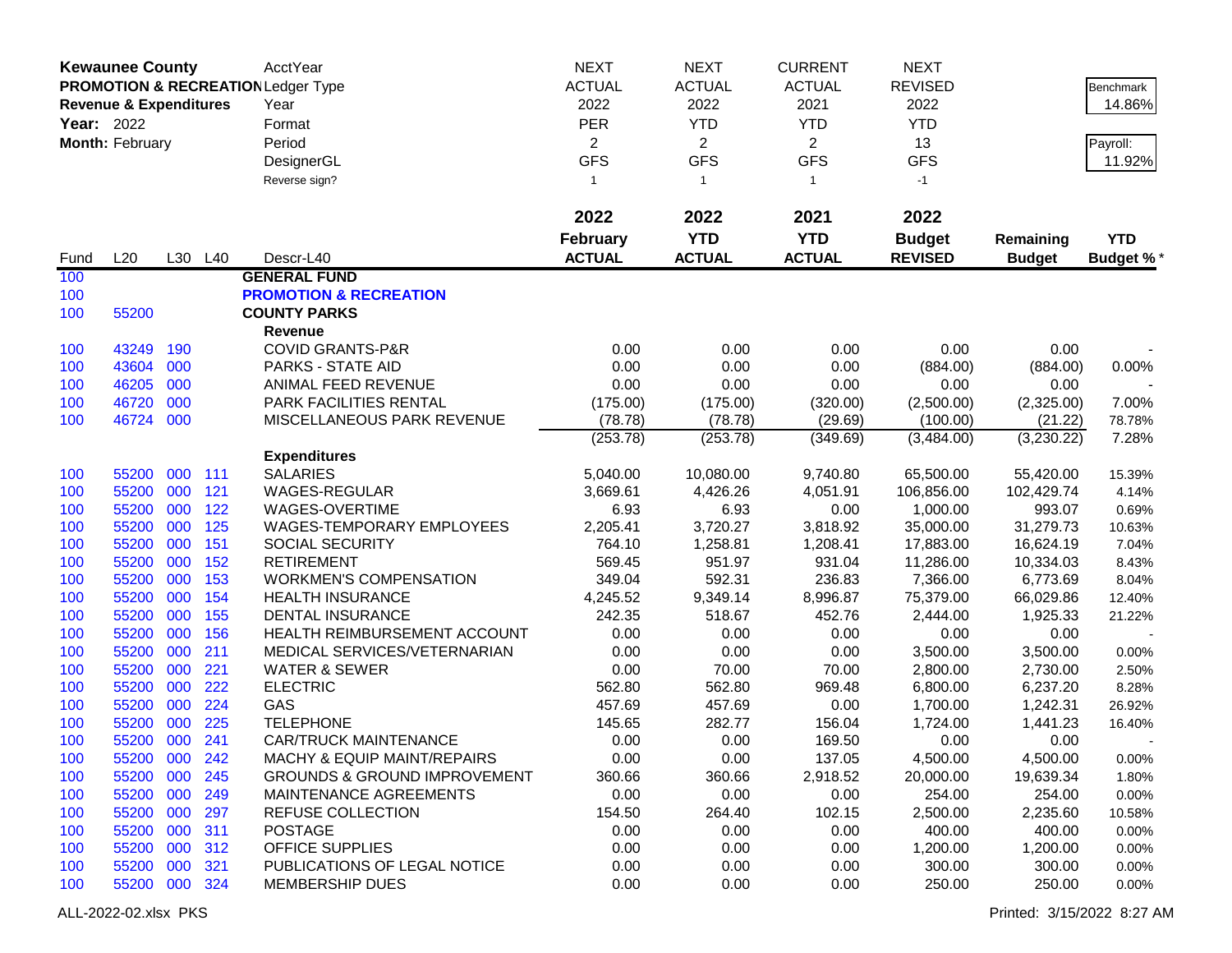|            | <b>Kewaunee County</b>            |     |         | AcctYear                                      | <b>NEXT</b>     | <b>NEXT</b>    | <b>CURRENT</b> | <b>NEXT</b>    |               |                  |
|------------|-----------------------------------|-----|---------|-----------------------------------------------|-----------------|----------------|----------------|----------------|---------------|------------------|
|            |                                   |     |         | <b>PROMOTION &amp; RECREATION Ledger Type</b> | <b>ACTUAL</b>   | <b>ACTUAL</b>  | <b>ACTUAL</b>  | <b>REVISED</b> |               | Benchmark        |
|            | <b>Revenue &amp; Expenditures</b> |     |         | Year                                          | 2022            | 2022           | 2021           | 2022           |               | 14.86%           |
| Year: 2022 |                                   |     |         | Format                                        | <b>PER</b>      | <b>YTD</b>     | <b>YTD</b>     | <b>YTD</b>     |               |                  |
|            | Month: February                   |     |         | Period                                        | $\overline{c}$  | $\overline{2}$ | $\overline{2}$ | 13             |               | Payroll:         |
|            |                                   |     |         | DesignerGL                                    | <b>GFS</b>      | <b>GFS</b>     | <b>GFS</b>     | <b>GFS</b>     |               | 11.92%           |
|            |                                   |     |         | Reverse sign?                                 | $\mathbf{1}$    | $\overline{1}$ | $\mathbf{1}$   | $-1$           |               |                  |
|            |                                   |     |         |                                               |                 |                |                |                |               |                  |
|            |                                   |     |         |                                               | 2022            | 2022           | 2021           | 2022           |               |                  |
|            |                                   |     |         |                                               | <b>February</b> | <b>YTD</b>     | <b>YTD</b>     | <b>Budget</b>  | Remaining     | <b>YTD</b>       |
| Fund       | L20                               | L30 | L40     | Descr-L40                                     | <b>ACTUAL</b>   | <b>ACTUAL</b>  | <b>ACTUAL</b>  | <b>REVISED</b> | <b>Budget</b> | <b>Budget %*</b> |
| 100        | 55200                             | 000 | 332     | <b>TRAVEL EXPENSES</b>                        | 0.00            | 0.00           | 0.00           | 450.00         | 450.00        | 0.00%            |
| 100        | 55200                             | 000 | 343     | <b>ANIMAL FEED</b>                            | 0.00            | 0.00           | 0.00           | 2,500.00       | 2,500.00      | 0.00%            |
| 100        | 55200                             | 000 | 344     | HOUSEHOLD & JANITORIAL SUPP                   | 0.00            | 0.00           | 0.00           | 2,800.00       | 2,800.00      | 0.00%            |
| 100        | 55200                             | 000 | 351     | <b>GASOLINE &amp; DIESEL FUEL</b>             | 244.33          | 551.55         | 458.72         | 7,200.00       | 6,648.45      | 7.66%            |
| 100        | 55200                             | 000 | 734     | <b>LICENSE</b>                                | 120.00          | 120.00         | 0.00           | 600.00         | 480.00        | 20.00%           |
| 100        | 55200                             | 000 | 813     | <b>OUTLAY</b>                                 | 0.00            | 0.00           | 0.00           | 43,000.00      | 43,000.00     | 0.00%            |
|            |                                   |     |         |                                               | 19,138.04       | 33,574.23      | 34,419.00      | 425,192.00     | 391,617.77    | 7.90%            |
|            |                                   |     |         |                                               | 18,884.26       | 33,320.45      | 34,069.31      | 421,708.00     | 388,387.55    |                  |
| 100        | 55300                             |     |         | <b>FAIRS &amp; EXHIBITS</b>                   |                 |                |                |                |               |                  |
|            |                                   |     |         | <b>Revenue</b>                                |                 |                |                |                |               |                  |
| 100        | 41240                             | 000 |         | <b>GRANDSTAND SURCHARGE</b>                   | 0.00            | 0.00           | 0.00           | 0.00           | 0.00          |                  |
| 100        | 48200                             | 000 |         | <b>FAIRGROUND RENTALS</b>                     | (950.00)        | (1,550.00)     | (300.00)       | (18,500.00)    | (16,950.00)   | 8.38%            |
| 100        | 48200                             | 300 |         | <b>RENT-RACING</b>                            | 0.00            | 0.00           | 0.00           | (15,000.00)    | (15,000.00)   | 0.00%            |
| 100        | 48200                             | 310 |         | <b>RENT-RACING DEPOSITS</b>                   | 0.00            | 0.00           | (1,000.00)     | (1,000.00)     | (1,000.00)    | 0.00%            |
| 100        | 48400                             | 553 |         | MISC REVENUE-FAIR                             | 0.00            | 0.00           | 0.00           | (1,000.00)     | (1,000.00)    | 0.00%            |
| 100        | 48501                             | 580 |         | <b>BLDG MAINT-SHOW RING</b>                   | 0.00            | 0.00           | 0.00           | 0.00           | 0.00          |                  |
|            |                                   |     |         |                                               | (950.00)        | (1,550.00)     | (1,300.00)     | (35,500.00)    | (33,950.00)   | 4.37%            |
|            |                                   |     |         | <b>Expenditures</b>                           |                 |                |                |                |               |                  |
| 100        | 55300                             | 000 | 121     | <b>WAGES-REGULAR</b>                          | 0.00            | 0.00           | 0.00           | 22,225.00      | 22,225.00     | 0.00%            |
| 100        | 55300                             | 000 | 122     | WAGES-OVERTIME                                | 0.00            | 0.00           | 0.00           | 0.00           | 0.00          |                  |
| 100        | 55300                             | 000 | 125     | WAGES-TEMPORARY EMPLOYEES                     | 651.79          | 1,057.82       | 679.89         | 6,408.00       | 5,350.18      | 16.51%           |
| 100        | 55300                             | 000 | 151     | SOCIAL SECURITY                               | 42.09           | 66.72          | 37.20          | 1,700.00       | 1,633.28      | 3.92%            |
| 100        | 55300                             | 000 | 152     | <b>RETIREMENT</b>                             | 42.37           | 68.76          | 45.89          | 1,445.00       | 1,376.24      | 4.76%            |
| 100        | 55300                             | 000 | 153     | <b>WORKMEN'S COMPENSATION</b>                 | 24.22           | 39.30          | 26.99          | 843.00         | 803.70        | 4.66%            |
| 100        | 55300                             | 000 | 154     | <b>HEALTH INSURANCE</b>                       | 0.00            | 0.00           | 0.00           | 2,119.00       | 2,119.00      | 0.00%            |
| 100        | 55300                             | 000 | 155     | DENTAL INSURANCE                              | 33.92           | 67.84          | 64.60          | 528.00         | 460.16        | 12.85%           |
| 100        | 55300                             | 000 | 221     | <b>WATER &amp; SEWER</b>                      | 90.08           | 90.08          | 90.08          | 2,700.00       | 2,609.92      | 3.34%            |
| 100        | 55300                             | 000 | 222     | <b>ELECTRIC</b>                               | 198.73          | 384.19         | 389.94         | 7,700.00       | 7,315.81      | 4.99%            |
| 100        | 55300                             |     | 000 224 | GAS                                           | 264.82          | 420.91         | 270.47         | 1,300.00       | 879.09        | 32.38%           |
| 100        | 55300                             | 000 | 225     | <b>TELEPHONE</b>                              | 0.00            | 0.00           | 0.00           | 0.00           | 0.00          |                  |
| 100        | 55300                             | 000 | 242     | <b>MACHY &amp; EQUIP MAINT/REPAIRS</b>        | 0.00            | 0.00           | 0.00           | 750.00         | 750.00        | 0.00%            |
| 100        | 55300                             | 000 | 245     | <b>GROUNDS &amp; GROUND IMPROVEMENT</b>       | 0.00            | 0.00           | 0.00           | 15,000.00      | 15,000.00     | 0.00%            |
| 100        | 55300                             | 000 | 247     | <b>BUILDING MAINTENANCE</b>                   | 0.00            | 0.00           | 0.00           | 1,500.00       | 1,500.00      | 0.00%            |
| 100        | 55300                             |     | 580 247 | <b>BLDG MAINT-SHOW RING</b>                   | 0.00            | 0.00           | 0.00           | 0.00           | 0.00          |                  |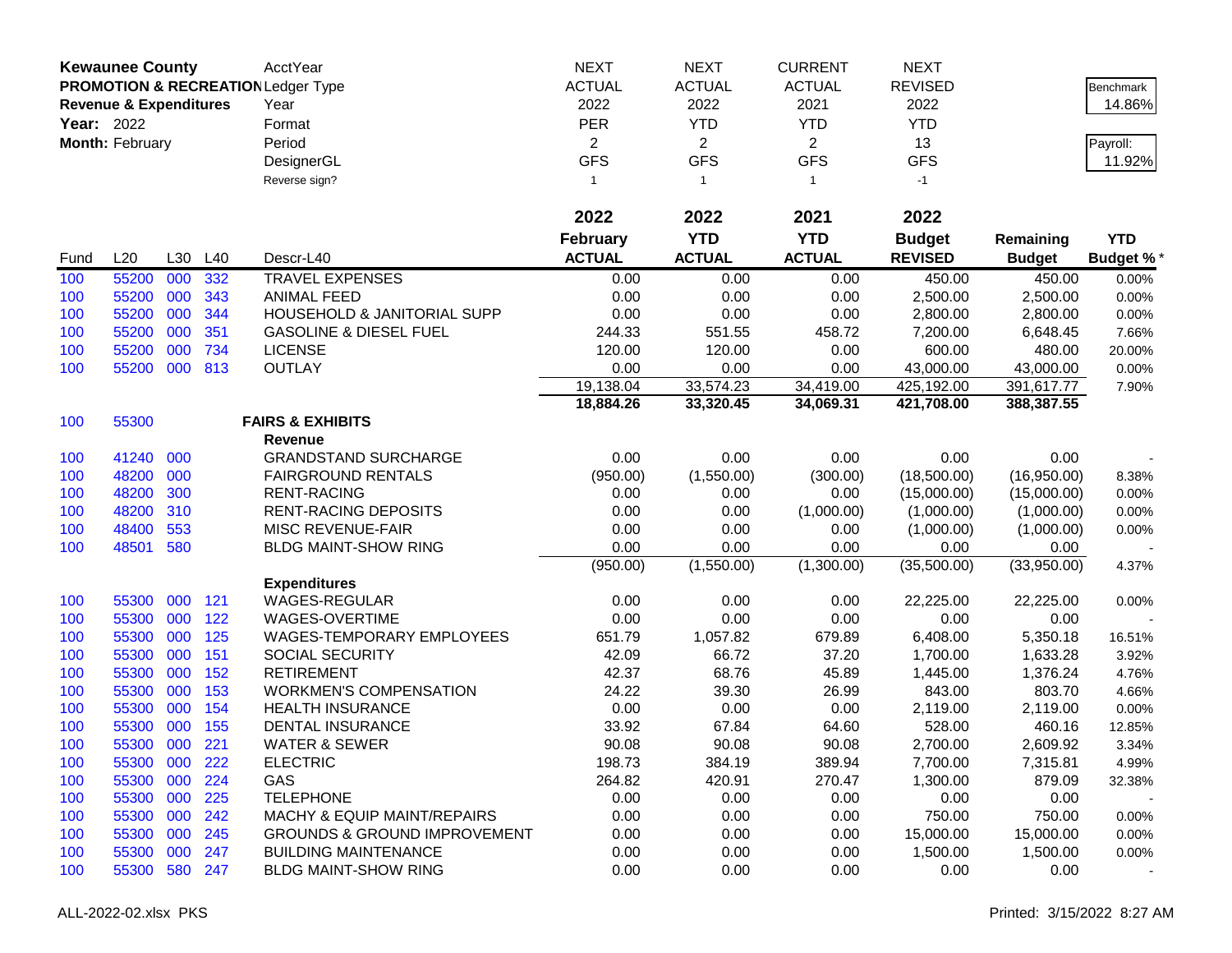| <b>Kewaunee County</b> |                                   |     | AcctYear | <b>NEXT</b>                                   | <b>NEXT</b>    | <b>CURRENT</b> | <b>NEXT</b>    |                |               |                  |
|------------------------|-----------------------------------|-----|----------|-----------------------------------------------|----------------|----------------|----------------|----------------|---------------|------------------|
|                        |                                   |     |          | <b>PROMOTION &amp; RECREATION Ledger Type</b> | <b>ACTUAL</b>  | <b>ACTUAL</b>  | <b>ACTUAL</b>  | <b>REVISED</b> |               | <b>Benchmark</b> |
|                        | <b>Revenue &amp; Expenditures</b> |     |          | Year                                          | 2022           | 2022           | 2021           | 2022           |               | 14.86%           |
| <b>Year: 2022</b>      |                                   |     |          | Format                                        | PER            | <b>YTD</b>     | <b>YTD</b>     | <b>YTD</b>     |               |                  |
|                        | Month: February                   |     |          | Period                                        | $\overline{2}$ | $\overline{2}$ | $\overline{2}$ | 13             |               | Payroll:         |
|                        |                                   |     |          | DesignerGL                                    | <b>GFS</b>     | <b>GFS</b>     | <b>GFS</b>     | <b>GFS</b>     |               | 11.92%           |
|                        |                                   |     |          | Reverse sign?                                 | $\mathbf{1}$   | $\mathbf{1}$   | $\mathbf{1}$   | $-1$           |               |                  |
|                        |                                   |     |          |                                               |                |                |                |                |               |                  |
|                        |                                   |     |          |                                               | 2022           | 2022           | 2021           | 2022           |               |                  |
|                        |                                   |     |          |                                               | February       | <b>YTD</b>     | <b>YTD</b>     | <b>Budget</b>  | Remaining     | <b>YTD</b>       |
| Fund                   | L20                               | L30 | L40      | Descr-L40                                     | <b>ACTUAL</b>  | <b>ACTUAL</b>  | <b>ACTUAL</b>  | <b>REVISED</b> | <b>Budget</b> | <b>Budget %*</b> |
| 100                    | 55300                             | 000 | 249      | MAINTENANCE AGREEMENTS                        | 0.00           | 0.00           | 0.00           | 1,900.00       | 1,900.00      | 0.00%            |
| 100                    | 55300                             | 000 | 312      | OFFICE SUPPLIES                               | 0.00           | 0.00           | 0.00           | 0.00           | 0.00          |                  |
| 100                    | 55300                             | 000 | 314      | SMALL ITEMS OF EQUIPMENT                      | 0.00           | 0.00           | 0.00           | 0.00           | 0.00          |                  |
| 100                    | 55300                             | 000 | 324      | MEMBERSHIP DUES                               | 0.00           | 0.00           | 0.00           | 0.00           | 0.00          |                  |
| 100                    | 55300                             | 000 | 332      | <b>TRAVEL EXPENSES</b>                        | 0.00           | 0.00           | 25.76          | 1,000.00       | 1,000.00      | 0.00%            |
| 100                    | 55300                             | 000 | 344      | HOUSEHOLD & JANITORIAL SUPP                   | 0.00           | 0.00           | 0.00           | 2,400.00       | 2,400.00      | 0.00%            |
| 100                    | 55300                             | 000 | 351      | <b>GASOLINE &amp; DIESEL FUEL</b>             | 0.00           | 0.00           | 0.00           | 1,300.00       | 1,300.00      | 0.00%            |
| 100                    | 55300                             | 000 | 355      | PLUMBING & ELECTRICAL                         | 0.00           | 0.00           | 0.00           | 0.00           | 0.00          |                  |
| 100                    | 55300                             | 000 | 810      | TRACK GRADING(WEEKLY)                         | 0.00           | 0.00           | 0.00           | 8,000.00       | 8,000.00      | 0.00%            |
| 100                    | 55300                             | 000 | 813      | <b>OUTLAY</b>                                 | 0.00           | 0.00           | 0.00           | 13,200.00      | 13,200.00     | 0.00%            |
| 100                    | 55300                             | 000 | 814      | TRACK CLAY REPLACEMENT                        | 0.00           | 0.00           | 0.00           | 0.00           | 0.00          |                  |
|                        |                                   |     |          |                                               | 1,348.02       | 2,195.62       | 1,630.82       | 92,018.00      | 89,822.38     | 2.39%            |
|                        |                                   |     |          |                                               | 398.02         | 645.62         | 330.82         | 56,518.00      | 55,872.38     |                  |
| 100                    | 55301                             |     |          | <b>FAIRGROUNDS BUILDING</b>                   |                |                |                |                |               |                  |
|                        |                                   |     |          | <b>Expenditures</b>                           |                |                |                |                |               |                  |
| 100                    | 55301                             | 000 | 121      | WAGES-REGULAR                                 | 392.59         | 699.70         | 325.11         | 6,433.00       | 5,733.30      | 10.88%           |
| 100                    | 55301                             | 000 | 125      | WAGES-TEMPORARY EMPLOYEES                     | 0.00           | 0.00           | 0.00           | 0.00           | 0.00          |                  |
| 100                    | 55301                             | 000 | 151      | SOCIAL SECURITY                               | 26.24          | 46.75          | 0.00           | 492.00         | 445.25        | 9.50%            |
| 100                    | 55301                             | 000 | 152      | <b>RETIREMENT</b>                             | 25.51          | 45.48          | 0.00           | 418.00         | 372.52        | 10.88%           |
| 100                    | 55301                             | 000 | 153      | <b>WORKMEN'S COMPENSATION</b>                 | 14.59          | 26.00          | 0.00           | 244.00         | 218.00        | 10.66%           |
| 100                    | 55301                             | 000 | 154      | HEALTH INSURANCE                              | 140.19         | 250.87         | 0.00           | 0.00           | (250.87)      |                  |
| 100                    | 55301                             | 000 | 155      | <b>DENTAL INSURANCE</b>                       | 7.99           | 14.30          | 0.00           | 0.00           | (14.30)       |                  |
| 100                    | 55301                             | 000 | 221      | <b>WATER &amp; SEWER</b>                      | 109.20         | 109.20         | 99.64          | 1,350.00       | 1,240.80      | 8.09%            |
| 100                    | 55301                             | 000 | 222      | <b>ELECTRIC</b>                               | 3,123.38       | 3,123.38       | 4,334.73       | 30,500.00      | 27,376.62     | 10.24%           |
| 100                    | 55301                             | 000 | 224      | GAS                                           | 644.82         | 644.82         | 1,720.04       | 4,050.00       | 3,405.18      | 15.92%           |
| 100                    | 55301                             | 000 | 235      | <b>SNOW REMOVAL</b>                           | 124.61         | 124.61         | 24.08          | 350.00         | 225.39        | 35.60%           |
| 100                    | 55301                             | 000 | 247      | <b>BUILDING MAINTENANCE</b>                   | 117.58         | 236.10         | 276.19         | 1,500.00       | 1,263.90      | 15.74%           |
| 100                    | 55301                             | 000 | 297      | <b>REFUSE COLLECTION</b>                      | 551.24         | 551.24         | 477.65         | 3,000.00       | 2,448.76      | 18.37%           |
| 100                    | 55301                             | 000 | 344      | HOUSEHOLD & JANITORIAL SUPP                   | 0.00           | 0.00           | 0.00           | 0.00           | 0.00          |                  |
| 100                    | 55301                             | 000 | 355      | <b>HVAC MAINTENANCE</b>                       | 0.00           | 0.00           | 0.00           | 0.00           | 0.00          |                  |
|                        |                                   |     |          |                                               | 5,277.94       | 5,872.45       | 7,257.44       | 48,337.00      | 42,464.55     | 12.15%           |
|                        |                                   |     |          |                                               | 5,277.94       | 5,872.45       | 7,257.44       | 48,337.00      | 42,464.55     |                  |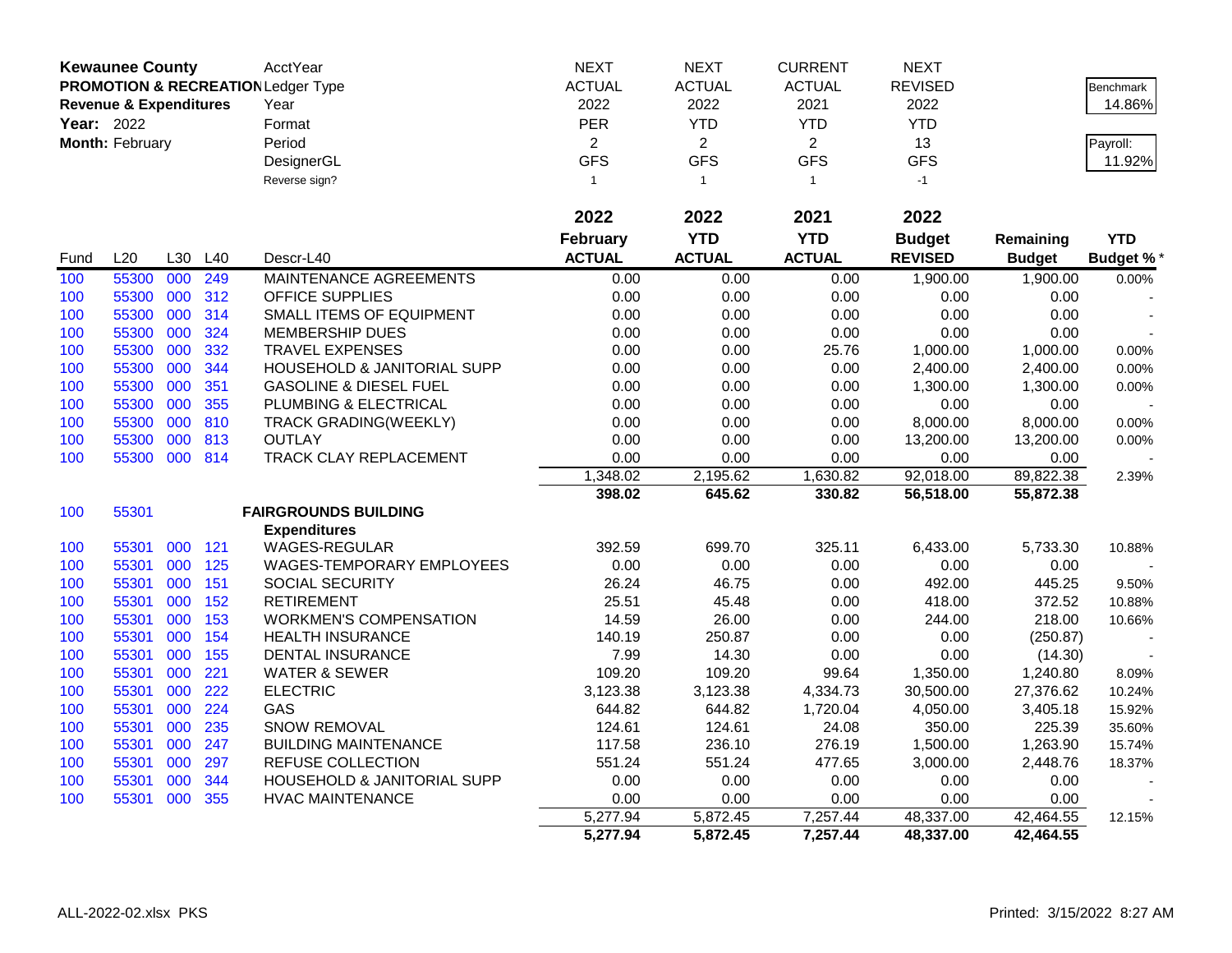|      | <b>Kewaunee County</b>            |     |         | AcctYear                                      | <b>NEXT</b>     | <b>NEXT</b>    | <b>CURRENT</b> | <b>NEXT</b>    |               |                  |
|------|-----------------------------------|-----|---------|-----------------------------------------------|-----------------|----------------|----------------|----------------|---------------|------------------|
|      |                                   |     |         | <b>PROMOTION &amp; RECREATION Ledger Type</b> | <b>ACTUAL</b>   | <b>ACTUAL</b>  | <b>ACTUAL</b>  | <b>REVISED</b> |               | <b>Benchmark</b> |
|      | <b>Revenue &amp; Expenditures</b> |     |         | Year                                          | 2022            | 2022           | 2021           | 2022           |               | 14.86%           |
|      | <b>Year: 2022</b>                 |     |         | Format                                        | <b>PER</b>      | <b>YTD</b>     | <b>YTD</b>     | <b>YTD</b>     |               |                  |
|      | Month: February                   |     |         | Period                                        | $\overline{a}$  | $\overline{2}$ | $\overline{2}$ | 13             |               | Payroll:         |
|      |                                   |     |         | DesignerGL                                    | <b>GFS</b>      | <b>GFS</b>     | <b>GFS</b>     | <b>GFS</b>     |               | 11.92%           |
|      |                                   |     |         | Reverse sign?                                 | $\mathbf{1}$    | $\overline{1}$ | $\mathbf{1}$   | $-1$           |               |                  |
|      |                                   |     |         |                                               |                 |                |                |                |               |                  |
|      |                                   |     |         |                                               | 2022            | 2022           | 2021           | 2022           |               |                  |
|      |                                   |     |         |                                               | <b>February</b> | <b>YTD</b>     | <b>YTD</b>     | <b>Budget</b>  | Remaining     | <b>YTD</b>       |
| Fund | L20                               |     | L30 L40 | Descr-L40                                     | <b>ACTUAL</b>   | <b>ACTUAL</b>  | <b>ACTUAL</b>  | <b>REVISED</b> | <b>Budget</b> | Budget %*        |
| 100  | 56700                             |     |         | <b>INDUSTRIAL DEVELOPMENT</b>                 |                 |                |                |                |               |                  |
|      |                                   |     |         | <b>Revenue</b>                                |                 |                |                |                |               |                  |
| 100  | 48505                             | 000 |         | <b>SIGN DONATIONS</b>                         | 0.00            | 0.00           | 0.00           | 0.00           | 0.00          |                  |
|      |                                   |     |         |                                               | 0.00            | 0.00           | 0.00           | 0.00           | 0.00          |                  |
|      |                                   |     |         | <b>Expenditures</b>                           |                 |                |                |                |               |                  |
| 100  | 56700                             | 000 | 363     | <b>SIGNS</b>                                  | 0.00            | 0.00           | 0.00           | 0.00           | 0.00          |                  |
| 100  | 56700                             | 000 | 601     | <b>SIGN RENTAL FEES</b>                       | 450.00          | 450.00         | 450.00         | 450.00         | 0.00          | 100.00%          |
|      |                                   |     |         |                                               | 450.00          | 450.00         | 450.00         | 450.00         | 0.00          | 100.00%          |
|      |                                   |     |         |                                               | 450.00          | 450.00         | 450.00         | 450.00         | 0.00          |                  |
| 100  | 55441                             |     |         | <b>WINTER PARK RECREATION FAC</b>             |                 |                |                |                |               |                  |
|      |                                   |     |         | Revenue                                       |                 |                |                |                |               |                  |
| 100  | 46720                             | 010 |         | WINTER PARK-BLDG RENTAL                       | 0.00            | 0.00           | 0.00           | (500.00)       | (500.00)      | 0.00%            |
| 100  | 46721                             | 000 |         | WINTER PARK-REVENUE                           | 0.00            | 0.00           | 0.00           | 0.00           | 0.00          |                  |
| 100  | 46721                             | 005 |         | <b>WINTER PARK-TICKET SALES</b>               | 0.00            | 0.00           | 0.00           | (45,000.00)    | (45,000.00)   | 0.00%            |
| 100  | 46721                             | 010 |         | WINTER PARK-WPA LOAN REPMT                    | 0.00            | 0.00           | 0.00           | (19,823.00)    | (19,823.00)   | 0.00%            |
| 100  | 46721                             | 020 |         | WINTER PARK-DISC GOLF                         | 0.00            | 0.00           | 0.00           | (750.00)       | (750.00)      | 0.00%            |
| 100  | 48501                             | 000 |         | WINTER PARK-DONATION/SPONSOR                  | 0.00            | 0.00           | (1,000.00)     | (1,000.00)     | (1,000.00)    | 0.00%            |
|      |                                   |     |         |                                               | 0.00            | 0.00           | (1,000.00)     | (67,073.00)    | (67,073.00)   | 0.00%            |
|      |                                   |     |         | <b>Expenditures</b>                           |                 |                |                |                |               |                  |
| 100  | 55441                             | 000 | 121     | <b>WAGES-REGULAR</b>                          | 5,273.91        | 8,989.01       | 4,686.90       | 9,538.00       | 548.99        | 94.24%           |
| 100  | 55441                             | 000 | 122     | WAGES-OVERTIME                                | 1,324.42        | 1,324.42       | 765.20         | 0.00           | (1,324.42)    |                  |
| 100  | 55441                             | 000 | 125     | WAGES-TEMPORARY EMPLOYEES                     | 7,875.31        | 11,040.33      | 10,704.51      | 19,000.00      | 7,959.67      | 58.11%           |
| 100  | 55441                             | 000 | 151     | SOCIAL SECURITY                               | 1,068.56        | 1,576.36       | 1,197.06       | 730.00         | (846.36)      | 215.94%          |
| 100  | 55441                             | 000 | 152     | <b>RETIREMENT</b>                             | 427.77          | 669.26         | 338.06         | 602.00         | (67.26)       | 111.17%          |
| 100  | 55441                             | 000 | 153     | <b>WORKMEN'S COMPENSATION</b>                 | 537.72          | 793.33         | 631.76         | 1,102.00       | 308.67        | 71.99%           |
| 100  | 55441                             | 000 | 154     | <b>HEALTH INSURANCE</b>                       | 2,508.79        | 4,159.45       | 2,409.31       | 6,279.00       | 2,119.55      | 66.24%           |
| 100  | 55441                             | 000 | 155     | <b>DENTAL INSURANCE</b>                       | 88.71           | 143.45         | 75.19          | 236.00         | 92.55         | 60.78%           |
| 100  | 55441                             | 000 | 221     | <b>WATER &amp; SEWER</b>                      | 0.00            | 0.00           | 0.00           | 1,200.00       | 1,200.00      | 0.00%            |
| 100  | 55441                             | 000 | 222     | <b>ELECTRIC</b>                               | 3,120.97        | 3,120.97       | 3,147.76       | 6,000.00       | 2,879.03      | 52.02%           |
| 100  | 55441                             | 000 | 224     | GAS                                           | 371.60          | 371.60         | 218.99         | 1,300.00       | 928.40        | 28.58%           |
| 100  | 55441                             | 000 | 242     | <b>MACHY &amp; EQUIP MAINT/REPAIRS</b>        | 0.00            | 0.00           | 528.17         | 4,000.00       | 4,000.00      | 0.00%            |
| 100  | 55441                             | 000 | 351     | <b>GASOLINE &amp; DIESEL FUEL</b>             | 736.25          | 1,165.64       | 730.39         | 1,800.00       | 634.36        | 64.76%           |
| 100  | 55441                             | 000 | 601     | WINTER PARK RECREATION FAC                    | 919.70          | 1,944.92       | 1,440.25       | 8,700.00       | 6,755.08      | 22.36%           |
| 100  | 55441                             | 020 | 601     | WINTER PARK-DISC GOLF                         | 0.00            | 0.00           | 0.00           | 500.00         | 500.00        | $0.00\%$         |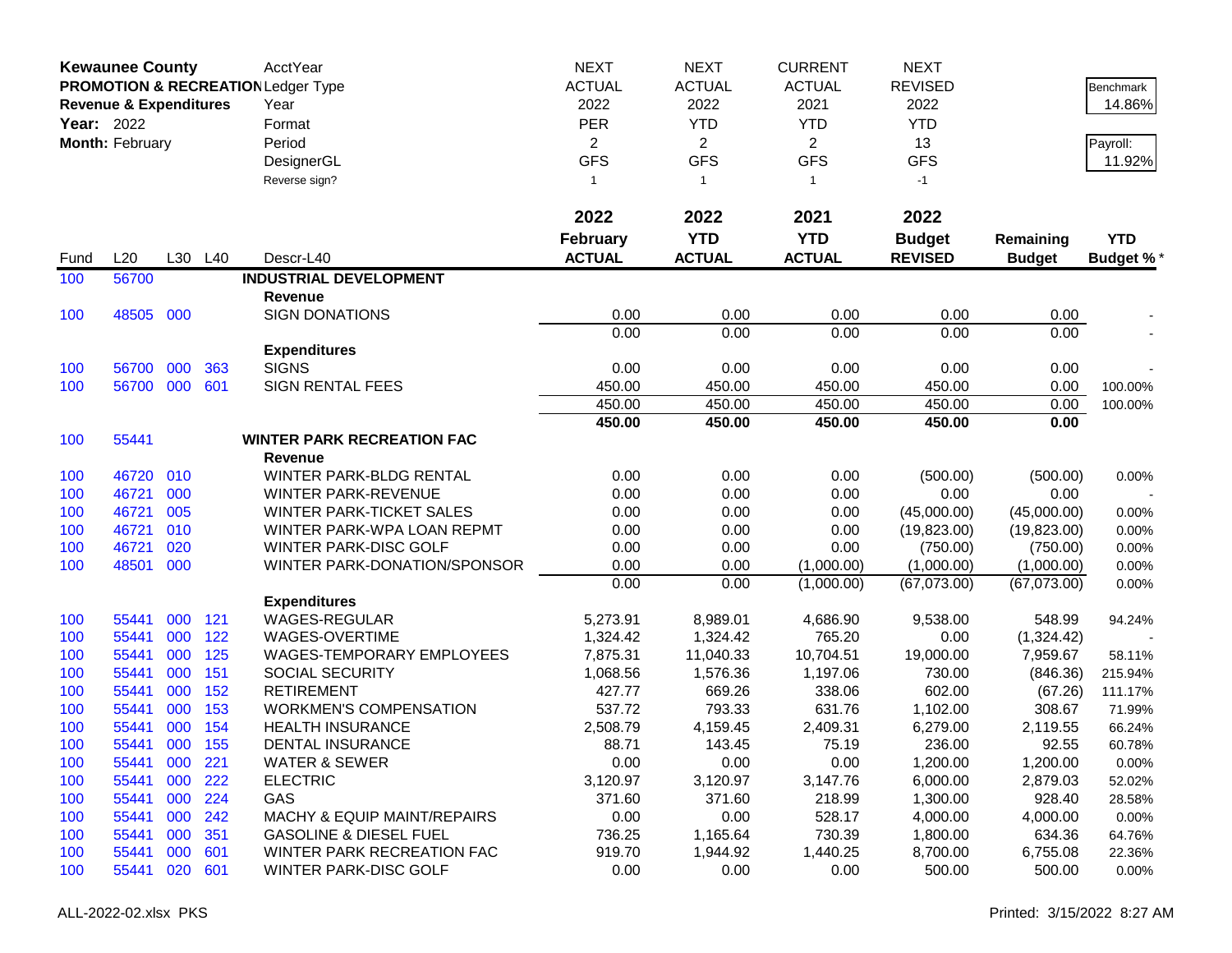|      | <b>Kewaunee County</b>            |     |     | AcctYear                                      | <b>NEXT</b>     | <b>NEXT</b>    | <b>CURRENT</b> | <b>NEXT</b>    |               |                  |
|------|-----------------------------------|-----|-----|-----------------------------------------------|-----------------|----------------|----------------|----------------|---------------|------------------|
|      |                                   |     |     | <b>PROMOTION &amp; RECREATION Ledger Type</b> | <b>ACTUAL</b>   | <b>ACTUAL</b>  | <b>ACTUAL</b>  | <b>REVISED</b> |               | <b>Benchmark</b> |
|      | <b>Revenue &amp; Expenditures</b> |     |     | Year                                          | 2022            | 2022           | 2021           | 2022           |               | 14.86%           |
|      | <b>Year: 2022</b>                 |     |     | Format                                        | <b>PER</b>      | <b>YTD</b>     | <b>YTD</b>     | <b>YTD</b>     |               |                  |
|      | Month: February                   |     |     | Period                                        | $\overline{a}$  | $\overline{2}$ | $\overline{2}$ | 13             |               | Payroll:         |
|      |                                   |     |     | DesignerGL                                    | <b>GFS</b>      | <b>GFS</b>     | <b>GFS</b>     | <b>GFS</b>     |               | 11.92%           |
|      |                                   |     |     | Reverse sign?                                 | $\mathbf{1}$    | $\overline{1}$ | $\mathbf{1}$   | $-1$           |               |                  |
|      |                                   |     |     |                                               |                 |                |                |                |               |                  |
|      |                                   |     |     |                                               | 2022            | 2022           | 2021           | 2022           |               |                  |
|      |                                   |     |     |                                               | <b>February</b> | <b>YTD</b>     | <b>YTD</b>     | <b>Budget</b>  | Remaining     | <b>YTD</b>       |
| Fund | L20                               | L30 | L40 | Descr-L40                                     | <b>ACTUAL</b>   | <b>ACTUAL</b>  | <b>ACTUAL</b>  | <b>REVISED</b> | <b>Budget</b> | <b>Budget %*</b> |
| 100  | 55441                             | 000 | 813 | <b>OUTLAY</b>                                 | 0.00            | 0.00           | 0.00           | 0.00           | 0.00          |                  |
|      |                                   |     |     |                                               | 24,253.71       | 35,298.74      | 26,873.55      | 60,987.00      | 25,688.26     | 57.88%           |
|      |                                   |     |     |                                               | 24,253.71       | 35,298.74      | 25,873.55      | (6,086.00)     | (41, 384.74)  |                  |
| 100  | 55440                             |     |     | <b>SNOWMOBILE TRAILS</b>                      |                 |                |                |                |               |                  |
|      |                                   |     |     | <b>Revenue</b>                                |                 |                |                |                |               |                  |
| 100  | 43570 000                         |     |     | SNOWMOBILE AIDS                               | 0.00            | 0.00           | 0.00           | (53,370.00)    | (53,370.00)   | 0.00%            |
|      |                                   |     |     |                                               | 0.00            | 0.00           | 0.00           | (53,370.00)    | (53,370.00)   | 0.00%            |
|      |                                   |     |     | <b>Expenditures</b>                           |                 |                |                |                |               |                  |
| 100  | 55440                             | 000 | 610 | <b>ALGOMA SNOWRIDERS</b>                      | 0.00            | 0.00           | 0.00           | 14,850.00      | 14,850.00     | 0.00%            |
| 100  | 55440                             | 000 | 620 | DENMARK NORSEMEN CLUB                         | 0.00            | 0.00           | 0.00           | 4,530.00       | 4,530.00      | 0.00%            |
| 100  | 55440                             | 000 | 640 | <b>KEWAUNEE MOONRIDERS</b>                    | 0.00            | 0.00           | 0.00           | 18,480.00      | 18,480.00     | 0.00%            |
| 100  | 55440                             | 000 | 650 | <b>MIDNITE TRAIL RIDERS</b>                   | 0.00            | 0.00           | 0.00           | 600.00         | 600.00        | 0.00%            |
| 100  | 55440                             | 000 | 660 | <b>RED RIVER RIDERS</b>                       | 0.00            | 0.00           | 0.00           | 6,000.00       | 6,000.00      | 0.00%            |
| 100  | 55440                             | 000 | 670 | SPARTAN SNOWMOBILE CLUB                       | 0.00            | 0.00           | 0.00           | 8,910.00       | 8,910.00      | 0.00%            |
|      |                                   |     |     |                                               | 0.00            | 0.00           | 0.00           | 53,370.00      | 53,370.00     | 0.00%            |
|      |                                   |     |     |                                               | 0.00            | 0.00           | 0.00           | 0.00           | 0.00          |                  |
|      |                                   |     |     | <b>OTHER PARKS &amp; TRAILS</b>               |                 |                |                |                |               |                  |
|      |                                   |     |     | <b>Revenue</b>                                |                 |                |                |                |               |                  |
| 100  | 43577                             | 000 |     | ATV TRAIL MAINTENANCE                         | 0.00            | 0.00           | (3,000.75)     | (21,500.00)    | (21,500.00)   | 0.00%            |
| 100  | 43583                             | 000 |     | ATV-EROSION CONTROL GRANT                     | 0.00            | 0.00           | 3,805.84       | 0.00           | 0.00          |                  |
| 100  | 46206                             | 000 |     | OFF-ROAD REGISTRATION-RIVER                   | 0.00            | 0.00           | 0.00           | 0.00           | 0.00          |                  |
| 100  | 43578                             | 000 |     | AHNAPEE TRAIL GRANT                           | 0.00            | 0.00           | 0.00           | (10,000.00)    | (10,000.00)   | 0.00%            |
| 100  | 48501                             | 578 |     | AHNAPEE TRAIL DONATIONS                       | 0.00            | 0.00           | (185.00)       | (10,000.00)    | (10,000.00)   | 0.00%            |
| 100  | 48501                             | 066 |     | <b>ICE RINK DONATIONS</b>                     | 0.00            | 0.00           | 0.00           | 0.00           | 0.00          |                  |
| 100  | 43569                             | 650 |     | PEKAREK BRIDGE GRANT                          | 0.00            | 0.00           | 0.00           | 0.00           | 0.00          |                  |
| 100  | 43615                             | 002 |     | <b>WEST ALASKA LAKE GRANTS</b>                | 0.00            | 0.00           | (3,750.00)     | 0.00           | 0.00          |                  |
| 100  | 43619                             | 001 |     | HEIDMANN LAKE IMPRVMT GRANT                   | 0.00            | 0.00           | (3,750.00)     | 0.00           | 0.00          |                  |
|      |                                   |     |     |                                               | 0.00            | 0.00           | (6,879.91)     | (41,500.00)    | (41,500.00)   |                  |
|      |                                   |     |     | <b>Expenditures</b>                           |                 |                |                |                |               |                  |
| 100  | 55447                             | 000 | 601 | ATV TRAIL MAINTENANCE                         | 0.00            | 0.00           | 0.00           | 21,500.00      | 21,500.00     | 0.00%            |
| 100  | 55444                             | 000 | 601 | <b>AHNAPEE TRAIL</b>                          | 0.00            | 0.00           | 0.00           | 28,000.00      | 28,000.00     | 0.00%            |
| 100  | 54921                             | 000 | 601 | <b>DANA FARM</b>                              | 532.48          | 1,017.46       | 407.25         | 2,000.00       | 982.54        | 50.87%           |
| 100  | 55450                             | 650 | 601 | PEKAREK BRIDGE PROJECT                        | 0.00            | 0.00           | 0.00           | 0.00           | 0.00          |                  |
| 100  | 55478                             | 000 | 601 | WEST ALASKA LAKE PROJECTS                     | 0.00            | 0.00           | 0.00           | 0.00           | 0.00          |                  |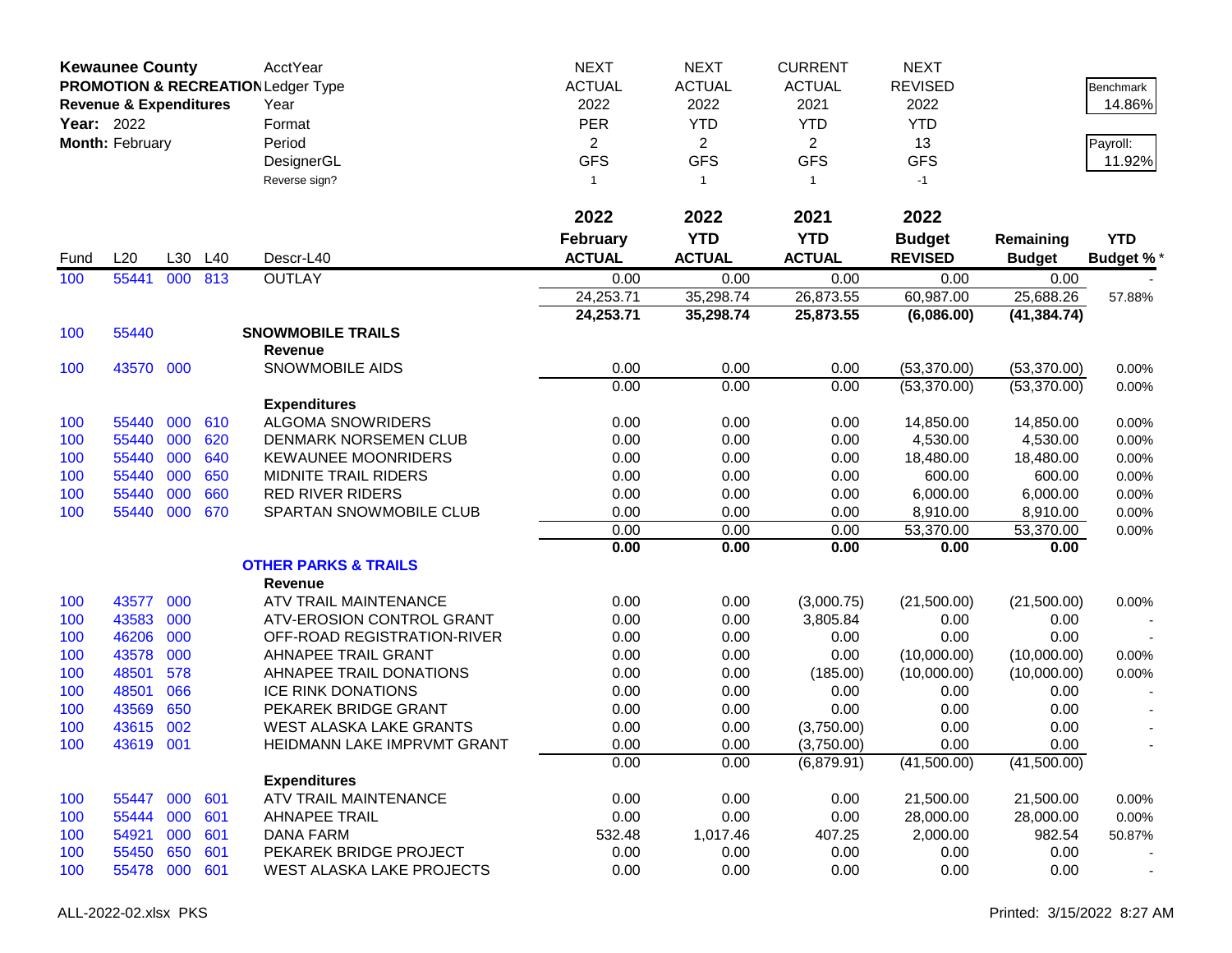|            | <b>Kewaunee County</b>            |     |     | AcctYear                                      | <b>NEXT</b>      | <b>NEXT</b>      | <b>CURRENT</b> | <b>NEXT</b>      |                      |                 |
|------------|-----------------------------------|-----|-----|-----------------------------------------------|------------------|------------------|----------------|------------------|----------------------|-----------------|
|            |                                   |     |     | <b>PROMOTION &amp; RECREATION Ledger Type</b> | <b>ACTUAL</b>    | <b>ACTUAL</b>    | <b>ACTUAL</b>  | <b>REVISED</b>   |                      | Benchmark       |
|            | <b>Revenue &amp; Expenditures</b> |     |     | Year                                          | 2022             | 2022             | 2021           | 2022             |                      | 14.86%          |
| Year: 2022 |                                   |     |     | Format                                        | <b>PER</b>       | <b>YTD</b>       | <b>YTD</b>     | <b>YTD</b>       |                      |                 |
|            | Month: February                   |     |     | Period                                        | $\overline{2}$   | 2                | $\overline{2}$ | 13               |                      | Payroll:        |
|            |                                   |     |     | DesignerGL                                    | <b>GFS</b>       | <b>GFS</b>       | <b>GFS</b>     | <b>GFS</b>       |                      | 11.92%          |
|            |                                   |     |     | Reverse sign?                                 | $\mathbf{1}$     | $\mathbf{1}$     | $\mathbf{1}$   | $-1$             |                      |                 |
|            |                                   |     |     |                                               |                  |                  |                |                  |                      |                 |
|            |                                   |     |     |                                               | 2022             | 2022             | 2021           | 2022             |                      |                 |
|            |                                   |     |     |                                               | <b>February</b>  | <b>YTD</b>       | <b>YTD</b>     | <b>Budget</b>    | Remaining            | <b>YTD</b>      |
| Fund       | L20                               | L30 | L40 | Descr-L40                                     | <b>ACTUAL</b>    | <b>ACTUAL</b>    | <b>ACTUAL</b>  | <b>REVISED</b>   | <b>Budget</b>        | <b>Budget %</b> |
| 100        | 55479                             | 001 | 601 | HEIDMANN LAKE-IMPROVEMENTS                    | 0.00             | 0.00             | 0.00           | 0.00             | 0.00                 |                 |
|            |                                   |     |     |                                               | 532.48           | 1,017.46         | 407.25         | 51,500.00        | 50,482.54            | 1.98%           |
|            |                                   |     |     |                                               | 532.48           | 1,017.46         | (6,472.66)     | 10,000.00        | 8,982.54             |                 |
|            |                                   |     |     | <b>GENERAL FUND</b>                           | 49,796.41        | 76,604.72        | 61,508.46      | 530,927.00       | 454,322.28           |                 |
|            |                                   |     |     |                                               |                  |                  |                |                  |                      |                 |
| 229        |                                   |     |     | <b>RYAN PARK FUND</b>                         |                  |                  |                |                  |                      |                 |
| 229        | 55466                             |     |     | <b>RYAN PARK</b>                              |                  |                  |                |                  |                      |                 |
|            |                                   |     |     | Revenue                                       |                  |                  |                |                  |                      |                 |
| 229        | 43602                             | 000 |     | RYAN PARK REVENUE                             | 0.00             | 0.00             | 0.00           | (3,655.00)       | (3,655.00)           | 0.00%           |
| 229        | 49202 000                         |     |     | TRANSFER FROM FUND BALANCE                    | 0.00             | 0.00             | 0.00           | 0.00             | 0.00                 |                 |
|            |                                   |     |     |                                               | 0.00             | 0.00             | 0.00           | (3,655.00)       | (3,655.00)           | 0.00%           |
|            |                                   |     |     | <b>Expenditures</b>                           |                  |                  |                |                  |                      |                 |
| 229        | 55466                             | 000 | 601 | <b>RYAN PARK EXPENSES</b>                     | 423.65           | 423.65           | 0.00           | 3,655.00         | 3,231.35             | 11.59%          |
| 229        | 55466                             | 000 | 813 | <b>OUTLAY</b>                                 | 0.00             | 0.00             | 0.00<br>0.00   | 0.00             | 0.00                 |                 |
|            |                                   |     |     |                                               | 423.65<br>423.65 | 423.65<br>423.65 | 0.00           | 3,655.00<br>0.00 | 3,231.35<br>(423.65) | 11.59%          |
|            |                                   |     |     |                                               |                  |                  |                |                  |                      |                 |
| 230        |                                   |     |     | <b>BOAT LAUNCH FUND</b>                       |                  |                  |                |                  |                      |                 |
| 230        | 55467                             |     |     | <b>BOAT LAUNCH SERVICES</b>                   |                  |                  |                |                  |                      |                 |
|            |                                   |     |     | Revenue                                       |                  |                  |                |                  |                      |                 |
| 230        | 46204                             | 000 |     | <b>BOAT LAUNCH FEES</b>                       | 0.00             | 0.00             | (30.00)        | (8,000.00)       | (8,000.00)           | 0.00%           |
| 230        | 48501                             | 000 |     | <b>DONATIONS</b>                              | 0.00             | 0.00             | 0.00           | 0.00             | 0.00                 |                 |
| 230        | 48503                             | 000 |     | CO LAKES ASSN-DONATIONS                       | 0.00             | 0.00             | 0.00           | 0.00             | 0.00                 |                 |
| 230        | 49200                             | 000 |     | <b>TRANSFER FROM OTHER FUNDS</b>              | 0.00             | 0.00             | 0.00           | 0.00             | 0.00                 |                 |
| 230        | 49202 000                         |     |     | TRANSFER FROM FUND BALANCE                    | 0.00             | 0.00             | 0.00           | 0.00             | 0.00                 |                 |
|            |                                   |     |     |                                               | 0.00             | 0.00             | (30.00)        | (8,000.00)       | (8,000.00)           | 0.00%           |
|            |                                   |     |     | <b>Expenditures</b>                           |                  |                  |                |                  |                      |                 |
| 230        | 55467                             | 000 | 601 | <b>BOAT LAUNCH EXPENSES</b>                   | 74.32            | 74.32            | 1,811.65       | 8,000.00         | 7,925.68             | 0.93%           |
| 230        | 59200 000 601                     |     |     | TRANSFER TO OTHER FUNDS                       | 0.00             | 0.00             | 0.00           | 0.00             | 0.00                 |                 |
|            |                                   |     |     |                                               | 74.32            | 74.32            | 1,811.65       | 8,000.00         | 7,925.68             | 0.93%           |
|            |                                   |     |     |                                               | 74.32            | 74.32            | 1,781.65       | 0.00             | (74.32)              |                 |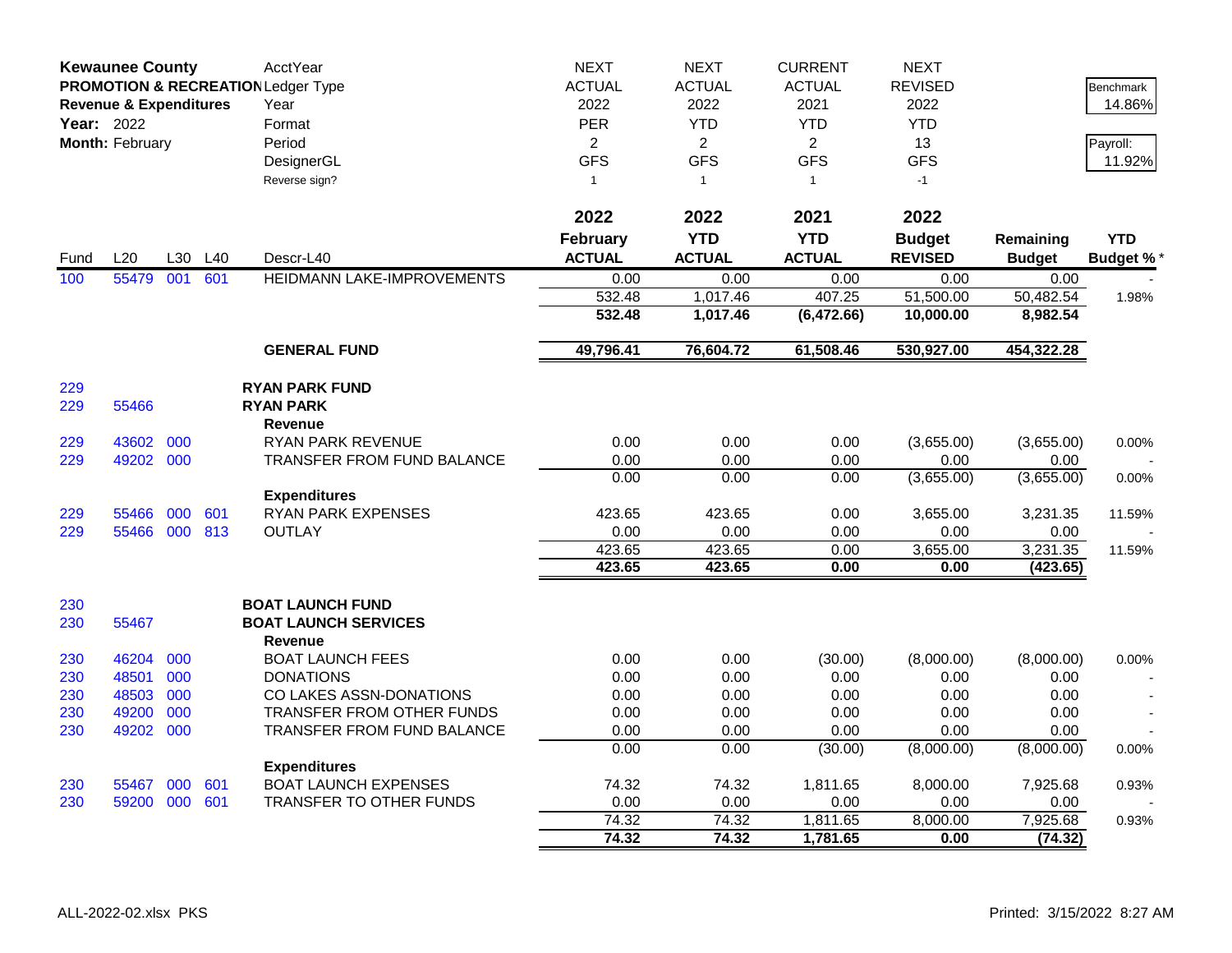| <b>Kewaunee County</b><br>PROMOTION & RECREATION Ledger Type<br><b>Revenue &amp; Expenditures</b><br>Year: 2022<br>Month: February |           |     | AcctYear<br>Year<br>Format<br>Period<br>DesignerGL<br>Reverse sign? | <b>NEXT</b><br><b>ACTUAL</b><br>2022<br><b>PER</b><br>$\overline{a}$<br><b>GFS</b><br>$\mathbf{1}$ | <b>NEXT</b><br><b>ACTUAL</b><br>2022<br><b>YTD</b><br>$\overline{2}$<br><b>GFS</b><br>$\overline{1}$ | <b>CURRENT</b><br><b>ACTUAL</b><br>2021<br><b>YTD</b><br>$\overline{2}$<br><b>GFS</b><br>$\mathbf{1}$ | <b>NEXT</b><br><b>REVISED</b><br>2022<br><b>YTD</b><br>13<br><b>GFS</b><br>$-1$ |                                 | Benchmark<br>14.86%<br>Payroll:<br>11.92% |                                |
|------------------------------------------------------------------------------------------------------------------------------------|-----------|-----|---------------------------------------------------------------------|----------------------------------------------------------------------------------------------------|------------------------------------------------------------------------------------------------------|-------------------------------------------------------------------------------------------------------|---------------------------------------------------------------------------------|---------------------------------|-------------------------------------------|--------------------------------|
|                                                                                                                                    |           |     |                                                                     |                                                                                                    | 2022                                                                                                 | 2022                                                                                                  | 2021                                                                            | 2022                            |                                           |                                |
| Fund                                                                                                                               | L20       |     | L30 L40                                                             | Descr-L40                                                                                          | <b>February</b><br><b>ACTUAL</b>                                                                     | <b>YTD</b><br><b>ACTUAL</b>                                                                           | <b>YTD</b><br><b>ACTUAL</b>                                                     | <b>Budget</b><br><b>REVISED</b> | Remaining<br><b>Budget</b>                | <b>YTD</b><br><b>Budget %*</b> |
| 231<br>231                                                                                                                         | 55465     |     |                                                                     | OFF-ROAD REGISTRATION FUND<br><b>RIVERVIEW ATV PARK</b><br><b>Revenue</b>                          |                                                                                                      |                                                                                                       |                                                                                 |                                 |                                           |                                |
| 231                                                                                                                                | 43604     | 000 |                                                                     | ATV PARK-STATE AID                                                                                 | 0.00                                                                                                 | 0.00                                                                                                  | 0.00                                                                            | 0.00                            | 0.00                                      |                                |
| 231                                                                                                                                | 46206     | 000 |                                                                     | RIVERVIEW REGISTRATION FEES                                                                        | 0.00                                                                                                 | 0.00                                                                                                  | 0.00                                                                            | (6,000.00)                      | (6,000.00)                                | 0.00%                          |
| 231                                                                                                                                | 49202 000 |     |                                                                     | <b>TRANSFER FROM FUND BALANCE</b>                                                                  | 0.00                                                                                                 | 0.00                                                                                                  | 0.00                                                                            | (6,000.00)                      | (6,000.00)                                | 0.00%                          |
|                                                                                                                                    |           |     |                                                                     |                                                                                                    | 0.00                                                                                                 | 0.00                                                                                                  | 0.00                                                                            | (12,000.00)                     | (12,000.00)                               | 0.00%                          |
| 231                                                                                                                                | 55465     | 000 | 601                                                                 | <b>Expenditures</b><br><b>RIVERVIEW MAINT &amp; IMPRMNTS</b>                                       | 0.00                                                                                                 | 0.00                                                                                                  | 0.00                                                                            | 6,000.00                        | 6,000.00                                  | 0.00%                          |
| 231                                                                                                                                | 55465     | 000 | 813                                                                 | <b>OUTLAY</b>                                                                                      | 0.00                                                                                                 | 0.00                                                                                                  | 0.00                                                                            | 6,000.00                        | 6,000.00                                  | 0.00%                          |
| 231                                                                                                                                | 59200     | 000 | 601                                                                 | TRANSFER TO OTHER FUNDS                                                                            | 0.00                                                                                                 | 0.00                                                                                                  | 0.00                                                                            | 0.00                            | 0.00                                      |                                |
|                                                                                                                                    |           |     |                                                                     |                                                                                                    | 0.00                                                                                                 | 0.00                                                                                                  | 0.00                                                                            | 12,000.00                       | 12,000.00                                 | 0.00%                          |
|                                                                                                                                    |           |     |                                                                     |                                                                                                    | 0.00                                                                                                 | 0.00                                                                                                  | 0.00                                                                            | 0.00                            | 0.00                                      |                                |
| 232                                                                                                                                |           |     |                                                                     | <b>BRUEMMER PARK FUND</b>                                                                          |                                                                                                      |                                                                                                       |                                                                                 |                                 |                                           |                                |
| 232                                                                                                                                | 55473     |     |                                                                     | <b>BRUEMMER PARK IMPROVEMENTS</b><br><b>Revenue</b>                                                |                                                                                                      |                                                                                                       |                                                                                 |                                 |                                           |                                |
| 232                                                                                                                                | 46723     | 000 |                                                                     | <b>BRUEMMER PARK DONATIONS</b>                                                                     | 0.00                                                                                                 | 0.00                                                                                                  | 0.00                                                                            | 0.00                            | 0.00                                      |                                |
| 232                                                                                                                                | 48501     | 000 |                                                                     | DONATIONS-CAPITAL                                                                                  | 0.00                                                                                                 | 0.00                                                                                                  | 0.00                                                                            | 0.00                            | 0.00                                      |                                |
| 232                                                                                                                                | 49200     | 000 |                                                                     | <b>TRANSFER FROM OTHER FUNDS</b>                                                                   | 0.00                                                                                                 | 0.00                                                                                                  | 0.00                                                                            | 0.00                            | 0.00                                      |                                |
|                                                                                                                                    |           |     |                                                                     |                                                                                                    | 0.00                                                                                                 | 0.00                                                                                                  | 0.00                                                                            | 0.00                            | 0.00                                      |                                |
|                                                                                                                                    |           |     |                                                                     | <b>Expenditures</b>                                                                                |                                                                                                      |                                                                                                       |                                                                                 |                                 |                                           |                                |
| 232                                                                                                                                | 55473     | 000 | 601                                                                 | <b>BRUEMMER PARK IMPROVEMENTS</b>                                                                  | 0.00                                                                                                 | 0.00                                                                                                  | 0.00                                                                            | 0.00                            | 0.00                                      |                                |
| 232                                                                                                                                | 55473     | 000 | 813                                                                 | <b>OUTLAY</b>                                                                                      | 0.00                                                                                                 | 0.00                                                                                                  | 0.00                                                                            | 0.00                            | 0.00                                      |                                |
|                                                                                                                                    |           |     |                                                                     |                                                                                                    | 0.00                                                                                                 | 0.00                                                                                                  | 0.00                                                                            | 0.00                            | 0.00                                      |                                |
|                                                                                                                                    |           |     |                                                                     |                                                                                                    | 0.00                                                                                                 | 0.00                                                                                                  | 0.00                                                                            | 0.00                            | 0.00                                      |                                |
|                                                                                                                                    |           |     |                                                                     |                                                                                                    | 50,294.38                                                                                            | 77,102.69                                                                                             | 63,290.11                                                                       | 530,927.00                      | 453,824.31                                |                                |
|                                                                                                                                    |           |     |                                                                     | <b>FUND BALANCE - Beginning of year</b>                                                            |                                                                                                      | 01/01/20XX                                                                                            |                                                                                 | <b>Current Balance:</b>         |                                           |                                |
| 100                                                                                                                                | 34511     |     |                                                                     | FB ASSIGND-FAIRGROUNDS                                                                             |                                                                                                      | (33,693.09)                                                                                           |                                                                                 | (33,693.09)                     |                                           | 100.55300.000.245              |
| 100                                                                                                                                | 34512     |     |                                                                     | FB ASSIGND-PARKS                                                                                   |                                                                                                      | (35, 712.63)                                                                                          |                                                                                 | (35, 712.63)                    | <b>P&amp;R Admin from RLF</b>             |                                |
| 100                                                                                                                                | 34513     |     |                                                                     | FB ASSIGND-RACE TRACK CLAY                                                                         |                                                                                                      | (1,960.10)                                                                                            |                                                                                 | (1,893.38)                      |                                           | 100.55300.000.814              |
| 100                                                                                                                                | 37030     |     |                                                                     | FB RESTRICT-SHOW RING                                                                              |                                                                                                      | 0.00                                                                                                  |                                                                                 | 0.00                            | <b>Show Ring donations</b>                |                                |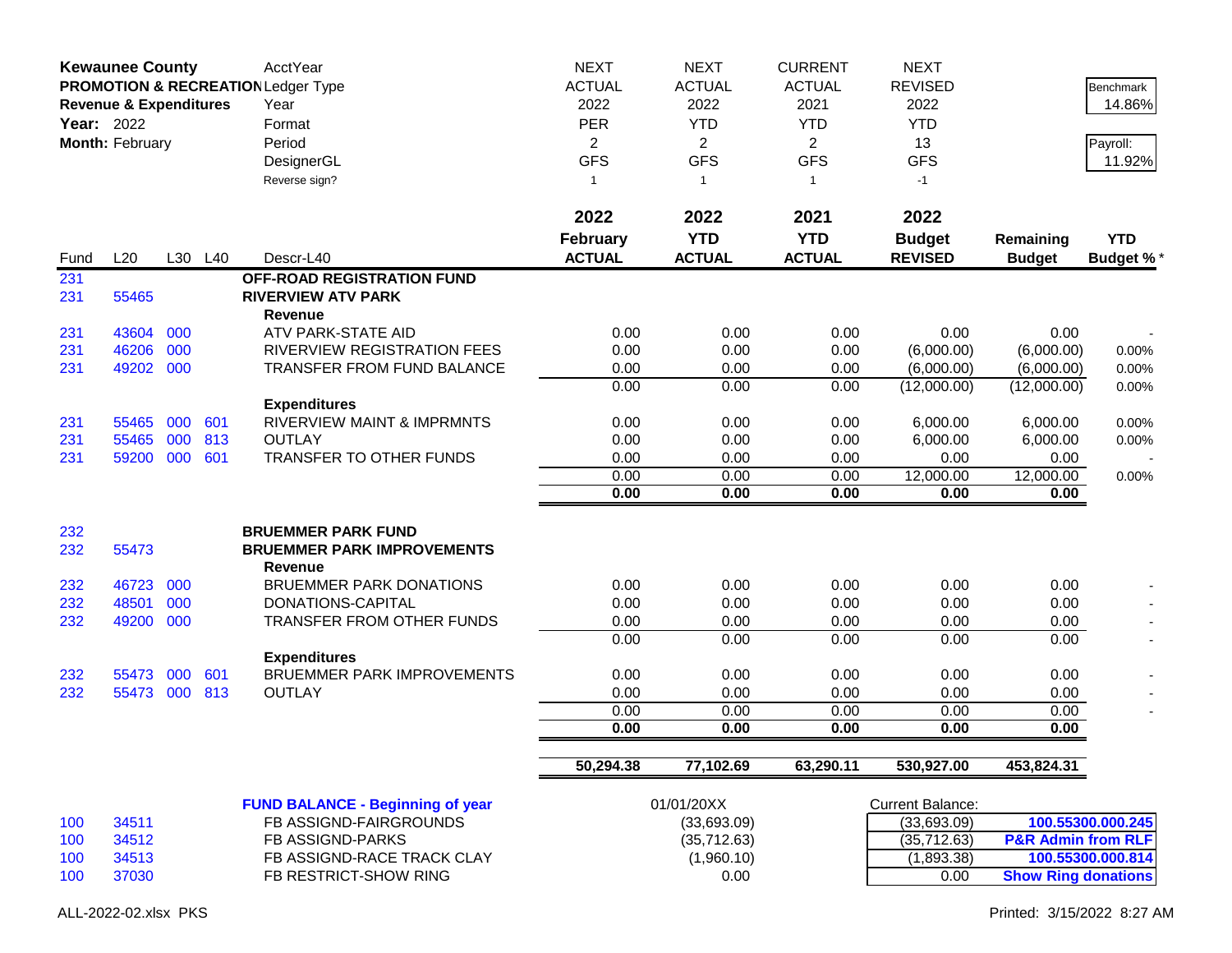| <b>Kewaunee County</b>                        | AcctYear                            | <b>NEXT</b>     | <b>NEXT</b>   | <b>CURRENT</b> | <b>NEXT</b>    |               |                  |
|-----------------------------------------------|-------------------------------------|-----------------|---------------|----------------|----------------|---------------|------------------|
| <b>PROMOTION &amp; RECREATION Ledger Type</b> |                                     | <b>ACTUAL</b>   | <b>ACTUAL</b> | <b>ACTUAL</b>  | <b>REVISED</b> |               | <b>Benchmark</b> |
| <b>Revenue &amp; Expenditures</b>             | Year                                | 2022            | 2022          | 2021           | 2022           |               | 14.86%           |
| <b>Year: 2022</b>                             | Format                              | <b>PER</b>      | <b>YTD</b>    | YTD.           | <b>YTD</b>     |               |                  |
| Month: February                               | Period                              | 2               | 2             | $\overline{2}$ | 13             |               | Payroll:         |
|                                               | DesignerGL                          | <b>GFS</b>      | <b>GFS</b>    | <b>GFS</b>     | <b>GFS</b>     |               | 11.92%           |
|                                               | Reverse sign?                       |                 |               |                | $-1$           |               |                  |
|                                               |                                     | 2022            | 2022          | 2021           | 2022           |               |                  |
|                                               |                                     | <b>February</b> | <b>YTD</b>    | <b>YTD</b>     | <b>Budget</b>  | Remaining     | <b>YTD</b>       |
| L20<br>L30 L40<br>Fund                        | Descr-L40                           | <b>ACTUAL</b>   | <b>ACTUAL</b> | <b>ACTUAL</b>  | <b>REVISED</b> | <b>Budget</b> | <b>Budget %*</b> |
| 229                                           | RYAN PARK FUND                      |                 | (25, 257.17)  |                |                |               |                  |
| 230                                           | <b>BOAT LAUNCH FUND</b>             |                 | 6,372.66      |                |                |               |                  |
| 231                                           | OFF-ROAD REGISTRATION FUND          |                 | (11,962.08)   |                |                |               |                  |
| 232                                           | <b>BRUEMMER PARK FUND</b>           |                 | (4,886.42)    |                |                |               |                  |
|                                               | <b>INTEGRITY CHECK:</b>             |                 |               |                |                |               |                  |
|                                               | <b>Total Expenditures (report)</b>  | 51,498.16       | 78,906.47     | 72,849.71      | 755,509.00     |               |                  |
| [55200.55 *<br>100                            | <b>Total Dept expenditures(G/L)</b> | 51,000.19       | 78,408.50     | 71,038.06      | 731,854.00     |               |                  |
| $\star$<br>[229.232,2] 50000.59 *             | <b>Total Dept expenditures(G/L)</b> | 497.97          | 497.97        | 1,811.65       | 23,655.00      |               |                  |
|                                               | <b>Total G/L</b>                    | 51,498.16       | 78,906.47     | 72,849.71      | 755,509.00     |               |                  |
|                                               |                                     | 0.00            | 0.00          | 0.00           | 0.00           |               |                  |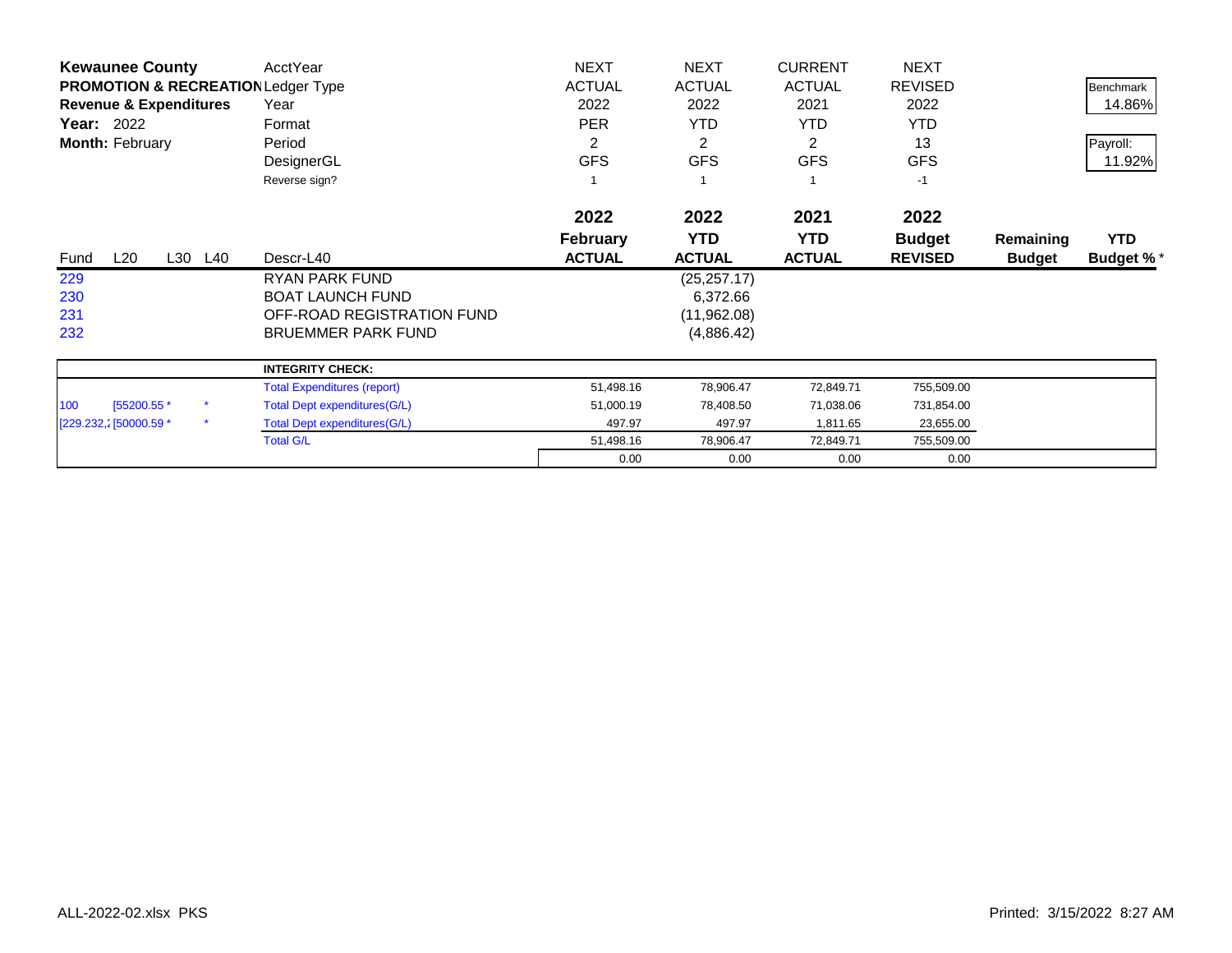|                   | <b>Kewaunee County</b>            |     |         | <b>AcctYear</b>                | <b>NEXT</b>     | <b>NEXT</b>    | <b>CURRENT</b> | <b>NEXT</b>    |               |                  |
|-------------------|-----------------------------------|-----|---------|--------------------------------|-----------------|----------------|----------------|----------------|---------------|------------------|
|                   | <b>PUBLIC HEALTH</b>              |     |         | Ledger Type                    | <b>ACTUAL</b>   | <b>ACTUAL</b>  | <b>ACTUAL</b>  | <b>REVISED</b> |               | <b>Benchmark</b> |
|                   | <b>Revenue &amp; Expenditures</b> |     |         | Year                           | 2022            | 2022           | 2021           | 2022           |               | 14.86%           |
| <b>Year: 2022</b> |                                   |     |         | Format                         | <b>PER</b>      | <b>YTD</b>     | <b>YTD</b>     | <b>YTD</b>     |               |                  |
|                   | Month: February                   |     |         | Period                         | $\overline{2}$  | $\overline{2}$ | $\overline{2}$ | 13             |               | Payroll:         |
|                   |                                   |     |         | DesignerGL                     | <b>GFS</b>      | <b>GFS</b>     | <b>GFS</b>     | <b>GFS</b>     |               | 11.92%           |
|                   |                                   |     |         | Reverse sign?                  | $\mathbf{1}$    | $\overline{1}$ | $\mathbf{1}$   | $-1$           |               |                  |
|                   |                                   |     |         |                                |                 |                |                |                |               |                  |
|                   |                                   |     |         |                                | 2022            | 2022           | 2021           | 2022           |               |                  |
|                   |                                   |     |         |                                | <b>February</b> | <b>YTD</b>     | <b>YTD</b>     | <b>Budget</b>  | Remaining     | <b>YTD</b>       |
| Fund              | L20                               |     | L30 L40 | Descr-L40                      | <b>ACTUAL</b>   | <b>ACTUAL</b>  | <b>ACTUAL</b>  | <b>REVISED</b> | <b>Budget</b> | <b>Budget %*</b> |
| 100               |                                   |     |         | <b>GENERAL FUND</b>            |                 |                |                |                |               |                  |
| 100               | 54100                             |     |         | <b>PUBLIC HEALTH</b>           |                 |                |                |                |               |                  |
|                   |                                   |     |         | Revenue                        |                 |                |                |                |               |                  |
| 100               | 43551                             | 038 |         | PRENATAL CARE COORDINATION     | (92.15)         | (92.15)        | 0.00           | (3,000.00)     | (2,907.85)    | 3.07%            |
| 100               | 43551                             | 042 |         | <b>RADON TEST KITS</b>         | (232.00)        | (320.00)       | (72.00)        | (100.00)       | 220.00        | 320.00%          |
| 100               | 43551                             | 054 |         | CAR SEAT PROGRAM GRANT         | 0.00            | 0.00           | 0.00           | 0.00           | 0.00          |                  |
| 100               | 43553                             | 684 |         | WIMCR/ACT 318 ADJUSTMENT       | 0.00            | 0.00           | 0.00           | 0.00           | 0.00          |                  |
| 100               | 46250                             | 089 |         | <b>NURSE FEES</b>              | (4.61)          | (4.61)         | (30.00)        | 0.00           | 4.61          |                  |
| 100               | 46510                             | 040 |         | PUB HEALTH NURSE SERVICES      | (1,893.38)      | (3,782.64)     | (1,876.89)     | (15,000.00)    | (11, 217.36)  | 25.22%           |
| 100               | 46510                             | 044 |         | <b>HEPATITIS B</b>             | 0.00            | 0.00           | 0.00           | (900.00)       | (900.00)      | 0.00%            |
| 100               | 46510                             | 065 |         | T.B. SKIN TESTS                | 0.00            | (32.00)        | (96.00)        | (1,200.00)     | (1, 168.00)   | 2.67%            |
| 100               | 46510                             | 070 |         | <b>SHARPS COLLECTIONS</b>      | (68.00)         | (78.00)        | (69.00)        | (350.00)       | (272.00)      | 22.29%           |
| 100               | 48510 001                         |     |         | BACK-TO-SCHOOL DONATIONS       | 0.00            | (500.00)       | 0.00           | (3,500.00)     | (3,000.00)    | 14.29%           |
|                   |                                   |     |         |                                | (2, 290.14)     | (4,809.40)     | (2, 143.89)    | (24,050.00)    | (19, 240.60)  | 20.00%           |
|                   |                                   |     |         | <b>Expenditures</b>            |                 |                |                |                |               |                  |
| 100               | 54100                             | 000 | 111     | <b>SALARIES</b>                | 6,502.40        | 13,004.80      | 12,761.60      | 84,535.00      | 71,530.20     | 15.38%           |
| 100               | 54100                             | 000 | 121     | <b>WAGES-REGULAR</b>           | 809.21          | 1,110.38       | 3,032.69       | 66,539.00      | 65,428.62     | 1.67%            |
| 100               | 54100                             | 000 | 122     | WAGES-OVERTIME                 | 0.00            | 0.00           | 0.00           | 0.00           | 0.00          |                  |
| 100               | 54100                             | 000 | 149     | <b>INTERPRETERS</b>            | 0.00            | 0.00           | 0.00           | 200.00         | 200.00        | 0.00%            |
| 100               | 54100                             | 000 | 151     | <b>SOCIAL SECURITY</b>         | 508.12          | 975.55         | 1,115.60       | 11,559.00      | 10,583.45     | 8.44%            |
| 100               | 54100                             | 000 | 152     | <b>RETIREMENT</b>              | 475.26          | 917.48         | 1,066.11       | 9,821.00       | 8,903.52      | 9.34%            |
| 100               | 54100                             | 000 | 153     | <b>WORKMEN'S COMPENSATION</b>  | 263.34          | 508.32         | 596.03         | 4,988.00       | 4,479.68      | 10.19%           |
| 100               | 54100                             | 000 | 154     | <b>HEALTH INSURANCE</b>        | 2,579.62        | 5,752.59       | 4,138.40       | 40,737.00      | 34,984.41     | 14.12%           |
| 100               | 54100                             | 000 | 155     | DENTAL INSURANCE               | 73.74           | 161.23         | 154.50         | 1,220.00       | 1,058.77      | 13.22%           |
| 100               | 54100                             | 000 | 156     | HEALTH REIMBURSEMENT ACCOUNT   | 0.00            | 0.00           | 0.00           | 0.00           | 0.00          |                  |
| 100               | 54100                             | 000 | 225     | <b>TELEPHONE</b>               | 453.36          | 593.70         | 50.87          | 1,962.00       | 1,368.30      | 30.26%           |
| 100               | 54100 000                         |     | 249     | MAINTENANCE AGREEMENTS         | 0.00            | 0.00           | 0.00           | 0.00           | 0.00          |                  |
| 100               | 54100 000                         |     | 253     | TESTING-ANIMAL RABIES          | 300.00          | 300.00         | 0.00           | 500.00         | 200.00        | 60.00%           |
| 100               | 54100 000                         |     | 296     | CONTRACTED SERVICES/SHARPS     | 0.00            | 0.00           | 143.85         | 300.00         | 300.00        | 0.00%            |
| 100               | 54100 000                         |     | 311     | <b>POSTAGE</b>                 | 40.30           | 40.30          | 9.20           | 1,000.00       | 959.70        | 4.03%            |
| 100               | 54100 000                         |     | 312     | <b>OFFICE SUPPLIES</b>         | 30.79           | 83.29          | 82.97          | 1,500.00       | 1,416.71      | 5.55%            |
| 100               | 54100 000                         |     | 320     | <b>RADON TEST KITS</b>         | 0.00            | 0.00           | 0.00           | 100.00         | 100.00        | 0.00%            |
| 100               | 54100 000                         |     | 322     | <b>SUBSCRIPTIONS</b>           | 24.95           | 24.95          | 0.00           | 100.00         | 75.05         | 24.95%           |
| 100               | 54100 000                         |     | 324     | <b>MEMBERSHIP DUES</b>         | 0.00            | 0.00           | 100.00         | 1,000.00       | 1,000.00      | 0.00%            |
| 100               | 54100 000                         |     | 328     | <b>BACK-TO-SCHOOL SUPPLIES</b> | 0.00            | 0.00           | 0.00           | 0.00           | 0.00          |                  |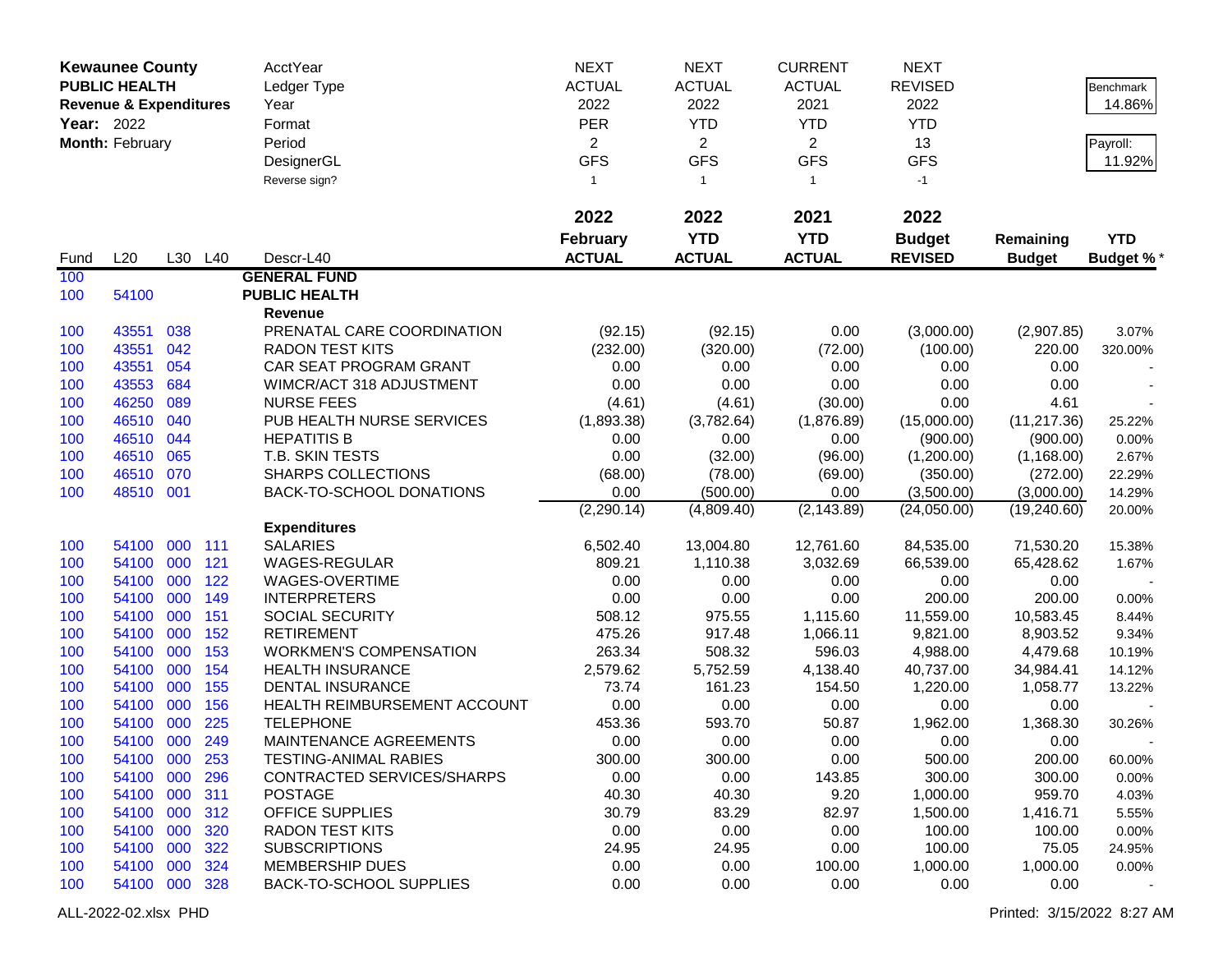| <b>Kewaunee County</b><br><b>PUBLIC HEALTH</b><br><b>Revenue &amp; Expenditures</b><br><b>Year: 2022</b><br>Month: February |                |            | AcctYear<br>Ledger Type<br>Year<br>Format<br>Period<br>DesignerGL<br>Reverse sign? | <b>NEXT</b><br><b>ACTUAL</b><br>2022<br>PER<br>$\overline{2}$<br><b>GFS</b><br>$\mathbf{1}$ | <b>NEXT</b><br><b>ACTUAL</b><br>2022<br><b>YTD</b><br>$\overline{2}$<br><b>GFS</b><br>$\overline{1}$ | <b>CURRENT</b><br><b>ACTUAL</b><br>2021<br><b>YTD</b><br>$\overline{2}$<br><b>GFS</b><br>$\mathbf{1}$ | <b>NEXT</b><br><b>REVISED</b><br>2022<br><b>YTD</b><br>13<br><b>GFS</b><br>$-1$ |                 | Benchmark<br>14.86%<br>Payroll:<br>11.92% |                  |
|-----------------------------------------------------------------------------------------------------------------------------|----------------|------------|------------------------------------------------------------------------------------|---------------------------------------------------------------------------------------------|------------------------------------------------------------------------------------------------------|-------------------------------------------------------------------------------------------------------|---------------------------------------------------------------------------------|-----------------|-------------------------------------------|------------------|
|                                                                                                                             |                |            |                                                                                    |                                                                                             | 2022                                                                                                 | 2022                                                                                                  | 2021                                                                            | 2022            |                                           |                  |
|                                                                                                                             |                |            |                                                                                    |                                                                                             | <b>February</b>                                                                                      | <b>YTD</b>                                                                                            | <b>YTD</b>                                                                      | <b>Budget</b>   | Remaining                                 | <b>YTD</b>       |
| Fund                                                                                                                        | L20            |            | L30 L40                                                                            | Descr-L40                                                                                   | <b>ACTUAL</b>                                                                                        | <b>ACTUAL</b>                                                                                         | <b>ACTUAL</b>                                                                   | <b>REVISED</b>  | <b>Budget</b>                             | <b>Budget %*</b> |
| 100                                                                                                                         | 54100          | 000        | 332                                                                                | <b>TRAVEL EXPENSES</b>                                                                      | 241.54                                                                                               | 241.54                                                                                                | 0.00                                                                            | 3,200.00        | 2,958.46                                  | 7.55%            |
| 100                                                                                                                         | 54100          | 000        | 338                                                                                | <b>FLUORIDE VARNISH</b>                                                                     | 0.00                                                                                                 | 0.00                                                                                                  | 0.00                                                                            | 100.00          | 100.00                                    | 0.00%            |
| 100                                                                                                                         | 54100          | 000        | 342                                                                                | <b>MEDICAL SUPPLIES</b>                                                                     | (62.49)                                                                                              | (62.49)                                                                                               | 436.42                                                                          | 2,000.00        | 2,062.49                                  | $-3.12%$         |
| 100                                                                                                                         | 54100          | 000        | 348                                                                                | <b>EDUCATIONAL MATERIALS</b>                                                                | 549.80                                                                                               | 549.80                                                                                                | 0.00                                                                            | 300.00          | (249.80)                                  | 183.27%          |
| 100                                                                                                                         | 54100          | 000        | 533                                                                                | <b>EQUIPMENT RENTAL &amp; LEASES</b>                                                        | 147.16                                                                                               | 218.85                                                                                                | 259.28                                                                          | 2,200.00        | 1,981.15                                  | 9.95%            |
| 100                                                                                                                         | 54100          | 000        | 813                                                                                | <b>OUTLAY</b>                                                                               | 0.00                                                                                                 | 0.00                                                                                                  | 0.00                                                                            | 0.00            | 0.00                                      |                  |
|                                                                                                                             |                |            |                                                                                    |                                                                                             | 12,937.10                                                                                            | 24,420.29                                                                                             | 23,947.52                                                                       | 233,861.00      | 209,440.71                                | 10.44%           |
|                                                                                                                             |                |            |                                                                                    |                                                                                             | 10,646.96                                                                                            | 19,610.89                                                                                             | 21,803.63                                                                       | 209,811.00      | 190,200.11                                |                  |
| 100                                                                                                                         | 54111          |            |                                                                                    | <b>COMMUNICABLE DISEASE PRVNTN</b>                                                          |                                                                                                      |                                                                                                       |                                                                                 |                 |                                           |                  |
|                                                                                                                             |                |            |                                                                                    | <b>Revenue</b>                                                                              |                                                                                                      |                                                                                                       |                                                                                 |                 |                                           |                  |
| 100                                                                                                                         | 43551          | 032        |                                                                                    | COMMUNICABLE DISEASE PRVNTN                                                                 | 0.00                                                                                                 | 0.00                                                                                                  | 0.00                                                                            | (3,400.00)      | (3,400.00)                                | 0.00%            |
|                                                                                                                             |                |            |                                                                                    |                                                                                             | 0.00                                                                                                 | 0.00                                                                                                  | 0.00                                                                            | (3,400.00)      | (3,400.00)                                | 0.00%            |
|                                                                                                                             |                |            |                                                                                    | <b>Expenditures</b>                                                                         |                                                                                                      |                                                                                                       |                                                                                 |                 |                                           |                  |
| 100                                                                                                                         | 54111          | 000        | 121                                                                                | <b>WAGES-REGULAR</b>                                                                        | 0.00                                                                                                 | 0.00                                                                                                  | 694.63                                                                          | 2,409.00        | 2,409.00                                  | 0.00%            |
| 100                                                                                                                         | 54111          | 000        | 151                                                                                | SOCIAL SECURITY                                                                             | 0.00                                                                                                 | 0.00                                                                                                  | 53.14                                                                           | 184.00          | 184.00                                    | 0.00%            |
| 100                                                                                                                         | 54111<br>54111 | 000<br>000 | 152<br>153                                                                         | <b>RETIREMENT</b><br><b>WORKMEN'S COMPENSATION</b>                                          | 0.00<br>0.00                                                                                         | 0.00<br>0.00                                                                                          | 46.89                                                                           | 156.00<br>91.00 | 156.00<br>91.00                           | 0.00%            |
| 100                                                                                                                         | 54111          | 000        | 154                                                                                |                                                                                             |                                                                                                      | 0.00                                                                                                  | 27.09                                                                           |                 | 474.00                                    | 0.00%            |
| 100<br>100                                                                                                                  | 54111          | 000        | 155                                                                                | <b>HEALTH INSURANCE</b><br><b>DENTAL INSURANCE</b>                                          | 0.00<br>0.00                                                                                         | 0.00                                                                                                  | 0.00<br>0.00                                                                    | 474.00<br>26.00 | 26.00                                     | 0.00%            |
| 100                                                                                                                         | 54111          | 000        | 312                                                                                | OFFICE SUPPLIES                                                                             | 0.00                                                                                                 | 0.00                                                                                                  | 0.00                                                                            | 0.00            | 0.00                                      | 0.00%            |
| 100                                                                                                                         | 54111          | 000        | 332                                                                                | <b>TRAVEL EXPENSES</b>                                                                      | 0.00                                                                                                 | 0.00                                                                                                  | 0.00                                                                            | 0.00            | 0.00                                      |                  |
| 100                                                                                                                         | 54111          | 000        | 342                                                                                | <b>MEDICAL SUPPLIES</b>                                                                     | 0.00                                                                                                 | 0.00                                                                                                  | 0.00                                                                            | 0.00            | 0.00                                      |                  |
| 100                                                                                                                         | 54111          | 000        | 348                                                                                | <b>EDUCATIONAL MATERIALS</b>                                                                | 0.00                                                                                                 | 0.00                                                                                                  | 0.00                                                                            | 60.00           | 60.00                                     | 0.00%            |
| 100                                                                                                                         | 54111          | 000        | 813                                                                                | <b>OUTLAY</b>                                                                               | 0.00                                                                                                 | 0.00                                                                                                  | 0.00                                                                            | 0.00            | 0.00                                      |                  |
|                                                                                                                             |                |            |                                                                                    |                                                                                             | 0.00                                                                                                 | 0.00                                                                                                  | 821.75                                                                          | 3,400.00        | 3,400.00                                  | 0.00%            |
|                                                                                                                             |                |            |                                                                                    |                                                                                             | 0.00                                                                                                 | 0.00                                                                                                  | 821.75                                                                          | 0.00            | 0.00                                      |                  |
| 100                                                                                                                         | 54106          |            |                                                                                    | <b>IMMUNIZATION PROGRAM</b>                                                                 |                                                                                                      |                                                                                                       |                                                                                 |                 |                                           |                  |
|                                                                                                                             |                |            |                                                                                    | Revenue                                                                                     |                                                                                                      |                                                                                                       |                                                                                 |                 |                                           |                  |
| 100                                                                                                                         | 43240          | 710        |                                                                                    | ARRA IMM FOR CHILD & ADULT                                                                  | 0.00                                                                                                 | 0.00                                                                                                  | 0.00                                                                            | 0.00            | 0.00                                      |                  |
| 100                                                                                                                         | 43551          | 088        |                                                                                    | PUBLIC HEALTH COVID-19                                                                      | 0.00                                                                                                 | 0.00                                                                                                  | 0.00                                                                            | 0.00            | 0.00                                      |                  |
| 100                                                                                                                         | 46510 010      |            |                                                                                    | <b>IMMUNIZATION COLLECTIONS</b>                                                             | (425.96)                                                                                             | (1,037.49)                                                                                            | 0.00                                                                            | (2,200.00)      | (1, 162.51)                               | 47.16%           |
|                                                                                                                             |                |            |                                                                                    |                                                                                             | (425.96)                                                                                             | (1,037.49)                                                                                            | 0.00                                                                            | (2,200.00)      | (1, 162.51)                               | 47.16%           |
|                                                                                                                             |                |            |                                                                                    | <b>Expenditures</b>                                                                         |                                                                                                      |                                                                                                       |                                                                                 |                 |                                           |                  |
| 100                                                                                                                         | 54106 000 121  |            |                                                                                    | <b>WAGES-REGULAR</b>                                                                        | 1,382.84                                                                                             | 2,601.16                                                                                              | 107.03                                                                          | 14,756.00       | 12,154.84                                 | 17.63%           |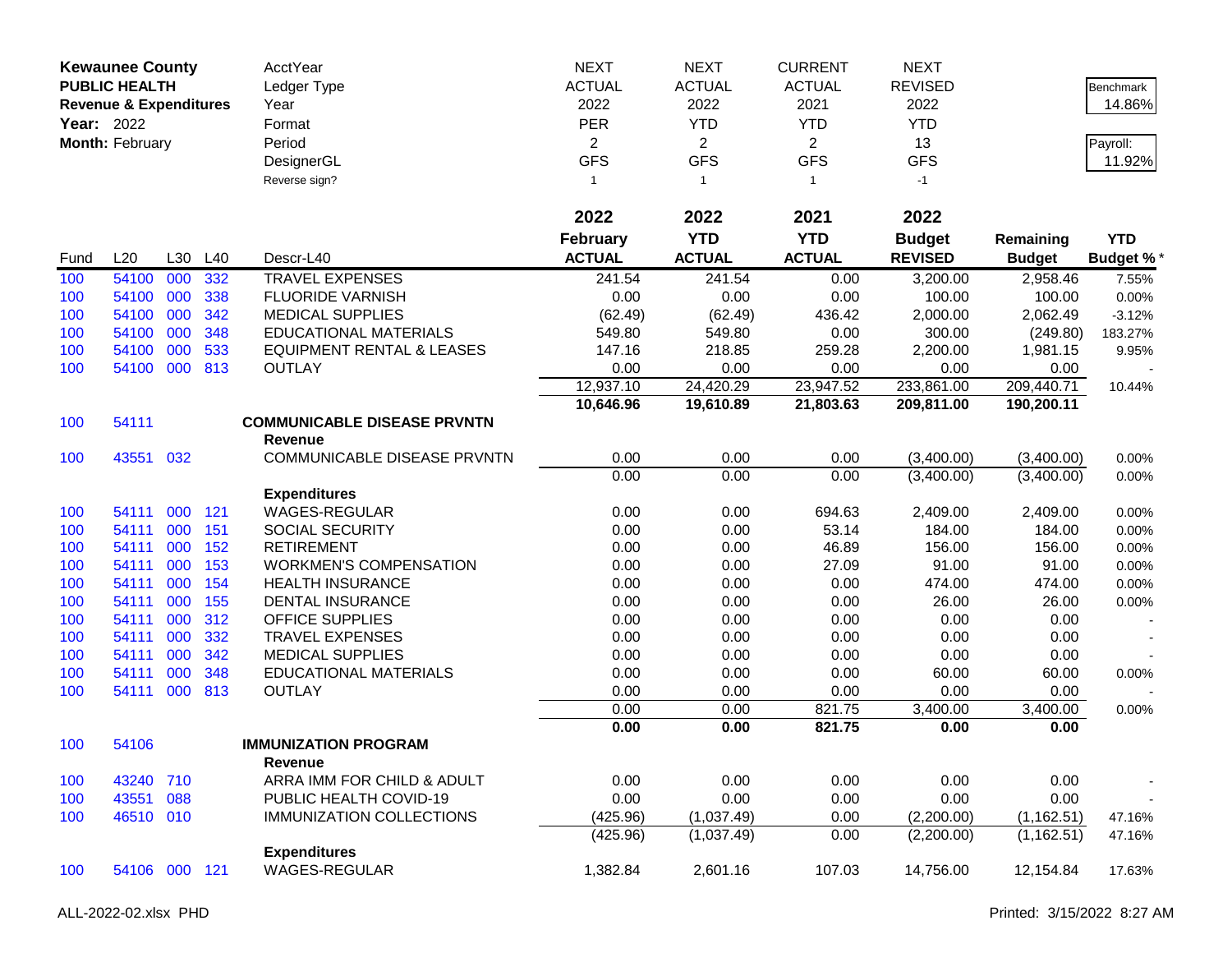|      | <b>Kewaunee County</b>                                             |     |      | AcctYear                         | <b>NEXT</b>     | <b>NEXT</b>    | <b>CURRENT</b> | <b>NEXT</b>    |               |                 |
|------|--------------------------------------------------------------------|-----|------|----------------------------------|-----------------|----------------|----------------|----------------|---------------|-----------------|
|      | <b>PUBLIC HEALTH</b>                                               |     |      | Ledger Type                      | <b>ACTUAL</b>   | <b>ACTUAL</b>  | <b>ACTUAL</b>  | <b>REVISED</b> |               | Benchmark       |
|      | <b>Revenue &amp; Expenditures</b><br>Year: 2022<br>Month: February |     | Year | 2022                             | 2022            | 2021           | 2022           |                | 14.86%        |                 |
|      |                                                                    |     |      | Format                           | <b>PER</b>      | <b>YTD</b>     | <b>YTD</b>     | <b>YTD</b>     |               |                 |
|      |                                                                    |     |      | Period                           | $\overline{2}$  | $\overline{2}$ | $\overline{2}$ | 13             |               | Payroll:        |
|      |                                                                    |     |      | DesignerGL                       | <b>GFS</b>      | <b>GFS</b>     | <b>GFS</b>     | <b>GFS</b>     |               | 11.92%          |
|      |                                                                    |     |      | Reverse sign?                    | 1               | $\overline{1}$ | $\mathbf{1}$   | $-1$           |               |                 |
|      |                                                                    |     |      |                                  |                 |                |                |                |               |                 |
|      |                                                                    |     |      |                                  | 2022            | 2022           | 2021           | 2022           |               |                 |
|      |                                                                    |     |      |                                  | <b>February</b> | <b>YTD</b>     | <b>YTD</b>     | <b>Budget</b>  | Remaining     | <b>YTD</b>      |
| Fund | L20                                                                | L30 | L40  | Descr-L40                        | <b>ACTUAL</b>   | <b>ACTUAL</b>  | <b>ACTUAL</b>  | <b>REVISED</b> | <b>Budget</b> | <b>Budget %</b> |
| 100  | 54106                                                              | 000 | 122  | WAGES-OVERTIME                   | 0.00            | 0.00           | 0.00           | 0.00           | 0.00          |                 |
| 100  | 54106                                                              | 000 | 151  | <b>SOCIAL SECURITY</b>           | 104.02          | 196.36         | 8.18           | 1,129.00       | 932.64        | 17.39%          |
| 100  | 54106                                                              | 000 | 152  | <b>RETIREMENT</b>                | 89.89           | 169.09         | 7.22           | 959.00         | 789.91        | 17.63%          |
| 100  | 54106                                                              | 000 | 153  | <b>WORKMEN'S COMPENSATION</b>    | 24.15           | 52.26          | 0.22           | 28.00          | (24.26)       | 186.64%         |
| 100  | 54106                                                              | 000 | 154  | <b>HEALTH INSURANCE</b>          | 126.26          | 416.45         | 0.00           | 0.00           | (416.45)      |                 |
| 100  | 54106                                                              | 000 | 155  | <b>DENTAL INSURANCE</b>          | 7.19            | 23.74          | 0.00           | 0.00           | (23.74)       |                 |
| 100  | 54106                                                              | 000 | 156  | HEALTH REIMBURSEMENT ACCOUNT     | 0.00            | 0.00           | 0.00           | 0.00           | 0.00          |                 |
| 100  | 54106                                                              | 000 | 249  | MAINTENANCE AGREEMENTS           | 0.00            | 0.00           | 0.00           | 0.00           | 0.00          |                 |
| 100  | 54106                                                              | 000 | 296  | CONTRACTED SERVICES              | 0.00            | 232.50         | 0.00           | 0.00           | (232.50)      |                 |
| 100  | 54106                                                              | 000 | 311  | <b>POSTAGE</b>                   | 0.00            | 0.00           | 0.00           | 200.00         | 200.00        | 0.00%           |
| 100  | 54106                                                              | 000 | 312  | <b>OFFICE SUPPLIES</b>           | 0.00            | 0.00           | 0.00           | 100.00         | 100.00        | 0.00%           |
| 100  | 54106                                                              | 000 | 321  | PUBLICATIONS OF LEGAL NOTICE     | 0.00            | 0.00           | 0.00           | 0.00           | 0.00          |                 |
| 100  | 54106                                                              | 000 | 332  | <b>TRAVEL EXPENSES</b>           | 51.48           | 51.48          | 0.00           | 400.00         | 348.52        | 12.87%          |
| 100  | 54106                                                              | 000 | 342  | <b>MEDICAL SUPPLIES</b>          | 18.29           | 18.29          | 0.00           | 6,000.00       | 5,981.71      | 0.30%           |
| 100  | 54106                                                              | 000 | 348  | EDUCATIONAL MATERIALS            | 0.00            | 0.00           | 0.00           | 0.00           | 0.00          |                 |
|      |                                                                    |     |      |                                  | 1,804.12        | 3,761.33       | 122.65         | 23,572.00      | 19,810.67     | 15.96%          |
|      |                                                                    |     |      |                                  | 1,378.16        | 2,723.84       | 122.65         | 21,372.00      | 18,648.16     |                 |
| 100  | 54113                                                              |     |      | <b>WOMEN-INFANTS-CHILDREN-II</b> |                 |                |                |                |               |                 |
|      |                                                                    |     |      | <b>Revenue</b>                   |                 |                |                |                |               |                 |
| 100  | 43240 024                                                          |     |      | <b>WIC PROGRAM</b>               | 0.00            | 0.00           | (4,532.00)     | (69,300.00)    | (69,300.00)   | 0.00%           |
|      |                                                                    |     |      |                                  | 0.00            | 0.00           | (4,532.00)     | (69,300.00)    | (69,300.00)   | 0.00%           |
|      |                                                                    |     |      | <b>Expenditures</b>              |                 |                |                |                |               |                 |
| 100  | 54113                                                              | 000 | 121  | <b>WAGES-REGULAR</b>             | 4,431.86        | 6,565.64       | 3,085.85       | 36,669.00      | 30,103.36     | 17.91%          |
| 100  | 54113 000                                                          |     | 122  | WAGES-OVERTIME                   | 0.00            | 0.00           | 71.37          | 0.00           | 0.00          |                 |
| 100  | 54113                                                              | 000 | 149  | <b>INTERPRETERS</b>              | 0.00            | 0.00           | 0.00           | 0.00           | 0.00          |                 |
| 100  | 54113                                                              | 000 | 151  | SOCIAL SECURITY                  | 306.84          | 451.13         | 228.87         | 2,805.00       | 2,353.87      | 16.08%          |
| 100  | 54113 000                                                          |     | 152  | <b>RETIREMENT</b>                | 288.08          | 426.78         | 213.12         | 2,383.00       | 1,956.22      | 17.91%          |
| 100  | 54113 000                                                          |     | 153  | <b>WORKMEN'S COMPENSATION</b>    | 161.42          | 240.70         | 125.16         | 1,377.00       | 1,136.30      | 17.48%          |
| 100  | 54113 000                                                          |     | 154  | <b>HEALTH INSURANCE</b>          | 1,956.20        | 3,245.76       | 0.00           | 15,600.00      | 12,354.24     | 20.81%          |
| 100  | 54113 000                                                          |     | 155  | <b>DENTAL INSURANCE</b>          | 44.78           | 74.65          | 53.21          | 441.00         | 366.35        | 16.93%          |
| 100  | 54113 000                                                          |     | 156  | HEALTH REIMBURSEMENT ACCOUNT     | 0.00            | 0.00           | 0.00           | 0.00           | 0.00          |                 |
| 100  | 54113 000                                                          |     | 225  | <b>TELEPHONE</b>                 | 25.84           | 46.80          | 20.35          | 300.00         | 253.20        | 15.60%          |
| 100  | 54113 000                                                          |     | 296  | <b>CONTRACTED SERVICES</b>       | 416.00          | 416.00         | 335.28         | 6,500.00       | 6,084.00      | 6.40%           |
| 100  | 54113 000 311                                                      |     |      | <b>POSTAGE</b>                   | 30.61           | 30.61          | 27.19          | 500.00         | 469.39        | 6.12%           |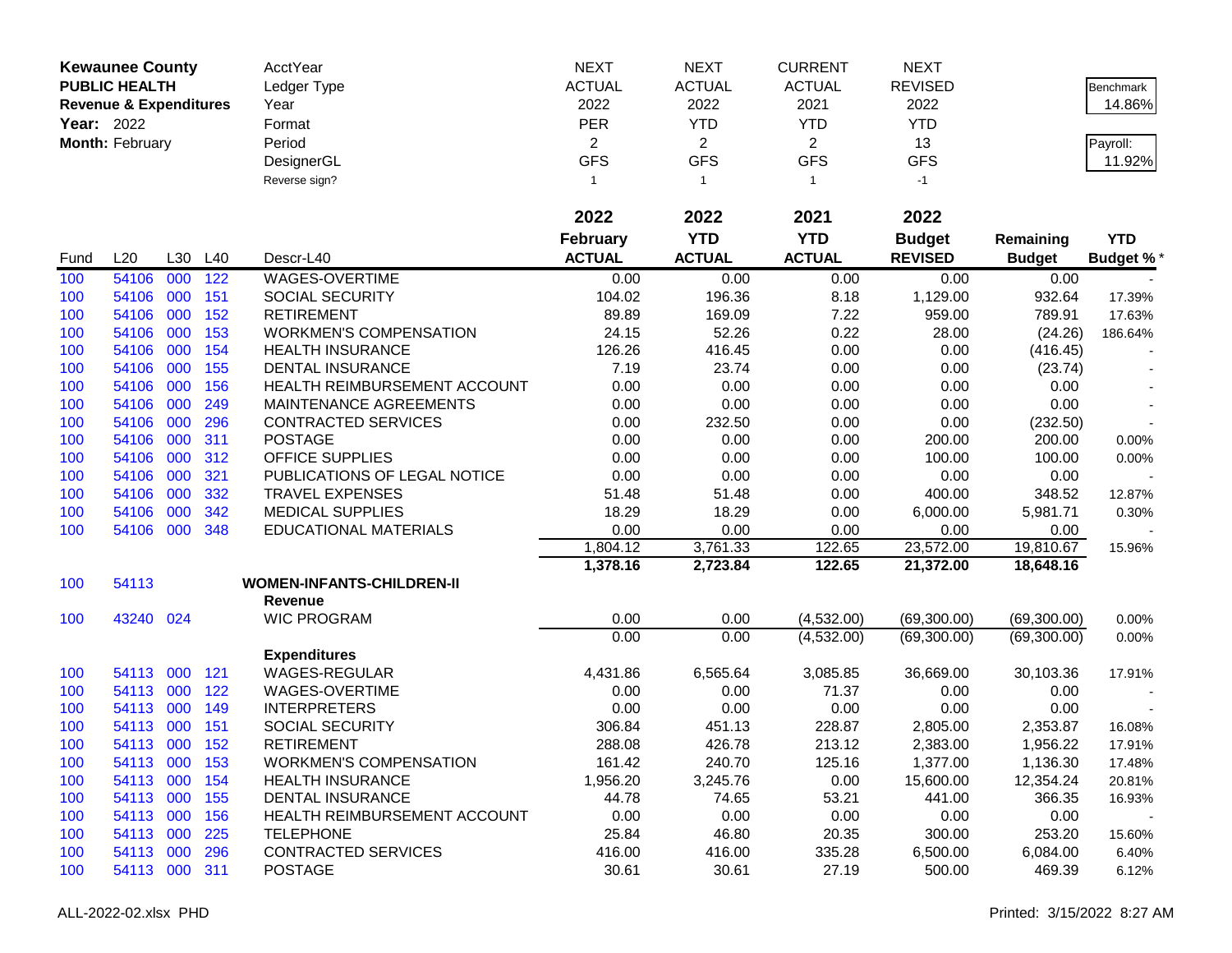|            | <b>Kewaunee County</b><br><b>PUBLIC HEALTH</b><br><b>Revenue &amp; Expenditures</b><br>Year: 2022<br>Month: February |     |            | L30 L40                                              | AcctYear<br>Ledger Type<br>Year<br>Format<br>Period<br>DesignerGL<br>Reverse sign? | <b>NEXT</b><br><b>ACTUAL</b><br>2022<br>PER<br>$\overline{2}$<br><b>GFS</b><br>$\mathbf{1}$ | <b>NEXT</b><br><b>ACTUAL</b><br>2022<br><b>YTD</b><br>$\overline{2}$<br><b>GFS</b><br>$\overline{1}$ | <b>CURRENT</b><br><b>ACTUAL</b><br>2021<br><b>YTD</b><br>$\overline{2}$<br><b>GFS</b><br>$\mathbf{1}$ | <b>NEXT</b><br><b>REVISED</b><br>2022<br><b>YTD</b><br>13<br><b>GFS</b><br>$-1$ |                  | Benchmark<br>14.86%<br>Payroll:<br>11.92% |
|------------|----------------------------------------------------------------------------------------------------------------------|-----|------------|------------------------------------------------------|------------------------------------------------------------------------------------|---------------------------------------------------------------------------------------------|------------------------------------------------------------------------------------------------------|-------------------------------------------------------------------------------------------------------|---------------------------------------------------------------------------------|------------------|-------------------------------------------|
|            |                                                                                                                      |     |            |                                                      | 2022                                                                               | 2022                                                                                        | 2021                                                                                                 | 2022                                                                                                  |                                                                                 |                  |                                           |
|            |                                                                                                                      |     |            |                                                      | <b>February</b>                                                                    | <b>YTD</b>                                                                                  | <b>YTD</b>                                                                                           | <b>Budget</b>                                                                                         | Remaining                                                                       | <b>YTD</b>       |                                           |
| Fund       | L20                                                                                                                  |     |            | Descr-L40                                            | <b>ACTUAL</b>                                                                      | <b>ACTUAL</b>                                                                               | <b>ACTUAL</b>                                                                                        | <b>REVISED</b>                                                                                        | <b>Budget</b>                                                                   | <b>Budget %*</b> |                                           |
| 100        | 54113                                                                                                                | 000 | 312        | <b>OFFICE SUPPLIES</b>                               | 0.00                                                                               | 32.78                                                                                       | 27.77                                                                                                | 225.00                                                                                                | 192.22                                                                          | 14.57%           |                                           |
| 100        | 54113 000                                                                                                            |     | 324        | <b>MEMBERSHIP DUES</b>                               | 0.00                                                                               | 0.00                                                                                        | 0.00                                                                                                 | 100.00                                                                                                | 100.00                                                                          | 0.00%            |                                           |
| 100        | 54113 000                                                                                                            |     | 332        | <b>TRAVEL EXPENSES</b>                               | 0.00                                                                               | 0.00                                                                                        | 160.00                                                                                               | 500.00                                                                                                | 500.00                                                                          | 0.00%            |                                           |
| 100        | 54113 000                                                                                                            |     | 336        | <b>TRAINING</b>                                      | 0.00                                                                               | 0.00                                                                                        | 0.00                                                                                                 | 1,000.00                                                                                              | 1,000.00                                                                        | 0.00%            |                                           |
| 100<br>100 | 54113<br>54113 000                                                                                                   | 000 | 342<br>345 | <b>MEDICAL SUPPLIES</b><br><b>OUTREACH MATERIALS</b> | 11.95<br>0.00                                                                      | 11.95<br>0.00                                                                               | 0.00<br>0.00                                                                                         | 500.00<br>200.00                                                                                      | 488.05<br>200.00                                                                | 2.39%            |                                           |
| 100        | 54113 000                                                                                                            |     | 348        | <b>EDUCATIONAL MATERIALS</b>                         | 0.00                                                                               | 0.00                                                                                        | 0.00                                                                                                 | 200.00                                                                                                | 200.00                                                                          | 0.00%<br>0.00%   |                                           |
| 100        | 54113                                                                                                                | 000 | 812        | EQUIPMENT UNDER \$1,000.00                           | 0.00                                                                               | 0.00                                                                                        | 0.00                                                                                                 | 0.00                                                                                                  | 0.00                                                                            |                  |                                           |
| 100        | 54113 000 813                                                                                                        |     |            | OUTLAY / EQUIP OVER \$1,000                          | 0.00                                                                               | 0.00                                                                                        | 0.00                                                                                                 | 0.00                                                                                                  | 0.00                                                                            |                  |                                           |
|            |                                                                                                                      |     |            |                                                      | 7,673.58                                                                           | 11,542.80                                                                                   | 4,348.17                                                                                             | 69,300.00                                                                                             | 57,757.20                                                                       | 16.66%           |                                           |
|            |                                                                                                                      |     |            |                                                      | 7,673.58                                                                           | 11,542.80                                                                                   | (183.83)                                                                                             | 0.00                                                                                                  | (11, 542.80)                                                                    |                  |                                           |
| 100        | 54122                                                                                                                |     |            | <b>CHILD WITH SPEC HEALTH CARE</b>                   |                                                                                    |                                                                                             |                                                                                                      |                                                                                                       |                                                                                 |                  |                                           |
|            |                                                                                                                      |     |            | <b>Revenue</b>                                       |                                                                                    |                                                                                             |                                                                                                      |                                                                                                       |                                                                                 |                  |                                           |
| 100        | 43551 050                                                                                                            |     |            | CHILD WITH SPEC HEALTH CARE                          | 0.00                                                                               | 0.00                                                                                        | 0.00                                                                                                 | (1,800.00)                                                                                            | (1,800.00)                                                                      | 0.00%            |                                           |
|            |                                                                                                                      |     |            |                                                      | 0.00                                                                               | 0.00                                                                                        | 0.00                                                                                                 | (1,800.00)                                                                                            | (1,800.00)                                                                      | 0.00%            |                                           |
|            |                                                                                                                      |     |            | <b>Expenditures</b>                                  |                                                                                    |                                                                                             |                                                                                                      |                                                                                                       |                                                                                 |                  |                                           |
| 100        | 54122 000                                                                                                            |     | 121        | WAGES-REGULAR                                        | 0.00                                                                               | 0.00                                                                                        | 0.00                                                                                                 | 1,063.00                                                                                              | 1,063.00                                                                        | 0.00%            |                                           |
| 100        | 54122 000                                                                                                            |     | 151        | <b>SOCIAL SECURITY</b>                               | 0.00                                                                               | 0.00                                                                                        | 0.00                                                                                                 | 81.00                                                                                                 | 81.00                                                                           | 0.00%            |                                           |
| 100        | 54122                                                                                                                | 000 | 152        | <b>RETIREMENT</b>                                    | 0.00                                                                               | 0.00                                                                                        | 0.00                                                                                                 | 69.00                                                                                                 | 69.00                                                                           | 0.00%            |                                           |
| 100        | 54122                                                                                                                | 000 | 153        | <b>WORKMEN'S COMPENSATION</b>                        | 0.00                                                                               | 0.00                                                                                        | 0.00                                                                                                 | 40.00                                                                                                 | 40.00                                                                           | 0.00%            |                                           |
| 100        | 54122 000                                                                                                            |     | 154        | <b>HEALTH INSURANCE</b>                              | 0.00                                                                               | 0.00                                                                                        | 0.00                                                                                                 | 453.00                                                                                                | 453.00                                                                          | 0.00%            |                                           |
| 100        | 54122 000                                                                                                            |     | 155        | DENTAL INSURANCE                                     | 0.00                                                                               | 0.00                                                                                        | 0.00                                                                                                 | 13.00                                                                                                 | 13.00                                                                           | 0.00%            |                                           |
| 100        | 54122 000                                                                                                            |     | 332        | TRAVEL EXPENSES                                      | 0.00                                                                               | 0.00                                                                                        | 0.00                                                                                                 | 81.00                                                                                                 | 81.00                                                                           | 0.00%            |                                           |
| 100        | 54122 000                                                                                                            |     | 813        | <b>OUTLAY</b>                                        | 0.00                                                                               | 0.00                                                                                        | 0.00                                                                                                 | 0.00                                                                                                  | 0.00                                                                            |                  |                                           |
|            |                                                                                                                      |     |            |                                                      | 0.00                                                                               | 0.00                                                                                        | 0.00                                                                                                 | 1,800.00                                                                                              | 1,800.00                                                                        | 0.00%            |                                           |
|            |                                                                                                                      |     |            |                                                      | 0.00                                                                               | 0.00                                                                                        | 0.00                                                                                                 | 0.00                                                                                                  | 0.00                                                                            |                  |                                           |
|            |                                                                                                                      |     |            | <b>GENERAL FUND</b>                                  | 19,698.70                                                                          | 33,877.53                                                                                   | 22,564.20                                                                                            | 231,183.00                                                                                            | 197,305.47                                                                      |                  |                                           |
| 220        |                                                                                                                      |     |            | <b>CHILDHOOD LEAD POISONING FND</b>                  |                                                                                    |                                                                                             |                                                                                                      |                                                                                                       |                                                                                 |                  |                                           |
| 220        | 54104                                                                                                                |     |            | <b>CHILDHOOD LEAD POISONING</b><br>Revenue           |                                                                                    |                                                                                             |                                                                                                      |                                                                                                       |                                                                                 |                  |                                           |
| 220        | 43551 039                                                                                                            |     |            | CHILDHOOD LEAD POISONING                             | 0.00                                                                               | 0.00                                                                                        | 0.00                                                                                                 | (1,900.00)                                                                                            | (1,900.00)                                                                      | 0.00%            |                                           |
| 220        | 49202 000                                                                                                            |     |            | TRANSFER FROM FUND BALANCE                           | 0.00                                                                               | 0.00                                                                                        | 0.00                                                                                                 | 0.00                                                                                                  | 0.00                                                                            |                  |                                           |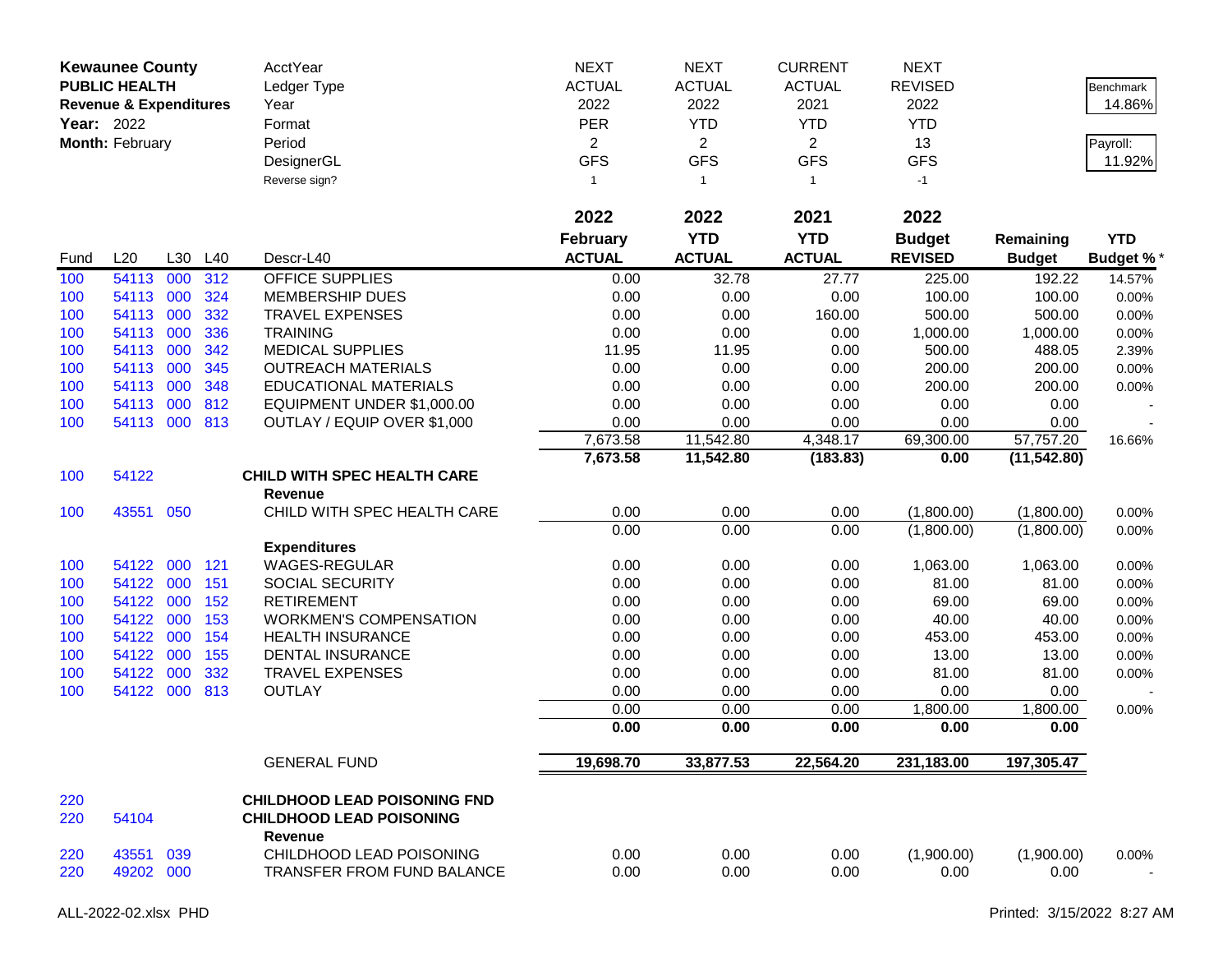|      | <b>Kewaunee County</b>                                             |         |         | AcctYear                          | <b>NEXT</b>     | <b>NEXT</b>    | <b>CURRENT</b> | <b>NEXT</b>    |               |                  |
|------|--------------------------------------------------------------------|---------|---------|-----------------------------------|-----------------|----------------|----------------|----------------|---------------|------------------|
|      | <b>PUBLIC HEALTH</b>                                               |         |         | Ledger Type                       | <b>ACTUAL</b>   | <b>ACTUAL</b>  | <b>ACTUAL</b>  | <b>REVISED</b> |               | Benchmark        |
|      | <b>Revenue &amp; Expenditures</b><br>Year: 2022<br>Month: February |         | Year    | 2022                              | 2022            | 2021           | 2022           |                | 14.86%        |                  |
|      |                                                                    |         |         | Format                            | <b>PER</b>      | <b>YTD</b>     | <b>YTD</b>     | <b>YTD</b>     |               |                  |
|      |                                                                    |         |         | Period                            | $\overline{2}$  | $\overline{2}$ | $\overline{2}$ | 13             |               | Payroll:         |
|      |                                                                    |         |         | DesignerGL                        | <b>GFS</b>      | <b>GFS</b>     | <b>GFS</b>     | <b>GFS</b>     |               | 11.92%           |
|      |                                                                    |         |         | Reverse sign?                     | 1               | $\overline{1}$ | $\mathbf{1}$   | $-1$           |               |                  |
|      |                                                                    |         |         |                                   |                 |                |                |                |               |                  |
|      |                                                                    |         |         |                                   | 2022            | 2022           | 2021           | 2022           |               |                  |
|      |                                                                    |         |         |                                   | <b>February</b> | <b>YTD</b>     | <b>YTD</b>     | <b>Budget</b>  | Remaining     | <b>YTD</b>       |
| Fund | L20                                                                |         | L30 L40 | Descr-L40                         | <b>ACTUAL</b>   | <b>ACTUAL</b>  | <b>ACTUAL</b>  | <b>REVISED</b> | <b>Budget</b> | <b>Budget %*</b> |
|      |                                                                    |         |         |                                   | 0.00            | 0.00           | 0.00           | (1,900.00)     | (1,900.00)    | 0.00%            |
|      |                                                                    |         |         | <b>Expenditures</b>               |                 |                |                |                |               |                  |
| 220  | 54104                                                              | 000     | 121     | WAGES-REGULAR                     | 0.00            | 0.00           | 0.00           | 1,254.00       | 1,254.00      | 0.00%            |
| 220  | 54104                                                              | 000     | 151     | <b>SOCIAL SECURITY</b>            | 0.00            | 0.00           | 0.00           | 96.00          | 96.00         | 0.00%            |
| 220  | 54104                                                              | 000     | 152     | <b>RETIREMENT</b>                 | 0.00            | 0.00           | 0.00           | 82.00          | 82.00         | 0.00%            |
| 220  | 54104                                                              | 000     | 153     | <b>WORKMEN'S COMPENSATION</b>     | 0.00            | 0.00           | 0.00           | 48.00          | 48.00         | 0.00%            |
| 220  | 54104                                                              | 000     | 154     | <b>HEALTH INSURANCE</b>           | 0.00            | 0.00           | 0.00           | 307.00         | 307.00        | 0.00%            |
| 220  | 54104                                                              | 000     | 155     | <b>DENTAL INSURANCE</b>           | 0.00            | 0.00           | 0.00           | 0.00           | 0.00          |                  |
| 220  | 54104                                                              | 000     | 296     | <b>CONTRACTED SERVICES</b>        | 0.00            | 0.00           | 0.00           | 0.00           | 0.00          |                  |
| 220  | 54104                                                              | 000     | 311     | <b>POSTAGE</b>                    | 3.58            | 3.58           | 9.40           | 75.00          | 71.42         | 4.77%            |
| 220  | 54104                                                              | 000     | 312     | <b>OFFICE SUPPLIES</b>            | 0.00            | 0.00           | 0.00           | 38.00          | 38.00         | 0.00%            |
| 220  | 54104                                                              | 000     | 332     | <b>TRAVEL EXPENSES</b>            | 0.00            | 0.00           | 0.00           | 0.00           | 0.00          |                  |
| 220  | 54104                                                              | 000     | 342     | <b>MEDICAL SUPPLIES</b>           | 0.00            | 0.00           | 0.00           | 0.00           | 0.00          |                  |
| 220  | 54104                                                              | 000     | 345     | <b>OUTREACH</b>                   | 0.00            | 0.00           | 0.00           | 0.00           | 0.00          |                  |
|      |                                                                    |         |         |                                   | 3.58            | 3.58           | 9.40           | 1,900.00       | 1,896.42      | 0.19%            |
|      |                                                                    |         |         |                                   | 3.58            | 3.58           | 9.40           | 0.00           | (3.58)        |                  |
| 221  |                                                                    |         |         | <b>MATERNAL CHILD HEALTH FUND</b> |                 |                |                |                |               |                  |
| 221  | 54108                                                              |         |         | <b>MATERNAL CHILD HEALTH</b>      |                 |                |                |                |               |                  |
|      |                                                                    |         |         | <b>Revenue</b>                    |                 |                |                |                |               |                  |
| 221  | 41100                                                              | 000     |         | <b>GENERAL PROPERTY TAXES</b>     | 0.00            | (5,250.00)     | (3,750.00)     | (5,250.00)     | 0.00          | 100.00%          |
| 221  | 43240                                                              | 026     |         | <b>MCH PROGRAM</b>                | 0.00            | 0.00           | 0.00           | (7,000.00)     | (7,000.00)    | 0.00%            |
| 221  | 49200                                                              | 000     |         | TRANSFER FROM OTHER FUNDS         | 0.00            | 0.00           | 0.00           | 0.00           | 0.00          |                  |
| 221  | 49202                                                              | 000     |         | <b>TRANSFER FROM FUND BALANCE</b> | 0.00            | 0.00           | 0.00           | 0.00           | 0.00          |                  |
|      |                                                                    |         |         |                                   | 0.00            | (5,250.00)     | (3,750.00)     | (12, 250.00)   | (7,000.00)    | 42.86%           |
|      |                                                                    |         |         | <b>Expenditures</b>               |                 |                |                |                |               |                  |
| 221  | 54108 000 121                                                      |         |         | WAGES-REGULAR                     | 0.00            | 0.00           | 797.80         | 8,162.00       | 8,162.00      | 0.00%            |
| 221  | 54108                                                              | 000     | 122     | WAGES-OVERTIME                    | 0.00            | 0.00           | 206.33         | 0.00           | 0.00          |                  |
| 221  | 54108                                                              | 000     | 151     | SOCIAL SECURITY                   | 0.00            | 0.00           | 76.81          | 624.00         | 624.00        | 0.00%            |
| 221  | 54108                                                              |         | 000 152 | <b>RETIREMENT</b>                 | 0.00            | 0.00           | 67.78          | 530.00         | 530.00        | 0.00%            |
| 221  | 54108                                                              | 000     | 153     | <b>WORKMEN'S COMPENSATION</b>     | 0.00            | 0.00           | 39.17          | 310.00         | 310.00        | 0.00%            |
| 221  | 54108                                                              | 000     | 154     | <b>HEALTH INSURANCE</b>           | 0.00            | 0.00           | 0.00           | 1,607.00       | 1,607.00      | 0.00%            |
| 221  | 54108                                                              | 000     | 155     | <b>DENTAL INSURANCE</b>           | 0.00            | 0.00           | 0.00           | 89.00          | 89.00         | 0.00%            |
| 221  | 54108                                                              | 000 311 |         | <b>POSTAGE</b>                    | 0.00            | 0.00           | 0.00           | 0.00           | 0.00          |                  |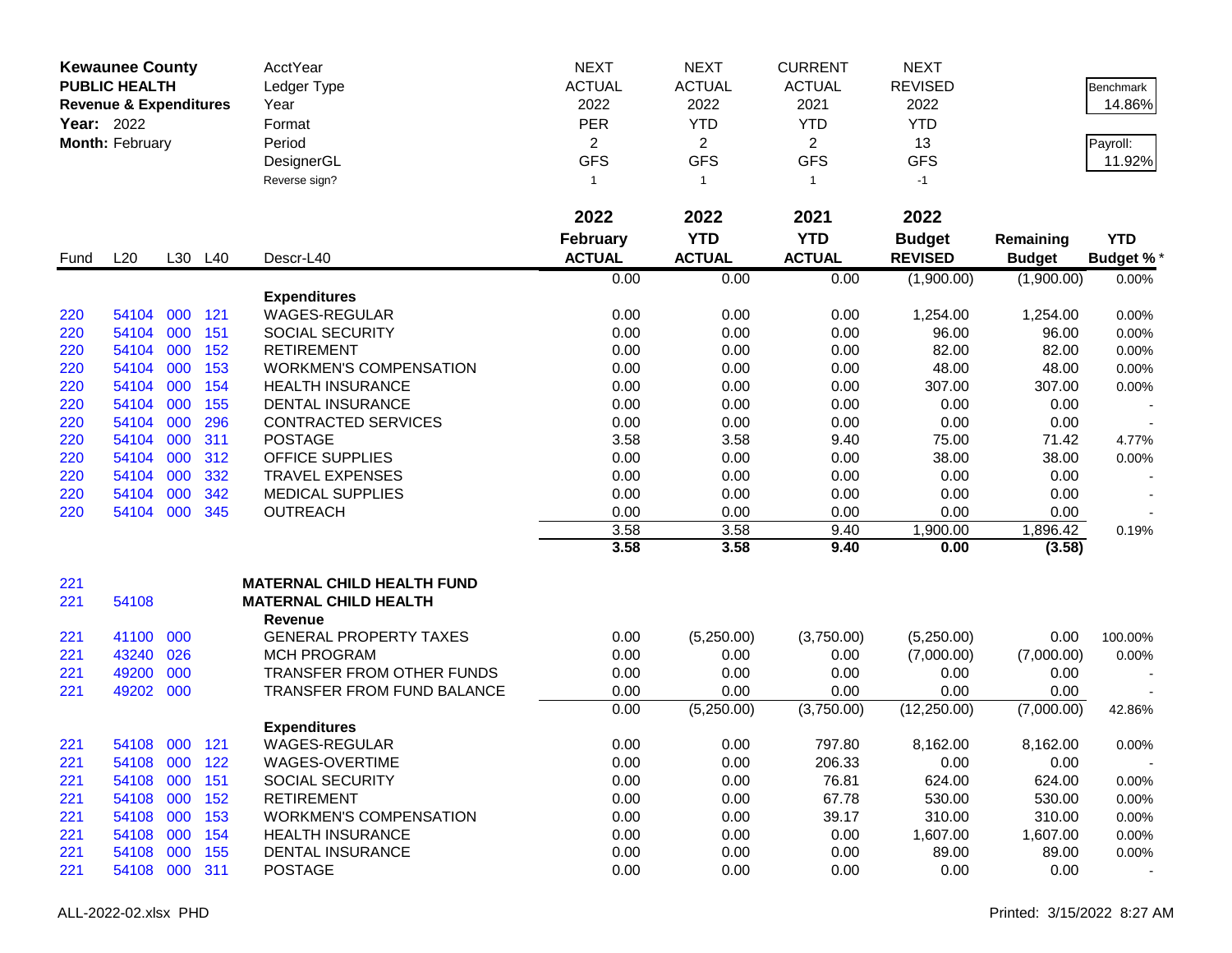|      | <b>Kewaunee County</b>            |     |     | AcctYear                       | <b>NEXT</b>     | <b>NEXT</b>        | <b>CURRENT</b> | <b>NEXT</b>    |               |                  |
|------|-----------------------------------|-----|-----|--------------------------------|-----------------|--------------------|----------------|----------------|---------------|------------------|
|      | <b>PUBLIC HEALTH</b>              |     |     | Ledger Type                    | <b>ACTUAL</b>   | <b>ACTUAL</b>      | <b>ACTUAL</b>  | <b>REVISED</b> |               | <b>Benchmark</b> |
|      | <b>Revenue &amp; Expenditures</b> |     |     | Year                           | 2022            | 2022               | 2021           | 2022           |               | 14.86%           |
|      | Year: 2022                        |     |     | Format                         | PER             | <b>YTD</b>         | <b>YTD</b>     | <b>YTD</b>     |               |                  |
|      | Month: February                   |     |     | Period                         | $\overline{2}$  | $\overline{2}$     | $\overline{2}$ | 13             |               | Payroll:         |
|      |                                   |     |     | DesignerGL                     | <b>GFS</b>      | <b>GFS</b>         | <b>GFS</b>     | <b>GFS</b>     |               | 11.92%           |
|      |                                   |     |     | Reverse sign?                  | $\mathbf{1}$    | $\mathbf{1}$       | $\mathbf{1}$   | $-1$           |               |                  |
|      |                                   |     |     |                                |                 |                    |                |                |               |                  |
|      |                                   |     |     |                                | 2022            | 2022               | 2021           | 2022           |               |                  |
|      |                                   |     |     |                                | <b>February</b> | <b>YTD</b>         | <b>YTD</b>     | <b>Budget</b>  | Remaining     | <b>YTD</b>       |
| Fund | L20                               | L30 | L40 | Descr-L40                      | <b>ACTUAL</b>   | <b>ACTUAL</b>      | <b>ACTUAL</b>  | <b>REVISED</b> | <b>Budget</b> | <b>Budget %*</b> |
| 221  | 54108                             | 000 | 332 | <b>TRAVEL EXPENSES</b>         | 0.00            | 0.00               | 0.00           | 328.00         | 328.00        | 0.00%            |
| 221  | 54108                             | 000 | 348 | <b>EDUCATIONAL MATERIALS</b>   | 0.00            | 0.00               | 0.00           | 600.00         | 600.00        | 0.00%            |
| 221  | 59202 000                         |     | 601 | TRANSFER TO FUND BALANCE       | 0.00            | 0.00               | 0.00           | 0.00           | 0.00          |                  |
|      |                                   |     |     |                                | 0.00            | 0.00               | 1,187.89       | 12,250.00      | 12,250.00     | 0.00%            |
|      |                                   |     |     |                                | 0.00            | (5,250.00)         | (2, 562.11)    | 0.00           | 5,250.00      |                  |
|      |                                   |     |     |                                |                 |                    |                |                |               |                  |
| 222  |                                   |     |     | <b>PREVENTION PROGRAM FUND</b> |                 |                    |                |                |               |                  |
| 222  | 54110                             |     |     | <b>PREVENTION PROGRAM-I</b>    |                 |                    |                |                |               |                  |
|      |                                   |     |     | <b>Revenue</b>                 |                 |                    |                |                |               |                  |
| 222  | 43240 025                         |     |     | PREVENTION PROGRAM             | 0.00            | 0.00               | 0.00           | (4,233.00)     | (4,233.00)    | 0.00%            |
| 222  | 48501                             | 000 |     | <b>DONATIONS</b>               | 0.00            | 0.00               | 0.00           | 0.00           | 0.00          |                  |
| 222  | 49200                             | 000 |     | TRANSFER FROM OTHER FUNDS      | 0.00            | 0.00               | 0.00           | 0.00           | 0.00          |                  |
| 222  | 49202 000                         |     |     | TRANSFER FROM FUND BALANCE     | 0.00            | 0.00               | 0.00           | 0.00           | 0.00          |                  |
|      |                                   |     |     |                                | 0.00            | 0.00               | 0.00           | (4,233.00)     | (4,233.00)    | 0.00%            |
|      |                                   |     |     | <b>Expenditures</b>            |                 |                    |                |                |               |                  |
| 222  | 54110                             | 000 | 121 | WAGES-REGULAR                  | 0.00            | 0.00               | 165.07         | 2,863.00       | 2,863.00      | 0.00%            |
| 222  | 54110 000                         |     | 151 | <b>SOCIAL SECURITY</b>         | 0.00            | 0.00               | 12.63          | 219.00         | 219.00        | 0.00%            |
| 222  | 54110 000                         |     | 152 | <b>RETIREMENT</b>              | 0.00            | 0.00               | 11.14          | 187.00         | 187.00        | 0.00%            |
| 222  | 54110                             | 000 | 153 | <b>WORKMEN'S COMPENSATION</b>  | 0.00            | 0.00               | 6.44           | 108.00         | 108.00        | 0.00%            |
| 222  | 54110 000                         |     | 154 | <b>HEALTH INSURANCE</b>        | 0.00            | 0.00               | 0.00           | 620.00         | 620.00        | 0.00%            |
| 222  | 54110                             | 000 | 155 | <b>DENTAL INSURANCE</b>        | 0.00            | 0.00               | 0.00           | 19.00          | 19.00         | 0.00%            |
| 222  | 54110 000                         |     | 225 | <b>TELEPHONE</b>               | 0.00            | 0.00               | 0.00           | 0.00           | 0.00          |                  |
| 222  | 54110 000                         |     | 311 | <b>POSTAGE</b>                 | 0.00            | 0.00               | 0.00           | 0.00           | 0.00          |                  |
| 222  | 54110 000                         |     | 312 | <b>OFFICE SUPPLIES</b>         | 0.00            | 0.00               | 0.00           | 0.00           | 0.00          |                  |
| 222  | 54110                             | 000 | 332 | <b>TRAVEL EXPENSES</b>         | 23.40           | 23.40              | 0.00           | 100.00         | 76.60         | 23.40%           |
| 222  | 54110                             | 000 | 342 | <b>MEDICAL SUPPLIES</b>        | 0.00            | 0.00               | 0.00           | 17.00          | 17.00         | 0.00%            |
| 222  | 54110                             | 000 | 348 | <b>EDUCATIONAL MATERIALS</b>   | 0.00            | 0.00               | 0.00           | 100.00         | 100.00        | 0.00%            |
| 222  | 54110 000                         |     | 813 | <b>OUTLAY</b>                  | 0.00            | 0.00               | 0.00           | 0.00           | 0.00          |                  |
|      |                                   |     |     |                                | 23.40           | $\overline{23.40}$ | 195.28         | 4,233.00       | 4,209.60      | 0.55%            |
|      |                                   |     |     |                                | 23.40           | 23.40              | 195.28         | 0.00           | (23.40)       |                  |

## 223 **VACCINE IMMUNIZTN PRGM FUND**

## **VACCINE IMMUNIZATION PROGRAM**

**Revenue**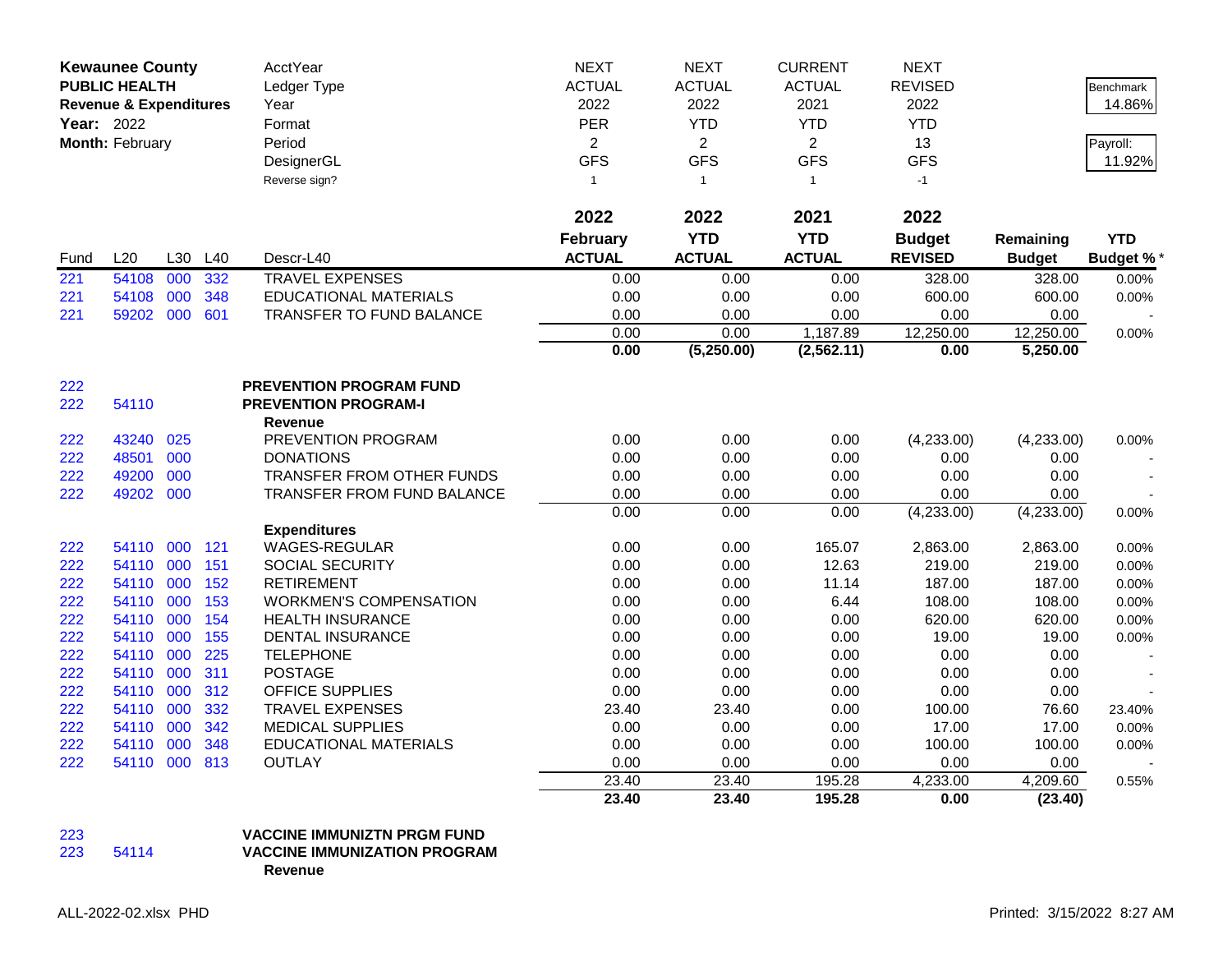|                   | <b>Kewaunee County</b>            |     |         | AcctYear                       | <b>NEXT</b>     | <b>NEXT</b>    | <b>CURRENT</b> | <b>NEXT</b>    |               |                  |
|-------------------|-----------------------------------|-----|---------|--------------------------------|-----------------|----------------|----------------|----------------|---------------|------------------|
|                   | <b>PUBLIC HEALTH</b>              |     |         | Ledger Type                    | <b>ACTUAL</b>   | <b>ACTUAL</b>  | <b>ACTUAL</b>  | <b>REVISED</b> |               | <b>Benchmark</b> |
|                   | <b>Revenue &amp; Expenditures</b> |     |         | Year                           | 2022            | 2022           | 2021           | 2022           |               | 14.86%           |
| <b>Year: 2022</b> |                                   |     |         | Format                         | <b>PER</b>      | <b>YTD</b>     | <b>YTD</b>     | <b>YTD</b>     |               |                  |
|                   | Month: February                   |     |         | Period                         | $\overline{2}$  | $\overline{2}$ | $\overline{2}$ | 13             |               | Payroll:         |
|                   |                                   |     |         | DesignerGL                     | <b>GFS</b>      | <b>GFS</b>     | <b>GFS</b>     | <b>GFS</b>     |               | 11.92%           |
|                   |                                   |     |         | Reverse sign?                  | -1              | $\overline{1}$ | $\mathbf{1}$   | $-1$           |               |                  |
|                   |                                   |     |         |                                |                 |                |                |                |               |                  |
|                   |                                   |     |         |                                | 2022            | 2022           | 2021           | 2022           |               |                  |
|                   |                                   |     |         |                                | <b>February</b> | <b>YTD</b>     | <b>YTD</b>     | <b>Budget</b>  | Remaining     | <b>YTD</b>       |
| Fund              | L20                               |     | L30 L40 | Descr-L40                      | <b>ACTUAL</b>   | <b>ACTUAL</b>  | <b>ACTUAL</b>  | <b>REVISED</b> | <b>Budget</b> | <b>Budget %*</b> |
| 223               | 43551                             | 028 |         | <b>IMMUNIZATION PROGRAM</b>    | 0.00            | 0.00           | 0.00           | (5,500.00)     | (5,500.00)    | 0.00%            |
| 223               | 49202 000                         |     |         | TRANSFER FROM FUND BALANCE     | 0.00            | 0.00           | 0.00           | 0.00           | 0.00          |                  |
|                   |                                   |     |         |                                | 0.00            | 0.00           | 0.00           | (5,500.00)     | (5,500.00)    | 0.00%            |
|                   |                                   |     |         | <b>Expenditures</b>            |                 |                |                |                |               |                  |
| 223               | 54114 000                         |     | 121     | WAGES-REGULAR                  | 0.00            | 0.00           | 440.17         | 3,543.00       | 3,543.00      | 0.00%            |
| 223               | 54114 000                         |     | 122     | WAGES-OVERTIME                 | 0.00            | 0.00           | 0.00           | 0.00           | 0.00          |                  |
| 223               | 54114 000                         |     | 151     | <b>SOCIAL SECURITY</b>         | 0.00            | 0.00           | 33.67          | 271.00         | 271.00        | 0.00%            |
| 223               | 54114 000                         |     | 152     | <b>RETIREMENT</b>              | 0.00            | 0.00           | 29.72          | 230.00         | 230.00        | 0.00%            |
| 223               | 54114                             | 000 | 153     | <b>WORKMEN'S COMPENSATION</b>  | 0.00            | 0.00           | 17.17          | 134.00         | 134.00        | 0.00%            |
| 223               | 54114                             | 000 | 154     | <b>HEALTH INSURANCE</b>        | 0.00            | 0.00           | 0.00           | 697.00         | 697.00        | 0.00%            |
| 223               | 54114                             | 000 | 155     | <b>DENTAL INSURANCE</b>        | 0.00            | 0.00           | 0.00           | 39.00          | 39.00         | 0.00%            |
| 223               | 54114                             | 000 | 311     | <b>POSTAGE</b>                 | 0.00            | 0.00           | 0.00           | 0.00           | 0.00          |                  |
| 223               | 54114 000                         |     | 312     | <b>OFFICE SUPPLIES</b>         | 0.00            | 0.00           | 0.00           | 86.00          | 86.00         | 0.00%            |
| 223               | 54114                             | 000 | 332     | <b>TRAVEL EXPENSES</b>         | 0.00            | 0.00           | 0.00           | 200.00         | 200.00        | 0.00%            |
| 223               | 54114                             | 000 | 342     | <b>CLINIC SUPPLIES</b>         | 0.00            | 0.00           | 0.00           | 300.00         | 300.00        | 0.00%            |
| 223               | 54114 000                         |     | 813     | <b>OUTLAY</b>                  | 0.00            | 0.00           | 0.00           | 0.00           | 0.00          |                  |
|                   |                                   |     |         |                                | 0.00            | 0.00           | 520.73         | 5,500.00       | 5,500.00      | 0.00%            |
|                   |                                   |     |         |                                | 0.00            | 0.00           | 520.73         | 0.00           | 0.00          |                  |
| 226               |                                   |     |         | <b>BIOTERRORISM GRANT FUND</b> |                 |                |                |                |               |                  |
| 226               | 54126                             |     |         | <b>BIOTERRORISM GRANT-I</b>    |                 |                |                |                |               |                  |
|                   |                                   |     |         | <b>Revenue</b>                 |                 |                |                |                |               |                  |
| 226               | 43240                             | 063 |         | <b>BIOTERRORISM GRANT</b>      | 0.00            | 0.00           | 0.00           | (35, 112.00)   | (35, 112.00)  | 0.00%            |
| 226               | 43240                             | 072 |         | <b>PREPAREDNESS</b>            | 0.00            | 0.00           | 0.00           | 0.00           | 0.00          |                  |
| 226               | 49202 000                         |     |         | TRANSFER FROM FUND BALANCE     | 0.00            | 0.00           | 0.00           | 0.00           | 0.00          |                  |
|                   |                                   |     |         |                                | 0.00            | 0.00           | 0.00           | (35, 112.00)   | (35, 112.00)  | 0.00%            |
|                   |                                   |     |         | <b>Expenditures</b>            |                 |                |                |                |               |                  |
| 226               | 54126 000 111                     |     |         | <b>SALARIES</b>                | 0.00            | 0.00           | 0.00           | 0.00           | 0.00          |                  |
| 226               | 54126 000                         |     | 121     | WAGES-REGULAR                  | 946.42          | 1,842.76       | 2,650.03       | 24,523.00      | 22,680.24     | 7.51%            |
| 226               | 54126 000                         |     | 122     | WAGES-OVERTIME                 | 0.00            | 0.00           | 102.17         | 0.00           | 0.00          |                  |
| 226               | 54126 000                         |     | 151     | <b>SOCIAL SECURITY</b>         | 72.40           | 142.01         | 210.57         | 1,876.00       | 1,733.99      | 7.57%            |
| 226               | 54126 000 152                     |     |         | <b>RETIREMENT</b>              | 61.52           | 119.78         | 185.77         | 1,594.00       | 1,474.22      | 7.51%            |
| 226               | 54126 000 153                     |     |         | <b>WORKMEN'S COMPENSATION</b>  | 1.74            | 3.39           | 29.72          | 714.00         | 710.61        | 0.47%            |
| 226               | 54126 000 154                     |     |         | <b>HEALTH INSURANCE</b>        | 0.00            | 0.00           | 0.00           | 3,995.00       | 3,995.00      | 0.00%            |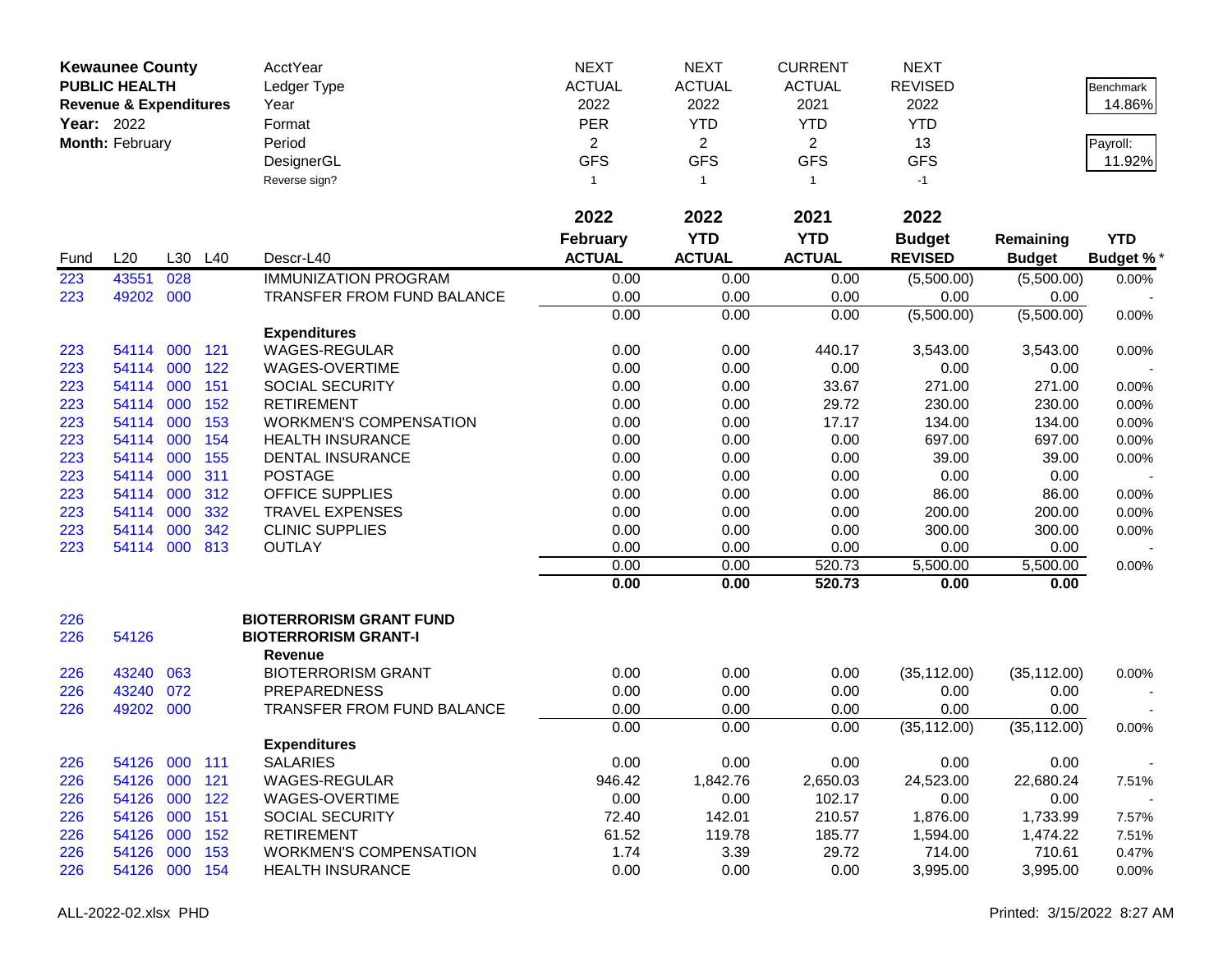|            | <b>Kewaunee County</b><br><b>PUBLIC HEALTH</b><br><b>Revenue &amp; Expenditures</b><br>Year: 2022<br>Month: February |         |     | AcctYear<br>Ledger Type<br>Year<br>Format<br>Period<br>DesignerGL<br>Reverse sign? | <b>NEXT</b><br><b>ACTUAL</b><br>2022<br>PER<br>$\overline{c}$<br><b>GFS</b><br>$\mathbf{1}$ | <b>NEXT</b><br><b>ACTUAL</b><br>2022<br><b>YTD</b><br>$\overline{2}$<br><b>GFS</b><br>$\mathbf{1}$ | <b>CURRENT</b><br><b>ACTUAL</b><br>2021<br><b>YTD</b><br>$\overline{2}$<br><b>GFS</b><br>$\overline{1}$ | <b>NEXT</b><br><b>REVISED</b><br>2022<br><b>YTD</b><br>13<br><b>GFS</b><br>$-1$ |               | Benchmark<br>14.86%<br>Payroll:<br>11.92% |
|------------|----------------------------------------------------------------------------------------------------------------------|---------|-----|------------------------------------------------------------------------------------|---------------------------------------------------------------------------------------------|----------------------------------------------------------------------------------------------------|---------------------------------------------------------------------------------------------------------|---------------------------------------------------------------------------------|---------------|-------------------------------------------|
|            |                                                                                                                      |         |     |                                                                                    | 2022                                                                                        | 2022                                                                                               | 2021                                                                                                    | 2022                                                                            |               |                                           |
|            |                                                                                                                      |         |     |                                                                                    | <b>February</b>                                                                             | <b>YTD</b>                                                                                         | <b>YTD</b>                                                                                              | <b>Budget</b>                                                                   | Remaining     | <b>YTD</b>                                |
| Fund       | L20                                                                                                                  | L30 L40 |     | Descr-L40                                                                          | <b>ACTUAL</b>                                                                               | <b>ACTUAL</b>                                                                                      | <b>ACTUAL</b>                                                                                           | <b>REVISED</b>                                                                  | <b>Budget</b> | <b>Budget %*</b>                          |
| 226        | 54126                                                                                                                | 000     | 155 | <b>DENTAL INSURANCE</b>                                                            | 0.00                                                                                        | 0.00                                                                                               | 0.00                                                                                                    | 124.00                                                                          | 124.00        | 0.00%                                     |
| 226        | 54126 000                                                                                                            |         | 225 | <b>TELEPHONE</b>                                                                   | 0.00                                                                                        | 0.00                                                                                               | 0.00                                                                                                    | 0.00                                                                            | 0.00          |                                           |
| 226        | 54126 000                                                                                                            |         | 296 | CONTRACTED SERVICES                                                                | 0.00                                                                                        | 0.00                                                                                               | 0.00                                                                                                    | 0.00                                                                            | 0.00          |                                           |
| 226        | 54126 000                                                                                                            |         | 311 | <b>POSTAGE</b>                                                                     | 0.00                                                                                        | 0.00                                                                                               | 0.00                                                                                                    | 0.00                                                                            | 0.00          |                                           |
| 226        | 54126 000                                                                                                            |         | 312 | OFFICE SUPPLIES                                                                    | 0.00                                                                                        | 0.00                                                                                               | 0.00                                                                                                    | 300.00                                                                          | 300.00        | 0.00%                                     |
| 226        | 54126 000                                                                                                            |         | 332 | <b>TRAVEL EXPENSES</b>                                                             | 0.00                                                                                        | 0.00                                                                                               | 0.00                                                                                                    | 426.00                                                                          | 426.00        | 0.00%                                     |
| 226        | 54126 000                                                                                                            |         | 342 | <b>MEDICAL SUPPLIES</b>                                                            | 0.00                                                                                        | 0.00                                                                                               | 0.00                                                                                                    | 560.00                                                                          | 560.00        | 0.00%                                     |
| 226        | 54126                                                                                                                | 000     | 345 | OTHER OPER SUPPL-MASS CARE                                                         | 0.00                                                                                        | 0.00                                                                                               | 0.00                                                                                                    | 1,000.00                                                                        | 1,000.00      | 0.00%                                     |
| 226        | 54126 000 813                                                                                                        |         |     | <b>OUTLAY</b>                                                                      | 0.00                                                                                        | 0.00                                                                                               | 0.00                                                                                                    | 0.00                                                                            | 0.00          |                                           |
| 226        | 54134                                                                                                                |         |     | <b>BIOTERRORISM GRANT-II</b>                                                       |                                                                                             |                                                                                                    |                                                                                                         |                                                                                 |               |                                           |
| 226        | 54134 000                                                                                                            |         | 111 | <b>SALARIES</b>                                                                    | 0.00                                                                                        | 0.00                                                                                               | 0.00                                                                                                    | 0.00                                                                            | 0.00          |                                           |
| 226        | 54134                                                                                                                | 000     | 121 | WAGES-REGULAR                                                                      | 0.00                                                                                        | 0.00                                                                                               | 0.00                                                                                                    | 0.00                                                                            | 0.00          |                                           |
| 226        | 54134 000                                                                                                            |         | 122 | WAGES-OVERTIME                                                                     | 0.00                                                                                        | 0.00                                                                                               | 0.00                                                                                                    | 0.00                                                                            | 0.00          |                                           |
| 226        | 54134 000                                                                                                            |         | 151 | SOCIAL SECURITY                                                                    | 0.00                                                                                        | 0.00                                                                                               | 0.00                                                                                                    | 0.00                                                                            | 0.00          |                                           |
| 226        | 54134 000                                                                                                            |         | 152 | <b>RETIREMENT</b>                                                                  | 0.00                                                                                        | 0.00                                                                                               | 0.00                                                                                                    | 0.00                                                                            | 0.00          |                                           |
| 226        | 54134 000                                                                                                            |         | 153 | <b>WORKMEN'S COMPENSATION</b>                                                      | 0.00                                                                                        | 0.00                                                                                               | 0.00                                                                                                    | 0.00                                                                            | 0.00          |                                           |
| 226        | 54134                                                                                                                | 000     | 154 | <b>HEALTH INSURANCE</b>                                                            | 0.00                                                                                        | 0.00                                                                                               | 0.00                                                                                                    | 0.00                                                                            | 0.00          |                                           |
| 226        | 54134                                                                                                                | 000     | 155 | <b>DENTAL INSURANCE</b>                                                            | 0.00                                                                                        | 0.00                                                                                               | 0.00                                                                                                    | 0.00                                                                            | 0.00          |                                           |
| 226        | 54134                                                                                                                | 000     | 225 | <b>TELEPHONE</b>                                                                   | 0.00                                                                                        | 0.00                                                                                               | 0.00                                                                                                    | 0.00                                                                            | 0.00          |                                           |
| 226        | 54134                                                                                                                | 000     | 296 | CONTRACTED SERVICES                                                                | 0.00                                                                                        | 0.00                                                                                               | 0.00                                                                                                    | 0.00                                                                            | 0.00          |                                           |
| 226        | 54134                                                                                                                | 000     | 311 | <b>POSTAGE</b>                                                                     | 0.00                                                                                        | 0.00                                                                                               | 0.00                                                                                                    | 0.00                                                                            | 0.00          |                                           |
| 226        | 54134 000                                                                                                            |         | 312 | OFFICE SUPPLIES                                                                    | 0.00                                                                                        | 0.00                                                                                               | 0.00                                                                                                    | 0.00                                                                            | 0.00          |                                           |
| 226        | 54134 000                                                                                                            |         | 332 | <b>TRAVEL EXPENSES</b>                                                             | 0.00                                                                                        | 0.00                                                                                               | 0.00                                                                                                    | 0.00                                                                            | 0.00          |                                           |
| 226        | 54134                                                                                                                | 000     | 342 | <b>MEDICAL SUPPLIES</b>                                                            | 0.00                                                                                        | 0.00                                                                                               | 0.00                                                                                                    | 0.00                                                                            | 0.00          |                                           |
| 226        | 54134 000                                                                                                            |         | 345 | OTHER OPER SUPPL-MASS CARE                                                         | 0.00                                                                                        | 0.00                                                                                               | 0.00                                                                                                    | 0.00                                                                            | 0.00          |                                           |
|            |                                                                                                                      |         |     |                                                                                    | 1,082.08                                                                                    | 2,107.94                                                                                           | 3,178.26                                                                                                | 35,112.00                                                                       | 33,004.06     | 6.00%                                     |
|            |                                                                                                                      |         |     |                                                                                    | 1,082.08                                                                                    | 2,107.94                                                                                           | 3,178.26                                                                                                | 0.00                                                                            | (2, 107.94)   |                                           |
|            |                                                                                                                      |         |     |                                                                                    |                                                                                             |                                                                                                    |                                                                                                         |                                                                                 |               |                                           |
| 227<br>227 |                                                                                                                      |         |     | <b>PUBLIC HEALTH EMERGENCY RESP</b><br><b>DPH PHEP COVID19</b>                     |                                                                                             |                                                                                                    |                                                                                                         |                                                                                 |               |                                           |
|            | 54129 000                                                                                                            |         |     | Revenue                                                                            |                                                                                             |                                                                                                    |                                                                                                         |                                                                                 |               |                                           |
|            | 43551 088                                                                                                            |         |     | PUBLIC HEALTH COVID-19                                                             | 0.00                                                                                        | 0.00                                                                                               |                                                                                                         |                                                                                 |               |                                           |
| 227        |                                                                                                                      |         |     |                                                                                    | 0.00                                                                                        |                                                                                                    | 0.00<br>0.00                                                                                            | (138, 896.00)                                                                   | (138, 896.00) | 0.00%                                     |
|            |                                                                                                                      |         |     | <b>Expenditures</b>                                                                |                                                                                             | 0.00                                                                                               |                                                                                                         | (138, 896.00)                                                                   | (138, 896.00) | 0.00%                                     |
|            |                                                                                                                      |         |     |                                                                                    |                                                                                             |                                                                                                    |                                                                                                         |                                                                                 |               |                                           |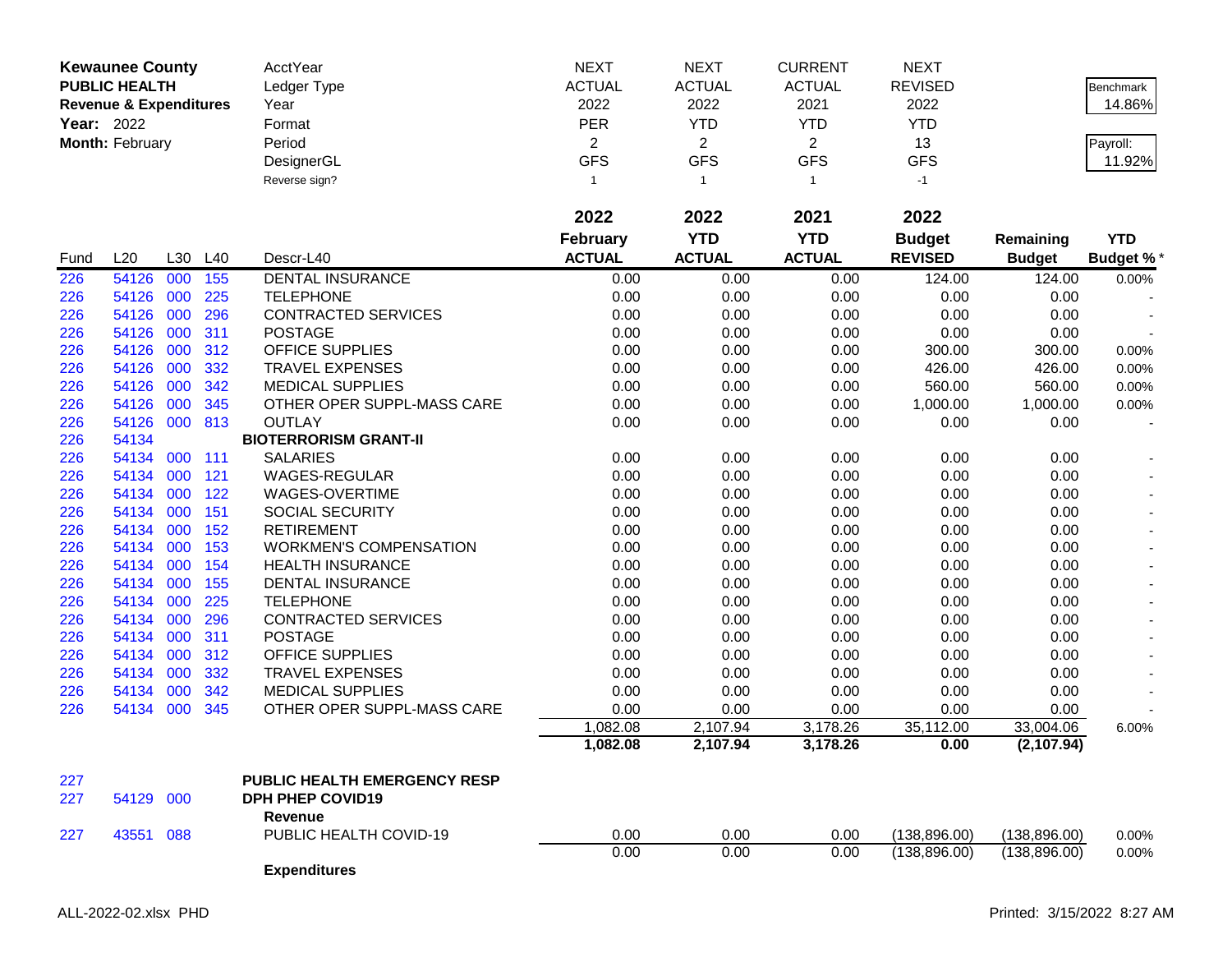|                   | <b>Kewaunee County</b>            |            |            | AcctYear                                                 | <b>NEXT</b>       | <b>NEXT</b>         | <b>CURRENT</b>   | <b>NEXT</b>           |                       |                  |
|-------------------|-----------------------------------|------------|------------|----------------------------------------------------------|-------------------|---------------------|------------------|-----------------------|-----------------------|------------------|
|                   | <b>PUBLIC HEALTH</b>              |            |            | Ledger Type                                              | <b>ACTUAL</b>     | <b>ACTUAL</b>       | <b>ACTUAL</b>    | <b>REVISED</b>        |                       | Benchmark        |
|                   | <b>Revenue &amp; Expenditures</b> |            |            | Year                                                     | 2022              | 2022                | 2021             | 2022                  |                       | 14.86%           |
| <b>Year: 2022</b> |                                   |            |            | Format                                                   | PER               | <b>YTD</b>          | <b>YTD</b>       | <b>YTD</b>            |                       |                  |
|                   | Month: February                   |            |            | Period                                                   | $\overline{c}$    | $\overline{2}$      | $\overline{2}$   | 13                    |                       | Payroll:         |
|                   |                                   |            |            | DesignerGL                                               | <b>GFS</b>        | <b>GFS</b>          | <b>GFS</b>       | <b>GFS</b>            |                       | 11.92%           |
|                   |                                   |            |            | Reverse sign?                                            | -1                | $\overline{1}$      | $\mathbf{1}$     | $-1$                  |                       |                  |
|                   |                                   |            |            |                                                          |                   |                     |                  |                       |                       |                  |
|                   |                                   |            |            |                                                          | 2022              | 2022                | 2021             | 2022                  |                       |                  |
|                   |                                   |            |            |                                                          | <b>February</b>   | <b>YTD</b>          | <b>YTD</b>       | <b>Budget</b>         | Remaining             | <b>YTD</b>       |
| Fund              | L20                               | L30        | L40        | Descr-L40                                                | <b>ACTUAL</b>     | <b>ACTUAL</b>       | <b>ACTUAL</b>    | <b>REVISED</b>        | <b>Budget</b>         | <b>Budget %*</b> |
| 227               | 54129                             | 000        | 121        | WAGES-REGULAR                                            | 0.00              | 0.00                | 2,140.60         | 0.00                  | 0.00                  |                  |
| 227               | 54129                             | 000        | 122        | WAGES-OVERTIME                                           | 0.00              | 0.00                | 0.00             | 0.00                  | 0.00                  |                  |
| 227               | 54129                             | 000        | 151        | <b>SOCIAL SECURITY</b>                                   | 0.00              | 0.00                | 163.77           | 0.00                  | 0.00                  |                  |
| 227               | 54129                             | 000        | 152        | <b>RETIREMENT</b>                                        | 0.00              | 0.00                | 144.48           | 0.00                  | 0.00                  |                  |
| 227               | 54129                             | 000        | 153        | <b>WORKMEN'S COMPENSATION</b>                            | 0.00              | 0.00                | 4.02             | 0.00                  | 0.00                  |                  |
| 227               | 54129                             | 000        | 154        | <b>HEALTH INSURANCE</b>                                  | 0.00              | 0.00                | 0.00             | 0.00                  | 0.00                  |                  |
| 227               | 54129                             | 000        | 155        | <b>DENTAL INSURANCE</b>                                  | 0.00              | 0.00                | 0.00             | 0.00                  | 0.00                  |                  |
| 227               | 54129                             | 000        | 225        | <b>TELEPHONE</b>                                         | 0.00              | 0.00                | 0.00             | 0.00                  | 0.00                  |                  |
| 227               | 54129                             | 000        | 296        | <b>CONTRACTED SERVICES</b>                               | 0.00              | 0.00                | 0.00             | 0.00                  | 0.00                  |                  |
| 227               | 54129                             | 000        | 311        | <b>POSTAGE</b>                                           | 0.00              | 0.00                | 0.00             | 0.00                  | 0.00                  |                  |
| 227               | 54129                             | 000        | 312        | <b>OFFICE SUPPLIES</b>                                   | 0.00              | 0.00                | 281.00           | 0.00                  | 0.00                  |                  |
| 227               | 54129                             | 000        | 332        | <b>TRAVEL EXPENSES</b>                                   | 0.00              | 0.00                | 0.00             | 0.00                  | 0.00                  |                  |
| 227               | 54129                             | 000        | 342        | <b>MEDICAL SUPPLIES</b>                                  | 0.00              | 0.00                | 0.00             | 0.00                  | 0.00                  |                  |
| 227               | 54129                             | 000        | 345        | OTHER OPER SUPPLIES                                      | 0.00              | 0.00                | 0.00             | 0.00                  | 0.00                  |                  |
| 227               | 54129                             | 000        | 813        | <b>OUTLAY</b>                                            | 0.00              | 0.00                | 0.00             | 0.00                  | 0.00                  |                  |
|                   |                                   |            |            |                                                          | 0.00              | 0.00                | 2,733.87         | 0.00                  | 0.00                  |                  |
|                   |                                   |            |            |                                                          | 0.00              | 0.00                | 2,733.87         | (138, 896.00)         | (138, 896.00)         |                  |
| 227               | 54129 802                         |            |            | <b>COVID19 ELC CARES</b>                                 |                   |                     |                  |                       |                       |                  |
|                   |                                   |            |            | <b>Expenditures</b>                                      |                   |                     |                  |                       |                       |                  |
| 227               | 54129                             | 802 111    |            | <b>SALARIES</b>                                          | 0.00              | 0.00                | 0.00             | 0.00                  | 0.00                  |                  |
| 227               | 54129                             | 802        | 121        | WAGES-REGULAR                                            | 8,763.06          | 10,599.27           | 8,347.78         | 45,044.00             | 34,444.73             | 23.53%           |
| 227               | 54129                             | 802        | 122        | WAGES-OVERTIME                                           | 140.60            | 197.68              | 687.23           | 0.00                  | (197.68)              |                  |
| 227               | 54129                             | 802<br>802 | 151<br>152 | SOCIAL SECURITY                                          | 656.82            | 792.54              | 668.26           | 3,446.00              | 2,653.46              | 23.00%           |
| 227               | 54129                             | 802        |            | <b>RETIREMENT</b>                                        | 578.73            | 701.79              | 609.87           | 2,927.00              | 2,225.21              | 23.98%           |
| 227               | 54129<br>54129                    | 802        | 153        | <b>WORKMEN'S COMPENSATION</b><br><b>HEALTH INSURANCE</b> | 158.36            | 163.56              | 184.61           | 1,708.00              | 1,544.44              | 9.58%            |
| 227<br>227        | 54129                             | 802        | 154<br>155 | <b>DENTAL INSURANCE</b>                                  | 1,760.62<br>47.15 | 3,057.00<br>66.49   | 1,681.84<br>0.81 | 10,177.00<br>194.00   | 7,120.00<br>127.51    | 30.04%<br>34.27% |
|                   | 54129 802 224                     |            |            | <b>GAS &amp; ELECTRIC</b>                                | 0.00              | 0.00                | 1,500.00         | 0.00                  | 0.00                  |                  |
| 227               |                                   | 802 225    |            |                                                          | 200.03            |                     | 411.76           |                       |                       |                  |
| 227<br>227        | 54129<br>54129 802 296            |            |            | <b>TELEPHONE</b><br><b>CONTRACTED SERVICES</b>           | 7,191.00          | 398.61<br>12,485.00 | 8,651.25         | 3,500.00<br>64,400.00 | 3,101.39<br>51,915.00 | 11.39%           |
| 227               | 54129                             | 802 311    |            | <b>POSTAGE</b>                                           | 0.00              | 0.00                | 0.00             | 0.00                  | 0.00                  | 19.39%           |
| 227               | 54129                             |            | 802 312    | <b>OFFICE SUPPLIES</b>                                   | 0.00              | 0.00                | 0.00             | 1,500.00              | 1,500.00              | 0.00%            |
| 227               | 54129                             | 802 332    |            | <b>TRAVEL EXPENSES</b>                                   | 0.00              | 0.00                | 402.64           | 1,500.00              | 1,500.00              | 0.00%            |
| 227               | 54129 802 342                     |            |            | <b>MEDICAL SUPPLIES</b>                                  | 0.00              | 0.00                | 113.19           | 1,500.00              | 1,500.00              | 0.00%            |
|                   |                                   |            |            |                                                          |                   |                     |                  |                       |                       |                  |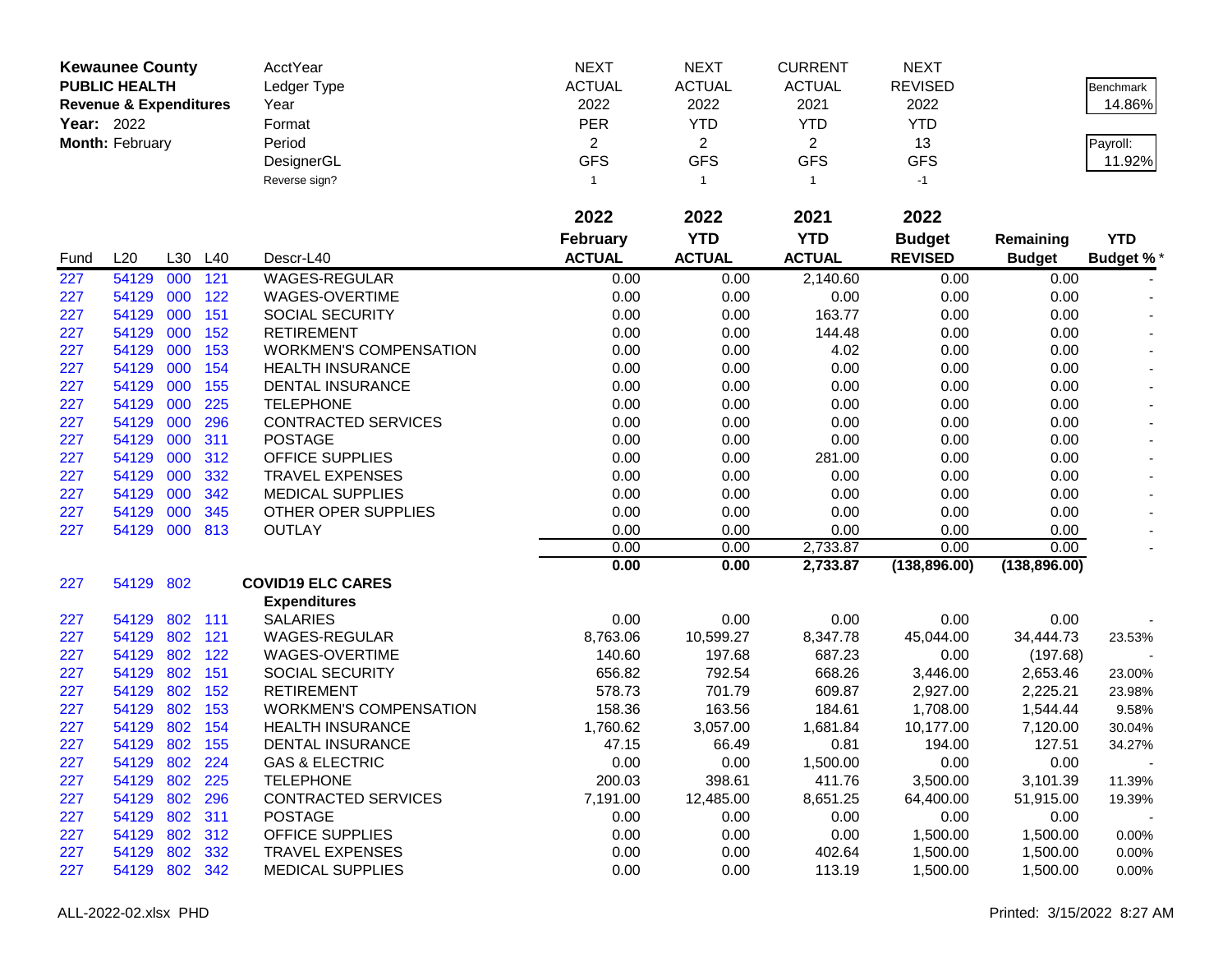|            | <b>Kewaunee County</b>            |     |         | AcctYear                      | <b>NEXT</b>     | <b>NEXT</b>    | <b>CURRENT</b> | <b>NEXT</b>    |               |                  |
|------------|-----------------------------------|-----|---------|-------------------------------|-----------------|----------------|----------------|----------------|---------------|------------------|
|            | <b>PUBLIC HEALTH</b>              |     |         | Ledger Type                   | <b>ACTUAL</b>   | <b>ACTUAL</b>  | <b>ACTUAL</b>  | <b>REVISED</b> |               | Benchmark        |
|            | <b>Revenue &amp; Expenditures</b> |     |         | Year                          | 2022            | 2022           | 2021           | 2022           |               | 14.86%           |
| Year: 2022 |                                   |     |         | Format                        | <b>PER</b>      | <b>YTD</b>     | <b>YTD</b>     | <b>YTD</b>     |               |                  |
|            | Month: February                   |     |         | Period                        | $\overline{a}$  | $\overline{2}$ | $\overline{2}$ | 13             |               | Payroll:         |
|            |                                   |     |         | DesignerGL                    | <b>GFS</b>      | <b>GFS</b>     | <b>GFS</b>     | <b>GFS</b>     |               | 11.92%           |
|            |                                   |     |         | Reverse sign?                 | $\mathbf{1}$    | $\mathbf{1}$   | $\mathbf{1}$   | $-1$           |               |                  |
|            |                                   |     |         |                               |                 |                |                |                |               |                  |
|            |                                   |     |         |                               | 2022            | 2022           | 2021           | 2022           |               |                  |
|            |                                   |     |         |                               | <b>February</b> | <b>YTD</b>     | <b>YTD</b>     | <b>Budget</b>  | Remaining     | <b>YTD</b>       |
| Fund       | L20                               | L30 | L40     | Descr-L40                     | <b>ACTUAL</b>   | <b>ACTUAL</b>  | <b>ACTUAL</b>  | <b>REVISED</b> | <b>Budget</b> | <b>Budget %*</b> |
| 227        | 54129                             | 802 | 345     | <b>OTHER OPER SUPPLIES</b>    | 0.00            | 0.00           | 159.67         | 3,000.00       | 3,000.00      | 0.00%            |
| 227        | 54129                             |     | 802 813 | <b>OUTLAY</b>                 | 0.00            | 0.00           | 0.00           | 0.00           | 0.00          |                  |
|            |                                   |     |         |                               | 19,496.37       | 28,461.94      | 23,418.91      | 138,896.00     | 110,434.06    | 20.49%           |
| 227        | 54129                             | 803 |         | <b>COVID19 TEST COORD</b>     |                 |                |                |                |               |                  |
|            |                                   |     |         | <b>Expenditures</b>           |                 |                |                |                |               |                  |
| 227        | 54129                             | 803 | 121     | <b>WAGES-REGULAR</b>          | 0.00            | 1,543.41       | 0.00           | 0.00           | (1,543.41)    |                  |
| 227        | 54129                             | 803 | 122     | WAGES-OVERTIME                | 0.00            | 53.34          | 0.00           | 0.00           | (53.34)       |                  |
| 227        | 54129                             | 803 | 151     | <b>SOCIAL SECURITY</b>        | 0.00            | 117.59         | 0.00           | 0.00           | (117.59)      |                  |
| 227        | 54129                             | 803 | 152     | <b>RETIREMENT</b>             | 0.00            | 103.79         | 0.00           | 0.00           | (103.79)      |                  |
| 227        | 54129                             | 803 | 153     | <b>WORKMEN'S COMPENSATION</b> | 0.00            | 59.32          | 0.00           | 0.00           | (59.32)       |                  |
| 227        | 54129                             | 803 | 154     | <b>HEALTH INSURANCE</b>       | 0.00            | 323.70         | 0.00           | 0.00           | (323.70)      |                  |
| 227        | 54129                             | 803 | 155     | DENTAL INSURANCE              | 0.00            | 18.45          | 0.00           | 0.00           | (18.45)       |                  |
| 227        | 54129                             | 803 | 225     | <b>TELEPHONE</b>              | 0.00            | 0.00           | 0.00           | 0.00           | 0.00          |                  |
| 227        | 54129                             | 803 | 296     | <b>CONTRACTED SERVICES</b>    | 0.00            | 0.00           | 0.00           | 0.00           | 0.00          |                  |
| 227        | 54129                             | 803 | 311     | <b>POSTAGE</b>                | 0.00            | 0.00           | 0.00           | 0.00           | 0.00          |                  |
| 227        | 54129                             | 803 | 312     | <b>OFFICE SUPPLIES</b>        | 0.00            | 0.00           | 0.00           | 0.00           | 0.00          |                  |
| 227        | 54129                             | 803 | 332     | <b>TRAVEL EXPENSES</b>        | 0.00            | 0.00           | 0.00           | 0.00           | 0.00          |                  |
| 227        | 54129                             | 803 | 342     | MEDICAL SUPPLIES              | 424.74          | 424.74         | 0.00           | 0.00           | (424.74)      |                  |
| 227        | 54129                             | 803 | 345     | OTHER OPER SUPPLIES           | 0.00            | 0.00           | 0.00           | 0.00           | 0.00          |                  |
| 227        | 54129                             | 803 | 813     | <b>OUTLAY</b>                 | 0.00            | 0.00           | 0.00           | 0.00           | 0.00          |                  |
|            |                                   |     |         |                               | 424.74          | 2,644.34       | 0.00           | 0.00           | (2,644.34)    |                  |
| 227        | 54129                             | 804 |         | <b>COVID19 PLANNING</b>       |                 |                |                |                |               |                  |
|            |                                   |     |         | <b>Expenditures</b>           |                 |                |                |                |               |                  |
| 227        | 54129                             | 804 | 121     | WAGES-REGULAR                 | 0.00            | 0.00           | 0.00           | 0.00           | 0.00          |                  |
| 227        | 54129                             | 804 | 122     | WAGES-OVERTIME                | 0.00            | 0.00           | 0.00           | 0.00           | 0.00          |                  |
| 227        | 54129                             | 804 | 151     | SOCIAL SECURITY               | 0.00            | 0.00           | 0.00           | 0.00           | 0.00          |                  |
| 227        | 54129                             | 804 | 152     | <b>RETIREMENT</b>             | 0.00            | 0.00           | 0.00           | 0.00           | 0.00          |                  |
| 227        | 54129 804 153                     |     |         | <b>WORKMEN'S COMPENSATION</b> | 0.00            | 0.00           | 0.00           | 0.00           | 0.00          |                  |
| 227        | 54129                             |     | 804 154 | <b>HEALTH INSURANCE</b>       | 0.00            | 0.00           | 0.00           | 0.00           | 0.00          |                  |
| 227        | 54129 804 155                     |     |         | <b>DENTAL INSURANCE</b>       | 0.00            | 0.00           | 0.00           | 0.00           | 0.00          |                  |
| 227        | 54129                             | 804 | 225     | <b>TELEPHONE</b>              | 0.00            | 0.00           | 0.00           | 0.00           | 0.00          |                  |
| 227        | 54129                             | 804 | 296     | <b>CONTRACTED SERVICES</b>    | 0.00            | 0.00           | 0.00           | 0.00           | 0.00          |                  |
| 227        | 54129 804                         |     | 311     | <b>POSTAGE</b>                | 0.00            | 0.00           | 0.00           | 0.00           | 0.00          |                  |
| 227        | 54129 804 312                     |     |         | <b>OFFICE SUPPLIES</b>        | 0.00            | 0.00           | 0.00           | 0.00           | 0.00          |                  |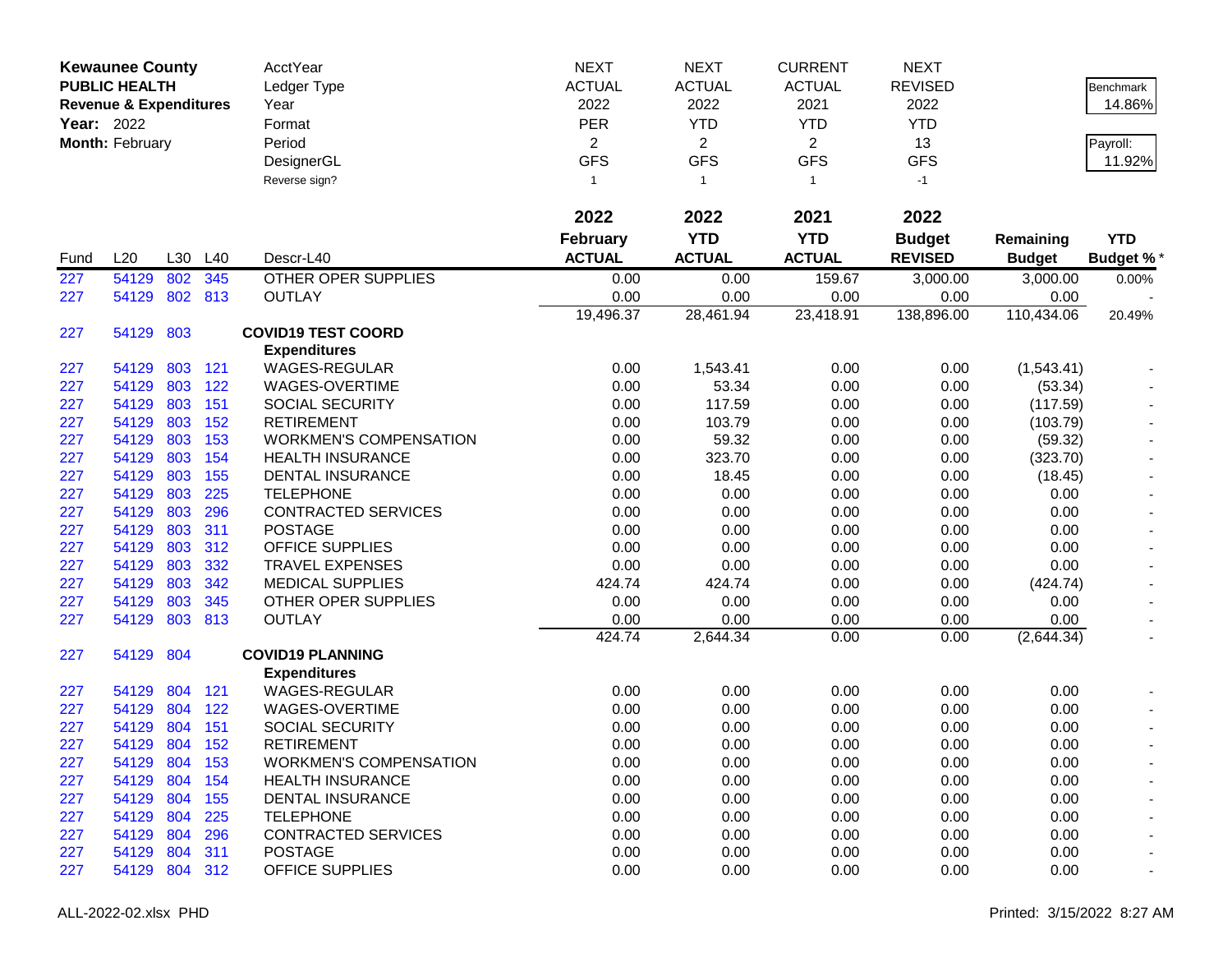|      | <b>Kewaunee County</b><br><b>PUBLIC HEALTH</b> |     |     | AcctYear<br>Ledger Type        | <b>NEXT</b><br><b>ACTUAL</b> | <b>NEXT</b><br><b>ACTUAL</b> | <b>CURRENT</b><br><b>ACTUAL</b> | <b>NEXT</b><br><b>REVISED</b> |               | <b>Benchmark</b> |
|------|------------------------------------------------|-----|-----|--------------------------------|------------------------------|------------------------------|---------------------------------|-------------------------------|---------------|------------------|
|      | <b>Revenue &amp; Expenditures</b>              |     |     | Year                           | 2022                         | 2022                         | 2021                            | 2022                          |               | 14.86%           |
|      | <b>Year: 2022</b>                              |     |     | Format                         | PER                          | <b>YTD</b>                   | <b>YTD</b>                      | <b>YTD</b>                    |               |                  |
|      | Month: February                                |     |     | Period                         | $\overline{2}$               | $\overline{2}$               | $\overline{2}$                  | 13                            |               | Payroll:         |
|      |                                                |     |     | DesignerGL                     | <b>GFS</b>                   | <b>GFS</b>                   | <b>GFS</b>                      | <b>GFS</b>                    |               | 11.92%           |
|      |                                                |     |     | Reverse sign?                  | 1                            | $\overline{1}$               | $\mathbf{1}$                    | $-1$                          |               |                  |
|      |                                                |     |     |                                | 2022                         | 2022                         | 2021                            | 2022                          |               |                  |
|      |                                                |     |     |                                | <b>February</b>              | <b>YTD</b>                   | <b>YTD</b>                      | <b>Budget</b>                 | Remaining     | <b>YTD</b>       |
| Fund | L20                                            | L30 | L40 | Descr-L40                      | <b>ACTUAL</b>                | <b>ACTUAL</b>                | <b>ACTUAL</b>                   | <b>REVISED</b>                | <b>Budget</b> | <b>Budget %*</b> |
| 227  | 54129                                          | 804 | 332 | <b>TRAVEL EXPENSES</b>         | 0.00                         | 0.00                         | 0.00                            | 0.00                          | 0.00          |                  |
| 227  | 54129                                          | 804 | 342 | <b>MEDICAL SUPPLIES</b>        | 0.00                         | 0.00                         | 0.00                            | 0.00                          | 0.00          |                  |
| 227  | 54129                                          | 804 | 345 | OTHER OPER SUPPLIES            | 0.00                         | 0.00                         | 0.00                            | 0.00                          | 0.00          | $\blacksquare$   |
| 227  | 54129                                          | 804 | 813 | <b>OUTLAY</b>                  | 0.00                         | 0.00                         | 0.00                            | 0.00                          | 0.00          |                  |
|      |                                                |     |     |                                | 0.00                         | 0.00                         | 0.00                            | 0.00                          | 0.00          | $\blacksquare$   |
| 227  | 54129                                          | 805 |     | <b>COVID19 CONTACT TRACING</b> |                              |                              |                                 |                               |               |                  |
|      |                                                |     |     | <b>Expenditures</b>            |                              |                              |                                 |                               |               |                  |
| 227  | 54129                                          | 805 | 121 | WAGES-REGULAR                  | 0.00                         | 0.00                         | 0.00                            | 0.00                          | 0.00          |                  |
| 227  | 54129                                          | 805 | 122 | WAGES-OVERTIME                 | 0.00                         | 0.00                         | 0.00                            | 0.00                          | 0.00          |                  |
| 227  | 54129                                          | 805 | 151 | <b>SOCIAL SECURITY</b>         | 0.00                         | 0.00                         | 0.00                            | 0.00                          | 0.00          |                  |
| 227  | 54129                                          | 805 | 152 | <b>RETIREMENT</b>              | 0.00                         | 0.00                         | 0.00                            | 0.00                          | 0.00          |                  |
| 227  | 54129                                          | 805 | 153 | <b>WORKMEN'S COMPENSATION</b>  | 0.00                         | 0.00                         | 0.00                            | 0.00                          | 0.00          |                  |
| 227  | 54129                                          | 805 | 154 | <b>HEALTH INSURANCE</b>        | 0.00                         | 0.00                         | 0.00                            | 0.00                          | 0.00          |                  |
| 227  | 54129                                          | 805 | 155 | DENTAL INSURANCE               | 0.00                         | 0.00                         | 0.00                            | 0.00                          | 0.00          |                  |
| 227  | 54129                                          | 805 | 225 | <b>TELEPHONE</b>               | 0.00                         | 0.00                         | 0.00                            | 0.00                          | 0.00          |                  |
| 227  | 54129                                          | 805 | 296 | <b>CONTRACTED SERVICES</b>     | 0.00                         | 0.00                         | 0.00                            | 0.00                          | 0.00          |                  |
| 227  | 54129                                          | 805 | 311 | <b>POSTAGE</b>                 | 0.00                         | 0.00                         | 0.00                            | 0.00                          | 0.00          |                  |
| 227  | 54129                                          | 805 | 312 | <b>OFFICE SUPPLIES</b>         | 0.00                         | 0.00                         | 0.00                            | 0.00                          | 0.00          | $\blacksquare$   |
| 227  | 54129                                          | 805 | 332 | <b>TRAVEL EXPENSES</b>         | 0.00                         | 0.00                         | 0.00                            | 0.00                          | 0.00          |                  |
| 227  | 54129                                          | 805 | 342 | <b>MEDICAL SUPPLIES</b>        | 0.00                         | 0.00                         | 0.00                            | 0.00                          | 0.00          |                  |
| 227  | 54129                                          | 805 | 345 | OTHER OPER SUPPLIES            | 0.00                         | 0.00                         | 0.00                            | 0.00                          | 0.00          |                  |
| 227  | 54129                                          | 805 | 813 | <b>OUTLAY</b>                  | 0.00                         | 0.00                         | 0.00                            | 0.00                          | 0.00          |                  |
|      |                                                |     |     |                                | 0.00                         | 0.00                         | 0.00                            | 0.00                          | 0.00          |                  |
|      |                                                |     |     | PUBLIC HEALTH EMERGENCY RESP   | 19,921.11                    | 31,106.28                    | 26,152.78                       | 0.00                          | (31, 106.28)  |                  |
| 228  |                                                |     |     | <b>FIT FAMILIES FUND</b>       |                              |                              |                                 |                               |               |                  |
| 228  | 54135                                          |     |     | <b>FIT FAMILIES-I</b>          |                              |                              |                                 |                               |               |                  |
|      |                                                |     |     | Revenue                        |                              |                              |                                 |                               |               |                  |
| 228  | 43240                                          | 096 |     | <b>FIT FAMILIES</b>            | 0.00                         | 0.00                         | 0.00                            | (15, 198.00)                  | (15, 198.00)  | 0.00%            |
|      |                                                |     |     |                                | 0.00                         | 0.00                         | 0.00                            | (15, 198.00)                  | (15, 198.00)  | $0.00\%$         |
|      |                                                |     |     | <b>Expenditures</b>            |                              |                              |                                 |                               |               |                  |
| 228  | 54135 000 121                                  |     |     | <b>WAGES-REGULAR</b>           | 258.64                       | 630.44                       | 2,363.14                        | 8,855.00                      | 8,224.56      | 7.12%            |
| 228  | 54135 000 122                                  |     |     | WAGES-OVERTIME                 | 0.00                         | 0.00                         | 0.00                            | 0.00                          | 0.00          | $\sim$           |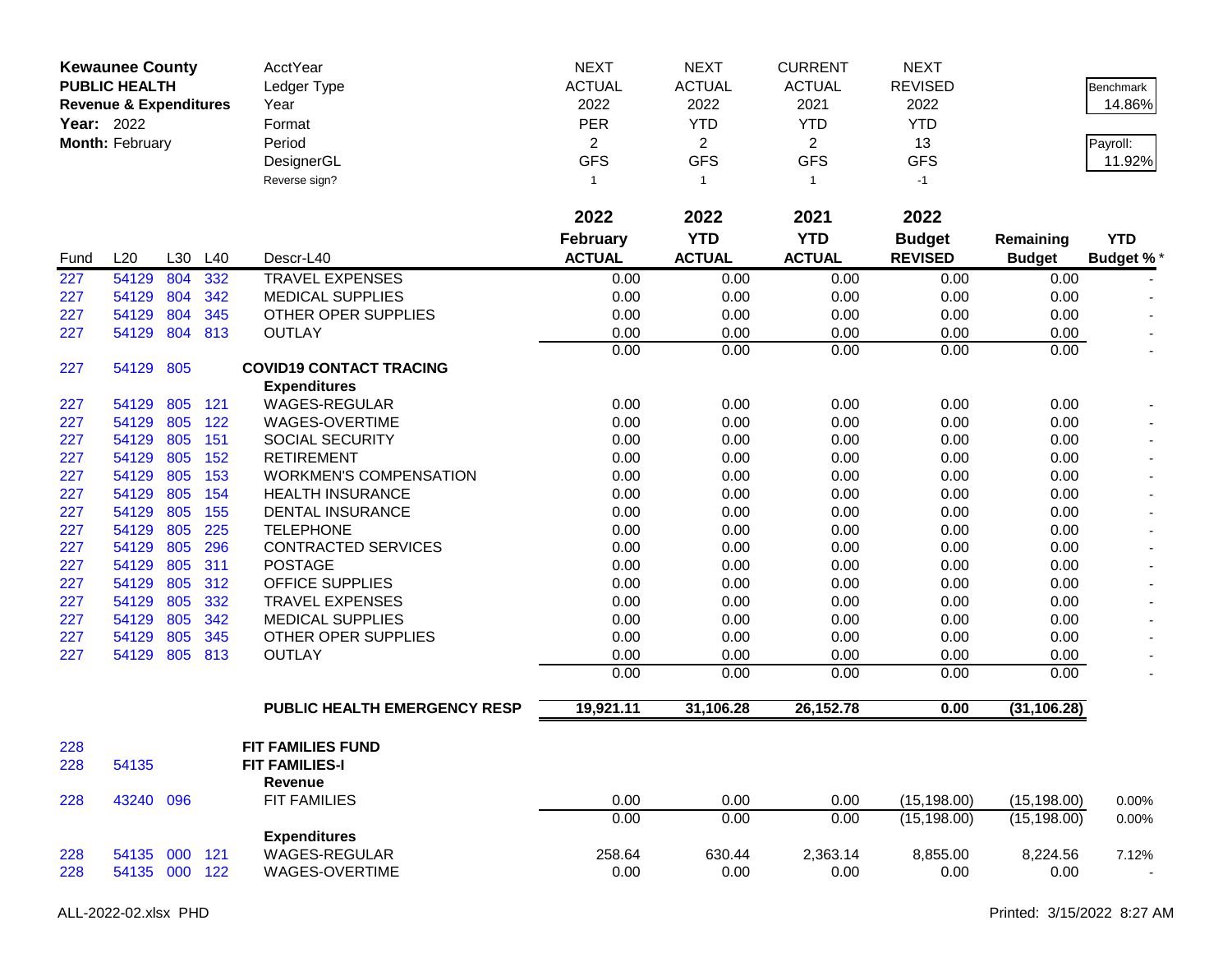|            | <b>Kewaunee County</b><br><b>PUBLIC HEALTH</b><br><b>Revenue &amp; Expenditures</b> |     |     | AcctYear<br>Ledger Type<br>Year         | <b>NEXT</b><br><b>ACTUAL</b><br>2022 | <b>NEXT</b><br><b>ACTUAL</b><br>2022 | <b>CURRENT</b><br><b>ACTUAL</b><br>2021 | <b>NEXT</b><br><b>REVISED</b><br>2022 |                            | <b>Benchmark</b><br>14.86% |
|------------|-------------------------------------------------------------------------------------|-----|-----|-----------------------------------------|--------------------------------------|--------------------------------------|-----------------------------------------|---------------------------------------|----------------------------|----------------------------|
| Year: 2022 |                                                                                     |     |     | Format                                  | PER                                  | <b>YTD</b>                           | <b>YTD</b>                              | <b>YTD</b>                            |                            |                            |
|            | Month: February                                                                     |     |     | Period                                  | $\overline{2}$                       | $\overline{2}$                       | $\overline{2}$                          | 13                                    |                            | Payroll:                   |
|            |                                                                                     |     |     | DesignerGL                              | <b>GFS</b>                           | <b>GFS</b>                           | <b>GFS</b>                              | <b>GFS</b>                            |                            | 11.92%                     |
|            |                                                                                     |     |     | Reverse sign?                           | $\mathbf{1}$                         | $\overline{1}$                       | $\mathbf{1}$                            | $-1$                                  |                            |                            |
|            |                                                                                     |     |     |                                         | 2022                                 | 2022                                 | 2021                                    | 2022                                  |                            |                            |
|            |                                                                                     |     |     |                                         | February                             | <b>YTD</b>                           | <b>YTD</b>                              | <b>Budget</b>                         | Remaining                  | <b>YTD</b>                 |
| Fund       | L20                                                                                 | L30 | L40 | Descr-L40                               | <b>ACTUAL</b>                        | <b>ACTUAL</b>                        | <b>ACTUAL</b>                           | <b>REVISED</b>                        | <b>Budget</b>              | <b>Budget %*</b>           |
| 228        | 54135                                                                               | 000 | 149 | <b>INTERPRETERS</b>                     | 0.00                                 | 0.00                                 | 0.00                                    | 0.00                                  | 0.00                       |                            |
| 228        | 54135                                                                               | 000 | 151 | <b>SOCIAL SECURITY</b>                  | 17.90                                | 43.64                                | 175.25                                  | 677.00                                | 633.36                     | 6.45%                      |
| 228        | 54135                                                                               | 000 | 152 | <b>RETIREMENT</b>                       | 16.81                                | 40.98                                | 159.51                                  | 576.00                                | 535.02                     | 7.11%                      |
| 228        | 54135                                                                               | 000 | 153 | <b>WORKMEN'S COMPENSATION</b>           | 9.61                                 | 23.42                                | 92.18                                   | 336.00                                | 312.58                     | 6.97%                      |
| 228        | 54135                                                                               | 000 | 154 | <b>HEALTH INSURANCE</b>                 | 114.06                               | 278.02                               | 0.00                                    | 3,775.00                              | 3,496.98                   | 7.36%                      |
| 228        | 54135                                                                               | 000 | 155 | DENTAL INSURANCE                        | 2.64                                 | 6.44                                 | 23.16                                   | 108.00                                | 101.56                     | 5.96%                      |
| 228        | 54135                                                                               | 000 | 311 | <b>POSTAGE</b>                          | 0.00                                 | 0.00                                 | 2.97                                    | 150.00                                | 150.00                     | 0.00%                      |
| 228        | 54135                                                                               | 000 | 313 | <b>PRINTING</b>                         | 0.00                                 | 0.00                                 | 0.00                                    | 0.00                                  | 0.00                       |                            |
| 228        | 54135                                                                               | 000 | 328 | <b>INCENTIVE ITEMS</b>                  | 0.00                                 | 92.10                                | 21.99                                   | 571.00                                | 478.90                     | 16.13%                     |
| 228        | 54135                                                                               | 000 | 332 | <b>TRAVEL EXPENSES</b>                  | 0.00                                 | 0.00                                 | 0.00                                    | 150.00                                | 150.00                     | 0.00%                      |
| 228        | 54135                                                                               | 000 | 345 | OTHER OPERATING SUPPLIES                | 0.00                                 | 0.00                                 | 0.00                                    | 0.00                                  | 0.00                       |                            |
| 228        | 54136                                                                               |     |     | <b>FIT FAMILIES-II</b>                  |                                      |                                      |                                         |                                       |                            |                            |
| 228        | 54136                                                                               | 000 | 121 | WAGES-REGULAR                           | 0.00                                 | 0.00                                 | 0.00                                    | 0.00                                  | 0.00                       |                            |
| 228        | 54136                                                                               | 000 | 122 | WAGES-OVERTIME                          | 0.00                                 | 0.00                                 | 0.00                                    | 0.00                                  | 0.00                       |                            |
| 228        | 54136                                                                               | 000 | 149 | <b>INTERPRETERS</b>                     | 0.00                                 | 0.00                                 | 0.00                                    | 0.00                                  | 0.00                       |                            |
| 228        | 54136                                                                               | 000 | 151 | <b>SOCIAL SECURITY</b>                  | 0.00                                 | 0.00                                 | 0.00                                    | 0.00                                  | 0.00                       |                            |
| 228        | 54136                                                                               | 000 | 152 | <b>RETIREMENT</b>                       | 0.00                                 | 0.00                                 | 0.00                                    | 0.00                                  | 0.00                       |                            |
| 228        | 54136                                                                               | 000 | 153 | <b>WORKMEN'S COMPENSATION</b>           | 0.00                                 | 0.00                                 | 0.00                                    | 0.00                                  | 0.00                       |                            |
| 228        | 54136                                                                               | 000 | 154 | <b>HEALTH INSURANCE</b>                 | 0.00                                 | 0.00                                 | 0.00                                    | 0.00                                  | 0.00                       |                            |
| 228        | 54136                                                                               | 000 | 155 | DENTAL INSURANCE                        | 0.00                                 | 0.00                                 | 0.00                                    | 0.00                                  | 0.00                       |                            |
| 228        | 54136                                                                               | 000 | 311 | <b>POSTAGE</b>                          | 0.00                                 | 0.00                                 | 0.00                                    | 0.00                                  | 0.00                       |                            |
| 228        | 54136                                                                               | 000 | 313 | <b>PRINTING</b>                         | 0.00                                 | 0.00                                 | 0.00                                    | 0.00                                  | 0.00                       |                            |
| 228        | 54136                                                                               | 000 | 328 | <b>INCENTIVE ITEMS</b>                  | 0.00                                 | 0.00                                 | 0.00                                    | 0.00                                  | 0.00                       |                            |
| 228        | 54136                                                                               | 000 | 332 | <b>TRAVEL EXPENSES</b>                  | 0.00                                 | 0.00                                 | 0.00                                    | 0.00                                  | 0.00                       |                            |
| 228        | 54136                                                                               | 000 | 345 | OTHER OPERATING SUPPLIES                | 0.00                                 | 0.00                                 | 0.00<br>2,838.20                        | 0.00                                  | 0.00                       |                            |
|            |                                                                                     |     |     |                                         | 419.66<br>419.66                     | 1,115.04<br>1,115.04                 |                                         | 15,198.00                             | 14,082.96<br>(1, 115.04)   | 7.34%                      |
|            |                                                                                     |     |     |                                         |                                      |                                      | 2,838.20                                | 0.00                                  |                            |                            |
|            |                                                                                     |     |     | PUBLIC HEALTH                           | 41,148.53                            | 62,983.77                            | 52,896.74                               | 231,183.00                            | 168,199.23                 |                            |
|            |                                                                                     |     |     |                                         |                                      |                                      |                                         |                                       | 99,507 Indirect Cost 2022  |                            |
|            |                                                                                     |     |     |                                         |                                      |                                      |                                         |                                       | 123,138 Indirect Cost 2021 |                            |
|            |                                                                                     |     |     | <b>FUND BALANCE - Beginning of year</b> |                                      | <b>Beg of Year:</b>                  |                                         |                                       | <b>Current Balance:</b>    |                            |
| 100        | 37010                                                                               |     |     | FB RESTRCT-BACK-2-SCHOOL                |                                      |                                      | $(4,053.33)$ Credit balance is normal   |                                       | (4, 553.33)                |                            |
| 220        |                                                                                     |     |     | CHILDHOOD LEAD POISONING FND            |                                      |                                      | (2,823.82) Credit balance is normal     |                                       | (2,820.24)                 |                            |
|            |                                                                                     |     |     |                                         |                                      |                                      |                                         |                                       |                            |                            |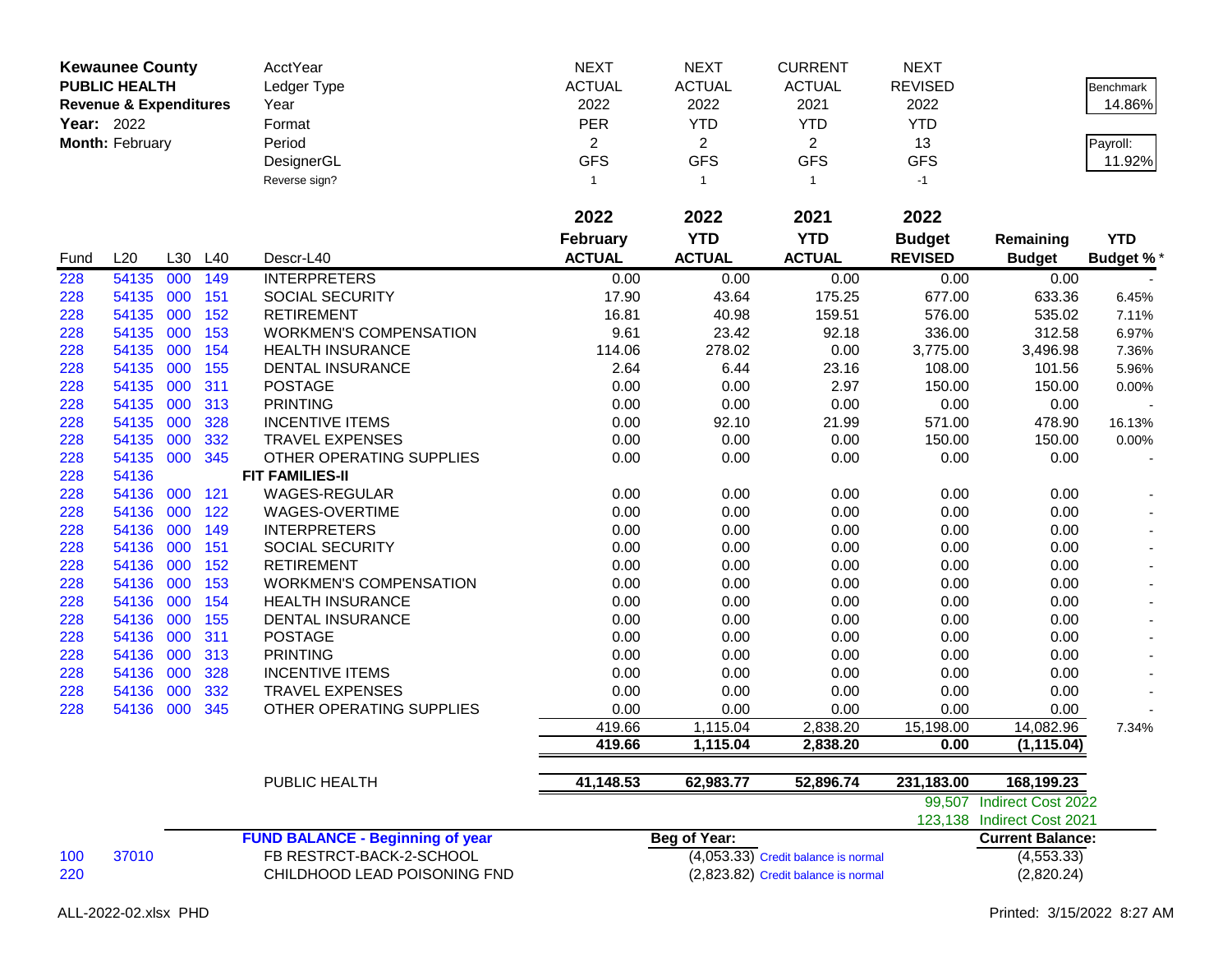|                   | <b>Kewaunee County</b>            |            | AcctYear                            | <b>NEXT</b>     | <b>NEXT</b>   | <b>CURRENT</b>                       | <b>NEXT</b>    |               |                  |
|-------------------|-----------------------------------|------------|-------------------------------------|-----------------|---------------|--------------------------------------|----------------|---------------|------------------|
|                   | <b>PUBLIC HEALTH</b>              |            | Ledger Type                         | <b>ACTUAL</b>   | <b>ACTUAL</b> | <b>ACTUAL</b>                        | <b>REVISED</b> |               | Benchmark        |
|                   | <b>Revenue &amp; Expenditures</b> |            | Year                                | 2022            | 2022          | 2021                                 | 2022           |               | 14.86%           |
| <b>Year: 2022</b> |                                   |            | Format                              | <b>PER</b>      | <b>YTD</b>    | <b>YTD</b>                           | <b>YTD</b>     |               |                  |
|                   | Month: February                   |            | Period                              | $\overline{c}$  | 2             | $\overline{2}$                       | 13             |               | Payroll:         |
|                   |                                   |            | DesignerGL                          | <b>GFS</b>      | <b>GFS</b>    | <b>GFS</b>                           | <b>GFS</b>     |               | 11.92%           |
|                   |                                   |            | Reverse sign?                       |                 |               |                                      | -1             |               |                  |
|                   |                                   |            |                                     | 2022            | 2022          | 2021                                 | 2022           |               |                  |
|                   |                                   |            |                                     | <b>February</b> | <b>YTD</b>    | <b>YTD</b>                           | <b>Budget</b>  | Remaining     | <b>YTD</b>       |
| Fund              | L20                               | L30<br>L40 | Descr-L40                           | <b>ACTUAL</b>   | <b>ACTUAL</b> | <b>ACTUAL</b>                        | <b>REVISED</b> | <b>Budget</b> | <b>Budget %*</b> |
| 221               |                                   |            | MATERNAL CHILD HEALTH FUND          |                 |               | (993.10) Credit balance is normal    |                | (6,243.10)    |                  |
| 222               |                                   |            | PREVENTION PROGRAM FUND             |                 |               | (225.12) Credit balance is normal    |                | (201.72)      |                  |
| 223               |                                   |            | <b>VACCINE IMMUNIZTN PRGM FUND</b>  |                 |               | (1,426.06) Credit balance is normal  |                | (1,426.06)    |                  |
| 226               |                                   |            | <b>BIOTERRORISM GRANT FUND</b>      |                 |               | (8,303.81) Credit balance is normal  |                | (6, 195.87)   |                  |
| 227               |                                   |            | PUBLIC HEALTH EMERGENCY RESP        |                 |               | (49,450.97) Credit balance is normal |                | (18, 344.69)  |                  |
| 228               |                                   |            | <b>FIT FAMILIES FUND</b>            |                 |               | (15.85) Credit balance is normal     |                | 1,099.19      |                  |
|                   |                                   |            | <b>OTHER Account balances:</b>      |                 |               |                                      |                |               |                  |
| 100               | 26560                             |            | RESTR DEP-GIVING TREE SARA          |                 |               | Credit balance is normal             |                | 0.00          |                  |
| 100               | 26565                             |            | RESTR DEP-DIAPER DRIVE PHD          |                 |               | Credit balance is normal             |                | (1,024.13)    |                  |
|                   |                                   |            | <b>INTEGRITY CHECK:</b>             |                 |               |                                      |                |               |                  |
|                   |                                   |            | <b>Total Expenditures (report)</b>  | 43,864.63       | 74,080.66     | 63,322.63                            | 545,022.00     | 470,941.34    |                  |
|                   | [100,220.2] 54100.54 *            |            | <b>Total Dept expenditures(G/L)</b> | 43,864.63       | 74,080.66     | 63,322.63                            | 545,022.00     | 470,941.34    |                  |
|                   | [220.228] [59200,59 *             | $\star$    | <b>Transfers OUT</b>                | 0.00            | 0.00          | 0.00                                 | 0.00           | 0.00          |                  |
|                   |                                   |            |                                     | 0.00            | 0.00          | 0.00                                 | 0.00           | 0.00          |                  |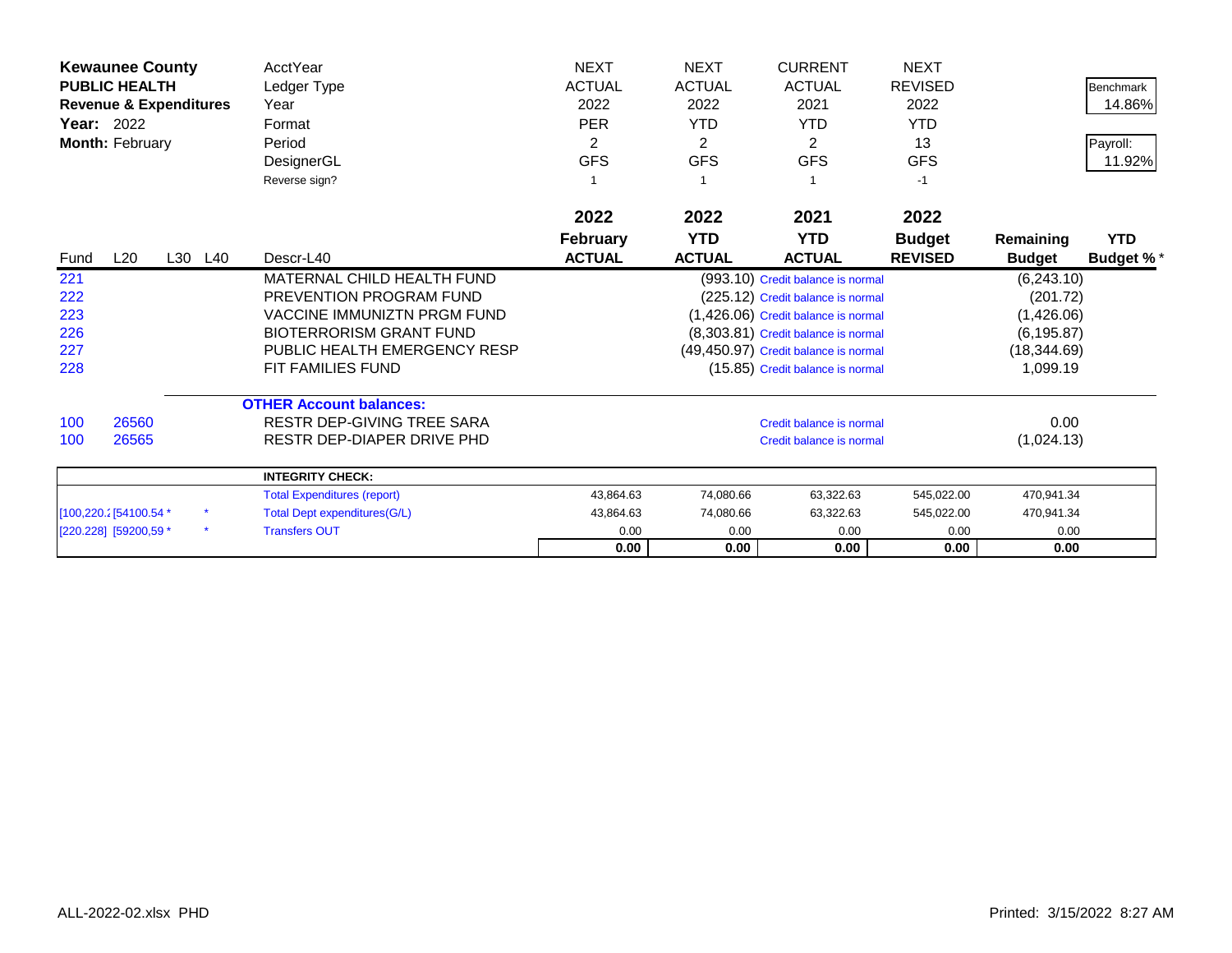| <b>Year: 2022</b> | <b>Kewaunee County</b><br><b>REGISTER IN PROBATE</b><br><b>Revenue &amp; Expenditures</b><br>Month: February |            |            | AcctYear<br>Ledger Type<br>Year<br>Format<br>Period     | <b>NEXT</b><br><b>ACTUAL</b><br>2022<br><b>PER</b><br>$\overline{2}$ | <b>NEXT</b><br><b>ACTUAL</b><br>2022<br><b>YTD</b><br>$\overline{2}$ | <b>CURRENT</b><br><b>ACTUAL</b><br>2021<br><b>YTD</b><br>$\overline{2}$ | <b>NEXT</b><br><b>REVISED</b><br>2022<br><b>YTD</b><br>13 |                    | <b>Benchmark</b><br>14.86%<br>Payroll: |
|-------------------|--------------------------------------------------------------------------------------------------------------|------------|------------|---------------------------------------------------------|----------------------------------------------------------------------|----------------------------------------------------------------------|-------------------------------------------------------------------------|-----------------------------------------------------------|--------------------|----------------------------------------|
|                   |                                                                                                              |            |            | DesignerGL                                              | <b>GFS</b>                                                           | <b>GFS</b>                                                           | <b>GFS</b>                                                              | <b>GFS</b>                                                |                    | 11.92%                                 |
|                   |                                                                                                              |            |            | Reverse sign?                                           | $\mathbf{1}$                                                         | $\overline{1}$                                                       | $\mathbf{1}$                                                            | $-1$                                                      |                    |                                        |
|                   |                                                                                                              |            |            |                                                         | 2022                                                                 | 2022                                                                 | 2021                                                                    | 2022                                                      |                    |                                        |
|                   |                                                                                                              |            |            |                                                         | <b>February</b>                                                      | <b>YTD</b>                                                           | <b>YTD</b>                                                              | <b>Budget</b>                                             | Remaining          | <b>YTD</b>                             |
| Fund              | L20                                                                                                          |            | L30 L40    | Descr-L40                                               | <b>ACTUAL</b>                                                        | <b>ACTUAL</b>                                                        | <b>ACTUAL</b>                                                           | <b>REVISED</b>                                            | <b>Budget</b>      | <b>Budget %*</b>                       |
| 100               |                                                                                                              |            |            | <b>GENERAL FUND</b>                                     |                                                                      |                                                                      |                                                                         |                                                           |                    |                                        |
| 100               | 51230                                                                                                        |            |            | <b>REGISTER IN PROBATE</b>                              |                                                                      |                                                                      |                                                                         |                                                           |                    |                                        |
|                   |                                                                                                              |            |            | Revenue                                                 |                                                                      |                                                                      |                                                                         |                                                           |                    |                                        |
| 100<br>100        | 43249<br>46150                                                                                               | 210<br>000 |            | <b>COVID GRANTS-RIP</b><br><b>REGISTER IN PROBATE</b>   | 0.00<br>(791.02)                                                     | 0.00<br>(791.02)                                                     | 0.00<br>(685.17)                                                        | 0.00<br>(10,500.00)                                       | 0.00<br>(9,708.98) |                                        |
| 100               | 46151                                                                                                        | 000        |            | <b>GUARDIAN AD LITEM REIMBURSE</b>                      | (1,591.50)                                                           | (1,591.50)                                                           | (1,909.00)                                                              | (28,000.00)                                               | (26, 408.50)       | 7.53%<br>5.68%                         |
|                   |                                                                                                              |            |            |                                                         | (2, 382.52)                                                          | (2, 382.52)                                                          | (2,594.17)                                                              | (38,500.00)                                               | (36, 117.48)       | 6.19%                                  |
|                   |                                                                                                              |            |            | <b>Expenditures</b>                                     |                                                                      |                                                                      |                                                                         |                                                           |                    |                                        |
| 100               | 51230                                                                                                        | 000        | 111        | <b>SALARIES</b>                                         | 4,467.20                                                             | 8,934.40                                                             | 8,640.00                                                                | 58,102.00                                                 | 49,167.60          | 15.38%                                 |
| 100               | 51230                                                                                                        | 000        | 121        | WAGES-REGULAR                                           | 4,456.80                                                             | 6,731.61                                                             | 3,868.56                                                                | 57,943.00                                                 | 51,211.39          | 11.62%                                 |
| 100               | 51230                                                                                                        | 000        | 122        | WAGES-OVERTIME                                          | 0.00                                                                 | 0.00                                                                 | 0.00                                                                    | 0.00                                                      | 0.00               |                                        |
| 100               | 51230                                                                                                        | 000        | 142        | JURY PER DIEM                                           | 0.00                                                                 | 0.00                                                                 | 0.00                                                                    | 50.00                                                     | 50.00              | 0.00%                                  |
| 100               | 51230                                                                                                        | 000        | 143        | <b>WITNESS FEES</b>                                     | 32.00                                                                | 32.00                                                                | 0.00                                                                    | 400.00                                                    | 368.00             | 8.00%                                  |
| 100               | 51230                                                                                                        | 000        | 149        | <b>INTERPRETERS</b>                                     | 0.00                                                                 | 100.00                                                               | 0.00                                                                    | 600.00                                                    | 500.00             | 16.67%                                 |
| 100               | 51230                                                                                                        | 000        | 151        | SOCIAL SECURITY                                         | 613.68                                                               | 1,066.89                                                             | 890.28                                                                  | 8,877.00                                                  | 7,810.11           | 12.02%                                 |
| 100               | 51230                                                                                                        | 000        | 152        | <b>RETIREMENT</b>                                       | 489.32                                                               | 838.32                                                               | 844.31                                                                  | 6,363.00                                                  | 5,524.68           | 13.17%                                 |
| 100               | 51230                                                                                                        | 000        | 153        | <b>WORKMEN'S COMPENSATION</b>                           | 16.46                                                                | 28.90                                                                | 23.68                                                                   | 218.00                                                    | 189.10             | 13.26%                                 |
| 100               | 51230                                                                                                        | 000        | 154        | <b>HEALTH INSURANCE</b>                                 | 4,647.88                                                             | 9,295.76                                                             | 4,138.40                                                                | 55,774.00                                                 | 46,478.24          | 16.67%                                 |
| 100               | 51230<br>51230                                                                                               | 000<br>000 | 155<br>156 | <b>DENTAL INSURANCE</b><br>HEALTH REIMBURSEMENT ACCOUNT | 121.66<br>0.00                                                       | 243.32<br>0.00                                                       | 129.16<br>0.00                                                          | 814.00<br>0.00                                            | 570.68<br>0.00     | 29.89%                                 |
| 100<br>100        | 51230                                                                                                        | 000        | 209        | <b>GUARDIAN AD LITEM FEES</b>                           | 2,695.00                                                             | 2,705.00                                                             | 710.00                                                                  | 15,000.00                                                 | 12,295.00          | 18.03%                                 |
| 100               | 51230                                                                                                        | 000        | 211        | <b>MEDICAL SERVICES</b>                                 | 875.00                                                               | 875.00                                                               | 2,487.50                                                                | 12,000.00                                                 | 11,125.00          | 7.29%                                  |
| 100               | 51230                                                                                                        | 000        | 212        | <b>LEGAL FEES</b>                                       | 3,226.00                                                             | 3,226.00                                                             | 0.00                                                                    | 400.00                                                    | (2,826.00)         | 806.50%                                |
| 100               | 51230                                                                                                        | 000        | 225        | <b>TELEPHONE</b>                                        | 51.68                                                                | 93.59                                                                | 40.69                                                                   | 898.00                                                    | 804.41             | 10.42%                                 |
| 100               | 51230                                                                                                        | 000        | 255        | PAPER SERVICE                                           | 0.00                                                                 | 0.00                                                                 | 0.00                                                                    | 300.00                                                    | 300.00             | 0.00%                                  |
| 100               | 51230                                                                                                        | 000        | 311        | <b>POSTAGE</b>                                          | 232.67                                                               | 232.67                                                               | 224.11                                                                  | 1,400.00                                                  | 1,167.33           | 16.62%                                 |
| 100               | 51230 000                                                                                                    |            | 312        | <b>OFFICE SUPPLIES</b>                                  | 28.10                                                                | 28.10                                                                | 78.10                                                                   | 1,100.00                                                  | 1,071.90           | 2.55%                                  |
| 100               | 51230 000                                                                                                    |            | 321        | PUBLICATIONS OF LEGAL NOTICE                            | 0.00                                                                 | 0.00                                                                 | 0.00                                                                    | 50.00                                                     | 50.00              | $0.00\%$                               |
| 100               | 51230                                                                                                        | 000        | 324        | <b>MEMBERSHIP DUES</b>                                  | 0.00                                                                 | 0.00                                                                 | 40.00                                                                   | 115.00                                                    | 115.00             | 0.00%                                  |
| 100               | 51230 000                                                                                                    |            | 332        | TRAVEL EXPENSES                                         | 0.00                                                                 | 0.00                                                                 | 0.00                                                                    | 1,200.00                                                  | 1,200.00           | 0.00%                                  |
| 100               | 51230 000                                                                                                    |            | 339        | <b>JURY EXPENSES &amp; MILEAGE</b>                      | 0.00                                                                 | 0.00                                                                 | 0.00                                                                    | 100.00                                                    | 100.00             | 0.00%                                  |
| 100               | 51230 000                                                                                                    |            | 340        | <b>WITNESS TRAVEL</b>                                   | 67.86                                                                | 67.86                                                                | 0.00                                                                    | 50.00                                                     | (17.86)            | 135.72%                                |
| 100               | 51230 000 533                                                                                                |            |            | <b>EQUIPMENT RENTAL &amp; LEASES</b>                    | 93.89                                                                | 157.51                                                               | 156.68                                                                  | 950.00                                                    | 792.49             | 16.58%                                 |
| 100               | 51230 000 813                                                                                                |            |            | <b>OUTLAY</b>                                           | 0.00                                                                 | 0.00                                                                 | 0.00                                                                    | 0.00                                                      | 0.00               |                                        |
|                   |                                                                                                              |            |            |                                                         | 22,115.20                                                            | 34,656.93                                                            | 22,271.47                                                               | 222,704.00                                                | 188,047.07         | 15.56%                                 |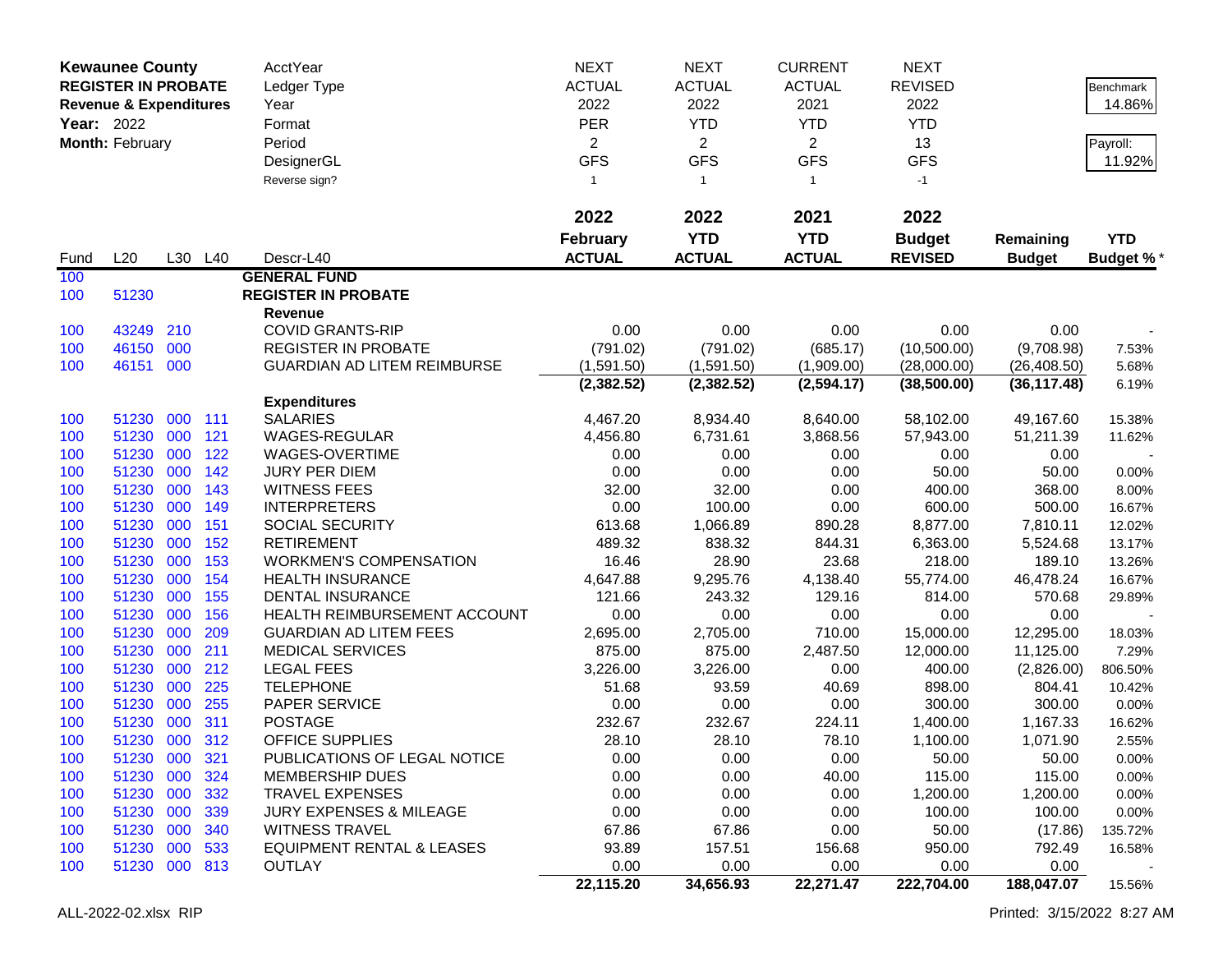| <b>Kewaunee County</b>            | AcctYear      | <b>NEXT</b>     | <b>NEXT</b>   | <b>CURRENT</b> | <b>NEXT</b>    |               |                  |
|-----------------------------------|---------------|-----------------|---------------|----------------|----------------|---------------|------------------|
| <b>REGISTER IN PROBATE</b>        | Ledger Type   | <b>ACTUAL</b>   | <b>ACTUAL</b> | <b>ACTUAL</b>  | <b>REVISED</b> |               | Benchmark        |
| <b>Revenue &amp; Expenditures</b> | Year          | 2022            | 2022          | 2021           | 2022           |               | 14.86%           |
| <b>Year: 2022</b>                 | Format        | <b>PER</b>      | YTD           | YTD            | <b>YTD</b>     |               |                  |
| <b>Month: February</b>            | Period        | 2               | 2             | ◠              | 13             |               | Payroll:         |
|                                   | DesignerGL    | <b>GFS</b>      | <b>GFS</b>    | <b>GFS</b>     | <b>GFS</b>     |               | 11.92%           |
|                                   | Reverse sign? |                 |               |                | $-1$           |               |                  |
|                                   |               | 2022            | 2022          | 2021           | 2022           |               |                  |
|                                   |               | <b>February</b> | YTD           | YTD            | <b>Budget</b>  | Remaining     | <b>YTD</b>       |
| L20<br>L30 I<br>L40<br>Fund       | Descr-L40     | <b>ACTUAL</b>   | <b>ACTUAL</b> | <b>ACTUAL</b>  | <b>REVISED</b> | <b>Budget</b> | <b>Budget %*</b> |
|                                   |               | 19,732.68       | 32,274.41     | 19,677.30      | 184,204.00     | 151,929.59    |                  |
|                                   |               |                 |               |                |                |               |                  |

|                  |       |  | <b>INTEGRITY CHECK:</b>            |           |           |           |            |  |
|------------------|-------|--|------------------------------------|-----------|-----------|-----------|------------|--|
|                  |       |  | <b>Total Expenditures (report)</b> | 22,115.20 | 34,656.93 | 22,271.47 | 222,704.00 |  |
| 110 <sub>0</sub> | 51230 |  | Total Dept expenditures(G/L)       | 22,115.20 | 34.656.93 | 22.271.47 | 222,704.00 |  |
|                  |       |  |                                    | 0.00      | 0.00      | 0.00      | 0.00       |  |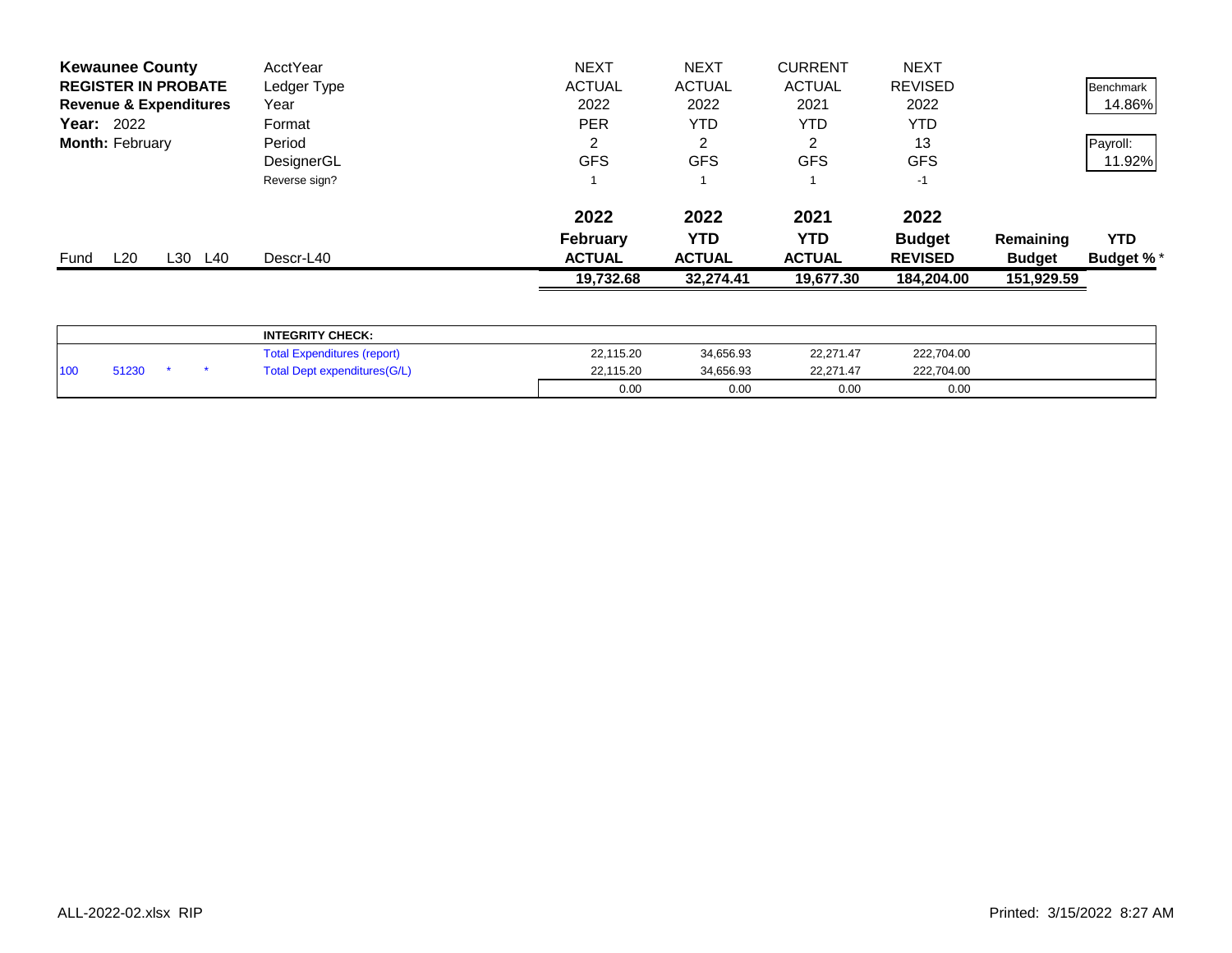|            | <b>Kewaunee County</b>            |     |         | AcctYear                             | <b>NEXT</b>    | <b>NEXT</b>    | <b>CURRENT</b> | <b>NEXT</b>    |               |                  |
|------------|-----------------------------------|-----|---------|--------------------------------------|----------------|----------------|----------------|----------------|---------------|------------------|
|            | <b>REGISTER OF DEEDS</b>          |     |         | Ledger Type                          | <b>ACTUAL</b>  | <b>ACTUAL</b>  | <b>ACTUAL</b>  | <b>REVISED</b> |               | <b>Benchmark</b> |
|            | <b>Revenue &amp; Expenditures</b> |     |         | Year                                 | 2022           | 2022           | 2021           | 2022           |               | 14.86%           |
| Year: 2022 |                                   |     |         | Format                               | <b>PER</b>     | <b>YTD</b>     | <b>YTD</b>     | <b>YTD</b>     |               |                  |
|            | Month: February                   |     |         | Period                               | $\overline{2}$ | $\overline{2}$ | $\overline{2}$ | 13             |               | Payroll:         |
|            |                                   |     |         | DesignerGL                           | <b>GFS</b>     | <b>GFS</b>     | <b>GFS</b>     | <b>GFS</b>     |               | 11.92%           |
|            |                                   |     |         | Reverse sign?                        | 1              | $\overline{1}$ | $\mathbf{1}$   | $-1$           |               |                  |
|            |                                   |     |         |                                      |                |                |                |                |               |                  |
|            |                                   |     |         |                                      | 2022           | 2022           | 2021           | 2022           |               |                  |
|            |                                   |     |         |                                      | February       | <b>YTD</b>     | <b>YTD</b>     | <b>Budget</b>  | Remaining     | <b>YTD</b>       |
| Fund       | L20                               |     | L30 L40 | Descr-L40                            | <b>ACTUAL</b>  | <b>ACTUAL</b>  | <b>ACTUAL</b>  | <b>REVISED</b> | <b>Budget</b> | <b>Budget %*</b> |
| 100        |                                   |     |         | <b>GENERAL FUND</b>                  |                |                |                |                |               |                  |
| 100        | 51710                             |     |         | <b>REGISTER OF DEEDS</b>             |                |                |                |                |               |                  |
|            |                                   |     |         | <b>Revenue</b>                       |                |                |                |                |               |                  |
| 100        | 41230                             | 000 |         | REAL ESTATE TRANSFER FEES            | (3,883.50)     | (9, 129.12)    | (6,271.02)     | (45,000.00)    | (35,870.88)   | 20.29%           |
| 100        | 43249                             | 220 |         | <b>COVID GRANTS-ROD</b>              | 0.00           | 0.00           | 0.00           | 0.00           | 0.00          |                  |
| 100        | 46131                             | 000 |         | REGISTER OF DEEDS FEES               | (8,711.00)     | (15,668.00)    | (14,708.00)    | (130,000.00)   | (114, 332.00) | 12.05%           |
| 100        | 48400                             | 245 |         | ROD MISCELLANEOUS REVENUE            | 0.00           | 0.00           | 0.00           | 0.00           | 0.00          |                  |
|            |                                   |     |         |                                      | (12,594.50)    | (24, 797.12)   | (20, 979.02)   | (175,000.00)   | (150, 202.88) | 14.17%           |
|            |                                   |     |         | <b>Expenditures</b>                  |                |                |                |                |               |                  |
| 100        | 51710                             | 000 | 111     | <b>SALARIES</b>                      | 5,519.30       | 11,038.60      | 10,717.08      | 71,751.00      | 60,712.40     | 15.38%           |
| 100        | 51710                             | 000 | 121     | <b>WAGES-REGULAR</b>                 | 3,705.60       | 5,318.40       | 5,393.29       | 48,181.00      | 42,862.60     | 11.04%           |
| 100        | 51710                             | 000 | 122     | WAGES-OVERTIME                       | 0.00           | 0.00           | 0.00           | 0.00           | 0.00          |                  |
| 100        | 51710                             | 000 | 125     | <b>WAGES-TEMPORARY EMPLOYEES</b>     | 600.00         | 1,080.00       | 1,083.75       | 7,419.00       | 6,339.00      | 14.56%           |
| 100        | 51710                             | 000 | 151     | SOCIAL SECURITY                      | 697.70         | 1,232.42       | 1,217.70       | 9,742.00       | 8,509.58      | 12.65%           |
| 100        | 51710                             | 000 | 152     | <b>RETIREMENT</b>                    | 599.62         | 1,078.81       | 1,103.89       | 7,796.00       | 6,717.19      | 13.84%           |
| 100        | 51710                             | 000 | 153     | <b>WORKMEN'S COMPENSATION</b>        | 18.10          | 32.13          | 32.41          | 240.00         | 207.87        | 13.39%           |
| 100        | 51710                             | 000 | 154     | <b>HEALTH INSURANCE</b>              | 3,268.38       | 6,536.76       | 5,820.24       | 39,220.00      | 32,683.24     | 16.67%           |
| 100        | 51710                             | 000 | 155     | DENTAL INSURANCE                     | 121.66         | 243.32         | 231.68         | 1,460.00       | 1,216.68      | 16.67%           |
| 100        | 51710                             | 000 | 156     | HEALTH REIMBURSEMENT ACCOUNT         | 0.00           | 0.00           | 0.00           | 0.00           | 0.00          |                  |
| 100        | 51710                             | 000 | 225     | <b>TELEPHONE</b>                     | 51.68          | 93.59          | 40.69          | 693.00         | 599.41        | 13.51%           |
| 100        | 51710                             | 000 | 249     | MAINTENANCE AGREEMENTS               | 0.00           | 10,995.00      | 11,124.85      | 11,270.00      | 275.00        | 97.56%           |
| 100        | 51710                             | 000 | 311     | <b>POSTAGE</b>                       | 50.04          | 50.04          | 49.67          | 850.00         | 799.96        | 5.89%            |
| 100        | 51710                             | 000 | 312     | OFFICE SUPPLIES                      | 368.31         | 368.31         | 399.09         | 1,200.00       | 831.69        | 30.69%           |
| 100        | 51710                             | 000 | 322     | <b>SUBSCRIPTIONS</b>                 | 0.00           | 0.00           | 0.00           | 20.00          | 20.00         | 0.00%            |
| 100        | 51710                             | 000 | 324     | <b>MEMBERSHIP DUES</b>               | 0.00           | 125.00         | 125.00         | 125.00         | 0.00          | 100.00%          |
| 100        | 51710                             | 000 | 332     | <b>TRAVEL EXPENSES</b>               | 95.88          | 95.88          | 0.00           | 1,600.00       | 1,504.12      | 5.99%            |
| 100        | 51710 000                         |     | 533     | <b>EQUIPMENT RENTAL &amp; LEASES</b> | 61.64          | 116.60         | 146.93         | 875.00         | 758.40        | 13.33%           |
| 100        | 51710 000 813                     |     |         | OUTLAY                               | 0.00           | 0.00           | 0.00           | 0.00           | 0.00          |                  |
|            |                                   |     |         |                                      | 15,157.91      | 38,404.86      | 37,486.27      | 202,442.00     | 164,037.14    | 18.97%           |
|            |                                   |     |         |                                      | 2,563.41       | 13,607.74      | 16,507.25      | 27,442.00      | 13,834.26     |                  |
|            |                                   |     |         | <b>INTEGRITY CHECK:</b>              |                |                |                |                |               |                  |
|            |                                   |     |         | <b>Total Expenditures (report)</b>   | 15,157.91      | 38,404.86      | 37,486.27      | 202,442.00     |               |                  |
|            | [100,246] [51710,51 *             |     |         | <b>Total Dept expenditures(G/L)</b>  | 15,157.91      | 38,404.86      | 37,486.27      | 202,442.00     |               |                  |

0.00 0.00 0.00 0.00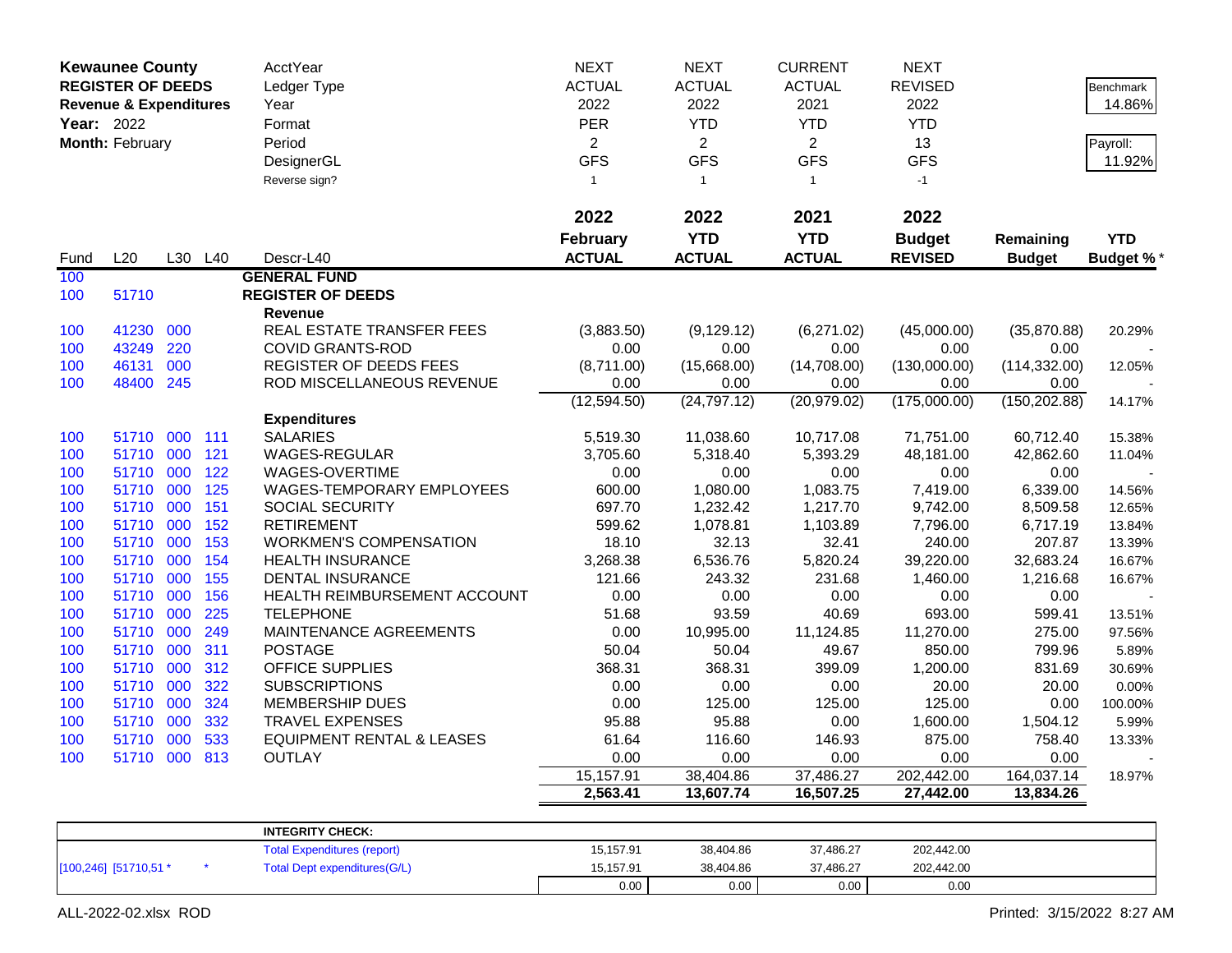| <b>ACTUAL</b><br><b>SHERIFF</b><br><b>ACTUAL</b><br><b>ACTUAL</b><br><b>REVISED</b><br>Ledger Type<br><b>Benchmark</b><br>2022<br>2022<br>2021<br>2022<br>14.86%<br><b>Revenue &amp; Expenditures</b><br>Year<br><b>PER</b><br><b>Year: 2022</b><br><b>YTD</b><br><b>YTD</b><br><b>YTD</b><br>Format<br>Month: February<br>$\overline{2}$<br>$\overline{2}$<br>Period<br>$\overline{2}$<br>13<br>Payroll:<br><b>GFS</b><br><b>GFS</b><br><b>GFS</b><br><b>GFS</b><br>DesignerGL<br>11.92%<br>Reverse sign?<br>$-1$<br>$\mathbf{1}$<br>$\mathbf{1}$<br>$\mathbf{1}$<br>2022<br>2022<br>2021<br>2022<br><b>YTD</b><br><b>YTD</b><br><b>February</b><br><b>Budget</b><br><b>YTD</b><br>Remaining<br><b>ACTUAL</b><br><b>ACTUAL</b><br><b>ACTUAL</b><br><b>REVISED</b><br>L20<br>L30 L40<br>Descr-L40<br><b>Budget</b><br><b>Budget %*</b><br>Fund<br>100<br><b>GENERAL FUND</b><br><b>SHERIFF</b><br>100<br>52100<br>Revenue<br>0.00<br>0.00<br>0.00<br>0.00<br>100<br>43249<br>230<br><b>COVID GRANTS-SHF</b><br>0.00<br>43522<br>0.00<br>0.00<br>0.00<br>0.00<br>0.00<br>100<br>000<br><b>HIGHWAY SAFETY</b><br>43523<br>000<br><b>TRAINING REIMBURSEMENT</b><br>0.00<br>0.00<br>100<br>0.00<br>(5,500.00)<br>(5,500.00)<br>0.00%<br>43523<br>010<br>SEATBELT ENFORCEMENT GRANT<br>100<br>(1, 180.54)<br>(1, 180.54)<br>0.00<br>(18,500.00)<br>(17, 319.46)<br>6.38%<br>43523<br>015<br>0.00<br>100<br>SPEEDING ENFORCEMENT GRANT<br>0.00<br>0.00<br>(4,500.00)<br>(4,500.00)<br>0.00%<br>43526<br>000<br>0.00<br>0.00<br>100<br><b>DOJ ANTI-DRUG GRANTS</b><br>0.00<br>0.00<br>0.00<br>43527<br>000<br><b>BULLETPROOF VEST GRANT</b><br>0.00<br>0.00<br>0.00<br>100<br>0.00<br>0.00<br>43530<br>000<br>INTERNET CRIME AGAINST CHLDN<br>0.00<br>0.00<br>0.00<br>0.00<br>0.00<br>100<br>43528<br>000<br>0.00<br>0.00<br>(116,700.00)<br><b>SCHOOL LIAISON OFFICER</b><br>0.00<br>(116,700.00)<br>100<br>0.00%<br>43557<br>000<br><b>SCAAP GRANT</b><br>0.00<br>0.00<br>0.00<br>0.00<br>0.00<br>100<br>46202<br>000<br>0.00<br>100<br>FALSE ALARM COLLECTIONS<br>0.00<br>0.00<br>0.00<br>0.00<br>46211<br>000<br>SHERIFF FEES<br>(2,314.35)<br>(3,687.86)<br>(12,000.00)<br>100<br>(2,926.55)<br>(9,073.45)<br>24.39% |
|--------------------------------------------------------------------------------------------------------------------------------------------------------------------------------------------------------------------------------------------------------------------------------------------------------------------------------------------------------------------------------------------------------------------------------------------------------------------------------------------------------------------------------------------------------------------------------------------------------------------------------------------------------------------------------------------------------------------------------------------------------------------------------------------------------------------------------------------------------------------------------------------------------------------------------------------------------------------------------------------------------------------------------------------------------------------------------------------------------------------------------------------------------------------------------------------------------------------------------------------------------------------------------------------------------------------------------------------------------------------------------------------------------------------------------------------------------------------------------------------------------------------------------------------------------------------------------------------------------------------------------------------------------------------------------------------------------------------------------------------------------------------------------------------------------------------------------------------------------------------------------------------------------------------------------------------------------------------------------------------------------------------------------------------------------------------------------------------------------------------------------------------------------------------------------------------------------------------|
|                                                                                                                                                                                                                                                                                                                                                                                                                                                                                                                                                                                                                                                                                                                                                                                                                                                                                                                                                                                                                                                                                                                                                                                                                                                                                                                                                                                                                                                                                                                                                                                                                                                                                                                                                                                                                                                                                                                                                                                                                                                                                                                                                                                                                    |
|                                                                                                                                                                                                                                                                                                                                                                                                                                                                                                                                                                                                                                                                                                                                                                                                                                                                                                                                                                                                                                                                                                                                                                                                                                                                                                                                                                                                                                                                                                                                                                                                                                                                                                                                                                                                                                                                                                                                                                                                                                                                                                                                                                                                                    |
|                                                                                                                                                                                                                                                                                                                                                                                                                                                                                                                                                                                                                                                                                                                                                                                                                                                                                                                                                                                                                                                                                                                                                                                                                                                                                                                                                                                                                                                                                                                                                                                                                                                                                                                                                                                                                                                                                                                                                                                                                                                                                                                                                                                                                    |
|                                                                                                                                                                                                                                                                                                                                                                                                                                                                                                                                                                                                                                                                                                                                                                                                                                                                                                                                                                                                                                                                                                                                                                                                                                                                                                                                                                                                                                                                                                                                                                                                                                                                                                                                                                                                                                                                                                                                                                                                                                                                                                                                                                                                                    |
|                                                                                                                                                                                                                                                                                                                                                                                                                                                                                                                                                                                                                                                                                                                                                                                                                                                                                                                                                                                                                                                                                                                                                                                                                                                                                                                                                                                                                                                                                                                                                                                                                                                                                                                                                                                                                                                                                                                                                                                                                                                                                                                                                                                                                    |
|                                                                                                                                                                                                                                                                                                                                                                                                                                                                                                                                                                                                                                                                                                                                                                                                                                                                                                                                                                                                                                                                                                                                                                                                                                                                                                                                                                                                                                                                                                                                                                                                                                                                                                                                                                                                                                                                                                                                                                                                                                                                                                                                                                                                                    |
|                                                                                                                                                                                                                                                                                                                                                                                                                                                                                                                                                                                                                                                                                                                                                                                                                                                                                                                                                                                                                                                                                                                                                                                                                                                                                                                                                                                                                                                                                                                                                                                                                                                                                                                                                                                                                                                                                                                                                                                                                                                                                                                                                                                                                    |
|                                                                                                                                                                                                                                                                                                                                                                                                                                                                                                                                                                                                                                                                                                                                                                                                                                                                                                                                                                                                                                                                                                                                                                                                                                                                                                                                                                                                                                                                                                                                                                                                                                                                                                                                                                                                                                                                                                                                                                                                                                                                                                                                                                                                                    |
|                                                                                                                                                                                                                                                                                                                                                                                                                                                                                                                                                                                                                                                                                                                                                                                                                                                                                                                                                                                                                                                                                                                                                                                                                                                                                                                                                                                                                                                                                                                                                                                                                                                                                                                                                                                                                                                                                                                                                                                                                                                                                                                                                                                                                    |
|                                                                                                                                                                                                                                                                                                                                                                                                                                                                                                                                                                                                                                                                                                                                                                                                                                                                                                                                                                                                                                                                                                                                                                                                                                                                                                                                                                                                                                                                                                                                                                                                                                                                                                                                                                                                                                                                                                                                                                                                                                                                                                                                                                                                                    |
|                                                                                                                                                                                                                                                                                                                                                                                                                                                                                                                                                                                                                                                                                                                                                                                                                                                                                                                                                                                                                                                                                                                                                                                                                                                                                                                                                                                                                                                                                                                                                                                                                                                                                                                                                                                                                                                                                                                                                                                                                                                                                                                                                                                                                    |
|                                                                                                                                                                                                                                                                                                                                                                                                                                                                                                                                                                                                                                                                                                                                                                                                                                                                                                                                                                                                                                                                                                                                                                                                                                                                                                                                                                                                                                                                                                                                                                                                                                                                                                                                                                                                                                                                                                                                                                                                                                                                                                                                                                                                                    |
|                                                                                                                                                                                                                                                                                                                                                                                                                                                                                                                                                                                                                                                                                                                                                                                                                                                                                                                                                                                                                                                                                                                                                                                                                                                                                                                                                                                                                                                                                                                                                                                                                                                                                                                                                                                                                                                                                                                                                                                                                                                                                                                                                                                                                    |
|                                                                                                                                                                                                                                                                                                                                                                                                                                                                                                                                                                                                                                                                                                                                                                                                                                                                                                                                                                                                                                                                                                                                                                                                                                                                                                                                                                                                                                                                                                                                                                                                                                                                                                                                                                                                                                                                                                                                                                                                                                                                                                                                                                                                                    |
|                                                                                                                                                                                                                                                                                                                                                                                                                                                                                                                                                                                                                                                                                                                                                                                                                                                                                                                                                                                                                                                                                                                                                                                                                                                                                                                                                                                                                                                                                                                                                                                                                                                                                                                                                                                                                                                                                                                                                                                                                                                                                                                                                                                                                    |
|                                                                                                                                                                                                                                                                                                                                                                                                                                                                                                                                                                                                                                                                                                                                                                                                                                                                                                                                                                                                                                                                                                                                                                                                                                                                                                                                                                                                                                                                                                                                                                                                                                                                                                                                                                                                                                                                                                                                                                                                                                                                                                                                                                                                                    |
|                                                                                                                                                                                                                                                                                                                                                                                                                                                                                                                                                                                                                                                                                                                                                                                                                                                                                                                                                                                                                                                                                                                                                                                                                                                                                                                                                                                                                                                                                                                                                                                                                                                                                                                                                                                                                                                                                                                                                                                                                                                                                                                                                                                                                    |
|                                                                                                                                                                                                                                                                                                                                                                                                                                                                                                                                                                                                                                                                                                                                                                                                                                                                                                                                                                                                                                                                                                                                                                                                                                                                                                                                                                                                                                                                                                                                                                                                                                                                                                                                                                                                                                                                                                                                                                                                                                                                                                                                                                                                                    |
|                                                                                                                                                                                                                                                                                                                                                                                                                                                                                                                                                                                                                                                                                                                                                                                                                                                                                                                                                                                                                                                                                                                                                                                                                                                                                                                                                                                                                                                                                                                                                                                                                                                                                                                                                                                                                                                                                                                                                                                                                                                                                                                                                                                                                    |
|                                                                                                                                                                                                                                                                                                                                                                                                                                                                                                                                                                                                                                                                                                                                                                                                                                                                                                                                                                                                                                                                                                                                                                                                                                                                                                                                                                                                                                                                                                                                                                                                                                                                                                                                                                                                                                                                                                                                                                                                                                                                                                                                                                                                                    |
|                                                                                                                                                                                                                                                                                                                                                                                                                                                                                                                                                                                                                                                                                                                                                                                                                                                                                                                                                                                                                                                                                                                                                                                                                                                                                                                                                                                                                                                                                                                                                                                                                                                                                                                                                                                                                                                                                                                                                                                                                                                                                                                                                                                                                    |
|                                                                                                                                                                                                                                                                                                                                                                                                                                                                                                                                                                                                                                                                                                                                                                                                                                                                                                                                                                                                                                                                                                                                                                                                                                                                                                                                                                                                                                                                                                                                                                                                                                                                                                                                                                                                                                                                                                                                                                                                                                                                                                                                                                                                                    |
|                                                                                                                                                                                                                                                                                                                                                                                                                                                                                                                                                                                                                                                                                                                                                                                                                                                                                                                                                                                                                                                                                                                                                                                                                                                                                                                                                                                                                                                                                                                                                                                                                                                                                                                                                                                                                                                                                                                                                                                                                                                                                                                                                                                                                    |
|                                                                                                                                                                                                                                                                                                                                                                                                                                                                                                                                                                                                                                                                                                                                                                                                                                                                                                                                                                                                                                                                                                                                                                                                                                                                                                                                                                                                                                                                                                                                                                                                                                                                                                                                                                                                                                                                                                                                                                                                                                                                                                                                                                                                                    |
|                                                                                                                                                                                                                                                                                                                                                                                                                                                                                                                                                                                                                                                                                                                                                                                                                                                                                                                                                                                                                                                                                                                                                                                                                                                                                                                                                                                                                                                                                                                                                                                                                                                                                                                                                                                                                                                                                                                                                                                                                                                                                                                                                                                                                    |
| 46212<br>000<br><b>TRAFFIC PATROL FEES</b><br>100<br>(3,000.00)<br>(160.00)<br>(190.00)<br>(320.00)<br>(2,810.00)<br>6.33%                                                                                                                                                                                                                                                                                                                                                                                                                                                                                                                                                                                                                                                                                                                                                                                                                                                                                                                                                                                                                                                                                                                                                                                                                                                                                                                                                                                                                                                                                                                                                                                                                                                                                                                                                                                                                                                                                                                                                                                                                                                                                         |
| 48508<br>000<br>100<br>DONATIONS-SHERIFF DEPT<br>0.00<br>0.00<br>0.00<br>0.00<br>0.00                                                                                                                                                                                                                                                                                                                                                                                                                                                                                                                                                                                                                                                                                                                                                                                                                                                                                                                                                                                                                                                                                                                                                                                                                                                                                                                                                                                                                                                                                                                                                                                                                                                                                                                                                                                                                                                                                                                                                                                                                                                                                                                              |
| 48508<br>005<br>0.00<br>0.00<br>100<br>SHF-CORE MATTERS DONATIONS<br>0.00<br>0.00<br>0.00                                                                                                                                                                                                                                                                                                                                                                                                                                                                                                                                                                                                                                                                                                                                                                                                                                                                                                                                                                                                                                                                                                                                                                                                                                                                                                                                                                                                                                                                                                                                                                                                                                                                                                                                                                                                                                                                                                                                                                                                                                                                                                                          |
| 100<br>48508<br>025<br>SHF-NARCAN DONATIONS<br>0.00<br>0.00<br>0.00<br>0.00<br>0.00                                                                                                                                                                                                                                                                                                                                                                                                                                                                                                                                                                                                                                                                                                                                                                                                                                                                                                                                                                                                                                                                                                                                                                                                                                                                                                                                                                                                                                                                                                                                                                                                                                                                                                                                                                                                                                                                                                                                                                                                                                                                                                                                |
| (4,297.09)<br>(4,007.86)<br>(160, 200.00)<br>(155, 902.91)<br>(3,654.89)<br>2.68%                                                                                                                                                                                                                                                                                                                                                                                                                                                                                                                                                                                                                                                                                                                                                                                                                                                                                                                                                                                                                                                                                                                                                                                                                                                                                                                                                                                                                                                                                                                                                                                                                                                                                                                                                                                                                                                                                                                                                                                                                                                                                                                                  |
| <b>Expenditures</b><br><b>SALARIES</b><br>52100<br>000<br>111<br>19,288.06<br>38,576.12<br>52,640.80<br>250,735.00<br>212,158.88<br>100                                                                                                                                                                                                                                                                                                                                                                                                                                                                                                                                                                                                                                                                                                                                                                                                                                                                                                                                                                                                                                                                                                                                                                                                                                                                                                                                                                                                                                                                                                                                                                                                                                                                                                                                                                                                                                                                                                                                                                                                                                                                            |
| 15.39%<br>121<br>52100<br>000<br>WAGES-REGULAR<br>76,499.23<br>123,545.95<br>125,788.70<br>1,116,025.00<br>992,479.05<br>100                                                                                                                                                                                                                                                                                                                                                                                                                                                                                                                                                                                                                                                                                                                                                                                                                                                                                                                                                                                                                                                                                                                                                                                                                                                                                                                                                                                                                                                                                                                                                                                                                                                                                                                                                                                                                                                                                                                                                                                                                                                                                       |
| 11.07%<br>122<br>52100 000<br>WAGES-OVERTIME<br>5,393.73<br>8,298.27<br>5,680.31<br>70,000.00<br>61,701.73<br>100<br>11.85%                                                                                                                                                                                                                                                                                                                                                                                                                                                                                                                                                                                                                                                                                                                                                                                                                                                                                                                                                                                                                                                                                                                                                                                                                                                                                                                                                                                                                                                                                                                                                                                                                                                                                                                                                                                                                                                                                                                                                                                                                                                                                        |
| 52100 000<br>125<br>100<br>WAGES-TEMPORARY EMPLOYEES<br>0.00<br>0.00<br>0.00<br>0.00<br>0.00                                                                                                                                                                                                                                                                                                                                                                                                                                                                                                                                                                                                                                                                                                                                                                                                                                                                                                                                                                                                                                                                                                                                                                                                                                                                                                                                                                                                                                                                                                                                                                                                                                                                                                                                                                                                                                                                                                                                                                                                                                                                                                                       |
| 100<br>52100 000<br>149<br><b>INTERPRETERS</b><br>216.48<br>249.48<br>0.00<br>950.52<br>1,200.00<br>20.79%                                                                                                                                                                                                                                                                                                                                                                                                                                                                                                                                                                                                                                                                                                                                                                                                                                                                                                                                                                                                                                                                                                                                                                                                                                                                                                                                                                                                                                                                                                                                                                                                                                                                                                                                                                                                                                                                                                                                                                                                                                                                                                         |
| 52100 000 151<br>100<br>SOCIAL SECURITY<br>7,206.80<br>12,105.86<br>12,935.87<br>97,806.14<br>109,912.00<br>11.01%                                                                                                                                                                                                                                                                                                                                                                                                                                                                                                                                                                                                                                                                                                                                                                                                                                                                                                                                                                                                                                                                                                                                                                                                                                                                                                                                                                                                                                                                                                                                                                                                                                                                                                                                                                                                                                                                                                                                                                                                                                                                                                 |
| 52100 000 152<br><b>RETIREMENT</b><br>11,852.97<br>19,686.83<br>19,787.06<br>168,756.00<br>100<br>149,069.17<br>11.67%                                                                                                                                                                                                                                                                                                                                                                                                                                                                                                                                                                                                                                                                                                                                                                                                                                                                                                                                                                                                                                                                                                                                                                                                                                                                                                                                                                                                                                                                                                                                                                                                                                                                                                                                                                                                                                                                                                                                                                                                                                                                                             |
| 52100 000 153<br><b>WORKMEN'S COMPENSATION</b><br>2,662.88<br>4,517.10<br>5,619.48<br>38,806.00<br>34,288.90<br>100<br>11.64%                                                                                                                                                                                                                                                                                                                                                                                                                                                                                                                                                                                                                                                                                                                                                                                                                                                                                                                                                                                                                                                                                                                                                                                                                                                                                                                                                                                                                                                                                                                                                                                                                                                                                                                                                                                                                                                                                                                                                                                                                                                                                      |
| 52100 000 154<br>59,411.76<br>62,647.37<br><b>HEALTH INSURANCE</b><br>30,103.91<br>452,649.00<br>393,237.24<br>100<br>13.13%                                                                                                                                                                                                                                                                                                                                                                                                                                                                                                                                                                                                                                                                                                                                                                                                                                                                                                                                                                                                                                                                                                                                                                                                                                                                                                                                                                                                                                                                                                                                                                                                                                                                                                                                                                                                                                                                                                                                                                                                                                                                                       |
| 52100 000<br><b>DENTAL INSURANCE</b><br>1,114.48<br>2,124.52<br>2,147.48<br>155<br>14,118.00<br>11,993.48<br>100<br>15.05%                                                                                                                                                                                                                                                                                                                                                                                                                                                                                                                                                                                                                                                                                                                                                                                                                                                                                                                                                                                                                                                                                                                                                                                                                                                                                                                                                                                                                                                                                                                                                                                                                                                                                                                                                                                                                                                                                                                                                                                                                                                                                         |
| 52100 000<br>156<br>0.00<br>0.00<br>0.00<br>HEALTH REIMBURSEMENT ACCOUNT<br>0.00<br>0.00<br>100                                                                                                                                                                                                                                                                                                                                                                                                                                                                                                                                                                                                                                                                                                                                                                                                                                                                                                                                                                                                                                                                                                                                                                                                                                                                                                                                                                                                                                                                                                                                                                                                                                                                                                                                                                                                                                                                                                                                                                                                                                                                                                                    |
| 52100 000<br>0.00<br>161<br><b>RECRUITING &amp; SCREENING</b><br>0.00<br>1,467.00<br>4,000.00<br>4,000.00<br>0.00%<br>100                                                                                                                                                                                                                                                                                                                                                                                                                                                                                                                                                                                                                                                                                                                                                                                                                                                                                                                                                                                                                                                                                                                                                                                                                                                                                                                                                                                                                                                                                                                                                                                                                                                                                                                                                                                                                                                                                                                                                                                                                                                                                          |
| 52100 000<br><b>EMPLOYEE WELLNESS</b><br>0.00<br>0.00<br>1,610.00<br>163<br>2,000.00<br>2,000.00<br>100<br>0.00%                                                                                                                                                                                                                                                                                                                                                                                                                                                                                                                                                                                                                                                                                                                                                                                                                                                                                                                                                                                                                                                                                                                                                                                                                                                                                                                                                                                                                                                                                                                                                                                                                                                                                                                                                                                                                                                                                                                                                                                                                                                                                                   |
| 52100 000 211<br><b>MEDICAL SERVICES</b><br>14.28<br>1,500.00<br>(159.62)<br>40.38<br>1,459.62<br>100<br>2.69%                                                                                                                                                                                                                                                                                                                                                                                                                                                                                                                                                                                                                                                                                                                                                                                                                                                                                                                                                                                                                                                                                                                                                                                                                                                                                                                                                                                                                                                                                                                                                                                                                                                                                                                                                                                                                                                                                                                                                                                                                                                                                                     |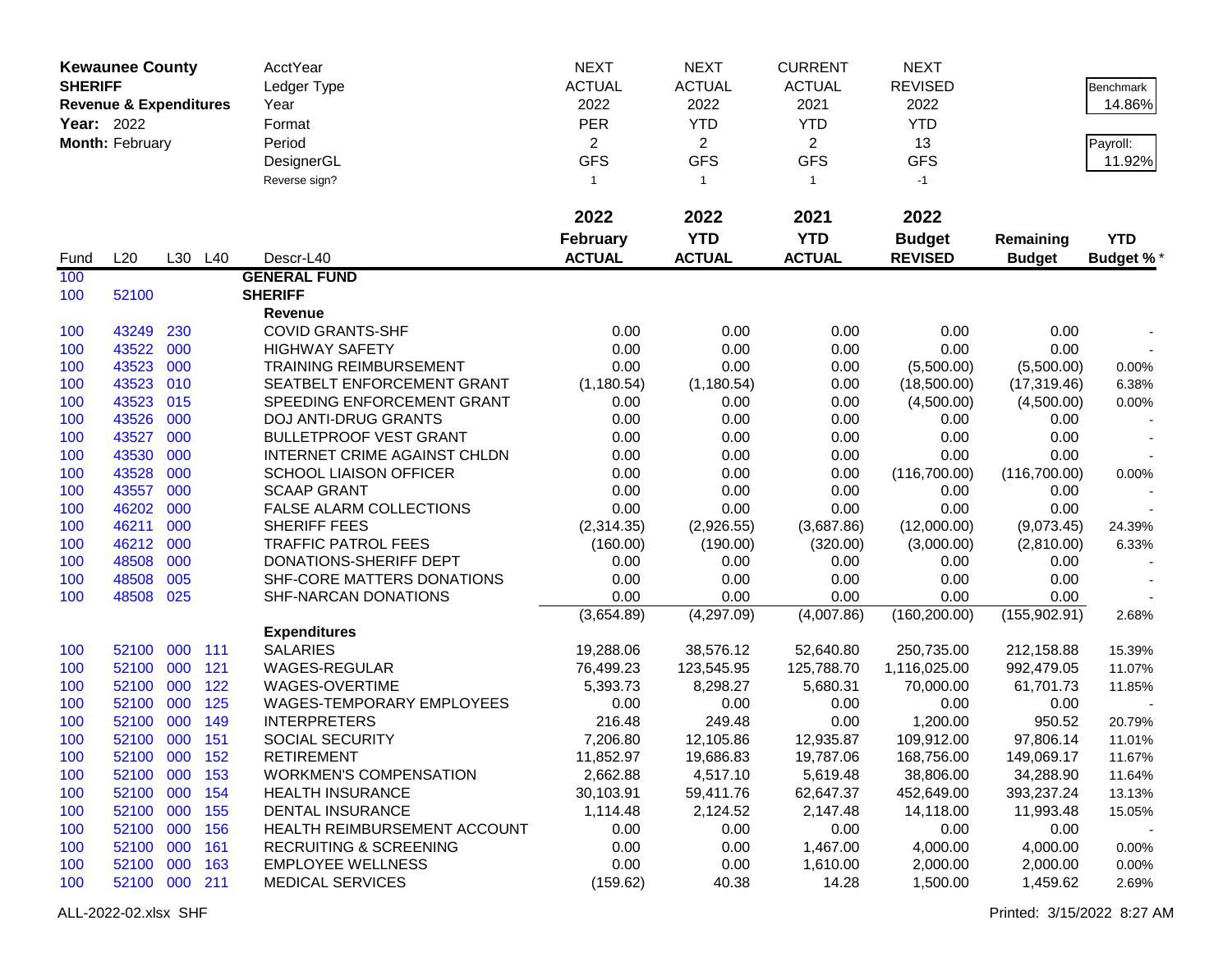|                | <b>Kewaunee County</b>            |     |     | AcctYear                          | <b>NEXT</b>     | <b>NEXT</b>    | <b>CURRENT</b> | <b>NEXT</b>    |               |            |
|----------------|-----------------------------------|-----|-----|-----------------------------------|-----------------|----------------|----------------|----------------|---------------|------------|
| <b>SHERIFF</b> |                                   |     |     | Ledger Type                       | <b>ACTUAL</b>   | <b>ACTUAL</b>  | <b>ACTUAL</b>  | <b>REVISED</b> |               | Benchmark  |
|                | <b>Revenue &amp; Expenditures</b> |     |     | Year                              | 2022            | 2022           | 2021           | 2022           |               | 14.86%     |
| Year: 2022     |                                   |     |     | Format                            | <b>PER</b>      | <b>YTD</b>     | <b>YTD</b>     | <b>YTD</b>     |               |            |
|                | Month: February                   |     |     | Period                            | $\overline{c}$  | $\overline{2}$ | $\overline{2}$ | 13             |               | Payroll:   |
|                |                                   |     |     | DesignerGL                        | <b>GFS</b>      | <b>GFS</b>     | <b>GFS</b>     | <b>GFS</b>     |               | 11.92%     |
|                |                                   |     |     | Reverse sign?                     | $\mathbf{1}$    | $\overline{1}$ | $\mathbf{1}$   | $-1$           |               |            |
|                |                                   |     |     |                                   |                 |                |                |                |               |            |
|                |                                   |     |     |                                   | 2022            | 2022           | 2021           | 2022           |               |            |
|                |                                   |     |     |                                   | <b>February</b> | <b>YTD</b>     | <b>YTD</b>     | <b>Budget</b>  | Remaining     | <b>YTD</b> |
| Fund           | L20                               | L30 | L40 | Descr-L40                         | <b>ACTUAL</b>   | <b>ACTUAL</b>  | <b>ACTUAL</b>  | <b>REVISED</b> | <b>Budget</b> | Budget %*  |
| 100            | 52100                             | 000 | 239 | <b>DRUG TASK FORCE</b>            | 0.00            | 8,000.00       | 299.48         | 8,000.00       | 0.00          | 100.00%    |
| 100            | 52100                             | 000 | 241 | <b>CAR/TRUCK MAINTENANCE</b>      | 914.07          | 1,054.27       | 990.44         | 20,000.00      | 18,945.73     | 5.27%      |
| 100            | 52100                             | 000 | 254 | <b>INVESTIGATIONS</b>             | 0.00            | 0.00           | 222.00         | 2,500.00       | 2,500.00      | 0.00%      |
| 100            | 52100                             | 000 | 314 | SMALL ITEMS OF EQUIPMENT          | 32.28           | 472.28         | 24.99          | 2,000.00       | 1,527.72      | 23.61%     |
| 100            | 52100                             | 000 | 322 | <b>SUBSCRIPTIONS</b>              | 0.00            | 0.00           | 0.00           | 400.00         | 400.00        | 0.00%      |
| 100            | 52100                             | 000 | 324 | MEMBERSHIP DUES                   | 170.00          | 320.00         | 450.00         | 700.00         | 380.00        | 45.71%     |
| 100            | 52100                             | 000 | 332 | <b>TRAVEL EXPENSES</b>            | 0.00            | 0.00           | 0.00           | 250.00         | 250.00        | 0.00%      |
| 100            | 52100                             | 000 | 339 | TRAINING/SCHOOL EXPENSES          | 3,982.42        | 4,157.42       | 2,600.00       | 16,000.00      | 11,842.58     | 25.98%     |
| 100            | 52100                             | 000 | 342 | <b>MEDICAL SUPPLIES</b>           | 0.00            | 0.00           | 149.99         | 1,000.00       | 1,000.00      | 0.00%      |
| 100            | 52100                             | 000 | 346 | UNIFORM ALLOWANCE                 | 736.19          | 999.96         | 590.29         | 20,000.00      | 19,000.04     | 5.00%      |
| 100            | 52100                             | 000 | 347 | <b>FIREARM SUPPLIES</b>           | 233.07          | 233.07         | 275.00         | 6,000.00       | 5,766.93      | 3.88%      |
| 100            | 52100                             | 000 | 351 | <b>GASOLINE &amp; DIESEL FUEL</b> | 6,773.80        | 6,871.61       | 3,919.80       | 50,000.00      | 43,128.39     | 13.74%     |
| 100            | 52100                             | 000 | 539 | FIRING RANGE LEASE                | 0.00            | 0.00           | 0.00           | 600.00         | 600.00        | 0.00%      |
| 100            | 52100                             | 005 | 601 | <b>CORE MATTERS PROGRAM</b>       | 0.00            | 0.00           | 0.00           | 0.00           | 0.00          |            |
| 100            | 52100                             | 025 | 601 | NARCAN DONATION PROGRAM           | 0.00            | 0.00           | 0.00           | 0.00           | 0.00          |            |
| 100            | 52100                             | 000 | 716 | <b>TRANSPORTATION OF CLIENTS</b>  | 0.00            | 0.00           | 0.00           | 0.00           | 0.00          |            |
| 100            | 52100                             | 000 | 813 | <b>OUTLAY</b>                     | 0.00            | 2,638.00       | 0.00           | 132,114.00     | 129,476.00    | 2.00%      |
| 100            | 52100                             | 000 | 818 | <b>ERU/SWAT EQUIPMENT</b>         | 0.00            | 0.00           | 0.00           | 1,000.00       | 1,000.00      | 0.00%      |
|                |                                   |     |     |                                   | 167,020.75      | 293,302.88     | 299,860.34     | 2,490,265.00   | 2,196,962.12  | 11.78%     |
|                |                                   |     |     |                                   | 163,365.86      | 289,005.79     | 295,852.48     | 2,330,065.00   | 2,041,059.21  |            |
| 100            | 52102                             |     |     | <b>JAIL DIVISION</b>              |                 |                |                |                |               |            |
|                |                                   |     |     | <b>Revenue</b>                    |                 |                |                |                |               |            |
| 100            | 43249                             | 232 |     | <b>COVID GRANTS-JAIL</b>          | 0.00            | 0.00           | 0.00           | 0.00           | 0.00          |            |
| 100            | 43523                             | 911 |     | NEXTGEN 911 GRANT                 | 0.00            | 0.00           | 125,333.00     | 0.00           | 0.00          |            |
| 100            | 46240                             | 000 |     | <b>BOARD OF PRISONERS</b>         | (3,000.00)      | (3,000.00)     | (3,000.00)     | (35,000.00)    | (32,000.00)   | 8.57%      |
| 100            | 46241                             | 000 |     | SECURE DETENTION OF JUVENILE      | 0.00            | 0.00           | 0.00           | 0.00           | 0.00          |            |
| 100            | 46250                             | 080 |     | <b>WARRANT FEES</b>               | (25.00)         | (25.00)        | (27.65)        | (500.00)       | (475.00)      | 5.00%      |
| 100            | 46250                             | 081 |     | <b>TRANSFER FEES</b>              | 0.00            | 0.00           | 0.00           | (600.00)       | (600.00)      | 0.00%      |
| 100            | 46250                             | 082 |     | <b>MONITOR START-UP FEES</b>      | 0.00            | 0.00           | (189.57)       | (3,000.00)     | (3,000.00)    | 0.00%      |
| 100            | 46250                             | 083 |     | <b>MONITOR FEES</b>               | (2,843.60)      | (2,843.60)     | (5,687.20)     | (40,000.00)    | (37, 156.40)  | 7.11%      |
| 100            | 46250                             | 084 |     | <b>LAUNDRY FEES</b>               | (40.00)         | (40.00)        | 0.00           | (100.00)       | (60.00)       | 40.00%     |
| 100            | 46250                             | 085 |     | <b>BOOKING FEES</b>               | (88.90)         | (88.90)        | (100.00)       | (1,500.00)     | (1,411.10)    | 5.93%      |
| 100            | 46250                             | 086 |     | PAY FOR STAY                      | (134.14)        | (134.14)       | (738.81)       | (5,000.00)     | (4,865.86)    | 2.68%      |
| 100            | 46250                             | 090 |     | <b>FINGERPRINTING</b>             | (10.00)         | (10.00)        | (20.00)        | (500.00)       | (490.00)      | 2.00%      |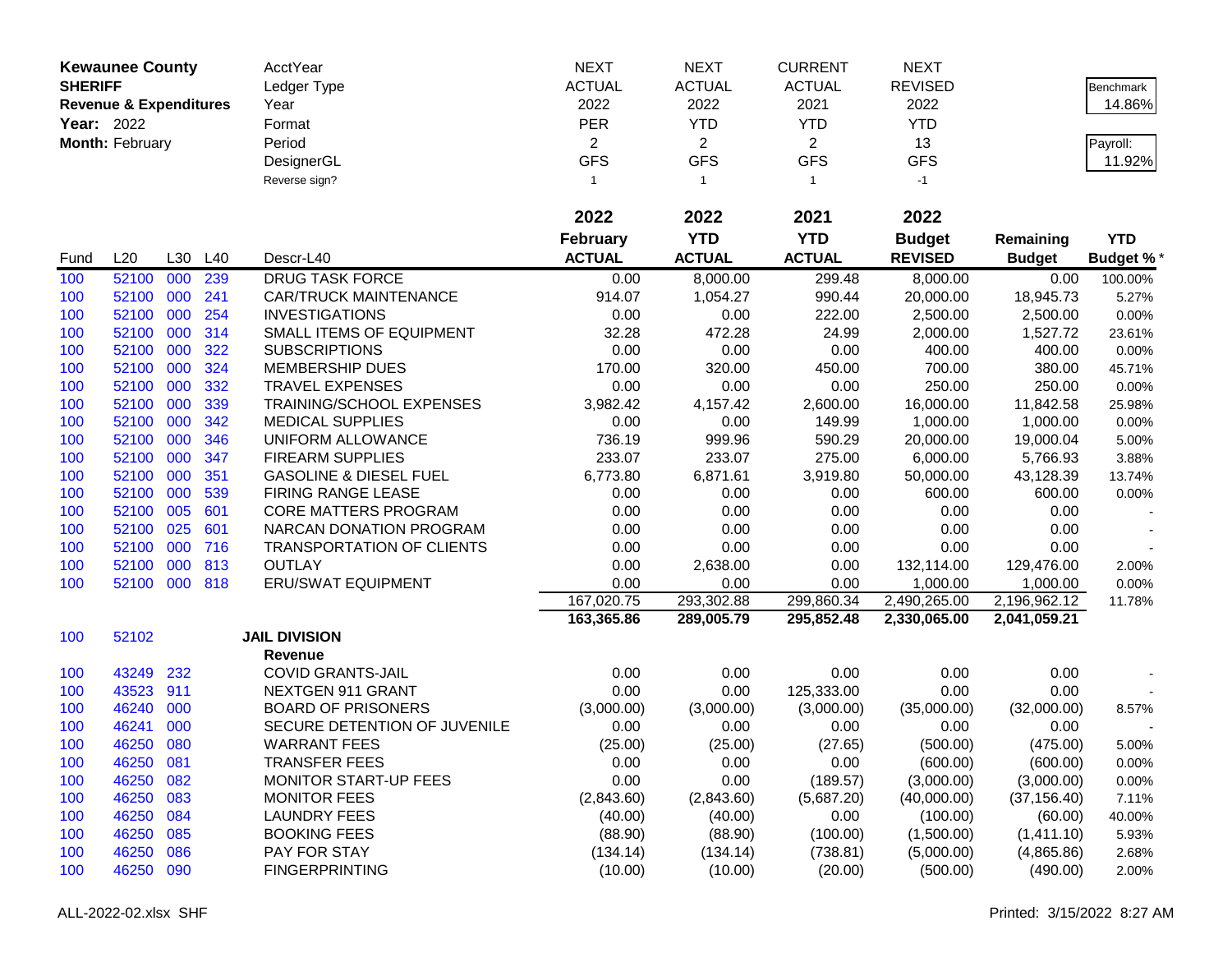|                | <b>Kewaunee County</b>            |         |     | AcctYear                               | <b>NEXT</b>     | <b>NEXT</b>    | <b>CURRENT</b> | <b>NEXT</b>    |               |                  |
|----------------|-----------------------------------|---------|-----|----------------------------------------|-----------------|----------------|----------------|----------------|---------------|------------------|
| <b>SHERIFF</b> |                                   |         |     | Ledger Type                            | <b>ACTUAL</b>   | <b>ACTUAL</b>  | <b>ACTUAL</b>  | <b>REVISED</b> |               | Benchmark        |
|                | <b>Revenue &amp; Expenditures</b> |         |     | Year                                   | 2022            | 2022           | 2021           | 2022           |               | 14.86%           |
| Year: 2022     |                                   |         |     | Format                                 | <b>PER</b>      | <b>YTD</b>     | <b>YTD</b>     | <b>YTD</b>     |               |                  |
|                | Month: February                   |         |     | Period                                 | $\overline{2}$  | $\overline{2}$ | $\overline{2}$ | 13             |               | Payroll:         |
|                |                                   |         |     | DesignerGL                             | <b>GFS</b>      | <b>GFS</b>     | <b>GFS</b>     | <b>GFS</b>     |               | 11.92%           |
|                |                                   |         |     | Reverse sign?                          | $\mathbf{1}$    | $\overline{1}$ | $\mathbf{1}$   | $-1$           |               |                  |
|                |                                   |         |     |                                        |                 |                |                |                |               |                  |
|                |                                   |         |     |                                        | 2022            | 2022           | 2021           | 2022           |               |                  |
|                |                                   |         |     |                                        | <b>February</b> | <b>YTD</b>     | <b>YTD</b>     | <b>Budget</b>  | Remaining     | <b>YTD</b>       |
| Fund           | L20                               | L30     | L40 | Descr-L40                              | <b>ACTUAL</b>   | <b>ACTUAL</b>  | <b>ACTUAL</b>  | <b>REVISED</b> | <b>Budget</b> | <b>Budget %*</b> |
| 100            | 46260                             | 000     |     | <b>DNA TESTING</b>                     | 0.00            | 0.00           | 0.00           | (500.00)       | (500.00)      | 0.00%            |
| 100            | 48202                             | 000     |     | TELEPHONE COMM SAFETY BLDG             | 0.00            | 0.00           | 0.00           | 0.00           | 0.00          |                  |
|                |                                   |         |     |                                        | (6, 141.64)     | (6, 141.64)    | 115,569.77     | (86,700.00)    | (80, 558.36)  | 7.08%            |
|                |                                   |         |     | <b>Expenditures</b>                    |                 |                |                |                |               |                  |
| 100            | 52102                             | 000 111 |     | <b>SALARIES</b>                        | 6,512.00        | 13,024.00      | 12,780.80      | 84,662.00      | 71,638.00     | 15.38%           |
| 100            | 52102                             | 000     | 121 | <b>WAGES-REGULAR</b>                   | 76,592.62       | 116,054.86     | 106,713.09     | 1,018,410.00   | 902,355.14    | 11.40%           |
| 100            | 52102                             | 000     | 122 | WAGES-OVERTIME                         | 5,209.47        | 8,610.57       | 6,215.78       | 35,000.00      | 26,389.43     | 24.60%           |
| 100            | 52102                             | 000     | 125 | WAGES-TEMPORARY EMPLOYEES              | 1,686.86        | 3,057.50       | 3,480.72       | 23,000.00      | 19,942.50     | 13.29%           |
| 100            | 52102                             | 000     | 151 | SOCIAL SECURITY                        | 6,542.58        | 10,237.37      | 9,245.94       | 88,822.00      | 78,584.63     | 11.53%           |
| 100            | 52102                             | 000     | 152 | <b>RETIREMENT</b>                      | 7,331.88        | 11,857.56      | 10,852.49      | 93,221.00      | 81,363.44     | 12.72%           |
| 100            | 52102                             | 000     | 153 | <b>WORKMEN'S COMPENSATION</b>          | 2,538.40        | 3,972.23       | 4,220.55       | 33,219.00      | 29,246.77     | 11.96%           |
| 100            | 52102                             | 000     | 154 | <b>HEALTH INSURANCE</b>                | 19,610.28       | 37,803.90      | 38,152.72      | 257,097.00     | 219,293.10    | 14.70%           |
| 100            | 52102                             | 000     | 155 | DENTAL INSURANCE                       | 959.30          | 1,837.84       | 1,621.76       | 11,509.00      | 9,671.16      | 15.97%           |
| 100            | 52102                             | 000     | 156 | HEALTH REIMBURSEMENT ACCOUNT           | 0.00            | 0.00           | 0.00           | 0.00           | 0.00          |                  |
| 100            | 52102                             | 000     | 211 | <b>MEDICAL SERVICES</b>                | 6,034.74        | 18,279.31      | 17,528.27      | 80,000.00      | 61,720.69     | 22.85%           |
| 100            | 52102                             | 000     | 221 | <b>WATER &amp; SEWER</b>               | 0.00            | 0.00           | 0.00           | 8,500.00       | 8,500.00      | 0.00%            |
| 100            | 52102 000                         |         | 222 | <b>ELECTRIC</b>                        | 1,345.52        | 1,345.52       | 2,300.30       | 14,000.00      | 12,654.48     | 9.61%            |
| 100            | 52102                             | 000     | 224 | GAS                                    | 16.77           | 16.77          | 16.21          | 200.00         | 183.23        | 8.39%            |
| 100            | 52102                             | 000     | 225 | <b>TELEPHONE</b>                       | 2,367.72        | 6,732.82       | 5,625.74       | 36,000.00      | 29,267.18     | 18.70%           |
| 100            | 52102                             | 000     | 242 | MACHY & EQUIP MAINT/REPAIRS            | 299.95          | 299.95         | 0.00           | 3,500.00       | 3,200.05      | 8.57%            |
| 100            | 52102                             | 000     | 247 | <b>BUILDING MAINTENANCE</b>            | 9.99            | 33.97          | 92.34          | 5,000.00       | 4,966.03      | 0.68%            |
| 100            | 52102                             | 000     | 249 | MAINTENANCE AGREEMENTS                 | (211.64)        | 1,783.36       | 30.03          | 41,000.00      | 39,216.64     | 4.35%            |
| 100            | 52102                             | 000     | 258 | <b>HOME MONITORING</b>                 | 616.10          | 616.10         | 11,702.40      | 35,000.00      | 34,383.90     | 1.76%            |
| 100            | 52102                             | 000     | 292 | TIME SYSTEM MONTHLY SERVICE            | 9,843.00        | 9,843.00       | 0.00           | 10,000.00      | 157.00        | 98.43%           |
| 100            | 52102                             | 010     | 293 | BOARD OF PRISONERS-ADULT               | 3,224.00        | 3,224.00       | 0.00           | 50,000.00      | 46,776.00     | 6.45%            |
| 100            | 52102                             | 020     | 293 | BOARD OF PRISONERS-JUVENILE            | 0.00            | 0.00           | 0.00           | 4,000.00       | 4,000.00      | 0.00%            |
| 100            | 52102 000                         |         | 294 | <b>FOOD SERVICES</b>                   | 3,450.84        | 5,388.54       | 2,520.38       | 34,000.00      | 28,611.46     | 15.85%           |
| 100            | 52102 000                         |         | 297 | REFUSE COLLECTION                      | 264.00          | 264.00         | 344.08         | 1,200.00       | 936.00        | 22.00%           |
| 100            | 52102 000                         |         | 311 | <b>POSTAGE</b>                         | 75.76           | 75.76          | 61.51          | 800.00         | 724.24        | 9.47%            |
| 100            | 52102 000 312                     |         |     | <b>OFFICE SUPPLIES</b>                 | 980.70          | 1,098.62       | 910.50         | 7,000.00       | 5,901.38      | 15.69%           |
| 100            | 52102 000 313                     |         |     | <b>PRINTING</b>                        | 0.00            | 201.50         | 384.00         | 1,200.00       | 998.50        | 16.79%           |
| 100            | 52102 000                         |         | 314 | SMALL ITEMS OF EQUIPMENT               | 149.98          | 149.98         | 14.98          | 1,000.00       | 850.02        | 15.00%           |
| 100            | 52102 000                         |         | 344 | <b>HOUSEHOLD &amp; JANITORIAL SUPP</b> | 0.00            | 0.00           | 0.00           | 250.00         | 250.00        | 0.00%            |
| 100            | 52102 000                         |         | 345 | <b>LAUNDRY SUPPLIES</b>                | 59.40           | 59.40          | 116.45         | 500.00         | 440.60        | 11.88%           |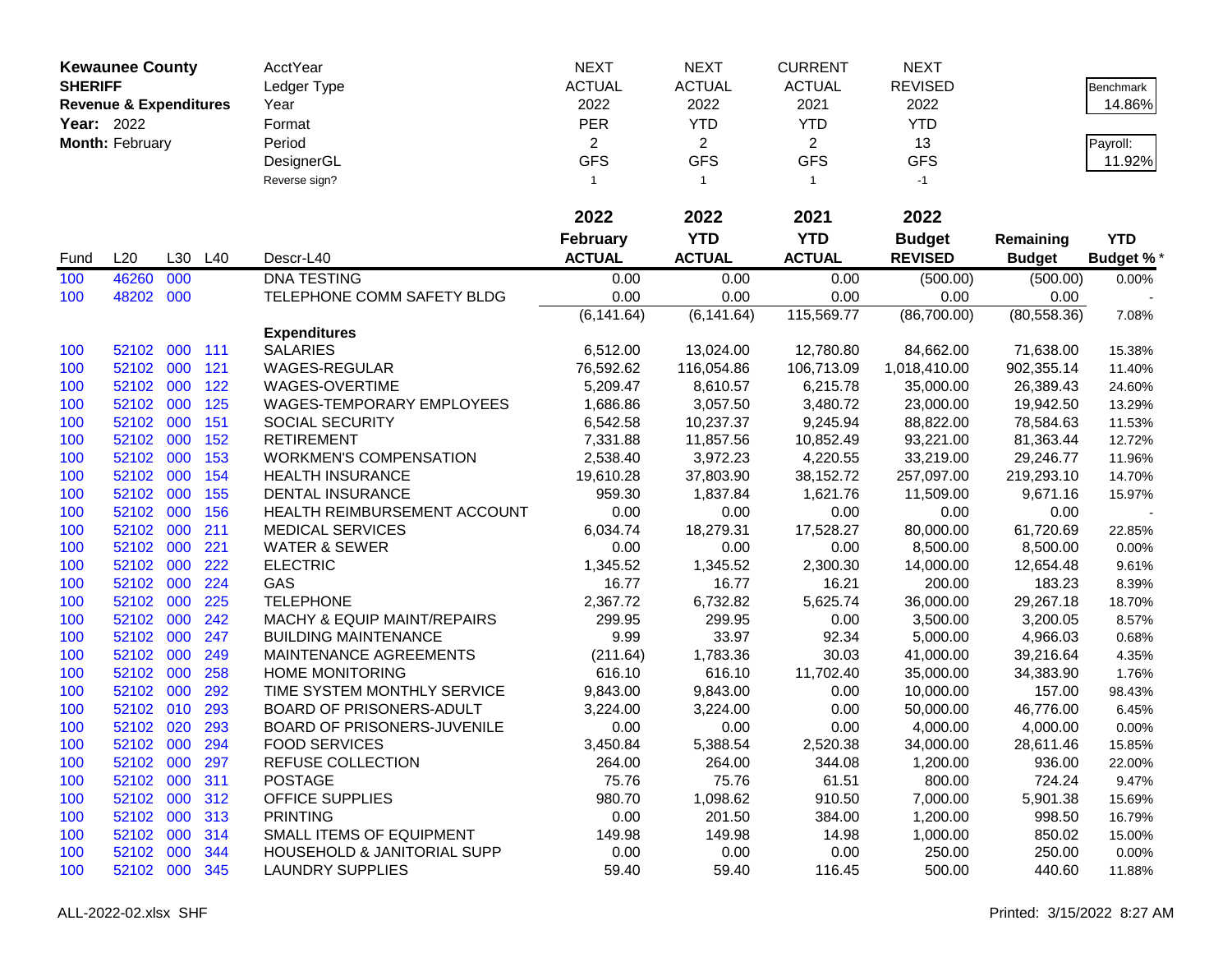| <b>SHERIFF</b>    | <b>Kewaunee County</b>            |     |     | AcctYear<br>Ledger Type              | <b>NEXT</b><br><b>ACTUAL</b> | <b>NEXT</b><br><b>ACTUAL</b> | <b>CURRENT</b><br><b>ACTUAL</b> | <b>NEXT</b><br><b>REVISED</b> |               | Benchmark        |
|-------------------|-----------------------------------|-----|-----|--------------------------------------|------------------------------|------------------------------|---------------------------------|-------------------------------|---------------|------------------|
|                   | <b>Revenue &amp; Expenditures</b> |     |     | Year                                 | 2022                         | 2022                         | 2021                            | 2022                          |               | 14.86%           |
| <b>Year: 2022</b> |                                   |     |     | Format                               | <b>PER</b>                   | <b>YTD</b>                   | <b>YTD</b>                      | <b>YTD</b>                    |               |                  |
|                   | Month: February                   |     |     | Period                               | $\overline{2}$               | $\overline{2}$               | $\overline{2}$                  | 13                            |               | Payroll:         |
|                   |                                   |     |     | DesignerGL                           | <b>GFS</b>                   | <b>GFS</b>                   | <b>GFS</b>                      | <b>GFS</b>                    |               | 11.92%           |
|                   |                                   |     |     | Reverse sign?                        | $\mathbf{1}$                 | $\mathbf{1}$                 | $\mathbf{1}$                    | $-1$                          |               |                  |
|                   |                                   |     |     |                                      | 2022                         | 2022                         | 2021                            | 2022                          |               |                  |
|                   |                                   |     |     |                                      | <b>February</b>              | <b>YTD</b>                   | <b>YTD</b>                      | <b>Budget</b>                 | Remaining     | <b>YTD</b>       |
| Fund              | L20                               | L30 | L40 | Descr-L40                            | <b>ACTUAL</b>                | <b>ACTUAL</b>                | <b>ACTUAL</b>                   | <b>REVISED</b>                | <b>Budget</b> | <b>Budget %*</b> |
| 100               | 52102                             | 000 | 533 | <b>EQUIPMENT RENTAL &amp; LEASES</b> | 2,001.80                     | 3,482.31                     | 4,760.30                        | 20,000.00                     | 16,517.69     | 17.41%           |
| 100               | 52102                             | 000 | 716 | <b>TRANSPORTATION OF CLIENTS</b>     | 0.00                         | 0.00                         | 0.00                            | 1,500.00                      | 1,500.00      | 0.00%            |
| 100               | 52102                             | 000 | 813 | <b>OUTLAY</b>                        | 0.00                         | 0.00                         | 990.63                          | 0.00                          | 0.00          |                  |
| 100               | 52105 000                         |     | 911 | NEXTGEN 911 UPGRADE                  | 0.00                         | 0.00                         | (59,960.10)                     | 0.00                          | 0.00          |                  |
|                   |                                   |     |     |                                      | 157,512.02                   | 259,350.74                   | 180,721.87                      | 1,999,590.00                  | 1,740,239.26  | 12.97%           |
|                   |                                   |     |     |                                      | 151,370.38                   | 253,209.10                   | 296,291.64                      | 1,912,890.00                  | 1,659,680.90  |                  |
| 100               | 52116                             |     |     | <b>EVIDENCE STORAGE FACILITY</b>     |                              |                              |                                 |                               |               |                  |
|                   |                                   |     |     | <b>Expenditures</b>                  |                              |                              |                                 |                               |               |                  |
| 100               | 52116 000                         |     | 221 | <b>WATER &amp; SEWER</b>             | 0.00                         | 0.00                         | 0.00                            | 1,500.00                      | 1,500.00      | 0.00%            |
| 100               | 52116 000                         |     | 222 | <b>ELECTRIC</b>                      | 197.74                       | 393.40                       | 342.29                          | 2,500.00                      | 2,106.60      | 15.74%           |
| 100               | 52116 000                         |     | 224 | GAS                                  | 858.65                       | 1,562.29                     | 699.72                          | 4,000.00                      | 2,437.71      | 39.06%           |
| 100               | 52116 000                         |     | 235 | <b>SNOW REMOVAL</b>                  | 0.00                         | 0.00                         | 0.00                            | 300.00                        | 300.00        | 0.00%            |
| 100               | 52116 000                         |     | 247 | <b>BUILDING MAINTENANCE</b>          | 1,280.24                     | 1,280.24                     | 0.00                            | 1,500.00                      | 219.76        | 85.35%           |
| 100               | 52116 000                         |     | 249 | MAINTENANCE AGREEMENTS               | 0.00                         | 1,180.80                     | 1,180.80                        | 1,500.00                      | 319.20        | 78.72%           |
| 100               | 52116                             | 000 | 297 | <b>REFUSE COLLECTION</b>             | 0.00                         | 0.00                         | 0.00                            | 0.00                          | 0.00          |                  |
| 100               | 52116                             | 000 | 314 | SMALL ITEMS OF EQUIPMENT             | 143.69                       | 143.69                       | 0.00                            | 0.00                          | (143.69)      |                  |
| 100               | 52116 000                         |     | 344 | HOUSEHOLD & JANITORIAL SUPP          | 26.90                        | 26.90                        | 0.00                            | 100.00                        | 73.10         | 26.90%           |
| 100               | 52116                             | 000 | 355 | PLUMBING & ELECTRICAL                | 0.00                         | 0.00                         | 0.00                            | 0.00                          | 0.00          |                  |
| 100               | 52116 000 813                     |     |     | <b>OUTLAY</b>                        | 0.00                         | 0.00                         | 0.00                            | 15,000.00                     | 15,000.00     | 0.00%            |
|                   |                                   |     |     |                                      | 2,507.22                     | 4,587.32                     | 2,222.81                        | 26,400.00                     | 21,812.68     | 17.38%           |
|                   |                                   |     |     |                                      | 2,507.22                     | 4,587.32                     | 2,222.81                        | 26,400.00                     | 21,812.68     |                  |
|                   |                                   |     |     | <b>GENERAL FUND</b>                  | 317,243.46                   | 546,802.21                   | 594,366.93                      | 4,269,355.00                  | 3,722,552.79  |                  |
| 250               |                                   |     |     | JAIL ASSESSMENT FUND                 |                              |                              |                                 |                               |               |                  |
| 250               | 52104                             |     |     | <b>JAIL ASSESSMENT</b><br>Revenue    |                              |                              |                                 |                               |               |                  |
| 250               | 46201 000                         |     |     | JAIL ASSESSMENT FEES                 | (1,446.84)                   | (1,446.84)                   | (1,294.25)                      | (14,000.00)                   | (12, 553.16)  | 10.33%           |
|                   |                                   |     |     |                                      | (1,446.84)                   | (1,446.84)                   | (1,294.25)                      | (14,000.00)                   | (12, 553.16)  | 10.33%           |
|                   |                                   |     |     | <b>Expenditures</b>                  |                              |                              |                                 |                               |               |                  |
| 250               | 52104 000 813                     |     |     | <b>OUTLAY</b>                        | 2,495.00                     | 2,495.00                     | 0.00                            | 14,000.00                     | 11,505.00     | 17.82%           |
| 250               | 59200 000 601                     |     |     | TRANSFER TO OTHER FUNDS              | 0.00                         | 0.00                         | 0.00                            | 0.00                          | 0.00          |                  |
|                   |                                   |     |     |                                      | 2,495.00                     | 2,495.00                     | 0.00                            | 14,000.00                     | 11,505.00     | 17.82%           |
|                   |                                   |     |     |                                      | 1,048.16                     | 1,048.16                     | (1, 294.25)                     | 0.00                          | (1,048.16)    |                  |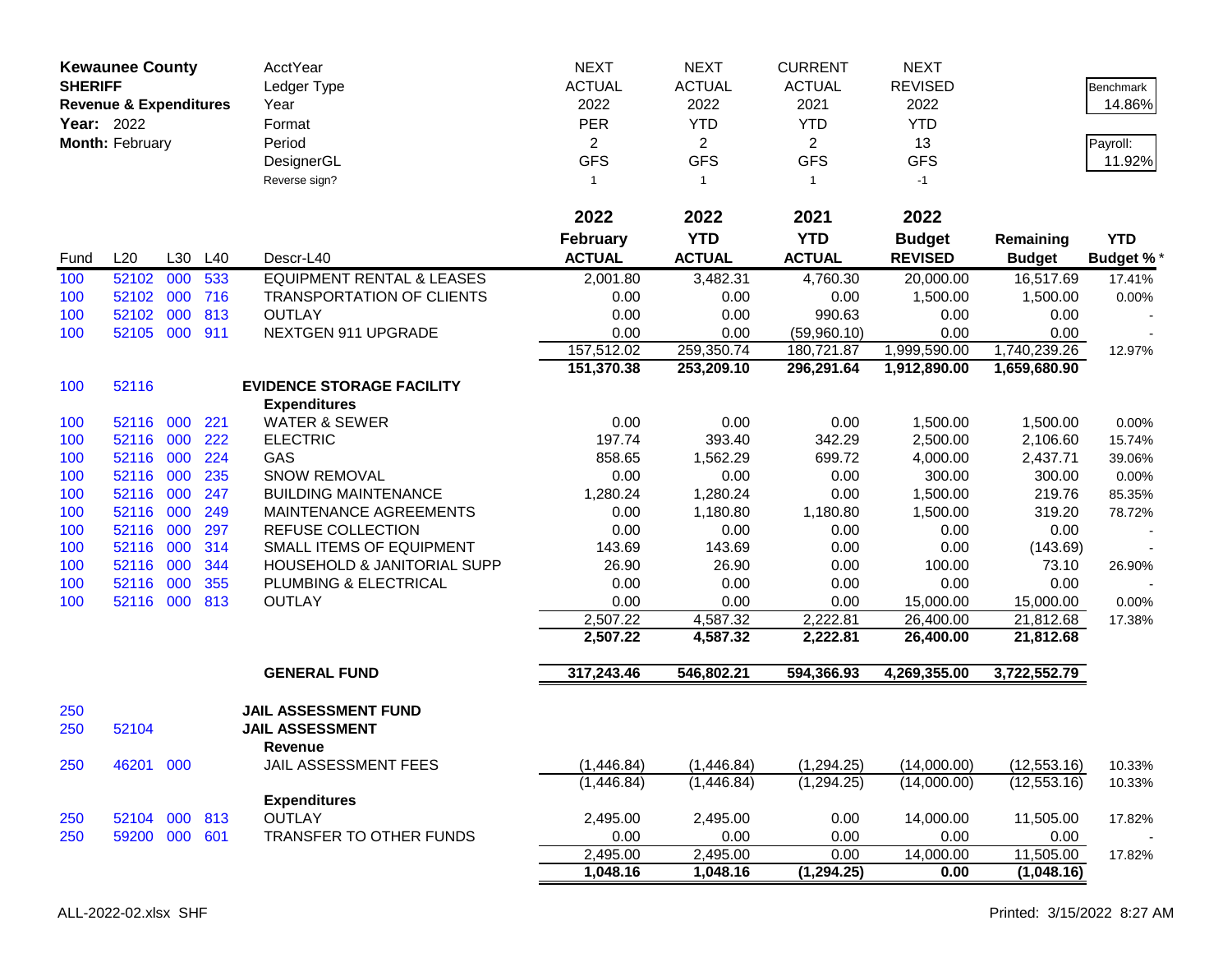| <b>SHERIFF</b><br>Year: 2022 | <b>Kewaunee County</b><br><b>Revenue &amp; Expenditures</b><br>Month: February |            |            | <b>AcctYear</b><br>Ledger Type<br>Year<br>Format<br>Period<br>DesignerGL<br>Reverse sign? | <b>NEXT</b><br><b>ACTUAL</b><br>2022<br><b>PER</b><br>$\overline{2}$<br><b>GFS</b><br>$\mathbf{1}$ | <b>NEXT</b><br><b>ACTUAL</b><br>2022<br><b>YTD</b><br>$\overline{2}$<br><b>GFS</b><br>$\overline{1}$ | <b>CURRENT</b><br><b>ACTUAL</b><br>2021<br><b>YTD</b><br>$\overline{2}$<br><b>GFS</b><br>$\mathbf{1}$ | <b>NEXT</b><br><b>REVISED</b><br>2022<br><b>YTD</b><br>13<br><b>GFS</b><br>$-1$ |                            | Benchmark<br>14.86%<br>Payroll:<br>11.92% |
|------------------------------|--------------------------------------------------------------------------------|------------|------------|-------------------------------------------------------------------------------------------|----------------------------------------------------------------------------------------------------|------------------------------------------------------------------------------------------------------|-------------------------------------------------------------------------------------------------------|---------------------------------------------------------------------------------|----------------------------|-------------------------------------------|
| Fund                         | L20                                                                            |            | L30 L40    | Descr-L40                                                                                 | 2022<br><b>February</b><br><b>ACTUAL</b>                                                           | 2022<br><b>YTD</b><br><b>ACTUAL</b>                                                                  | 2021<br><b>YTD</b><br><b>ACTUAL</b>                                                                   | 2022<br><b>Budget</b><br><b>REVISED</b>                                         | Remaining<br><b>Budget</b> | <b>YTD</b><br><b>Budget %*</b>            |
| 255<br>255                   | 52106                                                                          |            |            | <b>JAIL CANTEEN FUND</b><br><b>JAIL CANTEEN</b><br>Revenue                                |                                                                                                    |                                                                                                      |                                                                                                       |                                                                                 |                            |                                           |
| 255                          | 48305 000                                                                      |            |            | JAIL CANTEEN REVENUE                                                                      | (3,476.29)                                                                                         | (3,476.29)                                                                                           | (5, 176.39)                                                                                           | (22,000.00)                                                                     | (18, 523.71)               | 15.80%                                    |
|                              |                                                                                |            |            |                                                                                           | (3,476.29)                                                                                         | (3,476.29)                                                                                           | (5, 176.39)                                                                                           | (22,000.00)                                                                     | (18, 523.71)               | 15.80%                                    |
|                              |                                                                                |            |            | <b>Expenditures</b>                                                                       |                                                                                                    |                                                                                                      |                                                                                                       |                                                                                 |                            |                                           |
| 255                          | 52106 000                                                                      |            | 295        | <b>CANTEEN EXPENDITURES</b>                                                               | 3,346.90                                                                                           | 3,896.47                                                                                             | 2,883.00                                                                                              | 22,000.00                                                                       | 18,103.53                  | 17.71%                                    |
| 255                          | 52106 000 813                                                                  |            |            | <b>OUTLAY</b>                                                                             | 0.00                                                                                               | 0.00                                                                                                 | 0.00                                                                                                  | 0.00                                                                            | 0.00                       |                                           |
|                              |                                                                                |            |            |                                                                                           | 3,346.90                                                                                           | 3,896.47                                                                                             | 2,883.00                                                                                              | 22,000.00                                                                       | 18,103.53                  | 17.71%                                    |
|                              |                                                                                |            |            |                                                                                           | (129.39)                                                                                           | 420.18                                                                                               | (2, 293.39)                                                                                           | 0.00                                                                            | (420.18)                   |                                           |
| 258                          |                                                                                |            |            | <b>KC DRUG TASK FORCE</b>                                                                 |                                                                                                    |                                                                                                      |                                                                                                       |                                                                                 |                            |                                           |
| 258                          | 52150                                                                          |            |            | <b>DRUG TASK FORCE</b>                                                                    |                                                                                                    |                                                                                                      |                                                                                                       |                                                                                 |                            |                                           |
|                              |                                                                                |            |            | <b>Revenue</b>                                                                            |                                                                                                    |                                                                                                      |                                                                                                       |                                                                                 |                            |                                           |
| 258                          | 43526                                                                          | 010        |            | <b>DOJ-DRUG TASK FORCE GRANTS</b>                                                         | 0.00                                                                                               | 0.00                                                                                                 | 0.00                                                                                                  |                                                                                 |                            |                                           |
| 258                          | 46211                                                                          | 000        |            | DTF FEES-OTHER MUNICIPAL                                                                  | (12,000.00)                                                                                        | (20,000.00)                                                                                          | (89, 978.28)                                                                                          |                                                                                 |                            |                                           |
| 258                          | 46213 000                                                                      |            |            | DTF-REIMBURSEMENTS                                                                        | (51.59)                                                                                            | (51.59)                                                                                              | 0.00                                                                                                  |                                                                                 |                            |                                           |
|                              |                                                                                |            |            |                                                                                           | (12,051.59)                                                                                        | (20,051.59)                                                                                          | (89, 978.28)                                                                                          |                                                                                 |                            |                                           |
|                              |                                                                                |            |            | <b>Expenditures</b>                                                                       |                                                                                                    |                                                                                                      |                                                                                                       |                                                                                 |                            |                                           |
| 258                          | 52150 000                                                                      |            | 225        | <b>TELEPHONE</b>                                                                          | 143.59                                                                                             | 601.63                                                                                               | 0.00                                                                                                  |                                                                                 |                            |                                           |
| 258                          | 52150                                                                          | 000        | 241        | <b>CAR/TRUCK MAINTENANCE</b>                                                              | 37.60                                                                                              | 37.60                                                                                                | 0.00                                                                                                  |                                                                                 |                            |                                           |
| 258                          | 52150                                                                          | 000        | 249        | <b>MAINTENANCE AGREEMENTS</b>                                                             | 0.00                                                                                               | 0.00                                                                                                 | 0.00                                                                                                  |                                                                                 |                            |                                           |
| 258                          | 52150                                                                          | 000        | 254<br>311 | <b>INVESTIGATIONS</b><br><b>POSTAGE</b>                                                   | 0.00                                                                                               | 0.00                                                                                                 | 0.00                                                                                                  |                                                                                 |                            |                                           |
| 258<br>258                   | 52150<br>52150                                                                 | 000<br>000 | 314        | SMALL ITEMS OF EQUIPMENT                                                                  | 0.00<br>0.00                                                                                       | 0.00<br>0.00                                                                                         | 0.00<br>0.00                                                                                          |                                                                                 |                            |                                           |
| 258                          | 52150 000                                                                      |            | 339        | <b>TRAINING</b>                                                                           | 0.00                                                                                               | 0.00                                                                                                 | 0.00                                                                                                  |                                                                                 |                            |                                           |
| 258                          | 52150 000 351                                                                  |            |            | <b>GASOLINE &amp; DIESEL FUEL</b>                                                         | 0.00                                                                                               | 0.00                                                                                                 | 0.00                                                                                                  |                                                                                 |                            |                                           |
| 258                          | 52150 000 601                                                                  |            |            | PROGRAM/BUY MONEY                                                                         | 0.00                                                                                               | 0.00                                                                                                 | 0.00                                                                                                  |                                                                                 |                            |                                           |
| 258                          | 52150 000 813                                                                  |            |            | <b>OUTLAY</b>                                                                             | 0.00                                                                                               | 0.00                                                                                                 | 0.00                                                                                                  |                                                                                 |                            |                                           |
|                              |                                                                                |            |            |                                                                                           | 181.19                                                                                             | 639.23                                                                                               | 0.00                                                                                                  |                                                                                 |                            |                                           |
|                              |                                                                                |            |            |                                                                                           | (11, 870.40)                                                                                       | (19, 412.36)                                                                                         | (89, 978.28)                                                                                          |                                                                                 |                            |                                           |
|                              |                                                                                |            |            |                                                                                           |                                                                                                    |                                                                                                      |                                                                                                       |                                                                                 |                            |                                           |
|                              |                                                                                |            |            |                                                                                           | 306,291.83                                                                                         | 528,858.19                                                                                           | 500,801.01                                                                                            | 4,269,355.00                                                                    | 3,721,084.45               |                                           |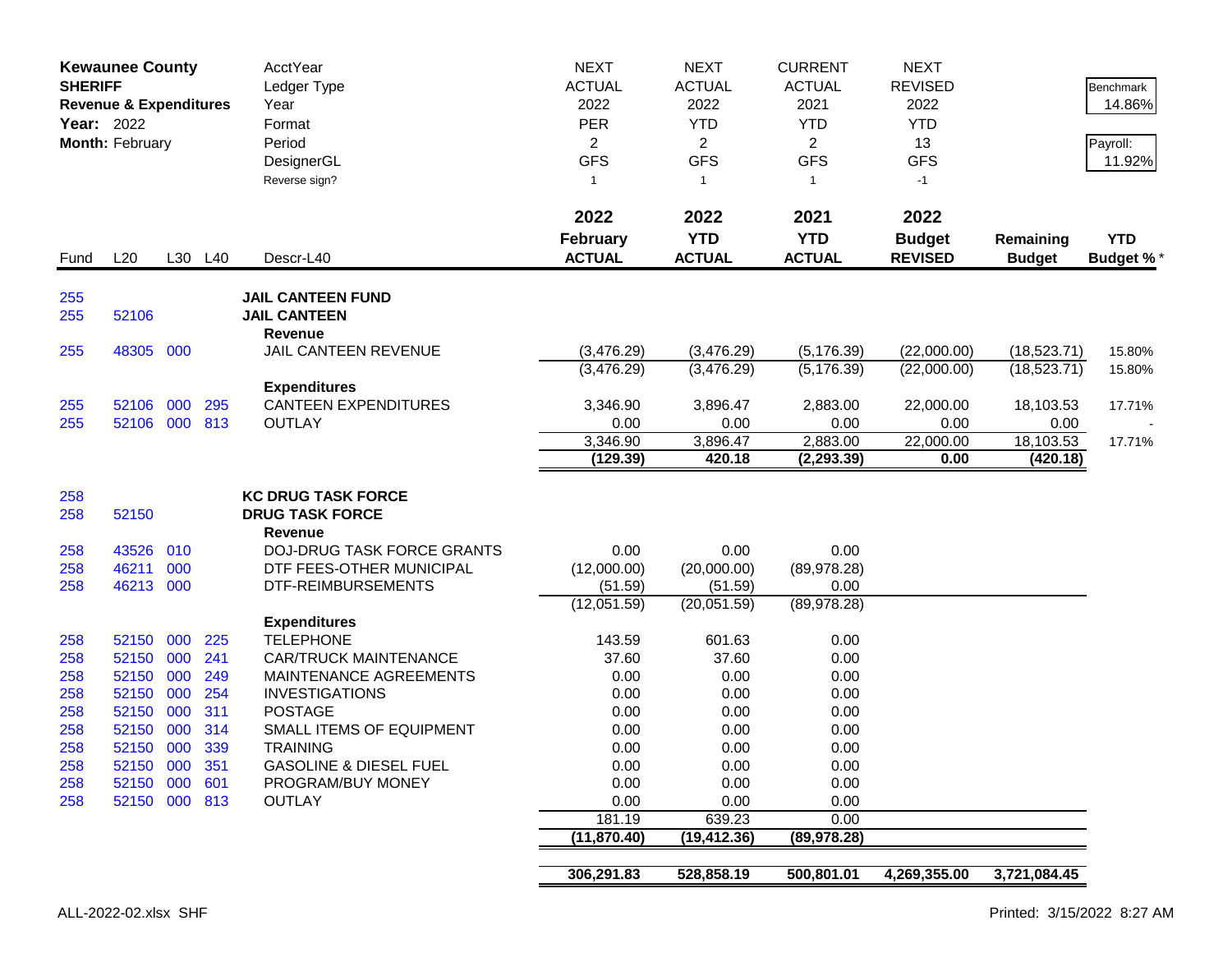| <b>Kewaunee County</b>            | AcctYear                                                           | <b>NEXT</b>     | <b>NEXT</b>   | <b>CURRENT</b> | <b>NEXT</b>    |               |                      |
|-----------------------------------|--------------------------------------------------------------------|-----------------|---------------|----------------|----------------|---------------|----------------------|
| <b>SHERIFF</b>                    | Ledger Type                                                        | <b>ACTUAL</b>   | <b>ACTUAL</b> | <b>ACTUAL</b>  | <b>REVISED</b> |               | Benchmark            |
| <b>Revenue &amp; Expenditures</b> | Year                                                               | 2022            | 2022          | 2021           | 2022           |               | 14.86%               |
| <b>Year: 2022</b>                 | Format                                                             | <b>PER</b>      | <b>YTD</b>    | YTD.           | <b>YTD</b>     |               |                      |
| Month: February                   | Period                                                             | 2               | 2             | 2              | 13             |               | Payroll:             |
|                                   | DesignerGL                                                         | <b>GFS</b>      | <b>GFS</b>    | <b>GFS</b>     | <b>GFS</b>     |               | 11.92%               |
|                                   | Reverse sign?                                                      |                 |               |                | $-1$           |               |                      |
|                                   |                                                                    | 2022            | 2022          | 2021           | 2022           |               |                      |
|                                   |                                                                    | <b>February</b> | <b>YTD</b>    | <b>YTD</b>     | <b>Budget</b>  | Remaining     | <b>YTD</b>           |
| L20<br>L30 L40<br>Fund            | Descr-L40                                                          | <b>ACTUAL</b>   | <b>ACTUAL</b> | <b>ACTUAL</b>  | <b>REVISED</b> | <b>Budget</b> | <b>Budget %*</b>     |
| 37020<br>100                      | <b>FUND BALANCE - Beginning of year</b><br>FB RESTRCT-CORE MATTERS |                 | (3,500.00)    |                |                |               | (3,500.00) Remaining |
| 37025<br>100                      | FB RESTRCT-NARCAN                                                  |                 | 0.00          |                |                |               | 0.00 Remaining       |
|                                   |                                                                    |                 |               |                |                |               |                      |
| 250                               | JAIL ASSESSMENT FUND                                               |                 | (34, 150.29)  |                |                | (33, 102.13)  |                      |
| 255                               | <b>JAIL CANTEEN FUND</b>                                           |                 | (21, 131.18)  |                |                | (20,711.00)   |                      |
| 258                               | <b>KC DRUG TASK FORCE</b>                                          |                 | 0.00          |                |                | (19, 412.36)  |                      |
|                                   | <b>INTEGRITY CHECK:</b>                                            |                 |               |                |                |               |                      |
|                                   | <b>Total Expenditures (report)</b>                                 | 332,881.89      | 563,632.41    | 485,688.02     | 4,552,255.00   |               |                      |
| [100,250,2] 52100.52 *            | <b>Total Dept expenditures(G/L)</b>                                | 332,881.89      | 563,632.41    | 485,688.02     | 4,552,255.00   |               |                      |
|                                   |                                                                    | 0.00            | 0.00          | 0.00           | 0.00           |               |                      |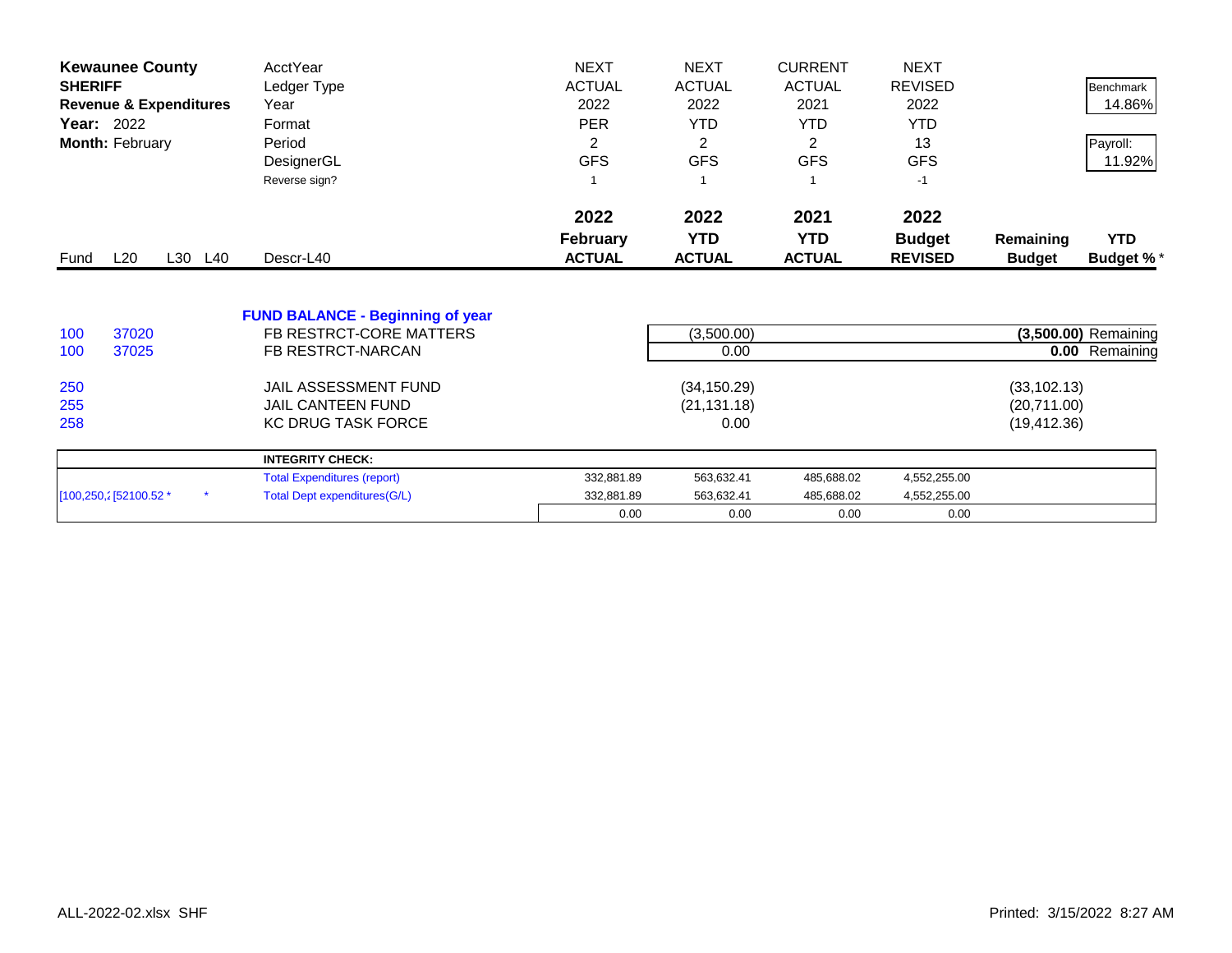|      | <b>Kewaunee County</b><br><b>SOLID WASTE FUND</b><br><b>Revenue &amp; Expenditures</b><br>Year: 2022<br>Month: February |     |         | AcctYear<br>Ledger Type<br>Year<br>Format<br>Period<br>DesignerGL | <b>NEXT</b><br><b>ACTUAL</b><br>2022<br><b>PER</b><br>$\overline{2}$<br><b>GFS</b> | <b>NEXT</b><br><b>ACTUAL</b><br>2022<br><b>YTD</b><br>$\overline{2}$<br><b>GFS</b><br>$\overline{1}$ | <b>CURRENT</b><br><b>ACTUAL</b><br>2021<br><b>YTD</b><br>$\overline{2}$<br><b>GFS</b><br>$\mathbf{1}$ | <b>NEXT</b><br><b>REVISED</b><br>2022<br><b>YTD</b><br>13<br><b>GFS</b> |               | <b>Benchmark</b><br>14.86%<br>Payroll:<br>11.92% |
|------|-------------------------------------------------------------------------------------------------------------------------|-----|---------|-------------------------------------------------------------------|------------------------------------------------------------------------------------|------------------------------------------------------------------------------------------------------|-------------------------------------------------------------------------------------------------------|-------------------------------------------------------------------------|---------------|--------------------------------------------------|
|      |                                                                                                                         |     |         | Reverse sign?                                                     | $\mathbf{1}$                                                                       |                                                                                                      |                                                                                                       | $-1$                                                                    |               |                                                  |
|      |                                                                                                                         |     |         |                                                                   | 2022                                                                               | 2022                                                                                                 | 2021                                                                                                  | 2022                                                                    |               |                                                  |
|      |                                                                                                                         |     |         |                                                                   | <b>February</b>                                                                    | <b>YTD</b>                                                                                           | <b>YTD</b>                                                                                            | <b>Budget</b>                                                           | Remaining     | <b>YTD</b>                                       |
| Fund | L20                                                                                                                     |     | L30 L40 | Descr-L40                                                         | <b>ACTUAL</b>                                                                      | <b>ACTUAL</b>                                                                                        | <b>ACTUAL</b>                                                                                         | <b>REVISED</b>                                                          | <b>Budget</b> | <b>Budget %*</b>                                 |
| 600  | 54923                                                                                                                   |     |         | <b>SOLID WASTE FUND</b>                                           |                                                                                    |                                                                                                      |                                                                                                       |                                                                         |               |                                                  |
|      |                                                                                                                         |     |         | Revenue                                                           |                                                                                    |                                                                                                      |                                                                                                       |                                                                         |               |                                                  |
| 600  | 46430                                                                                                                   | 000 |         | SOLID WASTE COLLECTIONS                                           | 0.00                                                                               | 0.00                                                                                                 | (274.68)                                                                                              | (8,000.00)                                                              | (8,000.00)    | 0.00%                                            |
| 600  | 48203                                                                                                                   | 000 |         | <b>RENT-SOLID WASTE</b>                                           | 0.00                                                                               | (6,508.00)                                                                                           | (6, 151.00)                                                                                           | (6,275.00)                                                              | 233.00        | 103.71%                                          |
| 600  | 48400                                                                                                                   | 000 |         | MISCELLANEOUS REVENUE                                             | 0.00                                                                               | 0.00                                                                                                 | 62,286.98                                                                                             | (67,000.00)                                                             | (67,000.00)   | 0.00%                                            |
| 600  | 49200 000                                                                                                               |     |         | TRANSFER FROM OTHER FUNDS                                         | 0.00<br>0.00                                                                       | 0.00                                                                                                 | 0.00                                                                                                  | 0.00                                                                    | 0.00          |                                                  |
|      |                                                                                                                         |     |         | <b>Expenditures</b>                                               |                                                                                    | (6,508.00)                                                                                           | 55,861.30                                                                                             | (81, 275.00)                                                            | (74, 767.00)  | 8.01%                                            |
| 600  | 54923                                                                                                                   | 000 | 222     | <b>ELECTRIC</b>                                                   | 258.94                                                                             | 287.70                                                                                               | 349.33                                                                                                | 4,000.00                                                                | 3,712.30      | 7.19%                                            |
| 600  | 54923                                                                                                                   | 000 | 225     | <b>TELEPHONE</b>                                                  | 4.30                                                                               | 8.30                                                                                                 | 7.98                                                                                                  | 100.00                                                                  | 91.70         | 8.30%                                            |
| 600  | 54923                                                                                                                   | 000 | 242     | MACHY & EQUIP MAINT/REPAIRS                                       | 1,931.27                                                                           | 2,123.42                                                                                             | 1,540.47                                                                                              | 10,000.00                                                               | 7,876.58      | 21.23%                                           |
| 600  | 54923                                                                                                                   | 000 | 245     | <b>GROUNDS &amp; GROUND IMPROVEMENT</b>                           | 0.00                                                                               | 10.00                                                                                                | 10.00                                                                                                 | 10,000.00                                                               | 9,990.00      | 0.10%                                            |
| 600  | 54923                                                                                                                   | 000 | 247     | <b>BUILDING MAINTENANCE</b>                                       | 0.00                                                                               | 0.00                                                                                                 | 0.00                                                                                                  | 0.00                                                                    | 0.00          |                                                  |
| 600  | 54923                                                                                                                   | 000 | 249     | MAINTENANCE AGREEMENTS                                            | 0.00                                                                               | 0.00                                                                                                 | 0.00                                                                                                  | 700.00                                                                  | 700.00        | 0.00%                                            |
| 600  | 54923                                                                                                                   | 000 | 288     | <b>LEACHATE SERVICES</b>                                          | 1,287.60                                                                           | 1,735.20                                                                                             | 3,881.80                                                                                              | 15,200.00                                                               | 13,464.80     | 11.42%                                           |
| 600  | 54923                                                                                                                   | 000 | 296     | <b>CONTRACTED SERVICES</b>                                        | 625.00                                                                             | 1,957.16                                                                                             | 938.47                                                                                                | 33,000.00                                                               | 31,042.84     | 5.93%                                            |
| 600  | 54923                                                                                                                   | 000 | 311     | <b>POSTAGE</b>                                                    | 0.00                                                                               | 0.00                                                                                                 | 0.00                                                                                                  | 25.00                                                                   | 25.00         | 0.00%                                            |
| 600  | 54923                                                                                                                   | 000 | 312     | OFFICE SUPPLIES                                                   | 0.00                                                                               | 0.00                                                                                                 | 0.00                                                                                                  | 150.00                                                                  | 150.00        | 0.00%                                            |
| 600  | 54923                                                                                                                   | 000 | 314     | SMALL ITEMS OF EQUIPMENT                                          | 0.00                                                                               | 0.00                                                                                                 | 0.00                                                                                                  | 0.00                                                                    | 0.00          |                                                  |
| 600  | 54923                                                                                                                   | 000 | 591     | W KEWAUNEE TOWN ADMIN FEE                                         | 0.00                                                                               | 4,530.46                                                                                             | 0.00                                                                                                  | 4,500.00                                                                | (30.46)       | 100.68%                                          |
| 600  | 54923                                                                                                                   | 000 | 592     | W KEWAUNEE FIRE COMPENSATION                                      | 0.00                                                                               | 1,500.00                                                                                             | 0.00                                                                                                  | 1,500.00                                                                | 0.00          | 100.00%                                          |
| 600  | 54923                                                                                                                   | 000 | 735     | <b>LICENSING FEES</b>                                             | 0.00                                                                               | 0.00                                                                                                 | 0.00                                                                                                  | 1,100.00                                                                | 1,100.00      | 0.00%                                            |
| 600  | 54923                                                                                                                   | 000 | 825     | <b>GAS SYSTEM</b>                                                 | 0.00                                                                               | 0.00                                                                                                 | 0.00                                                                                                  | 1,000.00                                                                | 1,000.00      | 0.00%                                            |
| 600  | 59202                                                                                                                   | 000 | 601     | TRANSFER TO FUND BALANCE                                          | 0.00                                                                               | 0.00                                                                                                 | 0.00                                                                                                  | 0.00                                                                    | 0.00          |                                                  |
|      |                                                                                                                         |     |         |                                                                   | 4,107.11                                                                           | 12,152.24                                                                                            | 6,728.05                                                                                              | 81,275.00                                                               | 69,122.76     | 14.95%                                           |
|      |                                                                                                                         |     |         |                                                                   | 4,107.11                                                                           | 5,644.24                                                                                             | 62,589.35                                                                                             | 0.00                                                                    | (5,644.24)    |                                                  |
|      |                                                                                                                         |     |         |                                                                   |                                                                                    |                                                                                                      |                                                                                                       |                                                                         |               |                                                  |
|      |                                                                                                                         |     |         | <b>FUND BALANCE - Beginning of year</b>                           |                                                                                    |                                                                                                      |                                                                                                       |                                                                         |               |                                                  |
| 600  |                                                                                                                         |     |         | SOLID WASTE FUND                                                  |                                                                                    | (18, 807.70)                                                                                         |                                                                                                       |                                                                         | (13, 163.46)  |                                                  |
|      |                                                                                                                         |     |         | <b>INTEGRITY CHECK:</b>                                           |                                                                                    |                                                                                                      |                                                                                                       |                                                                         |               |                                                  |
|      |                                                                                                                         |     |         | <b>Total (report)</b>                                             | 4,107.11                                                                           | 5,644.24                                                                                             | 62,589.35                                                                                             | 0.00                                                                    |               |                                                  |
| 600  | 40000.59*                                                                                                               |     |         | Total Dept (G/L)                                                  | 4,107.11                                                                           | 5,644.24                                                                                             | 62,589.35                                                                                             | 0.00                                                                    |               |                                                  |
|      |                                                                                                                         |     |         |                                                                   | 0.00                                                                               | 0.00                                                                                                 | 0.00                                                                                                  | 0.00                                                                    |               |                                                  |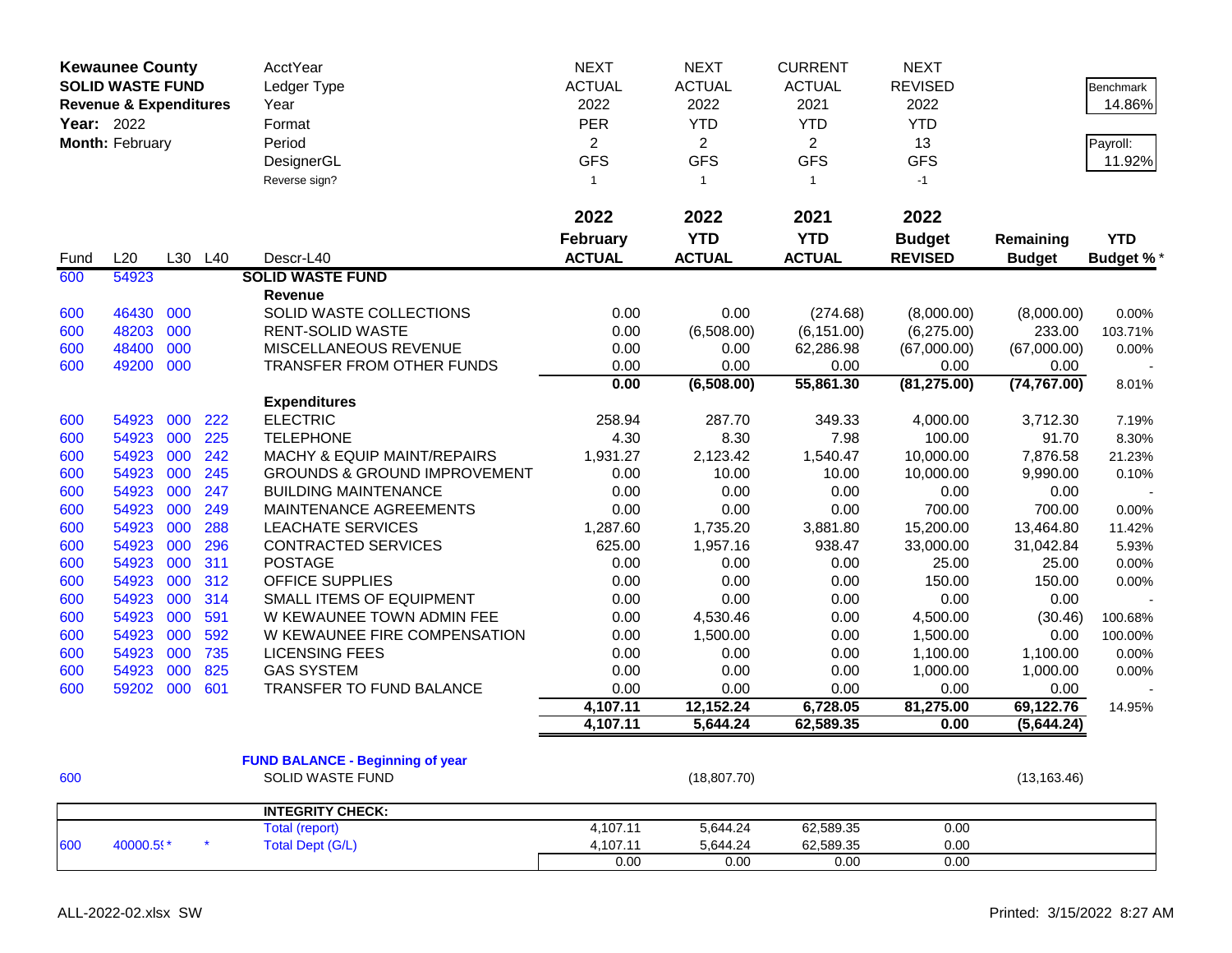|            | <b>Kewaunee County</b>            |     |         | <b>AcctYear</b>                      | <b>NEXT</b>     | <b>NEXT</b>                  | <b>CURRENT</b>               | <b>NEXT</b>      |               |            |
|------------|-----------------------------------|-----|---------|--------------------------------------|-----------------|------------------------------|------------------------------|------------------|---------------|------------|
|            | <b>COUNTY TREASURER</b>           |     |         | Ledger Type                          | <b>ACTUAL</b>   | <b>ACTUAL</b>                | <b>ACTUAL</b>                | <b>REVISED</b>   |               | Benchmark  |
|            | <b>Revenue &amp; Expenditures</b> |     |         | Year                                 | 2022            | 2022                         | 2021                         | 2022             |               | 14.86%     |
| Year: 2022 |                                   |     |         | Format                               | <b>PER</b>      | <b>YTD</b>                   | <b>YTD</b>                   | <b>YTD</b>       |               |            |
|            |                                   |     |         |                                      |                 |                              |                              |                  |               |            |
|            | Month: February                   |     |         | Period                               | $\overline{2}$  | $\overline{2}$<br><b>GFS</b> | $\overline{2}$<br><b>GFS</b> | 13<br><b>GFS</b> |               | Payroll:   |
|            |                                   |     |         | DesignerGL                           | <b>GFS</b>      |                              |                              |                  |               | 11.92%     |
|            |                                   |     |         | Reverse sign?                        | $\mathbf{1}$    | $\mathbf{1}$                 | $\mathbf{1}$                 | $-1$             |               |            |
|            |                                   |     |         |                                      | 2022            | 2022                         | 2021                         | 2022             |               |            |
|            |                                   |     |         |                                      | <b>February</b> | <b>YTD</b>                   | <b>YTD</b>                   | <b>Budget</b>    | Remaining     | <b>YTD</b> |
| Fund       | L20                               |     | L30 L40 | Descr-L40                            | <b>ACTUAL</b>   | <b>ACTUAL</b>                | <b>ACTUAL</b>                | <b>REVISED</b>   | <b>Budget</b> | Budget %*  |
| 100        |                                   |     |         | <b>GENERAL FUND</b>                  |                 |                              |                              |                  |               |            |
| 100        | 51520                             |     |         | <b>COUNTY TREASURER</b>              |                 |                              |                              |                  |               |            |
|            |                                   |     |         | Revenue                              |                 |                              |                              |                  |               |            |
| 100        | 41150                             | 000 |         | <b>FOREST CROP TAXES</b>             | (12, 947.05)    | (12, 947.05)                 | (12, 977.55)                 | (13,000.00)      | (52.95)       | 99.59%     |
| 100        | 41160 000                         |     |         | USE VALUE CONVERSION                 | 0.00            | 0.00                         | 0.00                         | (2,500.00)       | (2,500.00)    | 0.00%      |
| 100        | 41170                             | 000 |         | TAX INCREMENT FROM CITY              | 0.00            | 0.00                         | 0.00                         | 0.00             | 0.00          |            |
| 100        | 41800                             | 000 |         | <b>INTEREST ON TAXES</b>             | (4,711.59)      | (9, 181.90)                  | (19, 456.49)                 | (115,000.00)     | (105, 818.10) | 7.98%      |
| 100        | 43249                             | 240 |         | <b>COVID GRANTS-TRS</b>              | 0.00            | 0.00                         | 0.00                         | 0.00             | 0.00          |            |
| 100        | 46120                             | 000 |         | TREASURER TAX SEARCH FEES            | (50.00)         | (100.00)                     | 0.00                         | (100.00)         | 0.00          | 100.00%    |
| 100        | 48100                             | 000 |         | <b>INTEREST ON INVESTMENTS</b>       | (351.12)        | (351.12)                     | (53.19)                      | (40,000.00)      | (39,648.88)   | 0.88%      |
| 100        | 48101                             | 000 |         | <b>DIVIDENDS</b>                     | (11, 219.93)    | (11, 642.98)                 | (15,769.03)                  | (60,000.00)      | (48, 357.02)  | 19.40%     |
| 100        | 48102                             | 000 |         | UNREALIZED GAIN OR LOSS              | 31,390.30       | 84,831.23                    | 18,218.99                    | 0.00             | (84, 831.23)  |            |
| 100        | 48103                             | 000 |         | <b>INVESTMENT FEES &amp; CHARGES</b> | 873.44          | 1,755.87                     | 1,445.60                     | 13,000.00        | 11,244.13     | 13.51%     |
| 100        | 48150                             | 000 |         | <b>TRS-STALE CHECK REVENUE</b>       | 0.00            | 0.00                         | 0.00                         | 0.00             | 0.00          |            |
| 100        | 48350                             | 000 |         | GAIN/LOSS ON TAX DEED SALES          | 0.00            | 0.00                         | 0.00                         | 0.00             | 0.00          |            |
|            |                                   |     |         |                                      | 2,984.05        | 52,364.05                    | (28, 591.67)                 | (217,600.00)     | (269, 964.05) | $-24.06%$  |
|            |                                   |     |         | <b>Expenditures</b>                  |                 |                              |                              |                  |               |            |
| 100        | 51520                             | 000 | 111     | <b>SALARIES</b>                      | 5,519.30        | 11,038.60                    | 10,717.08                    | 71,751.00        | 60,712.40     | 15.38%     |
| 100        | 51520                             | 000 | 121     | WAGES-REGULAR                        | 3,705.60        | 5,558.40                     | 5,637.05                     | 48,181.00        | 42,622.60     | 11.54%     |
| 100        | 51520                             | 000 | 122     | WAGES-OVERTIME                       | 0.00            | 0.00                         | 0.00                         | 0.00             | 0.00          |            |
| 100        | 51520                             | 000 | 151     | <b>SOCIAL SECURITY</b>               | 635.08          | 1,133.99                     | 1,124.08                     | 9,175.00         | 8,041.01      | 12.36%     |
| 100        | 51520                             | 000 | 152     | <b>RETIREMENT</b>                    | 599.62          | 1,078.81                     | 1,103.89                     | 7,796.00         | 6,717.19      | 13.84%     |
| 100        | 51520                             | 000 | 153     | <b>WORKMEN'S COMPENSATION</b>        | 17.00           | 30.59                        | 30.82                        | 226.00           | 195.41        | 13.54%     |
| 100        | 51520                             | 000 | 154     | <b>HEALTH INSURANCE</b>              | 4,647.88        | 9,295.76                     | 8,276.80                     | 55,774.00        | 46,478.24     | 16.67%     |
| 100        | 51520                             | 000 | 155     | <b>DENTAL INSURANCE</b>              | 121.66          | 243.32                       | 231.68                       | 1,460.00         | 1,216.68      | 16.67%     |
| 100        | 51520                             | 000 | 156     | HEALTH REIMBURSEMENT ACCOUNT         | 0.00            | 0.00                         | 0.00                         | 0.00             | 0.00          |            |
| 100        | 51520 000                         |     | 225     | <b>TELEPHONE</b>                     | 25.84           | 46.80                        | 20.35                        | 346.00           | 299.20        | 13.53%     |
| 100        | 51520 000 242                     |     |         | MACHY & EQUIP MAINT/REPAIRS          | 0.00            | 0.00                         | 0.00                         | 0.00             | 0.00          |            |
| 100        | 51520 000                         |     | 249     | MAINTENANCE AGREEMENTS               | 0.00            | 0.00                         | 0.00                         | 0.00             | 0.00          |            |
| 100        | 51520 000                         |     | 296     | ACH FEE EXPENSE                      | 0.00            | 0.00                         | 0.00                         | 0.00             | 0.00          |            |
| 100        | 51520 000                         |     | 311     | <b>POSTAGE</b>                       | 161.29          | 161.29                       | 171.51                       | 4,400.00         | 4,238.71      | 3.67%      |
| 100        | 51520 000                         |     | 312     | OFFICE SUPPLIES                      | 0.00            | 28.10                        | 226.90                       | 1,300.00         | 1,271.90      | 2.16%      |
| 100        | 51520                             | 000 | 313     | <b>PRINTING</b>                      | 0.00            | 0.00                         | 0.00                         | 1,000.00         | 1,000.00      | 0.00%      |
| 100        | 51520 000                         |     | 321     | PUBLICATIONS OF LEGAL NOTICE         | 0.00            | 0.00                         | 0.00                         | 0.00             | 0.00          |            |
| 100        | 51520 000 322                     |     |         | <b>SUBSCRIPTIONS</b>                 | 0.00            | 0.00                         | 0.00                         | 0.00             | 0.00          |            |
|            |                                   |     |         |                                      |                 |                              |                              |                  |               |            |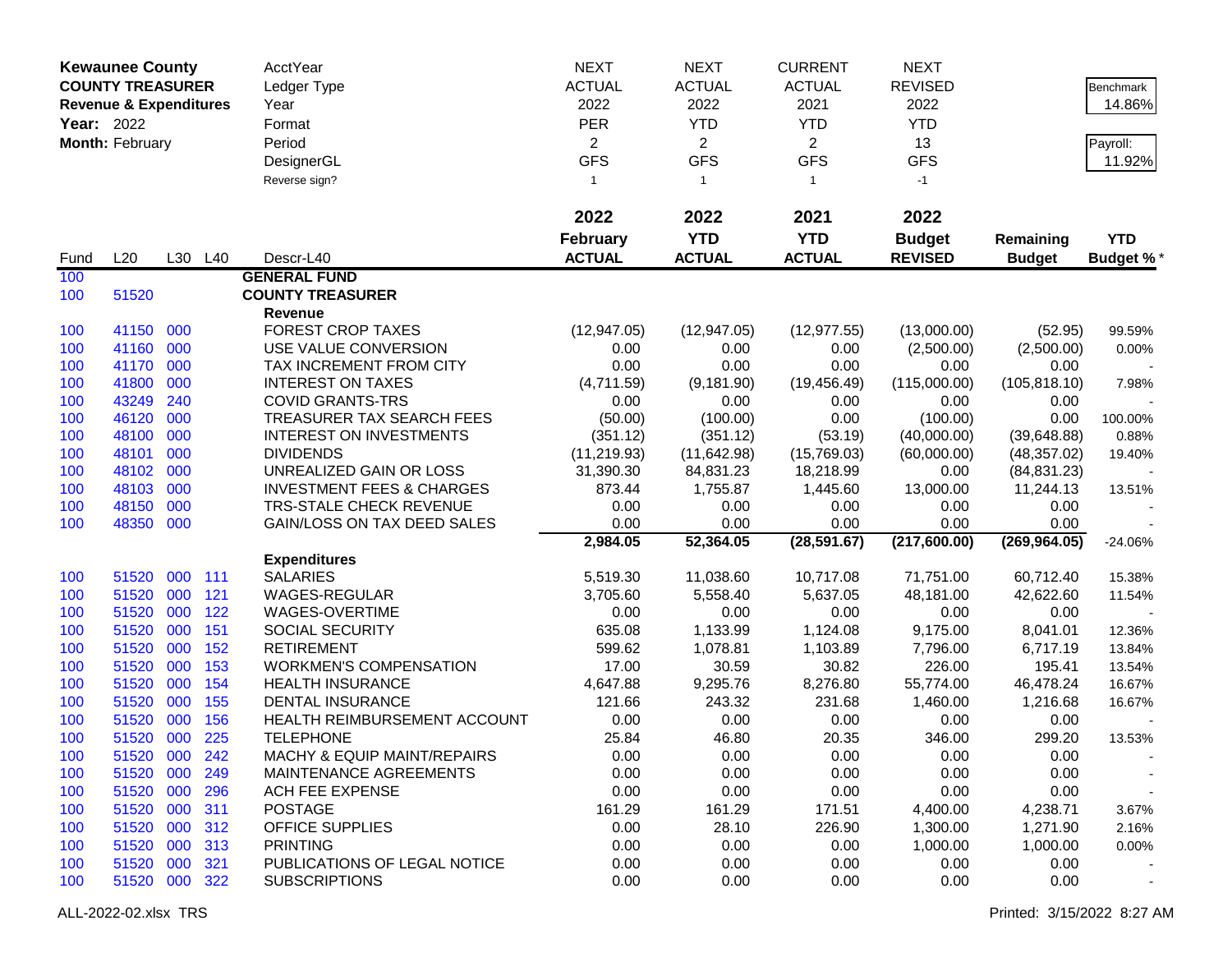|                   | <b>Kewaunee County</b>            |     |         | AcctYear                 | <b>NEXT</b>     | <b>NEXT</b>   | <b>CURRENT</b> | <b>NEXT</b>    |               |                  |
|-------------------|-----------------------------------|-----|---------|--------------------------|-----------------|---------------|----------------|----------------|---------------|------------------|
|                   | <b>COUNTY TREASURER</b>           |     |         | Ledger Type              | <b>ACTUAL</b>   | <b>ACTUAL</b> | <b>ACTUAL</b>  | <b>REVISED</b> |               | Benchmark        |
|                   | <b>Revenue &amp; Expenditures</b> |     |         | Year                     | 2022            | 2022          | 2021           | 2022           |               | 14.86%           |
| <b>Year: 2022</b> |                                   |     |         | Format                   | <b>PER</b>      | <b>YTD</b>    | <b>YTD</b>     | YTD            |               |                  |
|                   | Month: February                   |     |         | Period                   | 2               | 2             | 2              | 13             |               | Payroll:         |
|                   |                                   |     |         | DesignerGL               | <b>GFS</b>      | <b>GFS</b>    | <b>GFS</b>     | <b>GFS</b>     |               | 11.92%           |
|                   |                                   |     |         | Reverse sign?            |                 |               |                | $-1$           |               |                  |
|                   |                                   |     |         |                          | 2022            | 2022          | 2021           | 2022           |               |                  |
|                   |                                   |     |         |                          | <b>February</b> | <b>YTD</b>    | <b>YTD</b>     | <b>Budget</b>  | Remaining     | <b>YTD</b>       |
| Fund              | L20                               |     | L30 L40 | Descr-L40                | <b>ACTUAL</b>   | <b>ACTUAL</b> | <b>ACTUAL</b>  | <b>REVISED</b> | <b>Budget</b> | <b>Budget %*</b> |
| 100               | 51520                             | 000 | 324     | <b>MEMBERSHIP DUES</b>   | 0.00            | 100.00        | 100.00         | 100.00         | 0.00          | 100.00%          |
| 100               | 51520                             | 000 | 326     | TAX DEED ADVERTISING     | 0.00            | 0.00          | 0.00           | 0.00           | 0.00          |                  |
| 100               | 51520                             | 000 | 332     | TRAVEL EXPENSES          | 0.00            | 0.00          | 0.00           | 1,500.00       | 1,500.00      | $0.00\%$         |
| 100               | 51520                             | 000 | 339     | LOCAL TREASURERS' TRAVEL | 0.00            | 0.00          | 0.00           | 0.00           | 0.00          |                  |
| 100               | 51520                             | 000 | 813     | <b>OUTLAY</b>            | 0.00            | 0.00          | 0.00           | 2,010.00       | 2,010.00      | $0.00\%$         |
|                   |                                   |     |         |                          | 15,433.27       | 28,715.66     | 27,640.16      | 205,019.00     | 176,303.34    | 14.01%           |
|                   |                                   |     |         |                          | 18,417.32       | 81,079.71     | (951.51)       | (12,581.00)    | (93,660.71)   |                  |

| 130 <sup>4</sup>         | REVOLVING LOAN FUND     |          |
|--------------------------|-------------------------|----------|
| 30 <sup>2</sup><br>11100 | <b>TREASURER'S CASH</b> | 2,671.88 |

|     |       |  | <b>INTEGRITY CHECK:</b>            |           |           |           |            |  |
|-----|-------|--|------------------------------------|-----------|-----------|-----------|------------|--|
|     |       |  | <b>Total Expenditures (report)</b> | 15.433.27 | 28,715.66 | 27,640.16 | 205,019.00 |  |
| 100 | 51520 |  | Total Dept expenditures (G/L)      | 15.433.27 | 28.715.66 | 27,640.16 | 205,019.00 |  |
|     |       |  |                                    | 0.00      | 0.00      | 0.00      | 0.00       |  |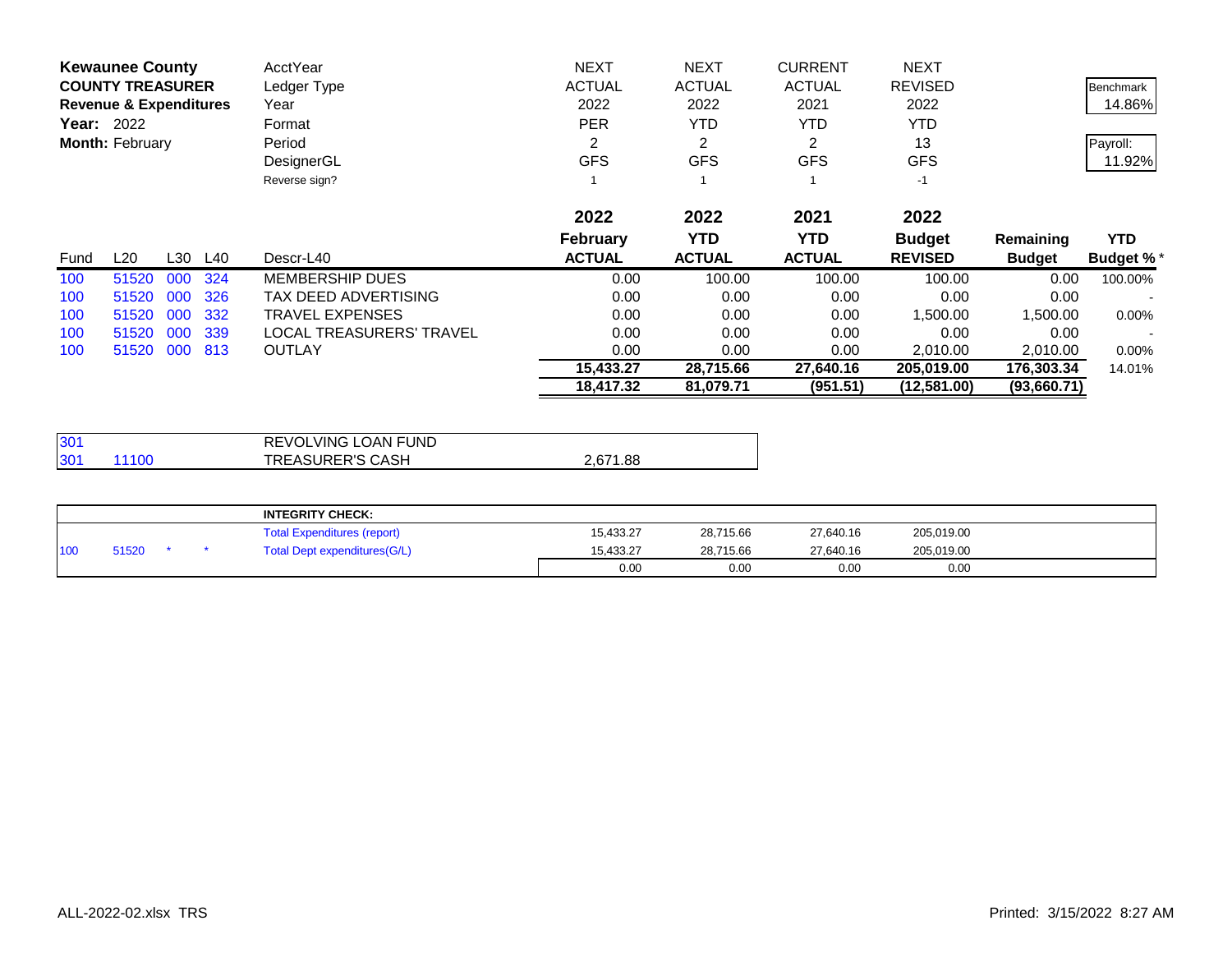|      | <b>Kewaunee County</b>            |     |                 | AcctYear                             | <b>NEXT</b>     | <b>NEXT</b>        | <b>CURRENT</b>     | <b>NEXT</b>        |                    |                  |
|------|-----------------------------------|-----|-----------------|--------------------------------------|-----------------|--------------------|--------------------|--------------------|--------------------|------------------|
|      | <b>UNIVERSITY EXTENSION</b>       |     |                 | Ledger Type                          | <b>ACTUAL</b>   | <b>ACTUAL</b>      | <b>ACTUAL</b>      | <b>REVISED</b>     |                    | Benchmark        |
|      | <b>Revenue &amp; Expenditures</b> |     |                 | Year                                 | 2022            | 2022               | 2021               | 2022               |                    | 14.86%           |
|      | <b>Year: 2022</b>                 |     |                 | Format                               | PER             | <b>YTD</b>         | <b>YTD</b>         | <b>YTD</b>         |                    |                  |
|      | Month: February                   |     |                 | Period                               | $\overline{2}$  | $\overline{2}$     | $\overline{2}$     | 13                 |                    | Payroll:         |
|      |                                   |     |                 | DesignerGL                           | <b>GFS</b>      | <b>GFS</b>         | <b>GFS</b>         | <b>GFS</b>         |                    | 11.92%           |
|      |                                   |     |                 | Reverse sign?                        | $\mathbf{1}$    | $\overline{1}$     | $\mathbf{1}$       | $-1$               |                    |                  |
|      |                                   |     |                 |                                      |                 |                    |                    |                    |                    |                  |
|      |                                   |     |                 |                                      | 2022            | 2022               | 2021               | 2022               |                    |                  |
|      |                                   |     |                 |                                      | <b>February</b> | <b>YTD</b>         | <b>YTD</b>         | <b>Budget</b>      | Remaining          | <b>YTD</b>       |
|      | L20                               | L30 | L <sub>40</sub> | Descr-L40                            | <b>ACTUAL</b>   | <b>ACTUAL</b>      | <b>ACTUAL</b>      | <b>REVISED</b>     |                    |                  |
| Fund |                                   |     |                 |                                      |                 |                    |                    |                    | <b>Budget</b>      | <b>Budget %*</b> |
| 100  |                                   |     |                 | <b>GENERAL FUND</b>                  |                 |                    |                    |                    |                    |                  |
| 100  | 55620                             |     |                 | <b>UNIVERSITY EXTENSION</b>          |                 |                    |                    |                    |                    |                  |
|      |                                   |     |                 | <b>Revenue</b>                       | 0.00            |                    |                    |                    |                    |                  |
| 100  | 43249                             | 250 |                 | <b>COVID GRANTS-UWX</b>              |                 | 0.00               | 0.00               | 0.00               | 0.00               |                  |
| 100  | 46781<br>48504 000                | 000 |                 | <b>UWEX-POSTAGE FROM STATE</b>       | 0.00            | (1,500.00)<br>0.00 | (1,500.00)<br>0.00 | (3,000.00)         | (1,500.00)         | 50.00%           |
| 100  |                                   |     |                 | DONATIONS-UW EXTENSION               | 0.00<br>0.00    | (1,500.00)         | (1,500.00)         | 0.00<br>(3,000.00) | 0.00<br>(1,500.00) |                  |
|      |                                   |     |                 | <b>Expenditures</b>                  |                 |                    |                    |                    |                    | 50.00%           |
| 100  | 55620                             | 000 | 121             | WAGES-REGULAR                        | 3,249.60        | 4,874.40           | 4,549.34           | 42,225.00          | 37,350.60          |                  |
| 100  | 55620                             | 000 | 122             | WAGES-OVERTIME                       | 0.00            | 0.00               | 0.00               | 0.00               | 0.00               | 11.54%           |
| 100  | 55620                             | 000 | 150             | <b>AGENT CONTRACTS</b>               | 0.00            | 0.00               | 0.00               | 120,800.00         | 120,800.00         |                  |
| 100  | 55620                             | 000 | 151             | <b>SOCIAL SECURITY</b>               | 205.12          | 290.75             | 268.45             | 3,230.00           | 2,939.25           | 0.00%<br>9.00%   |
| 100  | 55620                             | 000 | 152             | <b>RETIREMENT</b>                    | 211.22          | 316.83             | 307.07             | 2,745.00           | 2,428.17           | 11.54%           |
| 100  | 55620                             | 000 | 153             | <b>WORKMEN'S COMPENSATION</b>        | 5.98            | 8.97               | 8.61               | 79.00              | 70.03              | 11.35%           |
| 100  | 55620                             | 000 | 154             | <b>HEALTH INSURANCE</b>              | 2,323.94        | 4,647.88           | 4,138.40           | 27,887.00          | 23,239.12          | 16.67%           |
| 100  | 55620                             | 000 | 155             | <b>DENTAL INSURANCE</b>              | 67.82           | 135.64             | 129.16             | 814.00             | 678.36             | 16.66%           |
| 100  | 55620                             | 000 | 156             | HEALTH REIMBURSEMENT ACCOUNT         | 0.00            | 0.00               | 0.00               | 0.00               | 0.00               |                  |
| 100  | 55620                             | 000 | 225             | <b>TELEPHONE</b>                     | 116.29          | 210.59             | 91.56              | 1,409.00           | 1,198.41           | 14.95%           |
| 100  | 55620                             | 000 | 296             | <b>CONTRACTED SERVICES</b>           | 0.00            | 1,250.00           | 1,500.00           | 2,500.00           | 1,250.00           | 50.00%           |
| 100  | 55620                             | 000 | 311             | <b>POSTAGE</b>                       | 44.14           | 705.52             | 586.93             | 3,700.00           | 2,994.48           | 19.07%           |
| 100  | 55620                             | 000 | 312             | <b>OFFICE SUPPLIES</b>               | 167.72          | 135.01             | 26.35              | 1,500.00           | 1,364.99           | 9.00%            |
| 100  | 55620                             | 000 | 313             | <b>PRINTING</b>                      | 0.00            | 480.00             | 436.00             | 3,000.00           | 2,520.00           | 16.00%           |
| 100  | 55620                             | 000 | 319             | <b>BULLETINS</b>                     | 0.00            | 0.00               | 0.00               | 0.00               | 0.00               |                  |
| 100  | 55620                             | 000 | 322             | <b>SUBSCRIPTIONS</b>                 | 0.00            | 0.00               | 0.00               | 150.00             | 150.00             | 0.00%            |
| 100  | 55620                             | 000 | 324             | <b>MEMBERSHIP DUES</b>               | 0.00            | 0.00               | 150.00             | 405.00             | 405.00             | 0.00%            |
| 100  | 55620                             | 000 | 332             | <b>TRAVEL EXPENSES</b>               | 128.03          | 128.03             | 0.00               | 5,300.00           | 5,171.97           | 2.42%            |
| 100  | 55620                             | 000 | 336             | <b>TRAINING</b>                      | 0.00            | 0.00               | 0.00               | 900.00             | 900.00             | 0.00%            |
| 100  | 55620                             | 000 | 341             | <b>SUPPORT FEES</b>                  | 0.00            | 0.00               | 500.00             | 1,500.00           | 1,500.00           | 0.00%            |
| 100  | 55620                             | 000 | 348             | <b>EDUCATIONAL MATERIALS</b>         | 0.00            | 0.00               | 0.00               | 0.00               | 0.00               |                  |
| 100  | 55620                             | 000 | 533             | <b>EQUIPMENT RENTAL &amp; LEASES</b> | 185.20          | 185.20             | 282.55             | 3,200.00           | 3,014.80           | 5.79%            |
| 100  | 55620                             | 000 | 813             | <b>OUTLAY</b>                        | 3,844.99        | 3,844.99           | 0.00               | 56,962.00          | 53,117.01          | 6.75%            |
|      |                                   |     |                 |                                      | 10,550.05       | 17,213.81          | 12,974.42          | 278,306.00         | 261,092.19         | 6.19%            |
|      |                                   |     |                 |                                      | 10,550.05       | 15,713.81          | 11,474.42          | 275,306.00         | 259,592.19         |                  |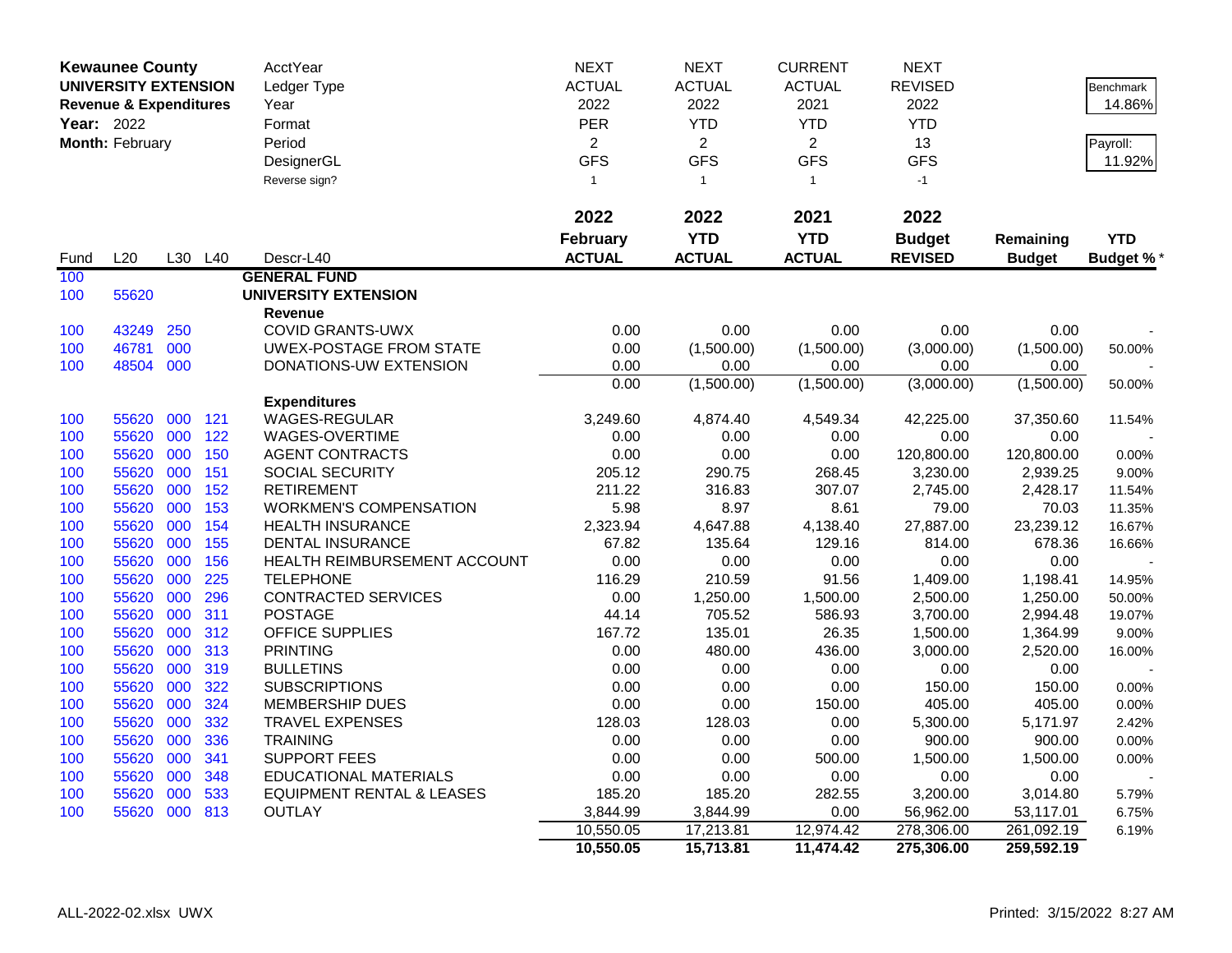| <b>Kewaunee County</b>            |           |     |     | AcctYear                                | <b>NEXT</b>      | <b>NEXT</b>    | <b>CURRENT</b>    | <b>NEXT</b>      |                    |                  |
|-----------------------------------|-----------|-----|-----|-----------------------------------------|------------------|----------------|-------------------|------------------|--------------------|------------------|
| <b>UNIVERSITY EXTENSION</b>       |           |     |     | Ledger Type                             | <b>ACTUAL</b>    | <b>ACTUAL</b>  | <b>ACTUAL</b>     | <b>REVISED</b>   |                    | <b>Benchmark</b> |
| <b>Revenue &amp; Expenditures</b> |           |     |     | Year                                    | 2022             | 2022           | 2021              | 2022             |                    | 14.86%           |
| Year: 2022                        |           |     |     | Format                                  | PER              | <b>YTD</b>     | <b>YTD</b>        | <b>YTD</b>       |                    |                  |
| Month: February                   |           |     |     | Period                                  | $\overline{2}$   | $\overline{2}$ | $\overline{2}$    | 13               |                    | Payroll:         |
|                                   |           |     |     | DesignerGL                              | <b>GFS</b>       | <b>GFS</b>     | <b>GFS</b>        | <b>GFS</b>       |                    | 11.92%           |
|                                   |           |     |     | Reverse sign?                           | $\mathbf{1}$     | $\overline{1}$ | $\mathbf{1}$      | $-1$             |                    |                  |
|                                   |           |     |     |                                         |                  |                |                   |                  |                    |                  |
|                                   |           |     |     |                                         | 2022             | 2022           | 2021              | 2022             |                    |                  |
|                                   |           |     |     |                                         | <b>February</b>  | <b>YTD</b>     | <b>YTD</b>        | <b>Budget</b>    | Remaining          | <b>YTD</b>       |
| Fund                              | L20       | L30 | L40 | Descr-L40                               | <b>ACTUAL</b>    | <b>ACTUAL</b>  | <b>ACTUAL</b>     | <b>REVISED</b>   | <b>Budget</b>      | <b>Budget %*</b> |
| 235                               |           |     |     | UW EXTENSION PROGRAM FUND               |                  |                |                   |                  |                    |                  |
|                                   |           |     |     | <b>Revenue</b>                          |                  |                |                   |                  |                    |                  |
| 235                               | 46771     | 000 |     | UWX-SUPPLEMENTARY PROG REV              | 0.00             | 0.00           | 0.00              | (100.00)         | (100.00)           | 0.00%            |
| 235                               | 46772     | 000 |     | UWX-PESTICIDE CERTIFICATION             | (30.00)          | (560.00)       | (105.00)          | (500.00)         | 60.00              | 112.00%          |
| 235                               | 46776     | 000 |     | <b>EXTENSION SEMINAR PROG</b>           | 0.00             | 0.00           | (19.50)           | 0.00             | 0.00               |                  |
| 235                               | 46776     | 012 |     | <b>EXT SEM PROG-AGRICULTURE</b>         | (38.00)          | (38.00)        | 0.00              | (2,700.00)       | (2,662.00)         | 1.41%            |
| 235                               | 46776 014 |     |     | <b>EXT SEM PROG-4H</b>                  | 0.00             | 0.00           | 0.00              | (300.00)         | (300.00)           | 0.00%            |
| 235                               | 46777     | 000 |     | PARENTING & DIVORCE EDUC                | (84.00)          | (112.00)       | (28.00)           | (600.00)         | (488.00)           | 18.67%           |
| 235                               | 46778     | 000 |     | <b>FAMILY LIVING PROGRAM</b>            | 0.00             | 0.00           | 0.00              | (1,500.00)       | (1,500.00)         | 0.00%            |
| 235                               | 49200     | 000 |     | TRANSFER FROM OTHER FUNDS               | 0.00             | 0.00           | 0.00              | 0.00             | 0.00               |                  |
|                                   |           |     |     |                                         | (152.00)         | (710.00)       | (152.50)          | (5,700.00)       | (4,990.00)         | 12.46%           |
|                                   |           |     |     | <b>Expenditures</b>                     |                  |                |                   |                  |                    |                  |
| 235                               | 55621     | 000 | 601 | <b>EXTENSION SUPPLEMENTARY</b>          | 0.00             | 0.00           | 39.48             | 100.00           | 100.00             | 0.00%            |
| 235                               | 55622     | 000 | 601 | PESTICIDE CERTIFICATION PROG            | 48.13            | 48.13          | 0.00              | 500.00           | 451.87             | 9.63%            |
| 235                               | 55623     | 000 | 601 | <b>EXTENSION SEMINAR PROG</b>           | 0.00             | 0.00           | 0.00              | 0.00             | 0.00               |                  |
| 235                               | 55623     | 012 | 601 | <b>EXT SEM-AGRICULTURE PGM</b>          | 25.00            | 25.00          | 0.00              | 2,700.00         | 2,675.00           | 0.93%            |
| 235                               | 55623     | 014 | 601 | <b>EXT SEM-4H PGM</b>                   | 0.00             | 0.00           | 0.00              | 300.00           | 300.00             | 0.00%            |
| 235                               | 55624     | 000 | 601 | FAMILY LIVING PROGRAM                   | 0.00             | 0.00           | 0.00              | 1,500.00         | 1,500.00           | 0.00%            |
| 235                               | 55627     | 000 | 601 | PARENTING & DIVORCE EDUC                | 0.00             | 0.00           | 0.00              | 600.00           | 600.00             | 0.00%            |
| 235                               | 59200     | 000 | 601 | <b>TRANSFER TO OTHER FUNDS</b>          | 0.00             | 0.00<br>73.13  | 0.00              | 0.00             | 0.00               |                  |
|                                   |           |     |     |                                         | 73.13<br>(78.87) | (636.87)       | 39.48<br>(113.02) | 5,700.00<br>0.00 | 5,626.87<br>636.87 | 1.28%            |
|                                   |           |     |     |                                         |                  |                |                   |                  |                    |                  |
|                                   |           |     |     |                                         | 10,471.18        | 15,076.94      | 11,361.40         | 275,306.00       | 260,229.06         |                  |
|                                   |           |     |     |                                         |                  |                |                   |                  |                    |                  |
|                                   |           |     |     | <b>FUND BALANCE - Beginning of year</b> |                  |                |                   |                  |                    |                  |
| 235                               |           |     |     | UW EXTENSION PROGRAM FUND               |                  | (2,697.23)     |                   |                  | (3,334.10)         |                  |
|                                   |           |     |     | <b>INTEGRITY CHECK:</b>                 |                  |                |                   |                  |                    |                  |
|                                   |           |     |     | <b>Total Expenditures (report)</b>      | 10,623.18        | 17,286.94      | 13,013.90         | 284,006.00       |                    |                  |
| [100,235] [55620.55 *             |           |     |     | <b>Total Dept expenditures(G/L)</b>     | 10,623.18        | 17,286.94      | 13,013.90         | 284,006.00       |                    |                  |
|                                   |           |     |     |                                         | 0.00             | 0.00           | 0.00              | 0.00             |                    |                  |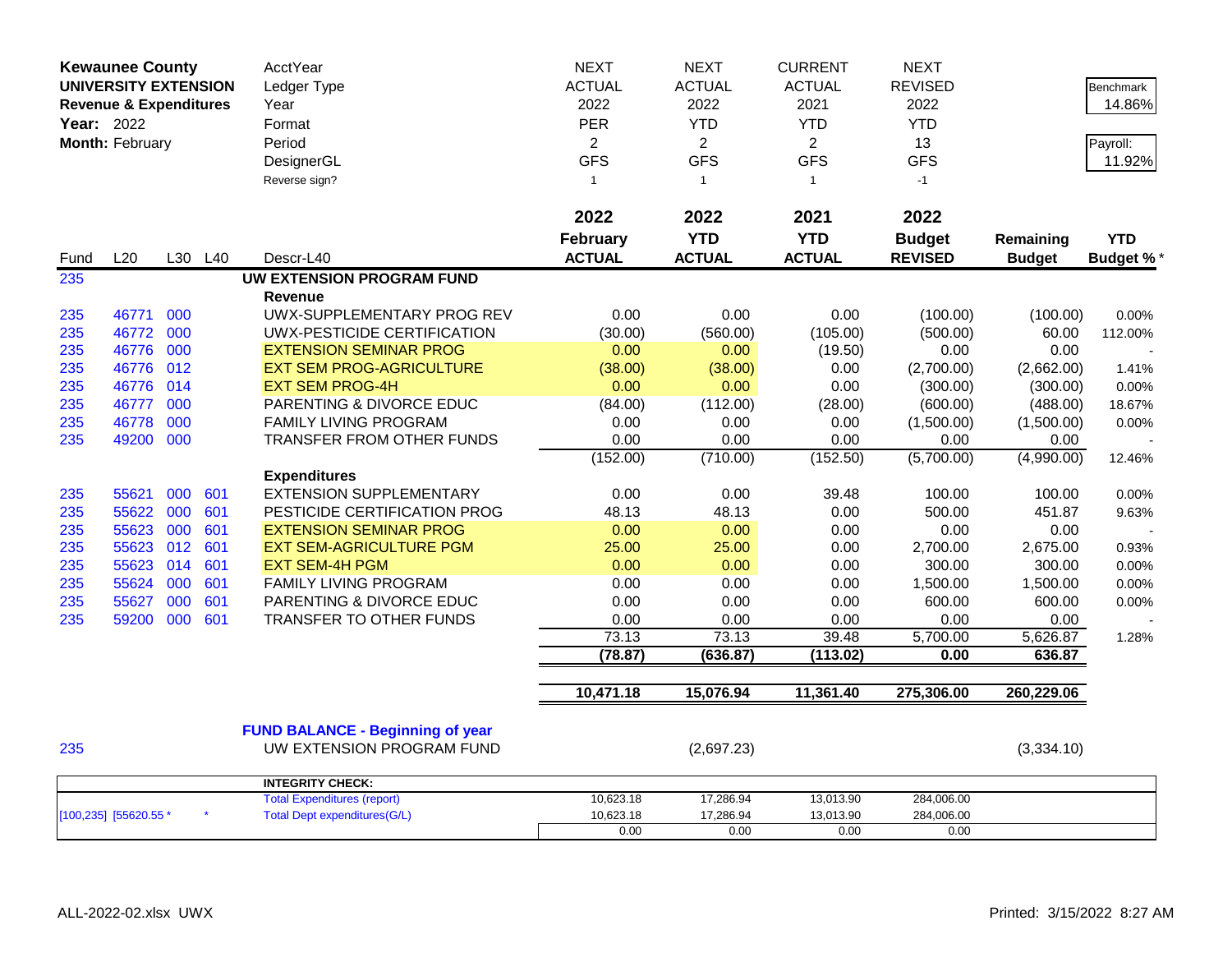|      | <b>Kewaunee County</b>            |     |         | AcctYear                             | <b>NEXT</b>       | <b>NEXT</b>       | <b>CURRENT</b>    | <b>NEXT</b>        |                    |                  |
|------|-----------------------------------|-----|---------|--------------------------------------|-------------------|-------------------|-------------------|--------------------|--------------------|------------------|
|      |                                   |     |         | VETERAN SERVICE OFFICE Ledger Type   | <b>ACTUAL</b>     | <b>ACTUAL</b>     | <b>ACTUAL</b>     | <b>REVISED</b>     |                    | Benchmark        |
|      | <b>Revenue &amp; Expenditures</b> |     |         | Year                                 | 2022              | 2022              | 2021              | 2022               |                    | 14.86%           |
|      | Year: 2022                        |     |         | Format                               | PER               | <b>YTD</b>        | <b>YTD</b>        | <b>YTD</b>         |                    |                  |
|      | Month: February                   |     |         | Period                               | $\overline{2}$    | $\overline{2}$    | $\overline{2}$    | 13                 |                    | Payroll:         |
|      |                                   |     |         | DesignerGL                           | <b>GFS</b>        | <b>GFS</b>        | <b>GFS</b>        | <b>GFS</b>         |                    | 11.92%           |
|      |                                   |     |         | Reverse sign?                        | $\overline{1}$    | $\mathbf{1}$      | $\overline{1}$    | $-1$               |                    |                  |
|      |                                   |     |         |                                      |                   |                   |                   |                    |                    |                  |
|      |                                   |     |         |                                      | 2022              | 2022              | 2021              | 2022               |                    |                  |
|      |                                   |     |         |                                      | <b>February</b>   | <b>YTD</b>        | <b>YTD</b>        | <b>Budget</b>      | Remaining          | <b>YTD</b>       |
| Fund | L20                               |     | L30 L40 | Descr-L40                            | <b>ACTUAL</b>     | <b>ACTUAL</b>     | <b>ACTUAL</b>     | <b>REVISED</b>     | <b>Budget</b>      | <b>Budget %*</b> |
| 100  |                                   |     |         | <b>GENERAL FUND</b>                  |                   |                   |                   |                    |                    |                  |
| 100  | 54701                             |     |         | <b>VETERAN SERVICE OFFICE</b>        |                   |                   |                   |                    |                    |                  |
|      |                                   |     |         | <b>Revenue</b>                       |                   |                   |                   |                    |                    |                  |
| 100  | 43249                             | 260 |         | <b>COVID GRANTS-VET</b>              | 0.00              | 0.00              | 0.00              | 0.00               | 0.00               |                  |
| 100  | 43561                             | 000 |         | <b>VETERANS SERVICE OFFICE GRNT</b>  | 0.00              | 0.00              | 0.00              | (11,000.00)        | (11,000.00)        | 0.00%            |
| 100  | 48507                             | 000 |         | <b>VETERANS OFFICE DONATIONS</b>     | 0.00              | 0.00              | 0.00              | 0.00               | 0.00               |                  |
|      |                                   |     |         |                                      | 0.00              | 0.00              | 0.00              | (11,000.00)        | (11,000.00)        | 0.00%            |
|      |                                   |     |         | <b>Expenditures</b>                  |                   |                   |                   |                    |                    |                  |
| 100  | 54701                             | 000 | 111     | <b>SALARIES</b>                      | 4,465.60          | 8,931.20          | 8,633.60          | 57,890.00          | 48,958.80          | 15.43%           |
| 100  | 54701                             | 000 | 121     | WAGES-REGULAR                        | 3,606.41          | 5,409.61          | 5,406.41          | 46,910.00          | 41,500.39          | 11.53%           |
| 100  | 54701                             | 000 | 151     | <b>SOCIAL SECURITY</b>               | 577.72            | 1,022.83          | 1,019.25          | 8,017.00           | 6,994.17           | 12.76%           |
| 100  | 54701                             | 000 | 152     | <b>RETIREMENT</b>                    | 524.68            | 932.15            | 947.69            | 6,812.00           | 5,879.85           | 13.68%           |
| 100  | 54701                             | 000 | 153     | <b>WORKMEN'S COMPENSATION</b>        | 172.54            | 341.76            | 347.09            | 2,284.00           | 1,942.24           | 14.96%           |
| 100  | 54701                             | 000 | 154     | <b>HEALTH INSURANCE</b>              | 2,323.94          | 4,647.88          | 5,813.73          | 29,522.00          | 24,874.12          | 15.74%           |
| 100  | 54701                             | 000 | 155     | <b>DENTAL INSURANCE</b>              | 121.66            | 243.32            | 102.52            | 1,460.00           | 1,216.68           | 16.67%           |
| 100  | 54701                             | 000 | 156     | HEALTH REIMBURSEMENT ACCOUNT         | 0.00              | 0.00              | 0.00              | 0.00               | 0.00               |                  |
| 100  | 54701                             | 000 | 225     | <b>TELEPHONE</b>                     | 71.74             | 1,568.78          | 252.04            | 1,870.00           | 301.22             | 83.89%           |
| 100  | 54701                             | 000 | 242     | MACHY & EQUIP MAINT/REPAIRS          | 0.00              | 0.00              | 0.00              | 0.00               | 0.00               |                  |
| 100  | 54701                             | 000 | 249     | MAINTENANCE AGREEMENTS               | 0.00              | 898.00            | 898.00            | 898.00             | 0.00               | 100.00%          |
| 100  | 54701                             | 000 | 311     | <b>POSTAGE</b>                       | 10.93             | 10.93             | 17.20             | 200.00             | 189.07             | 5.47%            |
| 100  | 54701                             | 000 | 312     | <b>OFFICE SUPPLIES</b>               | 50.00             | 50.00             | 0.00              | 500.00             | 450.00             | 10.00%           |
| 100  | 54701                             | 000 | 324     | <b>MEMBERSHIP DUES</b>               | 0.00              | 0.00              | 100.00            | 300.00             | 300.00             | 0.00%            |
| 100  | 54701                             | 000 | 326     | PROMOTIONAL MATERIALS                | 0.00              | 0.00              | 0.00              | 400.00             | 400.00             | 0.00%            |
| 100  | 54701                             | 000 | 332     | <b>TRAVEL EXPENSES</b>               | 0.00              | 0.00              | 0.00              | 3,500.00           | 3,500.00           | 0.00%            |
| 100  | 54701                             | 000 | 533     | <b>EQUIPMENT RENTAL &amp; LEASES</b> | 2.69              | 2.69              | 4.44              | 85.00              | 82.31              | 3.16%            |
| 100  | 54701                             | 000 | 813     | <b>OUTLAY</b>                        | 0.00<br>11,927.91 | 0.00<br>24,059.15 | 0.00<br>23,541.97 | 0.00<br>160,648.00 | 0.00<br>136,588.85 | 14.98%           |
|      |                                   |     |         |                                      | 11,927.91         | 24,059.15         | 23,541.97         | 149,648.00         | 125,588.85         |                  |
|      |                                   |     |         |                                      |                   |                   |                   |                    |                    |                  |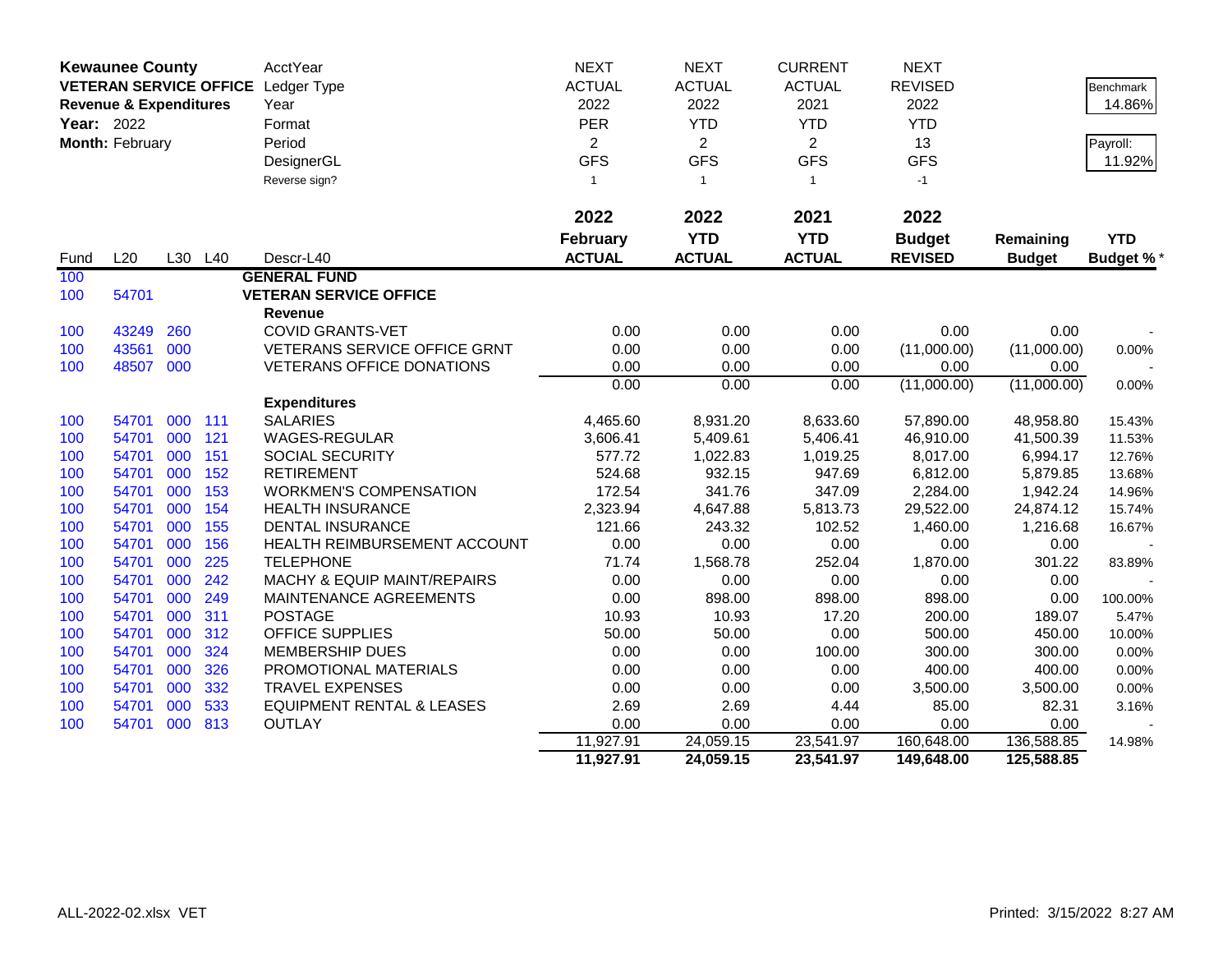| <b>ACTUAL</b><br>VETERAN SERVICE OFFICE Ledger Type<br><b>ACTUAL</b><br><b>ACTUAL</b><br><b>REVISED</b><br><b>Benchmark</b><br>2022<br>2022<br>2021<br>2022<br>14.86%<br><b>Revenue &amp; Expenditures</b><br>Year<br>Year: 2022<br><b>PER</b><br><b>YTD</b><br><b>YTD</b><br><b>YTD</b><br>Format<br>Month: February<br>Period<br>$\overline{2}$<br>$\overline{2}$<br>$\overline{2}$<br>13<br>Payroll:<br><b>GFS</b><br><b>GFS</b><br><b>GFS</b><br><b>GFS</b><br>11.92%<br>DesignerGL<br>Reverse sign?<br>$-1$<br>$\mathbf{1}$<br>$\overline{1}$<br>$\mathbf{1}$<br>2022<br>2022<br>2021<br>2022<br><b>YTD</b><br><b>YTD</b><br><b>YTD</b><br><b>February</b><br><b>Budget</b><br>Remaining<br><b>ACTUAL</b><br><b>ACTUAL</b><br><b>ACTUAL</b><br><b>REVISED</b><br>L20<br>L30<br>L40<br>Descr-L40<br><b>Budget</b><br><b>Budget %</b><br>Fund<br>54703<br><b>VETERAN'S RELIEF</b><br>100<br><b>Revenue</b><br>46600 000<br>0.00<br>100<br><b>VETERANS RELIEF TRAVEL REIMB</b><br>0.00<br><b>Expenditures</b><br>000 141<br>COMMITTEE MEMBERS PER DIEM<br>0.00<br>100<br>54703<br>000<br>0.00<br>54703<br>151<br><b>SOCIAL SECURITY</b><br>100<br>54703 000<br>153<br>0.00<br><b>WORKMEN'S COMPENSATION</b><br>100<br>54703 000<br>339<br><b>COMMISSIONERS TRAVEL</b><br>0.00<br>100<br>54703<br>000<br>601<br><b>VETERAN'S COMMISSION AID</b><br>0.00<br>100<br>54703 000 716<br><b>TRANSPORTATION OF CLIENTS</b><br>0.00<br>100<br>0.00<br>0.00<br>11,927.91<br>24,059.15<br>23,541.97<br>149,648.00<br>125,588.85<br><b>GENERAL FUND</b><br><b>VETERAN RELIEF&amp;DONATION FUND</b><br>120<br>120<br>54704<br><b>VETERAN'S RELIEF &amp; DONATIONS</b><br><b>Revenue</b><br>41100 000<br><b>GENERAL PROPERTY TAXES</b><br>0.00<br>(4,869.00)<br>0.00<br>120<br>(4,869.00)<br>(4,869.00)<br>100.00%<br>48509<br>000<br><b>VETERAN'S RELIEF DONATIONS</b><br>(100.00)<br>(200.00)<br>(1,000.00)<br>120<br>(500.00)<br>(300.00)<br>40.00%<br>49202 000<br>120<br><b>TRANSFER FROM FUND BALANCE</b><br>0.00<br>0.00<br>0.00<br>0.00<br>0.00<br>(5,069.00)<br>(5,869.00)<br>(5,369.00)<br>(300.00)<br>(100.00)<br>94.41%<br><b>Expenditures</b><br>000 141<br><b>COMMITTEE MEMBERS PER DIEM</b><br>0.00<br>0.00<br>0.00<br>500.00<br>120<br>54704<br>500.00<br>0.00%<br>54704 000<br>151<br><b>SOCIAL SECURITY</b><br>0.00<br>0.00<br>0.00<br>38.00<br>38.00<br>120<br>0.00%<br>54704 000<br>153<br><b>WORKMEN'S COMPENSATION</b><br>0.00<br>0.00<br>0.00<br>1.00<br>1.00<br>120<br>0.00%<br>000<br>324<br>54704<br><b>MEMBERSHIP DUES</b><br>0.00<br>0.00<br>30.00<br>30.00<br>120<br>0.00<br>0.00%<br>339<br>300.00<br>120<br>54704 000<br><b>COMMISSIONERS TRAVEL</b><br>0.00<br>0.00<br>0.00<br>300.00<br>0.00%<br>54704 000<br>601<br>0.00<br>120<br><b>VETERAN'S RELIEF</b><br>0.00<br>700.00<br>4,500.00<br>3,800.00<br>15.56%<br>59202 000<br>601<br><b>TRANSFER TO FUND BALANCE</b><br>0.00<br>0.00<br>0.00<br>0.00<br>0.00<br>120<br>0.00<br>700.00<br>0.00<br>5,369.00<br>4,669.00<br>13.04%<br>(100.00)<br>(4,369.00)<br>(5,869.00)<br>4,369.00<br>0.00 | <b>Kewaunee County</b> |  | AcctYear | <b>NEXT</b> | <b>NEXT</b> | <b>CURRENT</b> | <b>NEXT</b> |  |
|--------------------------------------------------------------------------------------------------------------------------------------------------------------------------------------------------------------------------------------------------------------------------------------------------------------------------------------------------------------------------------------------------------------------------------------------------------------------------------------------------------------------------------------------------------------------------------------------------------------------------------------------------------------------------------------------------------------------------------------------------------------------------------------------------------------------------------------------------------------------------------------------------------------------------------------------------------------------------------------------------------------------------------------------------------------------------------------------------------------------------------------------------------------------------------------------------------------------------------------------------------------------------------------------------------------------------------------------------------------------------------------------------------------------------------------------------------------------------------------------------------------------------------------------------------------------------------------------------------------------------------------------------------------------------------------------------------------------------------------------------------------------------------------------------------------------------------------------------------------------------------------------------------------------------------------------------------------------------------------------------------------------------------------------------------------------------------------------------------------------------------------------------------------------------------------------------------------------------------------------------------------------------------------------------------------------------------------------------------------------------------------------------------------------------------------------------------------------------------------------------------------------------------------------------------------------------------------------------------------------------------------------------------------------------------------------------------------------------------------------------------------------------------------------------------------------------------------------------------------------------------------------------------------------------------------------------------------------------------------------------------------------------------------------------------------------|------------------------|--|----------|-------------|-------------|----------------|-------------|--|
|                                                                                                                                                                                                                                                                                                                                                                                                                                                                                                                                                                                                                                                                                                                                                                                                                                                                                                                                                                                                                                                                                                                                                                                                                                                                                                                                                                                                                                                                                                                                                                                                                                                                                                                                                                                                                                                                                                                                                                                                                                                                                                                                                                                                                                                                                                                                                                                                                                                                                                                                                                                                                                                                                                                                                                                                                                                                                                                                                                                                                                                                    |                        |  |          |             |             |                |             |  |
|                                                                                                                                                                                                                                                                                                                                                                                                                                                                                                                                                                                                                                                                                                                                                                                                                                                                                                                                                                                                                                                                                                                                                                                                                                                                                                                                                                                                                                                                                                                                                                                                                                                                                                                                                                                                                                                                                                                                                                                                                                                                                                                                                                                                                                                                                                                                                                                                                                                                                                                                                                                                                                                                                                                                                                                                                                                                                                                                                                                                                                                                    |                        |  |          |             |             |                |             |  |
|                                                                                                                                                                                                                                                                                                                                                                                                                                                                                                                                                                                                                                                                                                                                                                                                                                                                                                                                                                                                                                                                                                                                                                                                                                                                                                                                                                                                                                                                                                                                                                                                                                                                                                                                                                                                                                                                                                                                                                                                                                                                                                                                                                                                                                                                                                                                                                                                                                                                                                                                                                                                                                                                                                                                                                                                                                                                                                                                                                                                                                                                    |                        |  |          |             |             |                |             |  |
|                                                                                                                                                                                                                                                                                                                                                                                                                                                                                                                                                                                                                                                                                                                                                                                                                                                                                                                                                                                                                                                                                                                                                                                                                                                                                                                                                                                                                                                                                                                                                                                                                                                                                                                                                                                                                                                                                                                                                                                                                                                                                                                                                                                                                                                                                                                                                                                                                                                                                                                                                                                                                                                                                                                                                                                                                                                                                                                                                                                                                                                                    |                        |  |          |             |             |                |             |  |
|                                                                                                                                                                                                                                                                                                                                                                                                                                                                                                                                                                                                                                                                                                                                                                                                                                                                                                                                                                                                                                                                                                                                                                                                                                                                                                                                                                                                                                                                                                                                                                                                                                                                                                                                                                                                                                                                                                                                                                                                                                                                                                                                                                                                                                                                                                                                                                                                                                                                                                                                                                                                                                                                                                                                                                                                                                                                                                                                                                                                                                                                    |                        |  |          |             |             |                |             |  |
|                                                                                                                                                                                                                                                                                                                                                                                                                                                                                                                                                                                                                                                                                                                                                                                                                                                                                                                                                                                                                                                                                                                                                                                                                                                                                                                                                                                                                                                                                                                                                                                                                                                                                                                                                                                                                                                                                                                                                                                                                                                                                                                                                                                                                                                                                                                                                                                                                                                                                                                                                                                                                                                                                                                                                                                                                                                                                                                                                                                                                                                                    |                        |  |          |             |             |                |             |  |
|                                                                                                                                                                                                                                                                                                                                                                                                                                                                                                                                                                                                                                                                                                                                                                                                                                                                                                                                                                                                                                                                                                                                                                                                                                                                                                                                                                                                                                                                                                                                                                                                                                                                                                                                                                                                                                                                                                                                                                                                                                                                                                                                                                                                                                                                                                                                                                                                                                                                                                                                                                                                                                                                                                                                                                                                                                                                                                                                                                                                                                                                    |                        |  |          |             |             |                |             |  |
|                                                                                                                                                                                                                                                                                                                                                                                                                                                                                                                                                                                                                                                                                                                                                                                                                                                                                                                                                                                                                                                                                                                                                                                                                                                                                                                                                                                                                                                                                                                                                                                                                                                                                                                                                                                                                                                                                                                                                                                                                                                                                                                                                                                                                                                                                                                                                                                                                                                                                                                                                                                                                                                                                                                                                                                                                                                                                                                                                                                                                                                                    |                        |  |          |             |             |                |             |  |
|                                                                                                                                                                                                                                                                                                                                                                                                                                                                                                                                                                                                                                                                                                                                                                                                                                                                                                                                                                                                                                                                                                                                                                                                                                                                                                                                                                                                                                                                                                                                                                                                                                                                                                                                                                                                                                                                                                                                                                                                                                                                                                                                                                                                                                                                                                                                                                                                                                                                                                                                                                                                                                                                                                                                                                                                                                                                                                                                                                                                                                                                    |                        |  |          |             |             |                |             |  |
|                                                                                                                                                                                                                                                                                                                                                                                                                                                                                                                                                                                                                                                                                                                                                                                                                                                                                                                                                                                                                                                                                                                                                                                                                                                                                                                                                                                                                                                                                                                                                                                                                                                                                                                                                                                                                                                                                                                                                                                                                                                                                                                                                                                                                                                                                                                                                                                                                                                                                                                                                                                                                                                                                                                                                                                                                                                                                                                                                                                                                                                                    |                        |  |          |             |             |                |             |  |
|                                                                                                                                                                                                                                                                                                                                                                                                                                                                                                                                                                                                                                                                                                                                                                                                                                                                                                                                                                                                                                                                                                                                                                                                                                                                                                                                                                                                                                                                                                                                                                                                                                                                                                                                                                                                                                                                                                                                                                                                                                                                                                                                                                                                                                                                                                                                                                                                                                                                                                                                                                                                                                                                                                                                                                                                                                                                                                                                                                                                                                                                    |                        |  |          |             |             |                |             |  |
|                                                                                                                                                                                                                                                                                                                                                                                                                                                                                                                                                                                                                                                                                                                                                                                                                                                                                                                                                                                                                                                                                                                                                                                                                                                                                                                                                                                                                                                                                                                                                                                                                                                                                                                                                                                                                                                                                                                                                                                                                                                                                                                                                                                                                                                                                                                                                                                                                                                                                                                                                                                                                                                                                                                                                                                                                                                                                                                                                                                                                                                                    |                        |  |          |             |             |                |             |  |
|                                                                                                                                                                                                                                                                                                                                                                                                                                                                                                                                                                                                                                                                                                                                                                                                                                                                                                                                                                                                                                                                                                                                                                                                                                                                                                                                                                                                                                                                                                                                                                                                                                                                                                                                                                                                                                                                                                                                                                                                                                                                                                                                                                                                                                                                                                                                                                                                                                                                                                                                                                                                                                                                                                                                                                                                                                                                                                                                                                                                                                                                    |                        |  |          |             |             |                |             |  |
|                                                                                                                                                                                                                                                                                                                                                                                                                                                                                                                                                                                                                                                                                                                                                                                                                                                                                                                                                                                                                                                                                                                                                                                                                                                                                                                                                                                                                                                                                                                                                                                                                                                                                                                                                                                                                                                                                                                                                                                                                                                                                                                                                                                                                                                                                                                                                                                                                                                                                                                                                                                                                                                                                                                                                                                                                                                                                                                                                                                                                                                                    |                        |  |          |             |             |                |             |  |
|                                                                                                                                                                                                                                                                                                                                                                                                                                                                                                                                                                                                                                                                                                                                                                                                                                                                                                                                                                                                                                                                                                                                                                                                                                                                                                                                                                                                                                                                                                                                                                                                                                                                                                                                                                                                                                                                                                                                                                                                                                                                                                                                                                                                                                                                                                                                                                                                                                                                                                                                                                                                                                                                                                                                                                                                                                                                                                                                                                                                                                                                    |                        |  |          |             |             |                |             |  |
|                                                                                                                                                                                                                                                                                                                                                                                                                                                                                                                                                                                                                                                                                                                                                                                                                                                                                                                                                                                                                                                                                                                                                                                                                                                                                                                                                                                                                                                                                                                                                                                                                                                                                                                                                                                                                                                                                                                                                                                                                                                                                                                                                                                                                                                                                                                                                                                                                                                                                                                                                                                                                                                                                                                                                                                                                                                                                                                                                                                                                                                                    |                        |  |          |             |             |                |             |  |
|                                                                                                                                                                                                                                                                                                                                                                                                                                                                                                                                                                                                                                                                                                                                                                                                                                                                                                                                                                                                                                                                                                                                                                                                                                                                                                                                                                                                                                                                                                                                                                                                                                                                                                                                                                                                                                                                                                                                                                                                                                                                                                                                                                                                                                                                                                                                                                                                                                                                                                                                                                                                                                                                                                                                                                                                                                                                                                                                                                                                                                                                    |                        |  |          |             |             |                |             |  |
|                                                                                                                                                                                                                                                                                                                                                                                                                                                                                                                                                                                                                                                                                                                                                                                                                                                                                                                                                                                                                                                                                                                                                                                                                                                                                                                                                                                                                                                                                                                                                                                                                                                                                                                                                                                                                                                                                                                                                                                                                                                                                                                                                                                                                                                                                                                                                                                                                                                                                                                                                                                                                                                                                                                                                                                                                                                                                                                                                                                                                                                                    |                        |  |          |             |             |                |             |  |
|                                                                                                                                                                                                                                                                                                                                                                                                                                                                                                                                                                                                                                                                                                                                                                                                                                                                                                                                                                                                                                                                                                                                                                                                                                                                                                                                                                                                                                                                                                                                                                                                                                                                                                                                                                                                                                                                                                                                                                                                                                                                                                                                                                                                                                                                                                                                                                                                                                                                                                                                                                                                                                                                                                                                                                                                                                                                                                                                                                                                                                                                    |                        |  |          |             |             |                |             |  |
|                                                                                                                                                                                                                                                                                                                                                                                                                                                                                                                                                                                                                                                                                                                                                                                                                                                                                                                                                                                                                                                                                                                                                                                                                                                                                                                                                                                                                                                                                                                                                                                                                                                                                                                                                                                                                                                                                                                                                                                                                                                                                                                                                                                                                                                                                                                                                                                                                                                                                                                                                                                                                                                                                                                                                                                                                                                                                                                                                                                                                                                                    |                        |  |          |             |             |                |             |  |
|                                                                                                                                                                                                                                                                                                                                                                                                                                                                                                                                                                                                                                                                                                                                                                                                                                                                                                                                                                                                                                                                                                                                                                                                                                                                                                                                                                                                                                                                                                                                                                                                                                                                                                                                                                                                                                                                                                                                                                                                                                                                                                                                                                                                                                                                                                                                                                                                                                                                                                                                                                                                                                                                                                                                                                                                                                                                                                                                                                                                                                                                    |                        |  |          |             |             |                |             |  |
|                                                                                                                                                                                                                                                                                                                                                                                                                                                                                                                                                                                                                                                                                                                                                                                                                                                                                                                                                                                                                                                                                                                                                                                                                                                                                                                                                                                                                                                                                                                                                                                                                                                                                                                                                                                                                                                                                                                                                                                                                                                                                                                                                                                                                                                                                                                                                                                                                                                                                                                                                                                                                                                                                                                                                                                                                                                                                                                                                                                                                                                                    |                        |  |          |             |             |                |             |  |
|                                                                                                                                                                                                                                                                                                                                                                                                                                                                                                                                                                                                                                                                                                                                                                                                                                                                                                                                                                                                                                                                                                                                                                                                                                                                                                                                                                                                                                                                                                                                                                                                                                                                                                                                                                                                                                                                                                                                                                                                                                                                                                                                                                                                                                                                                                                                                                                                                                                                                                                                                                                                                                                                                                                                                                                                                                                                                                                                                                                                                                                                    |                        |  |          |             |             |                |             |  |
|                                                                                                                                                                                                                                                                                                                                                                                                                                                                                                                                                                                                                                                                                                                                                                                                                                                                                                                                                                                                                                                                                                                                                                                                                                                                                                                                                                                                                                                                                                                                                                                                                                                                                                                                                                                                                                                                                                                                                                                                                                                                                                                                                                                                                                                                                                                                                                                                                                                                                                                                                                                                                                                                                                                                                                                                                                                                                                                                                                                                                                                                    |                        |  |          |             |             |                |             |  |
|                                                                                                                                                                                                                                                                                                                                                                                                                                                                                                                                                                                                                                                                                                                                                                                                                                                                                                                                                                                                                                                                                                                                                                                                                                                                                                                                                                                                                                                                                                                                                                                                                                                                                                                                                                                                                                                                                                                                                                                                                                                                                                                                                                                                                                                                                                                                                                                                                                                                                                                                                                                                                                                                                                                                                                                                                                                                                                                                                                                                                                                                    |                        |  |          |             |             |                |             |  |
|                                                                                                                                                                                                                                                                                                                                                                                                                                                                                                                                                                                                                                                                                                                                                                                                                                                                                                                                                                                                                                                                                                                                                                                                                                                                                                                                                                                                                                                                                                                                                                                                                                                                                                                                                                                                                                                                                                                                                                                                                                                                                                                                                                                                                                                                                                                                                                                                                                                                                                                                                                                                                                                                                                                                                                                                                                                                                                                                                                                                                                                                    |                        |  |          |             |             |                |             |  |
|                                                                                                                                                                                                                                                                                                                                                                                                                                                                                                                                                                                                                                                                                                                                                                                                                                                                                                                                                                                                                                                                                                                                                                                                                                                                                                                                                                                                                                                                                                                                                                                                                                                                                                                                                                                                                                                                                                                                                                                                                                                                                                                                                                                                                                                                                                                                                                                                                                                                                                                                                                                                                                                                                                                                                                                                                                                                                                                                                                                                                                                                    |                        |  |          |             |             |                |             |  |
|                                                                                                                                                                                                                                                                                                                                                                                                                                                                                                                                                                                                                                                                                                                                                                                                                                                                                                                                                                                                                                                                                                                                                                                                                                                                                                                                                                                                                                                                                                                                                                                                                                                                                                                                                                                                                                                                                                                                                                                                                                                                                                                                                                                                                                                                                                                                                                                                                                                                                                                                                                                                                                                                                                                                                                                                                                                                                                                                                                                                                                                                    |                        |  |          |             |             |                |             |  |
|                                                                                                                                                                                                                                                                                                                                                                                                                                                                                                                                                                                                                                                                                                                                                                                                                                                                                                                                                                                                                                                                                                                                                                                                                                                                                                                                                                                                                                                                                                                                                                                                                                                                                                                                                                                                                                                                                                                                                                                                                                                                                                                                                                                                                                                                                                                                                                                                                                                                                                                                                                                                                                                                                                                                                                                                                                                                                                                                                                                                                                                                    |                        |  |          |             |             |                |             |  |
|                                                                                                                                                                                                                                                                                                                                                                                                                                                                                                                                                                                                                                                                                                                                                                                                                                                                                                                                                                                                                                                                                                                                                                                                                                                                                                                                                                                                                                                                                                                                                                                                                                                                                                                                                                                                                                                                                                                                                                                                                                                                                                                                                                                                                                                                                                                                                                                                                                                                                                                                                                                                                                                                                                                                                                                                                                                                                                                                                                                                                                                                    |                        |  |          |             |             |                |             |  |
|                                                                                                                                                                                                                                                                                                                                                                                                                                                                                                                                                                                                                                                                                                                                                                                                                                                                                                                                                                                                                                                                                                                                                                                                                                                                                                                                                                                                                                                                                                                                                                                                                                                                                                                                                                                                                                                                                                                                                                                                                                                                                                                                                                                                                                                                                                                                                                                                                                                                                                                                                                                                                                                                                                                                                                                                                                                                                                                                                                                                                                                                    |                        |  |          |             |             |                |             |  |
|                                                                                                                                                                                                                                                                                                                                                                                                                                                                                                                                                                                                                                                                                                                                                                                                                                                                                                                                                                                                                                                                                                                                                                                                                                                                                                                                                                                                                                                                                                                                                                                                                                                                                                                                                                                                                                                                                                                                                                                                                                                                                                                                                                                                                                                                                                                                                                                                                                                                                                                                                                                                                                                                                                                                                                                                                                                                                                                                                                                                                                                                    |                        |  |          |             |             |                |             |  |
|                                                                                                                                                                                                                                                                                                                                                                                                                                                                                                                                                                                                                                                                                                                                                                                                                                                                                                                                                                                                                                                                                                                                                                                                                                                                                                                                                                                                                                                                                                                                                                                                                                                                                                                                                                                                                                                                                                                                                                                                                                                                                                                                                                                                                                                                                                                                                                                                                                                                                                                                                                                                                                                                                                                                                                                                                                                                                                                                                                                                                                                                    |                        |  |          |             |             |                |             |  |
|                                                                                                                                                                                                                                                                                                                                                                                                                                                                                                                                                                                                                                                                                                                                                                                                                                                                                                                                                                                                                                                                                                                                                                                                                                                                                                                                                                                                                                                                                                                                                                                                                                                                                                                                                                                                                                                                                                                                                                                                                                                                                                                                                                                                                                                                                                                                                                                                                                                                                                                                                                                                                                                                                                                                                                                                                                                                                                                                                                                                                                                                    |                        |  |          |             |             |                |             |  |
|                                                                                                                                                                                                                                                                                                                                                                                                                                                                                                                                                                                                                                                                                                                                                                                                                                                                                                                                                                                                                                                                                                                                                                                                                                                                                                                                                                                                                                                                                                                                                                                                                                                                                                                                                                                                                                                                                                                                                                                                                                                                                                                                                                                                                                                                                                                                                                                                                                                                                                                                                                                                                                                                                                                                                                                                                                                                                                                                                                                                                                                                    |                        |  |          |             |             |                |             |  |
|                                                                                                                                                                                                                                                                                                                                                                                                                                                                                                                                                                                                                                                                                                                                                                                                                                                                                                                                                                                                                                                                                                                                                                                                                                                                                                                                                                                                                                                                                                                                                                                                                                                                                                                                                                                                                                                                                                                                                                                                                                                                                                                                                                                                                                                                                                                                                                                                                                                                                                                                                                                                                                                                                                                                                                                                                                                                                                                                                                                                                                                                    |                        |  |          |             |             |                |             |  |
|                                                                                                                                                                                                                                                                                                                                                                                                                                                                                                                                                                                                                                                                                                                                                                                                                                                                                                                                                                                                                                                                                                                                                                                                                                                                                                                                                                                                                                                                                                                                                                                                                                                                                                                                                                                                                                                                                                                                                                                                                                                                                                                                                                                                                                                                                                                                                                                                                                                                                                                                                                                                                                                                                                                                                                                                                                                                                                                                                                                                                                                                    |                        |  |          |             |             |                |             |  |
|                                                                                                                                                                                                                                                                                                                                                                                                                                                                                                                                                                                                                                                                                                                                                                                                                                                                                                                                                                                                                                                                                                                                                                                                                                                                                                                                                                                                                                                                                                                                                                                                                                                                                                                                                                                                                                                                                                                                                                                                                                                                                                                                                                                                                                                                                                                                                                                                                                                                                                                                                                                                                                                                                                                                                                                                                                                                                                                                                                                                                                                                    |                        |  |          |             |             |                |             |  |
|                                                                                                                                                                                                                                                                                                                                                                                                                                                                                                                                                                                                                                                                                                                                                                                                                                                                                                                                                                                                                                                                                                                                                                                                                                                                                                                                                                                                                                                                                                                                                                                                                                                                                                                                                                                                                                                                                                                                                                                                                                                                                                                                                                                                                                                                                                                                                                                                                                                                                                                                                                                                                                                                                                                                                                                                                                                                                                                                                                                                                                                                    |                        |  |          |             |             |                |             |  |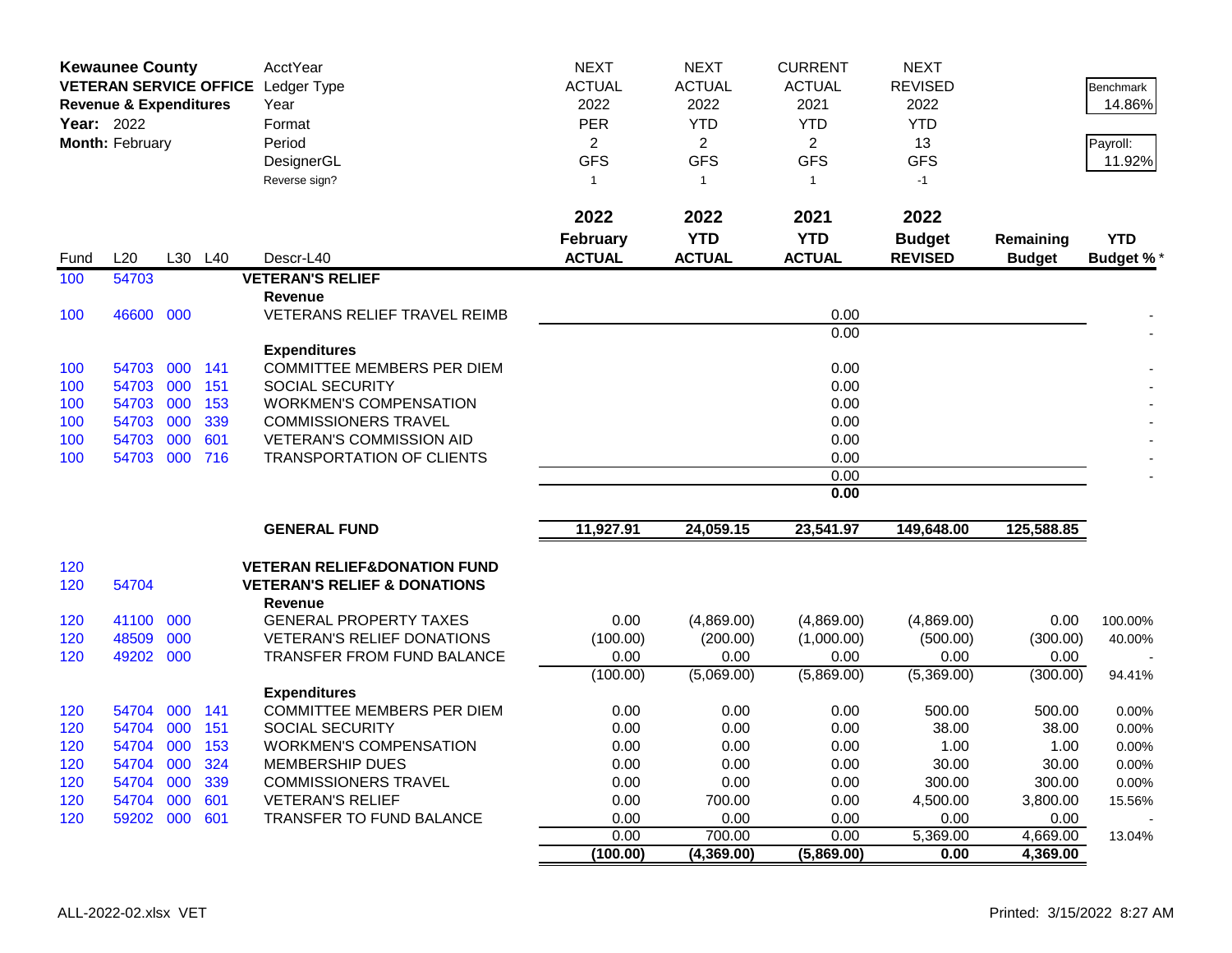|            | <b>Kewaunee County</b><br><b>VETERAN SERVICE OFFICE</b><br><b>Revenue &amp; Expenditures</b><br><b>Year: 2022</b><br>Month: February |     |         | AcctYear<br>Ledger Type<br>Year<br>Format<br>Period                                | <b>NEXT</b><br><b>ACTUAL</b><br>2022<br><b>PER</b><br>$\overline{2}$ | <b>NEXT</b><br><b>ACTUAL</b><br>2022<br><b>YTD</b><br>$\overline{2}$ | <b>CURRENT</b><br><b>ACTUAL</b><br>2021<br><b>YTD</b><br>$\overline{2}$ | <b>NEXT</b><br><b>REVISED</b><br>2022<br><b>YTD</b><br>13 |                            | <b>Benchmark</b><br>14.86%<br>Payroll: |
|------------|--------------------------------------------------------------------------------------------------------------------------------------|-----|---------|------------------------------------------------------------------------------------|----------------------------------------------------------------------|----------------------------------------------------------------------|-------------------------------------------------------------------------|-----------------------------------------------------------|----------------------------|----------------------------------------|
|            |                                                                                                                                      |     |         | DesignerGL<br>Reverse sign?                                                        | <b>GFS</b><br>$\mathbf{1}$                                           | <b>GFS</b>                                                           | <b>GFS</b><br>$\mathbf{1}$                                              | <b>GFS</b><br>$-1$                                        |                            | 11.92%                                 |
| Fund       | L20                                                                                                                                  |     | L30 L40 | Descr-L40                                                                          | 2022<br><b>February</b><br><b>ACTUAL</b>                             | 2022<br><b>YTD</b><br><b>ACTUAL</b>                                  | 2021<br><b>YTD</b><br><b>ACTUAL</b>                                     | 2022<br><b>Budget</b><br><b>REVISED</b>                   | Remaining<br><b>Budget</b> | <b>YTD</b><br><b>Budget %*</b>         |
| 880        |                                                                                                                                      |     |         | <b>MEMORIAL BRICK FUND</b>                                                         |                                                                      |                                                                      |                                                                         |                                                           |                            |                                        |
| 880        | 54704                                                                                                                                |     |         | <b>MEMORIAL BRICKS</b><br><b>Revenue</b>                                           |                                                                      |                                                                      |                                                                         |                                                           |                            |                                        |
| 880<br>880 | 46724<br>49200 000                                                                                                                   | 000 |         | <b>MEMORIAL BRICK DEPOSITS</b><br><b>TRANSFER FROM OTHER FUNDS</b>                 | 0.00<br>0.00                                                         | 0.00<br>0.00                                                         | 0.00<br>0.00                                                            | (300.00)<br>0.00                                          | (300.00)<br>0.00           | 0.00%                                  |
|            |                                                                                                                                      |     |         |                                                                                    | 0.00                                                                 | 0.00                                                                 | 0.00                                                                    | (300.00)                                                  | (300.00)                   | 0.00%                                  |
| 880        | 54704                                                                                                                                | 000 | 601     | <b>Expenditures</b><br><b>MEMORIAL BRICKS</b>                                      | 0.00<br>0.00                                                         | 0.00<br>0.00                                                         | 62.62<br>62.62                                                          | 300.00<br>300.00                                          | 300.00<br>300.00           | 0.00%<br>0.00%                         |
|            |                                                                                                                                      |     |         |                                                                                    | 0.00                                                                 | 0.00                                                                 | 62.62                                                                   | 0.00                                                      | 0.00                       |                                        |
|            |                                                                                                                                      |     |         |                                                                                    | 11,827.91                                                            | 19,690.15                                                            | 17,735.59                                                               | 149,648.00                                                | 129,957.85                 |                                        |
| 120        |                                                                                                                                      |     |         | <b>FUND BALANCE - Beginning of year</b><br><b>VETERAN RELIEF&amp;DONATION FUND</b> |                                                                      | (14, 849.82)                                                         |                                                                         |                                                           | (19, 218.82)               |                                        |
| 880        |                                                                                                                                      |     |         | <b>MEMORIAL BRICK FUND</b>                                                         |                                                                      | (9,895.29)                                                           |                                                                         |                                                           | (9,895.29)                 |                                        |
|            |                                                                                                                                      |     |         | <b>INTEGRITY CHECK:</b>                                                            |                                                                      |                                                                      |                                                                         |                                                           |                            |                                        |
|            |                                                                                                                                      |     |         | <b>Total Expenditures (report)</b>                                                 | 11,927.91                                                            | 24,759.15                                                            | 23,604.59                                                               | 166,317.00                                                |                            |                                        |
|            | [100,120, 8] 54700.54 *                                                                                                              |     |         | <b>Total Dept expenditures(G/L)</b>                                                | 11,927.91                                                            | 24,759.15                                                            | 23,604.59                                                               | 166,317.00                                                |                            |                                        |
|            |                                                                                                                                      |     |         |                                                                                    | 0.00                                                                 | 0.00                                                                 | 0.00                                                                    | 0.00                                                      |                            |                                        |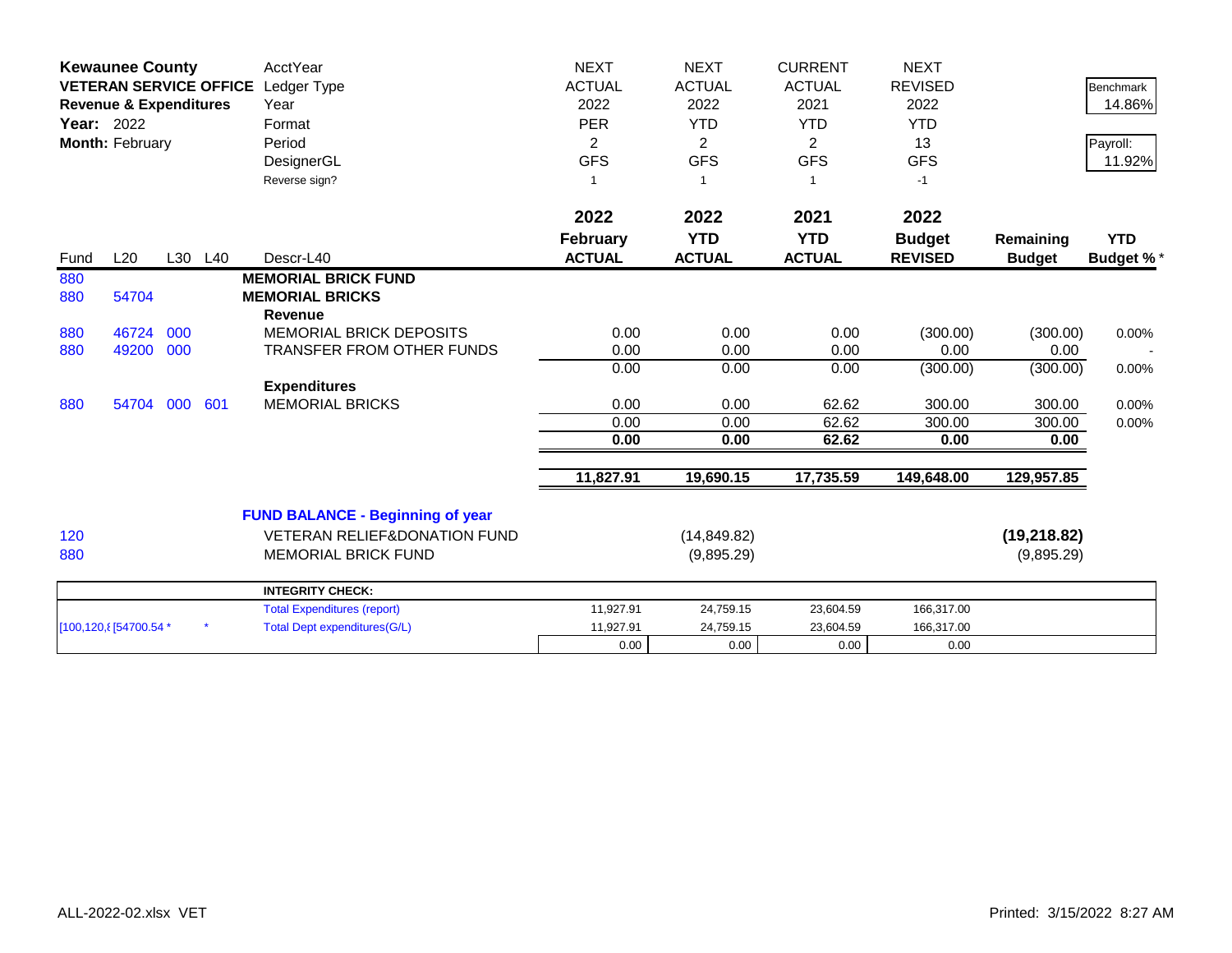|             | <b>Kewaunee County</b><br><b>HEALTH &amp; DENTAL FUNDS</b><br><b>Revenue &amp; Expenditures</b><br>Year: 2022<br>Month: February |     |         | <b>AcctYear</b><br>Ledger Type<br>Year<br>Format<br>Period<br>DesignerGL<br>Reverse sign? | <b>NEXT</b><br><b>NEXT</b><br><b>CURRENT</b><br><b>ACTUAL</b><br><b>ACTUAL</b><br><b>ACTUAL</b><br>2022<br>2022<br>2021<br><b>PER</b><br><b>YTD</b><br><b>YTD</b><br>$\overline{2}$<br>$\overline{2}$<br>$\overline{2}$<br><b>GFS</b><br><b>GFS</b><br><b>GFS</b><br>$\mathbf{1}$<br>$\mathbf{1}$<br>$\overline{1}$ |                               |               |                |               |                  |
|-------------|----------------------------------------------------------------------------------------------------------------------------------|-----|---------|-------------------------------------------------------------------------------------------|---------------------------------------------------------------------------------------------------------------------------------------------------------------------------------------------------------------------------------------------------------------------------------------------------------------------|-------------------------------|---------------|----------------|---------------|------------------|
|             |                                                                                                                                  |     |         |                                                                                           | 2022                                                                                                                                                                                                                                                                                                                | 2022                          | 2021          | 2022           |               |                  |
|             |                                                                                                                                  |     |         |                                                                                           | <b>February</b>                                                                                                                                                                                                                                                                                                     | <b>YTD</b>                    | <b>YTD</b>    | <b>Budget</b>  | Remaining     | <b>YTD</b>       |
| Fund<br>710 | L20                                                                                                                              |     | L30 L40 | Descr-L40<br><b>HEALTH SELF INSURANCE FUND</b>                                            | <b>ACTUAL</b>                                                                                                                                                                                                                                                                                                       | <b>ACTUAL</b>                 | <b>ACTUAL</b> | <b>REVISED</b> | <b>Budget</b> | <b>Budget %*</b> |
|             |                                                                                                                                  |     |         | Revenue                                                                                   |                                                                                                                                                                                                                                                                                                                     |                               |               |                |               |                  |
| 710         | 47412 000                                                                                                                        |     |         | <b>CHARGES TO DEPARTMENTS</b>                                                             | (265,010.35)                                                                                                                                                                                                                                                                                                        | (529, 028.63)                 | (504, 253.72) |                |               |                  |
| 710         | 47900                                                                                                                            | 000 |         | OTHER CHARGES FOR SERVICE                                                                 | (4,956.30)                                                                                                                                                                                                                                                                                                          | (9,912.60)                    | (9,893.20)    |                |               |                  |
| 710         | 48411 000                                                                                                                        |     |         | REIMBURSEMNT FROM STOP LOSS                                                               | 559.75                                                                                                                                                                                                                                                                                                              | 559.75                        | 0.00          |                |               |                  |
|             |                                                                                                                                  |     |         |                                                                                           | (269, 406.90)                                                                                                                                                                                                                                                                                                       | (538, 381.48)                 | (514, 146.92) |                |               |                  |
|             |                                                                                                                                  |     |         | <b>Expenditures</b>                                                                       |                                                                                                                                                                                                                                                                                                                     |                               |               |                |               |                  |
| 710         | 51541                                                                                                                            | 000 | 601     | <b>ADMINISTRATION FEES</b>                                                                | 5,741.21                                                                                                                                                                                                                                                                                                            | 11,231.98                     | 11,757.20     |                |               |                  |
| 710         | 51935                                                                                                                            | 000 | 601     | HEALTH INSURANCE CLAIMS                                                                   | 252,282.96                                                                                                                                                                                                                                                                                                          | 416,230.40                    | 440,481.62    |                |               |                  |
| 710         | 51935                                                                                                                            | 000 | 732     | REIMBURSEMENT/INCENTIVES                                                                  | 1,273.67                                                                                                                                                                                                                                                                                                            | 2,545.72                      | 532.64        |                |               |                  |
| 710         | 51937 000                                                                                                                        |     | 601     | STOP LOSS PREMIUMS                                                                        | 85,449.58                                                                                                                                                                                                                                                                                                           | 167,339.36                    | 156,371.48    |                |               |                  |
|             |                                                                                                                                  |     |         |                                                                                           | 344,747.42                                                                                                                                                                                                                                                                                                          | 597,347.46<br>58,965.98       | 609,142.94    |                |               |                  |
|             |                                                                                                                                  |     |         |                                                                                           | 75,340.52                                                                                                                                                                                                                                                                                                           |                               | 94,996.02     |                |               |                  |
| 720         |                                                                                                                                  |     |         | <b>DENTAL SELF INSURANCE FUND</b>                                                         |                                                                                                                                                                                                                                                                                                                     |                               |               |                |               |                  |
|             |                                                                                                                                  |     |         | <b>Revenue</b>                                                                            |                                                                                                                                                                                                                                                                                                                     |                               |               |                |               |                  |
| 720         | 47412                                                                                                                            | 000 |         | <b>CHARGES TO DEPARTMENTS</b>                                                             | (12, 971.07)                                                                                                                                                                                                                                                                                                        | (25,894.07)                   | (25, 184.06)  |                |               |                  |
| 720         | 47900 000                                                                                                                        |     |         | OTHER CHARGES FOR SERVICE                                                                 | (540.48)                                                                                                                                                                                                                                                                                                            | (1, 185.98)                   | (770.92)      |                |               |                  |
|             |                                                                                                                                  |     |         |                                                                                           | (13,511.55)                                                                                                                                                                                                                                                                                                         | (27,080.05)                   | (25,954.98)   |                |               |                  |
|             |                                                                                                                                  |     |         | <b>Expenditures</b>                                                                       |                                                                                                                                                                                                                                                                                                                     |                               |               |                |               |                  |
| 720         | 51541                                                                                                                            | 000 | 601     | <b>ADMINISTRATION FEES</b>                                                                | 732.70                                                                                                                                                                                                                                                                                                              | 1,441.95                      | 1,449.10      |                |               |                  |
| 720         | 51936 000                                                                                                                        |     | 601     | DENTAL INSURANCE CLAIMS                                                                   | 13,846.50                                                                                                                                                                                                                                                                                                           | 29,230.50                     | 27,161.00     |                |               |                  |
|             |                                                                                                                                  |     |         |                                                                                           | 14,579.20                                                                                                                                                                                                                                                                                                           | 30,672.45                     | 28,610.10     |                |               |                  |
|             |                                                                                                                                  |     |         |                                                                                           | 1,067.65                                                                                                                                                                                                                                                                                                            | 3,592.40                      | 2,655.12      |                |               |                  |
|             |                                                                                                                                  |     |         |                                                                                           | 76,408.17                                                                                                                                                                                                                                                                                                           | 62,558.38                     | 97,651.14     |                |               |                  |
|             |                                                                                                                                  |     |         |                                                                                           |                                                                                                                                                                                                                                                                                                                     |                               |               |                |               |                  |
|             |                                                                                                                                  |     |         | <b>FUND BALANCE - Beginning of year</b><br><b>HEALTH SELF INSURANCE FUND</b>              |                                                                                                                                                                                                                                                                                                                     |                               |               |                |               |                  |
| 710<br>720  |                                                                                                                                  |     |         | DENTAL SELF INSURANCE FUND                                                                |                                                                                                                                                                                                                                                                                                                     | (84, 574.78)<br>(209, 489.81) | 0.00<br>0.00  |                |               | 2.19%<br>133.32% |
|             |                                                                                                                                  |     |         |                                                                                           |                                                                                                                                                                                                                                                                                                                     |                               |               |                |               |                  |
|             |                                                                                                                                  |     |         | <b>INTEGRITY CHECK:</b>                                                                   |                                                                                                                                                                                                                                                                                                                     |                               |               |                |               |                  |
|             |                                                                                                                                  |     |         | <b>Total (report)</b>                                                                     | 76,408.17                                                                                                                                                                                                                                                                                                           | 62,558.38                     | 97,651.14     |                |               |                  |
|             | 710.720 [40000.59 *                                                                                                              |     |         | <b>Total Dept (G/L)</b>                                                                   | 76,408.17                                                                                                                                                                                                                                                                                                           | 62,558.38                     | 97,651.14     |                |               |                  |
|             |                                                                                                                                  |     |         |                                                                                           | 0.00                                                                                                                                                                                                                                                                                                                | 0.00                          | 0.00          |                |               |                  |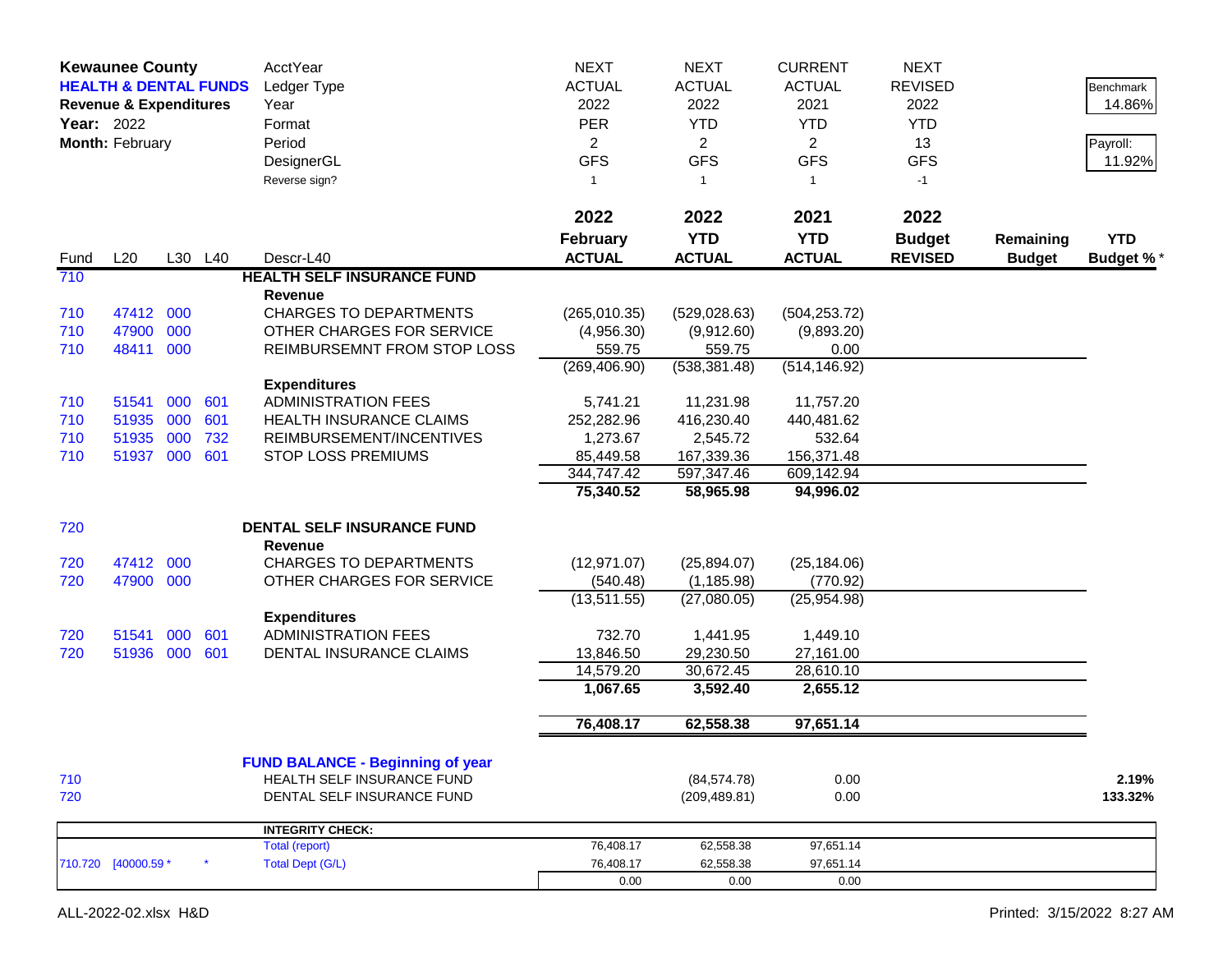| <b>Kewaunee County</b><br><b>CLOSED / INACTIVE Funds</b><br><b>Revenue &amp; Expenditures</b><br>Year: 2022<br>Month: February |              |         |         | <b>AcctYear</b><br>Ledger Type<br>Year<br>Format<br>Period<br>DesignerGL<br>Reverse sign? | <b>NEXT</b><br><b>ACTUAL</b><br>2022<br><b>PER</b><br>2<br><b>GFS</b> | <b>NEXT</b><br><b>ACTUAL</b><br>2022<br><b>YTD</b><br>2<br><b>GFS</b> | <b>CURRENT</b><br><b>ACTUAL</b><br>2021<br><b>YTD</b><br>$\overline{2}$<br><b>GFS</b><br>1 | <b>NEXT</b><br><b>REVISED</b><br>2022<br><b>YTD</b><br>13<br><b>GFS</b><br>$-1$ |                            | <b>Benchmark</b><br>14.86%<br>Payroll:<br>11.92% |
|--------------------------------------------------------------------------------------------------------------------------------|--------------|---------|---------|-------------------------------------------------------------------------------------------|-----------------------------------------------------------------------|-----------------------------------------------------------------------|--------------------------------------------------------------------------------------------|---------------------------------------------------------------------------------|----------------------------|--------------------------------------------------|
| Fund                                                                                                                           | L20          | L30 L40 |         | Descr-L40                                                                                 | 2022<br><b>February</b><br><b>ACTUAL</b>                              | 2022<br><b>YTD</b><br><b>ACTUAL</b>                                   | 2021<br><b>YTD</b><br><b>ACTUAL</b>                                                        | 2022<br><b>Budget</b><br><b>REVISED</b>                                         | Remaining<br><b>Budget</b> | <b>YTD</b><br><b>Budget %*</b>                   |
|                                                                                                                                |              |         |         | <b>CLOSED / INACTIVE Funds</b>                                                            |                                                                       |                                                                       |                                                                                            |                                                                                 |                            |                                                  |
| 202                                                                                                                            | [40000.1*    |         | $\star$ | <b>COUNTY ROAD "AB" FUND</b>                                                              |                                                                       | 0.00                                                                  | 0.00                                                                                       |                                                                                 |                            |                                                  |
| 203                                                                                                                            | [40000.1*    |         | $\star$ | <b>COUNTY ROAD "DK"</b>                                                                   |                                                                       | 0.00                                                                  | 0.00                                                                                       |                                                                                 |                            |                                                  |
| 210                                                                                                                            | $[40000.1*$  |         |         | <b>COMMUNITY PROGRAMS FUND</b>                                                            |                                                                       | 0.00                                                                  | 0.00                                                                                       |                                                                                 |                            |                                                  |
| 224                                                                                                                            | $[40000.1*$  |         | $\star$ | WI WELL WOMEN'S PRGM FUND                                                                 |                                                                       | 0.00                                                                  | 0.00                                                                                       |                                                                                 |                            |                                                  |
| 225                                                                                                                            | [40000.1*    |         |         | PHEP EBOLA2 FUND                                                                          |                                                                       | 0.00                                                                  | 0.00                                                                                       |                                                                                 |                            |                                                  |
| 246                                                                                                                            | $[40000.1*]$ |         | $\star$ | <b>REDACTION FEE FUND</b>                                                                 |                                                                       | 0.00                                                                  | 0.00                                                                                       |                                                                                 |                            |                                                  |
| 260                                                                                                                            | [40000.1*    |         | $\star$ | DIVORCE COUNSELING FEE FUND                                                               |                                                                       | 0.00                                                                  | 0.00                                                                                       |                                                                                 |                            |                                                  |
| 270                                                                                                                            | [40000.1*    |         |         | SPEAKER INDENTIFICATION FUND                                                              |                                                                       | 0.00                                                                  | 0.00                                                                                       |                                                                                 |                            |                                                  |
| 275                                                                                                                            | [40000.1*    |         | $\star$ | <b>WINTER PARK FUND</b>                                                                   |                                                                       | 0.00                                                                  | 0.00                                                                                       |                                                                                 |                            |                                                  |
| 400                                                                                                                            | [40000.1*    |         |         | CAPITAL PROJECTS FUND                                                                     |                                                                       | 0.00                                                                  | 0.00                                                                                       |                                                                                 |                            |                                                  |
| 800                                                                                                                            | $[40000.1*]$ |         | $\star$ | <b>PAYROLL LIABILITY FUND</b>                                                             | (no Rev or Exp)                                                       | 0.00                                                                  | 0.00                                                                                       |                                                                                 |                            |                                                  |
| 850                                                                                                                            | $[40000.1*]$ |         | $\star$ | <b>DOG LICENSE FUND</b>                                                                   | (no Rev or Exp)                                                       | 0.00                                                                  | 0.00                                                                                       |                                                                                 |                            |                                                  |
| 870                                                                                                                            | [40000.1*    |         |         | WAR MEMORIAL FUND                                                                         |                                                                       | 0.00                                                                  | 0.00                                                                                       |                                                                                 |                            |                                                  |
| 875                                                                                                                            | $[40000.1*$  |         | $\star$ | <b>FAIR ASSOCIATION FUND</b>                                                              |                                                                       | 0.00                                                                  | 0.00                                                                                       |                                                                                 |                            |                                                  |
|                                                                                                                                |              |         |         |                                                                                           |                                                                       | 0.00                                                                  | 0.00                                                                                       |                                                                                 |                            |                                                  |
|                                                                                                                                |              |         |         |                                                                                           |                                                                       | 0.00                                                                  | 0.00                                                                                       |                                                                                 |                            |                                                  |
|                                                                                                                                |              |         |         | <b>INTEGRITY CHECK:</b>                                                                   |                                                                       |                                                                       |                                                                                            |                                                                                 |                            |                                                  |
|                                                                                                                                |              |         |         | $T = 1 - 1$ $(1 - 1 - 1)$                                                                 | 0.00                                                                  | 0.00                                                                  | 0.00                                                                                       |                                                                                 |                            |                                                  |

|            |  | <b>INTEGRITY CHECK:</b> |      |      |      |  |
|------------|--|-------------------------|------|------|------|--|
|            |  | Total (report)          | 0.00 | 0.00 | 0.00 |  |
| [202,2102' |  | <b>Fotal (G/L)</b>      | 0.00 | 0.00 | 0.00 |  |
|            |  |                         | 0.00 | 0.00 | 0.00 |  |